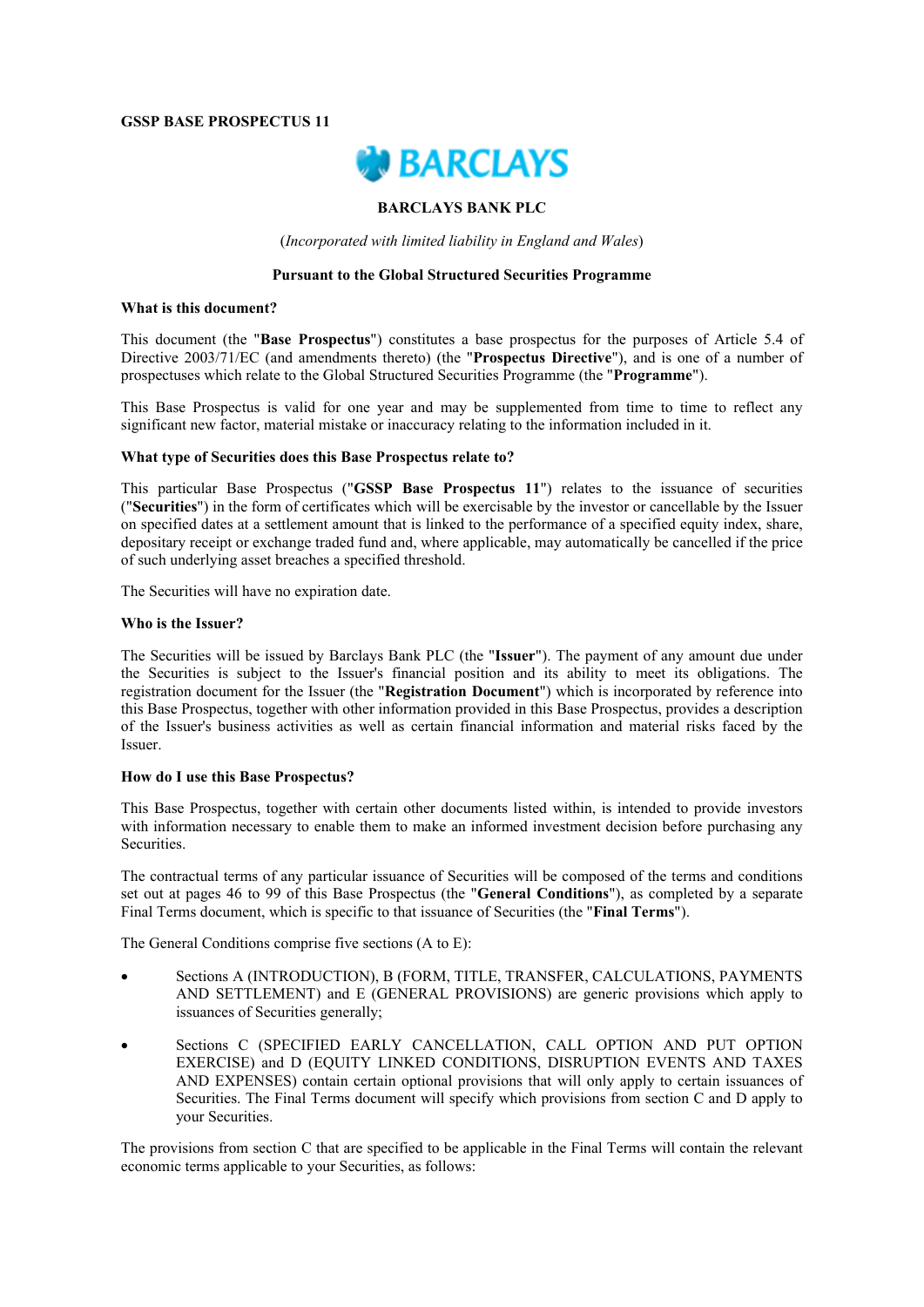- General Conditions 5.1(a) and 5.2(a) (*Specified Early Cancellation*), contain details on the calculation of the settlement amount which is payable following a 'Specified Early Cancellation Event', if applicable;
- General Conditions 5.1(b), 5.2(b) and 5.3(a) (*Call Option*) contain details on the calculation of the settlement amount which is payable following the exercise by the Issuer of its option to cancel all of the Securities; and
- General Conditions 5.1(c), 5.2(c) and 5.3(b) (*Put Option*) contain details on the calculation of the settlement amount which is payable following the exercise by an investor of some or all of its **Securities**

This Base Prospectus also includes other general information such as information relating to the Issuer, information about the material risks relating to investing in Securities and information on selling and transfer restrictions. The Registration Document incorporated by reference into this Base Prospectus provides a description of the Issuer's business activities as well as certain financial information and material risks faced by the Issuer.

All capitalised terms used will be defined in this Base Prospectus or the Final Terms.

# **What other documents do I need to read?**

This Base Prospectus (including the Registration Document and the other information which is incorporated by reference) contains all information which is necessary to enable investors to make an informed decision regarding the financial position and prospects of the Issuer and the rights attaching to the Securities. Some of this information is incorporated by reference from other publicly available documents and some of this information is completed in an issue-specific document called the Final Terms. You should read the documents incorporated by reference, as well as the Final Terms in respect of such Securities, together with this Base Prospectus.

Documents will be made available at the registered office of the Issuer and http://www.bmarkets.com, http://irreports.barclays.com/prospectuses-and-documentation/structured-securities/prospectuses and http://www.barclays.com/barclays-investor-relations/results-and-reports/results.html (as applicable) or such successor website(s) as may be specified in the Final Terms and will also be published on the website of the Luxembourg Stock Exchange (http://www.bourse.lu).

# **What information is included in the Final Terms?**

While this Base Prospectus includes general information about all Securities, the Final Terms is the document that sets out the specific details of each particular issuance of Securities. For example, the Final Terms will contain:

- the issue date;
- the 'Type of Security'; and
- any other information needed to complete the terms included in this Base Prospectus for the particular Securities (identified by the words 'as specified in the Final Terms' or other equivalent wording).

Wherever the General Conditions provide optional provisions, the Final Terms will specify which of those provisions apply to a specific issuance of Securities.

### **What type of Underlying Assets may the Securities be linked to?**

Securities issued under this Base Prospectus will be derivative securities for the purposes of the Prospectus Directive, reflecting the fact that the repayment terms shall be linked to an equity index, share, depositary receipt or exchange traded fund.

# **BARCLAYS**

# **11 June 2014**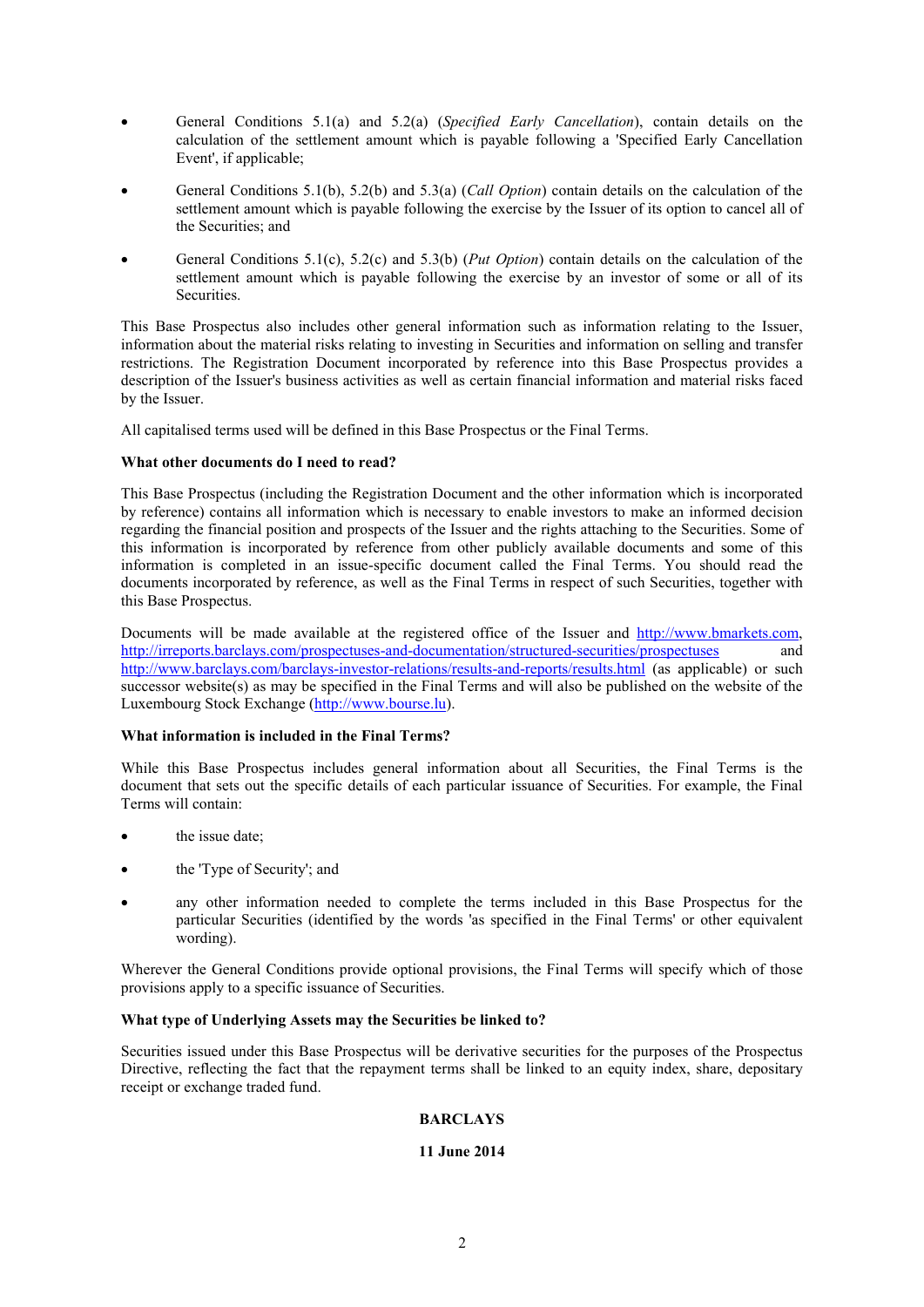#### **IMPORTANT INFORMATION**

# **THE AMOUNT PAYABLE ON EXERCISE OR CANCELLATION OF THE SECURITIES MAY BE LESS THAN THE ORIGINAL INVESTED AMOUNT (AND IN SOME CASES MAY BE ZERO), IN WHICH CASE YOU MAY LOSE SOME OR ALL OF YOUR ORIGINAL INVESTMENT.**

# **IF THE ISSUER BECOMES INSOLVENT OR BANKRUPT OR OTHERWISE FAILS TO MAKE ITS PAYMENT OBLIGATIONS ON THE SECURITIES, YOU WILL LOSE SOME OR ALL OF YOUR ORIGINAL INVESTMENT.**

# **INVESTING IN SECURITIES INVOLVES CERTAIN RISKS, AND YOU SHOULD FULLY UNDERSTAND THESE BEFORE YOU INVEST. SEE THE SECTION HEADED '***RISK FACTORS***' ON PAGES 23 TO 39 OF THIS BASE PROSPECTUS.**

#### **Regulatory approval and passporting for the purposes of the EU Prospectus Directive**

This Base Prospectus has been approved by the *Commission de Surveillance du Secteur Financier* in its capacity as competent authority in the Grand Duchy of Luxembourg (the "**CSSF**") as a base prospectus issued in compliance with the Prospectus Directive and relevant implementing measures in the Grand Duchy of Luxembourg for the purpose of giving information with regard to the issue of Securities pursuant to the Programme on and during the period of twelve months after the date hereof.

The CSSF assumes no responsibility with regards to the economic and financial soundness of any transaction pursuant to the Programme or the quality and solvency of the Issuer in accordance with the provisions of article 7(7) of the Luxembourg Act dated 10 July 2005 relating to prospectuses for securities (*loi relative aux prospectus pour valeurs mobilières*).

Notification of this approval will be made to the competent authorities of France and the Netherlands.

The Registration Document which is incorporated by reference into this Base Prospectus has been approved by the United Kingdom Financial Conduct Authority.

# **No compensation arrangements**

Any failure by the Issuer to make payments due under the Securities would not of itself give rise to any claim for compensation on the grounds of such a failure. You would not have a claim for compensation against the UK's Financial Services Compensation Scheme. For more information regarding Issuer risk, please see Risk Factor 1 (*Risks associated with the Issuer's ability to fulfil its obligations under the Securities*).

#### **No investment advice**

Neither this Base Prospectus nor any Final Terms is or purports to be investment advice. Unless expressly agreed otherwise with a particular investor, neither the Issuer nor any Manager is acting as an investment adviser, providing advice of any other nature, or assuming any fiduciary obligation to any investor in Securities.

# **Ratings**

-

The credit ratings included or referred to in this Base Prospectus, any Final Terms or any document incorporated by reference are, for the purposes of Regulation (EC) No 1060/2009 on credit rating agencies (the "**CRA Regulation**") issued by Fitch Ratings Limited ("**Fitch**"), Moody's Investors Service Ltd. ("Moody's") and Standard & Poor's Credit Market Services Europe Limited ("**Standard & Poor's**"), each of which is established in the European Union and has been registered under the CRA Regulation.

As of the date of this Base Prospectus, the short term unsecured obligations of the Issuer are rated  $A-1<sup>1</sup>$  by Standard & Poor's, P-1<sup>2</sup> by Moody's, and F1<sup>3</sup> by Fitch and the long-term obligations of the Issuer are rated  $A<sup>4</sup>$ by Standard & Poor's,  $A2^5$  by Moody's, and  $A^6$  by Fitch.

**Notes on Issuer ratings:** The information in these footnotes has been extracted from information made available by each rating agency referred to below. The Issuer confirms that such information has been accurately reproduced and that, so far as it is aware, and is able to ascertain from information published by such rating agencies, no facts have been omitted which would render the reproduced information inaccurate or misleading.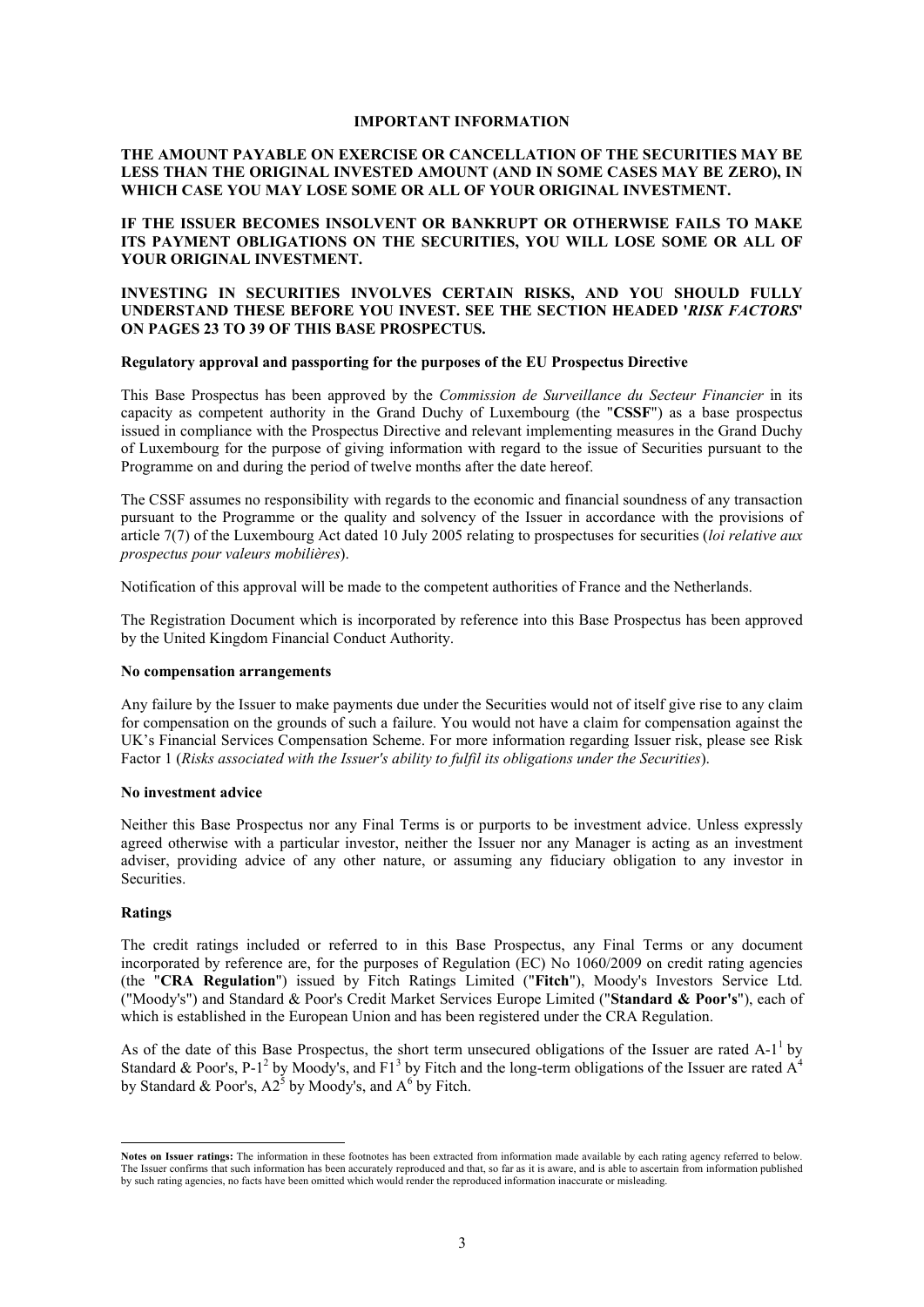#### **Independent evaluation**

-

Nothing set out or referred to in this Base Prospectus is intended to provide the basis of any credit or other evaluation (except in respect of any purchase of Securities described herein) or should be considered as a recommendation by the Issuer or any Manager that any recipient of this Base Prospectus (or any document referred to herein) should purchase any Securities.

An investor should not purchase the Securities unless they understand the extent of their exposure to potential loss. Investors are urged to read the factors described in the section headed '*Risk factors*', together with the other information in this Base Prospectus (including any information incorporated by reference), as supplemented from time to time, and the Final Terms, before investing in the Securities.

Investors should note that (i) the risks described in the section of this Base Prospectus headed '*Risk factors*' and (ii) the risks described in the section headed '*Risk Factors*' of the Registration Document (which is incorporated by reference into this Base Prospectus) are not the only risks that the Issuer faces or that may arise because of the nature of the Securities. The Issuer has described only those risks relating to its operations and to the Securities that it considers to be material. There may be additional risks that the Issuer currently considers not to be material or of which it is not currently aware.

Given the nature, complexity and risks inherent in the Securities (and investments relating to any Underlying Assets), the Securities may not be suitable for an investor's investment objectives in the light of his or her financial circumstances. Investors should consider seeking independent advice to assist them in determining whether the Securities are a suitable investment for them or to assist them in evaluating the information contained or incorporated by reference into this Base Prospectus or set out in the Final Terms.

You have sole responsibility for the management of your tax and legal affairs including making any applicable filings and payments and complying with any applicable laws and regulations. Neither the Issuer, nor any of its Affiliates will provide you with tax or legal advice and you should obtain your own independent tax and legal advice tailored to your individual circumstances. The tax treatment of structured products, such as the Securities, can be complex; the tax treatment applied to an individual depends on their circumstances. The level and basis of taxation may alter during the term of any product.

Amounts due to be paid to you are described on a gross basis, i.e. without calculating any tax liability. The Issuer shall make no deduction for any tax, duty, or other charge unless required by law.

# **Potential for discretionary determinations by the Determination Agent and the Issuer under the Securities.**

Under the terms and conditions of the Securities, following the occurrence of certain events relating to the Issuer, the Issuer's hedging arrangements, the Underlying Asset(s), taxation, the relevant currency or other matters, the Issuer or the Determination Agent may determine to take one of the actions available to it in order to deal with the impact of such event on the Securities or the Issuer or both. These actions may include (i) adjustment to the terms and conditions of the Securities, (ii) substitution of the Underlying Asset(s) or (iii) early cancellation of the Securities. Any such discretionary determination by the Issuer or Determination Agent could have a material adverse impact on the value of and return on the Securities. See, in particular, 'Risk Factors' - risk factor 10 (Risks associated with discretionary powers of the Issuer and the Determination Agent, including in relation to the Issuer's hedging arrangements) below.

 $<sup>1</sup>$  A short-term obligation rated 'A-1' is rated in the highest category by Standard & Poor's. The obligor's capacity to meet its financial commitment on the</sup> obligation is strong. Within this category, certain obligations are designated with a plus sign (+). This indicates that the obligor's capacity to meet its financial commitment on these obligations is extremely strong.

<sup>&</sup>lt;sup>2</sup> 'P-1' Issuers (or supporting institutions) rated Prime-1 have a superior ability to repay short-term debt obligations.

<sup>&</sup>lt;sup>3</sup> An 'F1' rating indicates the highest short-term credit quality and the strongest intrinsic capacity for timely payment of financial commitments; may have an added '+' to denote any exceptionally strong credit feature.

<sup>&</sup>lt;sup>4</sup> An obligation rated 'A' is somewhat more susceptible to the adverse effects of changes in circumstances and economic conditions than obligations in higher-rated categories. However, the obligor's capacity to meet its financial commitment on the obligation is still strong. The ratings from 'AA' to 'CCC' may be modified by the addition of a plus  $(+)$  or minus  $(-)$  sign to show relative standing within the major rating categories.

<sup>&</sup>lt;sup>5</sup> Obligations rated 'A' are considered upper-medium grade and are subject to low credit risk. Note: Moody's appends numerical modifiers 1, 2, and 3 to each generic rating classification from 'Aa' through 'Caa'. The modifier 1 indicates that the obligation ranks in the higher end of its generic rating category; the modifier 2 indicates a mid-range ranking; and the modifier 3 indicates a ranking in the lower end of that generic rating category.

<sup>6</sup> An 'A' rating indicates high credit quality and denotes expectations of low default risk. The capacity for payment of financial commitments is considered strong. This capacity may, nevertheless, be more vulnerable to adverse business or economic conditions than is the case for higher ratings.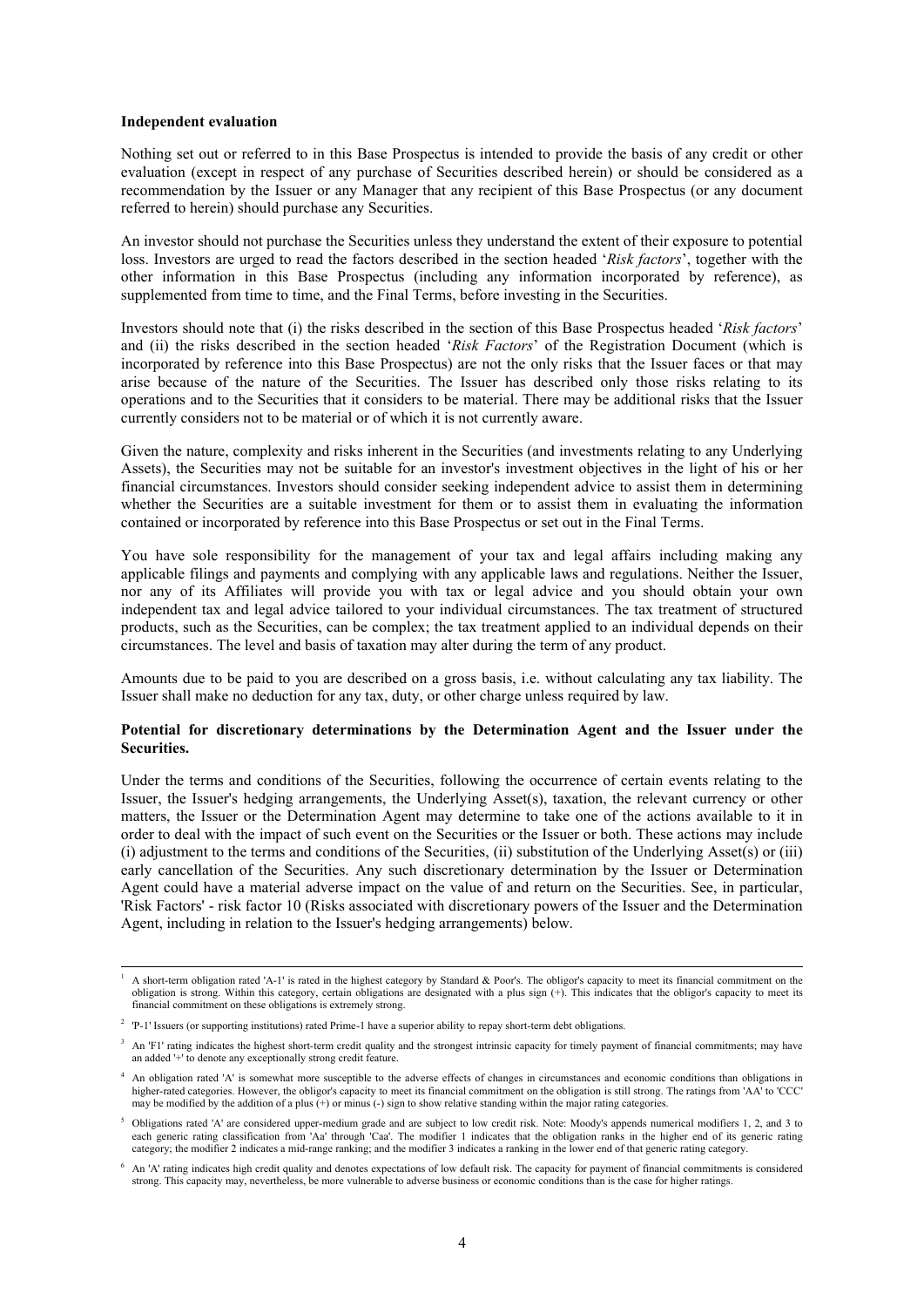# **Distribution**

The distribution or delivery of this Base Prospectus or any Final Terms and any offer or sale of Securities in certain jurisdictions may be restricted by law. This document does not constitute, and may not be used for the purposes of, an offer or solicitation by anyone in any jurisdiction in which such offer or solicitation is not authorised or to any person to whom it is unlawful to make such offering or solicitation. Other than as expressly described in this Base Prospectus, no action is being taken to permit an offering of Securities or the delivery of this Base Prospectus in any jurisdiction. Persons into whose possession this Base Prospectus or any Final Terms come are required by the Issuer to inform themselves about and to observe any such restrictions.

Subject to the restrictions and conditions set out in this Base Prospectus, the categories of potential investors to which the Securities are intended to be offered are retail and institutional investors in Luxembourg, France, or the Netherlands.

Details of selling restrictions for various jurisdictions are set out in the section headed *'Purchase and Sale'*.

# **United States selling restrictions**

The Securities have not been and will not be registered under the U.S. Securities Act of 1933, as amended (the "**Securities Act**") or with any securities regulatory authority of any state or other jurisdiction of the United States. The Securities are being offered and sold outside the United States to non-U.S. persons in reliance on Regulation S ("**Regulation S**") under the Securities Act.

The Securities may be in the form of Bearer Securities that are not Cleared Securities. Subject to certain exceptions, Securities may not be offered, sold or, in the case of Bearer Securities, delivered within the United States or to U.S. persons (as defined in Regulation S under the Securities Act).

For a description of these and certain further restrictions on offers, sales and transfers of Securities and delivery of this Base Prospectus and any Final Terms, see '*Purchase and sale*' and '*Clearance, settlement and transfer restrictions*' herein.

THE SECURITIES HAVE NOT BEEN AND WILL NOT BE APPROVED OR DISAPPROVED BY THE U.S. SECURITIES AND EXCHANGE COMMISSION, ANY STATE SECURITIES COMMISSION IN THE UNITED STATES OR ANY OTHER U.S. REGULATORY AUTHORITY, NOR HAVE ANY OF THE FOREGOING AUTHORITIES PASSED UPON OR ENDORSED THE MERITS OF THE OFFERING OF SECURITIES OR THE ACCURACY OR THE ADEQUACY OF THE OFFERING DOCUMENTS. ANY REPRESENTATION TO THE CONTRARY IS A CRIMINAL OFFENCE IN THE UNITED STATES.

### **U.S. foreign account tax compliance withholding**

THE FOREIGN ACCOUNT TAX COMPLIANCE ACT ("**FATCA**") IS PARTICULARLY COMPLEX AND ITS APPLICATION TO THE ISSUER, THE SECURITIES AND THE INVESTORS IS UNCERTAIN AT THIS TIME. INVESTORS SHOULD CONSULT THEIR OWN TAX ADVISERS TO OBTAIN A MORE DETAILED EXPLANATION OF FATCA AND TO LEARN HOW THIS LEGISLATION MIGHT AFFECT EACH INVESTOR IN HIS OR HER PARTICULAR CIRCUMSTANCE, INCLUDING HOW THE FATCA RULES MAY APPLY TO PAYMENTS RECEIVED UNDER THE SECURITIES.

### **Change of circumstances**

Neither the delivery of this Base Prospectus or any Final Terms, nor any sale of Securities pursuant thereto shall create any impression that information therein relating to the Issuer is correct at any time subsequent to the date thereof or that any other information supplied in connection with the Programme is correct as of any time subsequent to the date indicated in the document containing the same (the foregoing being without prejudice to the Issuer's obligations under applicable rules and regulations).

# **Representations**

In connection with the issue and sale of Securities, no person has been authorised to give any information or to make any representation not contained in or consistent with this Base Prospectus and Final Terms and, if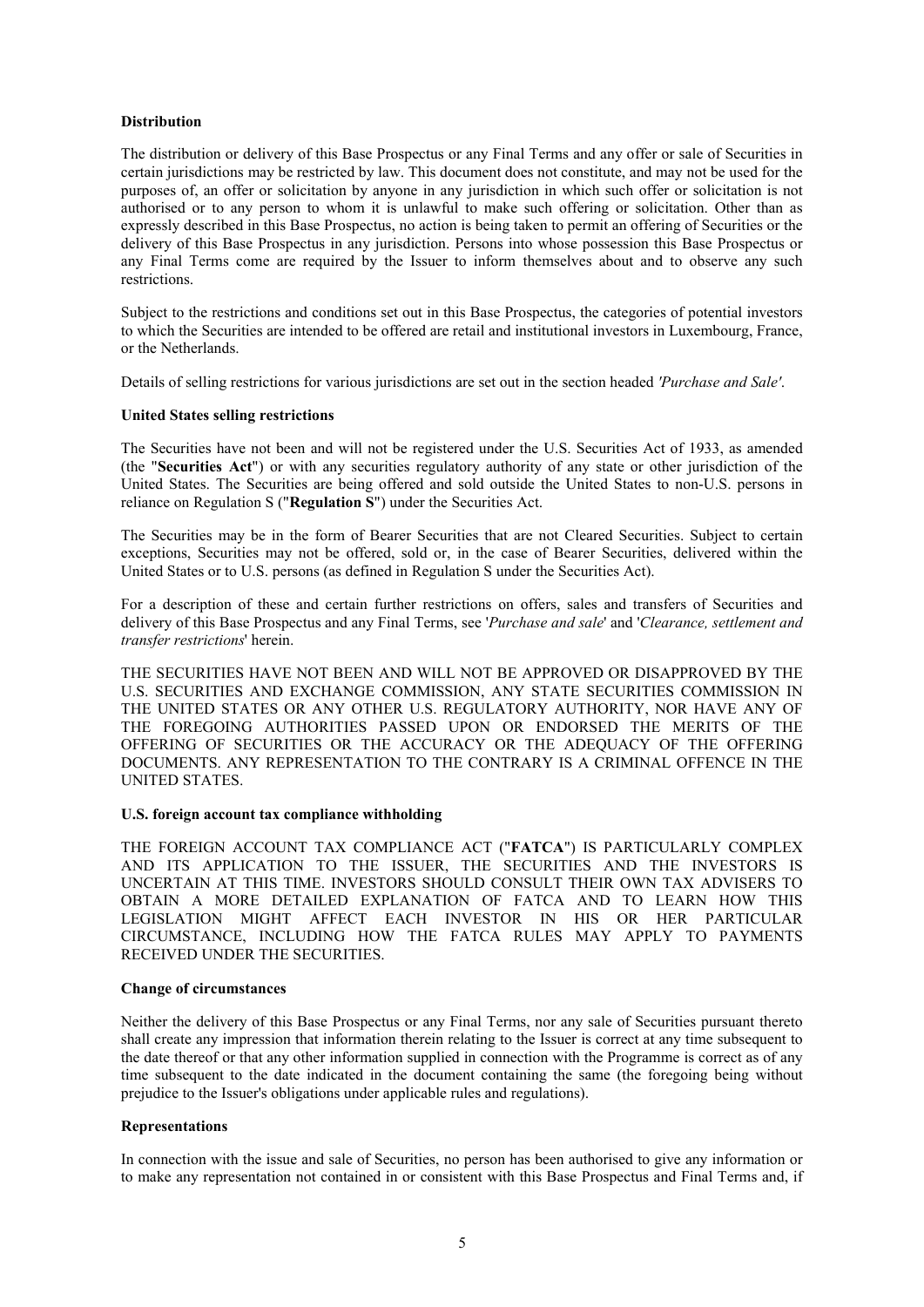given or made, such information or representation must not be relied upon as having been authorised by the Issuer. The Issuer does not accept responsibility for any information not contained in this Base Prospectus and Final Terms. This document does not constitute, and may not be used for the purposes of, an offer or solicitation by anyone in any jurisdiction in which such offer or solicitation is not authorised or to any person to whom it is unlawful to make such offering or solicitation and no action is being taken to permit an offering of the Securities or the distribution of this Base Prospectus in any jurisdiction where action is required.

## **Calculations and determinations**

Unless otherwise specified, all calculations and determinations in respect of the Securities shall be made by either Barclays Bank PLC or Barclays Capital Securities Limited (acting in such capacity, the "**Determination Agent**").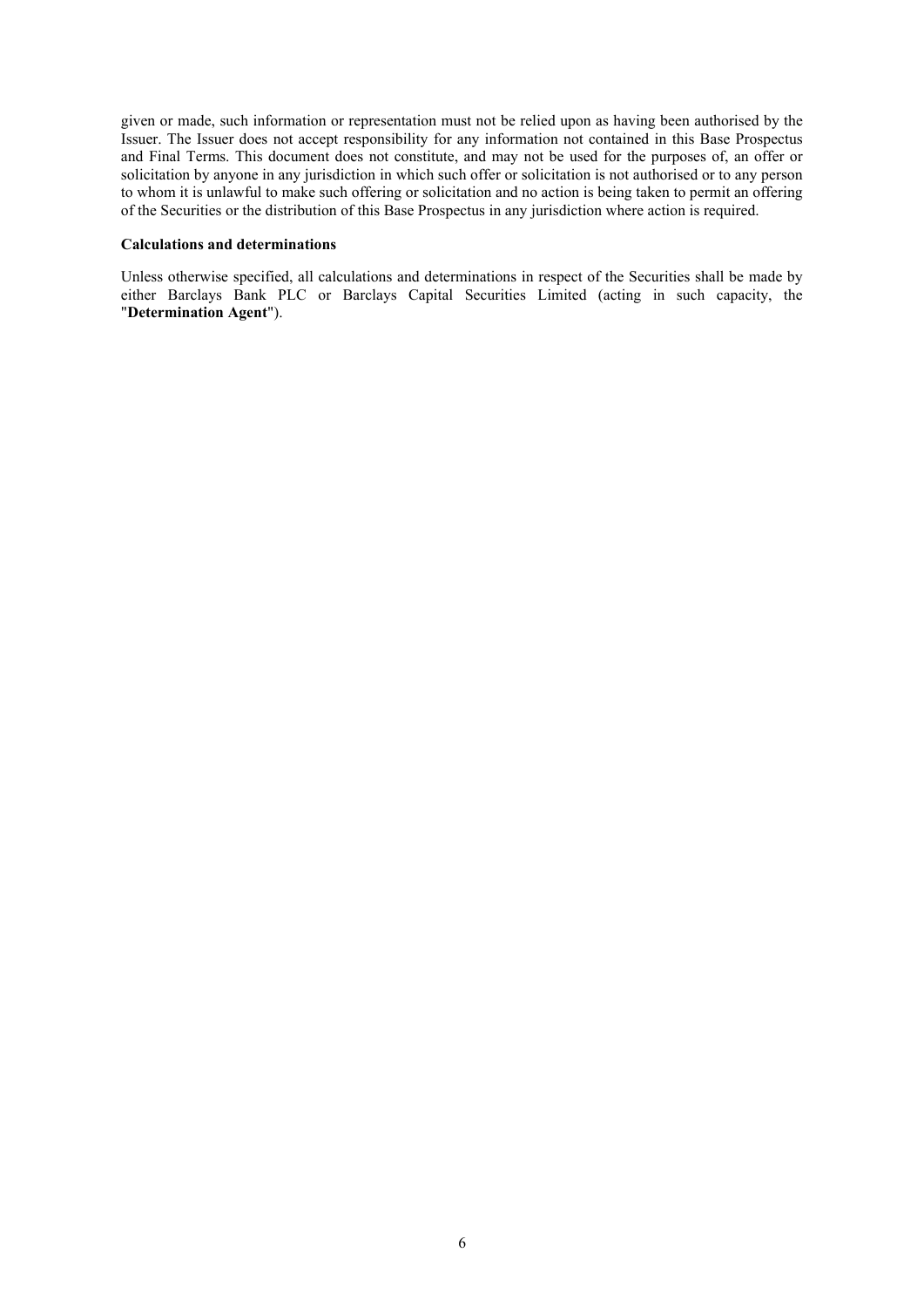|                |                     |                                                                                                                                                                                                                                                                                                                        | Page     |  |  |
|----------------|---------------------|------------------------------------------------------------------------------------------------------------------------------------------------------------------------------------------------------------------------------------------------------------------------------------------------------------------------|----------|--|--|
|                | <b>Summary</b>      |                                                                                                                                                                                                                                                                                                                        | 9        |  |  |
|                |                     | This section provides a summary of the key information contained within this Base Prospectus<br>with placeholders for information specific to each tranche of Securities. A summary<br>completed with such issue specific information will be attached to the Final Terms.                                             |          |  |  |
|                | <b>Risk factors</b> |                                                                                                                                                                                                                                                                                                                        | 22       |  |  |
|                |                     | This section sets out the principal risks inherent in investing in Securities issued pursuant to<br>the Programme, including key risks relating to investments linked to the Underlying Asset.                                                                                                                         |          |  |  |
|                |                     | <b>General description of the Programme</b>                                                                                                                                                                                                                                                                            | 40       |  |  |
|                |                     | This section provides an overview of certain key features of the Programme.                                                                                                                                                                                                                                            |          |  |  |
|                |                     | Information incorporated by reference                                                                                                                                                                                                                                                                                  | 43       |  |  |
|                |                     | This section incorporates the Registration Document for the Issuer and other information. The<br>Registration Document sets out key information in relation to the Issuer.                                                                                                                                             |          |  |  |
|                |                     | <b>Terms and Conditions of the Securities</b>                                                                                                                                                                                                                                                                          | 46       |  |  |
|                |                     | This section sets out the contractual terms of the Securities. Section C contains certain options<br>for determining whether early cancellation may occur and the settlement amount payable on<br>exercise or cancellation of the Securities, and the Final Terms will indicate which of these<br>options shall apply. |          |  |  |
| A.             |                     | <b>INTRODUCTION</b>                                                                                                                                                                                                                                                                                                    | 47       |  |  |
| <b>B.</b>      |                     | FORM, TITLE, TRANSFER, CALCULATIONS, PAYMENTS AND<br><b>SETTLEMENT</b>                                                                                                                                                                                                                                                 | 47       |  |  |
|                | 1.                  | Form, title and transfer                                                                                                                                                                                                                                                                                               | 47       |  |  |
|                | 2.                  | <b>Status</b>                                                                                                                                                                                                                                                                                                          | 52       |  |  |
|                | 3.                  | Calculations and publication                                                                                                                                                                                                                                                                                           | 52<br>53 |  |  |
| $\mathbf{C}$ . | 4.                  | Payments<br>SPECIFIED EARLY CANCELLATION, CALL OPTION AND PUT OPTION                                                                                                                                                                                                                                                   | 55       |  |  |
|                |                     | <b>EXERCISE</b>                                                                                                                                                                                                                                                                                                        |          |  |  |
|                | 5.                  | Exercise and Cancellation of Securities                                                                                                                                                                                                                                                                                | 55       |  |  |
|                | 5.1                 | Exercise and Cancellation of Open-ended Mini Securities                                                                                                                                                                                                                                                                | 55       |  |  |
|                | 5.2                 | Exercise and Cancellation of Open-ended Turbo Securities                                                                                                                                                                                                                                                               | 62       |  |  |
| D.             | 5.3                 | Exercise and Cancellation of Open-ended Tracker Securities<br>EQUITY LINKED CONDITIONS, DISRUPTION EVENTS AND TAXES AND                                                                                                                                                                                                | 67<br>71 |  |  |
|                | <b>EXPENSES</b>     |                                                                                                                                                                                                                                                                                                                        |          |  |  |
|                | 6.                  | Settlement                                                                                                                                                                                                                                                                                                             | 71       |  |  |
|                | 7.                  | Index Modification, Cancellation, Disruption or Adjustment Event                                                                                                                                                                                                                                                       | 71       |  |  |
|                | 8.                  | Share adjustments or disruptions                                                                                                                                                                                                                                                                                       | 73       |  |  |
|                | 9.                  | Consequences of Disrupted Days                                                                                                                                                                                                                                                                                         | 75       |  |  |
|                | 10.                 | Adjustments                                                                                                                                                                                                                                                                                                            | 75       |  |  |
|                | 11.                 | Early cancellation or adjustment following an Additional Disruption Event                                                                                                                                                                                                                                              | 75       |  |  |
|                | 12.                 | FX Disruption Event                                                                                                                                                                                                                                                                                                    | 75       |  |  |
|                | 13.<br>14.          | Local jurisdiction taxes and expenses<br>Effect of adjustments                                                                                                                                                                                                                                                         | 76       |  |  |
| E.             |                     | <b>GENERAL PROVISIONS</b>                                                                                                                                                                                                                                                                                              | 77<br>77 |  |  |
|                | 15.                 | Events of Default                                                                                                                                                                                                                                                                                                      | 77       |  |  |
|                | 16.                 | Agents                                                                                                                                                                                                                                                                                                                 | 77       |  |  |
|                | 17.                 | Taxation                                                                                                                                                                                                                                                                                                               | 78       |  |  |
|                | 18.                 | Prescription                                                                                                                                                                                                                                                                                                           | 79       |  |  |
|                | 19.                 | Early cancellation for unlawfulness or impracticability                                                                                                                                                                                                                                                                | 80       |  |  |
|                | 20.                 | Replacement of Securities                                                                                                                                                                                                                                                                                              | 79       |  |  |

# **TABLE OF CONTENTS**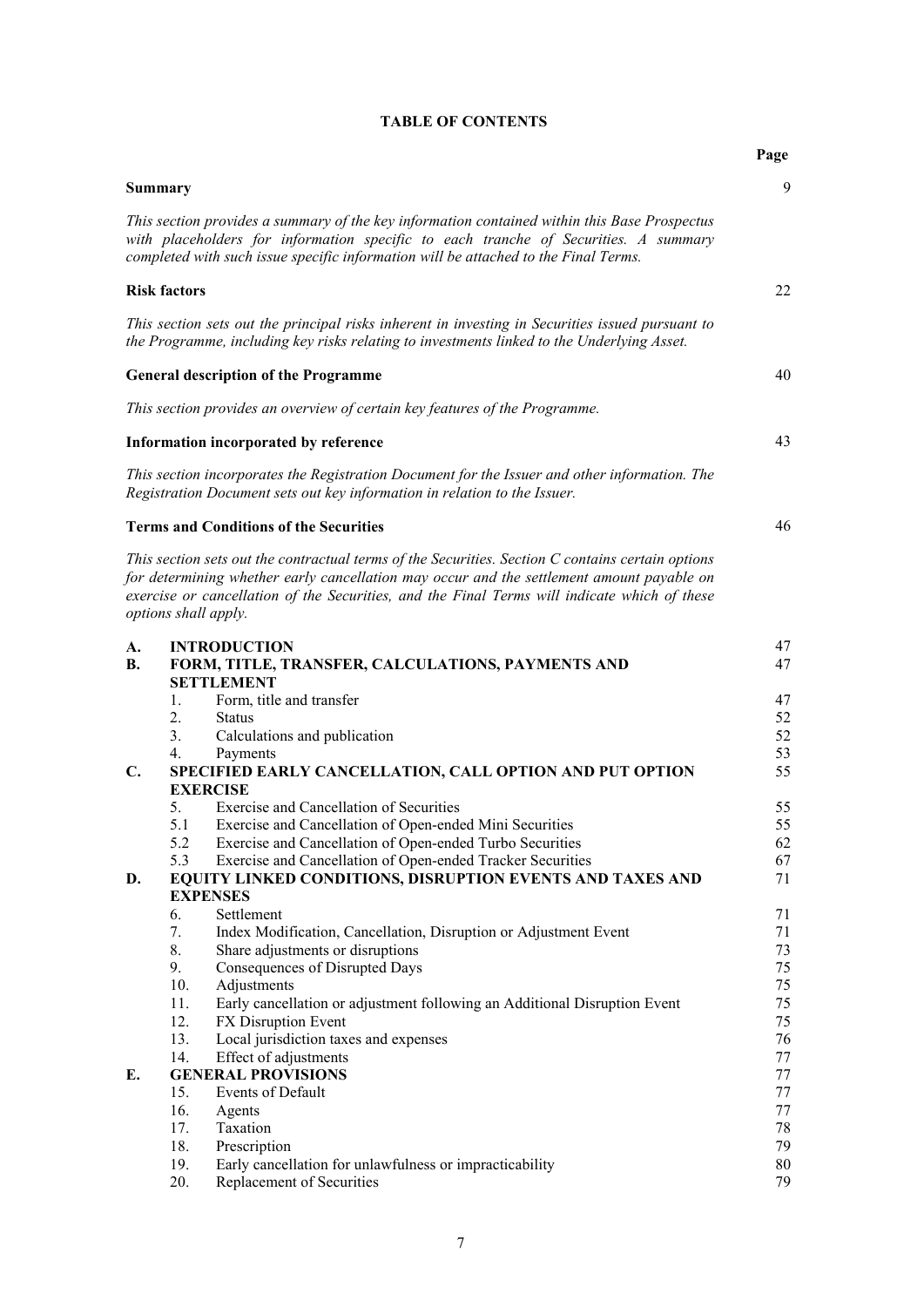| 21.                                                            | <b>Notices</b>                                                                                                                        | 80       |  |
|----------------------------------------------------------------|---------------------------------------------------------------------------------------------------------------------------------------|----------|--|
| 22.<br>23.                                                     | Substitution                                                                                                                          | 81<br>81 |  |
| Modifications and meetings of Holders<br>24.<br>Further issues |                                                                                                                                       |          |  |
| 25.<br>Purchases and cancellations                             |                                                                                                                                       |          |  |
| 26.                                                            | Governing law and jurisdiction                                                                                                        | 82<br>83 |  |
| 27.                                                            | Severability                                                                                                                          | 83       |  |
| 28.                                                            | Contracts (Rights of Third Parties) Act 1999                                                                                          | 83       |  |
| 29.                                                            | Definitions and interpretation                                                                                                        | 83       |  |
|                                                                | <b>Pro Forma Final Terms</b>                                                                                                          | 100      |  |
| Securities.                                                    | This section sets out a template for the Final Terms to be used for each specific issuance of                                         |          |  |
|                                                                | <b>Clearance, settlement and transfer restrictions</b>                                                                                | 112      |  |
|                                                                | This section sets out additional provisions relating to the clearing system for the Securities.                                       |          |  |
| <b>Taxation</b>                                                |                                                                                                                                       | 114      |  |
|                                                                | This section sets out an overview of certain taxation considerations relating to Securities.                                          |          |  |
| <b>Purchase and sale</b>                                       |                                                                                                                                       | 120      |  |
|                                                                | This section sets out an overview of certain restrictions around who can purchase the<br>Securities in certain jurisdictions.         |          |  |
|                                                                | <b>Important Legal Information</b>                                                                                                    |          |  |
|                                                                | This section provides additional information relating to all Securities                                                               |          |  |
| <b>General information</b>                                     |                                                                                                                                       | 127      |  |
|                                                                | This section provides a general description of the Programme as well as certain additional<br>information relating to all Securities. |          |  |
| <b>Index</b>                                                   |                                                                                                                                       | 131      |  |
|                                                                | An index of all defined terms used in this Base Prospectus.                                                                           |          |  |
|                                                                |                                                                                                                                       |          |  |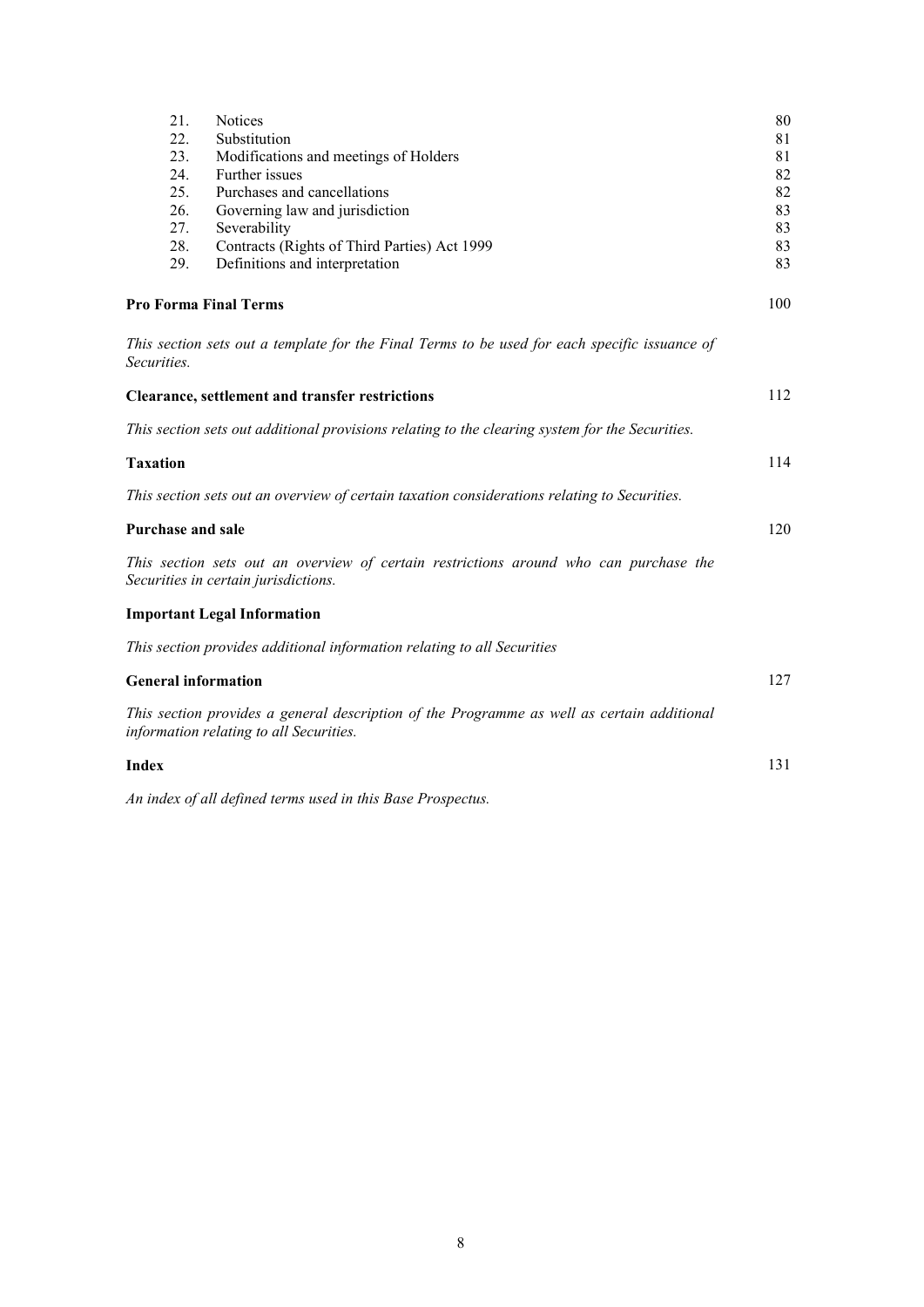# **SUMMARY**

Summaries are made up of disclosure requirements known as 'elements'. These elements are numbered in sections A – E  $(A.1 - E.7)$ .

This Summary contains all the elements required to be included in a summary for these types of securities and issuer. Because some elements are not required to be addressed, there may be gaps in the numbering sequence of the elements.

Even though an element may be required to be inserted in the summary because of the type of securities and issuer, it is possible that no relevant information can be given regarding the element. In this case a short description of the element is included in the summary after the words 'not applicable'.

| <b>Section A – Introduction and warnings</b>                                                                                                                                                                                              |                                                                                                                                                                                                                                                                                                                                                                                                                                                                                                                                                                                                                                                                                                                                                                                                                                                                                                                                                                                                                                                                                                                                                                                                                                                                                                                                                                                                                                                                             |  |  |
|-------------------------------------------------------------------------------------------------------------------------------------------------------------------------------------------------------------------------------------------|-----------------------------------------------------------------------------------------------------------------------------------------------------------------------------------------------------------------------------------------------------------------------------------------------------------------------------------------------------------------------------------------------------------------------------------------------------------------------------------------------------------------------------------------------------------------------------------------------------------------------------------------------------------------------------------------------------------------------------------------------------------------------------------------------------------------------------------------------------------------------------------------------------------------------------------------------------------------------------------------------------------------------------------------------------------------------------------------------------------------------------------------------------------------------------------------------------------------------------------------------------------------------------------------------------------------------------------------------------------------------------------------------------------------------------------------------------------------------------|--|--|
| A.1<br><b>Introduction and Warnings</b>                                                                                                                                                                                                   | This Summary should be read as an introduction to the Base<br>Prospectus. Any decision to invest in Securities should be based on<br>consideration of the Base Prospectus as a whole, including any<br>information incorporated by reference, and read together with the<br>Final Terms.                                                                                                                                                                                                                                                                                                                                                                                                                                                                                                                                                                                                                                                                                                                                                                                                                                                                                                                                                                                                                                                                                                                                                                                    |  |  |
|                                                                                                                                                                                                                                           | Where a claim relating to the information contained in the Base<br>Prospectus is brought before a court, the plaintiff might, under the<br>national legislation of the relevant Member State of the European<br>Economic Area, have to bear the costs of translating the Base<br>Prospectus before the legal proceedings are initiated.                                                                                                                                                                                                                                                                                                                                                                                                                                                                                                                                                                                                                                                                                                                                                                                                                                                                                                                                                                                                                                                                                                                                     |  |  |
|                                                                                                                                                                                                                                           | No civil liability shall attach to any responsible person solely on the<br>basis of this Summary, including any translation thereof, unless it is<br>misleading, inaccurate or inconsistent when read together with the<br>other parts of the Base Prospectus or it does not provide, when read<br>together with the other parts of the Base Prospectus, key information<br>in order to aid holders when considering whether to invest in the<br>Securities.                                                                                                                                                                                                                                                                                                                                                                                                                                                                                                                                                                                                                                                                                                                                                                                                                                                                                                                                                                                                                |  |  |
| A.2<br>Consent by the Issuer to the use<br>of prospectus in subsequent<br>resale or final placement of<br>Securities, indication of offer<br>period and conditions to consent<br>for subsequent resale or final<br>placement, and warning | [The Issuer consents to the use of the Base Prospectus and these Final<br>Terms with respect to the subsequent resale or final placement of<br>Securities (a "Public Offer") which satisfies all of the following<br>conditions:<br>(a)<br>the Public Offer is only made in [France,] [Luxembourg]<br>[and/or] [the Netherlands];<br>(b)<br>the Public Offer is only made during the period from and<br>including [.], to, but excluding, [.] (the "Offer Period); [and]<br>(c)<br>the Public Offer is only made by [each financial intermediary<br>published on the Issuer's<br>whose<br>name<br>is<br>website<br>(http://www.bmarkets.com) and identified as an authorised<br>offeror for these Securities] [the following financial<br>[intermediary]<br>[intermediaries]:<br>$[\cdot]$<br>[any<br>financial<br>intermediary which (i) is authorised to make such offers under<br>the Markets in Financial Instruments Directive (Directive<br>2004/39/EC) and (ii) has published on its website that it is<br>using the Base Prospectus in accordance with the Issuer's<br>consent and the conditions attached thereto] ([each] an<br>"Authorised Offeror)[; and]<br>$[[\bullet]].$<br>(d)<br>Information on the terms and conditions of an offer by any<br>Authorised Offeror is to be provided at the time of that offer by<br>the Authorised Offeror.]<br>[Not applicable; the Issuer does not consent to the use of the Base<br>Prospectus for subsequent resales.] |  |  |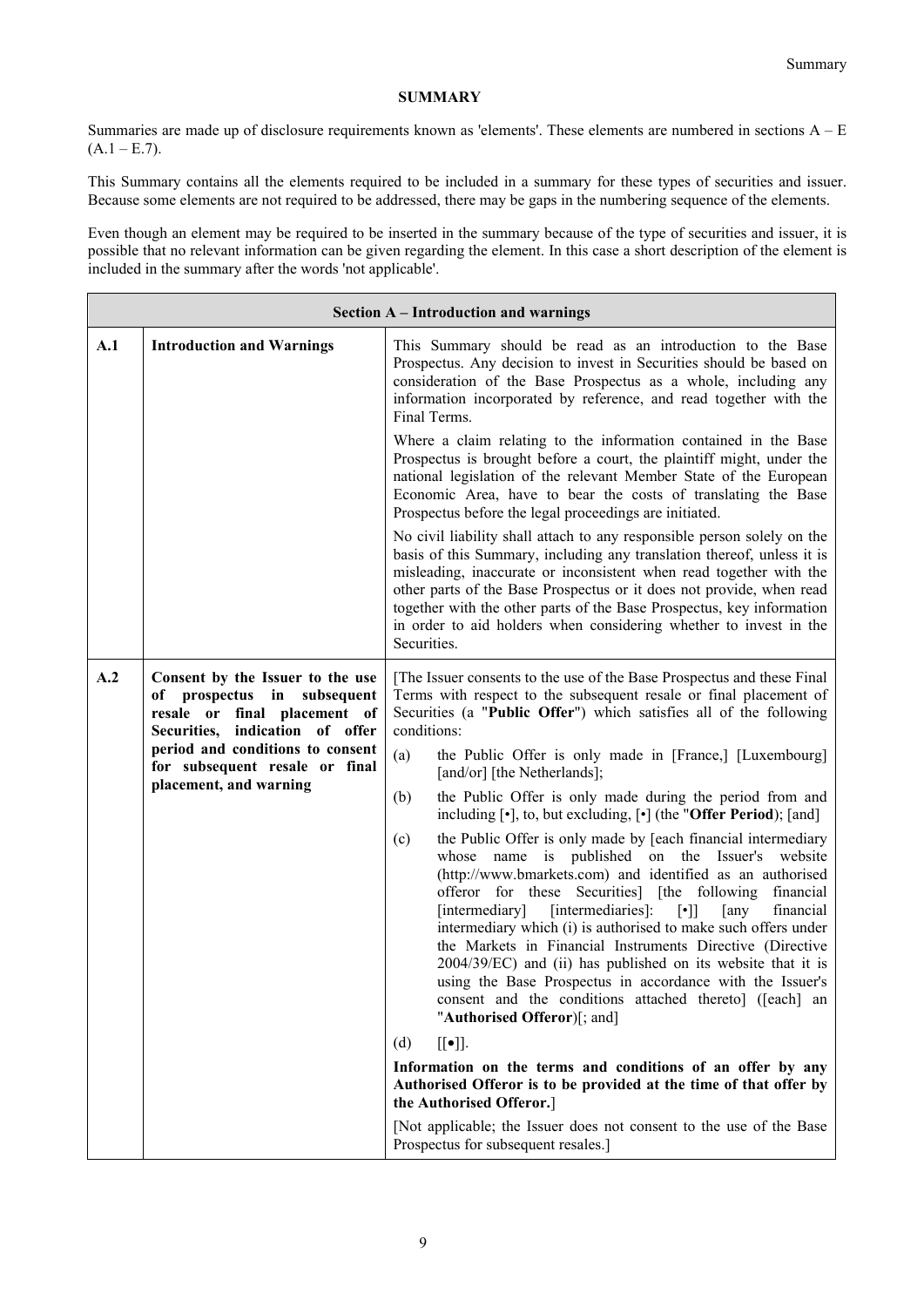|      | <b>Section B - Issuer</b>                                                                                                                                                               |                                                                                                                                                                                                                                                                                                                                                                                                                                                                                                                                                                                                                                                                                                                                                                                                                                                                                                                                                                                                                                                                                                                                                                                                                                                                                                                                                                                                                                                                                                                                                                                                                                                                                                                                                                                                                                                                                                                                                                                                                                                                                                                                                                                                                                                                                                                                                                                                                                                                                                                                                                                                                                                                                                                                                                                                                                                                                               |  |
|------|-----------------------------------------------------------------------------------------------------------------------------------------------------------------------------------------|-----------------------------------------------------------------------------------------------------------------------------------------------------------------------------------------------------------------------------------------------------------------------------------------------------------------------------------------------------------------------------------------------------------------------------------------------------------------------------------------------------------------------------------------------------------------------------------------------------------------------------------------------------------------------------------------------------------------------------------------------------------------------------------------------------------------------------------------------------------------------------------------------------------------------------------------------------------------------------------------------------------------------------------------------------------------------------------------------------------------------------------------------------------------------------------------------------------------------------------------------------------------------------------------------------------------------------------------------------------------------------------------------------------------------------------------------------------------------------------------------------------------------------------------------------------------------------------------------------------------------------------------------------------------------------------------------------------------------------------------------------------------------------------------------------------------------------------------------------------------------------------------------------------------------------------------------------------------------------------------------------------------------------------------------------------------------------------------------------------------------------------------------------------------------------------------------------------------------------------------------------------------------------------------------------------------------------------------------------------------------------------------------------------------------------------------------------------------------------------------------------------------------------------------------------------------------------------------------------------------------------------------------------------------------------------------------------------------------------------------------------------------------------------------------------------------------------------------------------------------------------------------------|--|
| B.1  | Legal and<br>commercial name of<br>the Issuer                                                                                                                                           | The Securities are issued by Barclays Bank PLC (the "Issuer").                                                                                                                                                                                                                                                                                                                                                                                                                                                                                                                                                                                                                                                                                                                                                                                                                                                                                                                                                                                                                                                                                                                                                                                                                                                                                                                                                                                                                                                                                                                                                                                                                                                                                                                                                                                                                                                                                                                                                                                                                                                                                                                                                                                                                                                                                                                                                                                                                                                                                                                                                                                                                                                                                                                                                                                                                                |  |
| B.2  | Domicile and legal<br>form of the Issuer,<br>legislation<br>under<br>which the<br><b>Issuer</b><br>operates<br>and<br>country<br><sub>of</sub><br>incorporation of the<br><b>Issuer</b> | The Issuer is a public limited company registered in England and Wales. The Issuer<br>was incorporated on 7 August 1925 under the Colonial Bank Act 1925 and, on 4<br>October 1971, was registered as a company limited by shares under the Companies<br>Acts 1948 to 1967. Pursuant to The Barclays Bank Act 1984, on 1 January 1985,<br>the Issuer was re-registered as a public limited company.<br>The Issuer is authorised under the Financial Services and Markets Act 2000<br>(FSMA) to operate a range of regulated activities within the United Kingdom and is<br>subject to consolidated prudential supervision by the United Kingdom Prudential<br>Regulation Authority (PRA).<br>The principal laws and legislation under which the Issuer operates are the laws of<br>England and Wales including the Companies Act.                                                                                                                                                                                                                                                                                                                                                                                                                                                                                                                                                                                                                                                                                                                                                                                                                                                                                                                                                                                                                                                                                                                                                                                                                                                                                                                                                                                                                                                                                                                                                                                                                                                                                                                                                                                                                                                                                                                                                                                                                                                             |  |
| B.4b | Known<br>trends<br>affecting the Issuer<br>industries<br>and<br>in<br>which<br>the<br><b>Issuer</b><br>operates                                                                         | The business and earnings of the Issuer and its subsidiary undertakings (together,<br>the "Bank Group") can be affected by the fiscal or other policies and other actions<br>of various governmental and regulatory authorities in the UK, EU, U.S. and<br>elsewhere, which are all subject to change. The regulatory response to the financial<br>crisis has led and will continue to lead to very substantial regulatory changes in the<br>UK, EU and U.S. and in other countries in which the Bank Group operates. It has<br>also (amongst other things) led to (i) a more assertive approach being demonstrated<br>by the authorities in many jurisdictions; and (ii) enhanced capital and liquidity<br>requirements (for example pursuant to the fourth Capital Requirements Directive<br>(CRD IV)). Any future regulatory changes may restrict the Bank Group's<br>operations, mandate certain lending activity and impose other, significant<br>compliance costs.<br>Known trends affecting the Issuer and the industry in which the Issuer operates<br>include:<br>continuing political and regulatory scrutiny of the banking industry which is<br>leading to increased or changing regulation that is likely to have a<br>significant effect on the industry;<br>general changes in regulatory requirements, for example, prudential rules<br>relating to the capital adequacy framework and rules designed to promote<br>financial stability and increase depositor protection;<br>the U.S. Dodd-Frank Wall Street Reform and Consumer Protection Act,<br>which contains far reaching regulatory reform (including restrictions on<br>proprietary trading and fund-related activities (the so-called 'Volcker rule'));<br>recommendations by the Independent Commission on Banking including: (i)<br>that the UK and EEA retail banking activities of the largest UK banks<br>should be placed in a legally, operationally and economically separate<br>independent entity (so-called 'ring-fencing'); (ii) statutory depositor<br>preference in insolvency; and (iii) that a reserve power for the Prudential<br>Regulatory Authority to enforce full separation of the retail operations of<br>UK banks to which the reforms apply under certain circumstances;<br>investigations by the Office of Fair Trading into Visa and MasterCard credit<br>and debit interchange rates, which may have an impact on the consumer<br>credit industry;<br>investigations by (i) regulatory bodies in the UK, EU and U.S. into<br>submissions made by the Issuer and other panel members to the bodies that<br>set various interbank offered rates such as the London Interbank Offered<br>Rate (LIBOR) and the Euro Interbank Offered Rate (EURIBOR); and (ii)<br>regulatory bodies in the UK and U.S. into historical practices with respect to<br>ISDAfix, amongst other benchmarks; and |  |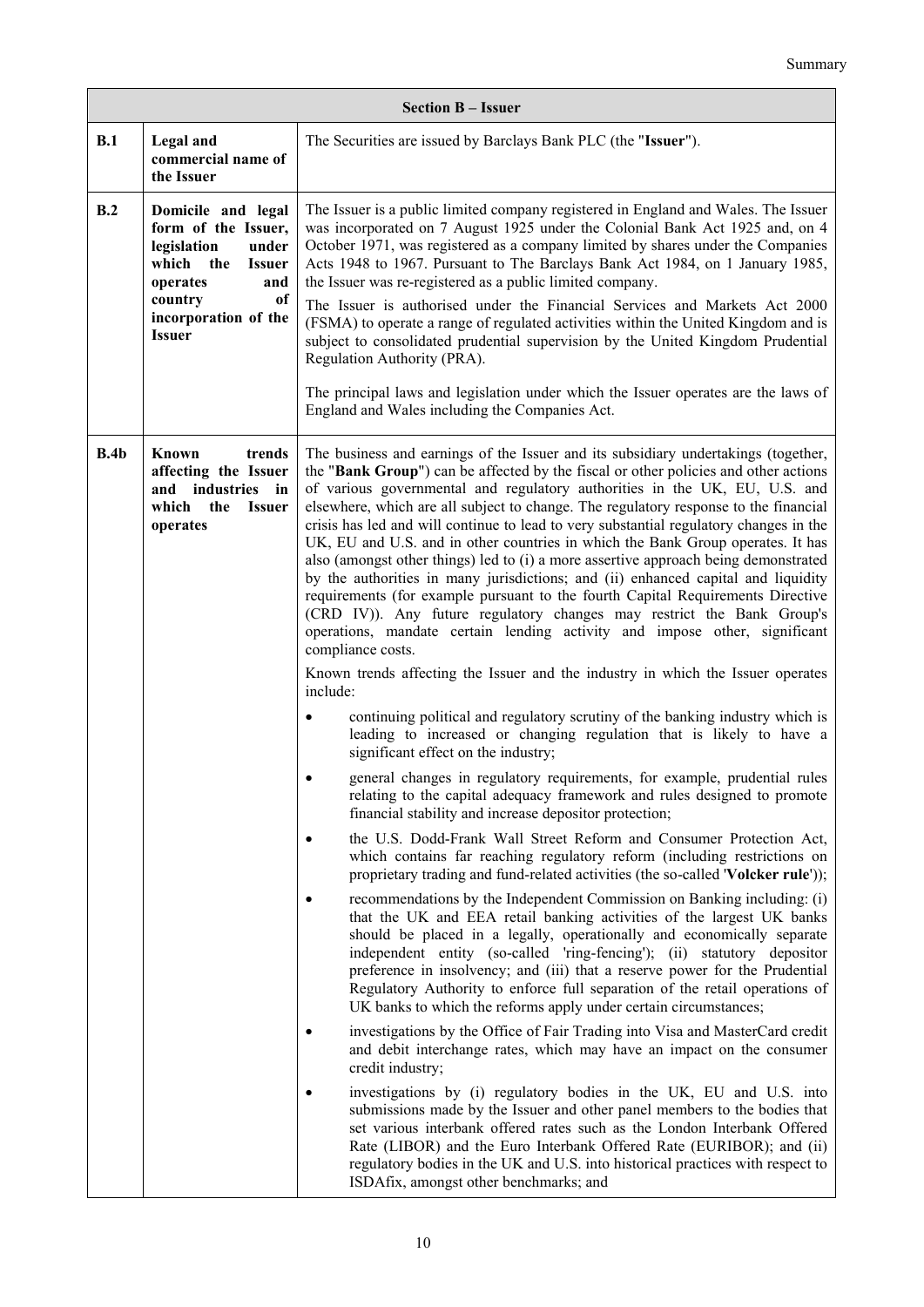|             |                                                                                                                                             | changes in competition and pricing environments.<br>$\bullet$                                                                                                                                                                                                                                                                                                                                                                                                                                                                                                                                                                                                                                                                                                                                                           |
|-------------|---------------------------------------------------------------------------------------------------------------------------------------------|-------------------------------------------------------------------------------------------------------------------------------------------------------------------------------------------------------------------------------------------------------------------------------------------------------------------------------------------------------------------------------------------------------------------------------------------------------------------------------------------------------------------------------------------------------------------------------------------------------------------------------------------------------------------------------------------------------------------------------------------------------------------------------------------------------------------------|
| B.5         | Description of the                                                                                                                          | The Bank Group is a major global financial services provider.                                                                                                                                                                                                                                                                                                                                                                                                                                                                                                                                                                                                                                                                                                                                                           |
|             | group and the<br><b>Issuer's position</b><br>within the group                                                                               | The whole of the issued ordinary share capital of the Issuer is beneficially owned<br>by Barclays PLC which is the ultimate holding company of the Bank Group.                                                                                                                                                                                                                                                                                                                                                                                                                                                                                                                                                                                                                                                          |
| B.9         | Profit forecast or<br>estimate                                                                                                              | Not Applicable; the Issuer has chosen not to include a profit forecast or estimate.                                                                                                                                                                                                                                                                                                                                                                                                                                                                                                                                                                                                                                                                                                                                     |
| B.10        | Nature of any<br>qualifications in<br>audit report on<br>historical financial<br>information                                                | Not Applicable; the audit report on the historical financial information contains no<br>such qualifications.                                                                                                                                                                                                                                                                                                                                                                                                                                                                                                                                                                                                                                                                                                            |
| <b>B.12</b> | <b>Selected key</b><br>financial<br>information; no<br>material adverse<br>change and<br>significant change<br>statements                   | Based on the Bank Group's audited financial information for the year ended 31<br>December 2013, the Bank Group had total assets of £1,312,840m (2012:<br>£1,488,761m), total net loans and advances of £468,664m (2012: £464,777m), total<br>deposits of £482,770m (2012: £ 462,512m), and total shareholders' equity of<br>£63,220m (2012: £59,923m) (including non-controlling interests of £2,211m (2012:<br>£2,856m)). The profit before tax from continuing operations of the Bank Group for<br>the year ended 31 December 2013 was £2,855m (2012: £650m) after credit<br>impairment charges and other provisions of £3,071m (2012: £3,340m). The<br>financial information in this paragraph is extracted from the audited consolidated<br>financial statements of the Issuer for the year ended 31 December 2013. |
|             |                                                                                                                                             | There has been no material adverse change in the prospects of the Issuer since 31<br>December 2013.                                                                                                                                                                                                                                                                                                                                                                                                                                                                                                                                                                                                                                                                                                                     |
|             |                                                                                                                                             | Not Applicable: there has been no significant change in the financial or trading<br>position of the Bank Group since 31 December 2013.                                                                                                                                                                                                                                                                                                                                                                                                                                                                                                                                                                                                                                                                                  |
| <b>B.13</b> | <b>Recent events</b><br>particular to the<br>Issuer which are<br>materially relevant<br>to the evaluation of<br><b>Issuer's solvency</b>    | On 30 October 2013, Barclays PLC announced the following estimated ratios as at<br>30 September 2013 on a post-rights issue basis: Core Tier 1 ratio of 12.9 per cent.,<br>estimated fully loaded CRD IV CET1 ratio of 9.6 per cent., estimated fully loaded<br>CRD IV leverage ratio of 2.9 per cent. and estimated PRA Leverage Ratio of 2.6<br>per cent. Barclays PLC also announced on 30 October that the execution of the plan<br>to meet the 3 per cent. PRA Leverage Ratio by June 2014 is on track.                                                                                                                                                                                                                                                                                                            |
|             |                                                                                                                                             | On 6 December 2012, the Issuer entered into an agreement to combine the majority<br>of its Africa operations (the "African Business") with Absa Group Limited<br>("Absa"). Under the terms of the combination, Absa acquired Barclays Africa<br>Limited, the holding company of the African Business, for a consideration of<br>129,540,636 Absa ordinary shares (representing a value of approximately £1.3<br>billion for Barclays Africa Limited). The combination completed on 31 July 2013<br>and, on completion, the Issuer's stake in Absa increased from 55.5 per cent. to 62.3<br>per cent.                                                                                                                                                                                                                    |
| <b>B.14</b> | Dependency of the<br><b>Issuer on other</b>                                                                                                 | The whole of the issued ordinary share capital of the Issuer is beneficially owned<br>by Barclays PLC, which is the ultimate holding company of the Bank Group.                                                                                                                                                                                                                                                                                                                                                                                                                                                                                                                                                                                                                                                         |
|             | entities within the<br>group                                                                                                                | The financial position of the Issuer is dependent on the financial position of its<br>subsidiary undertakings.                                                                                                                                                                                                                                                                                                                                                                                                                                                                                                                                                                                                                                                                                                          |
| <b>B.15</b> | Description of the<br><b>Issuer's principal</b><br>activities                                                                               | The Bank Group is a major global financial services provider engaged in retail and<br>commercial banking, credit cards, investment banking, wealth management and<br>investment management services with an extensive international presence in<br>Europe, the United States, Africa and Asia.                                                                                                                                                                                                                                                                                                                                                                                                                                                                                                                          |
| <b>B.16</b> | <b>Description</b><br>of<br>whether the Issuer<br>directly<br>is<br>or<br>indirectly owned or<br>controlled and<br>by<br>whom and nature of | The whole of the issued ordinary share capital of the Issuer is beneficially owned<br>by Barclays PLC, which is the ultimate holding company of the Issuer and its<br>subsidiary undertakings.                                                                                                                                                                                                                                                                                                                                                                                                                                                                                                                                                                                                                          |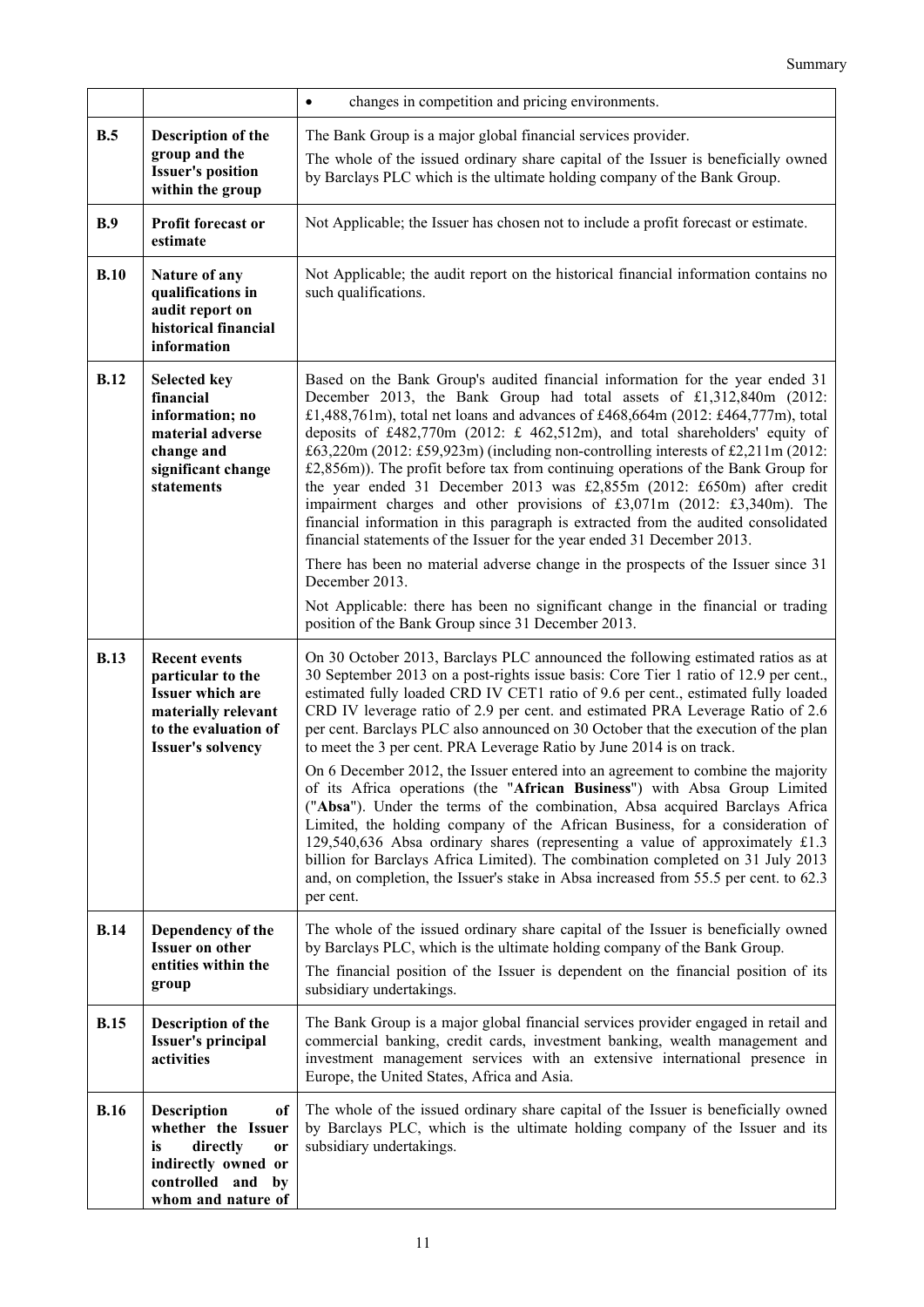|      | such control                                                                                                                                                    |                                                                                                                                                                                                                                                                                                                                                                                                                                                                                                                                                                                                                                                                                                                                                                                                                                                                                                                                                                                                                                                                                                                                                                                                                                                                                                                                                                                         |  |
|------|-----------------------------------------------------------------------------------------------------------------------------------------------------------------|-----------------------------------------------------------------------------------------------------------------------------------------------------------------------------------------------------------------------------------------------------------------------------------------------------------------------------------------------------------------------------------------------------------------------------------------------------------------------------------------------------------------------------------------------------------------------------------------------------------------------------------------------------------------------------------------------------------------------------------------------------------------------------------------------------------------------------------------------------------------------------------------------------------------------------------------------------------------------------------------------------------------------------------------------------------------------------------------------------------------------------------------------------------------------------------------------------------------------------------------------------------------------------------------------------------------------------------------------------------------------------------------|--|
|      | <b>Section C- Securities</b>                                                                                                                                    |                                                                                                                                                                                                                                                                                                                                                                                                                                                                                                                                                                                                                                                                                                                                                                                                                                                                                                                                                                                                                                                                                                                                                                                                                                                                                                                                                                                         |  |
| C.1  | Type and class of<br><b>Securities</b><br>being<br>offered<br>and/or<br>admitted to trading                                                                     | The securities (the "Securities") are derivative securities and are issued as a series<br>of certificates.<br><b>Identification:</b> Series number: [ $\cdot$ ]; Tranche number: [ $\cdot$ ]<br>Identification Codes: ISIN: [•]; Common Code: [•]; Trading Symbol: [•].                                                                                                                                                                                                                                                                                                                                                                                                                                                                                                                                                                                                                                                                                                                                                                                                                                                                                                                                                                                                                                                                                                                 |  |
| C.2  | Currency                                                                                                                                                        | [Subject to compliance with all applicable laws, regulations and directives,<br>Securities may be issued in any currency.]<br>[The Securities will be denominated in [pounds sterling ("GBP")] [Euro ("EUR")]<br>[United States dollars ("USD")] [.]]                                                                                                                                                                                                                                                                                                                                                                                                                                                                                                                                                                                                                                                                                                                                                                                                                                                                                                                                                                                                                                                                                                                                   |  |
| C.5  | <b>Description of</b><br>restrictions on free<br>transferability of the<br><b>Securities</b>                                                                    | Securities are offered and sold outside the United States to non-US persons in<br>reliance on 'Regulation S' and must comply with transfer restrictions with respect to<br>the United States.<br>Securities held in a clearing system will be transferred in accordance with the rules,<br>procedures and regulations of that clearing system.<br>Subject to the above, the Securities will be freely transferable.                                                                                                                                                                                                                                                                                                                                                                                                                                                                                                                                                                                                                                                                                                                                                                                                                                                                                                                                                                     |  |
| C.8  | <b>Description of rights</b><br>attached to the<br><b>Securities including</b><br>the ranking of the<br><b>Securities and</b><br>limitations to those<br>rights | <b>Rights:</b><br>The Securities give each holder of Securities the right to receive a potential return<br>on the Securities (see C.15 below), together with certain ancillary rights such as the<br>right to receive notice of certain determinations and events and the right to vote on<br>future amendments to the terms and conditions of the Securities.<br>Taxation: All payments in respect of the Securities shall be made without<br>withholding or deduction for or on account of any UK taxes unless such<br>withholding or deduction is required by law.                                                                                                                                                                                                                                                                                                                                                                                                                                                                                                                                                                                                                                                                                                                                                                                                                   |  |
|      |                                                                                                                                                                 | Events of default: If the Issuer fails to make any payment due under the Securities<br>(and such failure is not remedied within 30 days), the Securities will become<br>immediately due and payable, upon notice being given by the investor.                                                                                                                                                                                                                                                                                                                                                                                                                                                                                                                                                                                                                                                                                                                                                                                                                                                                                                                                                                                                                                                                                                                                           |  |
|      |                                                                                                                                                                 | <b>Ranking:</b>                                                                                                                                                                                                                                                                                                                                                                                                                                                                                                                                                                                                                                                                                                                                                                                                                                                                                                                                                                                                                                                                                                                                                                                                                                                                                                                                                                         |  |
|      |                                                                                                                                                                 | Securities are direct, unsubordinated and unsecured obligations of the Issuer and<br>rank equally among themselves.                                                                                                                                                                                                                                                                                                                                                                                                                                                                                                                                                                                                                                                                                                                                                                                                                                                                                                                                                                                                                                                                                                                                                                                                                                                                     |  |
|      |                                                                                                                                                                 | <b>Limitations on rights:</b>                                                                                                                                                                                                                                                                                                                                                                                                                                                                                                                                                                                                                                                                                                                                                                                                                                                                                                                                                                                                                                                                                                                                                                                                                                                                                                                                                           |  |
|      |                                                                                                                                                                 | Notwithstanding that the Securities are linked to the performance of the underlying<br>asset), holders do not have any rights in respect of the underlying assets(s). The<br>Securities contain provisions for calling meetings of holders to consider matters<br>affecting their interests generally and these provisions permit defined majorities to<br>bind all holders, including holders who did not attend and vote at the relevant<br>meeting and holders who voted in a manner contrary to the majority. Further, in<br>certain circumstances, the Issuer may amend the terms and conditions of the<br>Securities, without the holders' consent. The Securities permit the Issuer and the<br>Determination Agent (as the case may be), on the occurrence of certain events and<br>in certain circumstances, without the holders' consent, to make adjustments to the<br>terms and conditions of the Securities, to cancel the Securities prior to scheduled<br>final cancellation, (where applicable) to postpone valuation of the underlying asset)<br>or scheduled payments under the Securities, to change the currency in which<br>payments are made under the Securities, to substitute the Issuer with another<br>permitted entity subject to certain conditions, and to take certain other actions with<br>regard to the Securities and the underlying asset) (if any). |  |
| C.11 | <b>Admission to</b><br>trading                                                                                                                                  | [Securities may be listed and admitted to trading on a regulated market in France,<br>Luxembourg or the Netherlands.]<br>[Application [has been/is expected to be] made by the Issuer to list the Securities on<br>the official list and admit the Securities to trading on the regulated market of the                                                                                                                                                                                                                                                                                                                                                                                                                                                                                                                                                                                                                                                                                                                                                                                                                                                                                                                                                                                                                                                                                 |  |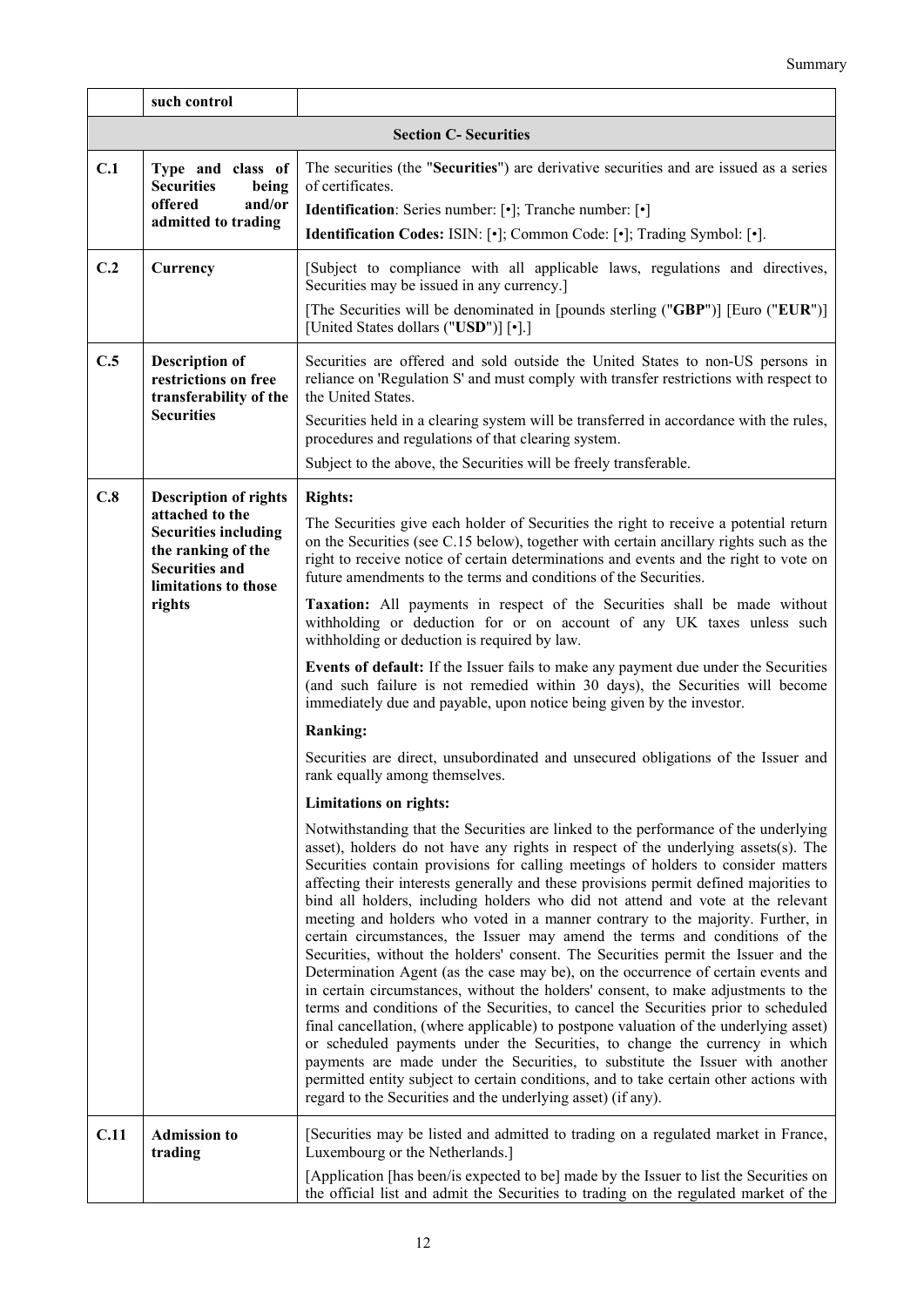|      |                                                                                                              | [Luxembourg Stock Exchange] [NYSE Euronext Paris] [NYSE Euronext<br>Amsterdam] with effect from [•].]                                                                                                                                                                                                                                                                                                                                                                                                                                                                                                                                                                                                                                                                                                                                                                                                                                                                                                                                                                                                                                                            |
|------|--------------------------------------------------------------------------------------------------------------|------------------------------------------------------------------------------------------------------------------------------------------------------------------------------------------------------------------------------------------------------------------------------------------------------------------------------------------------------------------------------------------------------------------------------------------------------------------------------------------------------------------------------------------------------------------------------------------------------------------------------------------------------------------------------------------------------------------------------------------------------------------------------------------------------------------------------------------------------------------------------------------------------------------------------------------------------------------------------------------------------------------------------------------------------------------------------------------------------------------------------------------------------------------|
|      |                                                                                                              | [Not Applicable; the Securities are not intended to be listed or admitted to trading.]                                                                                                                                                                                                                                                                                                                                                                                                                                                                                                                                                                                                                                                                                                                                                                                                                                                                                                                                                                                                                                                                           |
| C.15 | <b>Description of how</b><br>the value of the<br>investment is<br>affected by the value<br>of the underlying | The Securities are [Open-ended Mini [Long] [Short] Securities] [Open-ended<br>Turbo [Long] [Short] Securities]] [Open-ended Tracker Securities], are issued in [ $\cdot$ ]<br>and expose investors to the performance of [.], (the "Underlying Asset")<br>[(Bloomberg Screen [•]) (ISIN: [•])].                                                                                                                                                                                                                                                                                                                                                                                                                                                                                                                                                                                                                                                                                                                                                                                                                                                                  |
|      |                                                                                                              | [Open-ended Mini Securities and Open-ended Turbo Securities:] [An [Open-ended]<br>Mini [Long] [Short] Security] [Open-ended Turbo [Long] [Short] Security]<br>provides investors the potential to make a profit or loss from fluctuations in the<br>price or level of the Underlying Asset, without investing directly in the<br>[components of the] Underlying Asset. The initial investment needed to invest in a<br>Security is lower than would be required for a direct investment in the [components]<br>of the] Underlying Asset for the same absolute return. This is called leverage. The<br>higher the leverage, the greater the exposure to price movement compared to the<br>Underlying Asset. There is a 'cost' associated with the provision of leverage by the<br>Issuer which is reflected in the price of the Security through the Current Financing<br>Level, which is adjusted on a daily basis to account for the daily 'cost' to the Issuer<br>of providing the leverage in respect of the Securities. This adjustment to the<br>Current Financing Level will therefore have the effect of reducing the value of the<br>Security over time. |
|      |                                                                                                              | [Open-ended Mini Long Securities and Open-ended Turbo Long Securities:] [An<br>[Open-ended Mini Long Security] [Open-ended Turbo Long Security] gives<br>investors 'long' exposure to the performance of the Underlying Asset. This means<br>that the Security aims to provide a positive return if the price or level of the<br>Underlying Asset rises over the investment period and, conversely, a negative<br>return if the price or level of the Underlying Asset falls over the investment period.]                                                                                                                                                                                                                                                                                                                                                                                                                                                                                                                                                                                                                                                        |
|      |                                                                                                              | [Open-ended Mini Short Securities and Open-ended Turbo Short Securities:] [An<br>[Open-ended Mini Short Security] [Open-ended Turbo Short Security] gives<br>investors 'short' exposure to the performance of the Underlying Asset. This means<br>that the Security aims to provide a positive return if the price or level of the<br>Underlying Asset falls over the investment period and, conversely, a negative<br>return if the price or level of the Underlying Asset rises over the investment<br>period.]                                                                                                                                                                                                                                                                                                                                                                                                                                                                                                                                                                                                                                                |
|      |                                                                                                              | [Open-ended Mini Securities and Open-ended Turbo Securities: if 'Dividends' are<br>applicable: If [If share insert: the Underlying Asset] [If Index insert: any<br>component of the Underlying Asset] pays a dividend, this will have a negative<br>effect on the value of the Underlying Asset because the payment of a dividend<br>reduces the assets of the issuer of the [If Index insert: component of the]<br>Underlying Asset. In order to mitigate the corresponding effect that this could have<br>on the value of the Securities, on the ex-dividend date the Current Financing Level<br>will be adjusted by an amount based on the equivalent [if long securities: net][if<br>short securities: gross] value of the dividend to the Issuer, in order to compensate<br>for this effect.]                                                                                                                                                                                                                                                                                                                                                               |
|      |                                                                                                              | [Open-ended Tracker Securities:] An Open-ended Tracker Security is an index-<br>linked financial instrument which gives investors the potential to make a profit or<br>loss from fluctuations in the price or level of the Underlying Asset, without<br>investing directly in any of the constituent securities of the Underlying Asset. [If<br>Management Fee Drain is applicable: The amount payable upon the exercise or<br>cancellation of the Securities will be reduced by a management fee which accrues<br>daily during the investment period.]]                                                                                                                                                                                                                                                                                                                                                                                                                                                                                                                                                                                                         |
|      |                                                                                                              | [Currency Translated Securities: As the Securities are issued in [.], while the<br>currency of the Underlying Asset is [.], in addition to being exposed to the<br>performance of the Underlying Asset, investors are exposed to the [ $\cdot$ ]:[ $\cdot$ ] exchange<br>rate. This means that the prevailing $[\cdot]$ : $[\cdot]$ exchange rate will have an effect on any                                                                                                                                                                                                                                                                                                                                                                                                                                                                                                                                                                                                                                                                                                                                                                                     |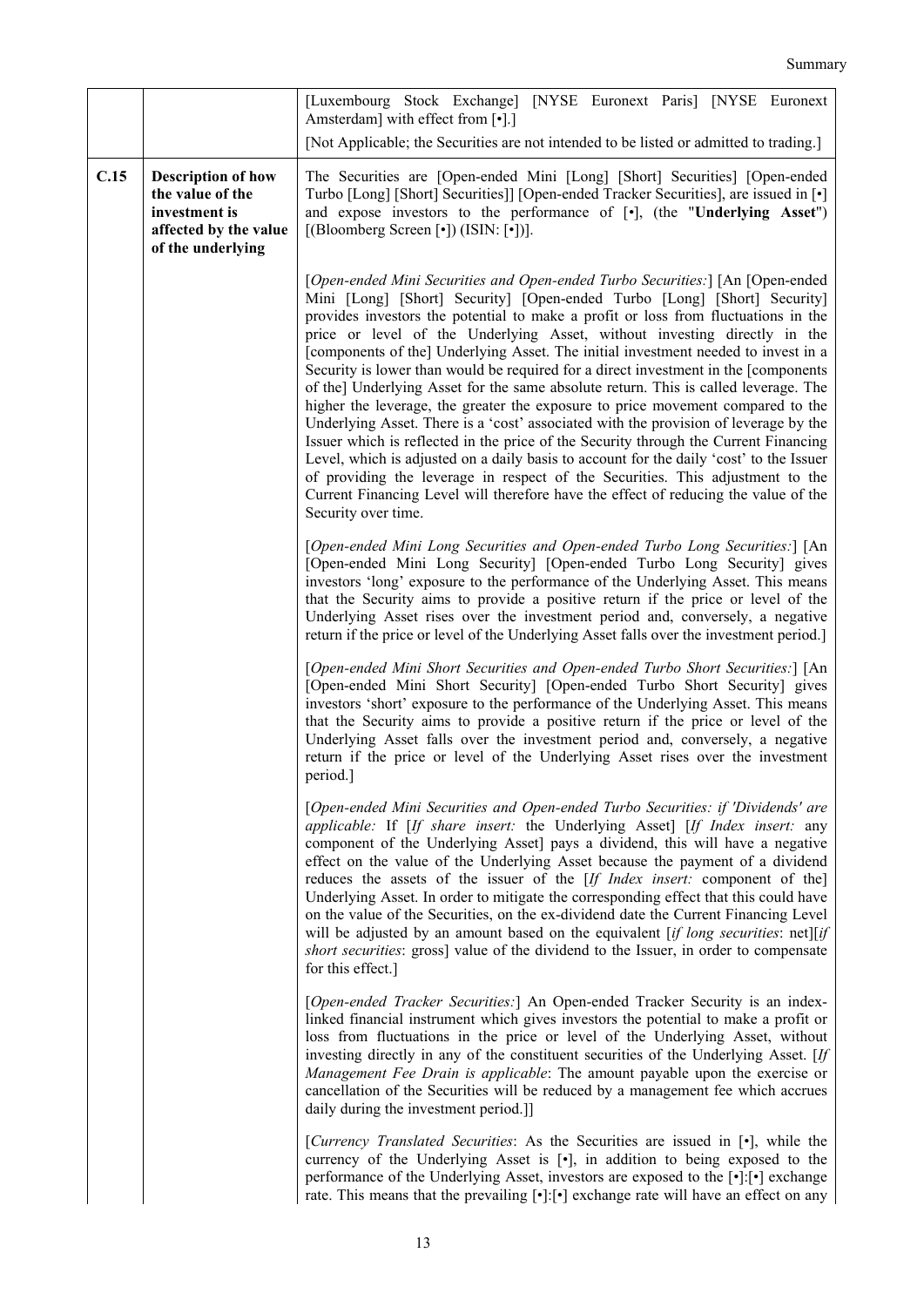|      |                                                                                    | cash amounts payable to investors. This effect could be either positive or negative,<br>depending on how the $\lceil \cdot \rceil$ : $\lceil \cdot \rceil$ exchange rate has performed over the investment<br>period.]                                                                                                                                                                                                                                                                                                                                                               |
|------|------------------------------------------------------------------------------------|--------------------------------------------------------------------------------------------------------------------------------------------------------------------------------------------------------------------------------------------------------------------------------------------------------------------------------------------------------------------------------------------------------------------------------------------------------------------------------------------------------------------------------------------------------------------------------------|
|      |                                                                                    | [ <i>Quanto Securities</i> : While the Securities are issued in [•] and the currency of the<br>Underlying Asset is $[\cdot]$ , investors are not exposed to the $[\cdot]$ : $[\cdot]$ exchange rate. This<br>is because the terms of the Securities include a currency hedge. There is a 'cost'<br>associated with the provision of such hedge by the Issuer which will accrue on a<br>daily basis during the investment period and may have a positive or negative effect<br>on the value of the Security over time.]                                                               |
|      |                                                                                    | [If the Security Ratio is not equal to $I$ : The purchase price and settlement amounts<br>of each Security are scaled by a fixed value equal to [ $\bullet$ ] (the "Security Ratio"). The<br>application of the Security Ratio enables the Issuer to create securities in what it<br>believes to be appropriately sized trading amounts, giving investors exposure to<br>either a multiple, or a fraction, of the standard tradable amount of the Underlying<br>Asset.]                                                                                                              |
| C.16 | <b>Expiration or</b>                                                               | The Securities do not have a specified expiration date.                                                                                                                                                                                                                                                                                                                                                                                                                                                                                                                              |
|      | maturity date of the<br><b>Securities</b>                                          | A Security may be cancelled at the option of the Issuer (Issuer Call Option) or<br>exercised at the option of the investor ( <i>Investor Put Option</i> ) following delivery of a<br>notice exercising such option.                                                                                                                                                                                                                                                                                                                                                                  |
| C.17 | <b>Settlement</b><br>Procedure                                                     | [The Securities may be cleared and settled through Euroclear Bank S.A./N.V.,<br>Clearstream Banking société anonyme, Euroclear Netherlands or Euroclear France,<br>S.A.]                                                                                                                                                                                                                                                                                                                                                                                                             |
|      |                                                                                    | [The Securities will be issued on [ $\cdot$ ] (the "Issue Date") and will cleared and settled<br>through [Euroclear Bank S.A./N.V.] [Clearstream Banking société anonyme]<br>[Euroclear Netherlands] [Euroclear France S.A.] [.]                                                                                                                                                                                                                                                                                                                                                     |
| C.18 | <b>Description of how</b><br>the return on<br>derivative securities<br>takes place | The return on, and value of, the Securities is linked to the performance of the<br>Underlying Asset, and will be paid in cash in [ $\bullet$ ] upon the exercise or cancellation<br>of the Securities. The Securities do not bear interest.                                                                                                                                                                                                                                                                                                                                          |
|      |                                                                                    | <b>OPTIONAL EARLY CANCELLATION OR EXERCISE:</b><br>(I)                                                                                                                                                                                                                                                                                                                                                                                                                                                                                                                               |
|      |                                                                                    | <i>Investor Put Option:</i> An Investor may, on any business day falling in [ $\cdot$ ] (the "Put<br><b>Option Month</b> ") in each year (up to and including the fifth business day prior to<br>the final business day of the Put Option Month) from and including [.], deliver a<br>notice to the Issuer requiring that some or all of its Securities be cancelled on the<br>applicable Optional Cash Settlement Date by payment of the Optional Cash<br>Settlement Amount; and                                                                                                    |
|      |                                                                                    | Issuer Call Option: The Issuer may, on any scheduled trading day, deliver a notice<br>to the investors that all (but not some) of the Securities will be cancelled on the<br>applicable Optional Cash Settlement Date by payment of the Optional Cash<br>Settlement Amount,                                                                                                                                                                                                                                                                                                          |
|      |                                                                                    | where:                                                                                                                                                                                                                                                                                                                                                                                                                                                                                                                                                                               |
|      |                                                                                    | The "Optional Cash Settlement Amount" [For Open-ended Mini or Turbo Long<br>Securities insert: in respect of each Security will be equal to the excess of (a) the<br>closing price or level of the Underlying Asset; over (b) the Current Financing<br>Level, [Currency Translated and Quanto Securities: divided by the [Currency<br>Translated Securities: prevailing $\lceil \cdot \rceil$ : $\lceil \cdot \rceil$ ] exchange rate [ <i>Quanto Securities</i> : of 1 $\lceil \cdot \rceil$<br>per [•], multiplied by the Security Ratio and subject to a minimum amount of zero.] |
|      |                                                                                    | [For Open-ended Mini or Turbo Short Securities insert: in respect of each Security<br>will be an amount equal to the excess of (a) the Current Financing Level; over (b)<br>the closing price or level of the Underlying Asset, [Currency Translated and<br>Quanto Securities: divided by the [Currency Translated Securities: prevailing<br>[•]:[•]] exchange rate [ <i>Quanto Securities</i> : of 1 [•] per [•], multiplied by the Security<br>Ratio and subject to a minimum amount of zero.]                                                                                     |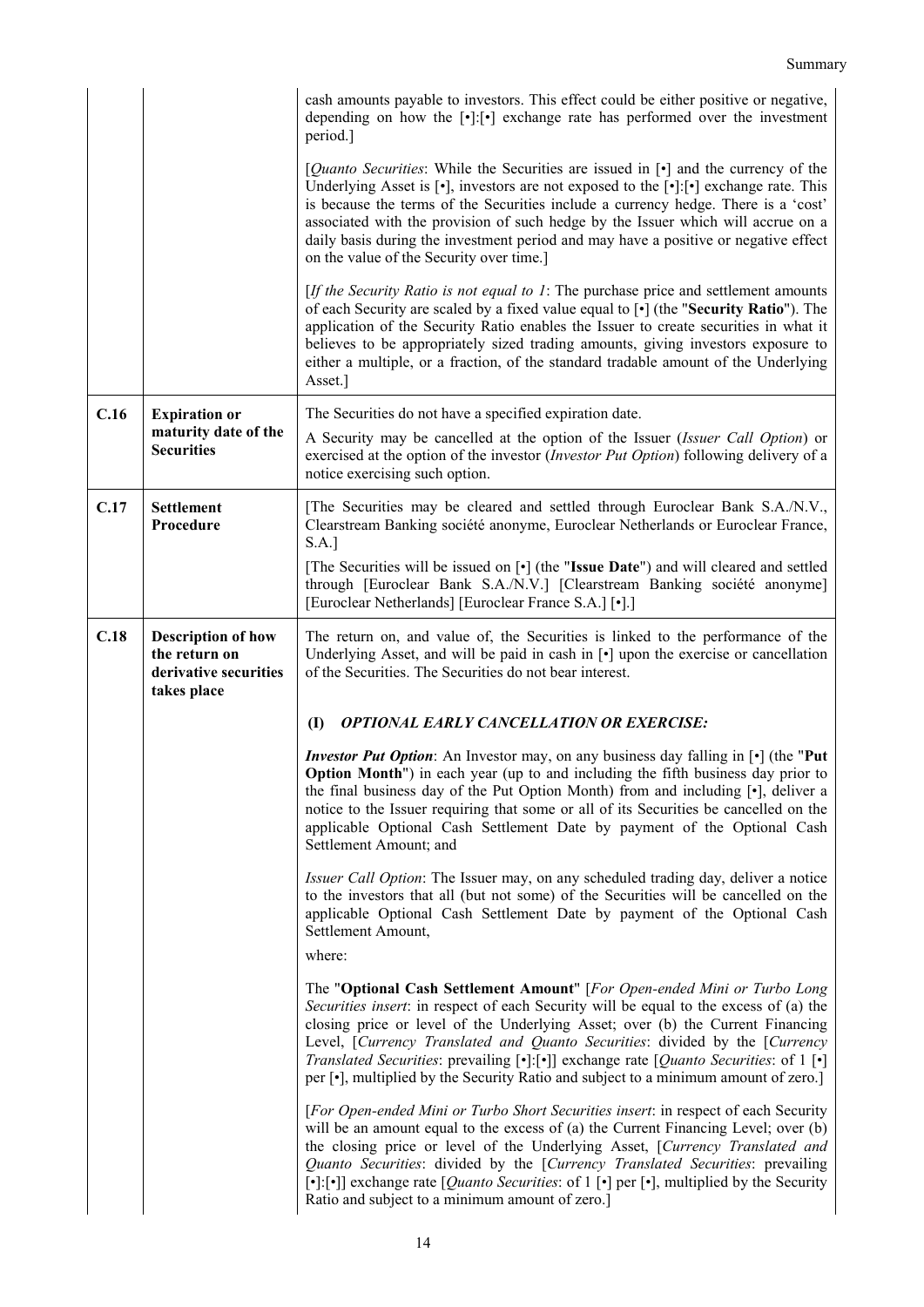[*For Open-ended Tracker Securities insert*: in respect of each Security will be an amount equal to the [*where Management Fee Drain is not applicable, insert*: closing price or level] [*where Management Fee Drain is applicable, and for Quanto Securities, insert*: Adjusted Valuation Price], [*Currency Translated and Quanto Securities*: divided by the [*Currency Translated Securities*: prevailing [•]:[•]] exchange rate [*Quanto Securities*: of 1 [•] per [•], multiplied by the Security Ratio.]

[*Open-ended Mini and open-ended Turbo Securities:* The **Current Financing**  Level on the Issue Date is  $[\cdot]$ , and thereafter the Current Financing Level will be adjusted on a daily basis by [(i)] adding a Funding Cost in respect of the Issuer's cost of providing financing [*insert where 'Dividends' are specified as applicable*:[,/and] (ii) deducting the Applicable Dividend Amount [*insert for Quanto Securities*: and  $[(ii)/(iii)]$  adding the applicable Quanto Hedging Charge].]

[*Open-ended Mini and open-ended Turbo Securities:* The **Applicable Dividend Amount** in respect of any calendar day is the amount, in [•], of each dividend which would be received by the Issuer if it were the holder of record of the [Underlying Asset] [each component of the Underlying Asset] during the Calculation Period in which such calendar day falls, ([*if long securities*: net of] [*if short securities*: disregarding] any deductions, withholdings or other amounts required by any applicable law or regulation, including any applicable taxes, duties or charges of any kind whatsoever), ([*if long securities*: regardless of whether the Issuer actually holds the shares or not,] multiplied by [•] (the "**Dividend Participation**"). The **Calculation Period** will be each period from, and excluding, one [calendar day][•] (or, in the case of the first period, the Issue Date) to, and including, the immediately following [calendar day][•].]

[*Open-ended Mini Securities and Open-ended Turbo Securities*: The **Funding Cost** in respect of any calendar day during the term of the Securities is the result of multiplying (i) the Current Financing Level in respect of the preceding Reset Date, (ii) the applicable Funding Rate, and (iii) d/365.]

["**d**" means [*Open-ended Mini and open-ended Turbo Securities*: the number of calendar days from, but excluding, the immediately preceding Reset Date to, and including, such calendar day.] [*Open -ended Trackers*: the number of calendar days from, but excluding, the immediately preceding scheduled trading day to, and including, the relevant scheduled trading day.]

[*Open-ended Mini Securities and Open-ended Turbo Securities*: The **Funding Rate** in respect of any calendar day is a rate determined by the Issuer as the rate available to the Issuer in respect of its hedging strategy relating to the Securities [*long securities*: plus the Current Margin] [*short securities*: less the Current Margin].]

[*Open-ended Mini and open-ended Turbo Securities*: The **Current Margin** on the Issue Date is [•]. On any subsequent calendar day the Current Margin may be adjusted by the Issuer, subject to a maximum of the Maximum Current Margin.]

[*Open-ended Mini Securities and Open-ended Turbo Securities*: The **Maximum Current Margin** is [•].

[*Open-ended Tracker Securities, if Management Fee Drain is applicable, and for Quanto Securities*: The **Adjusted Valuation Price** on any scheduled trading day is [*Open-ended Tracker Securities with Management Fee Drain (Local) or Openended Tracker Securities with Management Fee Drain (Currency Translated):* (i) the Adjusted Valuation Price in respect of the preceding scheduled trading day multiplied by (ii) the closing price or level as at such scheduled trading day divided by the closing price or level on the preceding scheduled trading day multiplied by (iii) 1 minus the Management Fee multiplied by d/365.] [*Open-ended Tracker (Quanto) Type A Securities*: (i) the Adjusted Valuation Price in respect of the preceding scheduled trading day multiplied by (ii) the closing price or level as at such scheduled trading day divided by the closing price or level on the preceding scheduled trading day multiplied by (iii) 1 minus the sum of the Management Fee and the Quanto Hedging Charge Level in respect of the preceding scheduled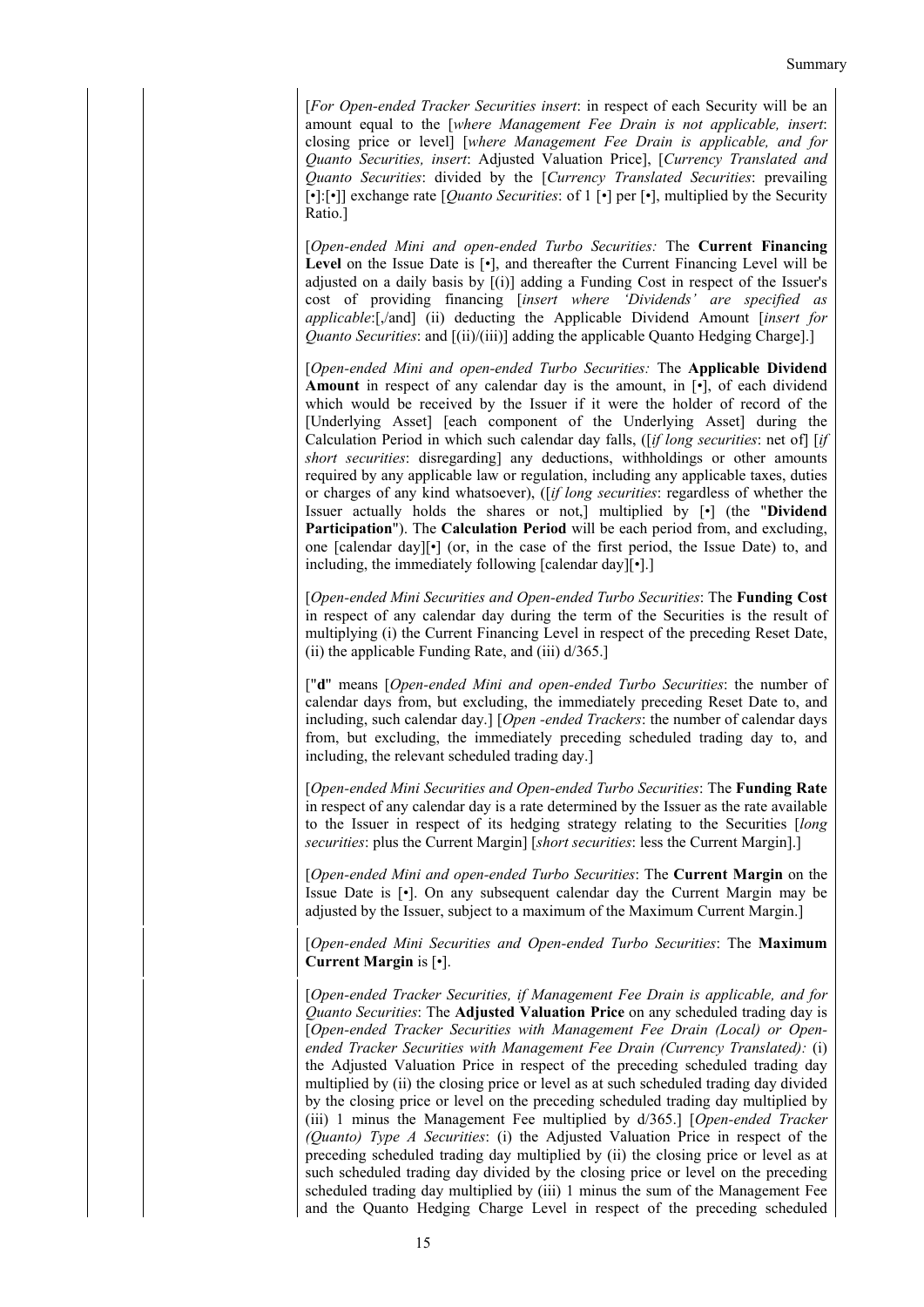trading day multiplied by d/365.] [*Open-ended Tracker (Quanto) Type B Securities*: the greater of (i) the closing price or level as at such scheduled trading day minus the Accrued Quanto Hedging Charge and zero.]

[*Open-ended Tracker (Quanto) Securities*: The **Accrued Quanto Hedging Charge** on the Issue Date is zero, and as at any subsequent scheduled trading day is the total amount of the Quanto Hedging Charge accrued up to and including such scheduled trading day.]

[*Open-ended Tracker with Management Fee Drain*: The **Management Fee** is [•]].

[*Quanto Securities*: The **Quanto Hedging Charge** means in respect of the Issue Date, zero, and in respect of any subsequent calendar day, an amount in  $[\cdot]$  (which may be negative) equal to the product of (i) the Quanto Hedging Charge Level in respect of the previous Reset Date [*for Open-ended Tracker Quanto Securities*: plus the Quanto Management Fee Level in respect of the previous Reset Date], (ii) the closing price or level of the Underlying Asset in respect of the Reset Date immediately preceding such calendar day (or, if such day is not a scheduled trading day, the scheduled trading day immediately preceding such Reset Date), and (iii) d/365.]]

[*Quanto Securities*: The **Quanto Hedging Charge Level** in respect of the Issue Date is  $\lceil \cdot \rceil$  and, thereafter, the Quanto Hedging Charge Level a per annum rate (which may be negative) determined by the Issuer, having regard to prevailing market conditions affecting the correlation between the Underlying Asset and the prevailing rate of exchange between [•] and [•], the interest rates applicable to such currencies and any other such factors as the Issuer deems relevant in determining the costs associated with arranging the fixed exchange rate.]

[*Open-ended Tracker Quanto Securities*: The **Quanto Management Fee Level** in respect of the Issue Date is [•] and, thereafter, the Quanto Management Fee Level is a per annum rate determined by the Issuer, subject to it not exceeding the **Maximum Quanto Management Fee Level**, being [•].]

[*Open-ended Mini Securities, Open-ended Turbo Securities and Open-ended Tracker Quanto Securities*: The **Reset Date** will be [each calendar day] [*insert the relevant frequency*].]

The **Valuation Date** will be (i) [*for Open-ended Mini Securities*: in the case of the cancellation of the Securities following the occurrence of a Specified Early Cancellation Event, as determined by the Issuer, either the date of such Specified Early Cancellation Event or the next following scheduled trading day], [(ii)] in the case of the exercise by the Issuer of its call option, the Issuer Call Exercise Date, or [(iii)] in the case of the exercise by an investor of its annual put option, the Holder Put Exercise Date.

The **Holder Put Exercise Date** will be the last scheduled trading day of the Put Option Month in which the investor exercises its put option in respect of that Security.

The **Issuer Call Exercise Date** will be the later of (i) the fifth business day following the date of the Issuer's notice to investors that it is exercising its call option, and (ii) such other date as may be specified in such notice.

The **Optional Cash Settlement Date** will be the fifth business day following the applicable Valuation Date.]

[*insert for Open-ended Mini Securities and Open-ended Turbo Securities:*

**(II)** *SPECIFIED EARLY CANCELLATION:*

The Securities will be cancelled automatically if the [price][level] of the Underlying Asset at any time on any day from and including [•] [*long securities*: falls to or below] [*short securities*: rises to or above] the [*Open-ended Mini Securities*: Current Stop Loss Level] [*Open-ended Turbo Securities*: Current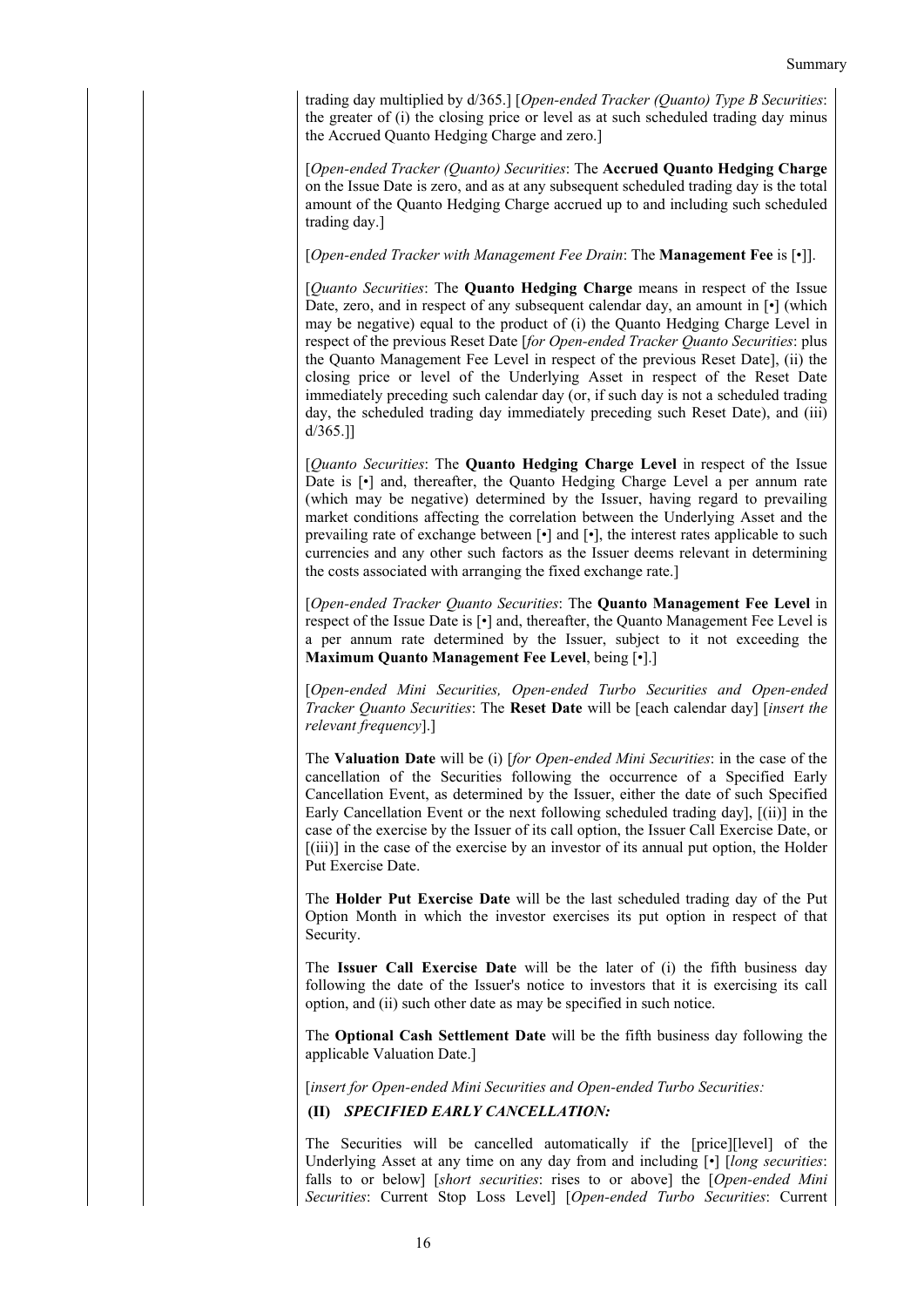| Knock-out Barrier] (a "Specified Early Cancellation Event"). In such event, each  |
|-----------------------------------------------------------------------------------|
| Security will be cancelled on the applicable Specified Early Cash Settlement Date |
| by payment of the Specified Early Cash Settlement Amount,                         |

### **where:**

[*Open-ended Turbo Securities*: **Current Knock-out Barrier**: The Current Knockout Barrier on any day will be equal to the Current Financing Level on such day.]

[*Open-ended Mini Securities*: The **Current Stop Loss Level** on the Issue Date is [•], and thereafter the Current Stop Loss Level in respect of any calendar day will be equal to [*Open-ended Mini Short Securities*: the Current Financing Level in respect of that calendar day less the Current Stop Less Premium in respect of that calendar day] [*Open-ended Mini Long Securities*: the sum of the Current Stop Loss Premium in respect of that calendar day and the Current Financing Level in respect of that calendar day], rounded [upwards/downwards] to the nearest [•].]

[*Open-ended Mini Securities*: The **Current Stop Loss Premium** on the Issue Date is [•] per cent. multiplied by the Initial Financing Level. On any subsequent calendar day, the Current Stop Loss Premium will be an amount (which may not be greater than the Maximum Stop Loss Premium or less than the Minimum Stop Loss Premium) in  $\lceil \cdot \rceil$  determined by the Issuer on each Reset Date, with reference to prevailing market conditions (including, but not limited to, market volatility).]

[*Open-ended Mini Securities*: The **Maximum Stop Loss Premium** in respect of any calendar day is equal to the Current Financing Level in respect of such calendar day multiplied by [•]. The **Minimum Stop Loss Premium** in respect of any calendar day is equal to the Current Financing Level in respect of such calendar day multiplied by [•].

The **Specified Early Cash Settlement Amount** in respect of each Security will be [*Open-ended Mini Long Securities* an amount equal to the excess of (a) the Stop Loss Termination Reference Price of the Underlying Asset; over (b) the Current Financing Level, [*Currency Translated and Quanto Securities:* divided by the [*Currency Translated Securities*: prevailing [•]:[•]] exchange rate [*Quanto Securities:* of 1 [•] per [•], multiplied by the Security Ratio and subject to a minimum amount of zero.] [*Open-ended Mini Short Securities:* an amount equal to the excess of (a) the Current Financing Level; over (b) the Stop Loss Termination Reference Price of the Underlying Asset, [*Currency Translated and Quanto Securities:* divided by the [*Currency Translated Securities*: prevailing [•]:[•]] exchange rate [*Quanto Securities:* of 1 [•] per [•], multiplied by the Security Ratio and subject to a minimum amount of zero.] [*Open-ended Turbo Securities:* [•].]

[*Open-ended Mini Securities:* The **Stop Loss Termination Reference Price** is a price for the Underlying Asset determined by the Issuer with reference to market prices or levels within a reasonable period following the date on which the Specified Early Cancellation Event occurred.]

[*For Open-ended Mini Securities and Open-ended Turbo Securities*: The **Specified Early Cash Settlement Date** will be the fifth business day following the applicable Valuation Date.]

| C.19 | <b>Final reference</b><br>price of underlying | The final reference price or level of the Underlying Asset will be determined by the<br>Determination Agent by reference to a publicly available source on the relevant<br>Valuation Date. [The amount payable in respect of the exercise or cancellation of<br>the Securities will be determined by the Determination Agent by looking at the<br>[level] [price] of the Underlying Asset at [the Scheduled Closing Time on the<br>relevant exchange] [•] as published on the relevant Valuation Date]. [Open-ended]<br>Turbo Securities: If a Specified Early Cancellation Event occurs, the Securities will<br>be cancelled by payment of a fixed amount equal to $\lceil \cdot \rceil$ .] |
|------|-----------------------------------------------|----------------------------------------------------------------------------------------------------------------------------------------------------------------------------------------------------------------------------------------------------------------------------------------------------------------------------------------------------------------------------------------------------------------------------------------------------------------------------------------------------------------------------------------------------------------------------------------------------------------------------------------------------------------------------------------------|
| C.20 | Type of underlying                            | [Securities may be linked to:<br>a common share:                                                                                                                                                                                                                                                                                                                                                                                                                                                                                                                                                                                                                                             |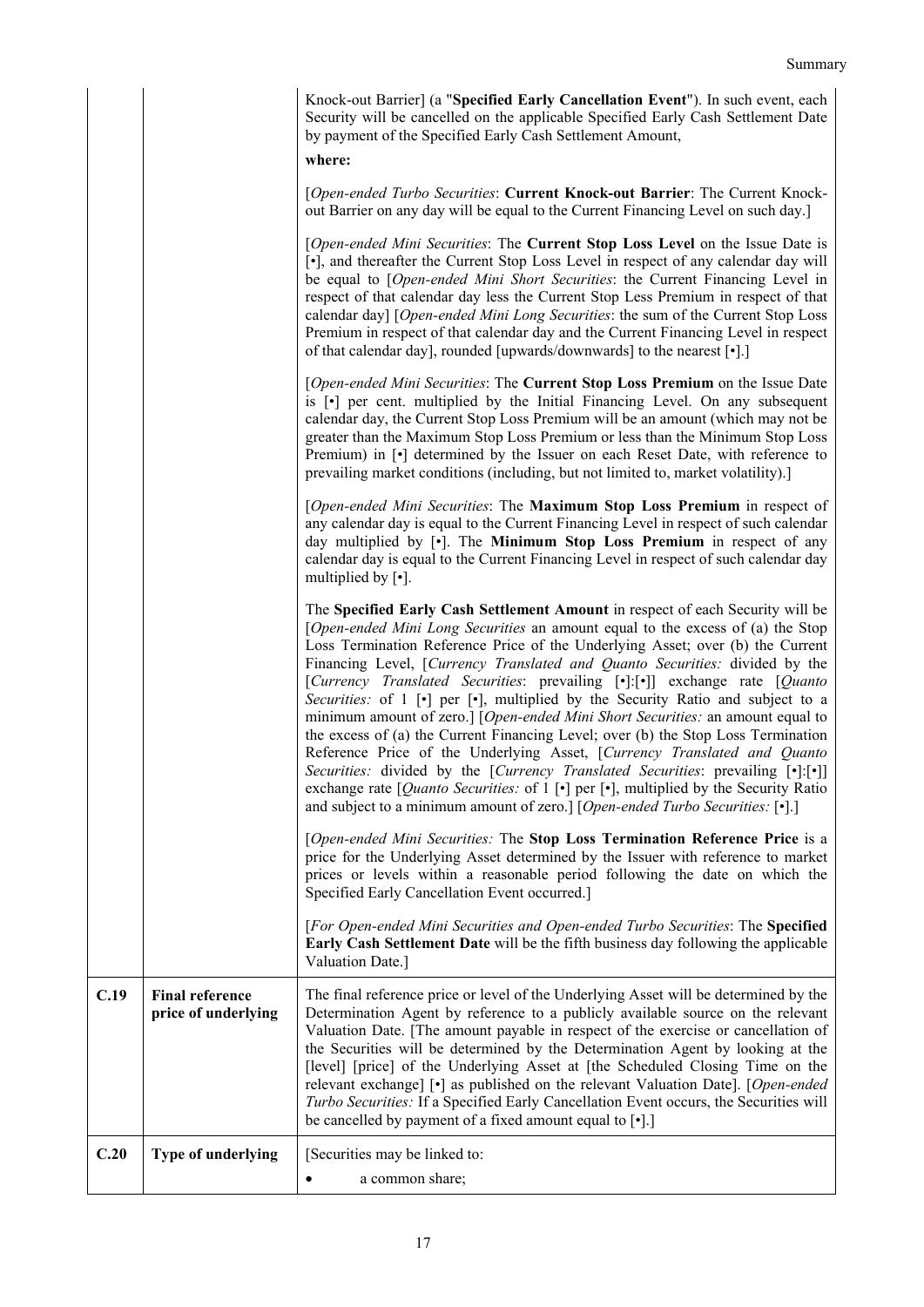|     |                                                                                  | a depositary receipt representing common shares;                                                                                                                                                                                                                                                                                                                                                                                                                                                                                                                                                                                                                                                                                                                                                                                                                                                                                                                                                                                                                              |
|-----|----------------------------------------------------------------------------------|-------------------------------------------------------------------------------------------------------------------------------------------------------------------------------------------------------------------------------------------------------------------------------------------------------------------------------------------------------------------------------------------------------------------------------------------------------------------------------------------------------------------------------------------------------------------------------------------------------------------------------------------------------------------------------------------------------------------------------------------------------------------------------------------------------------------------------------------------------------------------------------------------------------------------------------------------------------------------------------------------------------------------------------------------------------------------------|
|     |                                                                                  | an exchange traded fund ("ETFs) (being a fund, pooled investment<br>vehicle, collective investment scheme, partnership, trust or other similar<br>legal arrangement and holding assets, such as shares, bonds, indices,<br>commodities, and/or other securities such as financial derivative<br>instruments); or                                                                                                                                                                                                                                                                                                                                                                                                                                                                                                                                                                                                                                                                                                                                                              |
|     |                                                                                  | an equity index.                                                                                                                                                                                                                                                                                                                                                                                                                                                                                                                                                                                                                                                                                                                                                                                                                                                                                                                                                                                                                                                              |
|     |                                                                                  | In addition, where the currency of the Securities is different from the currency of<br>the underlying, the return on the Securities will be linked to the prevailing rate of<br>exchange between such currencies, unless the terms of the Securities provide that a<br>fixed rate of exchange is to be used.]                                                                                                                                                                                                                                                                                                                                                                                                                                                                                                                                                                                                                                                                                                                                                                 |
|     |                                                                                  | The Underlying Asset for this issuance of Securities is: [.]. [The return on the<br>Securities is also linked to the [ $\cdot$ ]:[ $\cdot$ ] exchange rate].                                                                                                                                                                                                                                                                                                                                                                                                                                                                                                                                                                                                                                                                                                                                                                                                                                                                                                                  |
|     |                                                                                  | Information about the Underlying Asset is available at: [ $\cdot$ ] (Bloomberg Screen [ $\cdot$ ])<br>$(ISIN: [\cdot])$ .                                                                                                                                                                                                                                                                                                                                                                                                                                                                                                                                                                                                                                                                                                                                                                                                                                                                                                                                                     |
|     |                                                                                  | <b>Section D - Risks</b>                                                                                                                                                                                                                                                                                                                                                                                                                                                                                                                                                                                                                                                                                                                                                                                                                                                                                                                                                                                                                                                      |
| D.2 | Key information on<br>the key risks that<br>are specific to the<br><b>Issuer</b> | Credit risk: The Issuer is exposed to the risk of suffering loss if any of its<br>customers, clients or market counterparties fails to fulfil its contractual obligations.<br>The Issuer may also suffer loss where the downgrading of an entity's credit rating<br>causes a fall in the value of the Issuer's investment in that entity's financial<br>instruments.                                                                                                                                                                                                                                                                                                                                                                                                                                                                                                                                                                                                                                                                                                          |
|     |                                                                                  | Weak or deteriorating economic conditions negatively impact these counterparty<br>and credit-related risks. In recent times, the economic environment in the Issuer's<br>main business markets (being Europe and the United States) has been marked by<br>generally weaker than expected growth, increased unemployment, depressed<br>housing prices, reduced business confidence, rising inflation and contracting GDP.<br>Operations in the Eurozone remain affected by the ongoing sovereign debt crisis,<br>the stresses being exerted on the financial system and the risk that one or more<br>countries exit the Euro. The current absence of a predetermined mechanism for a<br>member state to exit the Euro means that it is not possible to predict the outcome of<br>such an event and to accurately quantify the impact of such event on the Issuer's<br>profitability, liquidity and capital. If some or all of these conditions persist or<br>worsen, they may have a material adverse effect on the Issuer's operations, financial<br>condition and prospects. |
|     |                                                                                  | Liquidity risk: The Issuer is exposed to the risk that it may be unable to meet its<br>obligations as they fall due as a result of a sudden, and potentially protracted,<br>increase in net cash outflows. These outflows could be principally through<br>customer withdrawals, wholesale counterparties removing financing, collateral<br>posting requirements or loan draw-downs.                                                                                                                                                                                                                                                                                                                                                                                                                                                                                                                                                                                                                                                                                           |
|     |                                                                                  | Capital risk: The Issuer may be unable to maintain appropriate capital ratios,<br>which could lead to: (i) an inability to support business activity; (ii) a failure to<br>meet regulatory requirements; and/or (iii) credit ratings downgrades. Increased<br>regulatory capital requirements and changes to what constitutes capital may<br>constrain the Issuer's planned activities and could increase costs and contribute to<br>adverse impacts on the Issuer's earnings.                                                                                                                                                                                                                                                                                                                                                                                                                                                                                                                                                                                                |
|     |                                                                                  | Legal and regulatory-related risk: Non-compliance by the Issuer with applicable<br>laws, regulations and codes relevant to the financial services industry could lead to<br>fines, public reprimands, damage to reputation, increased prudential requirements,<br>enforced suspension of operations or, in extreme cases, withdrawal of<br>authorisations to operate.                                                                                                                                                                                                                                                                                                                                                                                                                                                                                                                                                                                                                                                                                                         |
|     |                                                                                  | <b>Reputation risk:</b> Reputational damage reduces $-$ directly or indirectly $-$ the<br>attractiveness of the Issuer to stakeholders and may lead to negative publicity, loss<br>of revenue, litigation, regulatory or legislative action, loss of existing or potential<br>client business, reduced workforce morale, and difficulties in recruiting talent.<br>Sustained reputational damage could have a materially negative impact on the<br>Issuer's licence to operate and the value of the Issuer's franchise which in turn could<br>negatively affect the Issuer's profitability and financial condition.                                                                                                                                                                                                                                                                                                                                                                                                                                                           |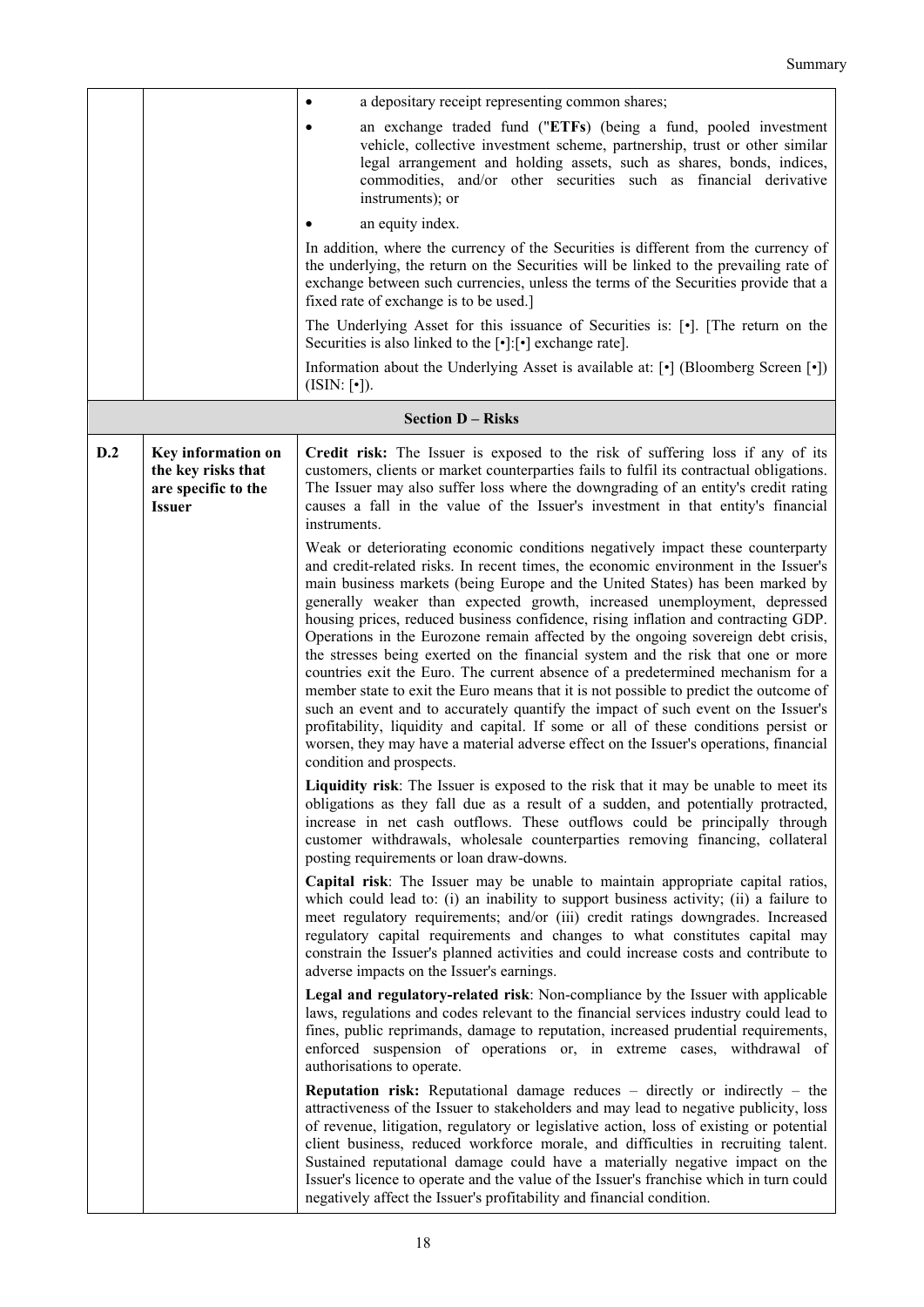| D.6 | Key information on<br>the key risks that                                                                                              | You may lose up to the entire value of your investment if the Issuer fails or is<br>otherwise unable to meet its payment obligations.                                                                                                                                                                                                                                                                                                                                                                                                                                                                                                                                 |
|-----|---------------------------------------------------------------------------------------------------------------------------------------|-----------------------------------------------------------------------------------------------------------------------------------------------------------------------------------------------------------------------------------------------------------------------------------------------------------------------------------------------------------------------------------------------------------------------------------------------------------------------------------------------------------------------------------------------------------------------------------------------------------------------------------------------------------------------|
|     | are specific to the                                                                                                                   | You may also lose the value of your entire investment, or part of it, if:                                                                                                                                                                                                                                                                                                                                                                                                                                                                                                                                                                                             |
|     | <b>Securities including</b><br>a risk warning that<br>investors may lose<br>some or all of the<br>value of their entire<br>investment | the Underlying Asset performs in such a manner that the settlement amount<br>payable to you is less than the initial purchase price;                                                                                                                                                                                                                                                                                                                                                                                                                                                                                                                                  |
|     |                                                                                                                                       | you sell your Securities in the secondary market (if any) at an amount that is<br>$\bullet$<br>less than the initial purchase price;                                                                                                                                                                                                                                                                                                                                                                                                                                                                                                                                  |
|     |                                                                                                                                       | the Securities are cancelled early following the occurrence of an extraordinary<br>$\bullet$<br>event in relation to the Underlying Asset, the Issuer, the Issuer's hedging<br>arrangement, the relevant currencies or taxation (such as following an<br>additional disruption event) and the amount you receive on such early<br>cancellation is less than the initial purchase price; and/or                                                                                                                                                                                                                                                                        |
|     |                                                                                                                                       | the terms and conditions of the Securities are adjusted (in accordance with the<br>$\bullet$<br>terms and conditions of the Securities) with the result that the settlement<br>amount payable to you and/or the value of the Securities is reduced.                                                                                                                                                                                                                                                                                                                                                                                                                   |
|     |                                                                                                                                       | Daily fees will reduce the value of the investment over time: The amount<br>payable upon the exercise or cancellation of a Security takes into account [a<br>funding charge][,] [a management fee] [and] [a currency hedging charge] which<br>accrue <sup>[s]</sup> on a daily basis throughout the term of the Securities. The total amount of<br>such fees, and the negative effect of such fees on an investor's return on an<br>investment in the Securities, will therefore increase for the duration of the<br>investment period.                                                                                                                               |
|     |                                                                                                                                       | [Leverage: The Securities provide a leveraged exposure to the performance of the<br>Underlying Asset and are more risky than a direct investment in the Underlying<br>Asset. Leverage increases volatility and amplifies losses and gains. The Securities<br>provide a return that is a multiple of the positive or negative performance of the<br>Underlying Asset and magnify losses in adverse market conditions compared to an<br>unleveraged or direct investment in the [where the Underlying is an Index, insert:<br>the securities constituting the] Underlying Asset. Leverage makes it more likely<br>that the Securities will be cancelled automatically.] |
|     |                                                                                                                                       | Return linked to performance of Underlying Asset: The return payable on the<br>Securities is linked to the change in value of the Underlying Asset over the life of<br>the Securities. Any information about the past performance of the Underlying Asset<br>should not be taken as an indication of how prices will change in the future. You<br>will not have any rights of ownership, including, without limitation, any voting<br>rights or rights to receive dividends, in respect of the Underlying Asset.                                                                                                                                                      |
|     |                                                                                                                                       | <b>Reinvestment risk/loss of yield:</b> Following the exercise or early cancellation of the<br>Securities for any reason, holders may be unable to reinvest the proceeds of the<br>exercise or cancellation of such Securities at a rate of return as high as the return on<br>the Securities being cancelled.                                                                                                                                                                                                                                                                                                                                                        |
|     |                                                                                                                                       | [Shares: The performance of shares is dependent upon numerous economic factors,<br>such as interest and price levels in capital markets, currency developments, political<br>factors as well as company specific factors such as earnings, market position, risk<br>situation, shareholder structure and distribution policy. Any relevant share issuer<br>may take actions without regard to the interests of any holders of the Securities,<br>which could have a negative effect on the value of the Securities.]                                                                                                                                                  |
|     |                                                                                                                                       | [Equity Index risks: Securities linked to the performance of equity indices provide<br>investment diversification opportunities, but will be subject to the risk of<br>fluctuations in both equity prices and the value and volatility of the relevant equity<br>index. Securities linked to equity indices may not participate in dividends or any<br>other distributions paid on the shares which make up such indices, accordingly, you<br>may receive a lower return on the Securities than you would have received if you<br>had invested directly in the shares that comprise the index.                                                                        |
|     |                                                                                                                                       | The Index Sponsor can add, delete or substitute the components of an equity index<br>at its discretion, and may also alter the methodology used to calculate the level of<br>such index. These events may have a detrimental impact on the level of that index,<br>which in turn could have a negative impact on the value of and return on the<br>Securities.]                                                                                                                                                                                                                                                                                                       |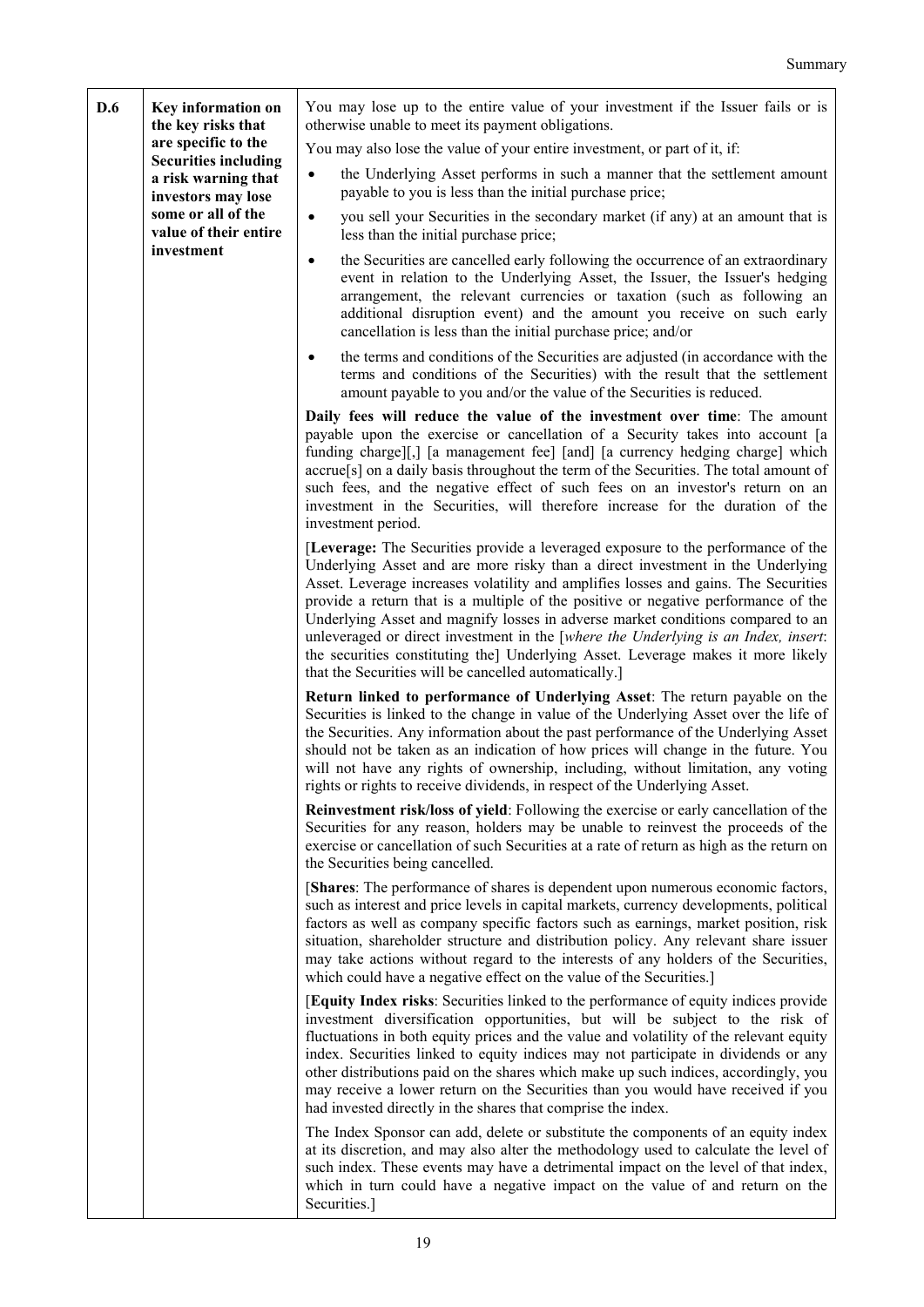|      |                                                                                                                               | [Exchange Traded Funds ("ETFs"): Where you purchase Securities that are<br>linked to an ETF you may receive a lower payment upon exercise or cancellation of<br>your Securities than you would have received if you had invested directly in any<br>share or index which is 'tracked' or invested in by the relevant ETF. The<br>management company, trustee or sponsor of an ETF will have no involvement in<br>the offer and sale of the Securities and could take actions which have a negative<br>effect on the value of the Securities.]<br>[American Depositary Receipts ("ADRs") or Global Depositary Receipts<br>("GDRs"): Where you purchase Securities linked to ADRs or GDRs you may<br>receive a lower payment than you would have received if you had invested in the<br>underlying shares directly (for example, because you may not receive any<br>dividends paid on the underlying shares. The legal owner of the shares underlying<br>the ADRs or GDRs is a custodian bank and, in the event the custodian bank<br>becomes insolvent it is possible that the purchaser of an ADR or GDR may lose its<br>rights to the underlying shares under the ADR or GDR. This could have an adverse<br>effect on the value of the Securities.]<br>[Substitution: Where any [Share][ADR][GDR][unit in the ETF] is affected by<br>certain disruption events, the Issuer may substitute such asset with a substitute<br>[Share][ADR][GDR][unit in the ETF] similar to the original asset. The subsequent<br>performance or perceived value of this substitute asset may cause the value of the<br>Securities to drop and/or may result in you receiving less than expected on<br>settlement.]<br>Volatile market prices: The market value of the Securities is unpredictable and<br>may be highly volatile, as it can be affected by many unpredictable factors,<br>including: market interest rates and yields; fluctuations in currency exchange rates;<br>exchange controls; the time remaining until the Securities mature; economic,<br>financial, regulatory, political, terrorist, military or other events in one or more<br>jurisdictions; changes in laws or regulations; and the Issuer's creditworthiness or<br>perceived creditworthiness. |
|------|-------------------------------------------------------------------------------------------------------------------------------|------------------------------------------------------------------------------------------------------------------------------------------------------------------------------------------------------------------------------------------------------------------------------------------------------------------------------------------------------------------------------------------------------------------------------------------------------------------------------------------------------------------------------------------------------------------------------------------------------------------------------------------------------------------------------------------------------------------------------------------------------------------------------------------------------------------------------------------------------------------------------------------------------------------------------------------------------------------------------------------------------------------------------------------------------------------------------------------------------------------------------------------------------------------------------------------------------------------------------------------------------------------------------------------------------------------------------------------------------------------------------------------------------------------------------------------------------------------------------------------------------------------------------------------------------------------------------------------------------------------------------------------------------------------------------------------------------------------------------------------------------------------------------------------------------------------------------------------------------------------------------------------------------------------------------------------------------------------------------------------------------------------------------------------------------------------------------------------------------------------------------------------------------------------------------------------------------------------------------------------------------------|
|      |                                                                                                                               | <b>Section E - Offer</b>                                                                                                                                                                                                                                                                                                                                                                                                                                                                                                                                                                                                                                                                                                                                                                                                                                                                                                                                                                                                                                                                                                                                                                                                                                                                                                                                                                                                                                                                                                                                                                                                                                                                                                                                                                                                                                                                                                                                                                                                                                                                                                                                                                                                                                   |
| E.2b | <b>Reasons for offer</b><br>and use of<br>proceeds when<br>different from<br>making profit<br>and/or hedging<br>certain risks | The net proceeds from each issue of Securities will be applied by the Issuer for its<br>general corporate purposes, which include making a profit and/or hedging certain<br>risks. If the Issuer elects at the time of issuance of Securities to make different or<br>more specific use of proceeds, the Issuer will describe that use in the Final Terms.]<br>[Not Applicable; the net proceeds will be applied by the Issuer for making profit<br>and/or hedging certain risks.]<br>[Reasons for the offer and use of Proceeds: [•]]                                                                                                                                                                                                                                                                                                                                                                                                                                                                                                                                                                                                                                                                                                                                                                                                                                                                                                                                                                                                                                                                                                                                                                                                                                                                                                                                                                                                                                                                                                                                                                                                                                                                                                                     |
| E.3  | Description of the<br>terms and<br>conditions of the<br>offer                                                                 | The terms and conditions of any offer of Securities to the public may be determined<br>by agreement between the Issuer and the Manager(s) at the time of each issue.<br>[The Securities are offered subject to the following conditions:<br><b>Offer Price:</b> [The Issue Price] [[ $\cdot$ ]% of the Issue Price] [ $\cdot$ ]<br>Conditions to which the offer is subject: $\lceil \cdot \rceil$<br><b>Description of the application process:</b> [ $\cdot$ ]<br>Details of the minimum and/or maximum amount of application: $\lceil \cdot \rceil$<br>Description of possibility to reduce subscriptions and manner for refunding<br>excess amount paid by applicants: [.]<br>Details of the method and time limits for paying up and delivering the<br>Securities: [The period from [ $\cdot$ ] until [ $\cdot$ ]] [the Issue Date] [the date which falls [ $\cdot$ ]<br>business days thereafter [•]<br>Manner in and date on which results of the offer are to be made public: $\lceil \cdot \rceil$<br>Procedure for exercise of any right of pre-emption, negotiability of<br>subscription rights and treatment of subscription rights not exercised: [ $\cdot$ ]<br>Categories of holders to which the Securities are offered and whether<br>Tranche(s) have been reserved for certain countries: [ $\cdot$ ]                                                                                                                                                                                                                                                                                                                                                                                                                                                                                                                                                                                                                                                                                                                                                                                                                                                                                                                                    |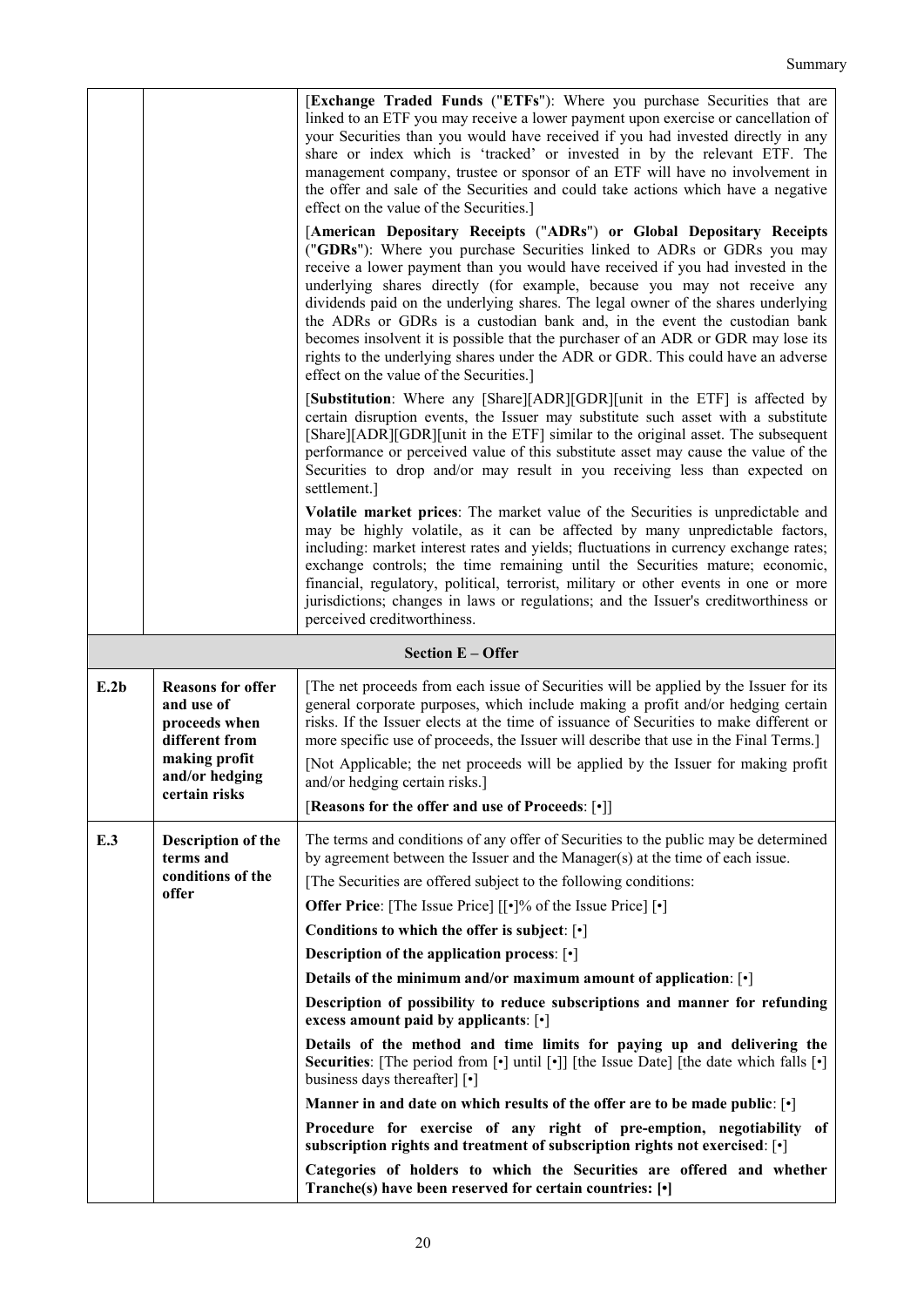|     |                                                                                                                | Process for notification to applicants of the amount allotted and the indication<br>whether dealing may begin before notification is made: [ $\cdot$ ]                                                                                                                                                                                                                                                                                                                                                    |
|-----|----------------------------------------------------------------------------------------------------------------|-----------------------------------------------------------------------------------------------------------------------------------------------------------------------------------------------------------------------------------------------------------------------------------------------------------------------------------------------------------------------------------------------------------------------------------------------------------------------------------------------------------|
|     |                                                                                                                | Name(s) and address(es), to the extent known to the Issuer, of the placers in<br>the various countries where the offer takes place: [the [Initial] Authorised<br>Offeror[(s)]][None] $\lceil \bullet \rceil$ ]                                                                                                                                                                                                                                                                                            |
| E.4 | <b>Description of any</b><br>interest material<br>to the issue/offer,<br>including<br>conflicting<br>interests | The relevant Manager(s) or authorised offeror(s) may be paid fees in relation to any<br>issue or offer of Securities. Potential conflicts of interest may exist between the<br>Issuer, Determination Agent, relevant Manager(s) or authorised offeror(s) or their<br>affiliates (who may have interests in transactions in derivatives related to the<br>Underlying Asset(s) which may, but are not intended to, adversely affect the market<br>price, liquidity or value of the Securities) and holders. |
|     |                                                                                                                | [The Manager(s)][Initial Authorised Offeror[(s)]] will be paid aggregate<br>commissions equal to $\lceil \bullet \rceil$ ].] [Any Manager(s)][Initial Authorised Offeror[(s)] and<br>its affiliates may be engaged, and may in the future engage, in hedging transactions<br>with respect to the Underlying Asset.] [Not Applicable; no person involved in the<br>issue or offer has any interest, or conflicting interest, that is material to the issue or<br>offer of Securities.]                     |
| E.7 | <b>Estimated</b><br>expenses charged<br>to investor by<br>issuer/offeror                                       | The Issuer will not charge any expenses to holders in connection with any issue of<br>Securities. Offerors may, however, charge expenses to holders. Such expenses (if<br>any) will be determined by agreement between the offeror and the holders at the<br>time of each issue                                                                                                                                                                                                                           |
|     |                                                                                                                | In addition, certain fees are taken into account when determining the amounts<br>payable on the Securities.                                                                                                                                                                                                                                                                                                                                                                                               |
|     |                                                                                                                | [Not Applicable; no expenses will be charged to the investor by the Issuer or the<br>offeror[s].] [The following estimated expenses will be charged to the investor by<br>the offeror[s]: $[\cdot]$ [fees within a range between $[\cdot]$ and $[\cdot]$ . [(which, for $[\cdot]$ invested,<br>amounts to $[\cdot$ ])].                                                                                                                                                                                   |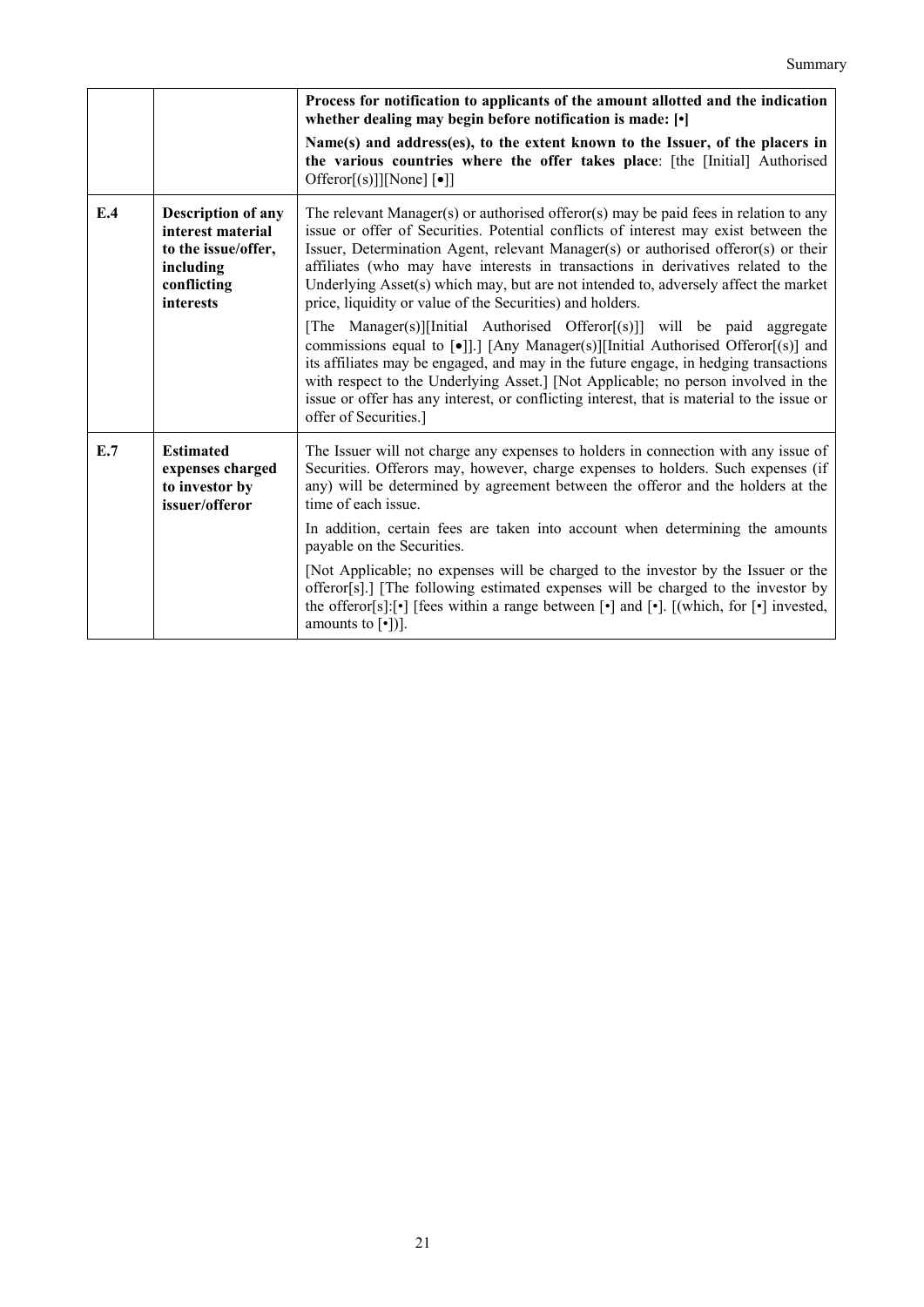# **RISK FACTORS**

*You should only invest in the Securities after assessing these principal risks, including any risks applicable to the relevant Underlying Asset. More than one risk factor may have a simultaneous or a compounding effect which may not be predictable. No assurance can be given as to the effect that any combination of risk factors may have on the return on the Securities.*

*The risks below are not exhaustive and there may be additional risks and uncertainties that are not presently known to the Issuer or that the Issuer currently believes to be immaterial but that could have a material impact on the business, operations, financial condition, or prospects of the Issuer or the return on the Securities.* 

# *You should consider carefully the following discussion of risks to help you decide whether or not the Securities are suitable for you.*

|     | <b>CONTENTS OF THE RISK FACTORS:</b>                                                                                                                | Page |
|-----|-----------------------------------------------------------------------------------------------------------------------------------------------------|------|
|     | FACTORS THAT MAY AFFECT THE ISSUER'S ABILITY TO FULFIL ITS OBLIGATIONS<br>UNDER THE SECURITIES                                                      |      |
| 1.  | Risks associated with the Issuer's ability to fulfil its obligations under the Securities                                                           | 23   |
|     | FACTORS WHICH ARE MATERIAL FOR THE PURPOSES OF ASSESSING THE<br>MARKET RISKS IN RELATION TO THE SECURITIES                                          |      |
| 2.  | Risks associated with the valuation of Securities                                                                                                   | 23   |
| 3.  | Risks associated with the liquidity of Securities                                                                                                   | 25   |
| 4.  | Risks associated with certain features in relation to calculations under the Securities                                                             | 26   |
| 5.  | Risks associated with early cancellation or adjustment of the Securities                                                                            | 27   |
| 6.  | Risks associated with certain other features and terms of the Securities                                                                            | 29   |
| 7.  | Securities may have foreign exchange risks                                                                                                          | 31   |
| 8.  | Risks associated with the Securities being linked to the Underlying Asset                                                                           | 31   |
| 9.  | Risks associated with Securities linked to specific types of Underlying Asset                                                                       | 33   |
| 10. | Risks associated with discretionary powers of the Issuer and the Determination Agent,<br>including in relation to the Issuer's hedging arrangements | 37   |
| 11. | Risks associated with taxation                                                                                                                      | 37   |
| 12. | Risks associated with the ability to enforce under the Securities                                                                                   | 38   |
| 13. | Risks associated with conflicts of interest                                                                                                         | 39   |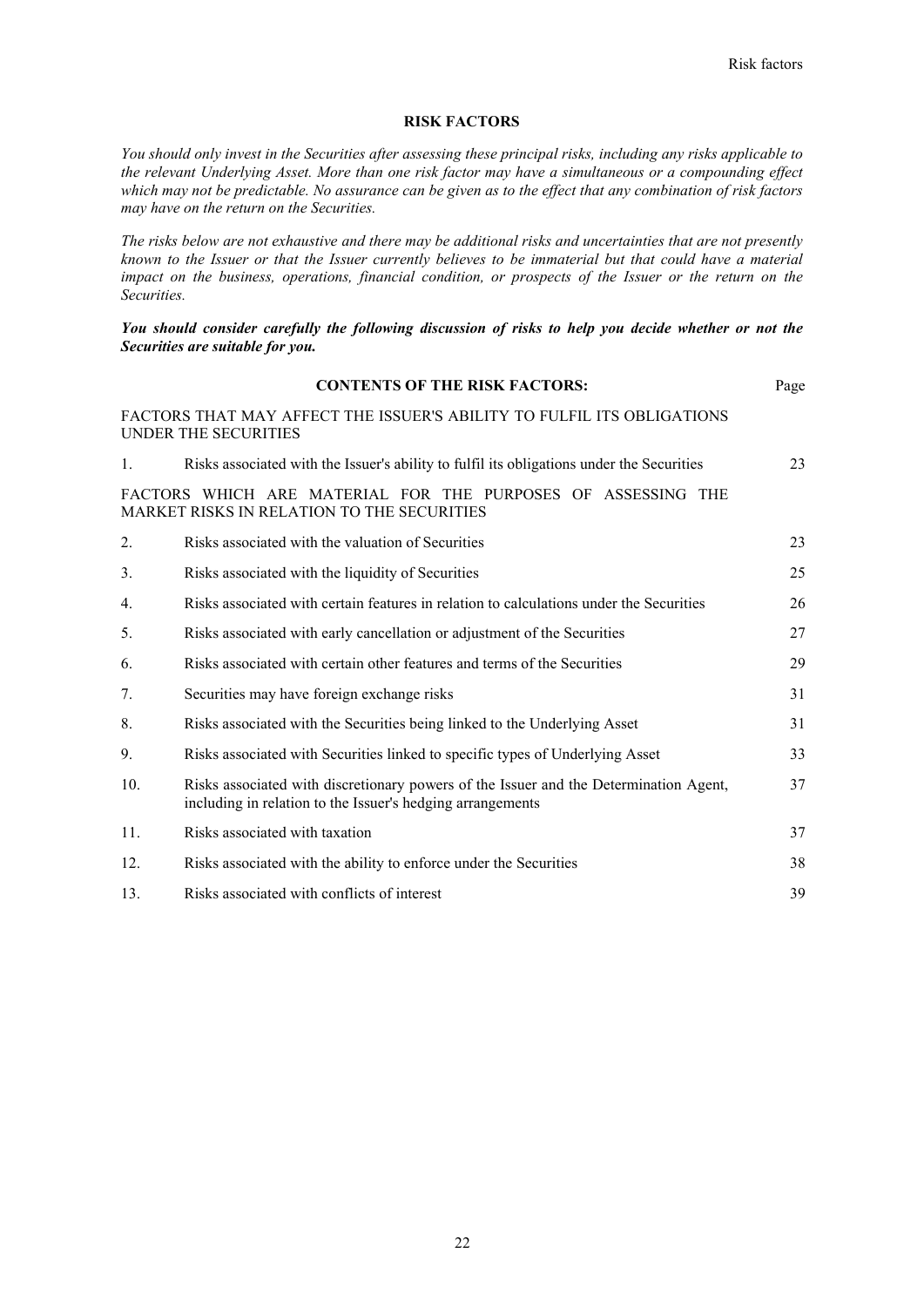# **RISK WARNING**

**You may lose some or all of your investment in the Securities.**

**The terms of the Securities do not provide for scheduled minimum payment of the issue price of the Securities on exercise or cancellation. Depending on the performance of the Underlying Asset(s) in respect of such Securities, you may lose some and up to all of your investment.**

**The payment of any amount due under the Securities is dependent upon the Issuer's ability to fulfil its obligations when they fall due. The Securities are unsecured obligations. They are not deposits and they are not protected under any deposit protection insurance scheme. Therefore, if the Issuer fails or is otherwise unable to meet its payment obligations under the Securities, you will lose up to the entire value of your investment.**

**You may also lose some or all of your investment where:**

- **the market price of your Securities may be significantly lower than the purchase price you pay for them. Consequently, if you sell or exercise your Securities, or your Securities are cancelled (whether automatically or by the Issuer), you may receive far less than your original invested amount.**
- **your Securities may be cancelled in certain extraordinary circumstances and, in such case, the early settlement amount paid to you may be less than what you paid for the Securities; and/or**
- **the terms and conditions of your Securities are adjusted by the Issuer or Determination Agent with the (direct or indirect) effect such that the amount payable to you is less than your initial investment.**

# **FACTORS THAT MAY AFFECT THE ISSUER'S ABILITY TO FULFIL ITS OBLIGATIONS UNDER THE SECURITIES**

## 1. **Risks associated with the Issuer's ability to fulfil its obligations under the Securities**

The Securities are direct, unsecured and unsubordinated obligations of the Issuer and will rank equally among themselves. Any payments to be made by the Issuer under the Securities are dependent upon the Issuer's ability to fulfil its obligations when they fall due. Holders of Securities are therefore exposed to the creditworthiness of the Issuer and any deterioration in the Issuer's creditworthiness or perceived creditworthiness (whether measured by actual or anticipated changes in the credit ratings of the Issuer) may adversely affect the value of the Securities.

The Issuer is a major, global financial services company and, as such, faces a variety of risks that are substantial and inherent in its businesses, and which may affect its ability to fulfil its payment or other obligations under the relevant Securities. These risks include liquidity risk, market risk, credit risk, operational risk, reputational risk, legal, regulatory and compliance risks, litigation and other contingent liabilities, competition risks, the financial condition of clients, customers and counterparties, adverse economic, monetary, political or legal developments, cross-border and foreign exchange risk, catastrophic events, risks from estimates and valuations and risks relating to strategy.

These risks are described in '*Risk Factors*' in the Registration Document incorporated by reference into this Base Prospectus – see '*Incorporation by Reference*'.

# **FACTORS WHICH ARE MATERIAL FOR THE PURPOSES OF ASSESSING THE MARKET RISKS IN RELATION TO THE SECURITIES**

# 2. **Risks associated with the valuation of Securities**

### 2.1 **Initial value of the Securities and Issue Price**

The market value of the Securities may be significantly lower than the issue price of the Securities. In particular, the issue price may take into account: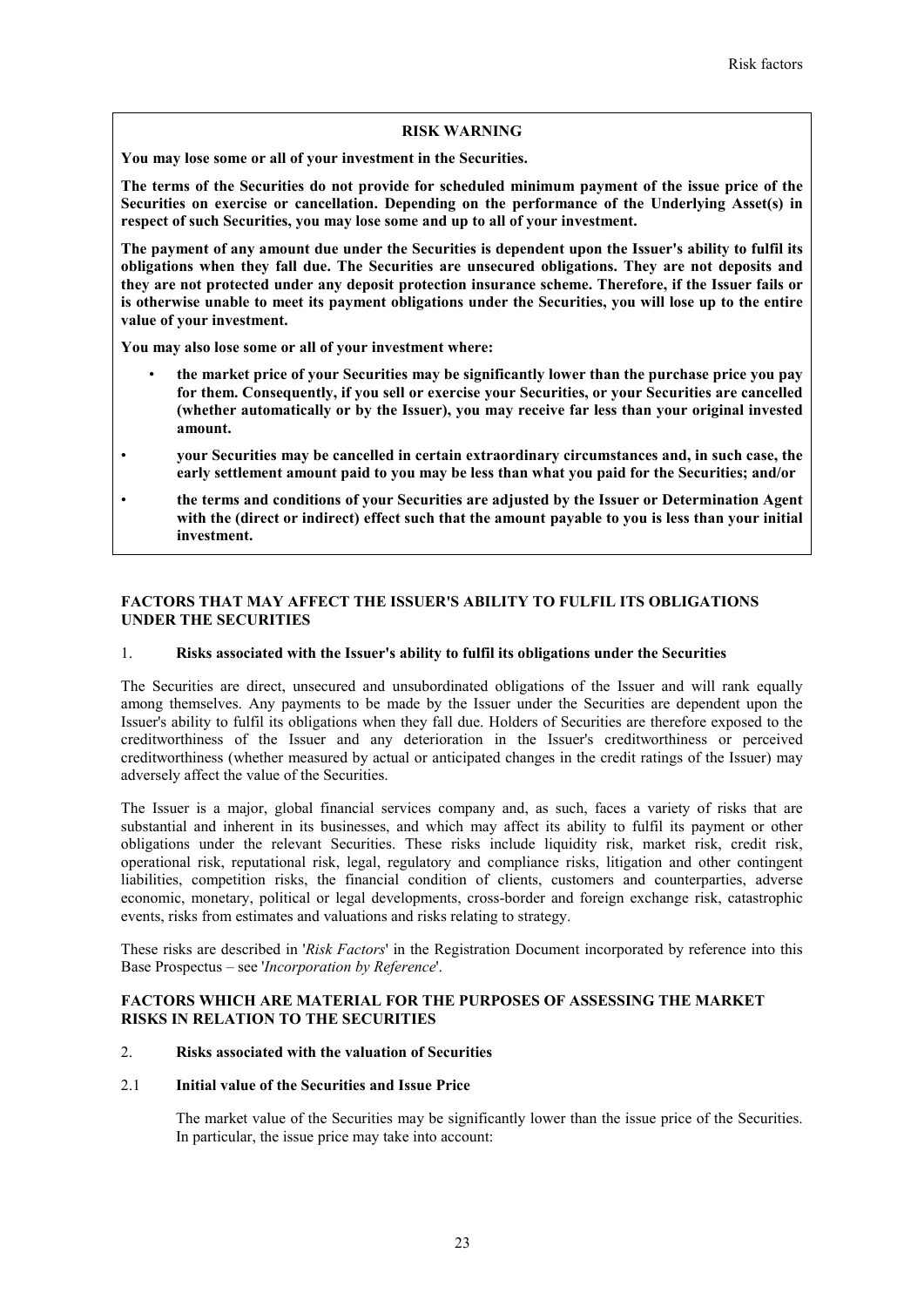- (a) where permitted by applicable law, amounts with respect to commissions relating to the issue and sale of the Securities,
- (b) the estimated profit that the Issuer and its subsidiary undertakings (together, the "Bank Group" or "Barclays") expects to earn in connection with structuring the Securities,
- (c) the estimated cost which Barclays may incur in hedging its obligations under the Securities, and
- (d) estimated development and other costs which Barclays may incur in connection with the Securities.

### 2.2 **Secondary market value of the Securities**

Secondary market prices of the Securities may be lower than the original issue price of the Securities because, amongst other things, secondary market prices may exclude selling commissions, profits and hedging and other costs that are included in the original issue price of the Securities. As a result, the price, if any, at which the Manager or any other person would be willing to buy Securities from you in secondary market transactions, if at all, may be lower than the original issue price. Any sale by you could result in a substantial loss to you. See the immediately following risk consideration for information about additional factors that may impact any secondary market prices of the Securities.

# 2.3 **Over-Issuance**

As part of its issuing, market-making and/or trading arrangements, the Issuer may issue more Securities than those which are to be initially subscribed or purchased by third party investors. The Issuer (or the Issuer's affiliates) may hold such Securities for the purpose of meeting any future investor interest or to satisfy market making requirements. You should therefore not regard the issue size of any Securities as indicative of the depth or liquidity of the market for such Securities, or of the demand for such Securities. In the event that an active and liquid secondary market does not develop, it is unlikely that you will be able to sell your Securities or, if you are able to sell your Securities you are unlikely to achieve a price that will provide you with a yield comparable to similar investments that have a developed secondary market.

# 2.4 **Factors affecting the value and trading price of the Securities**

Generally, the market value of your Securities will be affected by the volatility, level, value or price of the Underlying Asset at the time, changes in interest rates, changes in the financial condition of the Issuer (whether such changes are actual or perceived) and credit ratings, the supply of and demand for the Securities and a number of other factors. Some of these factors are interrelated in complex ways; as a result, the effect of any one factor may be offset or magnified by the effect of another factor. The price, if any, at which you will be able to sell your Securities may be substantially less than the amount you originally invested. The following paragraphs describe the manner in which the market value of the Securities may be affected in the event of a change in a specific factor, assuming all other conditions remain constant.

- Performance of the Underlying Asset. The market value of the Securities prior to their exercise or cancellation, as applicable, will likely depend substantially on the current level (or in some cases, performance since the date on which the Securities were originally priced) of the Underlying Asset relative to its initial level, value or price. If you decide to sell your Securities when the current level, price or value of the Underlying Asset at the time of sale is favourable relative to its initial level, value or price, you may nonetheless receive substantially less than the amount that would be payable on the exercise date based on that level, value or price because of expectations that the level, value or price will continue to fluctuate until the final level, value or price is determined.
- Volatility of the Underlying Asset. Volatility is the term used to describe the size and frequency of market fluctuations. If the volatility of the Underlying Asset or its components increases or decreases, the market value of the Securities may be adversely affected.
- Interest rates. The market value of the Securities will likely be affected by changes in interest rates. Interest rates also may affect the economy and, in turn, the value of the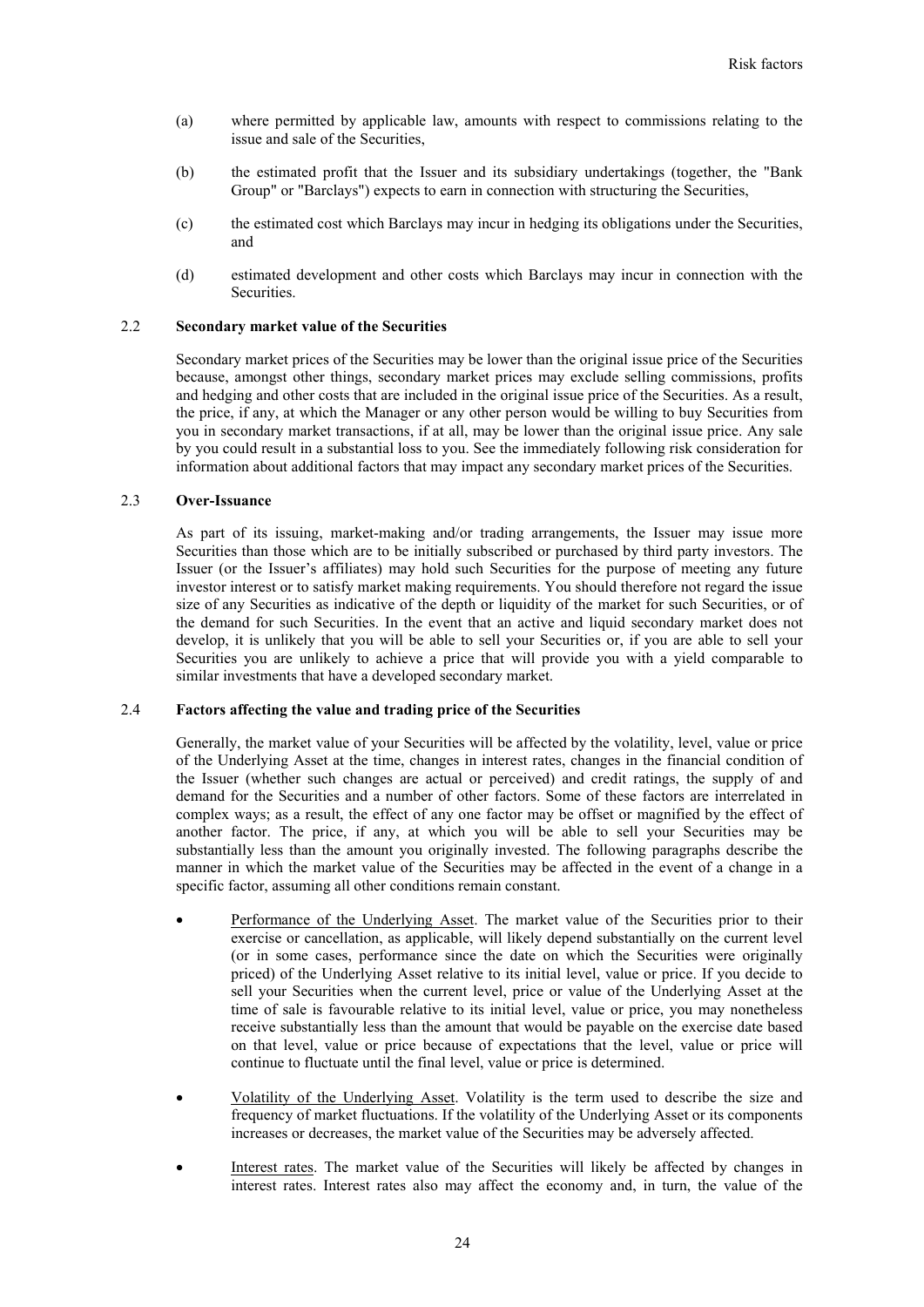Underlying Asset (if any) (or its components, if any), which would affect the market value of the Securities.

- Supply and demand for the Securities. In general, if the supply of the Securities increase and/or the demand for the Securities decreases, the market value of the Securities may be adversely affected. The supply of the Securities, and therefore the market value of the Securities, may be affected by inventory positions held by Barclays.
- The Issuer's or the Bank Group's financial condition, credit ratings and results of operations. Actual or anticipated changes in the financial condition of the Issuer or the Bank Group, current credit ratings or results of operations may significantly affect the market value of the Securities. The significant difficulties experienced in the global financial system in recent periods and resulting lack of credit, lack of confidence in the financial sector, increased volatility in the financial markets and reduced business activity could materially and adversely affect Barclays' business, financial condition, credit ratings and results of operations. However, because the return on the Securities is dependent upon factors in addition to the Issuer's ability to pay or settle its obligations under the Securities (such as the current level, value or price of the Underlying Asset), an improvement in the Issuer's financial condition, credit ratings or results of operations is not expected to have a positive effect on the market value of the Securities. These credit ratings relate only to the Issuer's creditworthiness, do not affect or enhance the performance of the Securities and are not indicative of the risks associated with the Securities or an investment in the Underlying Asset. A rating is not a recommendation to buy, sell or hold securities and may be subject to suspension, change or withdrawal at any time by the assigning rating agency.
- Events affecting or involving the Underlying Asset. Economic, financial, regulatory, geographic, judicial, political and other developments that affect the level, value or price of the Underlying Asset, and real or anticipated changes in those factors, also may affect the market value of the Securities. For example, for an Underlying Asset that is a Share, the financial condition and earnings results of the Share issuer, and real or anticipated changes in those conditions or results, may affect the market value of the Securities. In addition, speculative trading by third parties in the Underlying Asset could significantly increase or decrease the level, value or price of the Underlying Asset, thereby exposing the Underlying Asset to additional volatility which could affect the market value of the Securities.
- Exchange rates. Depending on the terms of the Securities, movements in exchange rates and the volatility of the exchange rates between the specified currency of the Securities and the currency of the Underlying Asset (if different) may affect the market value of the **Securities**

The effect of one of the factors specified above may offset some or all of any change in the market value of the Securities attributable to another factor.

These factors may affect the market price of the Securities, including any market price which you receive in any secondary market transaction and may be: (i) different from the value of the Securities as determined by reference to Barclays' pricing models; and (ii) less than the issue price. As a result, if you sell your Securities you may receive back less than your initial investment or even zero.

### 3. **Risks associated with the liquidity of Securities**

### 3.1 **Possible illiquidity of the Securities in the secondary market**

A secondary trading market for the Securities may not develop. Even if a secondary market does develop, it is not possible to predict the prices at which the Securities will trade in such secondary market. Such prices may not accurately reflect the theoretical value of the Securities.

The Issuer is under no obligation to make a market in or to repurchase Securities. Therefore, you may not be able to sell your Securities easily or at prices that will provide you with a yield comparable to similar investments that have a developed secondary market. The number of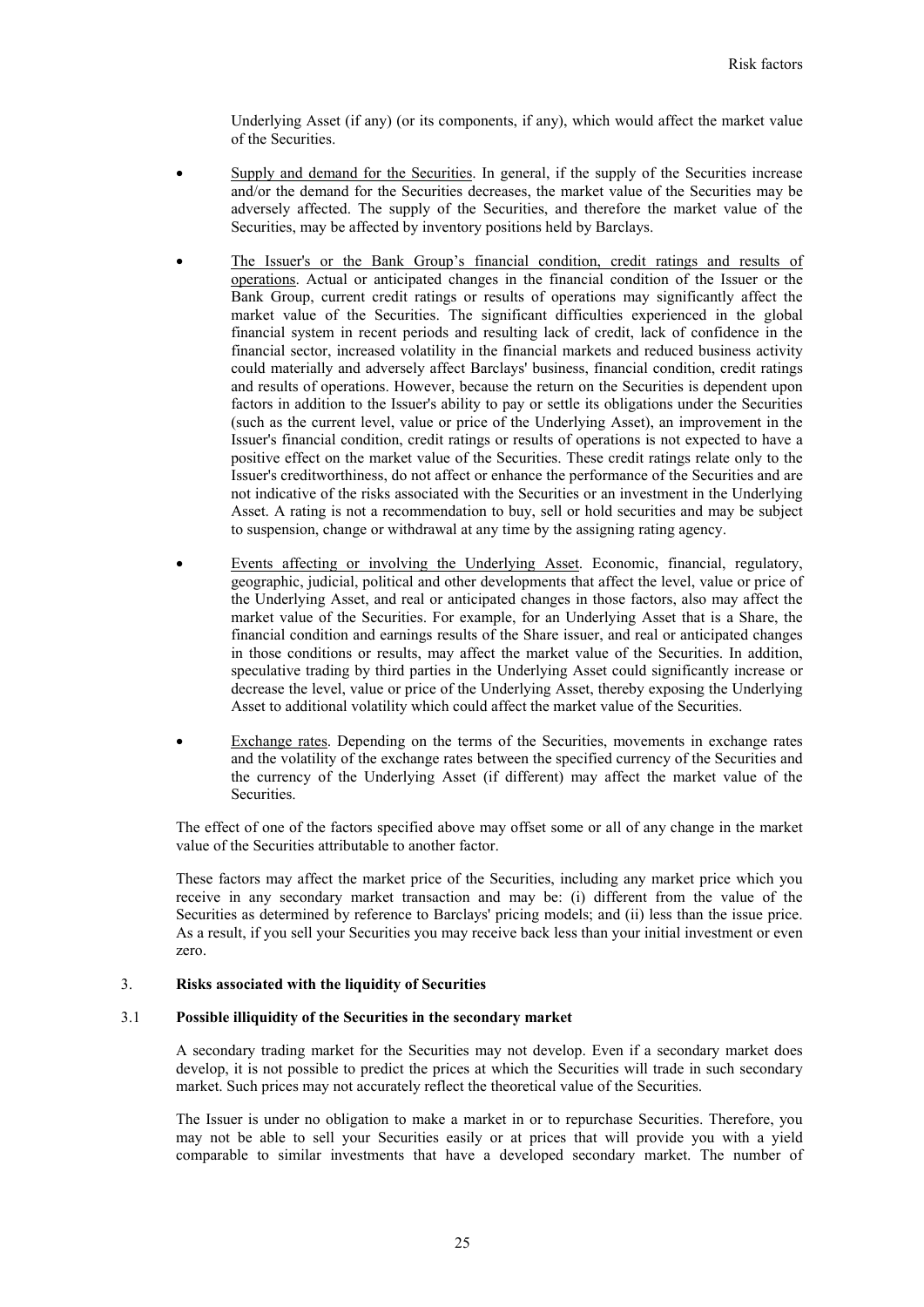Securities of any Series may be relatively small, further adversely affecting the liquidity of such Securities.

The Issuer may list Securities on a stock exchange but the fact that Securities are listed will not necessarily lead to greater liquidity. If Securities are not listed or traded on any exchange, pricing information for such Securities may be more difficult to obtain and the liquidity of such Securities may be adversely affected.

The number of Securities outstanding or held by persons other than the Issuer's affiliates could be reduced at any time due to early cancellations of the Securities. Accordingly, the liquidity of the market for the Securities could vary materially over the term of the Securities.

A lack of liquidity in the secondary market for the Securities may have a severely adverse effect on the market value of Securities and may result in you: (i) being unable to sell your Securities on the secondary market, or (ii) receiving less than the initial price paid for the Securities.

# 3.2 **Issue of further Securities**

If additional securities or options with the same characteristics or linked to the same Underlying Asset as your Securities are subsequently issued, either by the Issuer or another issuer, the supply of securities with such characteristics or linked to such Underlying Asset in the primary and secondary markets will increase and may cause the secondary market price of your Securities to decline.

## 4. **Risks associated with certain features in relation to calculations under the Securities**

# 4.1 **The exercise of an Issuer call option or investor put option**

The terms and conditions of the Securities provide that the Issuer has the right to call and cancel the Securities, and that you as the investor have the right to put and exercise the Securities. Following the exercise by the Issuer or you of such option, you will no longer be able to realise your expectations for a gain in the value of the Securities or to participate in the performance of any Underlying Asset(s). The yields received upon cancellation following a call by the Issuer or your exercise of the investor put may be lower than expected, and the amount received by you may be lower than the initial price you paid for the Securities and may be zero. You should also be aware that there may be additional costs associated with your exercise of an investor put option.

Additionally, the Issuer call option feature is likely to limit the market value of the Securities, as during any period when the Issuer may elect to call and cancel the Securities, the market value is unlikely to rise substantially above the price at which they are being cancelled.

# 4.2 **Increased risk of an investment in leveraged securities**

Open-ended Mini Securities and Open-ended Turbo Securities will almost always enable you to participate in any gains or falls in the value of the Underlying Asset by investing only part of the value of the Underlying Asset with the remaining portion financed by the Issuer. This creates leverage. Leveraged Securities provide a return that is a multiple of the performance of the relevant Underlying Asset and magnify losses in adverse market conditions compared to an unleveraged or direct investment in the Underlying Asset (or, in the case of an index, the stocks comprising such index). You should be aware that a small movement in the value of the Underlying Asset can have a significant effect on the value of the Securities. The higher the leverage, the more sensitive the Securities will be to any changes in the value of the Underlying Asset.

Leverage makes it more likely that the Securities will fall for automatic cancellation in accordance with their terms as described in paragraphs 4.3 and 4.4 below. In such event, you may lose all or a substantial part of your investment.

# 4.3 **Automatic cancellation of Open-ended Mini Securities**

Open-ended Mini Securities provide that the Issuer will cancel the Securities if a Specified Early Cancellation Event occurs. A 'Specified Early Cancellation Event' will occur if the price or level of the Underlying Asset falls to or below (in the case of Securities giving long exposure to the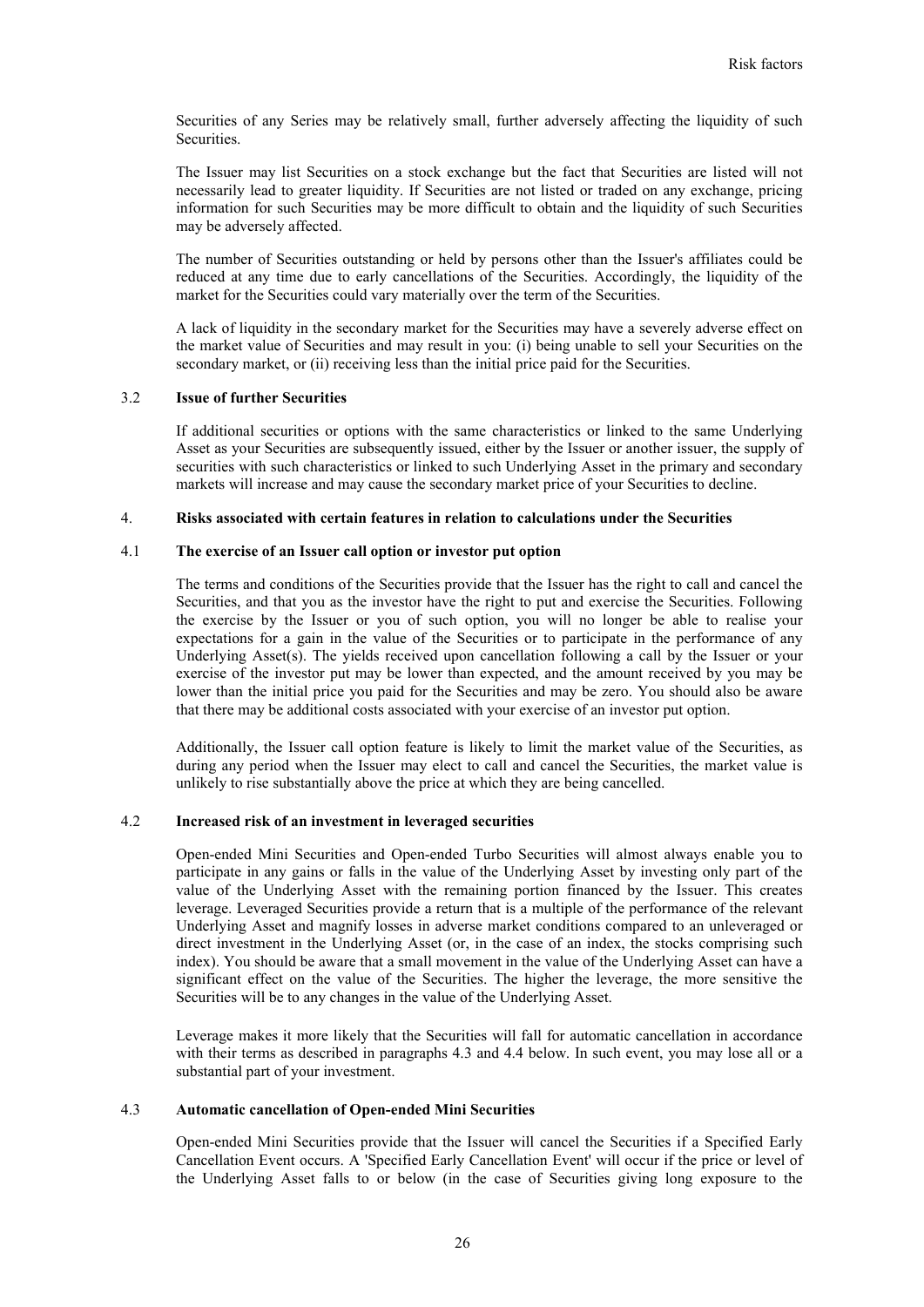Underlying Asset) or rises to or above (in the case of Securities giving short exposure to the Underlying Asset) the outstanding amount of the financing provided by the Issuer (as adjusted by the applicable premium). In the event that such a Specified Early Cancellation Event occurs, you will be paid a settlement amount calculated based on the price or level of the Underlying Asset and the outstanding financed amount and you will not benefit from any subsequent movement in the price or level of the Underlying Asset. In such circumstances you are likely to receive less than the amount you originally invested and you could receive zero.

# 4.4 **Automatic cancellation of Open-ended Turbo Securities**

Open-ended Turbo Securities provide that the Issuer will cancel the Securities if a Specified Early Cancellation Event occurs. A 'Specified Early Cancellation Event' will occur if the price or level of the Underlying Asset falls to or below (in the case of Securities giving long exposure to the Underlying Asset) or rises to or above (in the case of Securities giving short exposure to the Underlying Asset) the outstanding amount of the financing provided by the Issuer. In the event that such a Specified Early Cancellation Event occurs, you will be paid a fixed settlement amount that may be substantially less than the value of such Securities or the amount you originally invested but for the occurrence of such event, or even zero.

# 4.5 **Your return will be reduced through the application of fees**

The amount payable upon the exercise or cancellation of the Securities will be reduced by the application of certain fees (including, if applicable, the Issuer's financing costs in the case of Openended Mini Securities or Open-ended Turbo Securities, currency hedging costs in the case of quanto Securities, and the management fee in respect of Open-ended Tracker Securities). Such fees will accrue on a daily basis throughout the life of the Securities. Accordingly, the longer you hold Securities, the greater the amount of such fees to be deducted from the settlement amount of the Securities will be.

### 4.6 **Capital at risk**

The capital invested in the Securities is at risk. Consequently, the amount you may receive on cancellation or exercise of your Securities may be less than the amount invested by you and may be zero.

### 5. **Risks associated with early cancellation or adjustment of the Securities**

# 5.1 **Potential loss of some or all of your investment, loss of opportunity and reinvestment risk**

The Securities may be cancelled by the Issuer and, therefore, you will be subject to the following risks:

- risk of loss of investment: depending on the circumstance in which your Securities are cancelled, the early cash settlement amount you receive may be less than your original investment;
- risk of loss of opportunity: in the event that your Securities are cancelled, you will lose the opportunity to participate in any subsequent positive performance (or, in the case of shortsecurities, negative performance) of the Underlying Asset and be unable to realise any potential gains in value of the Securities; and
- reinvestment risk: following such early cancellation, you may not be able to reinvest the proceeds from an investment at a comparable return for a similar level of risk. You should consider such reinvestment risk in light of other available investments when you purchase the Securities.

The circumstances in which your Securities may be cancelled by the Issuer and the amount you can expect to receive in such case are described below.

Also, in certain circumstances, the terms of your Securities may be adjusted by the Issuer or the Determination Agent, as set out in risk factor 5.2 (*Early cancellation or adjustment following an*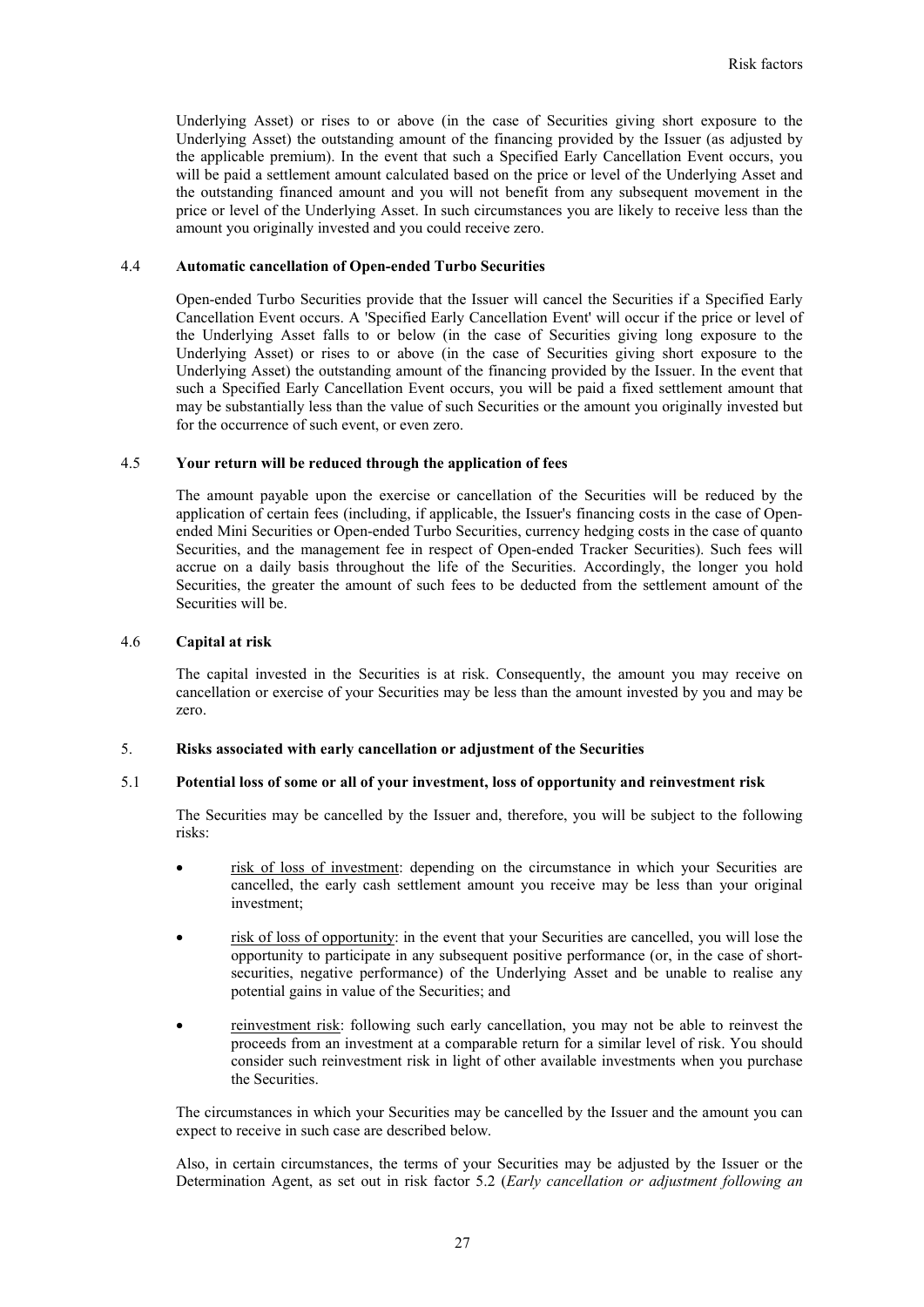*'Additional Disruption Event' or 'FX Disruption Event'', or early cancellation for unlawfulness or impracticability*), which adjustment could have an adverse effect on the value of and return on your Securities. These circumstances include following an Additional Disruption Event (as described below), a redenomination, an index correction, a manifest error in index calculation and a potential adjustment event in relation to shares.

# 5.2 **Early cancellation or adjustment following an 'Additional Disruption Event' or 'FX Disruption Event', or early cancellation for unlawfulness or impracticability**

There are certain events – relating to the Issuer, its hedging arrangements, the Underlying Asset, taxation or the relevant currency – the occurrence of which may cause the Securities to be cancelled:

### (a) **'Additional Disruption Event'**

This includes:

- unless specified to be 'Not Applicable' in the Final Terms, a tax event causing the withholding or deduction for amounts otherwise payable by the Issuer under the Securities;
- unless specified to be 'Not Applicable' in the Final Terms, an extraordinary market disruption event preventing the Issuer's performance of its obligations under the Securities;
- unless specified to be 'Not Applicable' in the Final Terms, an extraordinary and/or disruptive event relating to the existence, continuity, trading, valuation, pricing or publication of the Underlying Asset;
- unless specified to be 'Not Applicable' in the Final Terms, an event impacting one or more currencies that the Issuer determines would materially disrupt or impair its ability to meet its obligations or otherwise settle, clear, or hedge the Securities;
- unless specified to be 'Not Applicable' in the Final Terms, the Issuer's ability to source or unwind related transactions put in place to provide the returns on the Securities ("**Hedge Positions**") is adversely affected in any material respect; and
- unless specified to be 'Not Applicable' in the Final Terms, a change in law that means it has become or is likely to become, illegal for the Issuer to hold Hedge Positions or will incur a materially increased cost in dealing with Hedge Positions.

If any of these events occurs, the Issuer shall:

- (i) adjust the terms and conditions of the Securities (without the consent of holders); or
- (ii) if the Determination Agent determines that no adjustment that could be made would produce a commercially reasonable result and preserve substantially the economic effect to the holders of a holding of the relevant Security, cancel the Securities.

Any adjustment made to the terms and conditions of the Securities (which may include a reduction in the amount otherwise payable under the Securities in order to reflect increased costs or otherwise of the Issuer) may have a negative effect on the value of and return on the Securities.

## (b) **'FX Disruption Event'**

An 'FX Disruption Event' is an event occurring on or prior to a payment date that prevents or delays the conversion into the settlement currency of the Securities, including capital controls or other restrictions in the relevant jurisdiction. Where the Final Terms specifies that 'FX Disruption Event' is applicable, the Issuer may, following the occurrence of an FX Disruption Event, deduct costs, expenses or charges in connection with such FX Disruption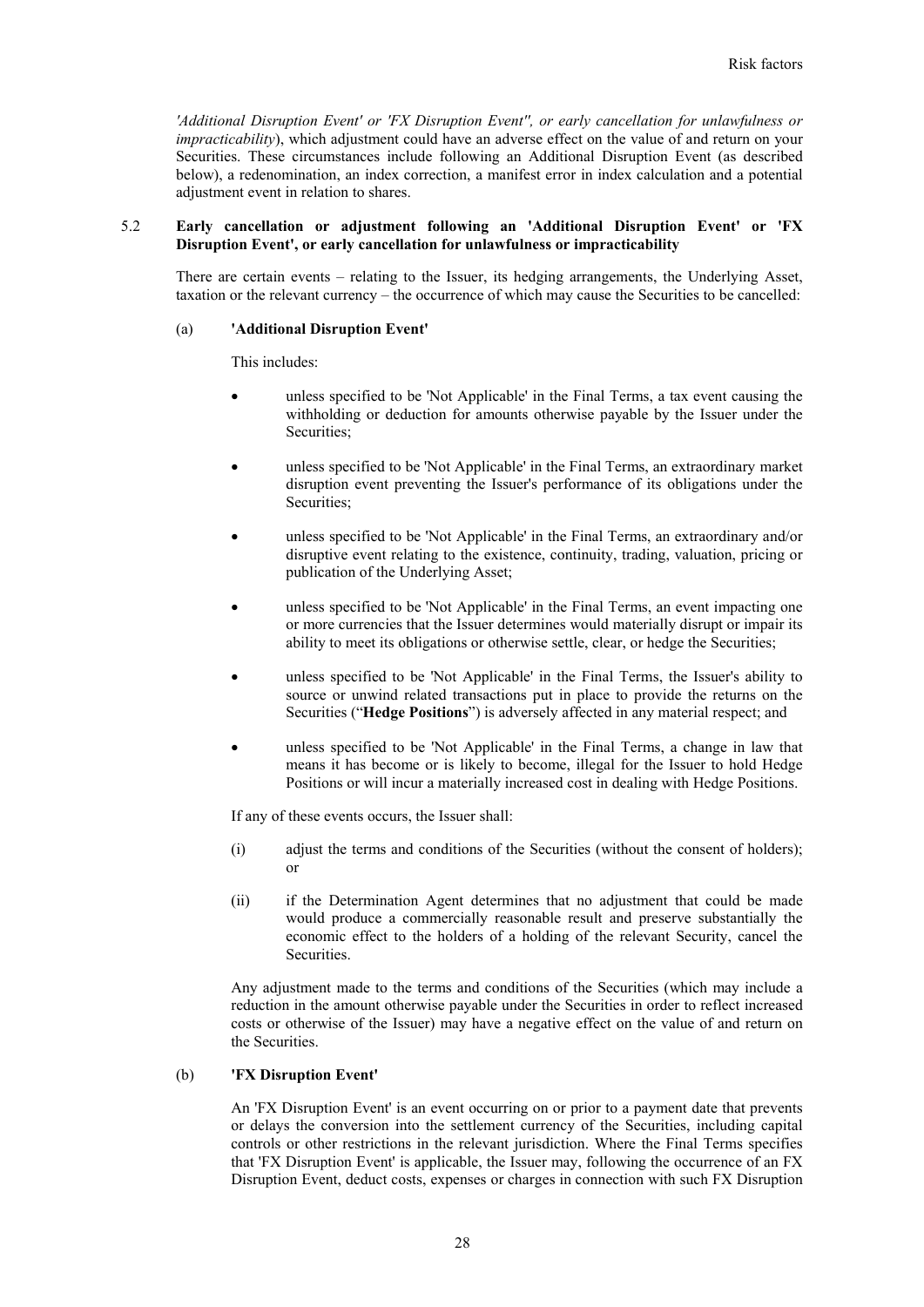Event, pay in another currency, postpone the relevant valuation or payment date, designate an alternative fallback or price source or treat the FX Disruption Event as an Additional Disruption Event and apply the corresponding adjustments or early cancellation - see also risk factor 5.2(a) (*Additional Disruption Even*t) above.

#### (c) **Unlawfulness or impracticability**

If the Issuer determines that the performance of any of its absolute or contingent obligations under the Securities has become unlawful or a physical impracticability, in whole or in part, the Issuer may cancel the Securities prior to their final Exercise Date.

5.3 In the event of early cancellation of your Securities due to the occurrence of any of the above events, the early cash settlement amount you will receive will be equal to the fair market value of your Securities prior to cancellation (as determined by the Determination Agent). The market value may include allowances for costs associated with the early cancellation, such as those incurred by the Issuer in unwinding any related transactions which were put in place to provide the returns on the Securities. In any case, the early cash settlement amount you will receive may be less than your original investment and you could lose some or all of your money. See also risk factor 5.1 (*Potential loss of some or all of your investment, loss of opportunity and reinvestment risk*) above.

### 6. **Risks associated with certain other features and terms of the Securities**

### 6.1 **Determinations**

Any determination made by the Determination Agent will be made in good faith and in a commercially reasonable manner and, in the absence of manifest or proven error, shall be conclusive and binding on all persons (including, without limitation, the holders), notwithstanding the disagreement of such persons or other financial institutions, rating agencies or commentators. Any such determination could adversely affect the value of the Securities. See also risk factor 10 (*Risks associated with discretionary powers of the Issuer and the Determination Agent, including in relation to the Issuer's hedging arrangements*).

# 6.2 **Substitution of the Issuer**

The Issuer may substitute itself as the principal obligor under the Securities for any other company which has an equivalent rating of long-term unsecured, unsubordinated and unguaranteed debt obligations from an internationally recognised rating agency. Following such a substitution, the original Issuer entity will be released from all payment obligations under the Securities, and you will become subject to the credit risk of the substitute issuer under your Securities. You will have no right of claim against the original Issuer or the substituted Issuer in event that such substitution has adverse tax consequences to you. A substitution of the Issuer may affect any listing of the Securities and, in particular, it may be necessary for the substituted issuer to reapply for listing on the relevant market or stock exchange on which the Securities are listed.

# 6.3 **Conditions to Settlement**

If the Issuer determines that you have not satisfied each of the conditions to settlement in full, payment of the amount payable to you will not take place until all such conditions to settlement have been satisfied in full. No additional amounts will be payable to you by the Issuer because of any resulting delay or postponement. Further, if you have not fully satisfied each of the conditions to settlement by the 180<sup>th</sup> calendar day following the final settlement cut-off date, you will lose your right to claim any cash payment and you shall have no further claim against the Issuer under your **Securities** 

# 6.4 **Amendments to the terms and conditions of the Securities**

The terms and conditions of the Securities may be amended by the Issuer without the consent of the holders of the Securities in any of the following circumstances:

- to cure a manifest or proven error or omission
- where such amendment will not materially and adversely affect the interests of holders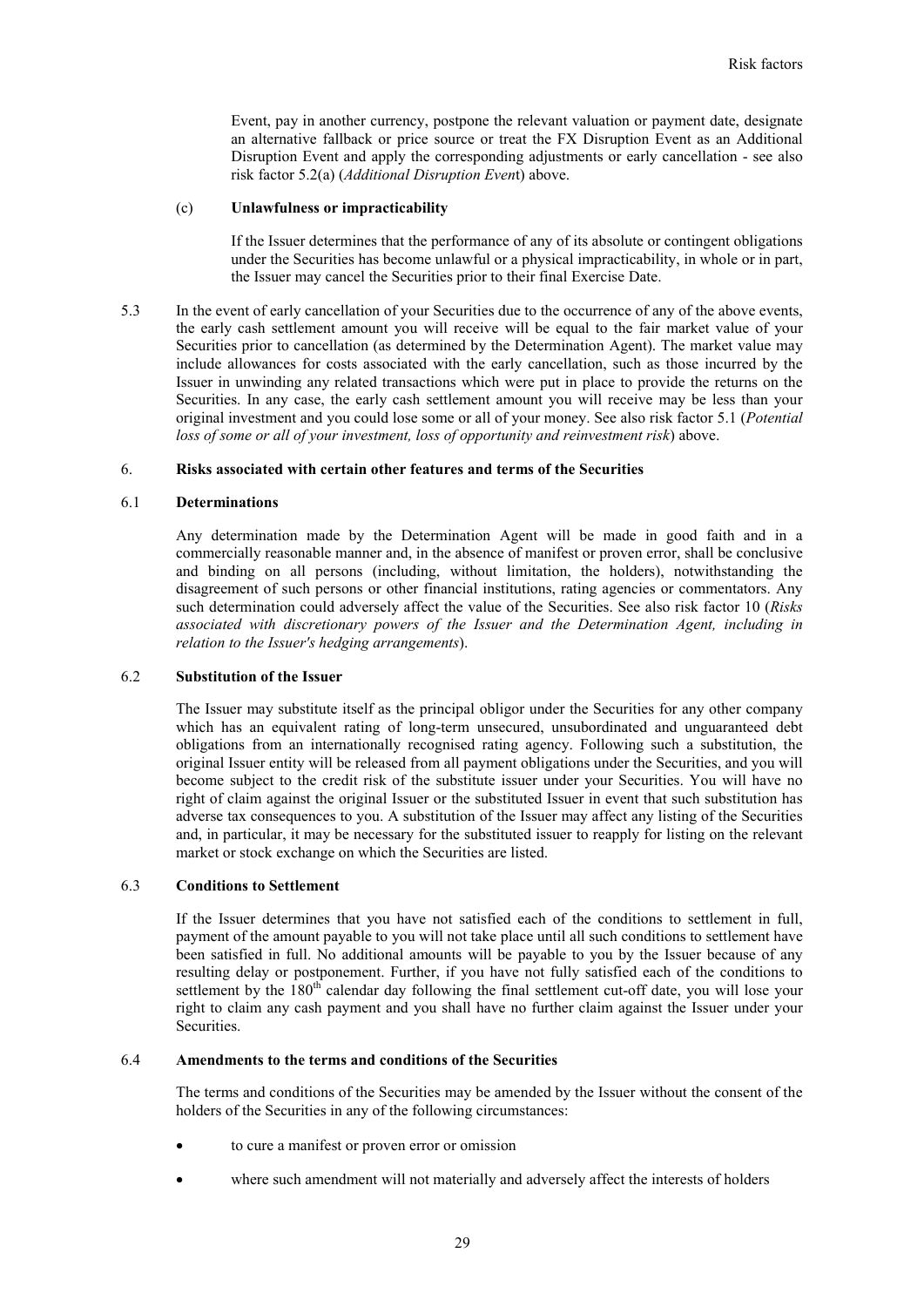- to correct or supplement any defective provision
- where the amendment is of a formal, minor or technical nature

In certain other circumstances, the consent of a defined majority of holders is required.

The terms and conditions of the Securities contain provisions for holders of Securities to call and attend meetings to vote upon such matters or to pass a written resolution in the absence of such a meeting. Resolutions passed at such a meeting, or passed in writing, can bind all holders of Securities, including investors that did not attend or vote, or who do not consent to the amendment.

#### 6.5 **Minimum Tradable Amounts**

Where the Final Terms of your Securities provides for a Minimum Tradable Amount, if you hold an amount which is less than the Minimum Tradable Amount at the relevant time:

- you will not be able to transfer or sell your holding;
- you may not receive a Definitive Bearer Security in respect of such holding (should Definitive Bearer Securities be printed); and
- you would need to purchase a nominal amount of Securities such that your holding amounts to such Minimum Tradable Amount in order to be able to sell or transfer Securities or receive a Definitive Bearer Security.

# 6.6 **No interest**

The Securities do not bear interest.

### 6.7 **Option risk**

The Securities are derivative financial instruments which may include an option right. Transactions in options involve a high level of risk. Where you intend to trade in options you must understand the nature and the risks involved in this type of contract (for example, call options and put options). An investment in options constitutes a highly volatile investment and there is a high likelihood that the option may have no value at their scheduled expiry date. Any amount you receive in such circumstances may be less than your initial investment and could be zero.

Since the value of the option depends on one or more Underlying Asset, you are exposed to risks associated with the linkage to such Underlying Asset as specified below – see risk factors 1 (*Risks associated with the Issuer's ability to fulfil its obligations under the Securities*), 2 (*Risks associated with the valuation of Securities*) and 9 (*Risks associated with Securities linked to specific types of Underlying Asset*) for more information.

#### 6.8 **Book-entry securities**

If the Securities are in dematerialised and/or uncertificated form ("**Book-entry Securities**"), as an investor you will not be the legal owners of the Book-entry Securities and may be exposed to additional costs and expenses.

Rights in the Book-entry Securities will be held through custodial and depositary links through the relevant clearing systems. This means that, as an investor in Book-entry Securities, you:

- will only be able to enforce rights in respect of the Book-entry Securities indirectly through the intermediary depositaries and custodians; and
- in the event of any insolvency or liquidation of an intermediary, could receive less than they otherwise would have if they had invested directly in the securities that are not held in dematerialised and/or uncertificated form.

In addition, as an investor in Book-entry Securities, you may incur fees, charges, costs, taxes, duties and/or other expenses and liabilities in connection with the acquisition, holding, settlement, transfer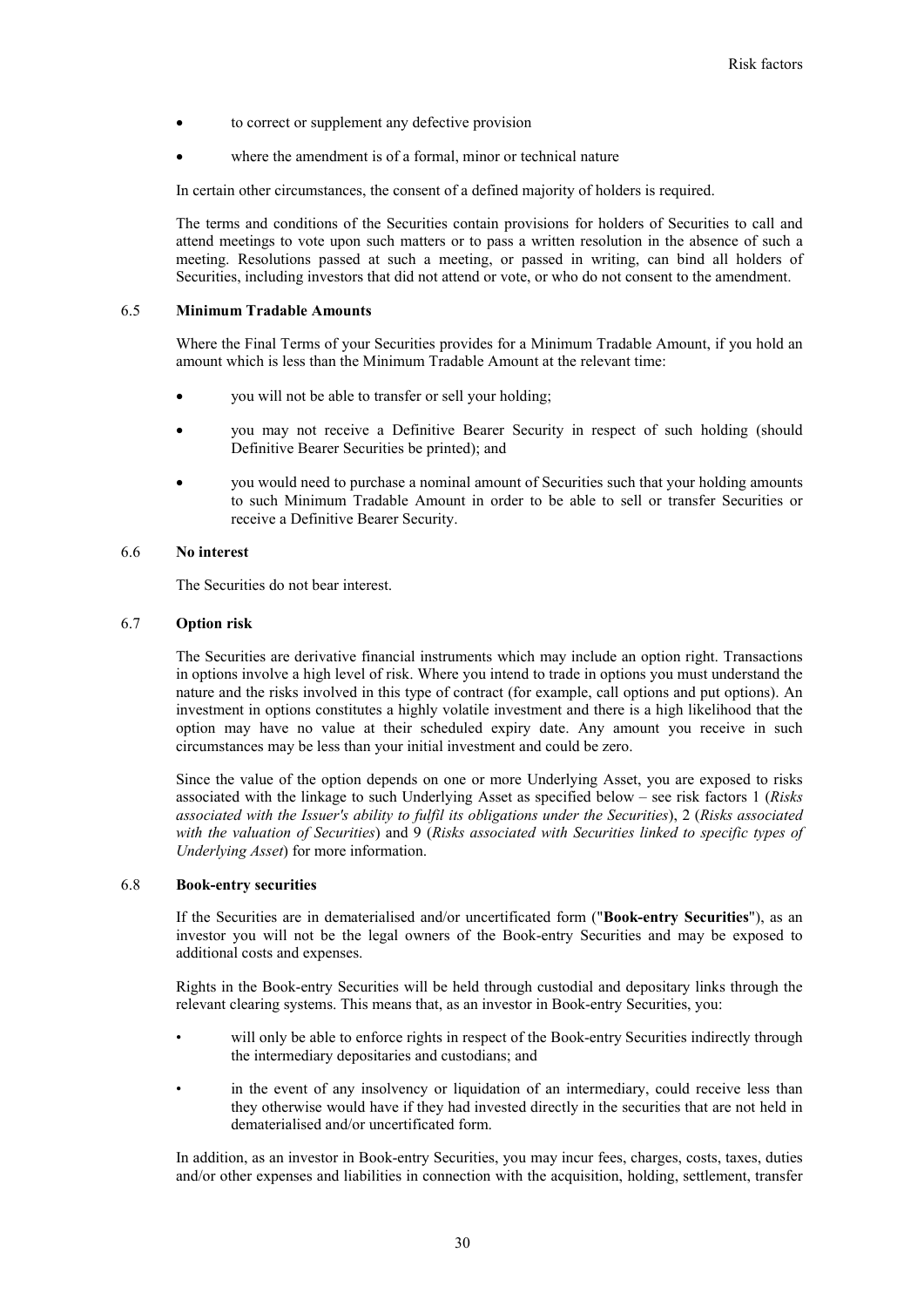or disposal of Book-entry Securities. These expenses and liabilities, which may vary amongst different investors and will depend on the rules and procedures applicable to the relevant Book-entry Securities, could reduce your return.

# 7. **Securities may have foreign exchange risks**

If the terms and conditions of your Securities provide that payment under the Securities will be made in a currency which is different from the currency of the Underlying Asset and/or different from your home currency then, depending on the particular payout terms of your Securities, you may: (i) be exposed to the adverse movement of the Settlement Currency of the Securities relative to the currency of the Underlying Asset, and/or your home currency; and/or (ii) not be able to benefit from the positive movement (if any) of the Settlement Currency of the Securities relative to the currency of the Underlying Asset and/or your home currency.

Foreign exchange rates can be highly volatile and are determined by various factors, including supply and demand for currencies in the international foreign exchange markets, economic factors including inflation rates in the countries concerned, interest rate differences between the respective countries, economic forecasts, international political factors, currency convertibility, safety of making financial investments in the currency concerned, speculation and measures taken by governments and central banks.

A foreign exchange rate can be fixed by the sovereign government, allowed to float within a range of exchange rates set by the government or left to float freely. Exchange rates of most economically developed nations are permitted to fluctuate in value relative to each other. However, from time to time governments may use a variety of techniques, such as intervention by a country's central bank, the imposition of regulatory controls or taxes or changes in interest rates to influence the exchange rates of their currencies. In addition, governments around the world, including the governments of other major world currencies, have recently made, and may be expected to continue to make, very significant interventions in their economies, and sometimes directly in their currencies. Governments may also issue a new currency to replace an existing currency or alter the exchange rate or relative exchange characteristics by a devaluation or revaluation of a currency. These governmental actions could change or interfere with currency valuations and may cause currency exchange rates to fluctuate more than would otherwise occur in response to economic forces, as well as in response to the movement of currencies across borders.

Foreign exchange fluctuations between your home currency and the currency in which payment under the Securities is due may affect you where you intend to convert gains or losses from the exercise or sale of Securities into your home currency and may eventually cause a partial or total loss of your initial investment.

### 8. **Risks associated with the Securities being linked to the Underlying Asset**

#### 8.1 **The value of and return on the Securities depends on the performance of the Underlying Asset**

The value of and return on your Securities will depend on the performance of the Underlying Asset. The performance of the Underlying Asset may be subject to unpredictable change over time, which may depend on many factors, including financial, political, military or economic events, government actions and the actions of market participants. Any of these events could have a negative effect on the value of the Underlying Asset which in turn could adversely affect the value of and return on your Securities.

See also risk factor 9 (*Risks associated with Securities linked to specific types of Underlying Asset*) for risks relating to the specific type of Underlying Asset of your Securities.

# 8.2 **Past performance of the Underlying Asset is not indicative of future performance**

Any information about the past performance of the Underlying Asset should not be regarded as indicative of any future performance of such Underlying Asset, or as an indication of the range of, or trends or fluctuations in, the price or value of such Underlying Asset that may occur in the future. It is not possible to predict the future value of the Securities based on such past performance. Actual results will be different, and such differences may be material.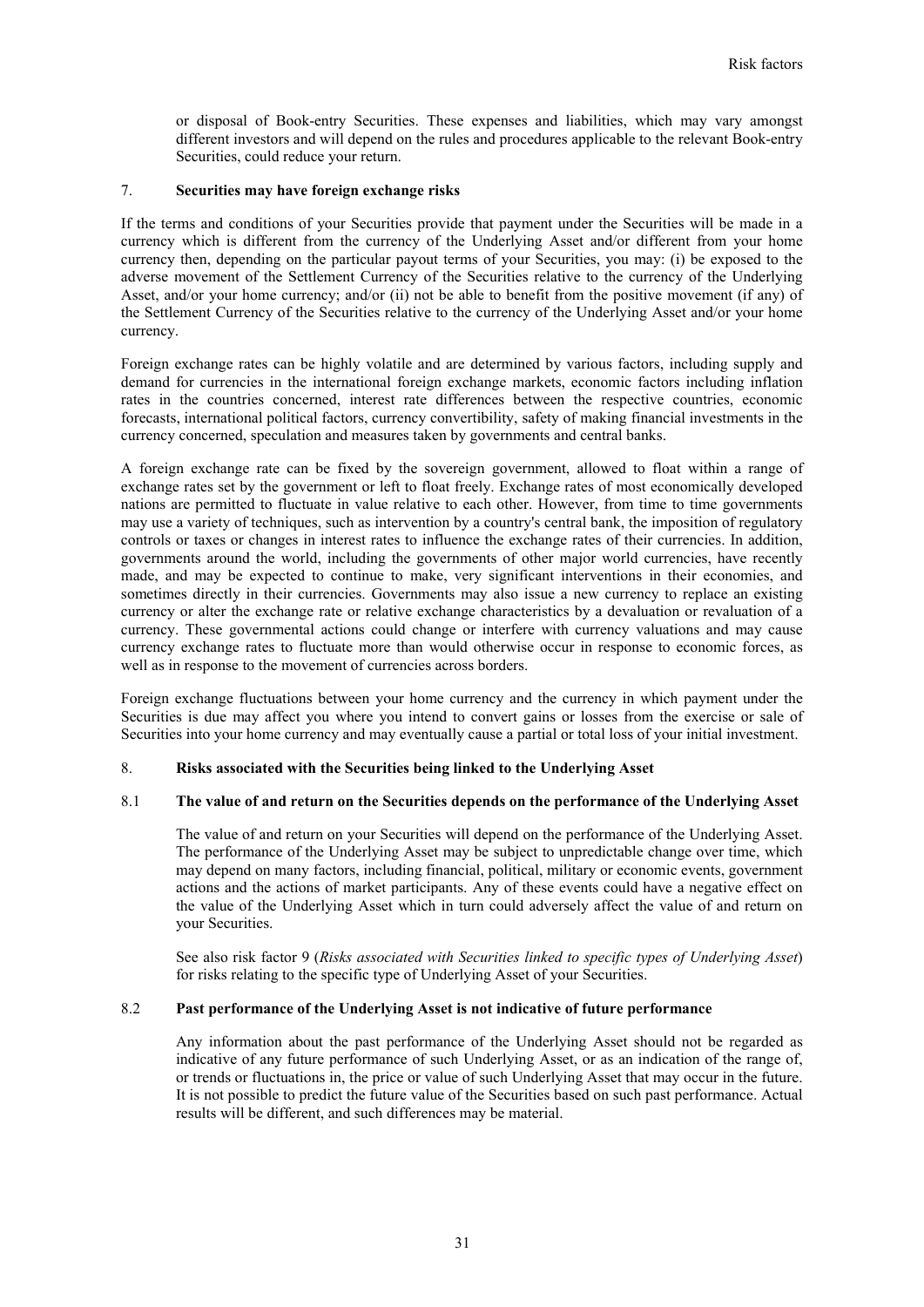## 8.3 **No claim against any Underlying Asset**

The Securities are unsecured, and the Issuer has no obligation to hold the Underlying Asset. You will not have any legal or beneficial rights of ownership in the Underlying Asset. For example, you will have no voting rights, no rights to receive dividends or other distributions or any other rights with respect to the Underlying Asset. In addition, you will have no claim against any share issuer, index sponsor, fund issuer, fund sponsor or any other third party in relation to the Underlying Asset; such parties have no obligation to act in the interests of holders of Securities. Accordingly, you may receive a lower return on the Securities than you would have received had you invested directly in the Underlying Asset.

## 8.4 **Hedging risks**

If you are intending to purchase Securities to hedge against the market risk associated with investing in a product linked to the performance of the Underlying Asset you should recognise the complexities of utilising Securities in this manner. Due to fluctuating supply and demand for the Securities and various other factors, the value of the Securities may not correlate with movements of the Underlying Asset.

# 8.5 **Non-trading days or market disruption events may adversely affect the value of and return on your Securities**

If the Determination Agent determines that a scheduled valuation date falls on a day which is not a scheduled trading day or any other day which is subject to adjustment in accordance with the terms and conditions of the Securities, then the relevant valuation date may be postponed.

The Determination Agent may determine that the markets have been affected in a manner that prevents it from properly determining the value of the Underlying Asset on a scheduled valuation date. These events may include disruptions or suspensions of trading in the markets as a whole. In such case, the valuation date will be postponed and the value of and return on the Securities could be adversely affected.

If any valuation date is postponed to the last possible day and the market disruption event is still occurring on that day or such day is not a trading day, the Determination Agent will nevertheless determine the value of that Underlying Asset on such last possible day. Any such determination may negatively impact the value of and return on the Securities.

See risk factor 9 (*Risks associated with Securities linked to specific types of Underlying Asset*).

### 8.6 **Emerging markets**

If your Securities are linked, directly or indirectly, to emerging market jurisdictions you will be exposed to the risks of volatility, governmental intervention and the lack of a developed system of law which are associated with such jurisdictions.

In relation to Securities linked to Underlying Asset issued by issuers in, or comprised of assets or constituents located in, emerging market jurisdictions, there are specific risks that there is generally less publicly available information about emerging market issuers and potentially less developed accounting, auditing and financial reporting standards and requirements and securities trading rules. Additionally, the prices of Underlying Asset issued by issuers in, or comprised of assets or constituents located in, emerging market jurisdictions and the financial health of emerging markets based issuers may be affected by political, economic, financial and social instability in such jurisdictions, including changes in a country's government, economic and fiscal policies, currency exchange laws or other foreign laws or restrictions.

Securities linked indirectly to emerging markets, via securities, indices, commodities or currencies, may also be exposed to the risks of economic, social, political, financial and military conditions in such jurisdictions, including, in particular, political uncertainty and financial instability; the increased likelihood of restrictions on export or currency conversion; the greater potential for an inflationary environment; the possibility of nationalisation or confiscation of assets; the greater likelihood of regulation by the national, provincial and local governments, including the imposition of currency exchange laws and taxes; less liquidity in emerging market currency markets as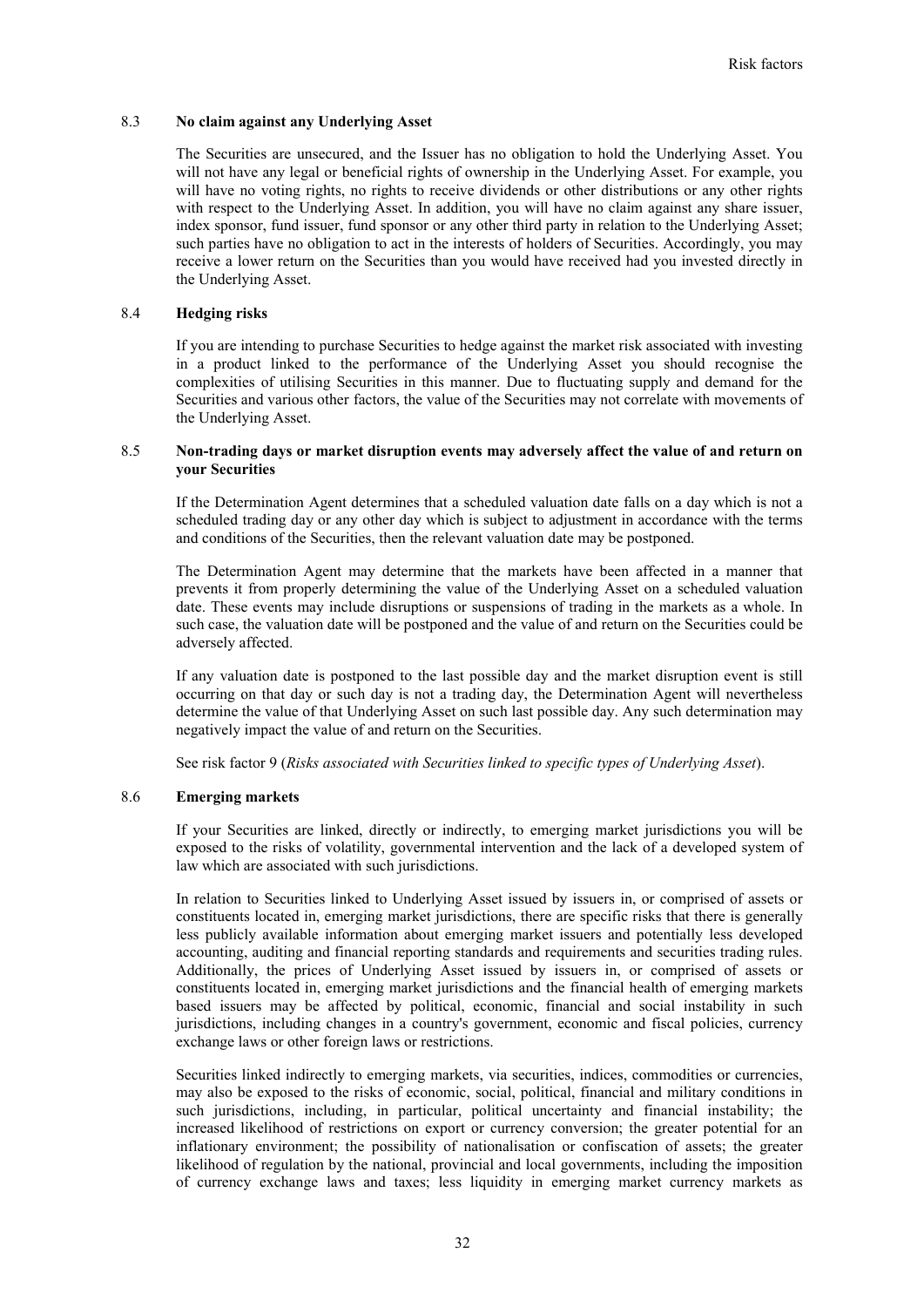compared to the liquidity in developed markets and less favourable growth prospects, capital reinvestment, resources and self-sufficiency.

A combination of any or all of these risks may have a negative impact on the value of and return on your Securities with such emerging markets exposure.

## 9. **Risks associated with Securities linked to specific types of Underlying Asset**

## 9.1 **Risks associated with Securities linked to common shares, ADRs, GDRs and ETFs as the Underlying Asset**

If the Underlying Asset of your Securities is a common share, ADR, GDR or ETF, the following risks will apply to the Securities:

#### (a) **Risks associated with common shares, ADRs, GDRs and ETFs**

### (i) **The performance of the Underlying Asset depends on many diverse and unpredictable factors**

The performance of common shares, American Depositary Receipts ("**ADRs**"), Global Depositary Receipts ("**GDRs**") and exchange traded funds ("**ETFs**") is dependent upon (i) macroeconomic factors, such as interest and price levels on the capital markets, currency developments and political factors as well as (ii) company specific factors such as earnings, market position, risk situation, shareholder structure and distribution policy. Any one or a combination of such factors could adversely affect the performance of the Underlying Asset which, in turn, would have an adverse effect on the value of and return on your Securities.

# (ii) **No dividends**

Holders of certain Securities linked to common shares, ADRs, GDRs or ETFs may not participate in dividends or any other distributions paid on those common shares, ADRs, GDRs or ETFs.

#### (iii) **Extraordinary events**

If a Merger Event, Tender Offer, Nationalisation, Insolvency, Insolvency Filing or Delisting (all as defined in the terms and conditions of the Securities) occurs in relation to the underlying shares or the issuer of the relevant underlying shares, this will constitute an 'Additional Disruption Event' leading to the adjustment by the Determination Agent of the terms and conditions of the Securities (without the consent of holders) or the early cancellation of the Securities, and for an amount which may be less than you originally paid for the Securities – see risk factor 5.2 (*Early cancellation or adjustment following an 'Additional Disruption Event' or 'FX Disruption Event'', or early cancellation for unlawfulness or impracticability*).

If the Final Terms of your Securities provides that 'Substitution of Shares' applies, the occurrence of any of the events described in the paragraph above or a fund disruption event (in the case of an ETF), or share cancellation in relation to the underlying shares or the issuer of the relevant underlying shares (all as set out in the terms and conditions of the Securities) may cause the replacement of the affected shares for substitute shares (as selected by the Determination Agent in accordance with the terms and conditions of the Securities). If there is a substitution of shares, you will be exposed to the issuer of the substituted assets (as well as any custodian holding such assets).

#### (iv) **Potential adjustment events**

A 'Potential Adjustment Event' is an event which has a diluting or concentrating effect on the theoretical value of the Underlying Asset. If a Potential Adjustment Event occurs, the Issuer may elect to amend the terms and conditions of the Securities (such amendment to be determined by the Determination Agent without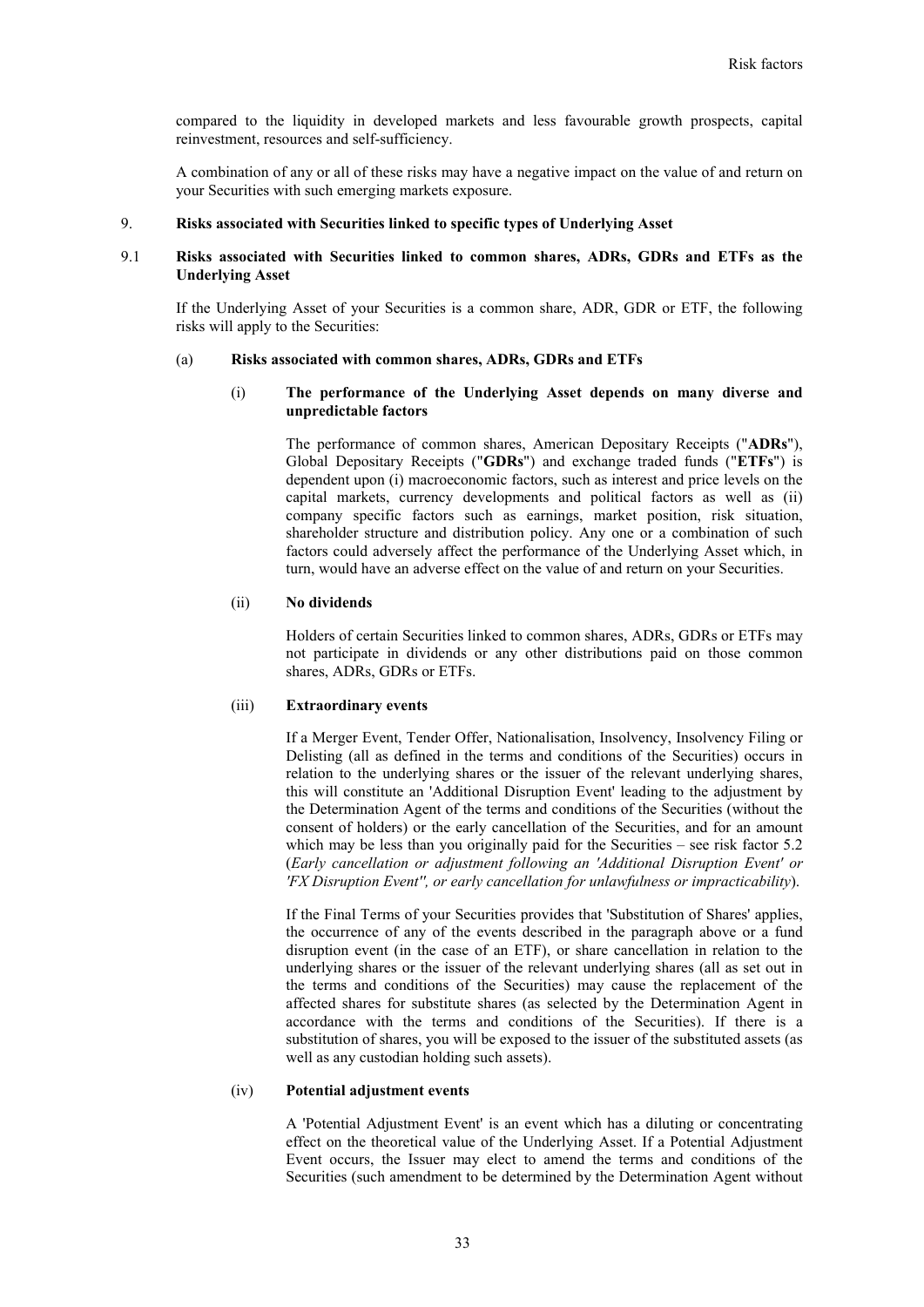the consent of holders) or to pay an additional amount to the holders of the Securities to account for the diluting or concentrative effect of the event.

Any adjustment made to the terms and conditions of the Securities may have a negative effect on the value of and return on the Securities. Any amount received from the Issuer following an amendment of the terms and conditions of the Securities may be less than your initial investment and could be zero.

#### (b) **Additional risks associated with common shares**

#### *Actions by the share issuer may negatively affect the value of the Securities*

The issuer of common shares of a company will not have participated in the offering and issuance of the Securities and none of the Issuer or the Manager(s) will have made any investigation or enquiry in relation to the share issuer for the purposes of the Securities. Therefore, there can be no assurance that all events occurring prior to the issue date of the Securities that would affect the trading price of the relevant share(s) will have been publicly disclosed. Subsequent disclosure of any such events or the disclosure of or failure to disclose material future events concerning the share issuer could affect the trading price of the share and therefore the trading price of the Securities. Also, you should be aware that the issuer of any common shares may or may not take actions in respect of common shares without regard to the interests of holders of the Securities and any of these actions could have a negative effect on the value of the Securities.

#### (c) **Additional risks associated with depository receipts**

### (i) **Risks of a lower return than the shares underlying the depository receipt**

ADRs are instruments issued in the US in the form of share certificates representing a number of shares held outside the US, in the country where the share issuer is domiciled. GDRs are instruments in the form of share certificates representing a number of shares held in the country of domicile of the share issuer and are usually offered or issued in a country other than the US. The amount you receive on Securities linked to ADRs or GDRs may not reflect the return that you would obtain if you actually owned the shares underlying such ADRs or GDRs because the price of the ADR or GDR may not take into account the value of any dividends or other distributions paid on the underlying shares and may be affected by other factors. Therefore, you may receive a lower return on the Securities than you would have had you invested in the shares underlying such ADRs or GDRs directly.

#### (ii) **Risk of non-recognition of beneficial ownership**

The legal owner of the shares underlying the ADRs or GDRs is the custodian bank which is also the issuing agent of the depository receipts. Depending on the jurisdiction under which the depository receipts have been issued, there is a risk that such jurisdiction does not legally recognise the purchasers of the ADR or GDR as the beneficial owner of the underlying shares. In the event the custodian becomes insolvent or that enforcement measures are taken against the custodian it is possible that an order restricting the free disposition of the underlying shares is issued. In this event the purchaser of an ADR or GDR may lose its rights to the underlying shares under the ADR or GDR and the ADR or GDR would become worthless. As a result, the value of Securities linked to the ADRs or GDRs may be negatively affected and could become worthless.

#### (d) **Additional risks associated with ETFs**

#### (i) **Risk of tracking error**

Where your Securities are linked to an interest in an ETF (being a fund, pooled investment vehicle, collective investment scheme, partnership, trust or other similar legal arrangement and holding assets, such as shares, indices, bonds,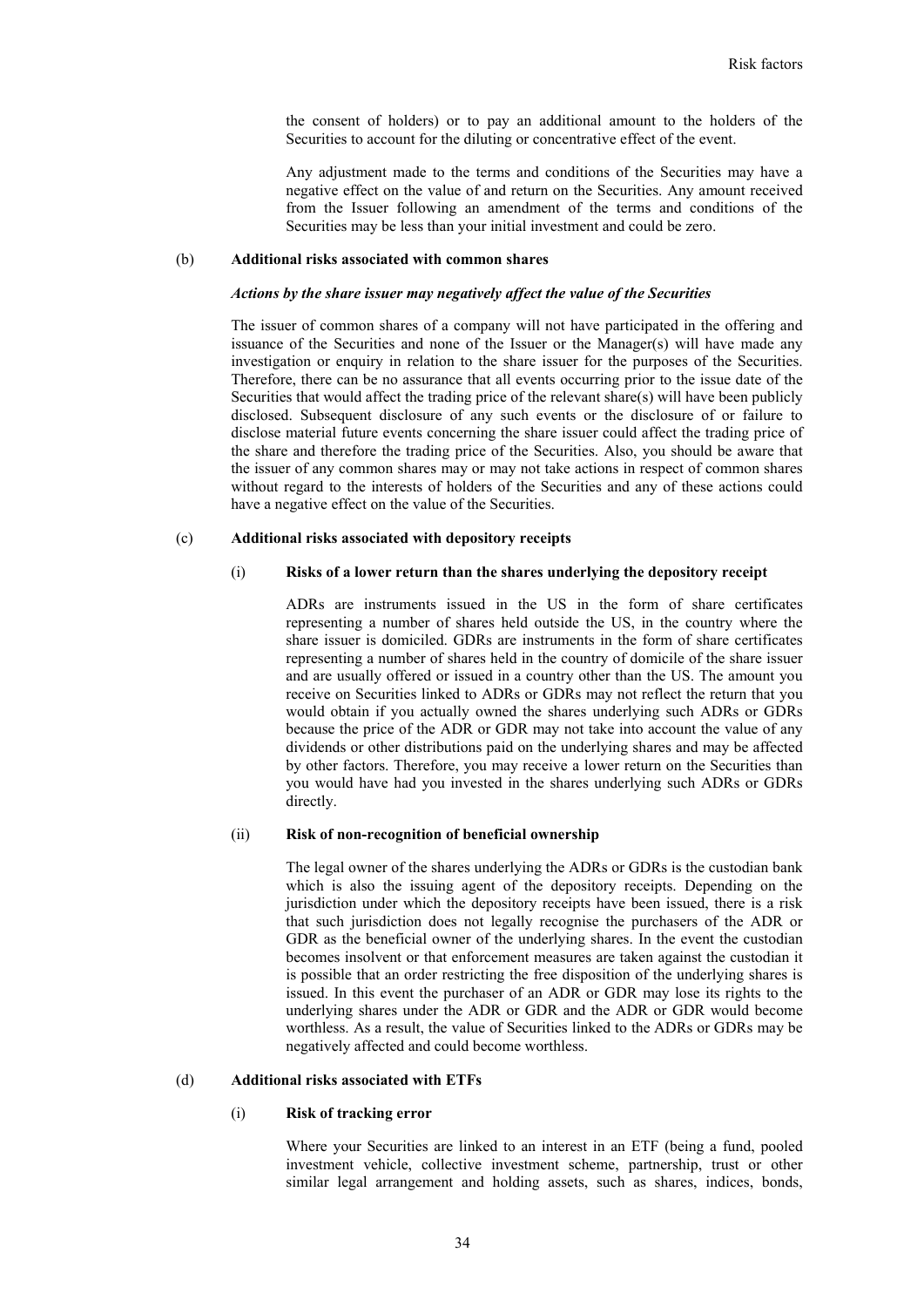commodities and/or other securities such as financial derivative instruments (for the purposes of this sub-paragraph, "Reference Asset(s)") and listed on a recognised exchange) and the investment objective of such ETF is to track the performance of such Reference Asset(s), you are exposed to the performance of such ETF rather than the Reference Asset(s). There is a risk that the ETF may not reflect the actual return you would obtain if you actually owned the Reference Asset(s) underlying the ETF. Accordingly, you may receive a lower return than you would have received had you invested in the Reference Asset(s) underlying such ETF directly.

# (ii) **Risks relating to the ETF managers, analytical tools and investments of the ETF**

There is a risk that the ETF managers will not succeed in meeting the investment objectives of the ETF, that any analytical model used thereby will prove to be incorrect and that any assessments of the short-term or long-term prospects, volatility and correlation of the types of investments in which such ETF has or may invest will prove inaccurate, any of which may have a negative effect on the value of and return on the Securities.

## (iii) **Risk of adverse actions by the management company, trustee or sponsor**

The management company, trustee or sponsor of an ETF will have no involvement in the offer and sale of the Securities and accordingly will have no obligation to any holder of Securities and could take any actions without regard to the interests of holders of Securities. Any such action may have a negative effect on the value of and return on the Securities.

#### (iv) **Risks of derivatives**

An ETF may invest in financial derivative instruments which expose the ETF and an investor to the credit, liquidity and concentration risks of the counterparties to such financial derivative instruments. This means that, if the relevant counterparties default under any of these financial derivative instruments, the value of the ETF may decline. As a result, the value of and return on the Securities could be adversely affected.

# 9.2 **Risks associated with Securities linked to equity indices as the Underlying Asset**

If the Underlying Asset of your Securities is an equity index, the following risks will apply to the Securities:

# (a) **Risk of fluctuations and volatility**

Securities linked to the performance of an equity index provide investment diversification opportunities, but will be subject to the risk of fluctuations in both equity prices and the value and volatility of the relevant equity indices.

### (b) **Risks of shares and indices**

Equity indices are composed of a synthetic portfolio of shares, and, as such, the performance of an equity index is in turn subject to the risks associated with indices, as outlined below, and with shares as specified above in risk factor 9.1 (*Risks associated with Securities linked to common shares, ADRs, GDRs and ETFs as the Underlying Asset*).

# (c) **Risk of a potentially lower return than holding the underlying shares directly**

The amount payable on any Securities linked to an equity index (which does not otherwise include dividend distributions in its level) may not reflect the return that you would realise if you actually owned the relevant shares of the companies comprising that equity index. This is because the closing index level on any specified valuation date may reflect the prices of such index components without taking into account any dividend payments on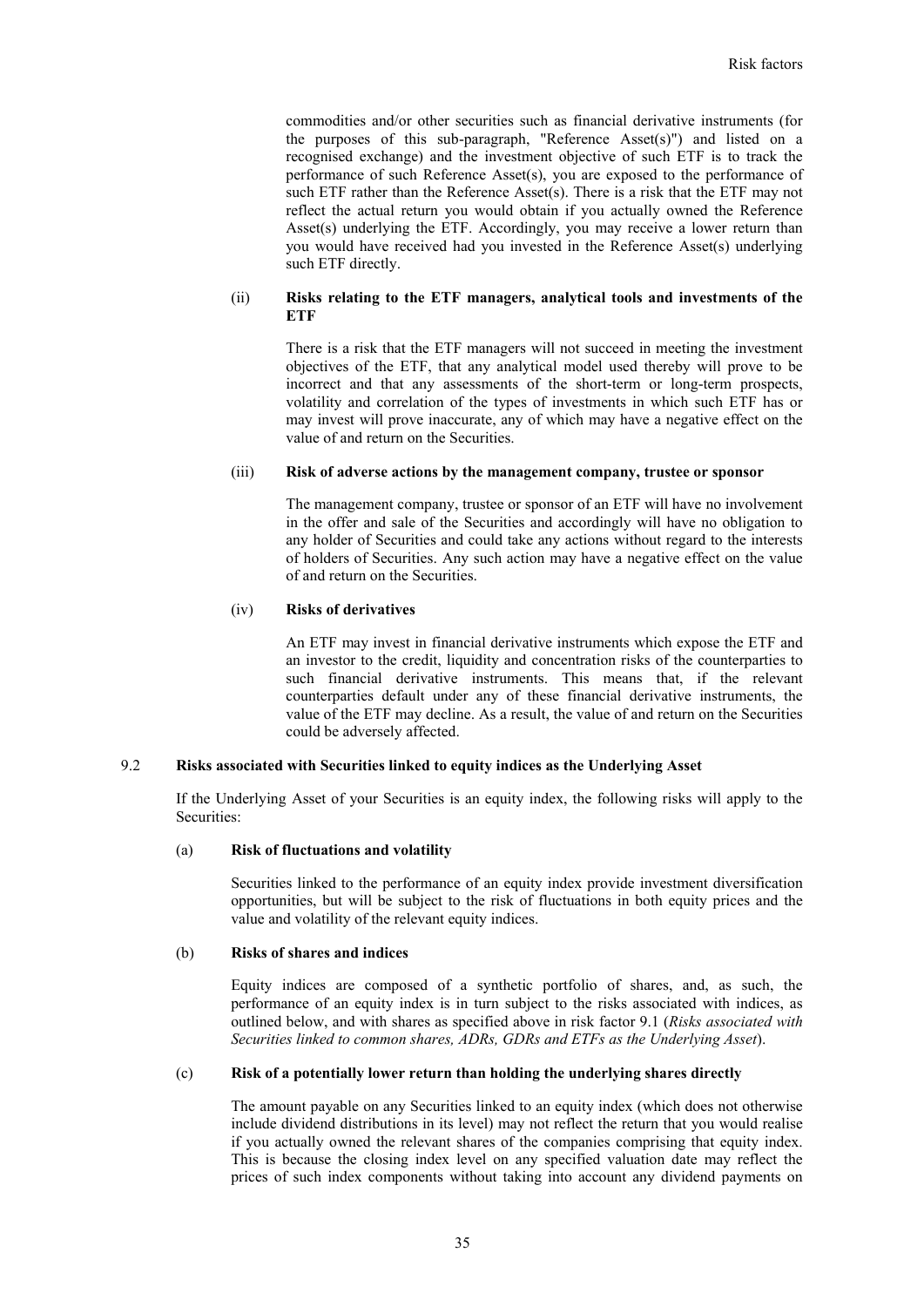those component shares. Accordingly, you may receive a lower return on Securities linked to an equity index than you would have received had you invested directly in its component shares.

#### (d) **Change in composition, methodology or policy used in compiling the index**

The index sponsor can add, delete or substitute the components of an index at its discretion, and may also alter the methodology used to calculate the level of the index. These events may have a detrimental impact on the level of the index, which in turn could have a negative impact on the value of and return on your Securities.

#### (e) **Index adjustments events, successor indices, corrections and manifest errors**

If an index sponsor makes a material alteration to an index or cancels an index and no successor exists, or fails to calculate and announce the index, the Determination Agent may, if it deems the event to have a material effect on the Securities, calculate the level of the Index as per the previous formula and method or cancel the Securities in accordance with the terms and conditions of the Securities, and for an amount which may be less than you paid for the Securities – see risk factor 5.2 (*Early cancellation or adjustment following an 'Additional Disruption Event' or 'FX Disruption Event', or early cancellation for unlawfulness or impracticability , or early cancellation for unlawfulness or impracticability*).

If an index is calculated by a successor index sponsor, or, is replaced by a successor index, the successor index or index as calculated by the successor index sponsor, may be deemed to be the index if approved by the Determination Agent. Any such successor index may perform poorly and may result in holders of Securities receiving less than they otherwise expected.

If a correction to the relevant index is published not less than two exchange business days prior to the next payment date, the Determination Agent will recalculate the amount payable based on the corrected level of the relevant index (any correct published later than this will be discounted). If there is a manifest error in the calculation of an index in the opinion of the Determination Agent, the Determination Agent may recalculate the Index based on the formula and method used prior to the manifest error occurring. Any of these events may have an adverse effect on the value of and return on the Securities.

### (f) **The index or any of its underlying components may trade around-the-clock; however, the Securities may trade only during regular trading hours in Europe**

If the market for the relevant index or any of its underlying components is a global, aroundthe-clock market, the hours of trading for the Securities may not conform to the hours during which the relevant index or any of its underlying components are traded. Significant movements may take place in the levels, values or prices of the relevant index or any of its underlying components that will not be reflected immediately in the price of the relevant Securities. There may not be any systematic reporting of last-sale or similar information for the relevant index or any of its underlying components. The absence of last-sale or similar information and the limited availability of quotations would make it difficult to obtain timely, accurate data about the state of the market for the relevant index or any of its underlying components.

# (g) **Data sourcing and calculation risks**

The composition of indices is typically recalculated in reliance upon historical price, liquidity and production data that are subject to potential errors in data sources or other errors that may affect the weighting of the index components. Any discrepancies that require revision are not applied retroactively but will be reflected in the weighting calculations of the index going forward. Index sponsors may not discover every discrepancy. Any such errors or discrepancies may result in the Securities performing less well than they theoretically might have (if all such errors and discrepancies had been discovered earlier).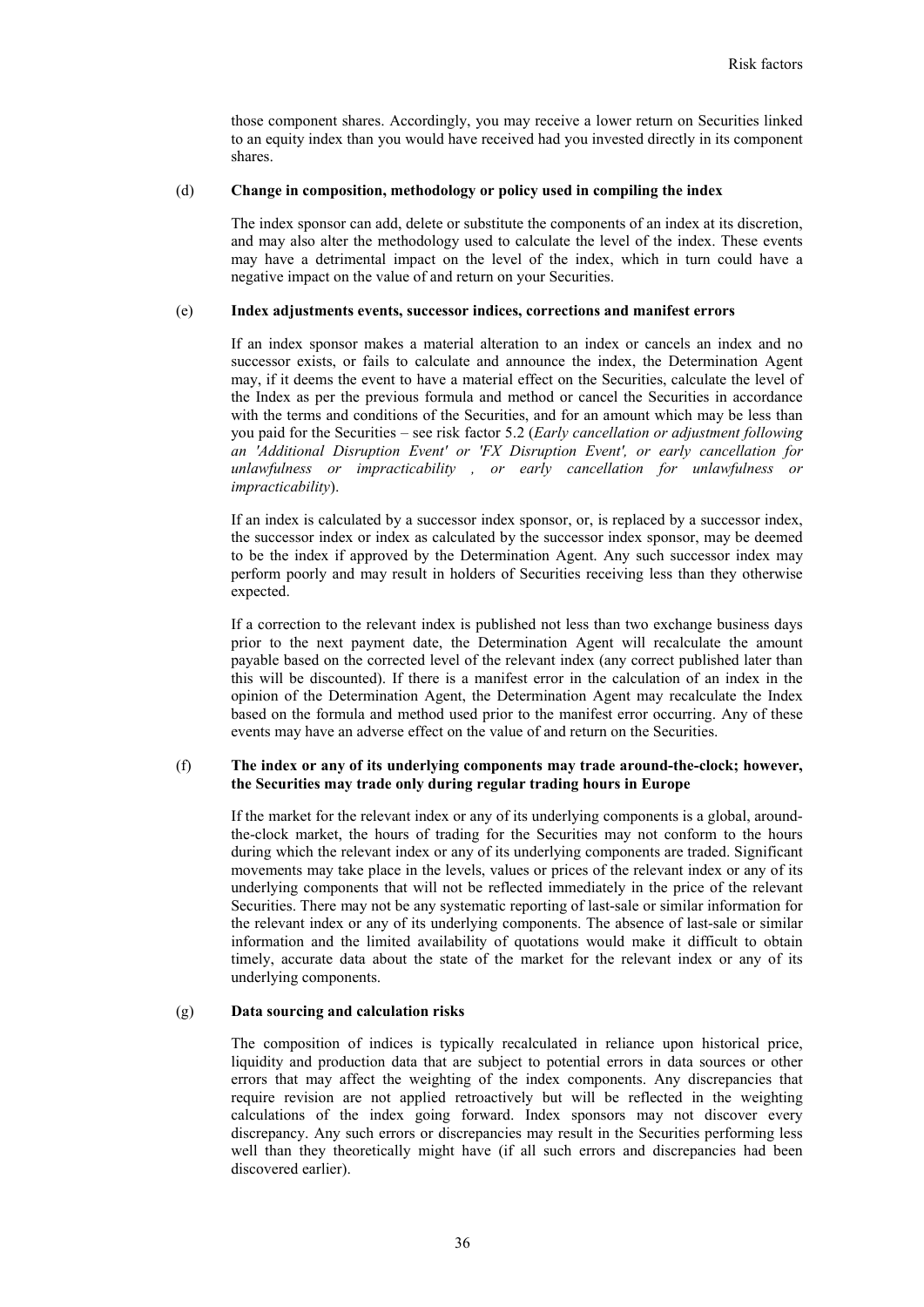## 10. **Risks associated with discretionary powers of the Issuer and the Determination Agent, including in relation to the Issuer's hedging arrangements**

There are certain events – relating to the Issuer, the Issuer's hedging arrangements, the Underlying Asset, taxation, the relevant currency or other matters – the occurrence of which may give rise to discretionary powers of the Issuer or the Determination Agent under the terms and conditions of the Securities. For example, see risk factor 5.2 (*Early cancellation or adjustment following an 'Additional Disruption Event' or 'FX Disruption Event', or early cancellation for unlawfulness or impracticability*).

In relation to the Underlying Asset, a key investment objective of the Securities is to allow holders to gain an economic exposure to the Underlying Asset. If the Underlying Asset is materially impacted by an unexpected event (for example, a company merges and the original stock that formed the Underlying Asset is restructured or changed, or the rules of an index that is the Underlying Asset are materially modified) or the relevant price, level or value can no longer be calculated, then it may not be possible to achieve the investment objective of the Securities based on their original terms. In that case, the Determination Agent may have discretionary powers under the terms and conditions of the Securities to (i) adjust the terms and conditions of the Securities to preserve the original economic terms and rationale, (ii) in certain cases, substitute the Underlying Asset for another, (iii) calculate the relevant price, level or value itself, (iv) postpone payment (v) cancel the Securities early or (vi) apply some combination thereof.

In relation to the Issuer's hedging arrangements, you should be aware that (i) in exercising its discretionary powers under the terms and conditions of the Securities, each of the Issuer and the Determination Agent may take into account such factors as it determines appropriate in each case, which may include, in particular, any circumstances or events which have or may have a material impact on the Issuer's hedging arrangements in respect of the Securities; and (ii) if the Final Terms of your Securities provides that certain hedge disruption events apply, certain events which affect the Issuer's hedging arrangements can give rise to discretionary powers on the part of the Issuer and the Determination Agent. For example, see risk factor 5.2 (*Early cancellation or adjustment following an 'Additional Disruption Event' or 'FX Disruption Event', or early cancellation for unlawfulness or impracticability*).

Hedging arrangements are the transactions (if any) entered into by the Issuer or one or more of its affiliates to seek to cover the Issuer's exposure to the relevant cash amounts to be paid under the Securities as these fall due. This may involve investing directly in the Underlying Asset or the assets comprised in the Underlying Asset or entering into derivative contracts referencing the Underlying Asset or other techniques. The particular hedging arrangements (if any) undertaken by the Issuer, and their cost, will likely be a significant determinant of the issue price and/or economic terms of the Securities. Accordingly, if an event occurs which negatively impacts the Issuer's hedging arrangements, the Issuer or the Determination Agent on the Issuer's behalf may have options available to it under the terms and conditions of the Securities which it may select in its discretion in order to deal with the impact of the event on the Issuer's hedging arrangements. These options may include adjustment of the terms and conditions of the Securities or early cancellation of the Securities. In the event of early cancellation, the early cash settlement amount you will receive will be equal to the fair market value of your Securities prior to cancellation (as determined by the Determination Agent). **This amount may be less than your original investment and, therefore, you could lose some or all of your money**. See risk factor 5.1 (*Potential loss of some or all of your investment, loss of opportunity and reinvestment risk*).

## 11. **Risks associated with taxation**

## 11.1 **Changes in tax law**

Tax regulations and how they are applied by the relevant taxation authorities are subject to change, possibly with retrospective effect, and this could negatively affect the value of the Securities. Any such change may cause the tax treatment of the Securities to change from the tax position at the time of purchase and may render the statements in this Base Prospectus concerning the relevant tax law and practice to be inaccurate or insufficient to cover the material tax considerations in respect of the Securities. It is not possible to predict the precise tax treatment which will apply at any given time and changes in tax law may give the Issuer the right to amend the terms and conditions of the Securities, or cancel the Securities.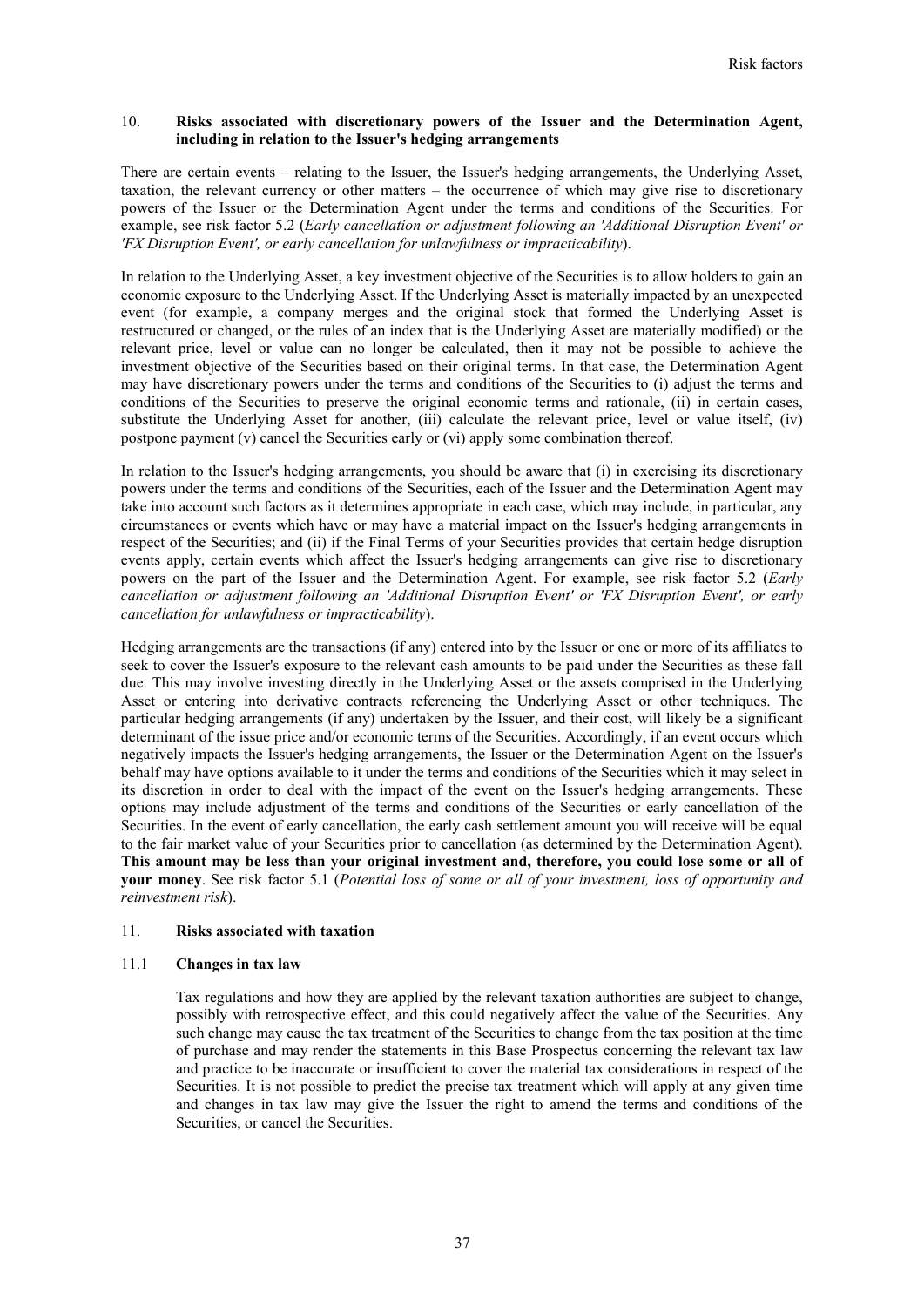## 11.2 **Withholding on dividend equivalent payments**

The U.S. Treasury Department has issued proposed regulations under Section 871(m) of the U.S. Internal Revenue Code of 1986, as amended, which would, if finalized in their current form, impose U.S. federal withholding tax at 30 per cent. (or a lower rate under an applicable treaty) on "dividend equivalent" payments made on certain financial instruments linked to U.S. corporations (which the proposed regulations refer to as "specified ELIs") that are owned by non-U.S. holders. The Securities, could, under certain circumstances, be treated as specified ELIs. Under the proposed regulations, non-U.S. holders will not be subject to the Section  $871(m)$  withholding tax on payments made prior to January 1, 2016. According to a notice issued by the IRS on March 4, 2014, the IRS intends to issue regulations providing that the term "specified ELI" will exclude any instrument issued prior to 90 days after the date when the proposed regulations under Section 871(m) are finalized. Therefore, the Section 871(m) withholding tax should not apply to your Securities until the date described above.

If any amount were to be deducted or withheld from payments on the Securities as a result of the above, your return on the Securities may be significantly less than expected.

See paragraph 4 (*United States Taxation*) of the section entitled 'Taxation'.

## 11.3 **Proposed financial transactions tax**

The European Commission has published a proposal for a Directive for a common Financial Transaction Tax ("**FTT**") in Belgium, Germany, Estonia, Greece, Spain, France, Italy, Austria, Portugal, Slovenia and Slovakia (the participating Member States).

The proposed FTT has very broad scope and could, if introduced in its current form, apply to certain dealings in Securities (including secondary market transactions) in certain circumstances. The issuance and subscription of Securities should, however, be exempt.

Under current proposals the FTT could apply in certain circumstances to persons both within and outside of the participating Member States. Generally, it would apply to certain dealings in Securities where at least one party is a financial institution, and at least one party is established in a participating Member State. A financial institution may be, or be deemed to be, 'established' in a participating Member State in a broad range of circumstances, including (a) by transacting with a person established in a participating Member State or (b) where the financial instrument which is subject to the dealings is issued in a participating Member State.

The FTT proposal remains subject to negotiation between the participating Member States. On 6 May 2014 ten of the eleven participating Member States published a joint statement on the FTT and the Presidency of the Council of the European Union published a note on the FTT. These indicated an intention to introduce the FTT progressively, starting with shares and some derivatives. The proposal therefore be altered prior to any implementation, the timing of which remains unclear. Additional EU Member States may decide to participate. Prospective holders of Securities are advised to seek their own professional advice in relation to the FTT.

### 12. **Risks associated with the ability to enforce under the Securities**

Following an event of default by the Issuer (such as a failure to pay a settlement amount due under the Securities, or if the Issuer is subject to a winding-up order) including expiry of an applicable grace period, you may (i) determine to keep your Securities outstanding (in which case, the market value of those Securities may decline significantly) or (ii) by giving notice to the Issuer and the Issue and Paying Agent, require immediate cancellation of your Securities at the early cash settlement amount. **This amount may be less than your original investment and, therefore, you could lose some or all of your money**. See also risk factor 5.1 (*Potential loss of some or all of your investment, loss of opportunity and reinvestment risk*).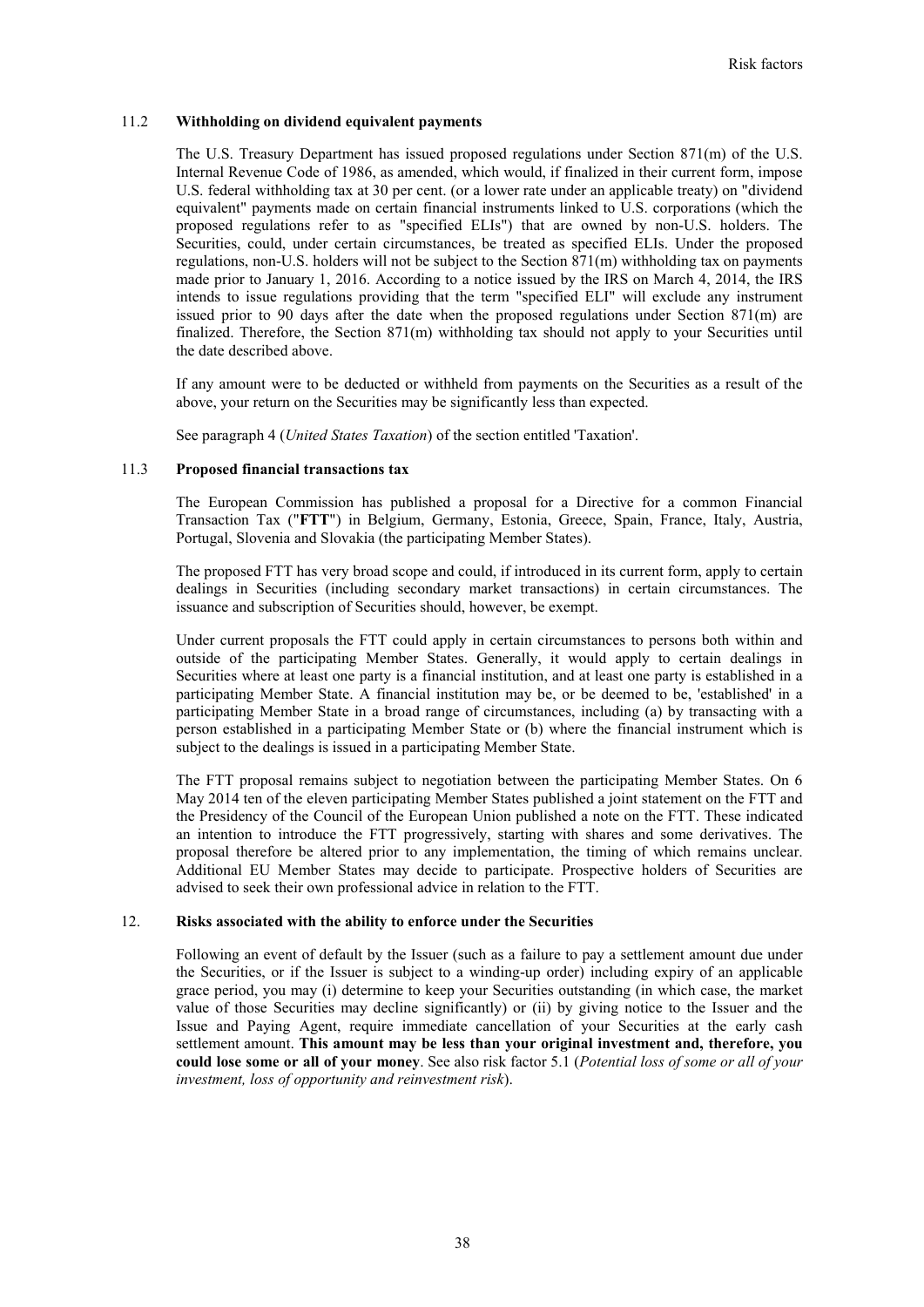## 13. **Risks associated with conflicts of interest**

## 13.1 **As Issuer or as Determination Agent, Barclays has certain discretionary powers under the terms and conditions of the Securities that it could exercise in a way which is contrary to the interests of holders of Securities**

See risk factor 10 (*Risks associated with discretionary powers of the Issuer and the Determination Agent, including in relation to the Issuer's hedging arrangements*)

### 13.2 **Trading and other transactions by the Issuer or its affiliates could affect the levels, values or prices of the Underlying Asset and its components**

In connection with Barclays' normal business practices or in connection with hedging its obligations under the Securities, Barclays may from time to time buy or sell the Underlying Asset and its or its components, or similar instruments, or derivative instruments relating to the Underlying Asset or its components. These trading activities may present a conflict of interest between your interest in the Securities and the interests which Barclays may have in its proprietary accounts and/or in facilitating transactions, including block trades, for Barclays' other customers and in accounts under management. These trading activities also could affect the levels, values or prices of the Underlying Asset in a manner that would decrease the market value of the Securities, or the amount you would receive at the settlement date of the Securities. To the extent that Barclays has a hedge position in the Underlying Asset or its components, or in a derivative or synthetic instrument related to the Underlying Asset or its components, Barclays may increase or liquidate a portion or all of those holdings at any time before, during or after the term of the Securities. This activity may affect the amount payable on exercise or cancellation of the Securities, any amount payable on the settlement date, or the market value of the Securities in a manner that would be adverse to your investment in the Securities. Depending on, among other things, future market conditions, the aggregate amount and the composition of those hedge positions are likely to vary over time. In addition, Barclays may purchase or otherwise acquire a long or short position in the Securities. Barclays may hold or resell any such position in the securities.

## 13.3 **Research reports and other transactions may create conflicts of interest between you and Barclays**

Barclays may have previously published, and may in the future publish, research reports relating to the Underlying Asset or its components. The views expressed in this research may be modified from time to time without notice and may express opinions or provide recommendations that are inconsistent with purchasing or holding the Securities. Any of these activities may affect the levels, values or prices of the Underlying Asset or its components and, therefore, the market value of the Securities. Moreover, other professionals who deal in these markets may at any time have views that differ significantly from Barclays. In connection with your purchase of the Securities, you should investigate the Underlying Asset and not rely on Barclays' views with respect to future movements in the Underlying Asset and its or its components.

Barclays also may issue, underwrite or assist unaffiliated entities in the issuance or underwriting of other securities or financial instruments with returns indexed to the Underlying Asset. By introducing competing products into the marketplace in this manner, Barclays could adversely affect the market value of the Securities.

### 13.4 **Barclays may have confidential information relating to the Underlying Asset or components**

Barclays, at present or in the future, may engage in business relating to the person or organization responsible for calculating, publishing or maintaining the Underlying Asset, referred to as the 'sponsor' of the Underlying Asset or relating to the issuer of the Underlying Asset. In addition, Barclays may engage in business relating to any components of the Underlying Asset or the Underlying Asset itself, including making loans to, equity investments in, or providing investment banking, asset management or other advisory services to the respective sponsor or issuer. In connection with these activities, Barclays may receive information pertinent to the Underlying Asset or its components that Barclays will not divulge to you.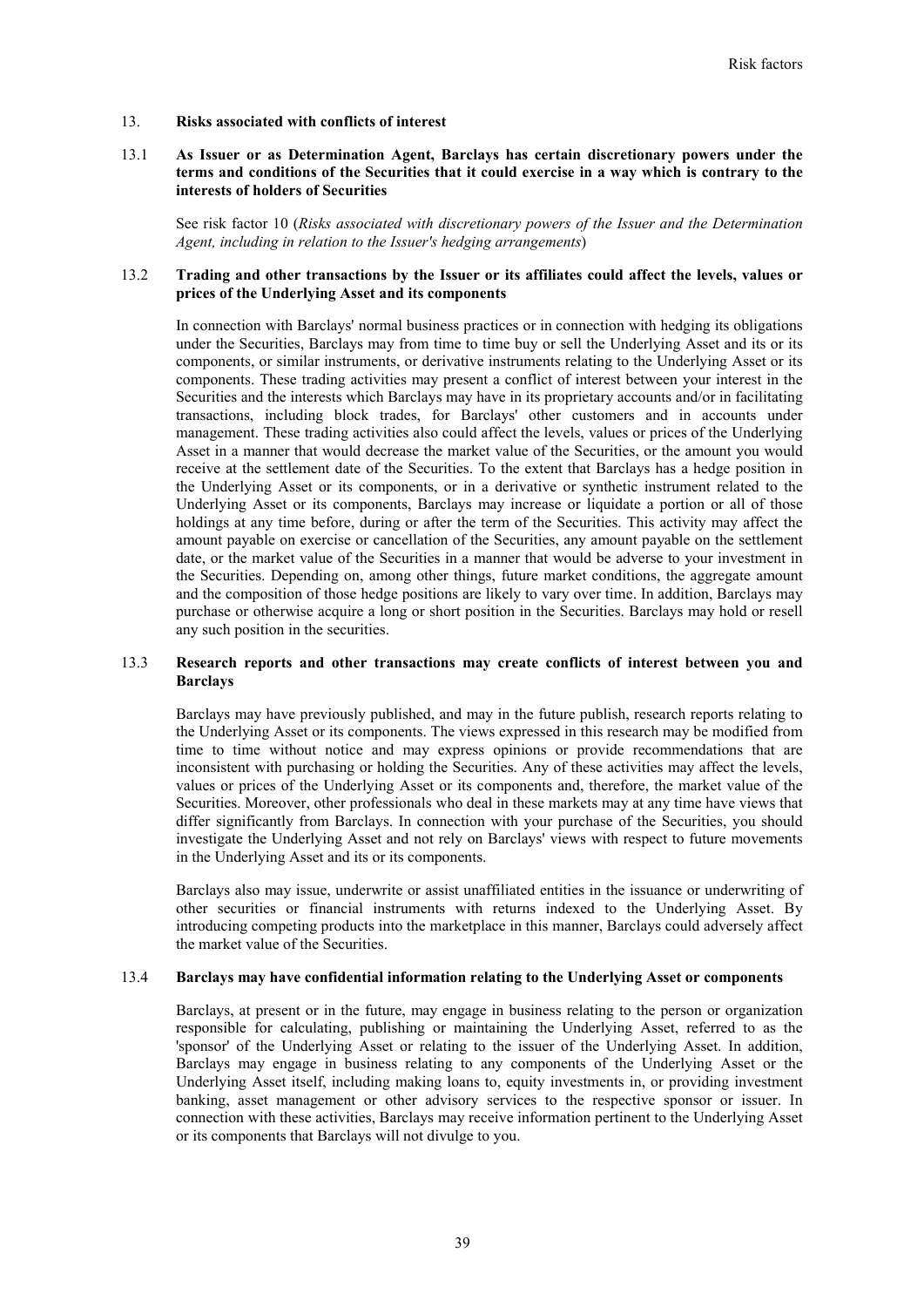# **GENERAL DESCRIPTION OF THE PROGRAMME**

| Description:                            | This Base Prospectus is one of a number of prospectuses which<br>relate<br>the<br>Global<br>Structured<br>Securities<br>to<br>Programme<br>("Programme").                                                                                                                                                                                                                                                                                                                                                                                                                                                                                                                                                                   |
|-----------------------------------------|-----------------------------------------------------------------------------------------------------------------------------------------------------------------------------------------------------------------------------------------------------------------------------------------------------------------------------------------------------------------------------------------------------------------------------------------------------------------------------------------------------------------------------------------------------------------------------------------------------------------------------------------------------------------------------------------------------------------------------|
|                                         | The Programme is governed by (and Securities are issued pursuant<br>to) the Agency Agreement.                                                                                                                                                                                                                                                                                                                                                                                                                                                                                                                                                                                                                               |
| Issuer (and legislation under which the | Barclays Bank PLC                                                                                                                                                                                                                                                                                                                                                                                                                                                                                                                                                                                                                                                                                                           |
| Issuer operates):                       | The Issuer is authorised under the Financial Services and Markets<br>Act 2000 (as amended) (FSMA) to operate a range of regulated<br>activities within the United Kingdom, and is subject to<br>consolidated prudential supervision by the United Kingdom<br>Prudential Regulation Authority (PRA).                                                                                                                                                                                                                                                                                                                                                                                                                         |
| Managers:                               | Barclays Bank PLC, Barclays Capital Inc. and any other Manager<br>specified in the Final Terms.                                                                                                                                                                                                                                                                                                                                                                                                                                                                                                                                                                                                                             |
| Issue and Paying and Transfer Agent:    | The Bank of New York Mellon, London Branch                                                                                                                                                                                                                                                                                                                                                                                                                                                                                                                                                                                                                                                                                  |
| Determination Agent:                    | Barclays Bank PLC or Barclays Capital Securities Limited.                                                                                                                                                                                                                                                                                                                                                                                                                                                                                                                                                                                                                                                                   |
| Types of Securities:                    | Subject to compliance with all relevant laws, regulations and<br>directives, the Securities that may be issued pursuant to the<br>Programme are non-interest bearing certificates where the<br>settlement amount or amount to be paid on settlement is linked to<br>an equity index, share, depositary receipt or exchange traded fund<br>(the "Underlying Asset").                                                                                                                                                                                                                                                                                                                                                         |
|                                         | Securities for which the applicable Type of Security is 'Open-<br>ended Mini Long (Local)' or 'Open-ended Mini Long (Currency<br>Translated)' or 'Open-ended Mini Long (Quanto)' aim to provide a<br>positive return (as adjusted by applicable fees and costs) if the<br>value of the Underlying Asset rises in the period from the Issue<br>Date to the date on which they are exercised or cancelled and,<br>conversely, a negative return if the level of the Underlying Asset<br>falls over the investment period, and will be cancelled<br>automatically if the value of the Underlying Asset breaches a<br>specified threshold at a settlement amount that will be based on the<br>value of the Underlying Asset.    |
|                                         | Securities for which the applicable Type of Security is 'Open-<br>ended Mini Short (Local)' or 'Open-ended Mini Short (Currency<br>Translated)' or 'Open-ended Mini Short (Quanto)' aim to provide a<br>positive return (as adjusted by applicable fees and costs) if the<br>value of the Underlying Asset falls in the period from the Issue<br>Date to the date on which they are exercised or cancelled and,<br>conversely, a negative return if the level of the Underlying Asset<br>rises over the investment period, and will be cancelled<br>automatically if the value of the Underlying Asset breaches a<br>specified threshold at a settlement amount that will be based on the<br>value of the Underlying Asset. |
|                                         | Securities for which the applicable Type of Security is 'Open-<br>ended Turbo Long (Local)' or 'Open-ended Turbo Long (Currency<br>Translated)' or 'Open-ended Turbo Long (Quanto)' aim to provide a<br>positive return (as adjusted by applicable fees and costs) if the<br>value of the Underlying Asset rises in the period from the Issue<br>Date to the date on which they are exercised or cancelled and,                                                                                                                                                                                                                                                                                                             |

conversely, a negative return if the level of the Underlying Asset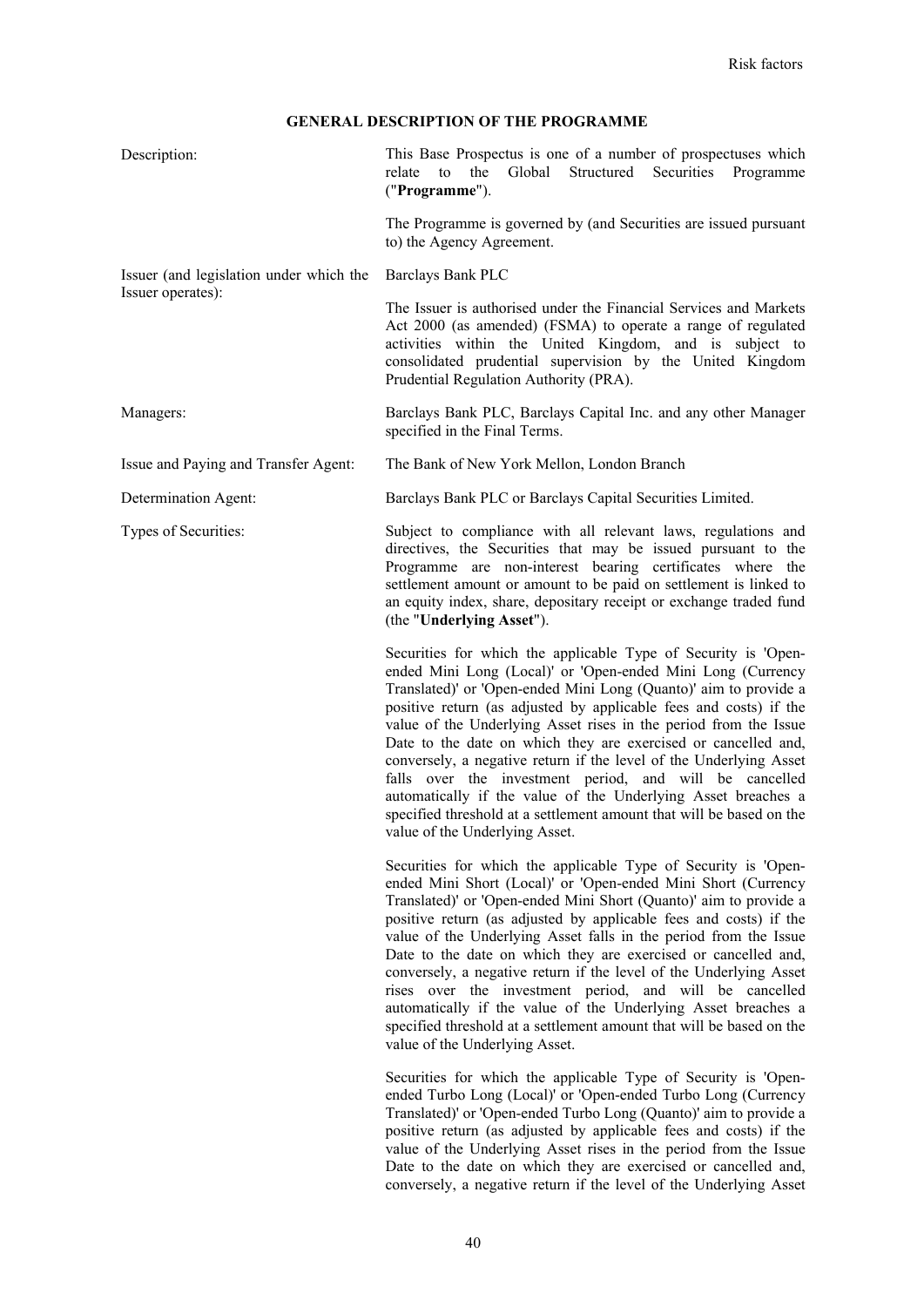falls over the investment period, and will be cancelled automatically if the value of the Underlying Asset breaches a specified threshold at a fixed settlement amount that may be equal to zero.

Securities for which the applicable Type of Security is 'Openended Turbo Short (Local)' or 'Open-ended Turbo Short (Currency Translated)' or 'Open-ended Turbo Short (Quanto)' aim to provide a positive return (as adjusted by applicable fees and costs) if the value of the Underlying Asset falls in the period from the Issue Date to the date on which they are exercised or cancelled and, conversely, a negative return if the level of the Underlying Asset rises over the investment period, and will be cancelled automatically if the value of the Underlying Asset breaches a specified threshold at a fixed settlement amount that may be equal to zero.

Securities for which the applicable Type of Security is 'Openended Tracker without Management Fee Drain (Local)' or 'Openended Tracker without Management Fee Drain (Currency Translated)' or 'Open-ended Tracker (Quanto) Type A' or 'Openended Tracker with Management Fee Drain (Local)' or 'Openended Tracker with Management Fee Drain (Currency Translated)' or 'Open-ended Tracker (Quanto) Type B' aim to provide a positive return (as adjusted by applicable fees and costs, including the accrued management fee, if applicable) if the value of the Underlying Asset rises in the period from the Issue Date to the date on which they are exercised or cancelled and, conversely, a negative return if the level of the Underlying Asset falls over the investment period.

'Currency Translated' Securities are issued in a different currency to the currency in which the Underlying Asset is denominated, and amounts payable are determined by reference to the prevailing rate of exchange between such currencies.

'Quanto' Securities are issued in a different currency to the currency in which the Underlying Asset is denominated, and amounts payable are determined by reference to a fixed exchange rate and taking into account a hedging fee in respect of such fixed exchange rate.

Securities issued under this Base Prospectus shall be governed

Status: The Securities constitute direct, unsecured and unsubordinated obligations of the Issuer and rank equally among themselves. The payment obligations of the Issuer under the Securities will rank equally with all other present and future unsecured and unsubordinated obligations of the Issuer (except for such obligations as may be preferred by provisions of law that are both mandatory and of general application). The Securities do not evidence deposits of the Issuer. The Securities are not insured or guaranteed by any government or government agency.

Listing and admission to trading: Applications may be made to admit the Securities for listing on a regulated market as disclosed in the Final Terms. Securities may also be unlisted.

Rating: Securities may be unrated or rated. Governing law: Securities issued pursuant to this Programme may be governed under the laws of one of a number of different jurisdictions. All

41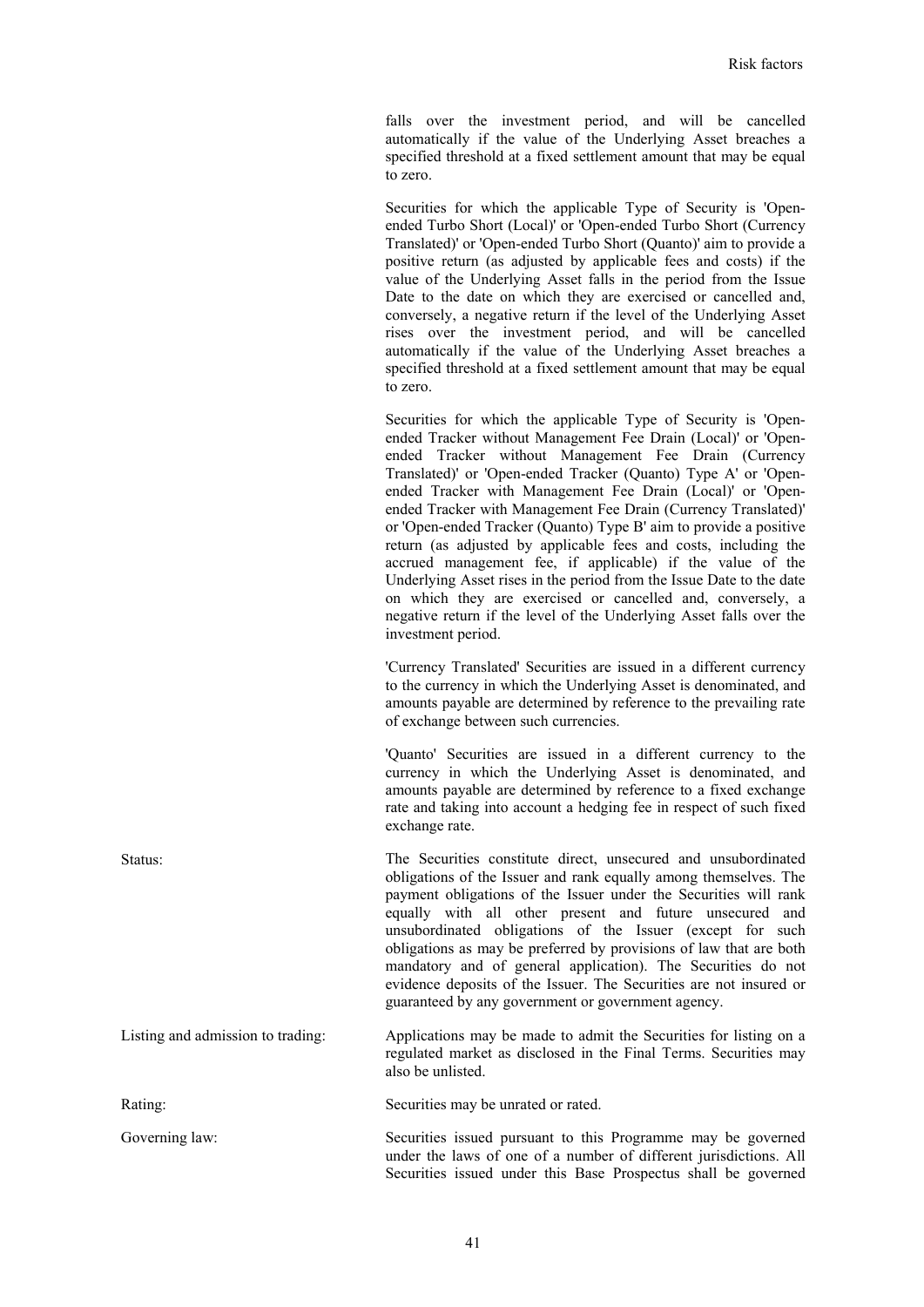|                       | under English law (except, in relation to Dutch Securities or<br>French Securities, in respect of certain terms and conditions only,<br>which shall be governed by Dutch law or French law respectively).                                                                                                                                                                                                                                                       |
|-----------------------|-----------------------------------------------------------------------------------------------------------------------------------------------------------------------------------------------------------------------------------------------------------------------------------------------------------------------------------------------------------------------------------------------------------------------------------------------------------------|
| Price:                | Securities will be issued by the Issuer at the Issue Price specified in<br>the Final Terms. The Issue Price will be determined by the Issuer<br>in consultation with the relevant Dealer at the time of the relevant<br>offer and will depend, amongst other things, on prevailing market<br>conditions at that time. The offer price of such Securities will be<br>the Issue Price or such other price as may be agreed between an<br>investor and the Issuer. |
| Currencies:           | Subject to compliance with all applicable laws, regulations and<br>directives, Securities may be issued in any currency.                                                                                                                                                                                                                                                                                                                                        |
| Maturities:           | The Securities have no specified date of maturity, and are<br>cancellable at the option of the Issuer or the holders as provided in<br>their terms.                                                                                                                                                                                                                                                                                                             |
| Method of issue:      | The Securities will be issued in one or more Series and each Series<br>may be issued in Tranches on the same or different issue dates. The<br>Securities of each Series are intended to be interchangeable with all<br>other Securities of that Series.                                                                                                                                                                                                         |
| Selling restrictions: | The offer and sale of Securities may be restricted in certain<br>jurisdictions.                                                                                                                                                                                                                                                                                                                                                                                 |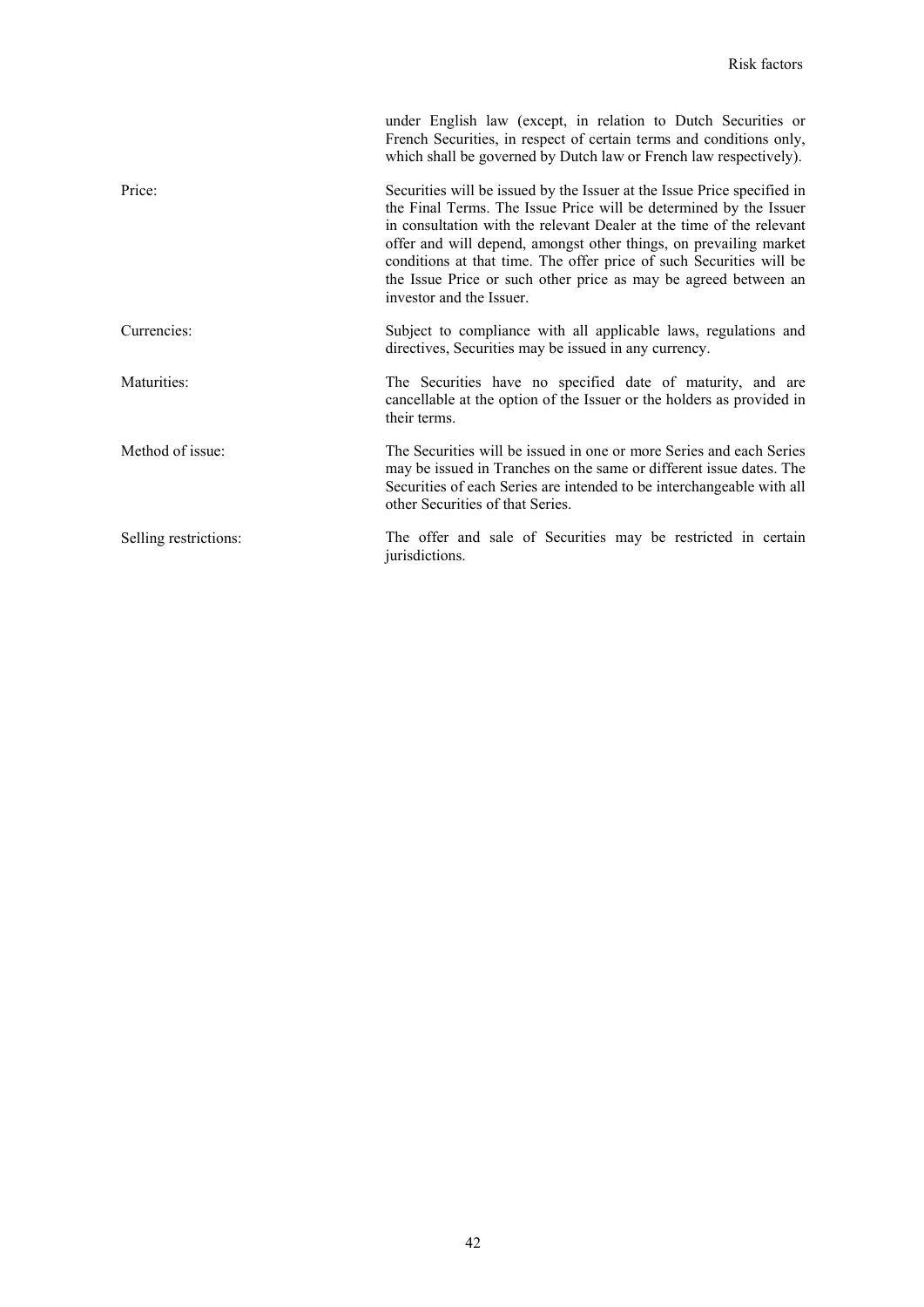## **INFORMATION INCORPORATED BY REFERENCE**

The following information has been filed with the CSSF and shall be incorporated into, and form part of, this Base Prospectus:

- the sections set out below from the Registration Document dated 3 June 2014 (the "**Registration Document**") approved by the FCA;
- the section set out below from the GSSP Base Prospectus 11 dated 13 June 2013 (the "**GSSP Base Prospectus 11**");
- the sections set out below from the joint Annual Report of the Issuer and Barclays PLC, as filed with the U.S. Securities and Exchange Commission (the "**SEC**") on Form 20-F in respect of the years ended 31 December 2012 and 31 December 2013 (the "**Joint Annual Report**"), with the exception of the information incorporated by reference in the Joint Annual Report referred to in the Exhibit Index of the Joint Annual Report, which shall not be deemed to be incorporated in this Base Prospectus);
- the sections set out below from the Annual Reports of the Issuer containing the audited consolidated financial statements of the Issuer in respect of the years ended 31 December 2012 (the "**2012 Issuer Annual Report**") and 31 December 2013 (the "**2013 Issuer Annual Report**"), respectively;
- the sections set out below from the unaudited Interim Management Statement of Barclays PLC as filed with the SEC on Form 6-K on Film Number 14816123 on 6 May 2014 for the three months ended 31 March 2014 in respect of the Issuer and Barclays PLC (the "**Interim Management Statement**"); and
- the sections set out below from the announcement of Barclays PLC and the Issuer relating to the Group Strategy Update, as jointly filed with the SEC on Form 6-K on Film Number 14827183 on 9 May 2014 (the "**Group Strategy Update**").

| Documents Incorporated by Reference Cross-Reference List                                |                       |
|-----------------------------------------------------------------------------------------|-----------------------|
| <b>From the Registration Document</b>                                                   |                       |
| Risk Factors                                                                            | 4 to 22               |
| The Issuer and the Group                                                                | $26$ to 41            |
| <b>From the 2013 GSSP Base Prospectus 11</b>                                            |                       |
| Terms and Conditions of the Securities                                                  | 60 to 113             |
| Pro Forma Final Terms                                                                   | 114 to 126            |
| <b>From the Joint Annual Report</b>                                                     |                       |
| Corporate Governance Report                                                             | 29 to 53              |
| Directors' report                                                                       | 54 to 58              |
| People                                                                                  | $62 \text{ to } 64$   |
| <b>Remuneration Report</b>                                                              | 65 to 101             |
| <b>Risk Review</b>                                                                      | $108 \text{ to } 211$ |
| Risk Management                                                                         | 347 to 400            |
| Shareholder Information                                                                 | $401$ to $404$        |
| <b>Additional Information</b>                                                           | 405                   |
| Independent Registered Public Accounting Firm's report for Barclays Bank PLC in respect |                       |
| of the years ended 31 December 2012 and 31 December 2013                                | 444                   |
| Barclays Bank PLC data                                                                  | 445 to 465            |
| 2013 Issuer Annual Report                                                               |                       |

| Governance        |              |
|-------------------|--------------|
| Directors' report | $45$ to $47$ |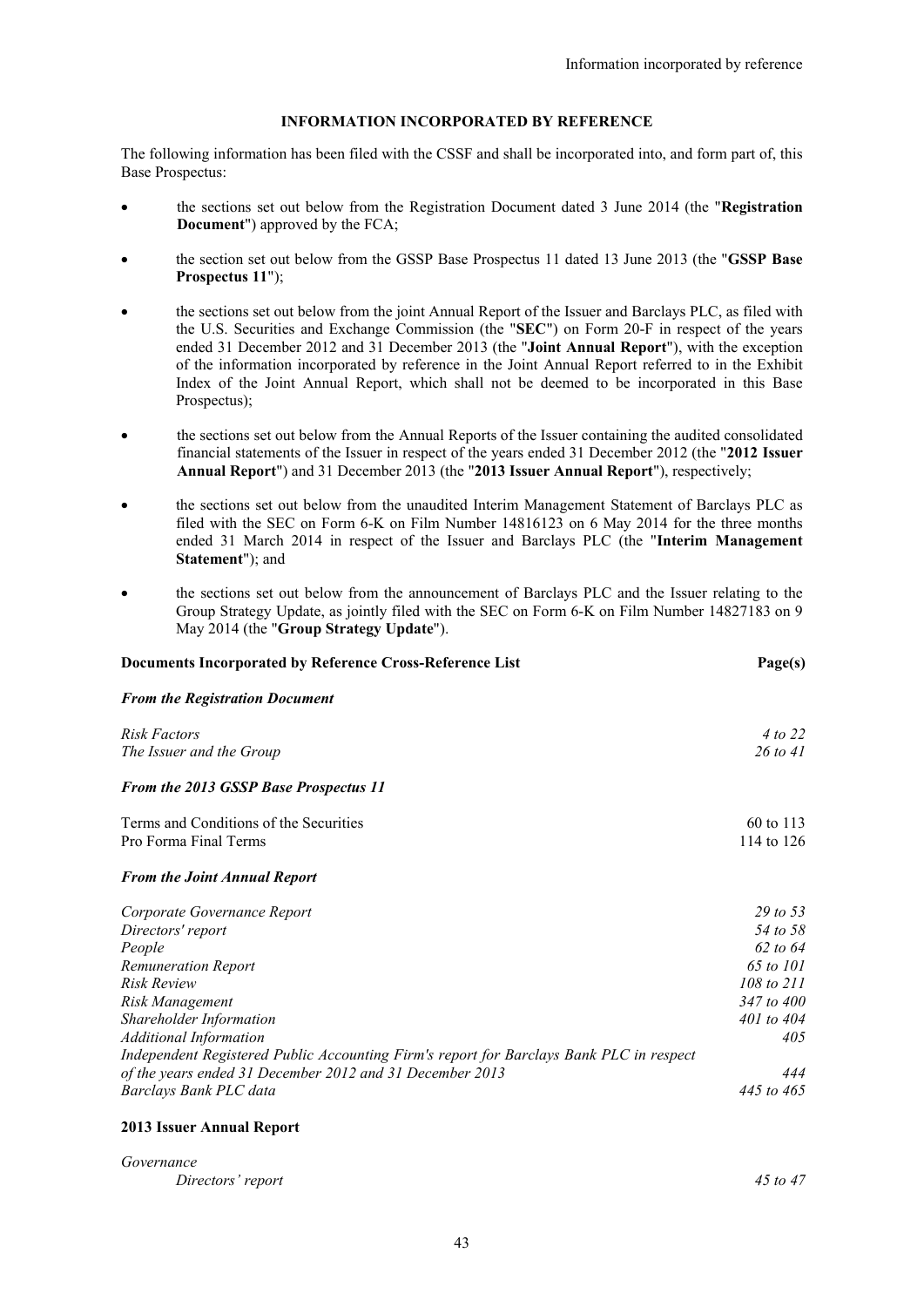| Directors and officers                               | 48             |
|------------------------------------------------------|----------------|
| Statement of directors' and officers' responsibility | 49             |
| <i>Risk review</i>                                   |                |
| Overview                                             | 50             |
| Risk factors                                         | 51 to 61       |
| Credit risk                                          | 62 to 93       |
| Market risk                                          | 94 to 98       |
| Funding risk - Capital                               | 99 to 103      |
| Funding $risk$ – liquidity                           | 104 to 124     |
| Operational risk                                     | 125            |
| Reputational risk                                    | $126$ to $127$ |
| Conduct risk                                         | 128 to 129     |
| Supervision and regulation                           | 130 to 136     |
| Financial review                                     |                |
| Key performance indicators                           | 137 to 138     |
| Income statement commentary                          | 139            |
| Balance sheet commentary                             | 140            |
| Segmental analysis                                   | 142 to 143     |
| Analysis of results by business                      |                |
| UK retail and business banking                       |                |
| Europe retail and business banking                   | 144 to 145     |
|                                                      | 146 to 147     |
| Africa retail and business banking                   | 148 to 149     |
| Barclaycard                                          | 150 to 151     |
| Investment bank                                      | 152 to 153     |
| Corporate banking                                    | 154 to 155     |
| Wealth and investment management                     | 156 to 157     |
| Head office and other operations                     | 158            |
| Presentation of information                          | 159 to 160     |
| Independent auditors' report                         | 161 to 163     |
| Consolidated financial statements                    |                |
| Consolidated income statement                        | 164            |
| Consolidated statement of comprehensive income       | 165            |
| Consolidated balance sheet                           | 166            |
| Consolidated statement of changes in equity          | 167 to 168     |
| Consolidated cash flow statement                     | 169            |
| Notes to financial statements                        | 170 to 285     |
| Risk management                                      | 286 to 345     |
| <b>2012 Issuer Annual Report</b>                     |                |
|                                                      |                |
| Governance                                           | 4 to 6         |
| Directors' Report                                    | 4 to 5         |
| Directors' and Officers' responsibility              | 6              |
| About Barclays- Strategic Report                     | 7 to 10        |
| <i>Risk Review</i>                                   | 11 to 105      |
| Overview                                             | 11             |
| Risk factors                                         | 12 to 22       |
| Credit risk                                          | 23 to 59       |
| Market risk                                          | 60 to 65       |
| Funding risk - Capital                               | 66 to 70       |
| Funding risk - Liquidity                             | 71 to 95       |
| Operational risk                                     | 96             |
| Conduct risk                                         | 97             |
| Conduct risk                                         | 98             |
| Supervision and Regulation                           | 99 to 105      |
| <b>Financial Review</b>                              | 106 to 127     |
| Key performance indicators                           | 106 to 108     |
| Income statement commentary                          | 109            |
| <b>Balance sheet commentary</b>                      | 110 to 111     |
| Analysis of results by business                      | 112 to 113     |
|                                                      |                |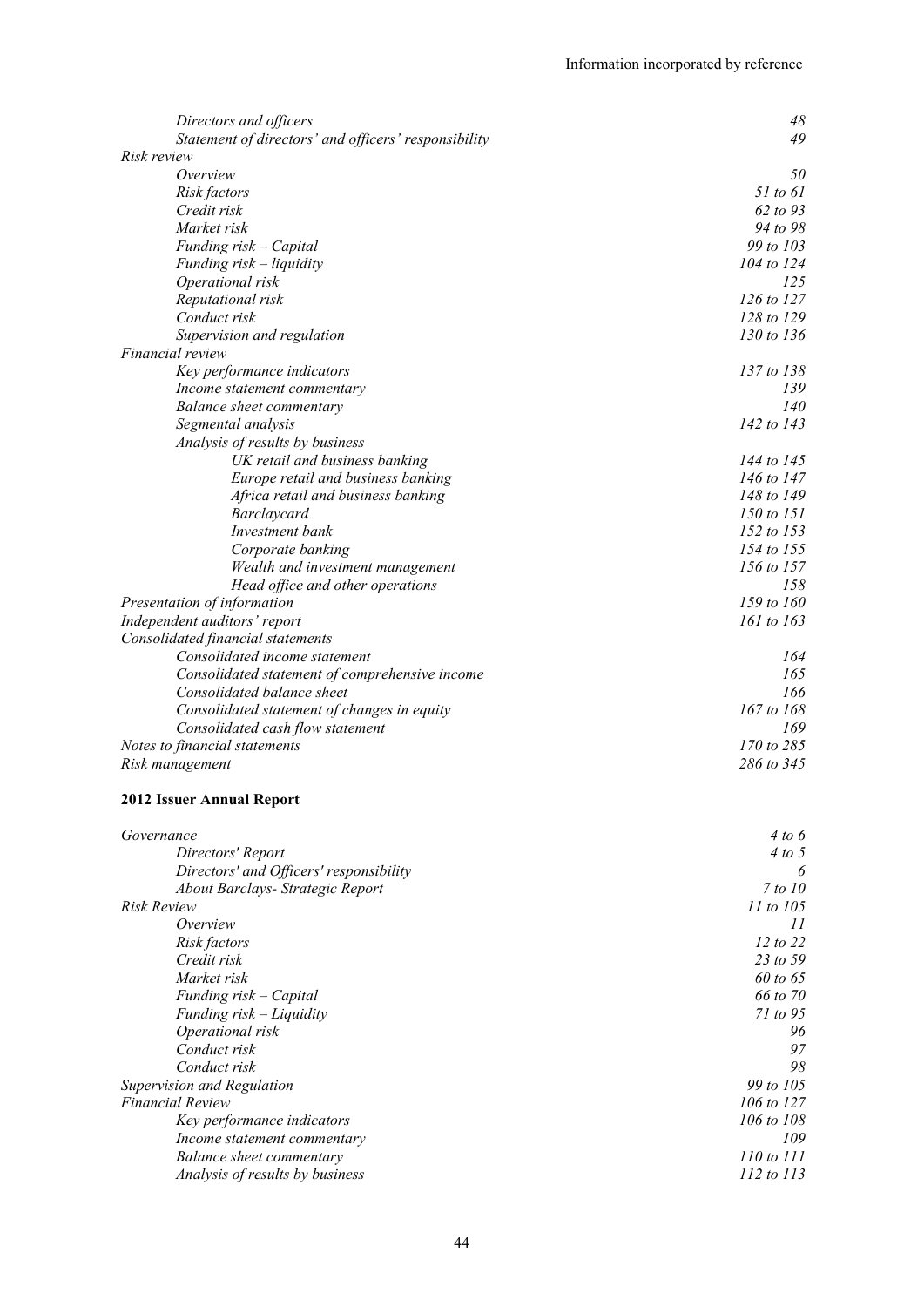| Segmental Analysis                                     | 112            |
|--------------------------------------------------------|----------------|
| UK Retail and Business Banking                         | 114 to 115     |
| <b>Europe Retail and Business Banking</b>              | 116 to 117     |
| Africa Retail and Business Banking                     | 118 to 119     |
| Barclaycard                                            | $120$ to $121$ |
| <b>Investment Bank</b>                                 | 123 to $124$   |
| Corporate Banking                                      | 124 to 125     |
| Wealth and Investment Management                       | 126            |
| Head Office and Other Operations                       | 127            |
| Presentation of Information                            | 128            |
| Independent Registered Public Accounting Firm's report | 129            |
| Independent Auditors' report                           | 130            |
| <b>Consolidated Financial Statements</b>               | 131 to 136     |
| Consolidated income statement                          | 131            |
| Consolidated statement of comprehensive income         | 132            |
| Consolidated balance sheet                             | 133            |
| Consolidated statement of changes in equity            | 134 to 135     |
| Consolidated cash flow statement                       | 136            |
| Notes to financial statements                          | 137 to 226     |

### *From the Interim Management Statement*

| Performance Highlights                                                 |    |
|------------------------------------------------------------------------|----|
| Group Performance Review                                               | 8  |
| Results by Business - Investment Bank                                  | 21 |
| Appendix $I -$ Quarterly Results Summary                               | 28 |
| Appendix II - Performance Management                                   | 33 |
| Appendix III – Consolidated Summary Income Statement and Balance Sheet | 39 |
| Appendix V - Capital                                                   | 42 |
| $Appendix$ VI – Leverage                                               | 45 |
| Appendix VII - Credit Risk                                             | 46 |
| Appendix VIII - Other Information                                      | 47 |

### *From the Group Strategy Update*

*Barclays announces Group Strategy Update 1*

The Issuer has applied International Financial Reporting Standards ("**IFRS**") as issued by the International Accounting Standards Board and as adopted by the European Union (the "**EU**") in the audited consolidated financial statements of the Issuer in respect of the years ended 31 December 2012 and 31 December 2013 incorporated by reference above. An overview of the significant accounting policies for the Issuer is included in the 2012 Issuer Annual Report and the 2013 Issuer Annual Report.

The above documents may be inspected: (i) during normal business hours at the registered office of the Issuer; (ii) at http://www.barclays.com/barclays-investor-relations/results-and-reports/results.html or http://irreports.barclays.com/prospectuses-and-documentation/structured-securities/prospectuses (as applicable) and (iii) at the specified office of the Issue and Paying Agent as described in the section entitled '*General Information*'.

Any information contained in any of the documents specified above which is not incorporated by reference in this Base Prospectus and which are not listed in the cross references list is either not relevant for investors for the purposes of Article 5(1) of the Prospectus Directive or is covered elsewhere in this Base Prospectus.

Any documents incorporated by reference into the Registration Document shall not thereby be deemed to have been incorporated by reference into this Base Prospectus.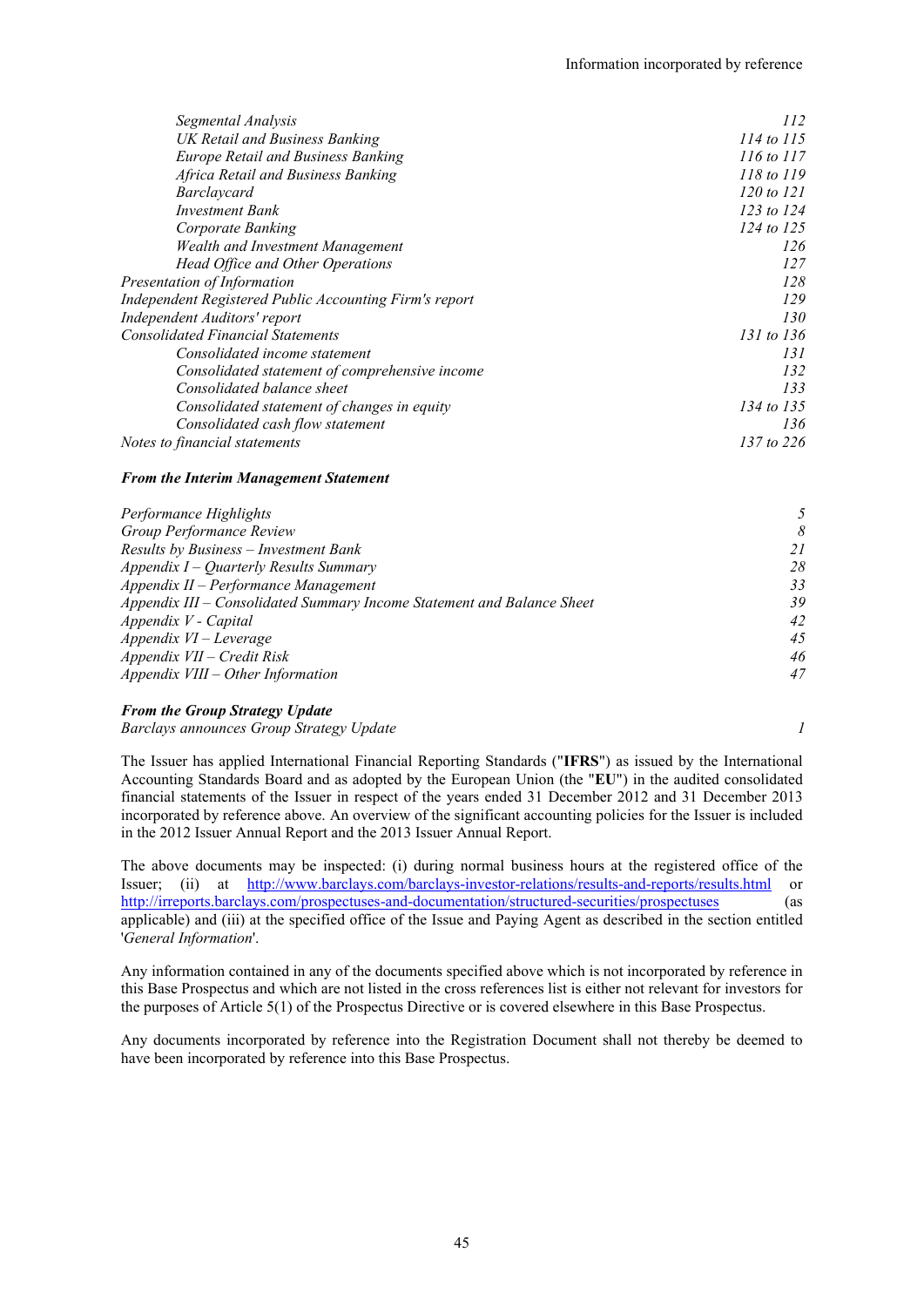# **TERMS AND CONDITIONS OF THE SECURITIES**

## **Contents:**

| A.             |                | <b>INTRODUCTION</b>                                               | 47 |
|----------------|----------------|-------------------------------------------------------------------|----|
| <b>B.</b>      |                | FORM, TITLE, TRANSFER, CALCULATIONS, PAYMENTS AND                 | 47 |
|                |                | <b>SETTLEMENT</b>                                                 |    |
|                | 1.             | Form, title and transfer                                          | 47 |
|                | 2.             | <b>Status</b>                                                     | 52 |
|                | 3 <sub>1</sub> | Calculations and publication                                      | 52 |
|                | 4.             | Payments                                                          | 53 |
| $\mathbf{C}$ . |                | SPECIFIED EARLY CANCELLATION, CALL OPTION AND PUT                 | 55 |
|                |                | <b>OPTION EXERCISE</b>                                            |    |
|                | 5.             | <b>Exercise and Cancellation of Securities</b>                    | 55 |
|                |                | Exercise and Cancellation of Open-ended Mini Securities<br>5.1    | 55 |
|                |                | 5.2<br>Exercise and Cancellation of Open-ended Turbo Securities   | 62 |
|                |                | Exercise and Cancellation of Open-ended Tracker Securities<br>5.3 | 67 |
| D.             |                | EQUITY LINKED CONDITIONS, DISRUPTION EVENTS AND                   | 71 |
|                |                | <b>TAXES AND EXPENSES</b>                                         |    |
|                | 6.             | Settlement                                                        | 71 |
|                | 7.             | Index Modification, Cancellation, Disruption or Adjustment Event  | 71 |
|                | 8.             | Share adjustments or disruptions                                  | 73 |
|                | 9.             | Consequences of Disrupted Days                                    | 75 |
|                | 10.            | Adjustments                                                       | 75 |
|                | 11.            | Adjustment and/or Early Cancellation following an Additional      | 75 |
|                |                | Disruption Event                                                  |    |
|                | 12.            | FX Disruption Event                                               | 75 |
|                | 13.            | Local jurisdiction taxes and expenses                             | 76 |
|                | 14.            | Effect of adjustments                                             | 77 |
| Е.             |                | <b>GENERAL PROVISIONS</b>                                         | 77 |
|                | 15.            | Events of Default                                                 | 77 |
|                | 16.            | Agents                                                            | 77 |
|                | 17.            | Taxation                                                          | 78 |
|                | 18.            | Prescription                                                      | 79 |
|                | 19.            | Replacement of Securities                                         | 79 |
|                | 20.            | Notices                                                           | 80 |
|                | 21.            | Substitution                                                      | 81 |
|                | 22.            | Modifications and meetings of Holders                             | 81 |
|                | 23.            | Further issues                                                    | 82 |
|                | 24.            | Purchases and cancellations                                       | 82 |
|                | 25.            | Governing law and jurisdiction                                    | 83 |
|                | 26.            | Severability                                                      | 83 |
|                | 27.            | Contracts (Rights of Third Parties) Act 1999                      | 83 |
|                | 28.            | Definitions and interpretation                                    | 83 |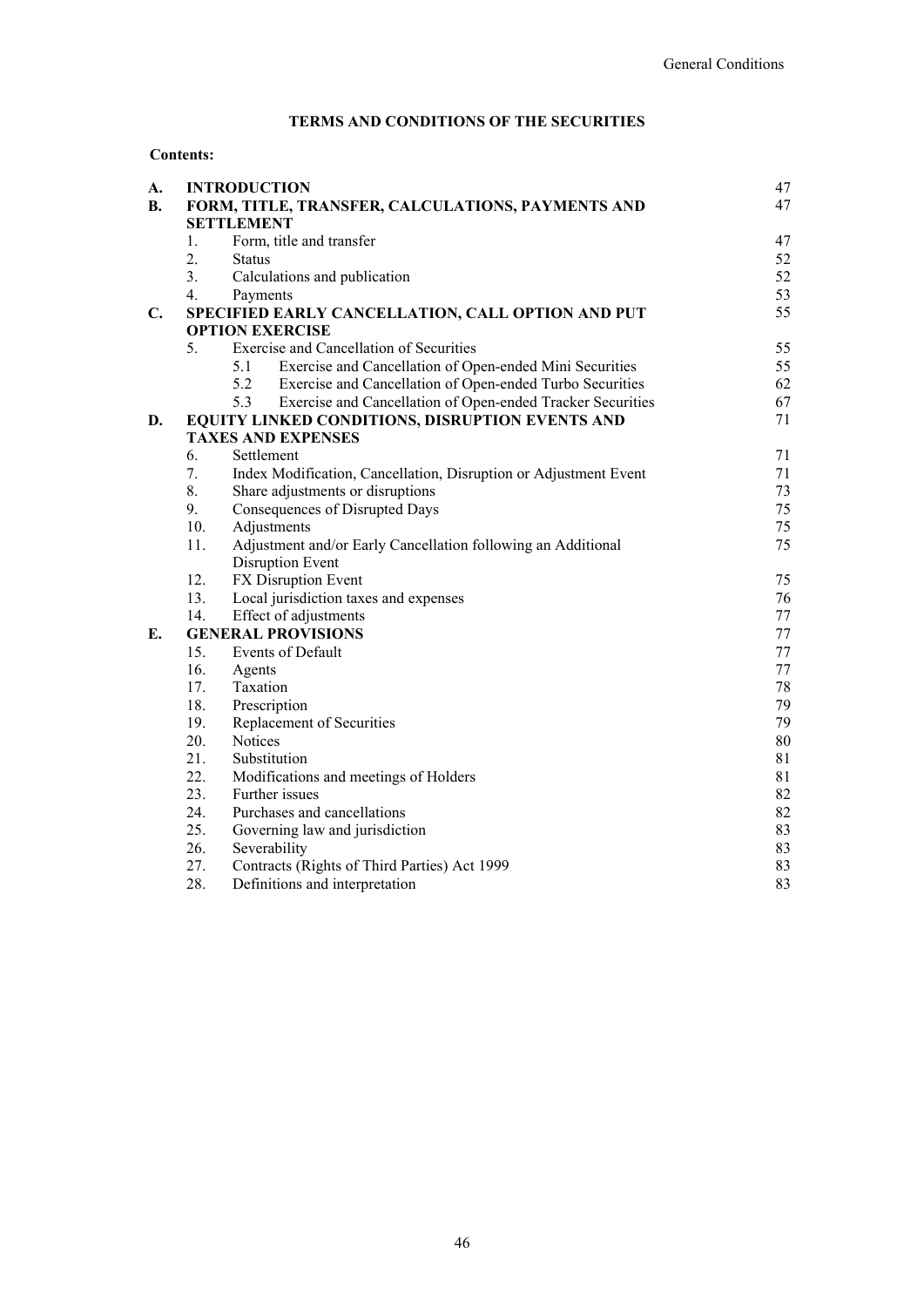## **TERMS AND CONDITIONS OF THE SECURITIES**

*The following text comprises the terms and conditions of the Securities (the "General Conditions") that, subject to completion or election in the Final Terms (together, the "Conditions") shall be applicable to each Series.* 

*Calculations and determinations: unless otherwise specified, all calculations and determinations in the conditions shall be made by the Determination Agent. In respect of each such calculation and determination, General Condition 16.2 (Determinations by the Determination Agent) shall apply.*

*The Final Terms will indicate the 'Type of Security' applicable to the Securities, which will determine whether the specified early cancellation feature applies and, the circumstances in which an investor may require exercise all or some of its Securities in accordance with the relevant sub-paragraph of Condition 5 (Specified Early Cancellation, Call Option and Put Option).*

*All capitalised terms that are not defined in these General Conditions have the meanings given to them in the Final Terms.*

*References in these General Conditions to 'Securities' are to the Securities of one Series only, not to all Securities that may be issued under the Programme.*

## **A. INTRODUCTION**

The Securities are issued as a Series of certificates by the Issuer and references to '**Securities**' shall be construed as a reference to each Series accordingly. Securities are issued pursuant to the Agency Agreement dated 9 May 2014 (as further amended and/or supplemented and/or restated as at the relevant Issue Date, the "**Agency Agreement**") and with the benefit of a Deed of Covenant dated 9 May 2014 (as further amended and/or supplemented and/or restated as at the relevant Issue Date, the "**Deed of Covenant**") executed by the Issuer. Copies of the Agency Agreement and the Deed of Covenant are available for inspection at the registered office of the Issuer, the Issue and Paying Agent and the specified offices of the Paying Agents, the Transfer Agents and the Registrar.

The determination agent (the "Determination Agent"), the issue and paying agent (the "Issue and Paying Agent"), the registrar (the "Registrar"), the registration agent (the "Registration Agent"), the paying agents (the "Paying Agents") and the transfer agents (the "Transfer Agents") (together, the "Agents") shall be as specified below or in the Final Terms, as applicable. The Issue and Paying Agent shall be The Bank of New York Mellon, London Branch of One Canada Place, London E14  $5AI<sub>1</sub>$ 

Each Series may be issued in tranches (each a "**Tranche**") on the same or different issue dates. The specific terms of each Tranche will be identical to the terms of other Tranches of the same Series (save in respect of the Issue Date, Issue Price and aggregate number of Securities comprising the Tranche) and will be set out in the Final Terms.

Unless otherwise expressly indicated, capitalised terms used in the Conditions have the meanings given in General Condition 29 (*Definitions and interpretation*).

## **B. FORM, TITLE, TRANSFER, CALCULATIONS, PAYMENTS AND SETTLEMENT**

- 1. **Form, title and transfer**
- 1.1 **Form of Securities**

## (a) **Form of Securities (other than Dutch Securities, French Cleared Securities and French Securities).**

Securities will be issued in bearer form ("**Bearer Securities**") or in registered form ("**Registered Securities**") as specified in the Final Terms. Securities in one form may not be exchanged for Securities in any other form except as provided below.

Bearer Securities will initially be issued in global form ("**Global Bearer Securities**") and may only be exchanged for Securities in definitive form ("**Definitive Bearer Securities**") if specified in the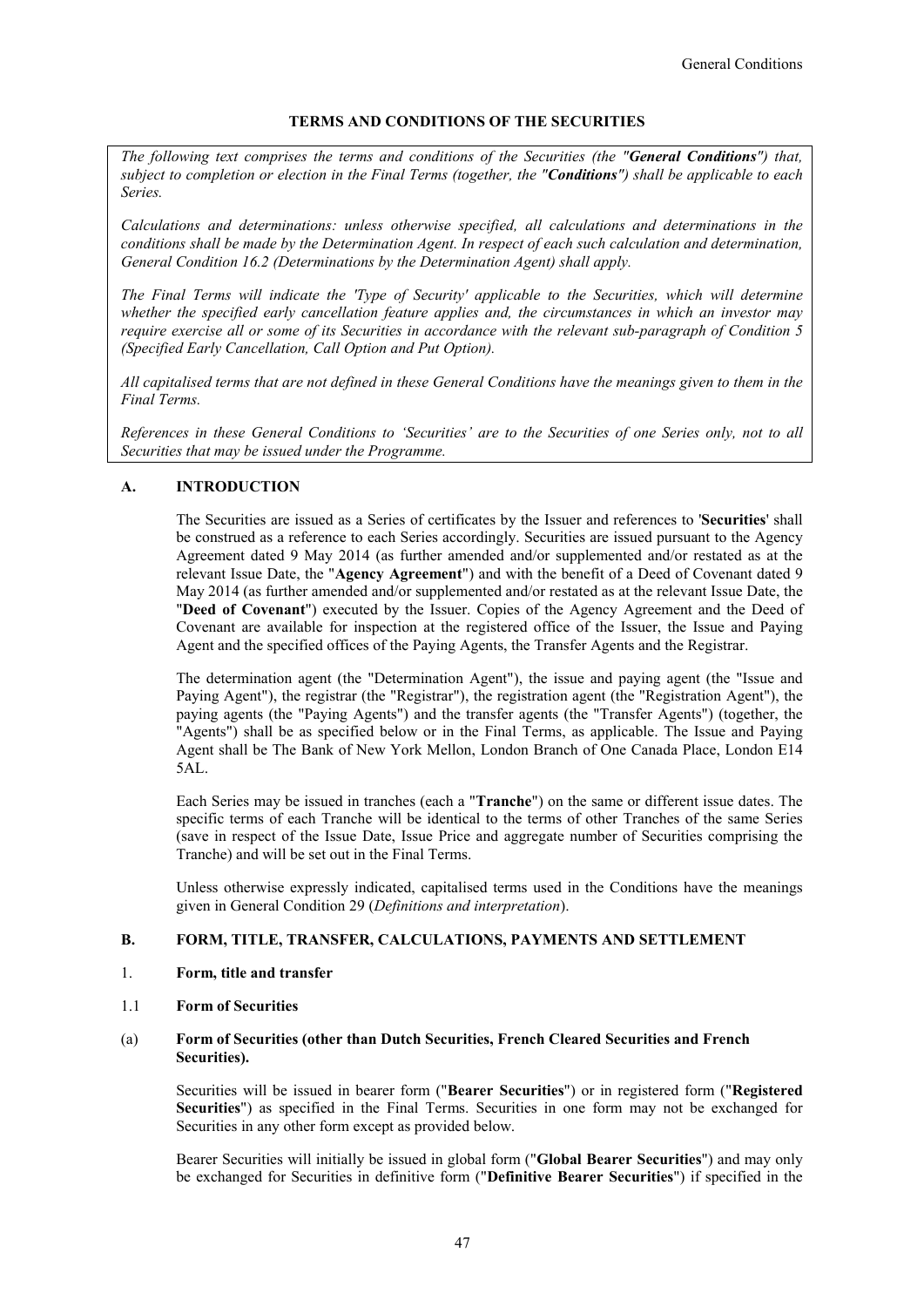Final Terms or upon an Exchange Event occurring and in each case in accordance with the terms of the relevant Global Security. Registered Securities may initially be issued in global form ("**Global Registered Securities**" and together with Global Bearer Securities, "**Global Securities**") if specified in the Final Terms, which may only be exchanged for Securities in definitive form ("**Definitive Registered Securities**" and together with Definitive Bearer Securities, "**Definitive Securities**"), if specified in the Final Terms, or upon an Exchange Event occurring, and in each case in accordance with the terms of the relevant Global Registered Security. Registered Securities may initially be issued as Definitive Registered Securities if specified in the Final Terms. The Issuer will promptly give notice to Holders if an Exchange Event occurs.

### (b) **Form of Dutch Securities**

Notwithstanding paragraph (a) above, Dutch Securities will be in the form of Global Registered Securities which will be delivered to, registered in the name of, and settled through Nederlands Centraal Instituut voor Giraal Effectenverkeer B.V. ("**Euroclear Netherlands**"). The rights of holders of (beneficial interests in) the Dutch Securities will be exercised in accordance with the Wge. Dutch Securities will not be exchangeable for Definitive Registered Securities and holders of beneficial interests in Dutch Securities shall not have the right to request delivery (*uitlevering*) of Definitive Registered Securities except in the limited circumstances described in the Wge.

The following legend will appear on all Global Registered Securities held in Euroclear Netherlands:

"Notice: This Security is issued for deposit with Nederlands Centraal Instituut voor Giraal Effectenverkeer B.V. ("**Euroclear Netherlands**") at Amsterdam, the Netherlands. Any person being offered this Security for transfer or any other purpose should be aware that theft or fraud is almost certain to be involved."

### (c) **Form of French Cleared Securities**

French Cleared Securities are issued in bearer form and the Global Security will be deposited on or prior to the original issue date of the Tranche with Euroclear France as central depositary and in CGN form.

Upon the initial deposit of such Global Security with Euroclear France and payment of the relevant amount in respect of the subscribed Securities, the relevant number of Securities will be credited to the account of Accountholders who have purchased the Securities and/or to the account of the Accountholder designated by the relevant purchaser(s). In respect of French Cleared Securities represented by a Global Security, the records of Euroclear France shall be conclusive evidence of the number of Securities, and a statement issued by Euroclear France at any time shall be conclusive evidence of the records of Euroclear France at that time.

### (d) **Form of French Securities**

The form of the French Securities is governed by French law. French Securities are issued in dematerialised book-entry form and constitute *titres de créance* within the meaning of Article L.213–1–A of the French Code *monétaire et financier* ("**French Certificates**").

French Securities are issued, at the option of the Issuer, in either bearer dematerialised form (*au porteur*), which will be inscribed in the books of Euroclear France (acting as central depositary) which shall credit the accounts of Accountholders, or in registered dematerialised form (*au nominatif*) and, in such latter case, at the option of the relevant Holder in either administered registered form (*au nominatif administré*) inscribed in the books of an Accountholder or in fully registered form (*au nominatif pur*) inscribed in an account held by Euroclear France and in the books maintained by the Issuer or the Registration Agent (designated in the Final Terms) acting on behalf of the Issuer.

### (e) **Initial issue of Global Securities**

If 'NGN Form' is specified in the Final Terms as applicable with respect to a Global Bearer Security or the Final Terms specifies that a Global Registered Security is to be held under the New Safekeeping Structure ("**NSS**") ("**NGN Form**"), such Global Bearer Security or Global Registered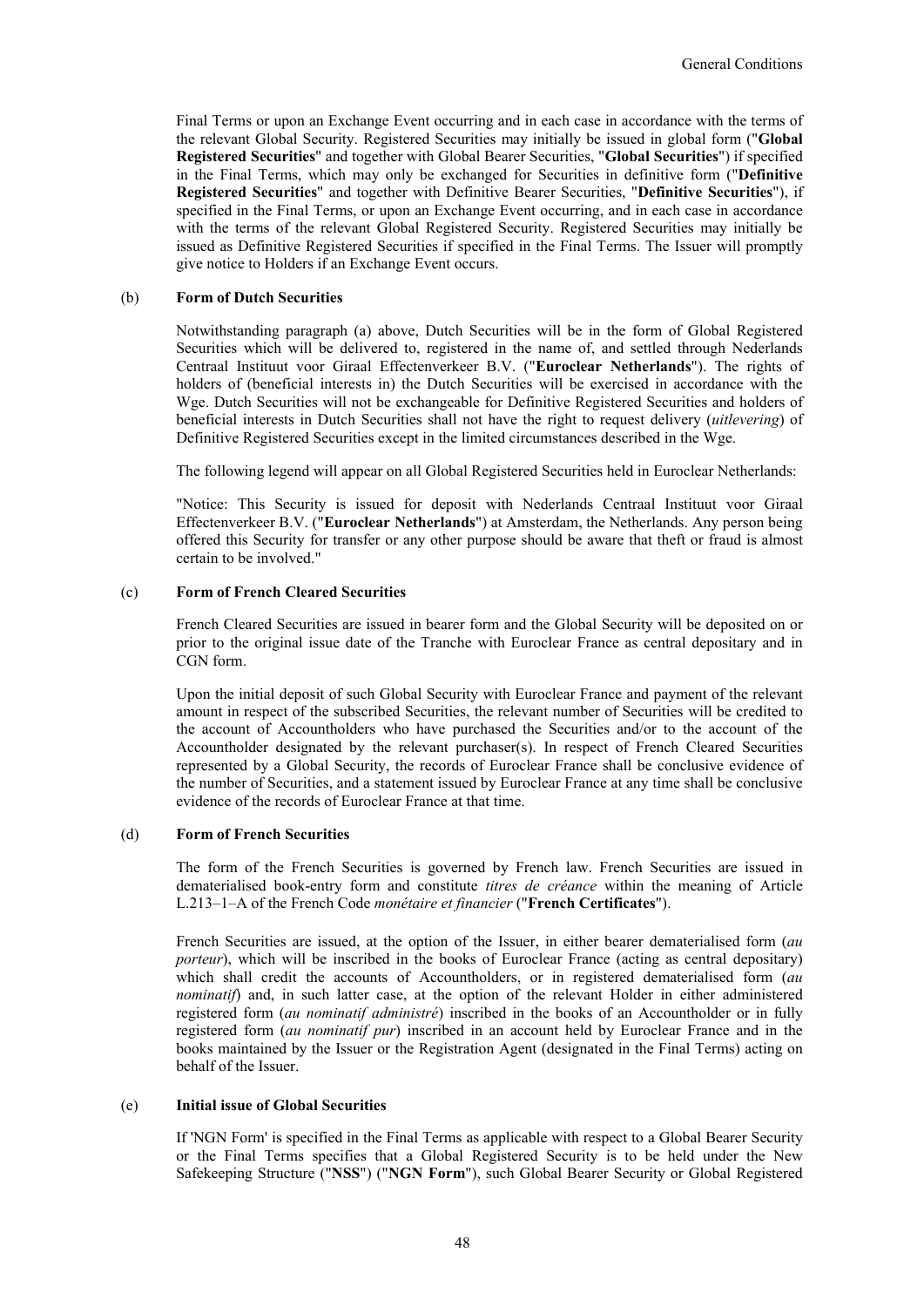Security will be delivered on or prior to the original issue date of the Tranche to a common safekeeper (a "**Common Safekeeper**"). The aggregate number of Securities represented by the Global Security shall be that which is from time to time entered in the records of the Relevant Clearing System. Securities that are held in NGN Form are intended to be held in a manner which would allow Eurosystem eligibility but such recognition will depend upon the satisfaction of the Eurosystem eligibility criteria.

If 'CGN Form' is specified in the Final Terms as applicable ("**CGN Form**"), the Global Security may be delivered on or prior to the original issue date of the Tranche to a Common Depositary for the Relevant Clearing System (and, in the case of Registered Securities, registered in the name of any nominee for the Relevant Clearing System). The Relevant Clearing System will then credit each subscriber with a number of Securities equal to the number thereof for which it has subscribed and paid.

### 1.2 **Exchange of Securities**

### (a) **Exchange of Global Securities (other than French Cleared Securities and French Securities)**

Each Series of Bearer Securities issued in compliance with the D Rules will be initially issued in the form of a temporary global security in bearer form (a "**Temporary Global Security**") and will be exchangeable for a permanent bearer global security (a "**Permanent Global Security**"), free of charge, on and after its Exchange Date, upon certification as to non-U.S. beneficial ownership in the form set out in the Agency Agreement.

Each Series of Bearer Securities issued in compliance with the C Rules or in respect of which TEFRA does not apply will be initially issued in the form of a Permanent Global Security.

Upon the occurrence of an Exchange Event on or after its Exchange Date each Permanent Global Security will be exchangeable, in whole but not in part, free of charge, for Definitive Securities. Temporary Global Securities will not be exchangeable for Definitive Securities.

If the Global Security is in CGN Form, on or after any due date for exchange, the Holder may surrender it or, in the case of a partial exchange, present it for endorsement to or to the order of the Issue and Paying Agent and in exchange the Issuer will deliver, or procure the delivery of (i) in the case of a Temporary Global Security, a Permanent Global Security representing an aggregate number of Securities equal to the number of Securities represented by the Temporary Global Security that is being exchanged, or (ii) in the case of a Permanent Global Security exchangeable for Definitive Securities, an equal aggregate number of duly executed and authenticated Definitive Securities.

If the Global Security is in NGN Form, the Issuer will procure that details of such exchange be entered *pro rata* in the records of the Relevant Clearing System. On exchange in full of each Permanent Global Security, the Issuer will, if the Holder so requests, procure that it is cancelled and returned to the Holder together with the relevant Definitive Securities.

#### (b) **Exchange of French Cleared Securities**

In respect of French Cleared Securities, each Series of French Cleared Securities will be initially issued in the form of a Temporary Global Security and will be exchangeable, free of charge to the Holder, on and after its Exchange Date in whole or in part upon certification as to non-U.S. beneficial ownership in the form set out in the Agency Agreement for interests in a Permanent Global Security.

## (c) **Exchange of French Securities**

French Securities in one form may not be exchanged for French Securities in any other form except as provided below.

French Securities issued in fully registered form (*au nominatif pur*) may, at the option of the Holder, be converted into French Securities in administered registered form (*au nominatif administré*), and vice versa. The exercise of any such option by such Holder shall be made in accordance with Article R.211–4 of the French Code *monétaire et financier*. Any such conversion shall be effected at the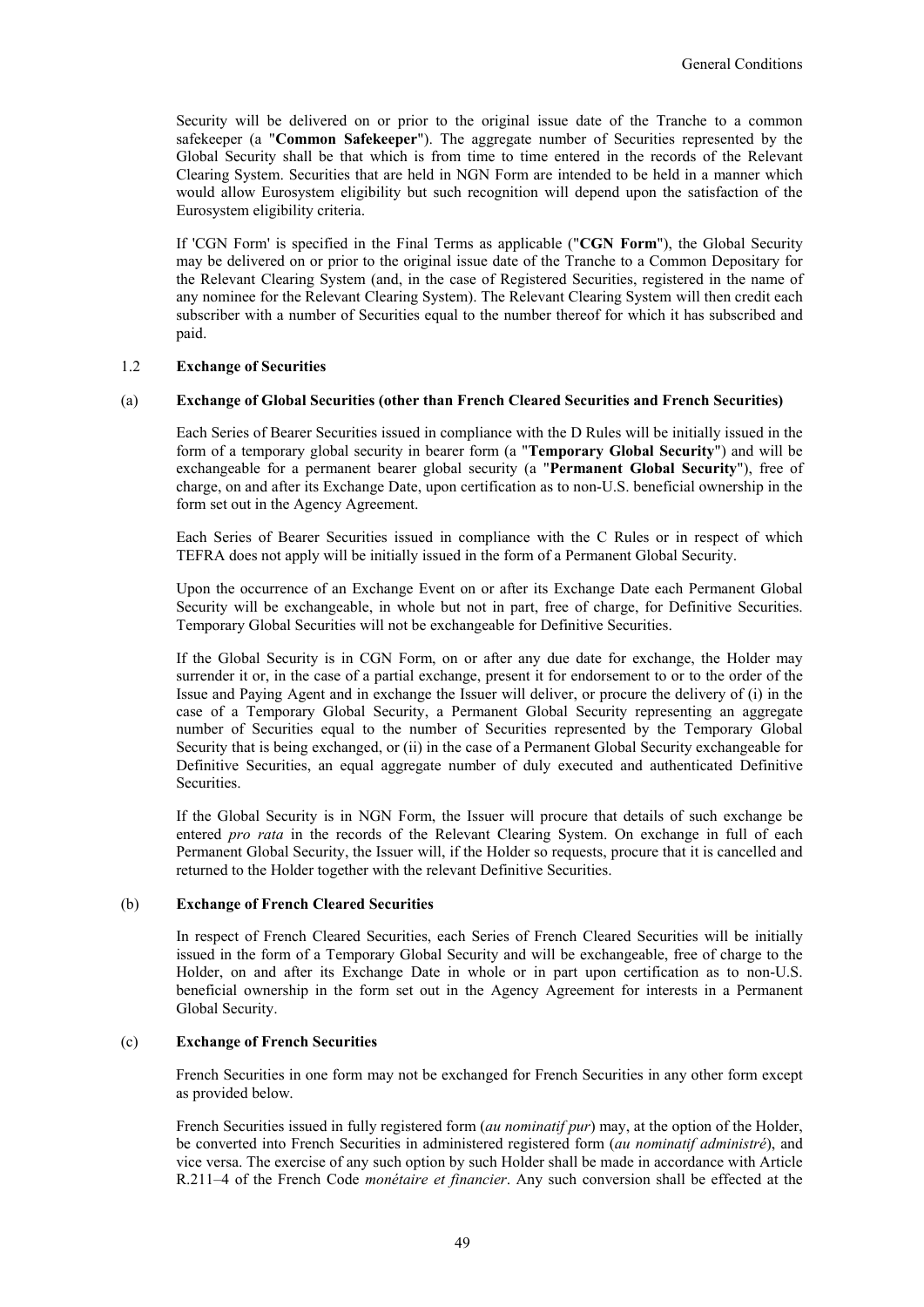cost of such Holder.

## 1.3 **Number**

The Final Terms in respect of Securities will specify the Settlement Currency of such Securities, the Issue Price per Security, the number of Securities being issued and the Type of Security. All Registered Securities and French Cleared Securities of a Series on the original Issue Date shall have the same Issue Price.

## 1.4 **Title**

## (a) **Title to Securities (other than Dutch Securities and French Securities)**

Title to Bearer Securities passes by delivery and title to Registered Securities passes by registration in the Register that the Issuer shall procure is kept by the Registrar in accordance with the provisions of the Agency Agreement.

The Issuer and the relevant Agents shall (except as otherwise required by law or ordered by a court of competent jurisdiction) deem and treat the Holder (as defined below) of any Bearer Security or Registered Security as its absolute owner for all purposes (whether or not such Security is overdue and regardless of any notice of ownership, trust or any interest in it, any writing on it (or on the Global Security representing it) or its theft or loss) and no person shall be liable for so treating the Holder.

In these General Conditions "**Holder**", except in respect of Dutch Securities, means the bearer of any Bearer Security or the person in whose name a Registered Security is registered. In respect of any Global Securities, the person appearing as the accountholder for the Relevant Clearing System (the "**Accountholder**") shall be treated as the Holder for all purposes other than with respect to the payment of any amount due under the Securities (for which purpose the Common Depositary or Common Safekeeper, as the case may be, shall be treated by the Issuer and any Agent as the relevant Holder).

### (b) **Title to Dutch Securities**

Except as otherwise ordered by a court of competent jurisdiction or as otherwise required by law, each person (other than Euroclear Netherlands itself) who is for the time being shown in the records of Euroclear Netherlands or a participant (*aangesloten instelling*) within the meaning of the Wge as the holder of a particular number of Dutch Securities represented by the relevant Global Registered Security (in which regard any certificate or other document issued by Euroclear Netherlands or such participant as to the number of Dutch Securities standing to the account of any person shall be conclusive and binding for all purposes save in the case of manifest error) shall be treated by the Issuer and the relevant Agents as the holder of such number of such Dutch Securities for all purposes other than with respect to the payment of principal or interest on the Dutch Securities and the deposit or surrender of such Dutch Securities required in connection with any payment, cancellation or exercise of any option or election under such Dutch Securities, for which purpose the registered holder of the relevant Global Registered Security shall be treated by the Issuer and any Agent as the holder of such Dutch Security in accordance with and subject to the terms of the relevant Global Registered Security (and the expressions Holder and holder of such Global Registered Security and related expressions shall be construed accordingly).

## (c) **Title to French Securities**

Title to French Securities will be evidenced in accordance with Articles L.211–3 and R.211–1 of the French Code *monétaire et financier* by book entries (*inscriptions en compte*). No physical document of title (including *certificats représentatifs* pursuant to Article R.211–7 of the French Code *monétaire et financier*) will be issued in respect of French Securities.

In respect of French Securities, the holder of a French Security will be the person whose name appears in the account of the relevant Accountholder or of the Issuer or of the Registration Agent (as the case may be) as being entitled to such Securities and the term "Holder" shall be construed accordingly.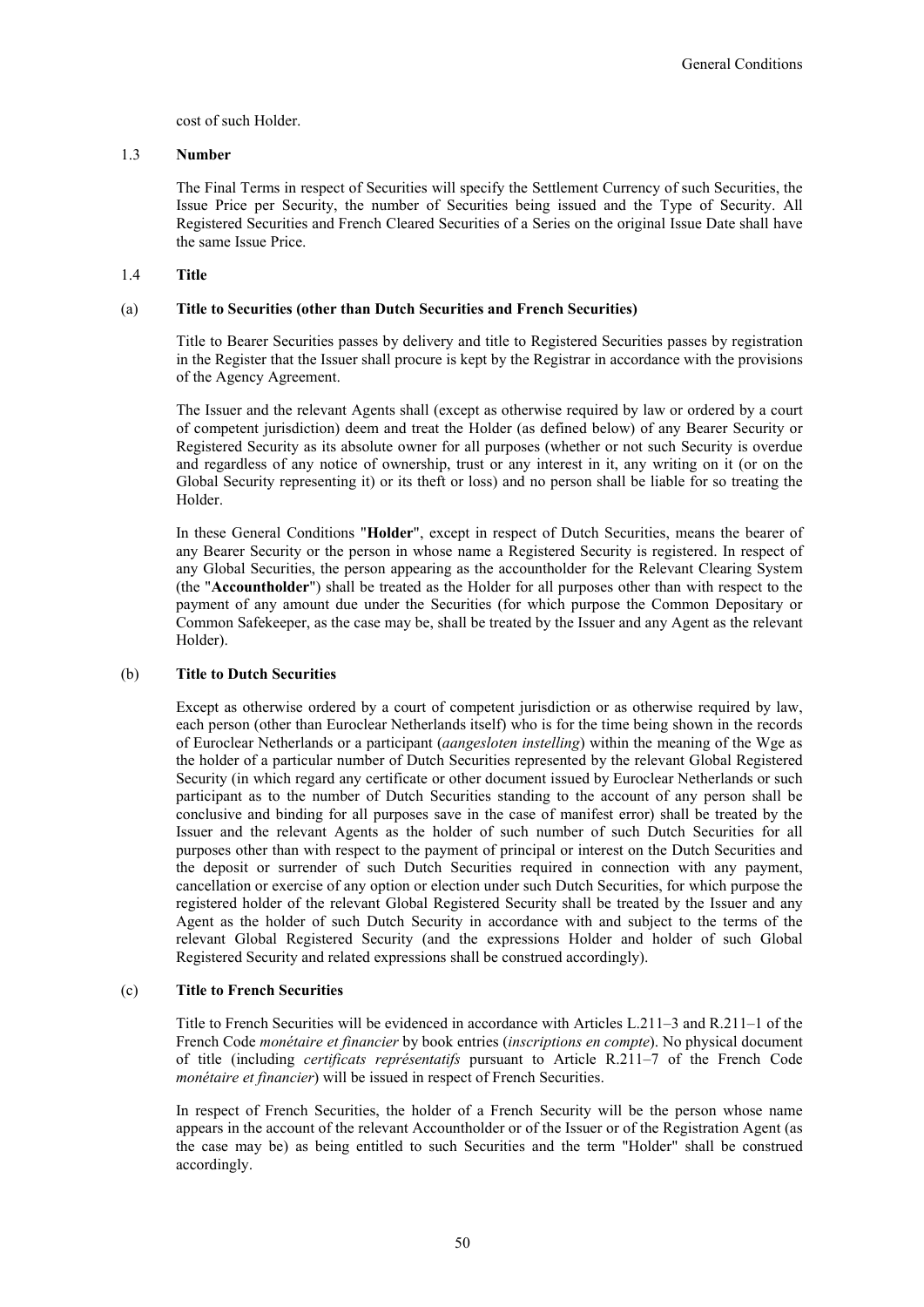### 1.5 **Transfers**

### (a) **Transfers of Cleared Securities (other than Dutch Securities and French Securities)**

Subject to paragraph (f) (*Minimum Tradable Amount*) below, transfers of Securities which are held in a Relevant Clearing System may be effected only through the Relevant Clearing System in which the Securities to be transferred are held and only in accordance with the Relevant Rules. Title will pass upon registration of the transfer in the books of Euroclear, Clearstream Luxembourg or the Euroclear France Accountholder, as the case may be.

### (b) **Transfers of Dutch Securities**

Dutch Securities, including interests in a Global Registered Security, will be transferable only in accordance with the provisions of the Wge and the Euroclear Netherlands Rules.

### (c) **Transfer of French Securities**

Title to French Securities in bearer dematerialised form (*au porteur*) and in administered registered form (*au nominatif administré*) will pass upon, and transfer of such Securities may only be effected through, registration of the transfer in the accounts of Accountholders. Title to French Securities in fully registered form (*au nominatif pur*) shall pass upon, and transfer of such Securities may only be effected through, registration of the transfer in the accounts of the Issuer or of the Registration Agent.

## (d) **Transfers of Non-cleared Securities**

## (i) **Non-cleared Bearer Securities**

Non-cleared Bearer Securities will be transferred by delivery.

## (ii) **Non-cleared Registered Securities**

Non-cleared Registered Securities may be transferred only through the Register by delivery in writing to the Registrar or any Transfer Agent of (i) the relevant Definitive Registered Security or Global Registered Security representing such Registered Securities to be transferred, (ii) the duly completed form of transfer, or notice of cancellation and surrender and (iii) any other evidence as the Registrar or Transfer Agent may reasonably require. In the case of a transfer of part only of a holding of Registered Securities, a new Definitive Registered Security shall be issued to the transferee in respect of the part transferred and a further new Definitive Registered Security or Global Registered Security in respect of the balance of the holding not transferred shall be issued to the transferor. Transfers of part only of a holding of Registered Securities represented by a non-cleared Global Registered Security may only be made in part (i) if an Exchange Event occurs; or (ii) with the consent of the Issuer, provided that, the registered Holder has given the Registrar not less than 10 Business Days' notice at its specified office of the registered Holder's intention to effect such transfer. All transfers of Securities and entries on the Register will be made subject to the detailed regulations concerning transfers of Securities scheduled to the Agency Agreement. The regulations may be changed by the Issuer, with the prior written approval of the Registrar and each Holder. A copy of the current regulations will be made available by the Registrar to any Holder upon request.

Transfers of Registered Securities will be effected without charge by or on behalf of the Issuer, the Registrar or the Transfer Agents, but upon payment of any Taxes that may be imposed in relation to it (or the giving of an indemnity as the Issuer, Registrar or the relevant Transfer Agent may require).

### (e) **Registered Security closed periods**

No Holder may require the transfer of a Definitive Registered Security (i) during the period of 15 calendar days ending on the due date for cancellation or exercise, or any date on which the Securities may be called for cancellation by the Issuer at its option pursuant to General Condition 5.1(a) (*Exercise and Cancellation of Open-ended Mini Securities - Specified Early*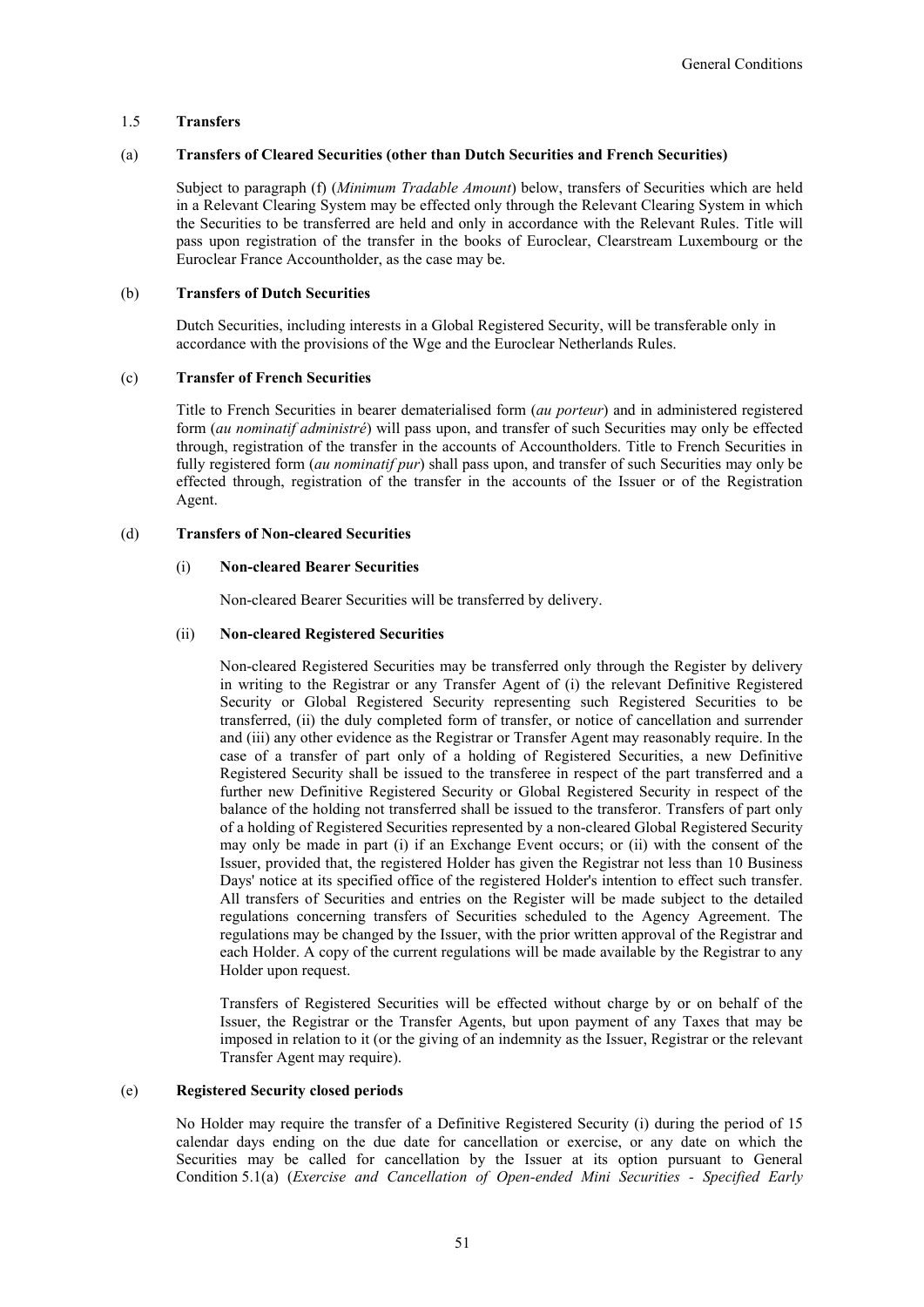*Cancellation*) or General Condition 5.2(a) (*Exercise and Cancellation of Open-ended Turbo Securities - Specified Early Cancellation*), (ii) on any day after the date of any Option Exercise Notice delivered by such Holder in respect of such Definitive Registered Security, (iii) after any such Security has been called for cancellation or has been exercised or (iv) during the period of seven calendar days ending on (and including) any Record Date.

### (f) **Minimum Tradable Amount**

Transactions in the Securities may, if specified in the Final Terms, be subject to a Minimum Tradable Amount, in which case such Securities will be transferable only in a number of not less than such Minimum Tradable Amount and, in the case of Cleared Securities, in accordance with the Relevant Rules.

## 2. **Status**

The Securities constitute direct, unsecured and unsubordinated obligations of the Issuer and rank equally among themselves. The payment obligations of the Issuer under the Securities will rank equally with all other present and future unsecured and unsubordinated obligations of the Issuer (except for such obligations as may be preferred by provisions of law that are both mandatory and of general application). The Securities do not evidence deposits of the Issuer. The Securities are not insured or guaranteed by any government or government agency.

### 3. **Calculations and publication**

## 3.1 **Rounding**

For the purposes of any calculations required pursuant to the Conditions unless otherwise specified, all currency amounts that fall due and payable shall be rounded to the nearest Unit of such currency (with half a unit being rounded up), save in the case of Japanese yen, which shall be rounded down to the nearest Japanese yen. For these purposes, "**Unit**" means the lowest amount of such currency that is available as legal tender in the country of such currency.

### 3.2 **Determination and publication of amounts in respect of Settlement**

As soon as practicable on such date as the Issue and Paying Agent or, as applicable, the Determination Agent may be required to calculate any rate or amount, obtain any quotation or make any determination or calculation in respect of or in connection with any Security, such Agent shall determine such rate and calculate any Settlement Amount or any other relevant amount with respect to Settlement, obtain any required quotation or make such determination or calculation, as the case may be, and cause the relevant payment amount to be notified to the Issuer, each of the Paying Agents, the Holders, any other Agent in respect of the Securities that is to make a payment or further calculation or determination upon receipt of such information and, if the Securities are listed and the rules of the relevant stock exchange or other relevant authority so require, such exchange or relevant authority as soon as possible after their determination but in no event later than the fourth Business Day following such determination.

### 3.3 **Calculations in respect of Securities**

Notwithstanding anything to the contrary in the Conditions or the Agency Agreement each calculation of an amount payable in cash in respect of each Security shall be based on the aggregate number of all such Securities outstanding on such date (or the relevant affected portion thereof) rounded in accordance with the method provided in General Condition 3.1 (*Rounding*) above and distributed in accordance with the Relevant Rules.

### 3.4 **Business Day Convention**

If any date specified to be subject to adjustment in accordance with a Business Day Convention would otherwise fall on a day that is not a Business Day and where in each case the Business Day Convention is specified in the Final Terms to be:

(i) '**Following**', such date shall be postponed to the next day that is a Business Day;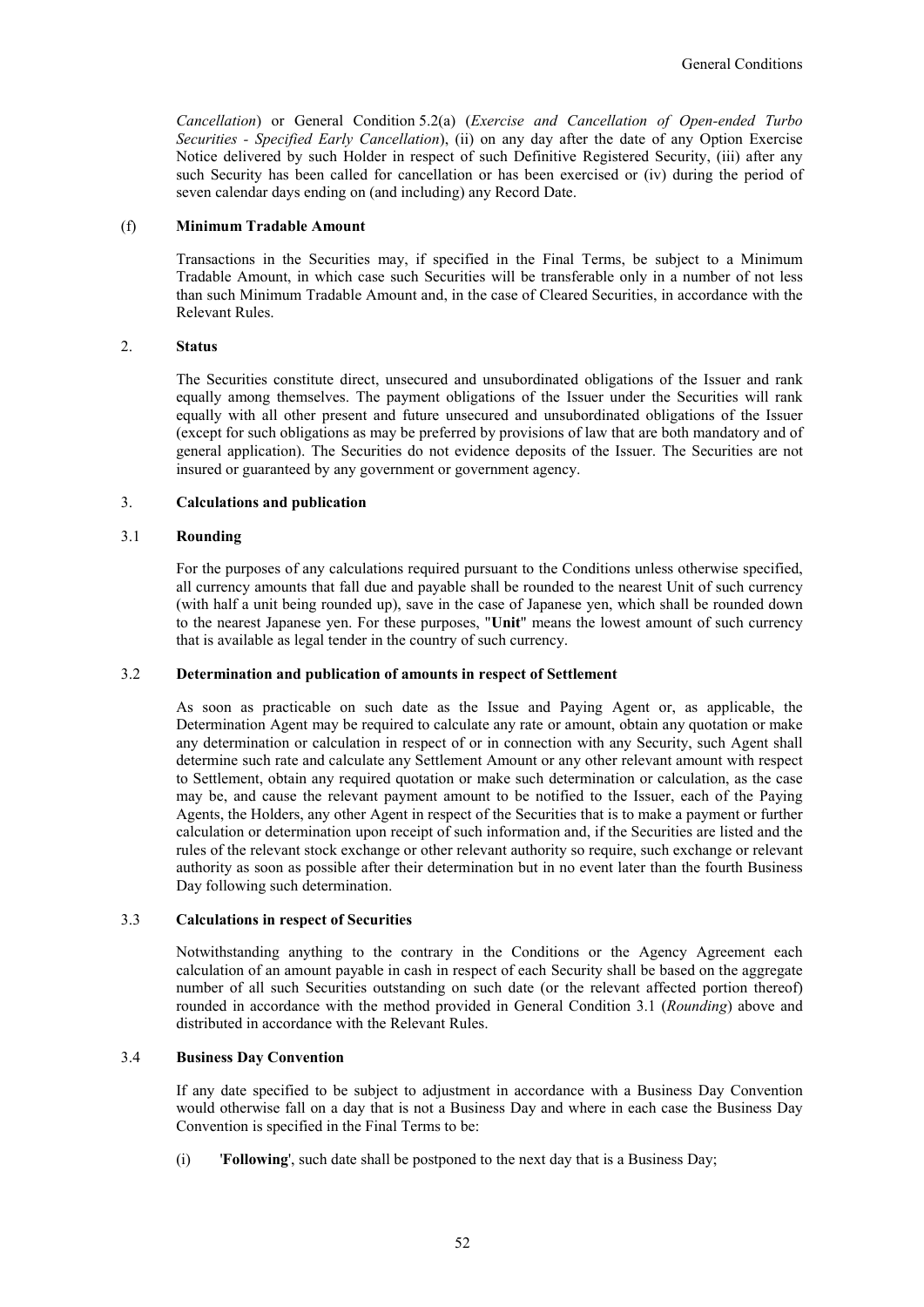- (ii) '**Modified Following**', such date shall be postponed to the next day that is a Business Day unless it would fall in the next calendar month, in which case such date shall be brought forward to the immediately preceding Business Day;
- (iii) '**Nearest**', such date shall be brought forward to the first preceding day that is a Business Day if the relevant date otherwise falls on a day other than a Sunday or a Monday and shall be postponed to the first following day that is a Business Day if the relevant date otherwise falls on a Sunday or a Monday; or
- (iv) '**Preceding**', such date shall be brought forward to the immediately preceding Business Day.

## 3.5 **Currency**

Where the prices for the Underlying Asset are quoted in a currency other than the Settlement Currency, the Determination Agent shall use the Exchange Rate to convert such prices into the Settlement Currency, at such time or times and on such dates as the Determination Agent deems appropriate.

## 4. **Payments**

### 4.1 **Payments in respect of Definitive Bearer Securities**

Any Definitive Bearer Security payments of any cash amounts will be made against and subject to the presentation and surrender (or, in the case of part payment of any sum due, endorsement) of the relevant Definitive Bearer Security at the specified office of any Paying Agent outside the United States, by a cheque drawn in the currency in which payment is due, or by transfer to an account with an Account Bank denominated in such currency, as applicable.

Notwithstanding the foregoing, payments may be made in United States dollars at the specified office of any Paying Agent in New York City if (i) the Issuer has appointed Paying Agents with offices outside of the United States with the reasonable expectation that such Paying Agents would be able to make payment in United States dollars, (ii) payment in full of such amounts in United States dollars at the offices of such Paying Agents is illegal or effectively precluded by exchange controls or other similar restrictions and (iii) payment is permitted by applicable United States law, without involving, in the determination of the Issuer, any adverse tax consequences to the Issuer.

## 4.2 **Payments in respect of Definitive Registered Securities**

Payments in respect of each Definitive Registered Security will be made against and subject to the condition to settlement, presentation and surrender of the relevant Definitive Registered Security at the specified office of the Registrar or any of the Transfer Agents and in the manner provided in the immediately following paragraph below.

### 4.3 **Payments in respect of Global Securities**

#### (a) **Global Bearer Securities**

No payment falling due after the Exchange Date will be made on any Global Bearer Securities unless exchange for an interest in a Permanent Global Security or for Definitive Bearer Securities is improperly withheld or refused. Payments on any Temporary Global Security issued in compliance with the D Rules before the Exchange Date will only be made against presentation of certification as to non-U.S. beneficial ownership in the form set out in the Agency Agreement.

### (b) **CGNs**

All payments in respect of Bearer Securities in CGN Form will be made against and subject to presentation for endorsement and, if no further payment falls to be made in respect of the Global Bearer Securities, surrender of that Global Bearer Security to or to the order of the Issue and Paying Agent or such other Paying Agent as shall have been notified to the Holders for such purpose.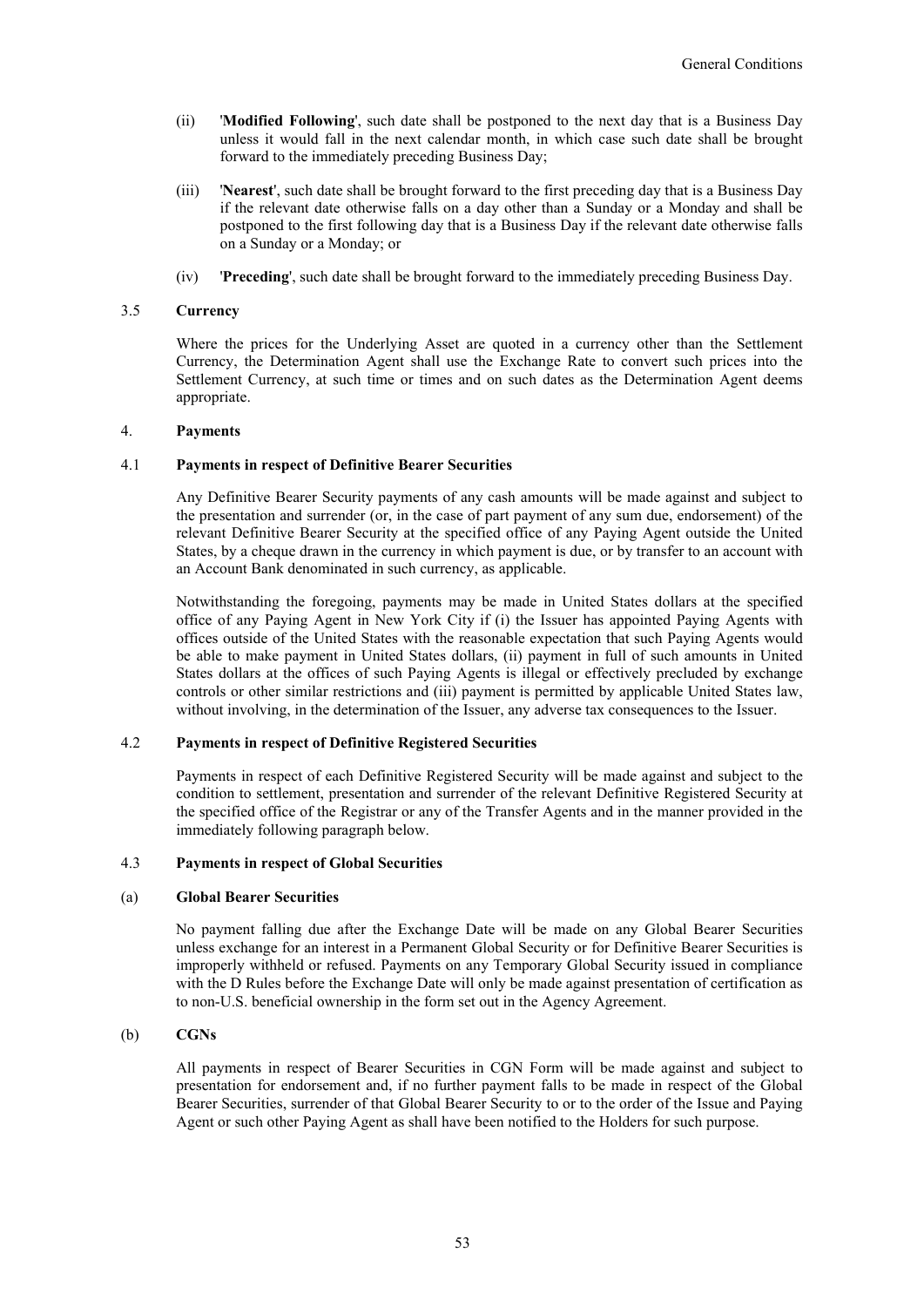### (c) **NGNs and Global Securities held under NSS**

If a Global Bearer Security is a Cleared Security in NGN Form or a Global Registered Security is a Cleared Security held under the NSS, the Issuer shall procure that details of each such payment shall be entered in the records of the Relevant Clearing System. Payments in respect of Securities in NGN Form will be made to its Holder. Each payment so made will discharge the Issuer's obligations in respect thereof. Any failure to make the entries in the records of the Relevant Clearing System shall not affect such discharge.

### (d) **Global Registered Securities that are Cleared Securities**

All payments in respect of Cleared Securities that are represented by a Global Registered Security will be made to, or to the order of, the person whose name is entered on the Register at the close of business on the Record Date.

## (e) **Relationship of Accountholders and Relevant Clearing Systems**

Each of the persons shown in the records of the Relevant Clearing System as the Holder must look solely to the Relevant Clearing System for his share of each payment made by the Issuer to the bearer of such Global Bearer Security or the Holder of the underlying Registered Securities. The obligations of the Issuer will be discharged by payment to the bearer of such Global Bearer Security or the Holder of the underlying Registered Security, as the case may be, in respect of each amount so paid.

## (f) **Exercise of options or partial cancellation in respect of Registered Securities**

In the case of an exercise of an Issuer's or Holder's option in respect of, or a partial exercise of, a holding of Registered Securities represented by a single Definitive Registered Security or Global Registered Security, as the case may be, a new Definitive Registered Security shall be issued to the Holder to reflect the exercise of such option or in respect of the balance of the holding not cancelled. In the case of a partial exercise of an option resulting in Registered Securities of the same holding having different terms, a separate Definitive Registered Security or Global Registered Security shall be issued in respect of those Registered Securities of that holding that have the same terms. New Definitive Registered Securities shall only be issued against surrender of the relevant existing Definitive Registered Security or Global Registered Security to the Registrar or any Transfer Agent. In the case of a transfer of Registered Securities to a person who is already a Holder of Registered Securities, a new Definitive Registered Security representing the enlarged holding shall only be issued against surrender of the Definitive Registered Security or Global Registered Security representing the existing holding.

## 4.4 **Payments in respect of Dutch Securities**

Payments on or in respect of the Securities to the holders of Securities will be effected through admitted institutions (*aangesloten instellingen*) of Euroclear Netherlands, in accordance with the Euroclear Netherlands Rules. The Issuer shall deposit or cause to be deposited the funds intended for payment on the Securities in an account of Euroclear Netherlands. The Issuer will by such deposit be discharged of its obligations towards the holders of Securities. No person other than the holder of the Global Registered Security shall have any claim against the Issuer in respect of any payments due on that Global Registered Security. Euroclear Netherlands will be discharged of its obligation to pay by paying the relevant funds to the admitted institutions of Euroclear Netherlands which according to Euroclear Netherlands' record hold a share in the girodepot with respect to such Securities, the relevant payment to be made in proportion to the share in such girodepot held by each of such admitted institution of Euroclear Netherlands.

## 4.5 **Payments and Deliveries in respect of French Securities**

Payments of principal and interest in respect of French Securities shall, in the case of French Securities in bearer form (*au porteur*) or administered registered form (*au nominatif administré*), be made by transfer to the account denominated in the relevant currency of the relevant Accountholders for the benefit of the Holders of such Securities and, in the case of French Securities in fully registered form (*au nominatif pur*), to an account denominated in the relevant currency with a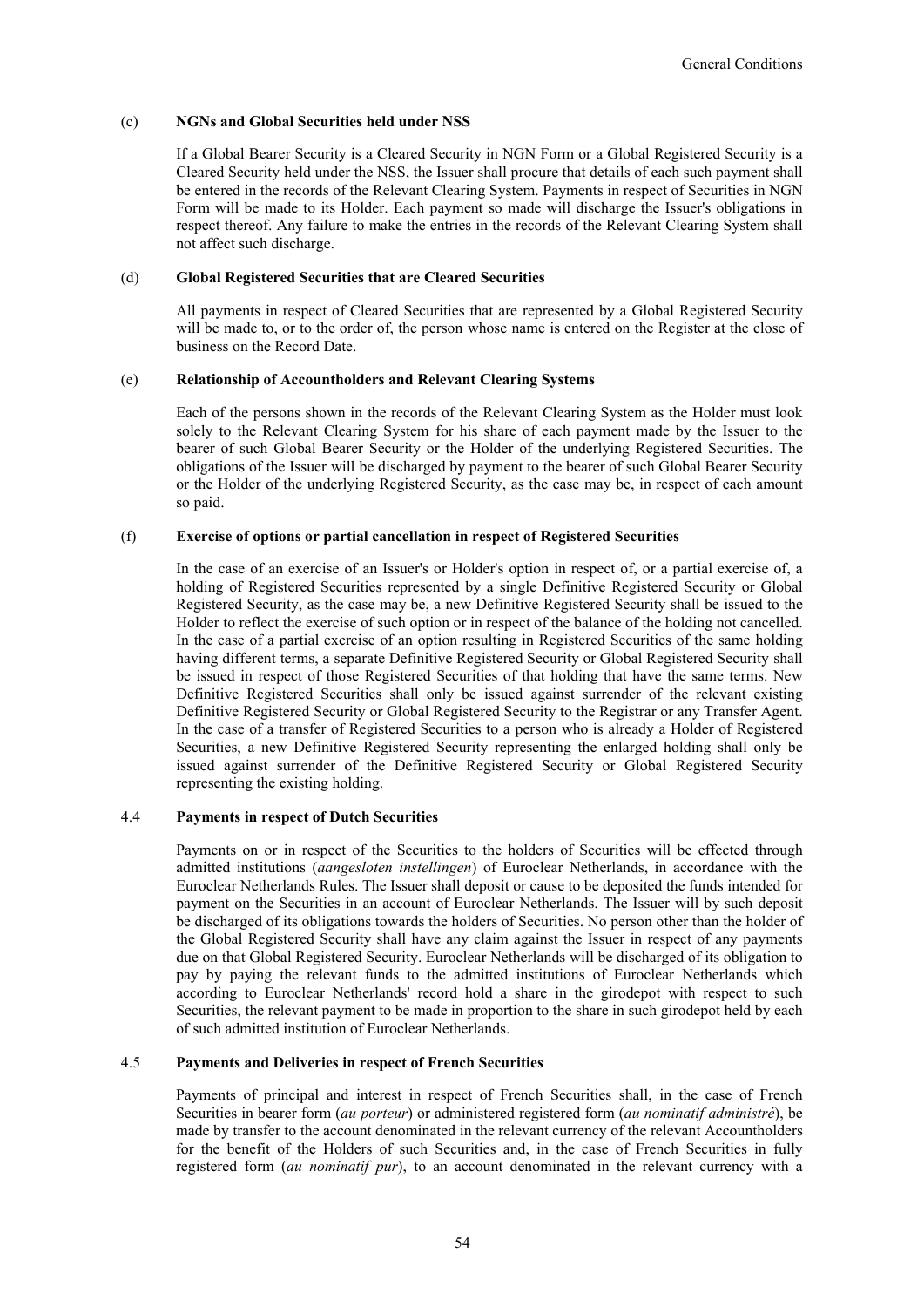Receiving Bank designated by the relevant Holder of such Securities. All payments validly made to such Accountholders will be an effective discharge of the Issuer in respect of such payments.

For the purpose of this General Condition 4.5, "**Receiving Bank**" means a bank in the principal financial centre of the relevant currency or, in the case of euro, in a city in which banks have access to the TARGET System.

## 4.6 **Taxes, Settlement Expenses and conditions to settlement**

Payment of any Settlement Amount in connection with the exercise or cancellation of Securities shall be subject to deduction, or conditional upon payment by the relevant  $Holder(s)$ , of any applicable Taxes and (unless specified to be 'Not Applicable' in the Final Terms) Settlement Expenses and any other amounts payable as specified in the Conditions. The Issuer shall notify the Holder(s) of (a) such applicable Taxes, where applicable, Settlement Expenses and other amounts payable and (b) the manner in which such amounts shall be paid by the Holder(s).

## 4.7 **Payments on Business Days**

Subject to the application of any Business Day Convention, if the date on which any amount is payable is not (i) a Business Day and (ii) in the case of Definitive Securities only, a day other than a Saturday or Sunday on which commercial banks and foreign exchange markets settle payments and are open for general business (including dealing in foreign exchange and foreign currency deposits) in the relevant place of presentation, then payment will not be made until the next succeeding day which is (i) a Business Day and (ii) in the case of Definitive Securities only, also a day other than a Saturday or Sunday on which commercial banks and foreign exchange markets settle payments and are open for general business (including dealing in foreign exchange and foreign currency deposits) in the relevant place of presentation, and the Holder thereof shall not be entitled to any further payment in respect of such delay.

## **C. SPECIFIED EARLY CANCELLATION, CALL OPTION AND PUT OPTION EXERCISE**

## 5. **Exercise and Cancellation of Securities**

### 5.1 **Exercise and Cancellation of Open-ended Mini Securities**

This General Condition 5.1 applies to Securities with respect to which the Final Terms specifies the 'Type of Security' to be 'Open-ended Mini Long (Local)' or 'Open-ended Mini Long (Currency Translated)' or 'Open-ended Mini Long (Quanto)', or 'Open-ended Mini Short (Local)' or 'Openended Mini Short (Currency Translated)' or 'Open-ended Mini Short (Quanto)'. Capitalised terms used in General Condition 5.1(a) (*Specified Early Cancellation*), General Condition 5.1(b) (*Call Option*) and General Condition 5.1(c) (*Put Option*) have the meanings given to them in General Condition 5.1(d) (*Relevant defined terms*).

#### (a) **Specified Early Cancellation**

If the Issuer determines that the market price or level of the Underlying Asset at any time on any day from, and including, the Stop Loss Observation Start Date is equal to or lower than (where the Final Terms specifies the 'Type of Security' to be 'Open-ended Mini Long (Local)' or 'Open-ended Mini Long (Currency Translated)' or 'Open-ended Mini Long (Quanto)'), or equal to or higher than (where the Final Terms specifies the 'Type of Security' to be 'Open-ended Mini Short (Local)' or 'Open-ended Mini Short (Currency Translated)') or 'Open-ended Mini Short (Quanto)'), the Current Stop Loss Level, a Specified Early Cancellation Event will occur (such event, a "**Specified Early Cancellation Event**") and the Issuer shall notify each Holder and shall cancel all of the Securities (in whole only) at a cash amount in the Settlement Currency equal to the Specified Early Cash Settlement Amount on the Specified Early Cash Settlement Date.

## (b) **Call option**

The Issuer may give irrevocable notice on any Scheduled Trading Day from and including the Issue Date to cancel all Securities (such notice, an "**Issuer Call Notice**"). The Issuer Call Notice will set out the Issuer Call Exercise Date and, following exercise of the call option, the Issuer will pay an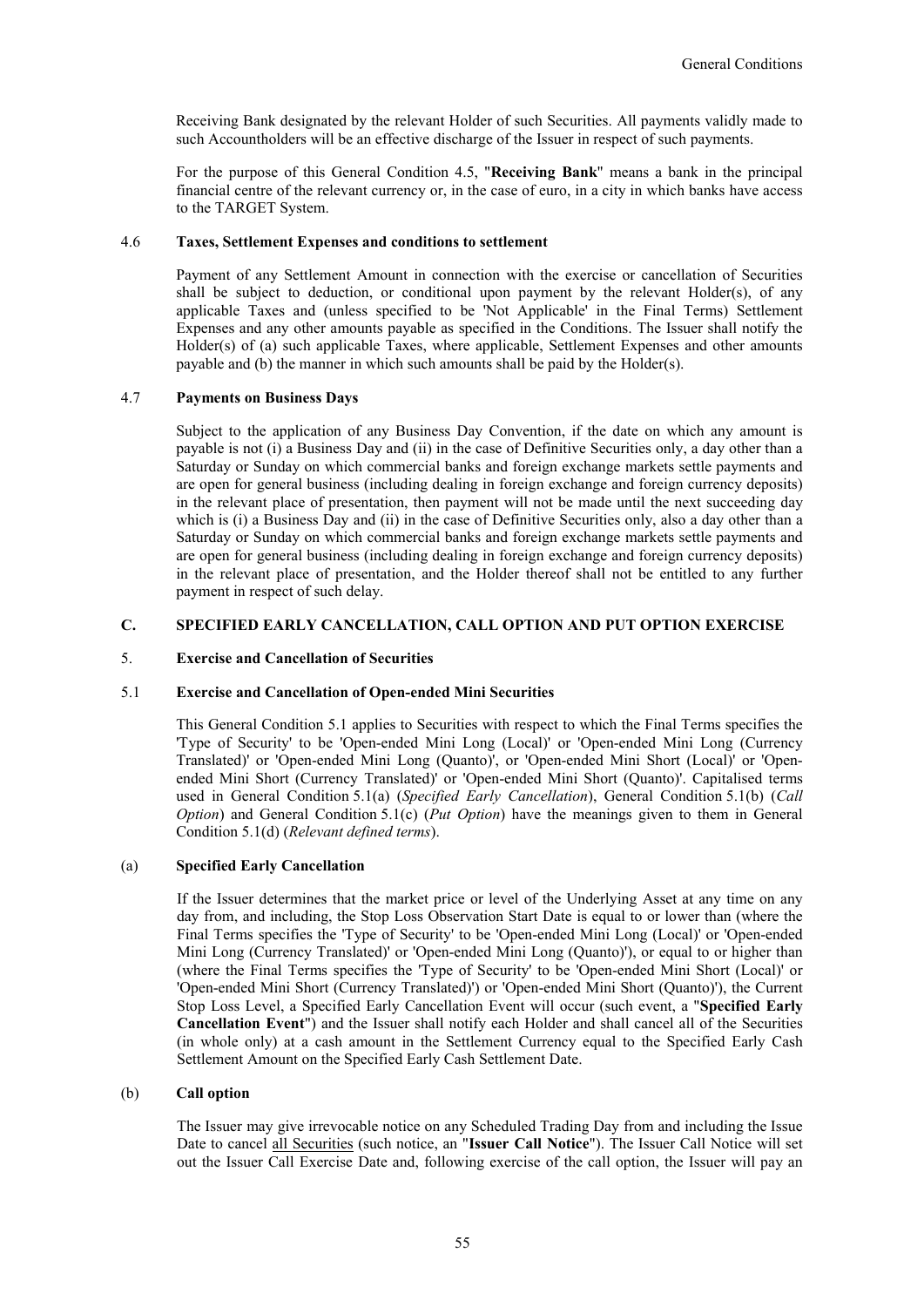amount equal to the Optional Cash Settlement Amount to the holder of each Security on the relevant Optional Cash Settlement Date.

## (c) **Put option**

### *Annual Put Option*

A Holder may, on any Business Day during the Put Option Notice Period, give an irrevocable notice (an "**Option Exercise Notice**") to the Issuer exercising some or all of its Securities. Following delivery of such Option Exercise Notice, the put option will be exercised on the Holder Put Exercise Date and the Issuer will pay to the relevant Holder, in respect of each exercised Security, an amount equal to the Optional Cash Settlement Amount on the relevant Optional Cash Settlement Date.

### (d) **Relevant Defined Terms**

For the purposes of this General Condition 5.1 the following terms shall have the following meanings (and to the extent not defined below, shall have the meaning set out in General Condition 29.1 (*Definitions and interpretation*)):

"**Applicable Dividend Amount**" means, in respect of any calendar day, either:

- (i) where the Final Terms specifies the 'Type of Security' to be 'Open-ended Mini Long (Local)' or 'Open-ended Mini Long (Currency Translated)' or 'Open-ended Mini Long (Quanto)', in respect of any calendar day, an amount in the Financing Level Currency determined by the Issuer as that amount which would be received by the Issuer as if it were the holder of record of (a) if the Underlying Asset is a Share, such share, or (b) if the Underlying Asset is an Index, the share comprised in the Index during the Calculation Period in which such calendar day falls which is subject to a dividend, (net of any deductions, withholdings or other amounts required by any applicable law or regulation, including any applicable taxes, duties or charges of any kind whatsoever), regardless of whether the Issuer actually holds the shares or not, multiplied by the Dividend Participation; or
- (ii) where the Final Terms specifies the 'Type of Security' to be 'Open-ended Mini Short (Local)' or 'Open-ended Mini Short (Currency Translated)' or 'Open-ended Mini Short (Quanto)', in respect of any calendar day, an amount in the Financing Level Currency determined by the Issuer as that amount which would be received by the Issuer as if it were the holder of record of (a) if the Underlying Asset is a Share, such share, or (b) if the Underlying Asset is an Index, the share comprised in the Index during the Calculation Period in which such calendar day falls which is subject to a dividend, (disregarding any deductions, withholdings or other amounts required by any applicable law or regulation, including any applicable taxes, duties or charges of any kind whatsoever), multiplied by the Dividend Participation.

"**Calculation Period**" means each period from, and excluding, one Reset Date (or, in the case of the first period, the Issue Date) to, and including, the immediately following Reset Date.

"CFL<sub>C</sub>" means the Current Financing Level in respect of calendar day "c".

"**CFLV**" means the Current Financing Level in respect of the relevant Valuation Date.

"**CFLR**" means the Current Financing Level in respect of the immediately preceding Reset Date.

"**CMC**" means the Current Margin applicable in respect of the Calculation Period in which calendar day "c" falls.

"**Current Financing Level**" means, in respect of the Issue Date, the Initial Financing Level and in respect of any subsequent calendar day, an amount determined by the Issuer equal to:

(i) where the Final Terms specifies the 'Type of Security' to be 'Open-ended Mini Long (Local)' or 'Open-ended Mini Long (Currency Translated)' or 'Open-ended Mini Short (Local)' or 'Open-ended Mini Short (Currency Translated)':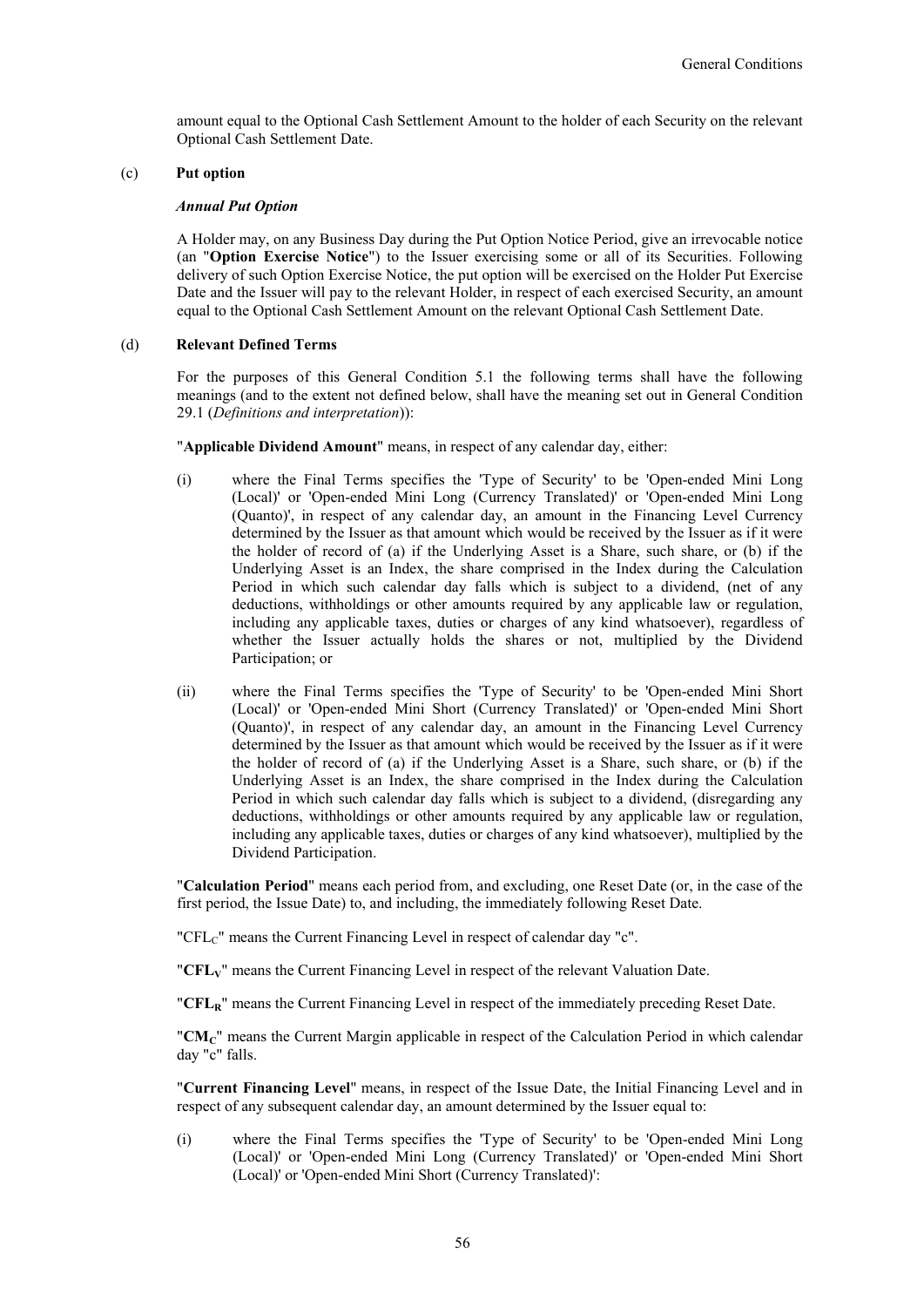(a) if 'Dividends' are specified as being 'applicable' in the Final Terms:

 $(CFL_R + FC_C - DIV_C);$ 

(b) if 'Dividends' are specified as being 'not applicable' in the Final Terms:

 $(CFL_R + FC_C);$ 

- (ii) where the Final Terms specifies the 'Type of Security' to be 'Open-ended Mini Long (Quanto)' or 'Open-ended Mini Short (Quanto)':
	- (a) if 'Dividends' are specified as being 'applicable' in the Final Terms:

 $(CFL_R + OHC_C + FC_C - DIV_C)$ ; or

(b) if 'Dividends' are specified as being 'not applicable' in the Final Terms:

$$
(CFL_R + QHC_C + FC_C).
$$

"**Current Margin**" means in respect of the Issue Date, the Initial Current Margin and in respect of any subsequent calendar day, an amount determined by the Issuer having regard to the Financing Level Currency, prevailing market conditions and such other factors as the Issuer determines appropriate and in respect of any Calculation Period may be reset on each Reset Date, as the Issuer shall determine, subject to it not exceeding the Maximum Current Margin.

"**Current Stop Loss Level**" means in respect of the Issue Date, the Initial Stop Loss Level and in respect of any subsequent calendar day, a level determined by the Issuer and reset on each calendar day, and shall be set equal to:

(a) where the Final Terms specifies the 'Type of Security' to be 'Open-ended Mini Long (Local)' or 'Open-ended Mini Long (Currency Translated)' or 'Open-ended Mini Long (Quanto)':

 $(CFL_C + SLP_C)$ 

(b) where the Final Terms specifies the 'Type of Security' to be 'Open-ended Mini Short (Local)' or 'Open-ended Mini Short (Currency Translated)' or 'Open-ended Mini Short (Quanto)':

 $(CFL_C - SLP_C)$ 

The Current Stop Loss Level shall be rounded in accordance with the Stop Loss Rounding Convention.

"**Current Stop Loss Premium**" means in respect of the Issue Date, Initial Stop Loss Premium and in respect of any subsequent calendar day, an amount in the Financing Level Currency selected by the Issuer on each Reset Date, with reference to prevailing market conditions (including, but not limited to, market volatility). For the avoidance of doubt, the Current Stop Loss Premium shall at all times be set at, or above, the Minimum Stop Loss Premium, and at, or below, the Maximum Stop Loss Premium.

"**d**" is the number of calendar days from, but excluding, the immediately preceding Reset Date to, and including, the relevant calendar day.

"**DIVC**" is the Applicable Dividend Amount in respect of calendar day "c".

"**Dividend Participation**" means, if 'Dividends' are specified as being 'applicable' in the Final Terms, the percentage specified in the Final Terms.

## "**Exchange Rate**" means:

(a) where the Final Terms specifies the 'Type of Security' to be 'Open-ended Mini Long (Currency Translated)' or 'Open-ended Mini Short (Currency Translated)', the prevailing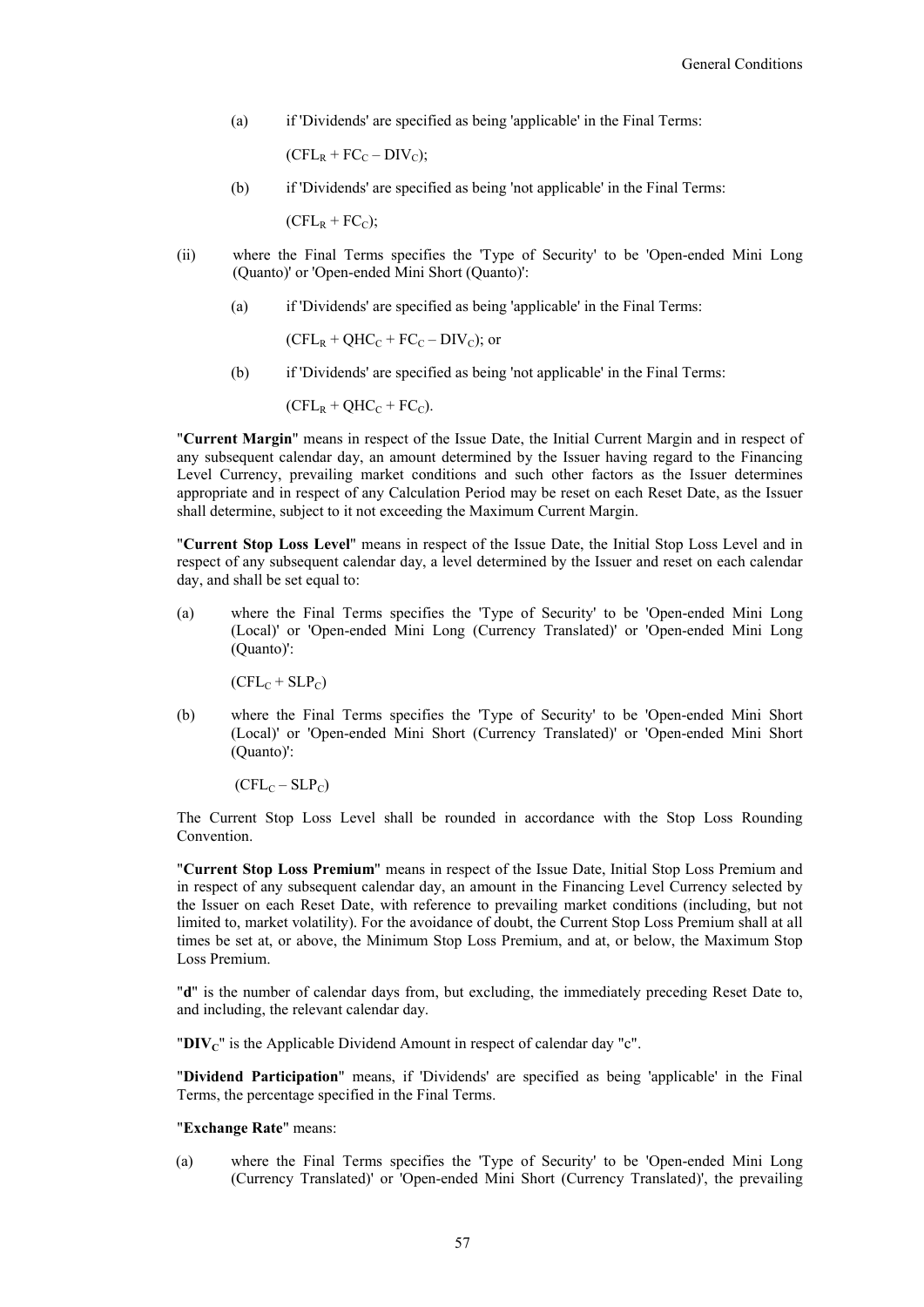exchange rate expressed as the number of units of the Underlying Asset Currency equivalent to one unit of the Issue Currency, determined by the Determination Agent on the relevant Valuation Date; or

(b) where the Final Terms specifies the 'Type of Security' to be 'Open-ended Mini Long (Quanto)' or 'Open-ended Mini Short (Quanto)', a rate equal to one unit of the Underlying Asset Currency per one unit of the Issue Currency.

"**FCC**" means the Funding Cost in respect of calendar day "c".

"**Financing Level Currency**" means the currency specified as such in the Final Terms.

"**FLI**" means the Initial Financing Level.

"**FRC**" means the Funding Rate in respect of calendar day "c".

"**Funding Cost**" means in respect of any calendar day, an amount determined by the Issuer equal to:

 $FR_C \times CFL_R \times d/365$ 

"**Funding Rate**" means in respect of any calendar day, an amount determined by the Issuer equal to:

(i) where the Final Terms specifies the 'Type of Security' to be 'Open-ended Mini Long (Local)' or 'Open-ended Mini Long (Currency Translated)' or 'Open-ended Mini Long (Quanto)':

 $(R_C + CM_C)$ ; or

(ii) where the Final Terms specifies the 'Type of Security' to be 'Open-ended Mini Short (Local)' or 'Open-ended Mini Short (Currency Translated)' or 'Open-ended Mini Short (Quanto)':

 $(R_C - CM_C)$ .

"**FXV**" means, if applicable, the Exchange Rate in respect of the relevant Valuation Date.

"**Holder Put Exercise Date**" means the date upon which the put is to occur, which will be the last Scheduled Trading Day in the Put Option Notice Month.

"**Initial Current Margin**" means the percentage specified as such in the Final Terms.

"**Initial Financing Level**" means the currency amount specified as such in the Final Terms.

"**Initial Quanto Hedging Charge Level**" means a per annum rate specified in the Final Terms.

"**Initial Stop Loss Level**" means the amount specified in the Final Terms which shall be an amount in the Underlying Asset Currency equal to the Initial Financing Level plus the Initial Stop Loss Premium, rounded in accordance with the Stop Loss Rounding Convention.

"**Initial Stop Loss Premium**" means an amount determined by the Issuer equal to:

Initial Stop Loss Premium Percentage x FL

"**Initial Stop Loss Premium Percentage**" means the percentage specified in the Final Terms.

"**Issuer Call Notice Date**" means the date upon which the Issuer gives notice to call the Securities.

"**Issuer Call Exercise Date**" means the date upon which the call is to occur, which will be the later of:

(i) the fifth Business Day following the Issuer Call Notice Date, or if such day is not a Scheduled Trading Day, the Scheduled Trading Day following such day; or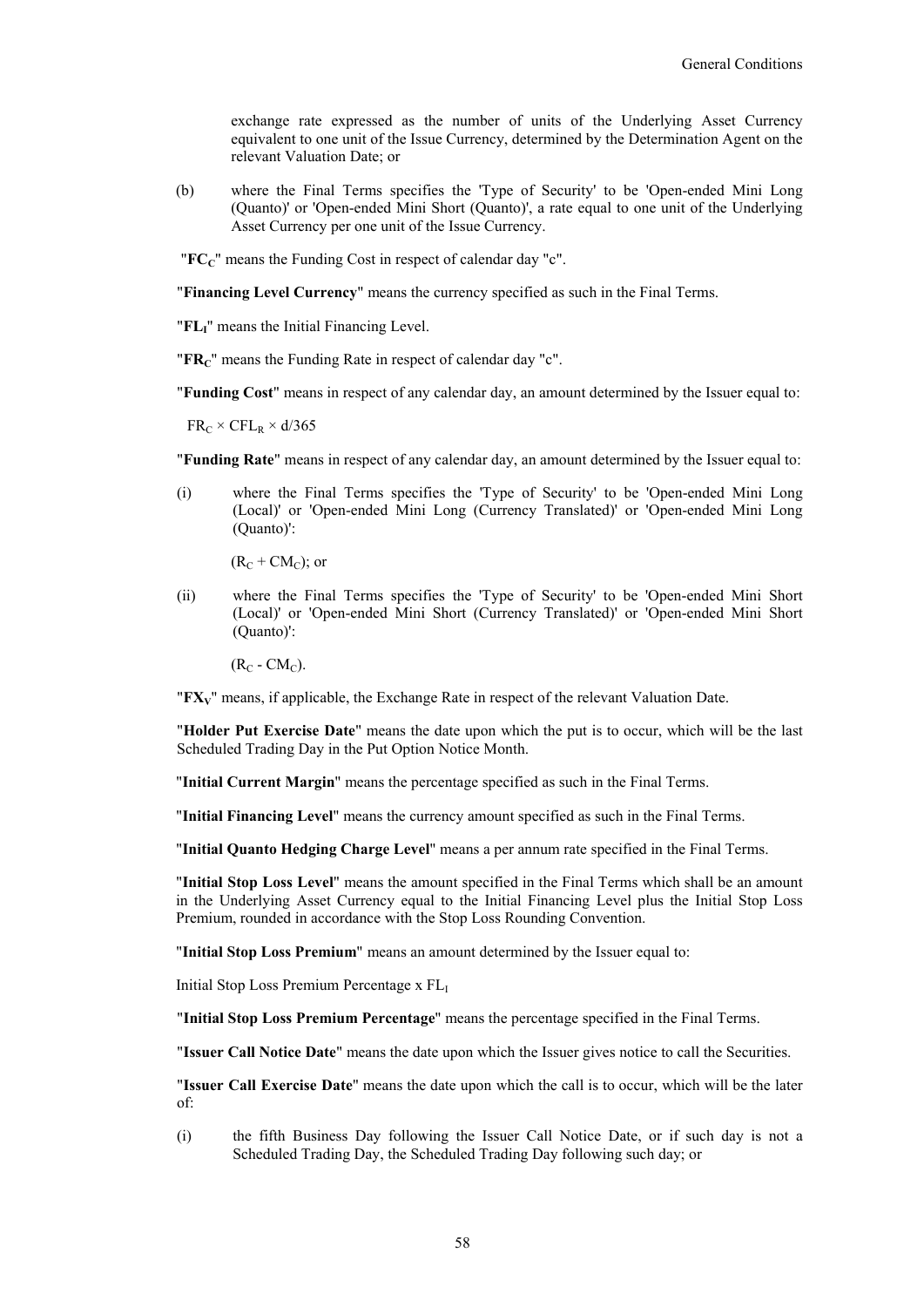(ii) the date specified in the Issuer Call Notice.

"**Maximum Current Margin**" means the percentage specified as such in the Final Terms.

"**Maximum Stop Loss Premium**" means an amount equal to:

Maximum Stop Loss Premium Percentage  $\times$  CFL<sub>C</sub>

"**Maximum Stop Loss Premium Percentage**" means the percentage specified in the Final Terms.

"**Minimum Stop Loss Premium**" means an amount equal to:

Minimum Stop Loss Premium Percentage  $\times$  CFL<sub>C</sub>

"**Minimum Stop Loss Premium Percentage**" means the percentage specified in the Final Terms.

"**Optional Cash Settlement Amount**" means an amount in the Settlement Currency in the Settlement Currency determined by the Determination Agent on the relevant Valuation Date in accordance with the provisions below:

(i) where the Final Terms specifies the 'Type of Security' to be 'Open-ended Mini Long (Local)':

Max (0,  $U_V - CFL_V$ ) × Security Ratio;

(ii) where the Final Terms specifies the 'Type of Security' to be 'Open-ended Mini Long (Currency Translated)' or 'Open-ended Mini Long (Quanto)':

(Max  $(0, U_V - CFL_V) \div FX_V$ ) × Security Ratio;

(iii) where the Final Terms specifies the 'Type of Security' to be 'Open-ended Mini Short (Local)':

Max (0,  $\text{CFL}_V - U_V$ ) × Security Ratio; or

(iv) where the Final Terms specifies the 'Type of Security' to be 'Open-ended Mini Short (Currency Translated)' or 'Open-ended Mini Short (Quanto)':

(Max (0, CFL<sub>V</sub> – U<sub>V</sub>) ÷ FX<sub>V</sub>) × Security Ratio.

"**Optional Cash Settlement Date**" means the fifth Business Day following the relevant Valuation Date or as otherwise specified in the Final Terms.

"**Put Option Commencement Year**" means the year specified in the Final Terms.

"**Put Option Notice Month**" means the month specified in the Final Terms.

"**Put Option Notice Period**" means the period during which the Holder can give notice which is from and including the first Business Day of the Put Option Notice Month up to and including the fifth Business Day prior to the last Business Day of the Put Option Notice Month, in each year from and including the Put Option Commencement Year

"**QHC<sub>C</sub>**" is the Quanto Hedging Charge in respect of calendar day "c".

"**QHCLR**" is the Quanto Hedging Charge Level in respect of the Reset Date immediately preceding the relevant calendar day.

"**Quanto Hedging Charge**" means in respect of the Issue Date, zero, and in respect of any subsequent calendar day, an amount in the Underlying Asset Currency determined by the Determination Agent equal to:

 $QHCL_R \times U_R \times d/365$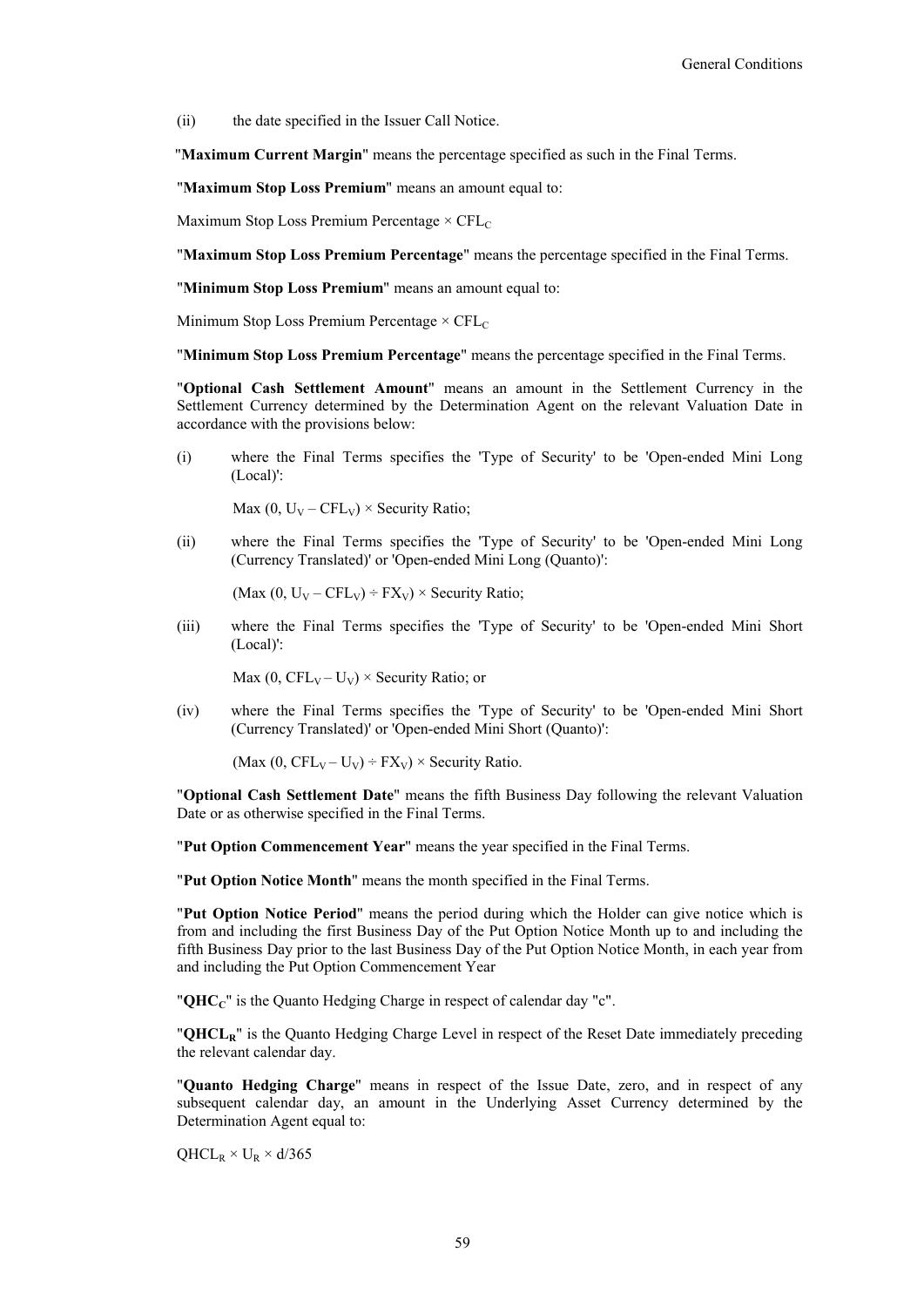For the avoidance of doubt, the Quanto Hedging Charge can be negative.

"**Quanto Hedging Charge Level**" means in respect of the Issue Date, the Initial Quanto Hedging Charge Level; and in respect of any subsequent Quanto Reset Date, a per annum rate determined by the Issuer, having regard to prevailing market conditions affecting the correlation between the Underlying Asset and the prevailing rate of exchange between the Underlying Asset Currency and the Issue Currency, the interest rates applicable to such currencies and any other such factors as the Issuer deems relevant in determining the costs associated with arranging the fixed Exchange Rate. For avoidance of doubt, the Quanto Hedging Charge Level may be reset on a daily basis and may be negative.

"**Quanto Reset Date**" means each calendar day or as otherwise specified as such in the Final Terms. The first Quanto Reset Date means the Issue Date, or as otherwise specified in the Final Terms.

"**Rate**" means in respect of any Calculation Period, a rate determined by the Issuer as the prevailing rate available to the Issuer in respect of its hedging strategy relating to the Securities in the Financing Level Currency (where the Final Terms specifies the 'Type of Security' to be 'Open-ended Mini Long (Local)' or 'Open-ended Mini Long (Currency Translated)' or 'Open-ended Mini Short (Local)' or 'Open-ended Mini Short (Currency Translated)') or in the Issue Currency (where the Final Terms specifies the 'Type of Security' to be 'Open-ended Mini Long (Quanto)' or 'Open-ended Mini Short (Quanto)') with a designated maturity of either overnight or such other maturity as deemed appropriate by the Issuer by reference to the Calculation Period, subject to a maximum of one month.

"R<sub>C</sub>" means the Rate in respect of calendar day "c".

"**Reset Date**" means each calendar day or as otherwise specified as such in the Final Terms. The first Reset Date means the Issue Date, or as otherwise specified in the Final Terms.

"**Security Ratio**" means the amount specified as such in the Final Terms.

"**SLPc**" means the Current Stop Loss Premium in respect of calendar day "c".

"**Specified Early Cash Settlement Amount**" means, in respect of each Security, a cash amount determined by the Determination Agent on the relevant Valuation Date as follows:

(i) where the Final Terms specifies the 'Type of Security' to be 'Open-ended Mini Long (Local)':

Max (0, SLTRP – CFL<sub>V</sub>)  $\times$  Security Ratio;

(ii) where the Final Terms specifies the 'Type of Security' to be 'Open-ended Mini Long (Currency Translated)' or 'Open-ended Mini Long (Quanto)':

Max (0, SLTRP – CFL<sub>V</sub>) ÷ FX<sub>V</sub> × Security Ratio;

(iii) where the Final Terms specifies the 'Type of Security' to be 'Open-ended Mini Short (Local)':

Max (0,  $CFL_v-SLTRP$ ) × Security Ratio;

(iv) where the Final Terms specifies the 'Type of Security' to be 'Open-ended Mini Short (Currency Translated)' or 'Open-ended Mini Short (Quanto)':

Max (0,  $CFL_V - SLTRP$ ) ÷  $FX_V \times$  Security Ratio.

"**Specified Early Cash Settlement Date**" means the fifth Business Day following the relevant Valuation Date or as otherwise specified in the Final Terms.

"**Stop Loss Observation Start Date**" means the Issue Date, or as otherwise specified in the Final Terms.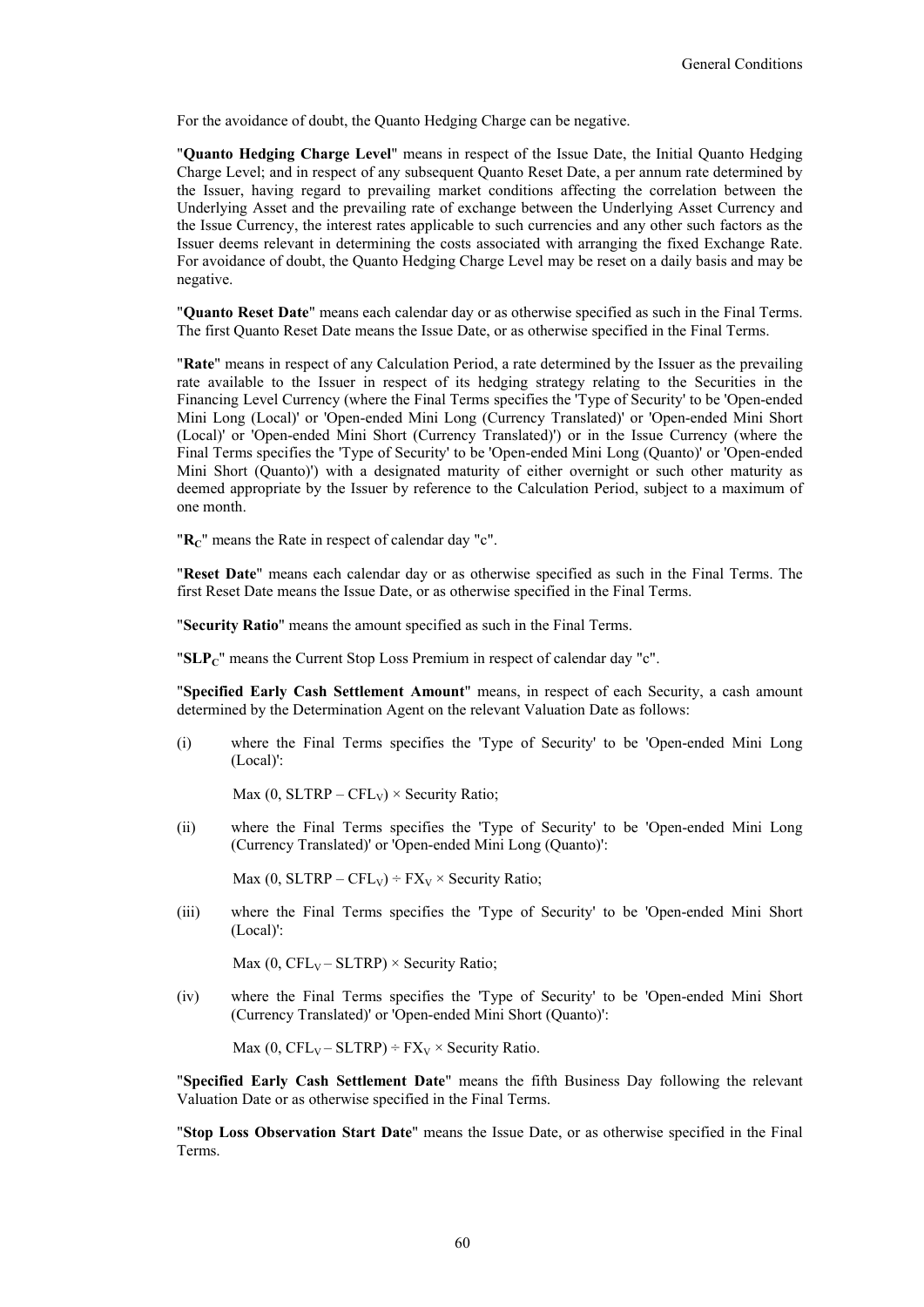"**Stop Loss Rounding Amount**" means an amount in the Underlying Asset Currency as specified in the Final Terms.

"**Stop Loss Rounding Convention**" means that the relevant amount will be rounded upwards (where the Final Terms specifies the 'Type of Security' to be 'Open-ended Mini Long (Local)' or 'Open-ended Mini Long (Currency Translated)' or 'Open-ended Mini Long (Quanto)' or downwards (where the Final Terms specifies the 'Type of Security' to be 'Open-ended Mini Short (Local)' or 'Open-ended Mini Short (Currency Translated)' or 'Open-ended Mini Short (Quanto)' to the nearest Stop Loss Rounding Amount.

"**SLTRP**" means the Stop Loss Termination Reference Price.

"**Stop Loss Termination Event Date**" means the date a Specified Early Cancellation Event occurs.

"**Stop Loss Termination Reference Price**" means, in respect of the relevant Valuation Date, a price for the Underlying Asset as determined by the Issuer with reference to the market prices or levels on the Exchange for the Underlying Asset during a reasonable period following the Stop Loss Termination Event Date. Such period shall take into consideration the potential (i) time required for, and (ii) impact on the market of, unwinding any associated notional hedging trades and shall be deemed to be reasonable if the determination of the Stop Loss Termination Reference Price takes place no later than the Scheduled Trading Day immediately following the Stop Loss Termination Event Date.

"U<sub>p</sub>" is the Valuation Price in respect of the Reset Date immediately preceding such calendar day, or, if such day is not a Scheduled Trading Day, the Scheduled Trading Day immediately preceding such Reset Date.

"**UV**" means the Valuation Price in respect of the relevant Valuation Date.

"**Valuation Date**" means:

- (a) in respect of the cancellation of the Securities following the occurrence of a Specified Early Cancellation Event pursuant to General Condition 5.1(a) (*Specified Early Cancellation*), as determined by the Issuer, either (a) the Stop Loss Termination Event Date or (b) the Scheduled Trading Day immediately following the Stop Loss Termination Event Date, unless there is a Disrupted Day in respect of such Share or Index on that date, in which event General Condition 9 (*Consequences of Disrupted Days*) will apply;
- (b) in respect of the exercise of a Call Option pursuant to General Condition 5.1(b) (*Call Option*), the Issuer Call Exercise Date, unless there is a Disrupted Day in respect of such Share or Index on that date, in which event General Condition 9 (*Consequences of Disrupted Days*) will apply;
- (c) in respect of the exercise of a Put Option pursuant to General Condition 5.1(c) (*Put Option*), the Holder Put Exercise Date, unless there is a Disrupted Day in respect of such Share or Index on that date, in which event General Condition 9 (*Consequences of Disrupted Days*) will apply; or
- (d) each Scheduled Trading Day.

"**Valuation Price**" means, in respect of a Valuation Date and any relevant Scheduled Trading Day, the price or level of the Underlying Asset at the Valuation Time on such day, as determined by the Determination Agent.

"**Valuation Time**" means, in respect of the Underlying Asset, the time specified in the Final Terms or, if no such time is specified:

(a) if the Underlying Asset is not specified to be a Multi-exchange Index in the Final Terms, the Scheduled Closing Time on the relevant Exchange on the Valuation Date in relation to such Underlying Asset. If the relevant Exchange closes prior to its Scheduled Closing Time and the specified Valuation Time is after the actual closing time for its regular trading session, then the Valuation Time shall be such actual closing time; and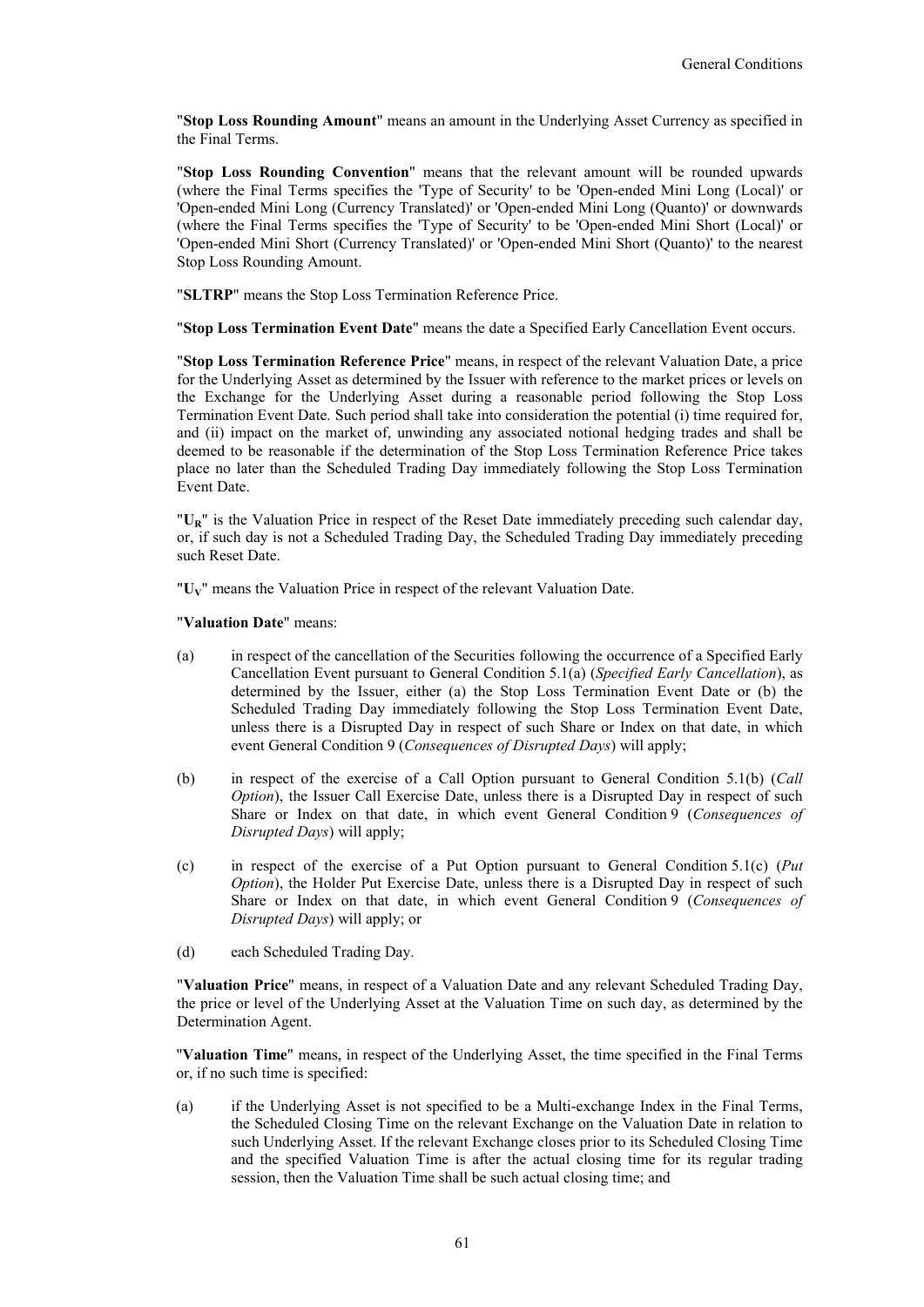(b) if the Underlying Asset is specified to be a Multi-exchange Index in the Final Terms (a) for the purposes of determining whether a Market Disruption Event has occurred: (i) in respect of any Component, the Scheduled Closing Time on the Exchange in respect of such Component, and (ii) in respect of any options contracts or future contracts on the relevant Index, the close of trading on the Related Exchange; and (b) in all other circumstances, the time at which the official closing level of the relevant Index is calculated and published by the Index Sponsor.

### 5.2 **Exercise and Cancellation of Open-ended Turbo Securities**

This General Condition 5.2 applies to Securities with respect to which the Final Terms specifies the 'Type of Security' to be 'Open-ended Turbo Long (Local)' or 'Open-ended Turbo Long (Currency Translated)' or 'Open-ended Turbo Long (Quanto)' or 'Open-ended Turbo Short (Local)' or 'Openended Turbo Short (Currency Translated)' or 'Open-ended Turbo Short (Quanto)'. Capitalised terms used in General Condition 5.2(a) (*Specified Early Cancellation*), General Condition 5.2(b) (*Call Option*) and General Condition 5.2(c) (*Put Option*) have the meanings given to them in General Condition 5.2(d) (*Relevant Defined Terms*).

## (a) **Specified Early Cancellation**

If the Issuer determines that the market price or level of the Underlying Asset at any time on any day from, and including, the Knock-out Observation Start Date is equal to or lower than (where the Final Terms specifies the 'Type of Security' to be 'Open-ended Turbo Long (Local)' or 'Open-ended Turbo Long (Currency Translated)' or 'Open-ended Turbo Long (Quanto)') or equal to or higher than (where the Final Terms specifies the 'Type of Security' to be 'Open-ended Turbo Short (Local)' or 'Open-ended Turbo Short (Currency Translated)' or 'Open-ended Turbo Short (Quanto)'), the Current Knock-out Barrier, a Specified Early Cancellation Event will occur (such event, a "**Specified Early Cancellation Event**") and the Issuer shall notify each Holder and shall cancel all of the Securities (in whole only) at a cash amount in the Settlement Currency equal to the Specified Early Cash Settlement Amount on the Specified Early Cash Settlement Date.

#### (b) **Call option**

The Issuer may give irrevocable notice on any Scheduled Trading Day from and including the Issue Date to cancel all Securities (such notice, an "**Issuer Call Notice**"). The Issuer Call Notice will set out the Issuer Call Exercise Date and, following exercise of the call option, the Issuer will pay an amount equal to the Optional Cash Settlement Amount to the holder of each Security on the relevant Optional Cash Settlement Date.

### (c) **Put option**

A Holder may, on any Business Day during the Put Option Notice Period, give an irrevocable notice (an "**Option Exercise Notice**") to the Issuer exercising some or all of its Securities. Following delivery of such Option Exercise Notice, the put option will be exercised on the Holder Put Exercise Date and the Issuer will pay to the relevant Holder, in respect of each exercised Security, an amount equal to the Optional Cash Settlement Amount on the relevant Optional Cash Settlement Date.

#### (d) **Relevant defined terms**

For the purposes of this General Condition 5.2 the following terms shall have the following meanings (and to the extent not defined below, shall have the meaning set out in General Condition 29.1 (*Definitions and interpretation*):

"**Applicable Dividend Amount**" means, in respect of any calendar day, either:

(i) where the Final Terms specifies the 'Type of Security' to be 'Open-ended Turbo Long (Local)' or 'Open-ended Turbo Long (Currency Translated)' or 'Open-ended Turbo Long (Quanto)', in respect of any calendar day, an amount in the Financing Level Currency determined by the Issuer as that amount which would be received by the Issuer as if it were the holder of record of (a) if the Underlying Asset is a Share, such share, or (b) if the Underlying Asset is an Index, the share comprised in the Index during the Calculation Period in which such calendar day falls which is subject to a dividend, (net of any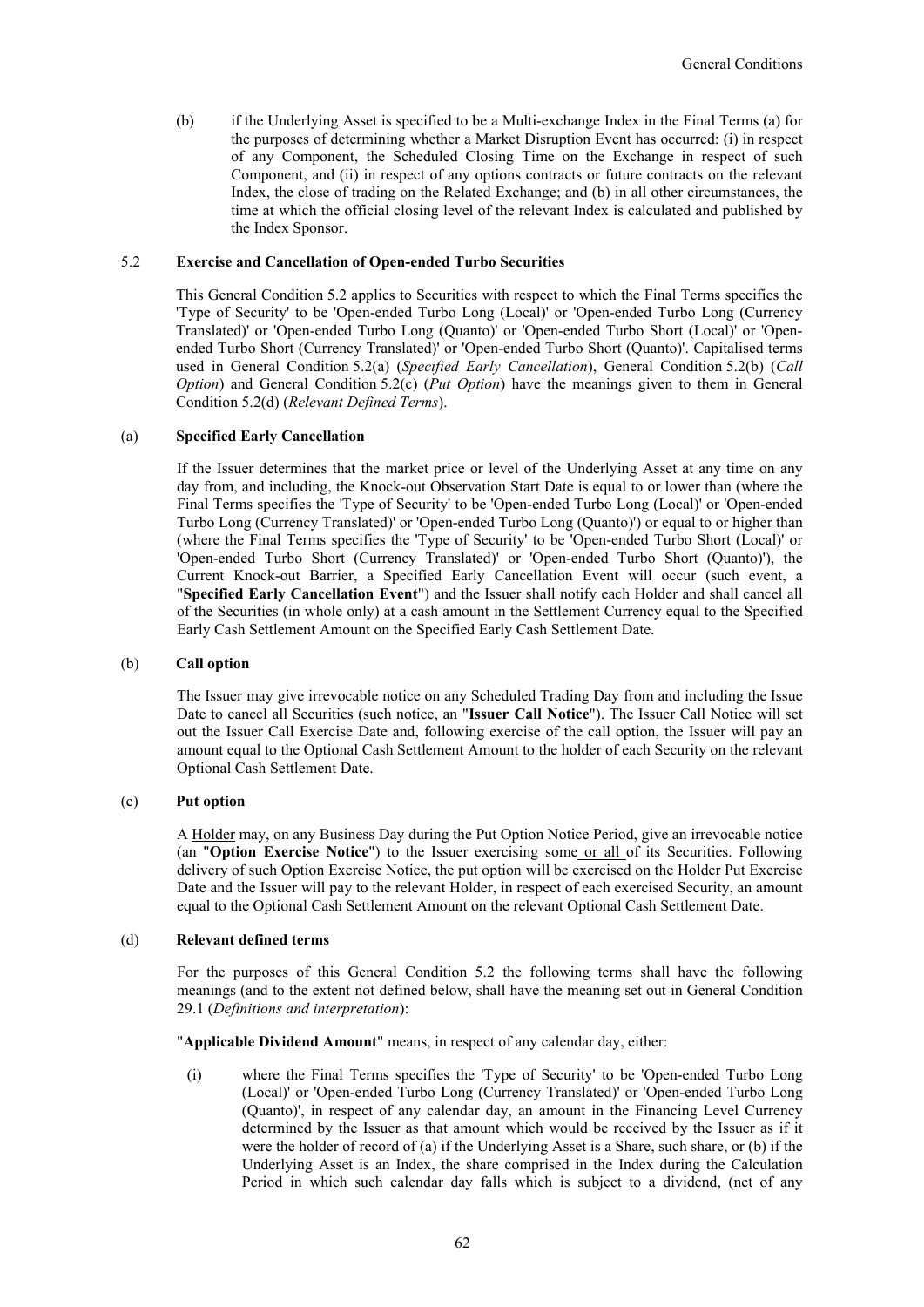deductions, withholdings or other amounts required by any applicable law or regulation, including any applicable taxes, duties or charges of any kind whatsoever), regardless of whether the Issuer actually holds the shares or not, multiplied by the Dividend Participation; or

(ii) where the Final Terms specifies the 'Open-ended Turbo Short (Local)' or 'Open-ended Turbo Short (Currency Translated)' or 'Open-ended Turbo Short (Quanto)', in respect of any calendar day, an amount in the Financing Level Currency determined by the Issuer as that amount which would be received by the Issuer as if it were the holder of record of (a) if the Underlying Asset is a Share, such share, or (b) if the Underlying Asset is an Index, the share comprised in the Index during the Calculation Period in which such calendar day falls which is subject to a dividend, (disregarding any deductions, withholdings or other amounts required by any applicable law or regulation, including any applicable taxes, duties or charges of any kind whatsoever), multiplied by the Dividend Participation.

"**Calculation Period**" means each period from, and excluding, one Reset Date (or, in the case of the first period, the Issue Date) to, and including, the immediately following Reset Date.

"**CFL**<sup>*c*</sup>" means the Current Financing Level in respect of calendar day "c".

"**CFLV**" means the Current Financing Level in respect of the relevant Valuation Date.

"**CFLR**" means the Current Financing Level in respect of the immediately preceding Reset Date.

"**CMC**" means the Current Margin applicable in respect of the Calculation Period in which calendar day "c" falls.

"**Current Financing Level**" means, in respect of the Issue Date, the Initial Financing Level and in respect of any subsequent calendar day, an amount determined by the Issuer equal to:

- (i) where the Final Terms specifies the 'Type of Security' to be 'Open-ended Turbo Long (Local)' or 'Open-ended Turbo Long (Currency Translated)' or 'Open-ended Turbo Short (Local)' or 'Open-ended Turbo Short (Currency Translated)':
	- (a) if 'Dividends' are specified as being 'applicable' in the Final Terms:

 $(CFL_R + FC_C - DIV_C);$ 

(b) if 'Dividends' are specified as being 'not applicable' in the Final Terms:

 $(CFL<sub>R</sub> + FC<sub>C</sub>)$ ;

- (ii) where the Final Terms specifies the 'Type of Security' to be 'Open-ended Turbo Long (Quanto)' or 'Open-ended Turbo Short (Quanto)':
	- (a) if 'Dividends' are specified as being 'applicable' in the Final Terms:

 $(CFL_R + QHC_C + FC_C - DIV_C)$ ; or

(b) if 'Dividends' are specified as being 'not applicable' in the Final Terms:

 $(CFL_R + QHC_C + FC_C)$ .

"**Current Knock-out Barrier**" means in respect of the Issue Date, the Initial Financing Level and in respect of any subsequent calendar day, the Current Financing Level.

"**Current Margin**" means in respect of the Issue Date, the Initial Current Margin and in respect of any subsequent calendar day, an amount determined by the Issuer having regard to the Financing Level Currency, prevailing market conditions and such other factors as the Issuer determines appropriate and in respect of any Calculation Period may be reset on each Reset Date, subject to it not exceeding the Maximum Current Margin.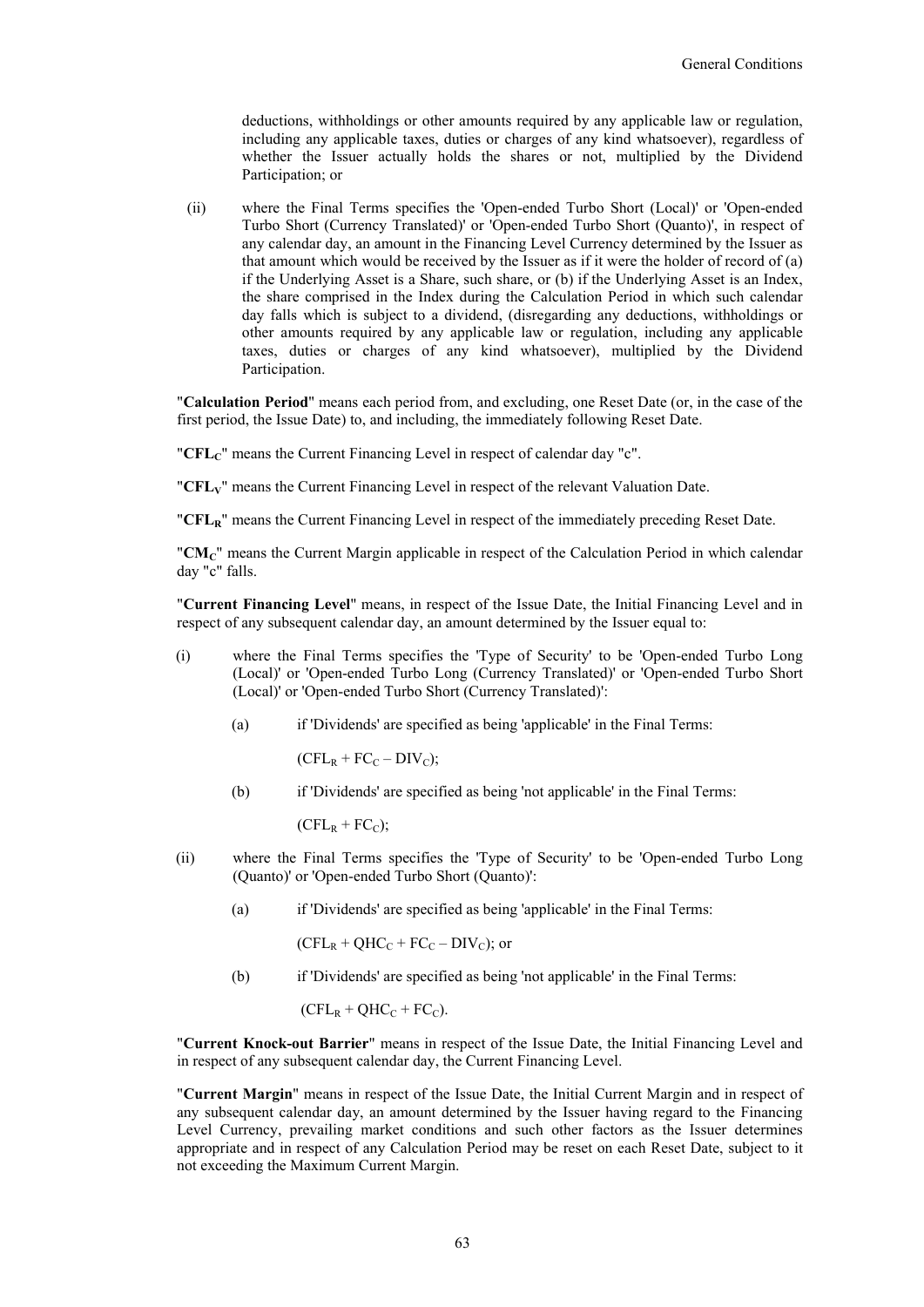"**d**" is the number of calendar days from, but excluding, the immediately preceding Reset Date to, and including, the relevant calendar day.

"**DIVC**" is the Applicable Dividend Amount in respect of calendar day "c".

"**Dividend Participation**" means, if 'Dividends' are specified as being 'applicable' in the Final Terms, the percentage specified in the Final Terms.

"**Exchange Rate**" means:

- (a) where the Final Terms specifies the 'Type of Security' to be 'Open-ended Turbo Long (Currency Translated)' or Open-ended Turbo Short (Currency Translated)'. the prevailing exchange rate expressed as the number of units of the Underlying Asset Currency equivalent to one unit of the Issue Currency, determined by the Determination Agent on the relevant Valuation Date; or
- (b) where the Final Terms specifies the 'Type of Security' to be 'Open-ended Turbo Long (Quanto)' or 'Open-ended Turbo Short (Quanto)' a rate equal to one unit of the Underlying Asset Currency per one unit of the Issue Currency.

"**FCC**" means the Funding Cost in respect of calendar day "c".

"**Financing Level Currency**" means the currency specified as such in the Final Terms.

"**FLI**" means the Initial Financing Level.

"**FRC**" means the Funding Rate in respect of calendar day "c".

"**Funding Cost**" means in respect of any calendar day, an amount determined by the Issuer equal to:

 $FR_C \times CFL_R \times d/365$ 

"**Funding Rate**" means in respect of any calendar day, an amount determined by the Issuer equal to:

(i) where the Final Terms specifies the 'Type of Security' to be 'Open-ended Turbo Long (Local)' or 'Open-ended Turbo Long (Currency Translated)' or 'Open-ended Turbo Long (Quanto)':

 $(R_C + CM_C)$ ; or

(ii) where the Final Terms specifies the 'Type of Security' to be 'Open-ended Turbo Short (Local)' or 'Open-ended Turbo Short (Currency Translated)' or 'Open-ended Turbo Short (Quanto)':

 $(R_C - CM_C)$ .

"**FXV**" means, if applicable, the Exchange Rate in respect of the relevant Valuation Date.

"**Holder Put Exercise Date**" means the date upon which the put is to occur, which will be the last Scheduled Trading Day in the Put Option Notice Month

"**Initial Current Margin**" means the percentage specified as such in the Final Terms.

"**Initial Financing Level**" means the currency amount specified as such in the Final Terms.

"**Initial Quanto Hedging Charge Level**" means a per annum rate specified in the Final Terms.

"**Issuer Call Notice Date**" means the date upon which the Issuer gives notice to call the Securities.

"**Issuer Call Exercise Date**" means the date upon which the call is to occur, which will be the later of: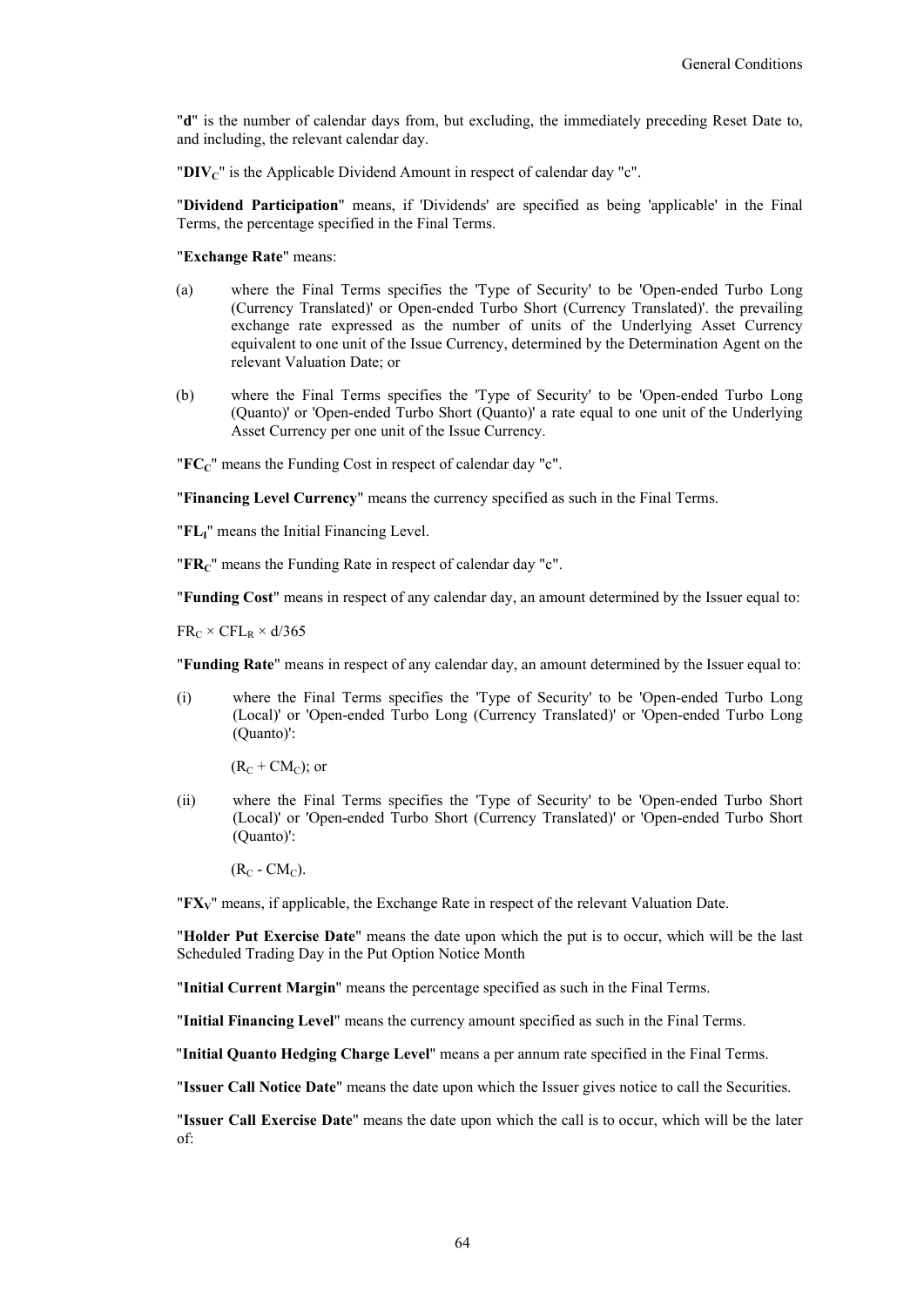- (i) the fifth Business Day following the Issuer Call Notice Date, or if such day is not a Scheduled Trading Day, the Scheduled Trading Day following such day; or
- (ii) the date specified in the Issuer Call Notice.

"**Knock-out Observation Start Date**" means the Issue Date, or as otherwise specified in the Final Terms.

"**Maximum Current Margin**" means the percentage specified as such in the Final Terms.

"**Optional Cash Settlement Amount**" means an amount in the Settlement Currency determined by the Determination Agent on the relevant Valuation Date in accordance with the provisions below:

(i) where the Final Terms specifies the 'Type of Security' to be 'Open-ended Turbo Long (Local)':

Max  $(0, U_V - CFL_V) \times Security Ratio;$ 

(ii) where the Final Terms specifies the 'Type of Security' to be 'Open-ended Turbo Long (Currency Translated)' or 'Open-ended Turbo Long (Quanto)':

(Max  $(0, U_V - CFL_V) \div FX_V$ ) × Security Ratio;

(iii) where the Final Terms specifies the 'Type of Security' to be 'Open-ended Turbo Short (Local)':

Max (0,  $CFL_v - U_v$ ) × Security Ratio; or

(iv) where the Final Terms specifies the 'Type of Security' to be 'Open-ended Turbo Short (Currency Translated)' or 'Open-ended Turbo Short (Quanto)':

(Max  $(0, CFL_V - U_V) \div FX_V$ ) × Security Ratio.

"**Optional Cash Settlement Date**" means the fifth Business Day following the relevant Valuation Date or as otherwise specified in the Final Terms.

"**Put Option Commencement Year**" means the year specified in the Final Terms.

"**Put Option Notice Month**" means the month specified in the Final Terms.

"**Put Option Notice Period**" means the period during which the Holder can give notice which is from and including the first Business Day of the Put Option Notice Month up to and including the fifth Business Day prior to the last Business Day of the Put Option Notice Month, in each year from and including the Put Option Commencement Year

"**QHCC**" is the Quanto Hedging Charge in respect of calendar day "c".

"**QHCLR**" is the Quanto Hedging Charge Level in respect of the Reset Date immediately preceding the relevant calendar day.

"**Quanto Hedging Charge**" means in respect of the Issue Date, zero, and in respect of any subsequent calendar day, an amount in the Underlying Asset Currency determined by the Determination Agent equal to:

 $QHCL_R \times U_R \times d/365$ 

For the avoidance of doubt, the Quanto Hedging Charge can be negative.

"**Quanto Hedging Charge Level**" means in respect of the Issue Date, the Initial Quanto Hedging Charge Level; and in respect of any subsequent Quanto Reset Date, a per annum rate determined by the Issuer, having regard to prevailing market conditions affecting the correlation between the Underlying Asset and the prevailing rate of exchange between the Underlying Asset Currency and the Issue Currency, the interest rates applicable to such currencies and any other such factors as the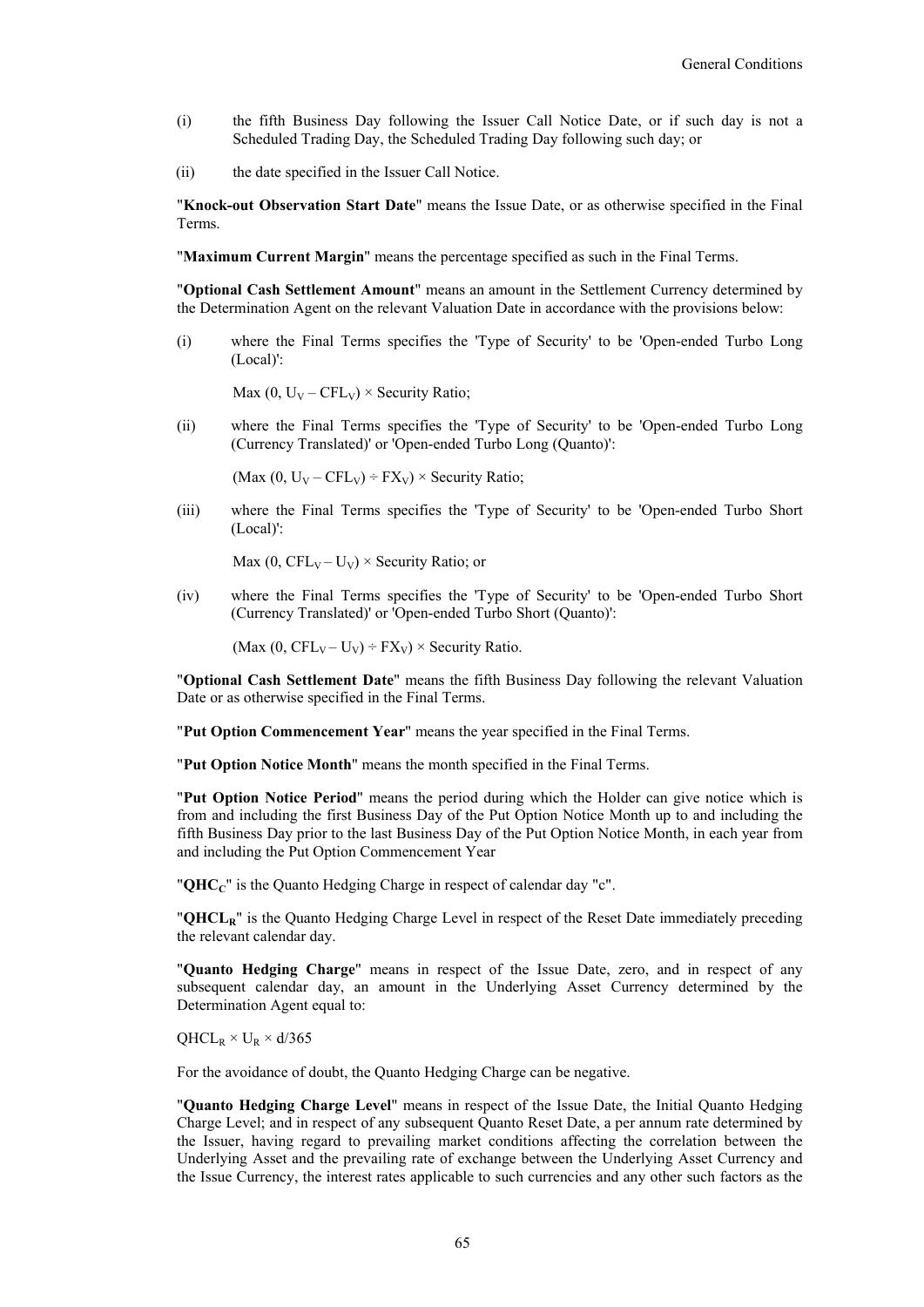Issuer deems relevant in determining the costs associated with arranging the fixed Exchange Rate. For avoidance of doubt, the Quanto Hedging Charge Level may be reset on a daily basis and may be negative.

"**Quanto Reset Date**" means each calendar day or as otherwise specified as such in the Final Terms. The first Quanto Reset Date means the Issue Date, or as otherwise specified in the Final Terms.

"**Rate**" means in respect of any Calculation Period, a rate determined by the Issuer as the prevailing rate available to the Issuer in respect of its hedging strategy relating to the Securities in the Financing Level Currency (where the Final Terms specifies the 'Type of Security' to be 'Open-ended Turbo Long (Local)' or 'Open-ended Turbo Long (Currency Translated)' or 'Open-ended Turbo Long (Local)' or 'Open-ended Turbo Long (Currency Translated)') or in the Issue Currency (where the Final Terms specifies the 'Type of Security' to be 'Open-ended Turbo Long (Quanto)' or 'Openended Turbo Short (Quanto)') with a designated maturity of either overnight or such other maturity as deemed appropriate by the Issuer by reference to the Calculation Period, subject to a maximum of one month.

"**RC**" means the Rate in respect of calendar day "c".

"**Reset Date**" means each calendar day or as otherwise specified as such in the Final Terms. The first Reset Date means the Issue Date, or as otherwise specified in the Final Terms.

"**Security Ratio**" means the amount specified as such in the Final Terms.

"**Specified Early Cash Settlement Amount**" shall be an amount denominated in the Settlement Currency specified in the Final Terms.

"**Specified Early Cash Settlement Date**" means the fifth Business Day following the relevant Valuation Date or as otherwise specified in the Final Terms.

"**UR**" is the Valuation Price in respect of the Reset Date immediately preceding such calendar day, or, if such day is not a Scheduled Trading Day, the Scheduled Trading Day immediately preceding such Reset Date.

"**UV**" means the Valuation Price in respect of the relevant Valuation Date.

### "**Valuation Date**" means:

- (a) in respect of the exercise of a Call Option pursuant to General Condition 5.2(b) (*Call Option*), the Issuer Call Exercise Date, unless there is a Disrupted Day in respect of such Share or Index on that date, in which event General Condition 9 (*Consequences of Disrupted Days*) will apply; or
- (b) in respect of the exercise of a Put Option pursuant to General Condition 5.2(c) (*Put Option*), the Holder Put Exercise Date, unless there is a Disrupted Day in respect of such Share or Index on that date, in which event General Condition 9 (*Consequences of Disrupted Days*) will apply; or
- (c) each Scheduled Trading Day,

or as otherwise specified in the Final Terms.

"**Valuation Price**" means, in respect of a Valuation Date and any relevant Scheduled Trading Day, the price or level of the Underlying Asset at the Valuation Time on such day, as determined by the Determination Agent.

"**Valuation Time**" means, in respect of the Underlying Asset, the time specified in the Final Terms or, if no such time is specified:

(a) if the Underlying Asset is not specified to be a Multi-exchange Index in the Final Terms, the Scheduled Closing Time on the relevant Exchange on the Valuation Date in relation to such Underlying Asset. If the relevant Exchange closes prior to its Scheduled Closing Time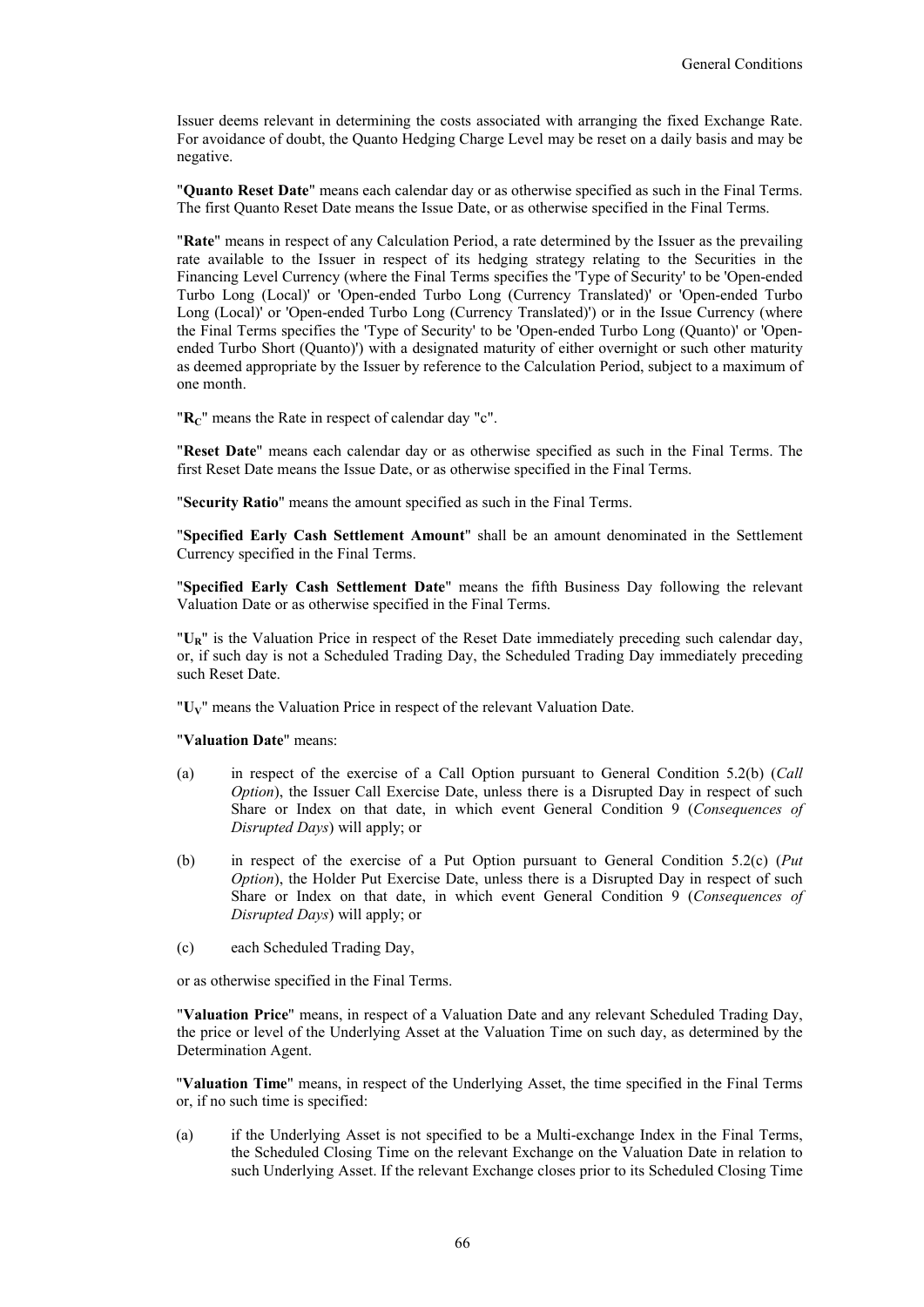and the specified Valuation Time is after the actual closing time for its regular trading session, then the Valuation Time shall be such actual closing time; and

(b) if the Underlying Asset is specified to be a Multi-exchange Index in the Final Terms (a) for the purposes of determining whether a Market Disruption Event has occurred: (i) in respect of any Component, the Scheduled Closing Time on the Exchange in respect of such Component, and (ii) in respect of any options contracts or future contracts on the relevant Index, the close of trading on the Related Exchange; and (b) in all other circumstances, the time at which the official closing level of the relevant Index is calculated and published by the Index Sponsor.

## 5.3 **Exercise and Cancellation of Open-ended Tracker Securities**

This General Condition 5.3 applies to Securities with respect to which the Final Terms specifies the 'Type of Security' to be 'Open-ended Tracker without Management Fee Drain (Local)' or 'Openended Tracker without Management Fee Drain (Currency Translated)' or 'Open-ended Tracker (Quanto) Type A' or 'Open-ended Tracker with Management Fee Drain (Local)' or 'Open-ended Tracker with Management Fee Drain (Currency Translated)' or 'Open-ended Tracker (Quanto) Type B'. Capitalised terms used in General Condition 5.3(a) (*Call Option*) and General Condition 5.3(b) (*Put Option*) have the meanings given to them in General Condition 5.3(c) (*Relevant Defined Terms*).

#### (a) **Call option**

The Issuer may give irrevocable notice on any Scheduled Trading Day from and including the Issue Date to cancel all Securities (such notice, an "**Issuer Call Notice**"). The Issuer Call Notice will set out the Issuer Call Exercise Date and, following exercise of the call option, the Issuer will pay an amount equal to the Optional Cash Settlement Amount to the holder of each Security on the relevant Optional Cash Settlement Date.

### (b) **Put option**

A Holder may, on any Business Day during the Put Option Notice Period, give an irrevocable notice (an "**Option Exercise Notice**") to the Issuer exercising some or all of its Securities. Following delivery of such Option Exercise Notice, the put option will be exercised on the Holder Put Exercise Date and the Issuer will pay to the relevant Holder, in respect of each exercised Security, an amount equal to the Optional Cash Settlement Amount on the relevant Optional Cash Settlement Date.

## (c) **Relevant defined terms**

For the purposes of this General Condition 5.3 the following terms shall have the following meanings (and to the extent not defined below, shall have the meaning set out in General Condition 29.1 (*Definitions and interpretation*)):

"**Accrued Quanto Hedging Charge**" means in respect of the Issue Date, zero, and in respect of any subsequent Scheduled Trading Day, an amount in the Underlying Asset Currency determined by the Determination Agent equal to:

 $AQHC_{D-1} \times (1 + d/365 \times R_{D-1}) + QHC_D$ 

"**Adjusted Valuation Price**" means in respect of the Issue Date, the Valuation Price in respect of the Issue Date, and in respect of any subsequent Scheduled Trading Day, an amount determined by the Determination Agent equal to:

(i) where the Final Terms specifies the 'Type of Security' to be 'Open-ended Tracker with Management Fee Drain (Local)' or 'Open-ended Tracker with Management Fee Drain (Currency Translated)':

 $AU_{D-1} \times (U_D/U_{D-1}) \times (1-MF \times d/365);$ 

(ii) where the Final Terms specifies the 'Type of Security' to be 'Open-ended Tracker (Quanto) Type A':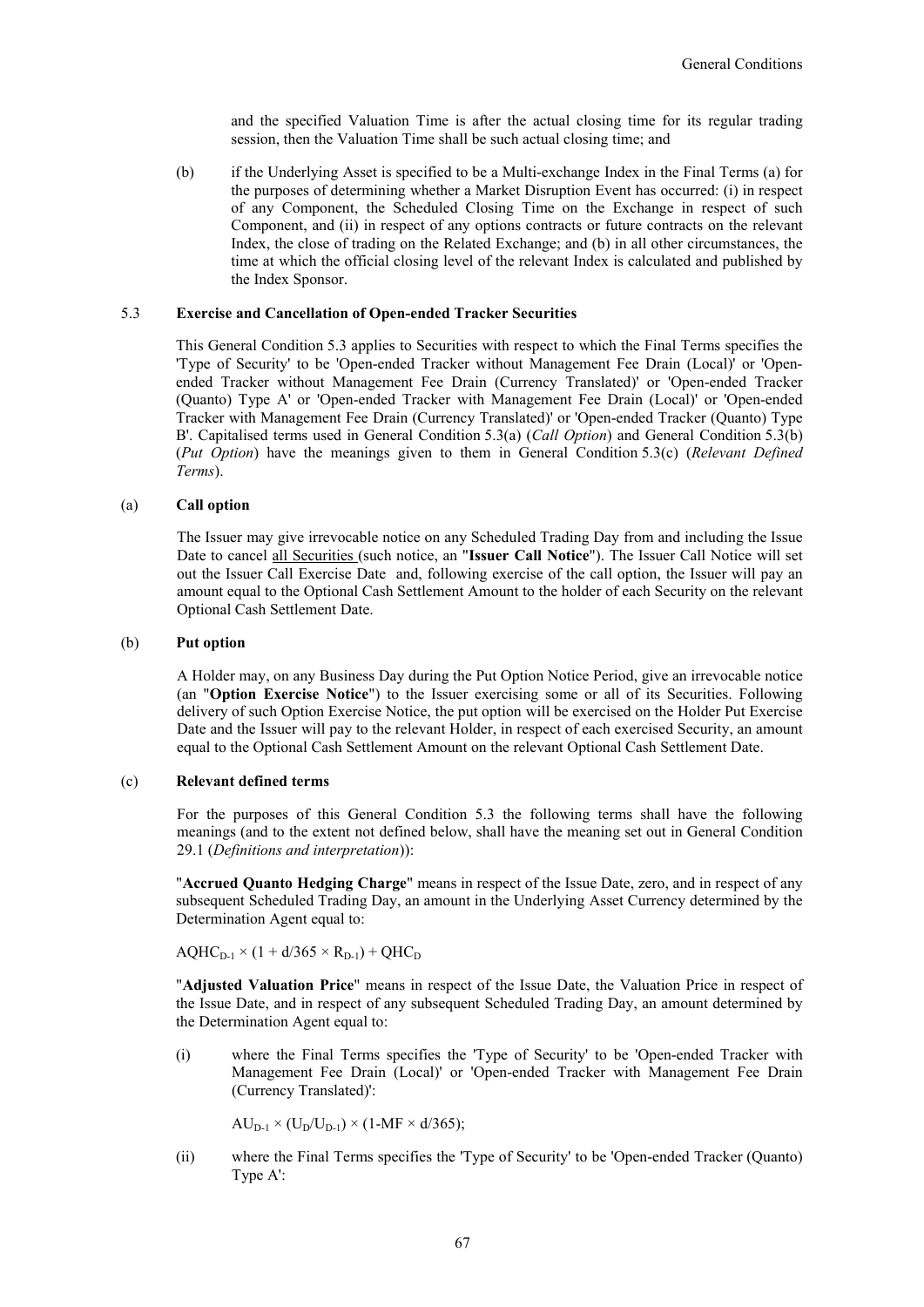$AU_{D-1} \times (U_D/U_{D-1}) \times (1 - (MF + QHCL_{D-1}) \times d/365)$ ; or

(iii) where the Final Terms specifies the 'Type of Security' to be 'Open-ended Tracker (Quanto) Type B':

Max  $[0, U_D - AQHC_D]$ .

"**AQHCD**" means the Accrued Quanto Hedging Charge in respect of Scheduled Trading Day 'D'.

"**AQHCD-1**" means the Accrued Quanto Hedging Charge in respect of the Scheduled Trading Day immediately preceding the relevant Scheduled Trading Day 'D'.

"AU<sub>D-1</sub>" means the Adjusted Valuation Price in respect of the Scheduled Trading Day immediately preceding the relevant Scheduled Trading Day 'D'.

"**AUV**" means the Adjusted Valuation Price in respect of the relevant Valuation Date.

"**d**" is the number of calendar days from, but excluding, the immediately preceding Scheduled Trading Day to, and including, the relevant Scheduled Trading Day 'D'.

#### "**Exchange Rate**" means

- (i) where the Final Terms specifies the 'Type of Security' to be 'Open-ended Tracker with Management Fee Drain (Currency Translated)' or 'Open-ended Tracker without Management Fee Drain (Currency Translated)', the prevailing exchange rate expressed as the number of units of the Underlying Asset Currency equivalent to one unit of the Issue Currency, determined by the Determination Agent; or
- (ii) where the Final Terms specifies the 'Type of Security' to be 'Open-ended Tracker (Quanto) Type A' or 'Open-ended Tracker (Quanto) Type B', a rate equal to one unit of the Underlying Asset Currency per one unit of the Issue Currency.

"**FXV**" means, if applicable, the Exchange Rate in respect of the relevant Valuation Date.

"**Holder Put Exercise Date**" means the date upon which the put is to occur, which will be the last Scheduled Trading Day in the Put Option Notice Month.

"**Initial Quanto Hedging Charge Level**" means a per annum rate specified in the Final Terms.

"**Initial Quanto Management Fee Level**" means a per annum rate specified in the Final Terms.

"**Issue Currency**" means the currency specified as such in the Final Terms.

"**Issuer Call Notice Date**" means the date upon which the Issuer gives notice to call the Securities.

"**Issuer Call Exercise Date**" means the date upon which the call is to occur, which will be the later of:

- (i) the fifth Business Day following the Issuer Call Notice Date, or if such day is not a Scheduled Trading Day, the Scheduled Trading Day following such day; or
- (ii) the date specified in the Issuer Call Notice.

"**Management Fee**" or "**MF**" means a per annum rate specified in the Final Terms.

"**Maximum Quanto Management Fee Level**" means a per annum rate specified in the Final Terms.

"**Optional Cash Settlement Amount**" means an amount in the Settlement Currency in the Settlement Currency determined by the Determination Agent on the relevant Valuation Date in accordance with the provisions below:

(i) where the Final Terms specifies the 'Type of Security' to be 'Open-ended Tracker with Management Fee Drain (Local)':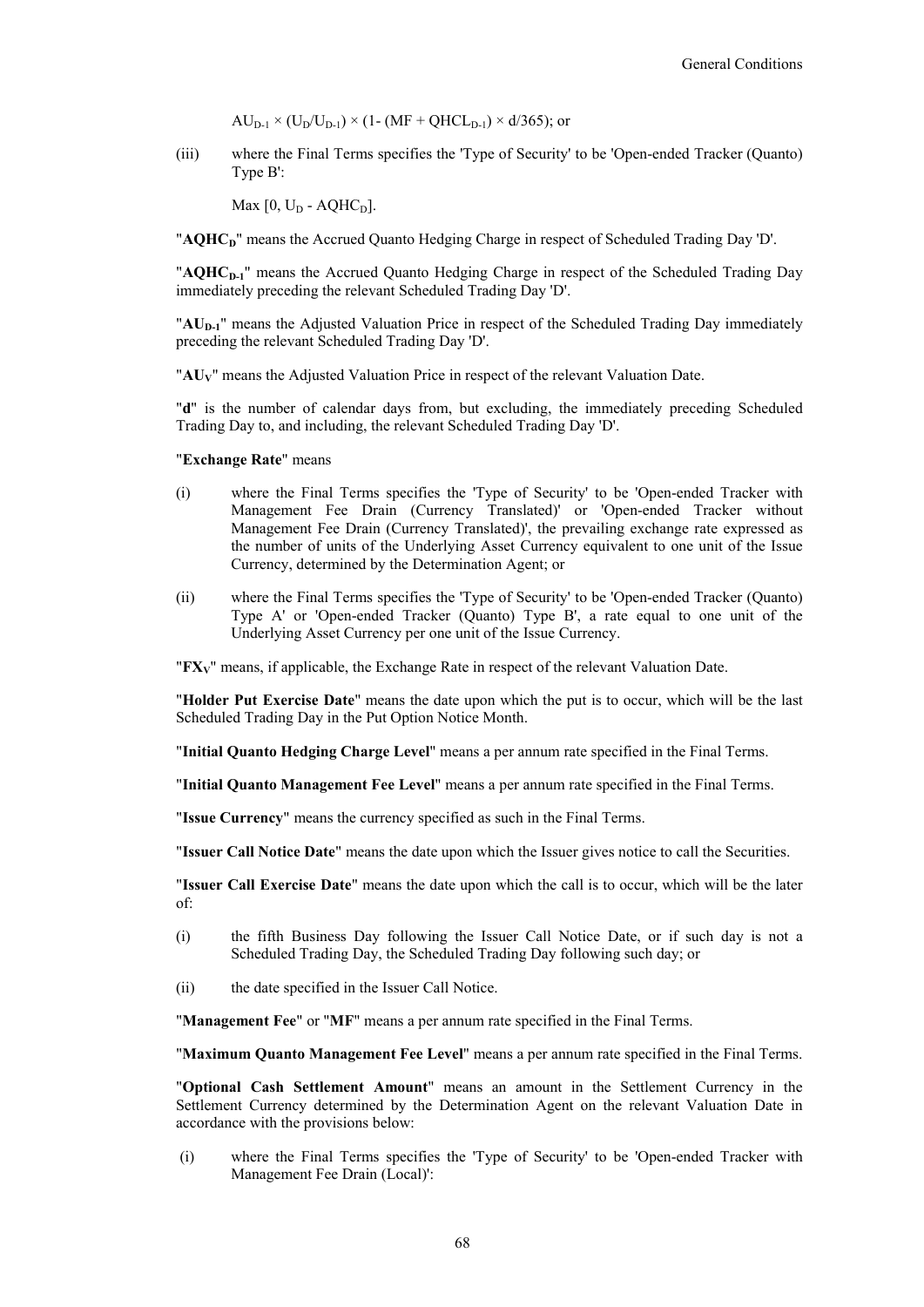$AU_V \times$  Security Ratio;

(ii) where the Final Terms specifies the 'Type of Security' to be 'Open-ended Tracker with Management Fee Drain (Currency Translated)' or 'Open-ended Tracker (Quanto) Type A' or 'Open-ended Tracker (Quanto) Type B':

 $AU_V \times$  Security Ratio ÷ FX<sub>V</sub>;

(iii) where the Final Terms specifies the 'Type of Security' to be 'Open-ended Tracker without Management Fee Drain (Local)'

 $U_V \times$  Security Ratio;

(iv) where the Final Terms specifies the 'Type of Security' to be 'Open-ended Tracker without Management Fee Drain (Currency Translated)':

 $U_V \times$  Security Ratio ÷ FX<sub>V</sub>.

"**Optional Cash Settlement Date**" means the fifth Business Day following the relevant Valuation Date or as otherwise specified in the Final Terms.

"**Put Option Commencement Year**" means the year specified in the Final Terms.

"**Put Option Notice Month**" means the month specified in the Final Terms.

"**Put Option Notice Period**" means the period during which the Holder can give notice from and including the first Business Day of the Put Option Notice Month up to and including the fifth Business Day prior to the last Business Day of the Put Option Notice Month, in each year from and including the Put Option Commencement Year.

"**QHC**<sup>n</sup>" is the Quanto Hedging Charge in respect of Scheduled Trading Day 'D'.

"**QHCL<sub>D-1</sub>**" is the Quanto Hedging Charge Level in respect of in respect of the Scheduled Trading Day immediately preceding the relevant Scheduled Trading Day 'D'.

"**QHCLR**" is the Quanto Hedging Charge Level in respect of the Reset Date immediately preceding the relevant calendar day 'c'.

"**QMFLR**" is the Quanto Management Fee Level in respect of the Reset Date immediately preceding the relevant calendar day 'c'.

"**Quanto Hedging Charge**" means in respect of the Issue Date, zero, and in respect of any subsequent calendar day 'c', an amount in the Underlying Asset Currency determined by the Determination Agent equal to:

 $(QHCL_R + QMFL_R) \times U_R \times d/365$ 

For the avoidance of doubt, the Quanto Hedging Charge can be negative.

"**Quanto Hedging Charge Level**" means in respect of the Issue Date, the Initial Quanto Hedging Charge Level; and in respect of any subsequent Quanto Reset Date, a per annum rate determined by the Issuer, having regard to prevailing market conditions affecting the correlation between the Underlying Asset and the prevailing rate of exchange between the Underlying Asset Currency and the Issue Currency, the interest rates applicable to such currencies and any other such factors as the Issuer deems relevant in determining the costs associated with arranging the fixed Exchange Rate. For avoidance of doubt, the Quanto Hedging Charge Level may be reset on any Reset Date and may be negative.

"**Quanto Management Fee Level**" means in respect of the Issue Date, Initial Quanto Management Fee Level; and in respect of any subsequent Quanto Reset Date, the Quanto Management Fee Level as determined by the Issuer, subject to it not exceeding the Maximum Quanto Management Fee Level.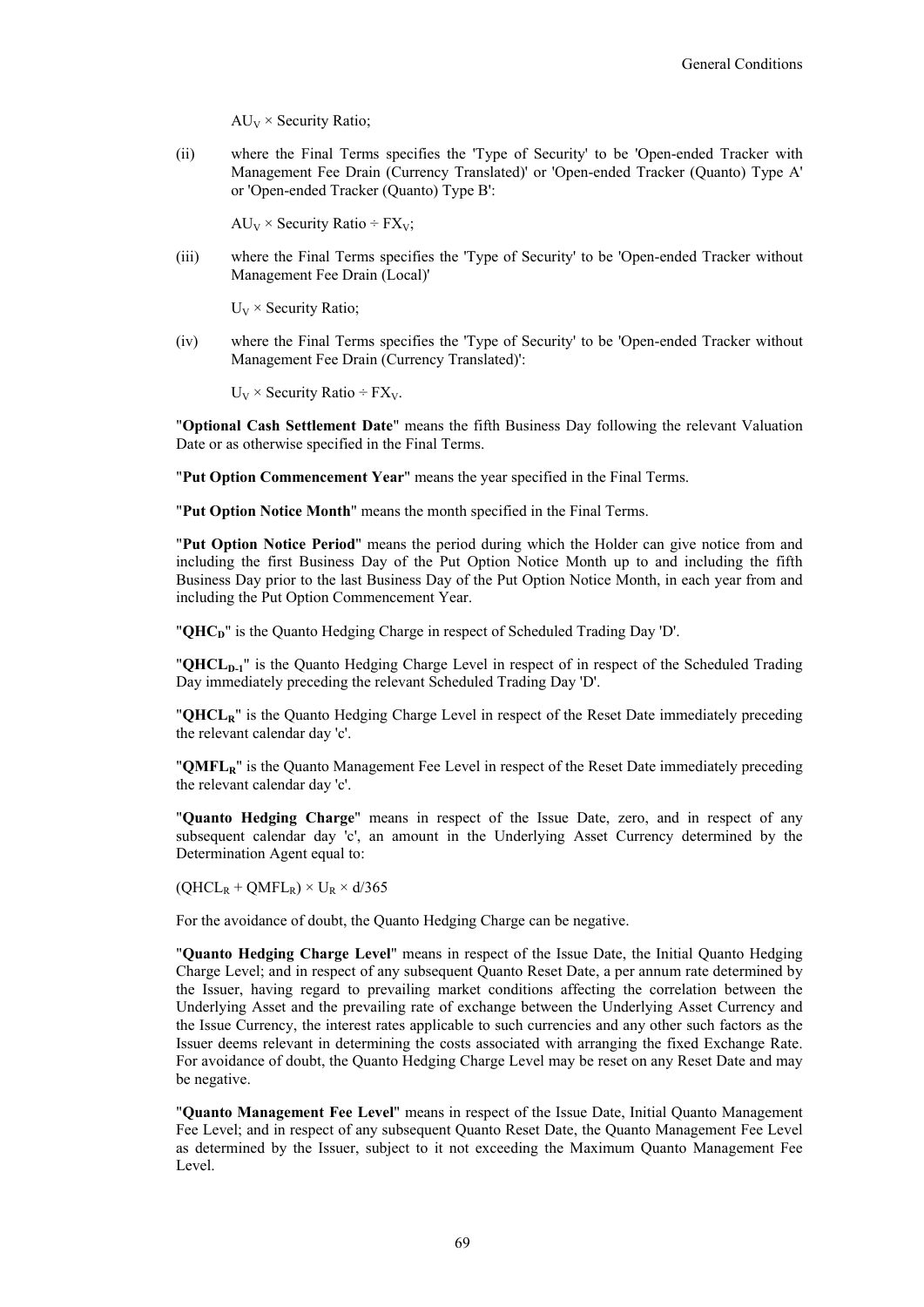"**Quanto Reset Date**" means each calendar day or as otherwise specified as such in the Final Terms. The first Quanto Reset Date means the Issue Date, or as otherwise specified in the Final Terms.

"**Rate**" means in respect of any calendar day, the Rate determined by the Issuer, and equal to the prevailing rate available to the Issuer in respect of its hedging strategy relating to the Securities in the Issue Currency with a designated maturity of either overnight or such other maturity as deemed appropriate by the Issuer by reference to the expected period between Reset Dates, subject to a maximum of one month.

"R<sub>D-1</sub>" means the Rate in respect of the Scheduled Trading Day immediately preceding the relevant Scheduled Trading Day 'D'.

"**Reset Date**" means each calendar day or as otherwise specified as such in the Final Terms. The first Reset Date means the Issue Date, or as otherwise specified in the Final Terms.

"**Security Ratio**" means the amount specified as such in the Final Terms.

"U<sub>D</sub>" means the Valuation Price in respect of Scheduled Trading Day 'D'.

"U<sub>D-1</sub>" means the Valuation Price in respect of the Scheduled Trading Day immediately preceding the relevant Scheduled Trading Day 'D'.

"**UR**" means the Valuation Price in respect of the Reset Date immediately preceding the relevant calendar day "c", or if such day is not a Scheduled Trading Day, the Scheduled Trading Day immediately preceding such Reset Date.

"**UV**" means the Valuation Price in respect of the relevant Valuation Date.

"**Valuation Date**" means:

- (a) in respect of the exercise of a Call Option pursuant to General Condition 5.3(a) (*Call Option*), the Issuer Call Exercise Date, unless there is a Disrupted Day in respect of such Share or Index on that date, in which event General Condition 9 (*Consequences of Disrupted Days*) will apply;
- (b) in respect of the exercise of a Put Option pursuant to General Condition 5.3(b) (*Put Option*), the Holder Put Exercise Date, unless there is a Disrupted Day in respect of such Share or Index on that date, in which event General Condition 9 (*Consequences of Disrupted Days*) will apply; or
- (b) each Scheduled Trading Day.

"**Valuation Price**" means, in respect of a Valuation Date and any relevant Scheduled Trading Day, the level of the Underlying Asset at the Valuation Time on such day, as determined by the Determination Agent.

"**Valuation Time**" means, in respect of the Underlying Asset, the time specified in the Final Terms or, if no such time is specified:

- (a) if the Underlying Asset is not specified to be a Multi-exchange Index in the Final Terms, the Scheduled Closing Time on the relevant Exchange on the Valuation Date in relation to such Underlying Asset. If the relevant Exchange closes prior to its Scheduled Closing Time and the specified Valuation Time is after the actual closing time for its regular trading session, then the Valuation Time shall be such actual closing time; and
- (b) if the Underlying Asset is specified to be a Multi-exchange Index in the Final Terms (a) for the purposes of determining whether a Market Disruption Event has occurred: (i) in respect of any Component, the Scheduled Closing Time on the Exchange in respect of such Component, and (ii) in respect of any options contracts or future contracts on the relevant Index, the close of trading on the Related Exchange; and (b) in all other circumstances, the time at which the official closing level of the relevant Index is calculated and published by the Index Sponsor.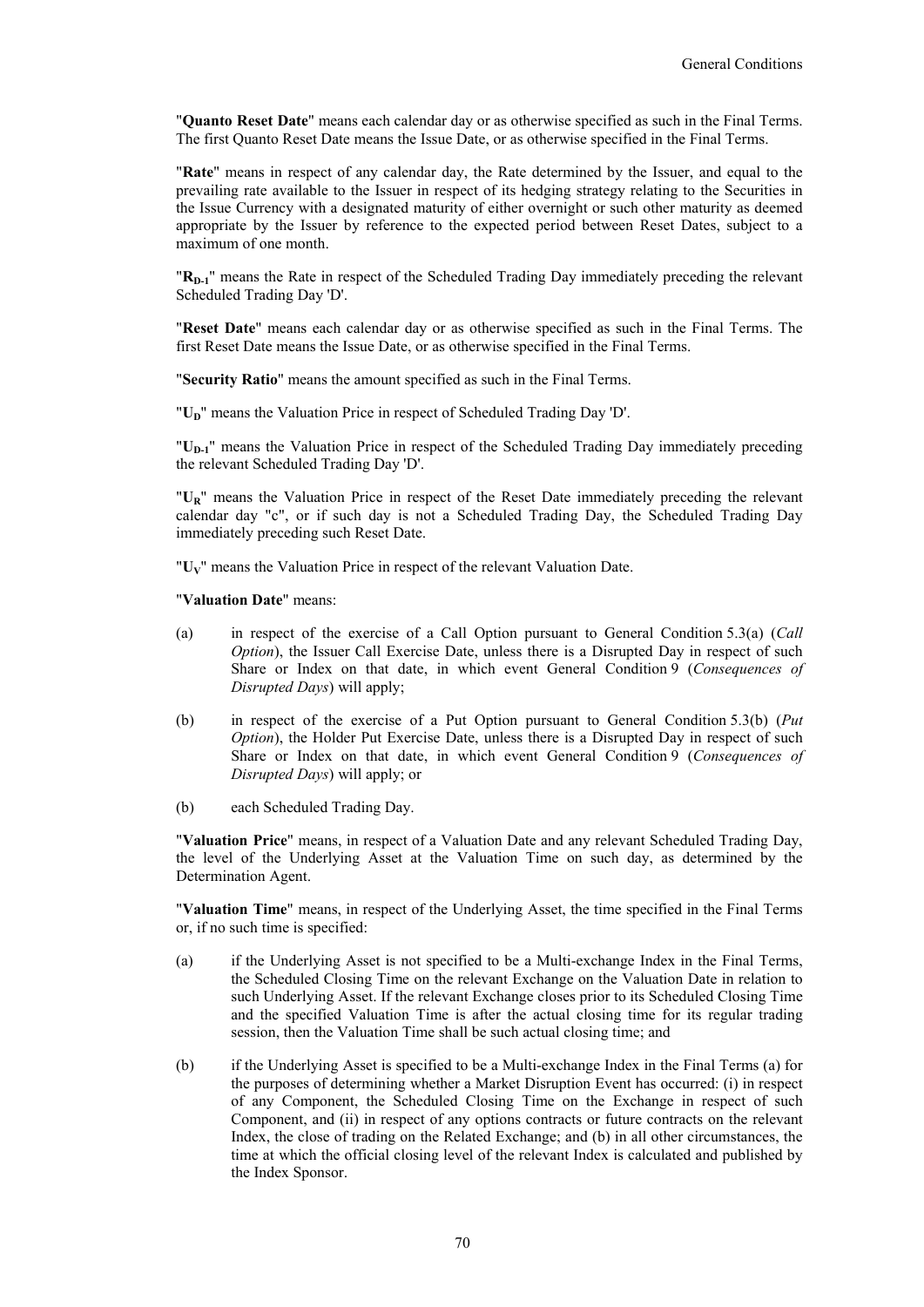## 5.4 **Publication of pricing details**

The Issuer shall make reasonable efforts to publish, in respect of each Series, to the extent applicable to such Series, the applicable Current Financing Level, the applicable Current Stop Loss Level, the applicable Current Knock-out Barrier and/or the applicable Parity, on http://www.bmarkets.com or such other website as may be specified in the Final Terms.

## **D. EQUITY LINKED CONDITIONS, DISRUPTION EVENTS AND TAXES AND EXPENSES**

### 6. **Settlement**

## 6.1 **Conditions to settlement**

If the Issuer determines that any condition to settlement to be satisfied by a Holder has not been satisfied in respect of the Securities on or prior to the date on which settlement would otherwise have been scheduled to occur, payment of the relevant Settlement Amount shall not become due until the date on which all conditions to settlement have been satisfied in full (such Settlement Amount, the "**Conditional Settlement Amount**"). No additional amounts shall be payable as a result of any such delay or postponement.

The conditions to settlement to be satisfied by a Holder include, without limitation, (a) receipt of all instructions, certifications and information by the Issuer, the Issue and Paying Agent and the Relevant Clearing System, as applicable, required by the Issuer, the Issue and Paying Agent and/or the Relevant Clearing System to effect payment of the relevant Settlement Amount to the Holder (or to its order) within the required time period, (b) the condition to settlement in General Condition 4.6 (*Taxes, Settlement Expenses and conditions to settlement*), (c) the deposit of a duly completed Security Exercise Notice or any other applicable notice in accordance with the Conditions, as applicable, and (d) the deposit, presentation or surrender of the relevant Security, as applicable.

If the conditions to settlement to be satisfied by a Holder have not been satisfied by (i) 10:00 a.m., London time, if the Securities are not Cleared Securities or (ii) 10:00 a.m., Luxembourg or Brussels time, or such other time as determined by the Determination Agent as appropriate for the Relevant Clearing System, on the day that is the number of calendar days equal to the Settlement Number following the applicable Final Settlement Cut-off Date (the "**Security Settlement Cut-off Date**") as determined by the Determination Agent, the relevant conditions to settlement will not be capable of being satisfied. With effect from the Security Settlement Cut-off Date, the relevant Holder shall have no right to receive any payment of the Conditional Settlement Amount and shall have no claim against the Issuer in relation thereto.

## 6.2 **Postponement of payments and settlement**

If the determination of a price or level used to calculate any amount payable on any Payment Date is delayed or postponed pursuant to the Conditions of the Securities, payment or settlement will occur on the later of either (i) the scheduled Payment Date, or (ii) the third Business Day following the relevant Valuation Date. No additional amounts shall be payable or deliverable by the Issuer because of such postponement.

## 7. **Index Modification, Cancellation, Disruption or Adjustment Event**

The following provisions of this General Condition 7 will apply to all Index Linked Securities.

## 7.1 **Index Adjustment Events:**

If,

(i) on or prior to any date on which the level of an Index is to be calculated, including, without limitation, any Valuation Date (a "**Determination Date**"), in respect of Index Linked Securities, the relevant Index Sponsor announces that it will make a material change in the formula for or the method of calculating that Index or in any other way materially modifies that Index (other than a modification prescribed in that formula or method to maintain that Index in the event of changes in constituent stock and capitalisation and other routine events) (an "**Index Modification**") or permanently cancels the Index and no successor Index exists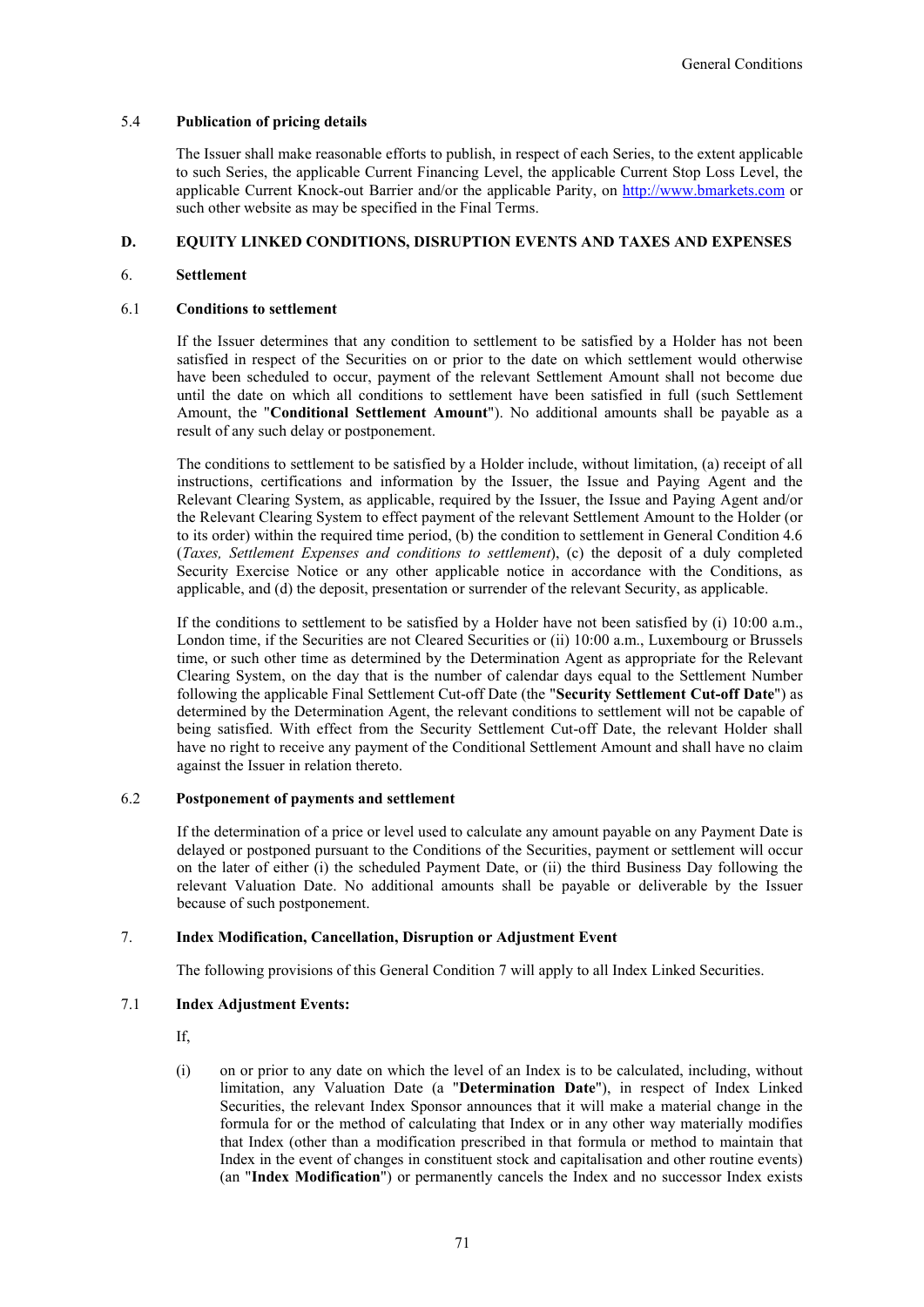### (an "**Index Cancellation**"); or

(ii) on any Determination Date in respect of any Index the Index Sponsor fails to calculate and announce a relevant Index (an "**Index Disruption**" and, together with an Index Modification and an Index Cancellation, an "**Index Adjustment Event**"),

then the Determination Agent shall on each relevant Determination Date determine if such Index Adjustment Event has a material effect on the relevant Securities and, if so, shall calculate the level of that Index by using, in lieu of a published level for the relevant Index, the level for that Index as at that Determination Date in accordance with the formula for and method of calculating that Index last in effect prior to that Index Adjustment Event, but using only those Components that constituted the relevant Index immediately prior to that Index Adjustment Event (other than those Components that have since ceased to be listed on any relevant Exchange).

In the event that the Determination Agent determines that it can no longer continue to calculate such Index, the Determination Agent may deem such Index Adjustment Event to constitute an Additional Disruption Event for the purposes of these provisions and shall take any necessary action in accordance with the applicable provisions of General Condition 11 (*Early cancellation or adjustment following an Additional Disruption Event*), as the case may be, in respect of the Securities.

### 7.2 **Successor Index Sponsor or substitution of Index with substantially similar calculation**

If an Index is (i) not calculated and announced by the Index Sponsor but is calculated and announced by a successor sponsor (the "**Successor Index Sponsor**") acceptable to the Determination Agent or (ii) replaced by a successor index (the "**Successor Index**") using, in the determination of the Determination Agent, the same or a substantially similar formula for and method of calculation as used in the calculation of that Index, then (1) the index as calculated and announced by the Successor Index Sponsor or (2) the Successor Index will be deemed to be the Index.

## 7.3 **Correction of an Index**

If the level of an Index published on any Determination Date and used or to be used by the Determination Agent to determine any relevant Index value is subsequently corrected and the correction is published by the Index Sponsor or a Successor Index Sponsor no later than two Exchange Business Days prior to the next date upon which any payment shall be made by the Issuer, the Determination Agent shall recalculate the amount that is payable, using such corrected level of the relevant Index and, to the extent necessary, will adjust any relevant terms of the Securities to account for such correction. The Determination Agent shall notify the Holders of (i) that correction and (ii) the amount, if any, that is payable as a result of that correction and (iii) any adjustment being made.

### 7.4 **Manifest Error in Index Calculation**

Notwithstanding anything to the contrary herein, if, on any Determination Date there is, in the reasonable opinion of the Determination Agent, a manifest error in the calculation of an Index by the relevant Index Sponsor (as manifested in the level of such Index published by such Index Sponsor), the Determination Agent may calculate the level of such Index for such date in lieu of using the level published on such date by such Index Sponsor. Such calculation will be determined in accordance with the methodology and formula for calculating the relevant Index used by the relevant Index Sponsor last in effect prior to the manifest error occurring. Where the Determination Agent calculates the level of an Index in accordance with this paragraph, it shall give notice to the Holder(s) of the Index level so calculated no later than 5 Business Days after the relevant Determination Date.

If the relevant Index Sponsor continues to calculate the relevant Index with manifest error for more than three Scheduled Trading Days, then the Determination Agent may make such adjustments to the terms of the Security as it may determine, including, without limitation, selecting an alternative index to replace the relevant Index and/or replicating the constituents of the relevant Index and/or continuing to calculate the relevant Index in accordance with the methodology and formula for calculating such Index used by the relevant Index Sponsor last in effect prior to the manifest error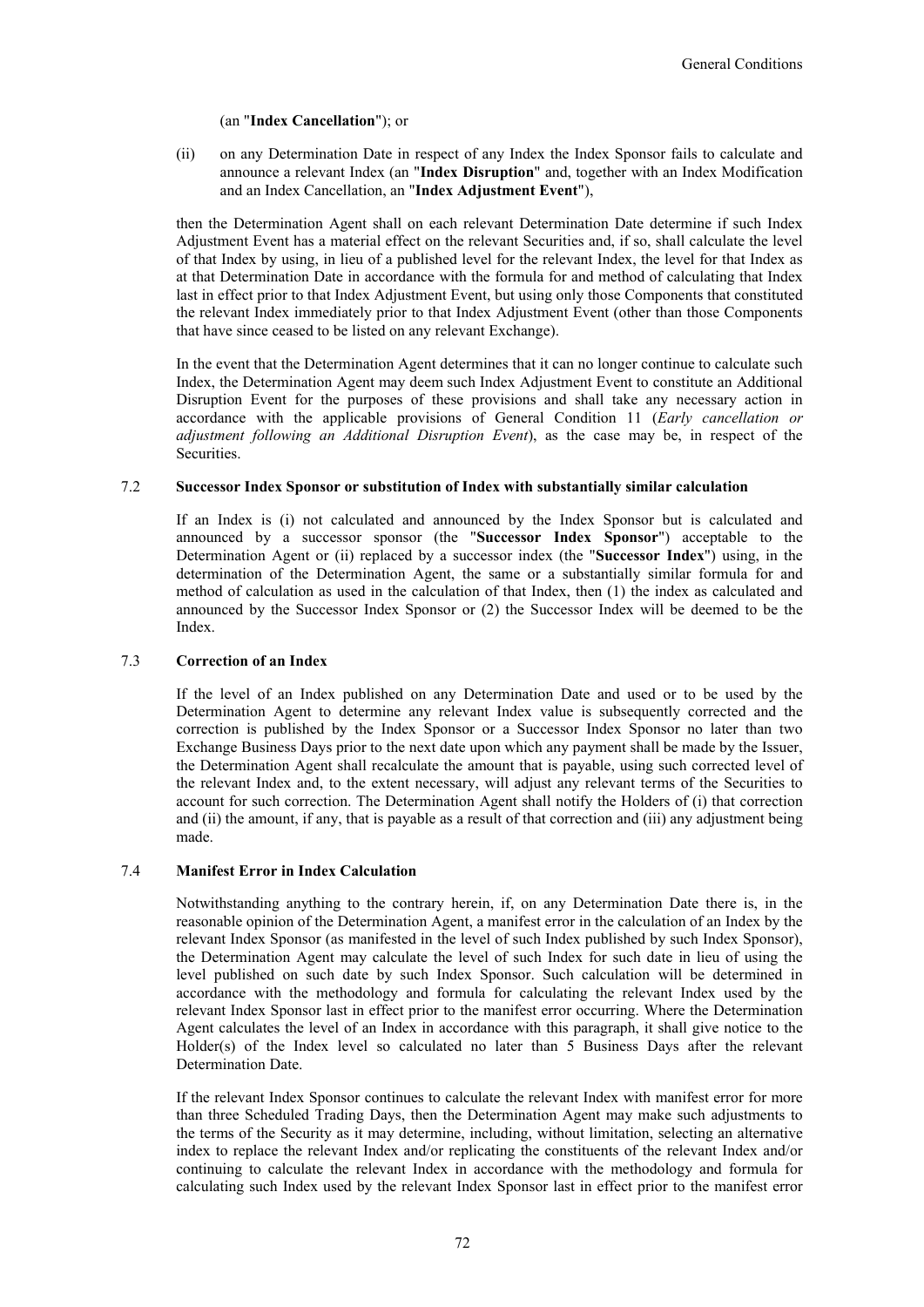occurring and/or adjusting the constituents and weightings of such Index. Where the Determination Agent makes any adjustment(s) in accordance with this paragraph, it shall give notice to the Holder(s) as soon as is reasonably practicable after making such adjustment(s).

Where a correction to the level of an Index is published by the Index Sponsor as described in General Condition 7.3 (*Correction of an Index*) after the Determination Agent has calculated the level of such Index pursuant to this General Condition 7.4 (*Manifest error in Index calculation*), the Determination Agent may recalculate any amount to be paid, using such corrected level in accordance with the provisions of General Condition 7.3 (*Correction of an Index*) after the correction to the level of the relevant Index is published by the relevant Index Sponsor. Where a correction to the level of an Index is published by the relevant Index Sponsor after an adjustment has been made to the terms of the Security in accordance with the preceding paragraph, General Condition 7.3 (*Correction of an Index*) shall not apply and the terms of such adjustment shall prevail.

#### 8. **Share adjustments or disruptions**

The following provisions will apply to all Share Linked Securities.

## 8.1 **Potential Adjustment Events**

The Determination Agent may at any time determine that a Potential Adjustment Event has occurred. Following such determination, the Determination Agent will then determine whether such Potential Adjustment Event has a diluting or concentrative effect on the theoretical value of the relevant Shares and, if so, will (i) make the corresponding adjustment(s), relevant to the settlement, payment or other terms of the Securities as the Determination Agent determines appropriate to account for the diluting or concentrative effect of such Potential Adjustment Event (the "**Adjustment(s)**") and (ii) determine the effective date(s) of the Adjustment(s). The Determination Agent may (but need not) determine the appropriate Adjustment(s) by reference to the adjustment(s) in respect of such Potential Adjustment Event made by an options exchange to options on the relevant Shares traded on that options exchange.

Any adjustment to the terms of the Securities following a Potential Adjustment Event shall take into account the economic cost of any taxes, duties, levies, fees or registration payable by or on behalf of the Issuer or any of its relevant Affiliates or a foreign investor charged on subscription, acquisition or receipt of any Shares or other securities received as a result of the Potential Adjustment Event, such calculations to be determined and carried out by the Determination Agent.

Notwithstanding the above, the Issuer may, alternatively, on giving notice to the Holders, elect, in lieu of the Determination Agent making an Adjustment in respect of a Potential Adjustment Event, to deliver to each Holder one or more additional Securities (the "**Adjustment Event Securities**") and/or pay to each Holder a cash amount (the "**Adjustment Event Amount**") to account for the diluting or concentrative effect of such Potential Adjustment Event. Where the Issuer elects to deliver Adjustment Event Securities, such Adjustment Event Securities will be issued on the same (or substantially the same) terms as the relevant Securities as the Determination Agent may determine. In such notice the Issuer will set out the amount of Securities to be delivered and/or cash to be paid and the manner in which such delivery and/or payment is to be made.

## 8.2 **Merger Events, Nationalisation, Insolvency, Insolvency Filing, Delisting and Tender Offers**

Following the occurrence of any Merger Event, Nationalisation, Insolvency, Insolvency Filing, Delisting or Tender Offer (as determined by the Determination Agent), such event shall constitute an Additional Disruption Event and the applicable provisions of General Condition 11 (*Early cancellation or adjustment following an Additional Disruption Event*) shall apply.

## 8.3 **Substitution of shares**

#### (a) **If 'Substitution of Shares – Standard' is specified as 'Applicable' in the Final Terms**

(i) If any Share shall be affected by an Extraordinary Event, (the "**Affected Shares**"), then without prejudice to the rights that the Issuer has under the Securities (as described above), the Issuer shall have the option to substitute the Affected Shares with substitute shares (the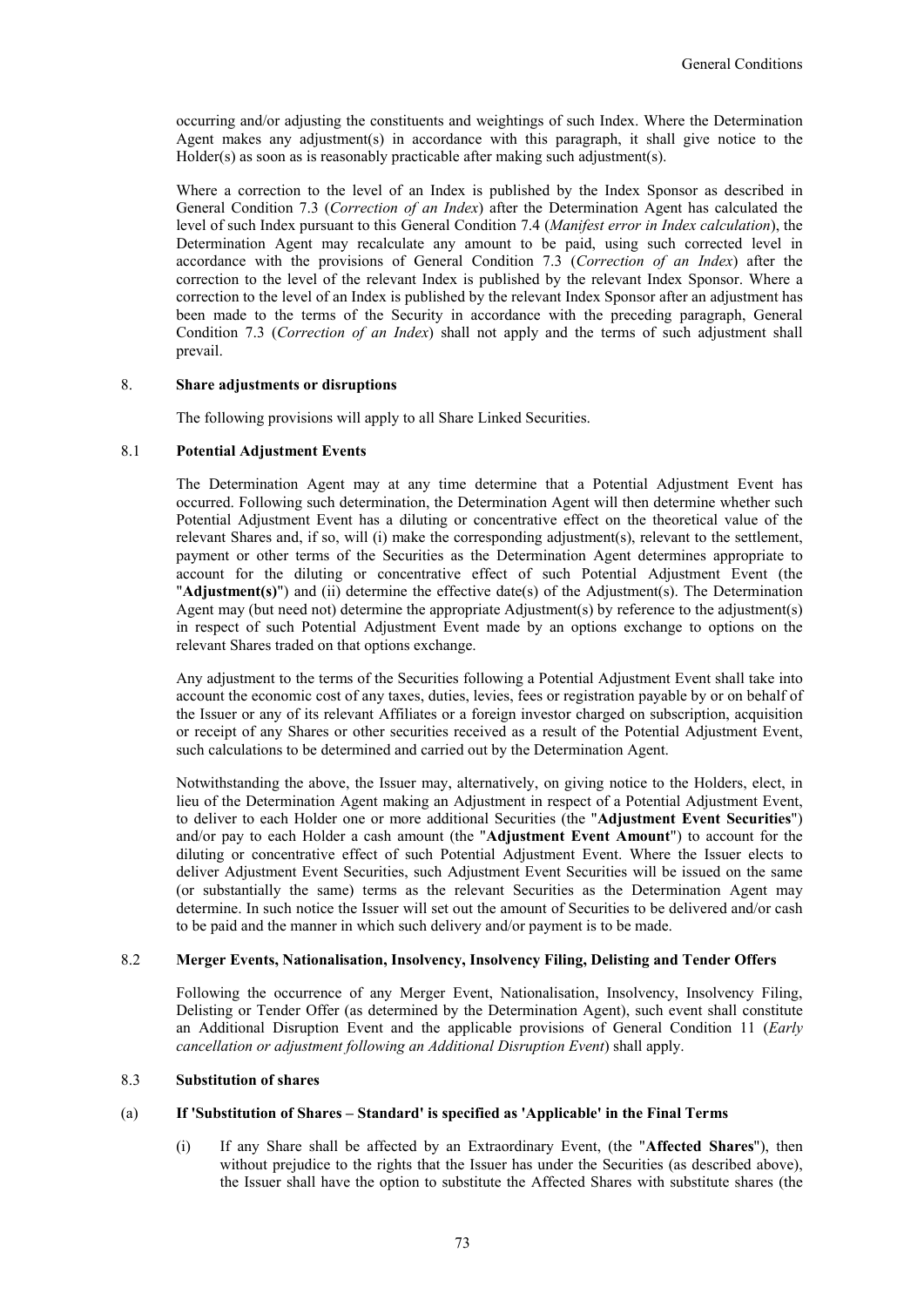"**Substitute Shares**") as selected by the Determination Agent as at the Announcement Date or the Tender Offer Date, or such other date as the Determination Agent may deem appropriate as the case may be.

- (ii) The Substitute Shares shall have such criteria as the Determination Agent deems appropriate, including, but not limited to, the following:
	- (A) the Substitute Shares shall belong to a similar economic sector as the Share Company of the Affected Shares; and
	- (B) the issuer of the Substitute Share shall be of a similar international standing and creditworthiness as the Share Company of the Affected Shares.
- (iii) The Initial Price of the Substitute Shares shall be determined in accordance with the following:

Initial Price = Substitute Price  $\times$  (Affected Share(k)/Affected Share(j))

where:

- "**Substitute Price**" means the official closing price per Share of the relevant Substitute Shares as at the Valuation Time on the dates on which the Affected Share(j) is determined or, if such date is not a Scheduled Trading Day on the relevant Exchange in respect of the Substitute Shares, the following Scheduled Trading Day of the Substitute Shares;
- "**Affected Share (k)**" means the 'Initial Price' per Share of the relevant Affected Shares as specified in the Final Terms; and
- "**Affected Share (j)**" means the last closing price per Share of the Affected Shares on or prior to the Announcement Date or the Tender Offer Date (as the case may be).
- (iv) The Determination Agent shall notify the Holders as soon as practicable after the selection of the relevant Substitute Shares.

#### (b) **If 'Substitution of Shares – ETF underlying' is specified as 'Applicable' in the Final Terms**

- (i) On the occurrence of an Extraordinary Event, then without prejudice to the rights that the Issuer has under the Securities, (including, for the avoidance of doubt, the right to make appropriate adjustments or cancel all of the Securities in accordance with General Condition 11 (*Early cancellation or adjustment following an Additional Disruption Event)*), the Issuer shall have the discretion to substitute the relevant Share with such shares, units or other interests of an exchange traded fund or other financial security, index or instrument (each a "**Replacement Security**") that the Determination Agent determines, is comparable to the relevant discontinued Share (or discontinued Replacement Security) as at the Announcement Date or the Tender Offer Date or such other date as the Determination Agent may deem appropriate, as the case may be and such Replacement Security shall be deemed to be the relevant Share for all purposes of the Securities after the substitution.
- (ii) Upon the substitution by the Determination Agent of a Replacement Security, the Determination Agent may adjust any variable in the terms of the Securities (including, without limitation, any variable relating to the price of the shares, units or other interests in the relevant Share, the number of such shares, units or other interests outstanding, created or cancelled or any dividend or other distribution made in respect of such shares, units or other interests) as in the judgement of the Determination Agent may be, and for such time as may be, necessary to render the Replacement Security comparable to the shares or other interests of the relevant discontinued Share (or discontinued Replacement Security) for purposes of the Securities.
- (iii) Upon any substitution by the Determination Agent of a Replacement Security, the Determination Agent shall notify the Holders as soon as practicable after the selection of the Replacement Security.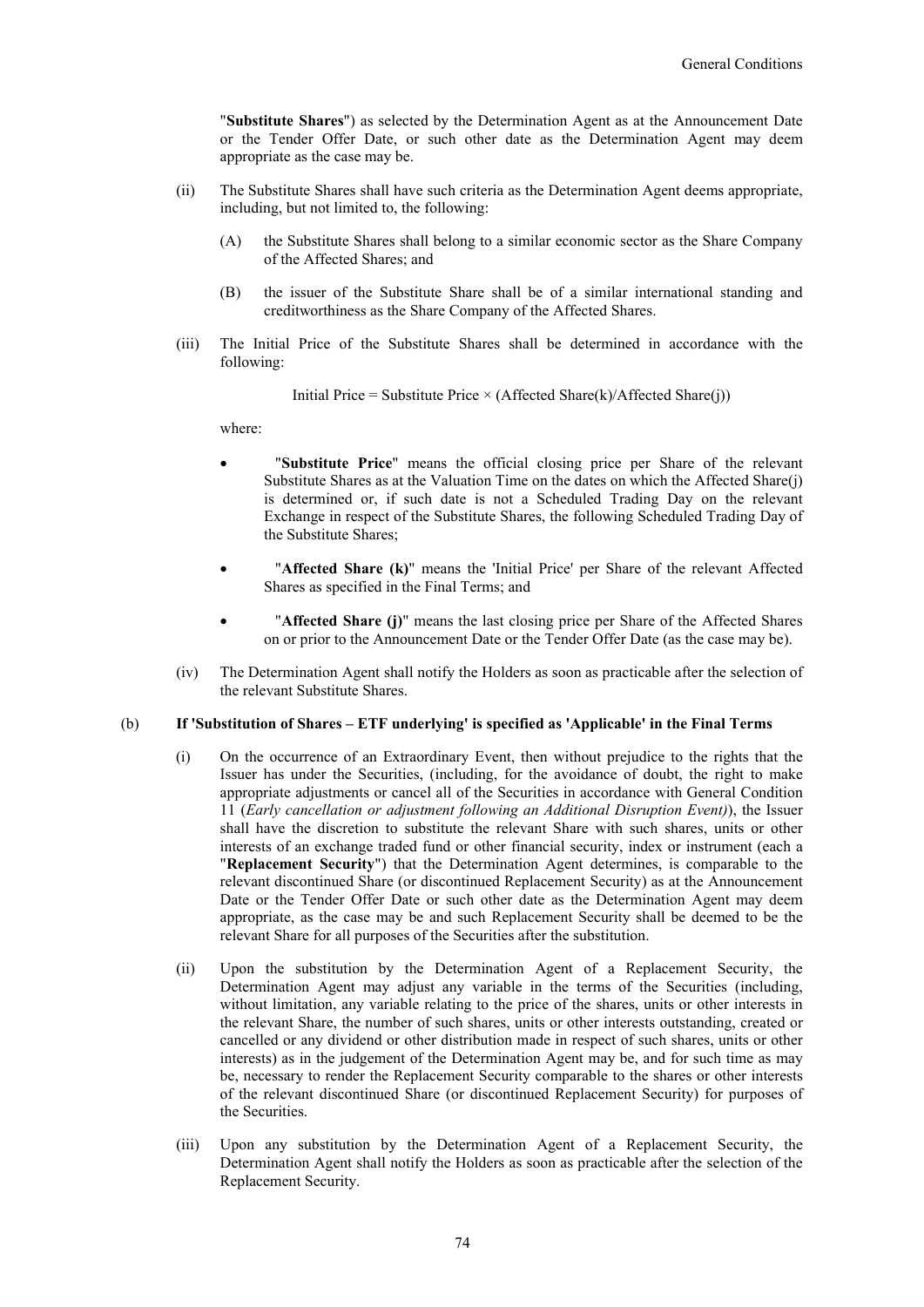(c) In the event that (i) the Issuer determines not to substitute the Share in accordance with paragraph (a) or (b) above, as may be applicable, or (ii) the Determination Agent determines that it cannot substitute the Affected Share in accordance with paragraph (a) above or cannot determine a Replacement Security in accordance with paragraph (b) above, the Issuer may in its discretion determine that such event is an Additional Disruption Event and shall make appropriate adjustments or cancel all of the Securities of the relevant Series in whole in accordance with General Condition 11 (*Early cancellation or adjustment following an Additional Disruption Event*).

#### 9. **Consequences of Disrupted Days**

If, in the opinion of the Determination Agent, any Valuation Date is a Disrupted Day, then the Valuation Date shall be the first succeeding Scheduled Trading Day that is not a Disrupted Day, unless each of the eight Scheduled Trading Days immediately following the original date that, but for the Disrupted Days, would have been the Valuation Date (the "**Scheduled Valuation Date**") is a Disrupted Day, in which case that eighth Scheduled Trading Day shall be deemed to be the Valuation Date, notwithstanding the fact that it is a Disrupted Day, and the Determination Agent shall determine:

- (i) in the case of any Underlying Asset that is a Share, the relevant Exchange-traded or quoted price (the "**Traded Price**") for such Share that would have prevailed as at the Valuation Time on that eighth Scheduled Trading Day but for that Disrupted Day; or
- (ii) in the case of any Underlying Asset that is an Index, the level of the Index as at the Valuation Time on that eighth Scheduled Trading Day in accordance with the formula for and method of calculating the Index last in effect prior to the occurrence of the first Disrupted Day using the Traded Price as at the Valuation Time on that eighth Scheduled Trading Day of each security comprised in the Index (or, if an event giving rise to a Disrupted Day has occurred in respect of the relevant security on that eighth Scheduled Trading Day, its determination of the Traded Price for the relevant security as at the Valuation Time on that eighth Scheduled Trading Day).

#### 10. **Adjustments**

If the Issuer requests that the Determination Agent determine whether an appropriate adjustment can be made in accordance with General Condition 11 (*Early cancellation or adjustment following an Additional Disruption Event*), the Issuer shall not be obliged to make any adjustment that it does not think is appropriate and none of the Determination Agent, the Issuer or any other party shall be liable for the Issuer making or failing to make any such adjustment.

In particular, notwithstanding that an adjustment is required to be made by the provisions set out in this section D (*Equity Linked Conditions, Disruption Events and Taxes and Expenses*) in respect of any event affecting a Share Company or its Shares, or an Index or its Index Sponsor, the Issuer reserves the right not to make that adjustment if, at the time the adjustment is to be made pursuant thereto, an option or future on the relevant Share or Index is traded on any Futures or Options Exchange and no adjustment is made by that Futures or Options Exchange to the entitlement under that traded option or future in respect of that event.

The Issuer will give, or procure that there is given, notice as soon as practicable of any adjustment and of the date from which such adjustment is effective.

#### 11. **Early Cancellation or adjustment following an Additional Disruption Event**

If an Additional Disruption Event occurs:

(i) the Determination Agent shall determine whether an appropriate adjustment or adjustments can be made to the Conditions and/or any other provisions relating to the Securities to account for the economic effect of such Additional Disruption Event on the Securities which would produce a commercially reasonable result and preserve substantially the economic effect to the Holders of a holding of the relevant Security. If the Determination Agent determines that an appropriate adjustment or adjustments can be made, the Issuer shall determine the effective date of such adjustment(s), notify the Holders of such adjustment and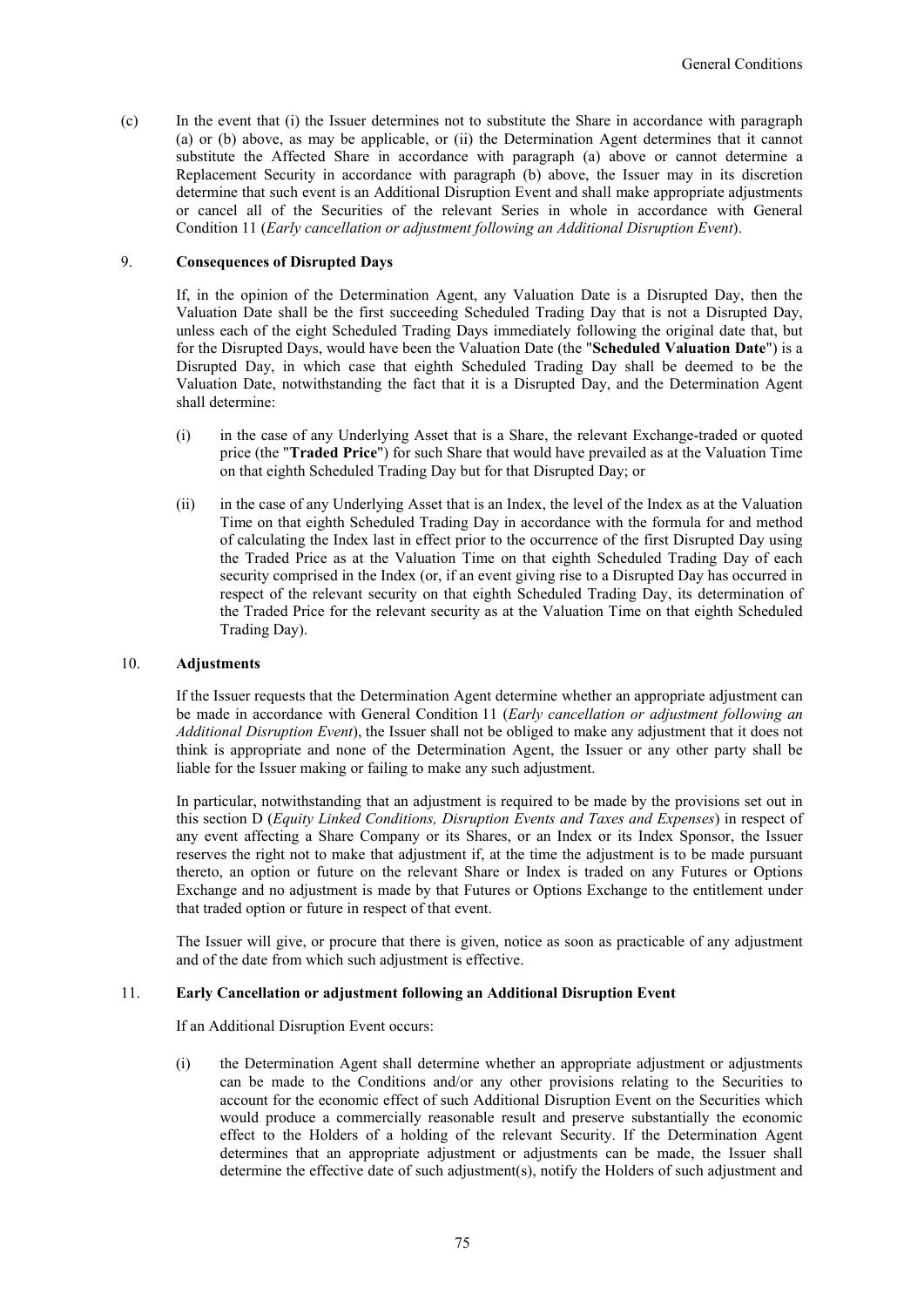take the necessary steps to effect such adjustment(s).; or

(ii) if the Determination Agent determines that no adjustment that could be made pursuant to paragraph (i) above would produce a commercially reasonable result and preserve substantially the economic effect to the Holders of a holding of the relevant Security, the Determination Agent will notify the Issuer of such determination and no adjustment(s) shall be made pursuant to paragraph (i) above. In such event the Issuer shall, on giving irrevocable notice to the Holders of not less than a number of Business Days equal to the Early Cancellation Notice Period Number, cancel all of the Securities of the relevant Series on the date specified by it in the notice (the "Early Cash Settlement Date") and pay to each Holder, in respect of each Security held by it, an amount equal to the Early Cash Settlement Amount on such date (provided that the Issuer may also, prior to such cancellation of the Securities, make any adjustment(s) to the Conditions or any other provisions relating to the Securities as appropriate in order to (when considered together with the cancellation of the Securities) account for the effect of such Additional Disruption Event on the Securities).

## 12. **FX Disruption Event**

If 'FX Disruption Event' is specified as 'Applicable' in the Final Terms, upon the occurrence of an FX Disruption Event, the Issuer may take any one or more of the following actions:

- (a) deduct from any payments to be made in respect of the Securities an amount calculated by the Determination Agent as representing a cost, expense, charge and/or deduction arising in connection with such FX Disruption Event(s) or under any other adjustment with respect thereto; and/or
- (b) make payment of the relevant Settlement Amount and/or any other amount payable by the Issuer pursuant to the Conditions in the Specified Currency instead of the Settlement Currency, the amount payable in the Specified Currency being determined by the Determination Agent; and/or
- (c) postpone or adjust any Valuation Date or the relevant payment date for any amount payable by the Issuer pursuant to the Conditions until, in the determination of the Determination Agent, an FX Disruption Event is no longer subsisting; and/or
- (d) (in the case of a Price Source Disruption) specify and adopt:
	- (i) an appropriate alternate fallback or alternative price or rate source or method of determination selected by the Determination Agent (which may (or may not) be by reference to dealer poll or such other publication page or service as may replace the relevant page or service for the purpose of displaying a currency exchange rate comparable or equivalent); or
	- (ii) a replacement of any one or more relevant currencies, as the case may be; and/or
- (e) deem such event to be an Additional Disruption Event for the purpose of these provisions and take any necessary action in accordance with the applicable provisions of General Condition 11 (*Early cancellation or adjustment following an Additional Disruption Event*), as the case may be, in respect of the Securities.

Upon the occurrence of an FX Disruption Event, the Issuer shall give notice as soon as practicable to the Holders, stating the occurrence of the FX Disruption Event, giving details thereof and the action proposed to be taken in relation thereto. Where 'FX Disruption Event' applies, and an event is both a Currency Disruption Event and an FX Disruption Event, such event shall be deemed to be an FX Disruption Event.

## 13. **Local Jurisdiction Taxes and Expenses**

If 'Local Jurisdiction Taxes and Expenses' is specified as 'Applicable' in the Final Terms in relation to any Securities:

(i) the Issuer shall deduct from amounts payable to (or from any further Securities deliverable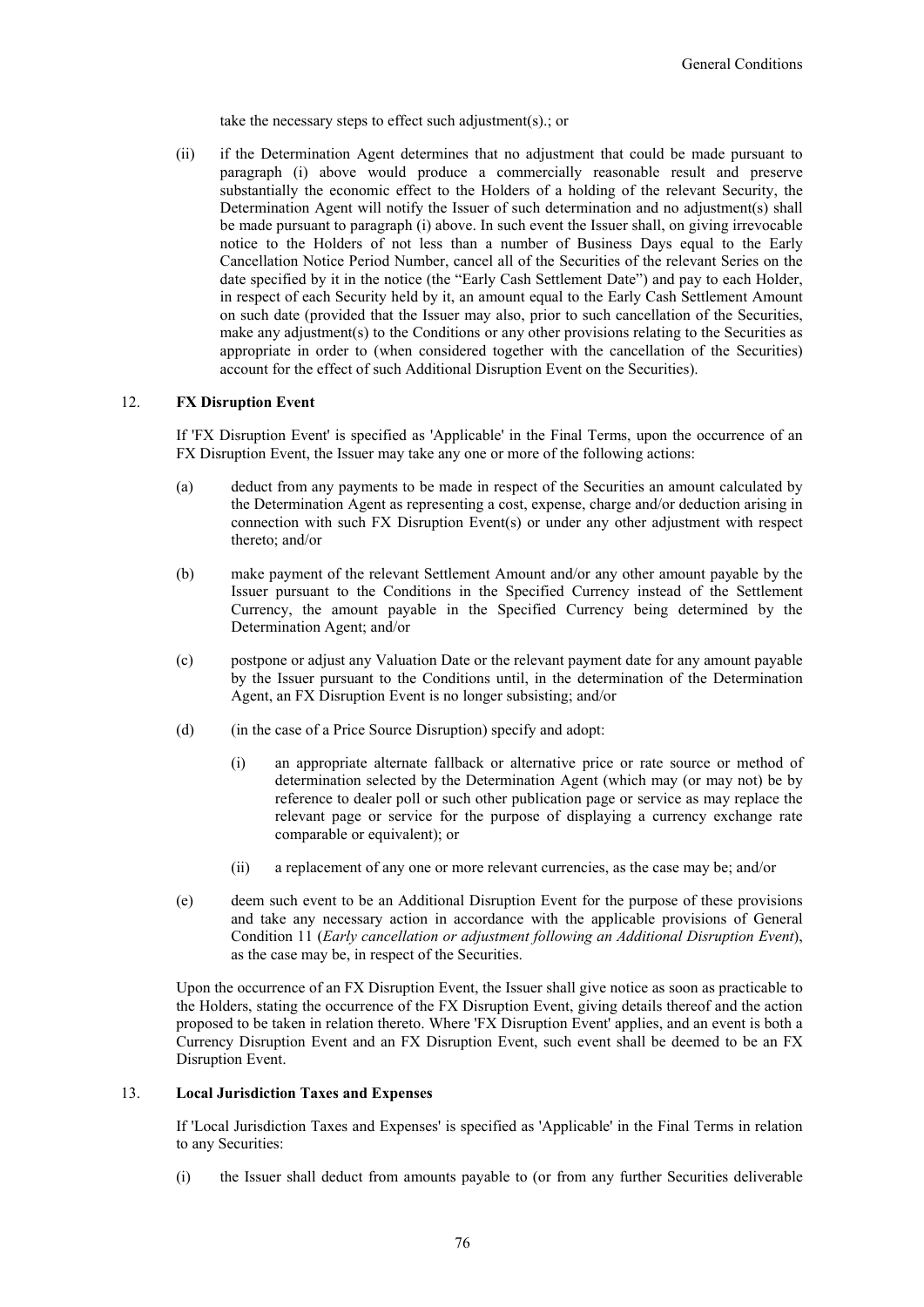to) a Holder all Local Jurisdiction Taxes and Expenses, not previously deducted from amounts paid (or further Securities delivered) to such Holder, as the Determination Agent shall determine are attributable to such Securities; or

(ii) the Issuer may request that the Determination Agent determines, whether an appropriate adjustment can be made to the Conditions and any other provisions relating to the Securities to account for such Local Jurisdiction Taxes and Expenses. If the Determination Agent determines that such adjustment(s) can be made, the Issuer shall determine the effective date of such adjustment(s) and take the necessary steps to effect such adjustment(s). The Issuer shall notify Holders of any such adjustment(s), as soon as reasonably practicable after the nature and effective date of the adjustments are determined. If the Determination Agent determines that no adjustment that could be made would produce a commercially reasonable result, it shall notify the Issuer of such determination and no adjustment(s) shall be made and paragraph (i) above shall apply to the Securities.

For the avoidance of doubt, the Issuer shall not be liable for any Local Jurisdiction Taxes and Expenses and Holders shall be liable to pay any Local Jurisdiction Taxes and Expenses attributable to their Securities, and, unless an adjustment is made in accordance with this General Condition 13 (*Local Jurisdiction Taxes and Expenses*), any such Local Jurisdiction Taxes and Expenses shall be deducted from the Cash Settlement Amount or any other amount payable to (or from any further Securities deliverable to) a Holder in respect of the Securities. This Local Jurisdiction Taxes and Expenses provision shall apply in addition to any other rights the Issuer may have in relation to Taxes, Settlement Expenses and/or conditions to settlement as set out in the Conditions.

#### 14. **Effect of Adjustments**

All determinations made by the Determination Agent pursuant to this section D (*Equity Linked Conditions, Disruption Events and Taxes and Expenses*) shall be conclusive and binding on the Holders, the Issue and Paying Agent and the Issuer, except in the case of manifest error.

#### **E. GENERAL PROVISIONS**

#### 15. **Events of Default**

If any of the following events occurs and is continuing (each an "**Event of Default**") and unless the Event of Default shall have been cured by the Issuer or waived by the Holders prior to receipt by Issue and Paying Agent or the Issuer, as the case may be, of a notice from Holders, as referred to below, a Holder may (in the case of any of the events in paragraph (i) below) give notice to the Issuer and the Issue and Paying Agent that such Security is, and in all cases such Security shall immediately become due and payable at, in respect of each Calculation Amount for such Security, the Early Cash Settlement Amount:

- (a) the Issuer does not pay any Optional Cash Settlement Amount, Specified Early Cash Settlement Amount or Early Cash Settlement Amount, as applicable, in respect of the Securities when the same is due and payable and such failure continues for 30 days;
- (b) the Issuer breaches any other provision of the Securities and that breach has not been remedied within 30 calendar days of the Issuer having received notice thereof from Holders holding at least one tenth in outstanding number of the relevant Series demanding remedy; or
- (c) an order is made or an effective resolution is passed for the winding-up of the Issuer (otherwise than in connection with a scheme of reconstruction, merger or amalgamation).

For the purposes of calculating any Early Cash Settlement Amount at any time following an Event of Default, the Determination Agent will ignore the effect of such Event of Default upon the market value of the Securities.

## 16. **Agents**

#### 16.1 **Appointment of Agents**

The Agents act solely as agents of the Issuer and do not assume any obligation or relationship of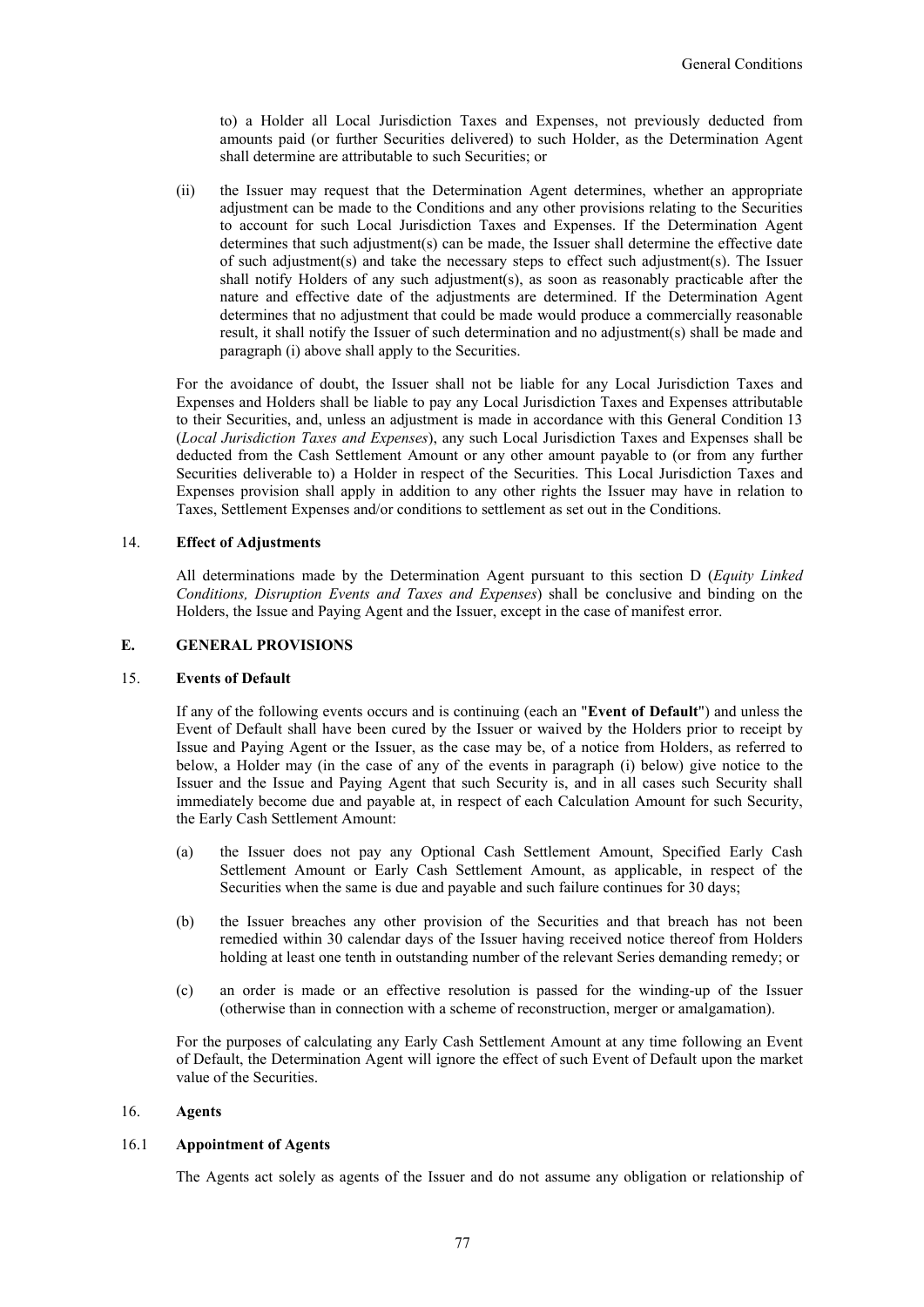agency or trust for or with any Holder. The Issuer reserves the right to vary or terminate the appointment of the Agents and to appoint additional or other Agents, provided that the Issuer shall at all times maintain:

- (a) an Issue and Paying Agent;
- (b) a Registrar and a Transfer Agent in relation to Registered Securities;
- (c) one or more Determination Agent(s) where these General Conditions so require;
- (d) Paying Agents having specified offices in at least two major European cities;
- (e) such other agents as may be required by any stock exchange on which the Securities may be listed;
- (f) to the extent not already satisfied pursuant to (d) or (e), in relation to Definitive Bearer Securities, a Paying Agent with a specified office in a European Union member state that will not be obliged to withhold or deduct tax pursuant to European Council Directive 2003/48/EC or any other Directive implementing the conclusions of the ECOFIN Council meeting of 26- 27 November 2000 or any law implementing or complying with, or introduced in order to conform to, such Directive;
- (g) a French Issue and Paying Agent, so long as French Cleared Securities are outstanding, and in accordance with what the Relevant Rules require; and
- (h) in the case of Securities in fully registered form (*au nominatif pur*) a Registration Agent.

Notice of any termination of appointment and of any changes to the specified office of any Agent will be given to Holders.

#### 16.2 **Determinations by the Determination Agent**

The Determination Agent (which will be Barclays Bank PLC, unless otherwise specified in the Final Terms), may be required to make certain determinations, considerations, decisions and calculations pursuant to the Conditions. In making such determinations, considerations, decisions and calculations, the Determination Agent may take into account the impact on the Issuer's hedging arrangements. In all circumstances the Determination Agent shall make such determinations and calculations in good faith and in a commercially reasonable manner and (save in the case of manifest or proven error) such determinations and calculations shall be final and binding on the Issuer, the Agents and the Holders.

### 16.3 **Responsibility of the Issuer and the Agents**

Neither the Issuer nor any Agent shall be held responsible for any loss or damage, resulting from any legal enactment (domestic or foreign), the intervention of a public authority (domestic or foreign), an act of war, strike, blockade, boycott or lockout or any other similar event or circumstance. The reservation in respect of strikes, blockades, boycotts and lockouts shall also apply if the Issuer or any Agent itself takes such measures or becomes the subject of such measures. Where the Issuer or any of the Agents is prevented from effecting payment due to such event, payment may be postponed until the time the event or circumstance impeding payment has ceased, and shall have no obligation to pay any additional amounts in respect of such postponement.

## 17. **Taxation**

The Issuer is not liable for, or otherwise obliged to pay amounts in respect of, any Taxes borne by a Holder. A Holder must pay all Taxes arising from or payable in connection with all payments relating to the Securities and all payments in respect of the Securities shall be made free and clear of, and without withholding or deduction for, any present or future Taxes of whatever nature imposed, levied, collected, withheld or assessed by or within the Bank Jurisdiction (or any authority or political subdivision thereof or therein having power to tax) unless such withholding or deduction is required by law.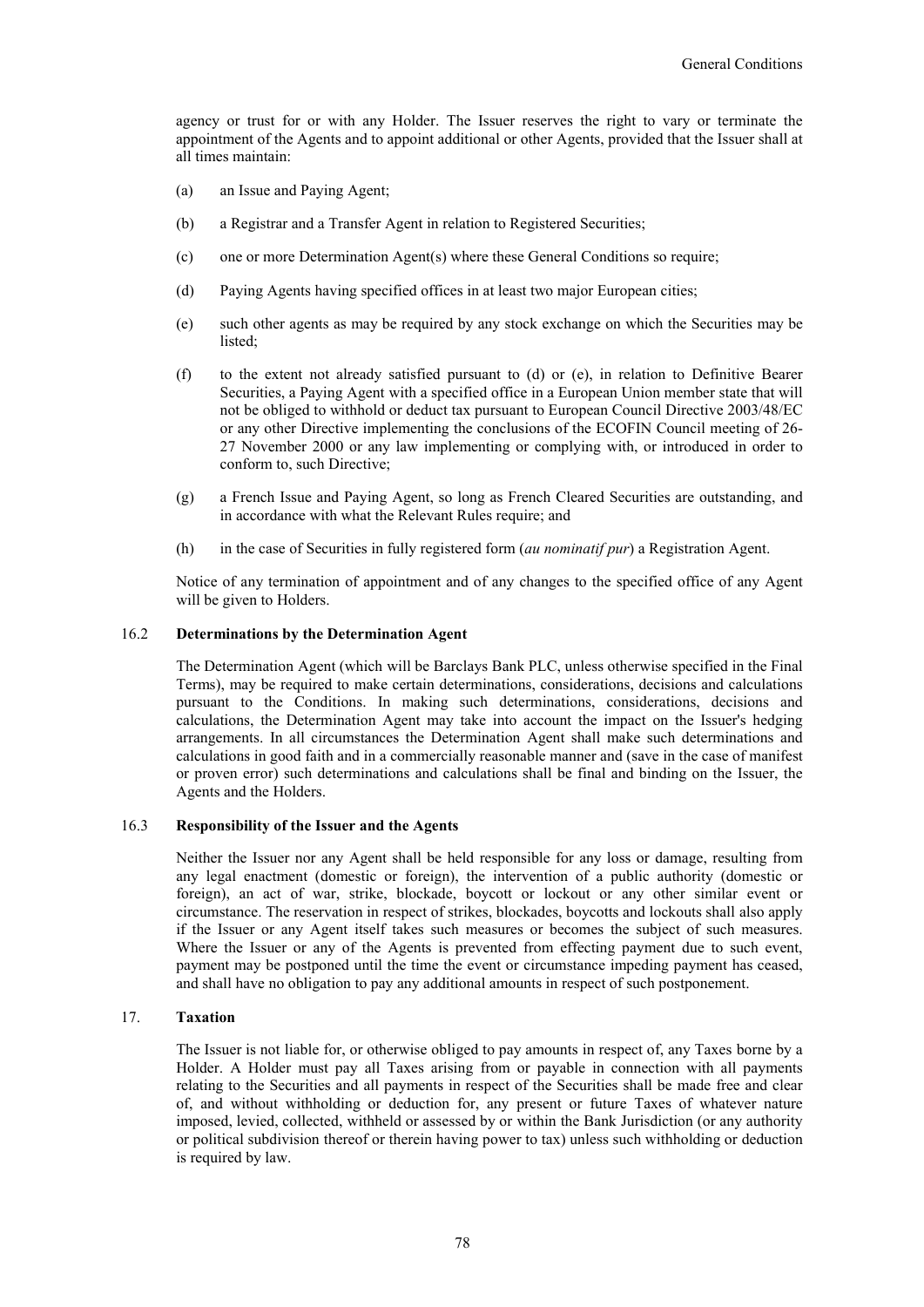In that event, the appropriate withholding or deduction shall be made and the Issuer shall pay such additional amounts ("**Additional Amounts**") as may be necessary in order that the net amounts receivable by the relevant Holder shall equal the respective amounts that would have been receivable by such Holder in the absence of such withholding or deduction. Notwithstanding the above, no Additional Amounts shall be payable with respect to any Security:

- (a) to, or to a third party on behalf of, a Holder who is liable for such Taxes in respect of such Securities by reason of his having a connection with the Bank Jurisdiction other than the mere holding of the relevant Security; or
- (b) to, or to a third party on behalf of, a Holder who could lawfully avoid (but has not so avoided) such deduction or withholding by complying or procuring that any third party complies with any statutory requirements or by making or procuring that any third party makes a declaration of non-residence or other similar claim for exemption to any tax authority in the place where the relevant Security is presented for payment; or
- (c) where such withholding or deduction is required by the rules of the U.S. Internal Revenue Code 1986, as amended, (the "**Code**") sections 1471 through 1474 (or any amended or successor provisions) or pursuant to any agreement with the U.S. Internal Revenue Service; or
- (d) presented for payment more than 30 calendar days after the Relevant Date, except to the extent that the Holder would have been entitled to an Additional Amount on presenting such Security for such payment on the last day of such 30-day period; or
- (e) where such withholding or deduction is imposed on a payment to an individual and required to be made pursuant to European Council Directive 2003/48/EC or any other Directive implementing the conclusions of the ECOFIN Council meeting of 26-27 November 2000 on the taxation of savings income, or any law implementing or complying with, or introduced in order to conform to, such Directive; or
- (f) (except in the case of Registered Securities) presented for payment by or on behalf of a Holder who would have been able to avoid such withholding or deduction by presenting the relevant Security to another Paying Agent without such deduction or withholding; or
- (g) in relation to Definitive Bearer Securities, unless it is proved, to the satisfaction of the Issue and Paying Agent or the Paying Agent to whom the Security is presented, that the Holder is unable to avoid such withholding or deduction by satisfying any applicable certification, identification or reporting requirements or by making a declaration of non-residence or other similar claim for exemptions to the relevant tax authorities.

The imposition of any withholding or deduction on any payments in respect of the Securities by or on behalf of the Issuer will be an "**Issuer Tax Event**" if such withholding or deduction is required by law.

## 18. **Prescription**

#### 18.1 **Prescription in relation to Securities**

Claims for payment shall become void unless made within ten years of the appropriate Relevant Date.

#### 19. **Replacement of Securities**

Should any Security in respect of any Series be lost, stolen, mutilated, defaced or destroyed, it may, subject to all applicable laws, regulations and any Relevant Stock Exchange or any other relevant authority requirements, be replaced at the specified office of the Issue and Paying Agent, in the case of Bearer Securities, or the Registrar, in the case of Registered Securities, or of such other Paying Agent or Transfer Agent, if the Issuer designates such and gives notice of the designation to Holders. The replacement of any Security shall be subject to payment by the claimant of the fees, expenses and Taxes incurred in connection therewith and on such terms as to evidence, security and indemnity and otherwise as the Issuer may require.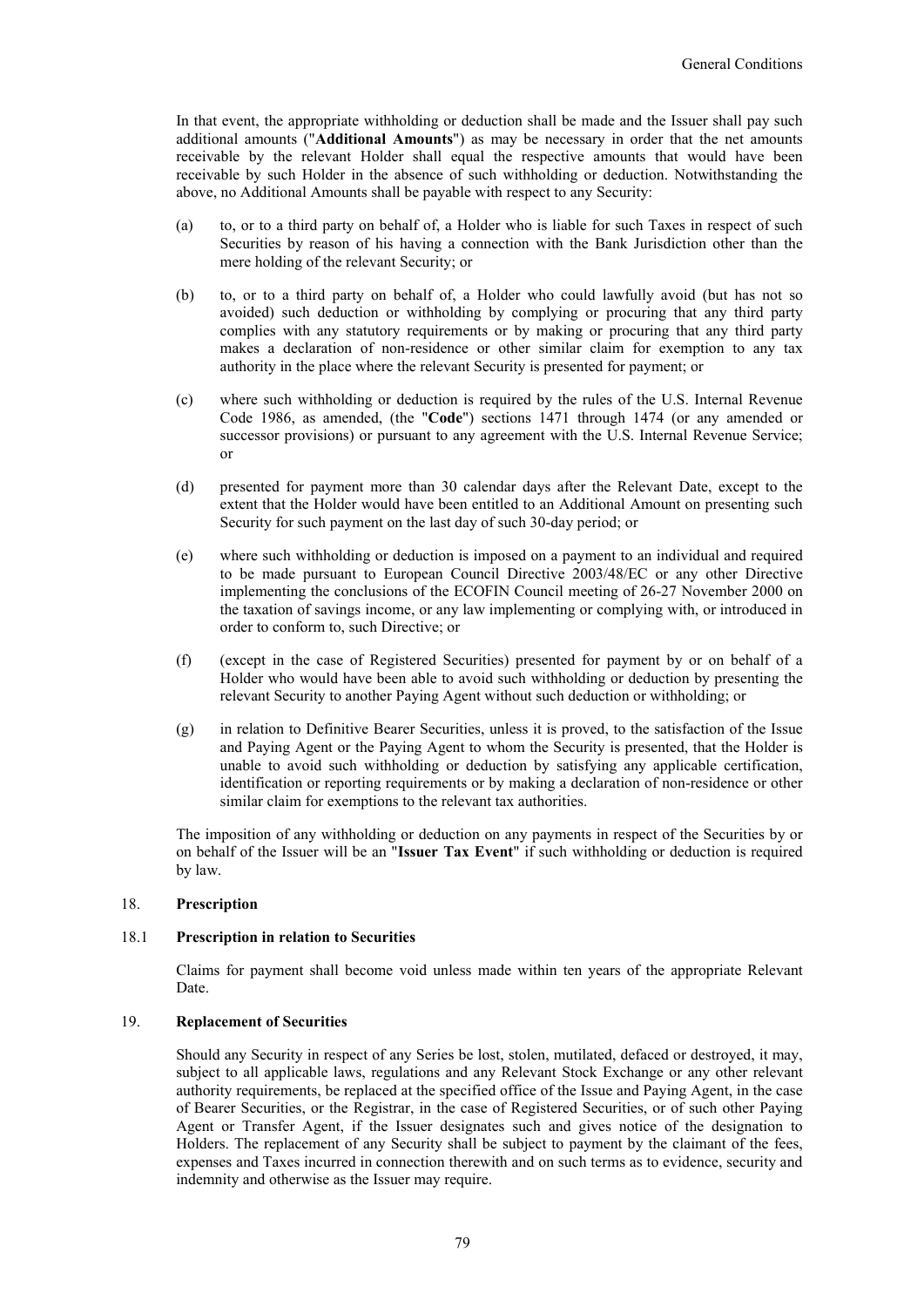#### 20. **Early cancellation for unlawfulness or impracticability**

If the Issuer determines that the performance of any of its absolute or contingent obligations under the Securities has become, or there is a substantial likelihood that it will become, unlawful or a physical impracticability, in whole or in part, as a result of (i) any change in financial, political or economic conditions or currency exchange rates or (ii) compliance in good faith by the Issuer or any relevant subsidiaries or affiliates with any applicable present or future law, rule, regulation, judgment, order or directive of any governmental, administrative or judicial authority or power or interpretation thereof, the Issuer may, at its option, cancel the Securities by giving notice to Holders.

If the Issuer cancels the Securities pursuant to this General Condition 20, then the Issuer will, if and to the extent permitted by applicable law, pay to each Holder in respect of each Security held by it, an amount equal to the Early Cash Settlement Amount..

## 21. **Notices**

## 21.1 **To Holders**

All notices to Holders will be given in writing and deemed to have been duly given and valid:

- (a) in the case of Bearer Securities, if published in a daily newspaper of general circulation in England (which is expected to be the Financial Times) and will be deemed to have been given on the date of first publication; and/or
- (b) in the case of listed Securities, if given in accordance with the rules and regulations of the Relevant Stock Exchange or other relevant authority and will be deemed to have been given on the first date of transmission or publication; and/or
- (c) if publication pursuant to paragraph (a) or (b) above is not practicable, if published in another leading English language daily newspaper with circulation in Europe on the date of first publication; and/or
- (d) in the case of Registered Securities, if mailed to the relevant Holders of such Registered Securities at their respective designated addresses appearing in the Register and will be deemed delivered on the third weekday (being a day other than a Saturday or a Sunday) after the date of mailing; and/or
- (e) in the case of Cleared Securities, if given to the Relevant Clearing System provided that any publication or other requirements required pursuant to paragraph (b) above shall also be complied with if applicable. In such cases, notices will be deemed given on the first date following the day of transmission to the applicable Relevant Clearing System;
- (f) in the case of French Cleared Securities, if published in a daily newspaper of general circulation in France (which is expected to be *Les Echos*) and will be deemed to have been given on the date of first publication; and/or
- (g) in the case of French Securities in registered form (*au nominatif*), if mailed to the Holders at their respective addresses, in which case they will be deemed to have been given on the fourth weekday (being a day other than a Saturday or a Sunday) after the mailing. In substitution for mailing and publication, notices to the Holders of French Securities (whether in registered (*au nominatif*) or in bearer (*au porteur)* form may be given by delivery of the relevant notice to Euroclear France, Euroclear, Clearstream and any other clearing system through which the Securities are for the time being cleared instead of the mailing and/or publication.

Failure to give notice where required will not invalidate any determination, calculation or correction, as applicable.

#### 21.2 **To the Issuer and the Agents**

In respect of any Series, all notices to the Issuer and/or the Agents must be sent to the address specified for each such entity in the Agency Agreement or to such other person or place as shall be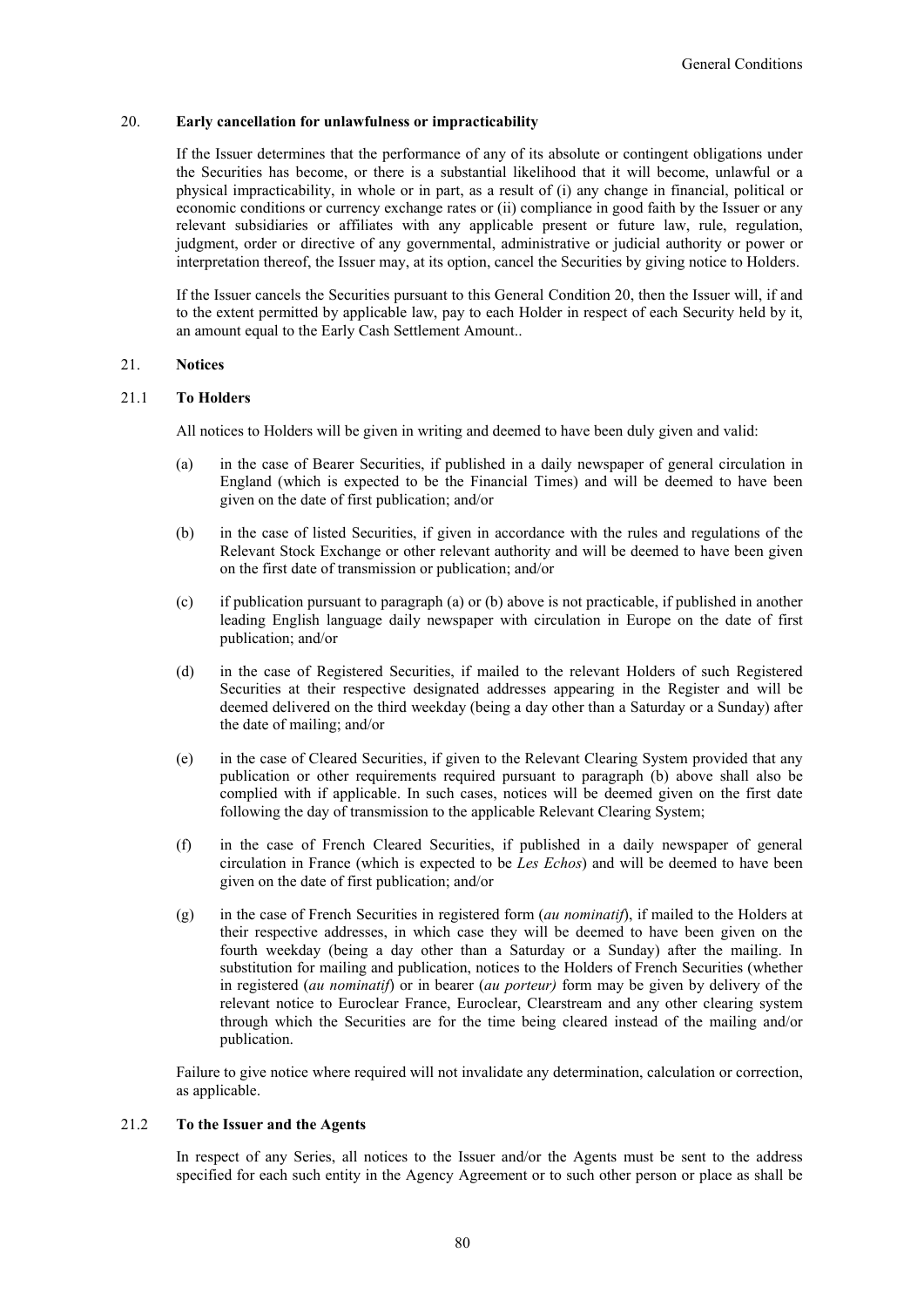specified by the Issuer and/or the Agent by notice given to Holders. Any notice determined not to be valid, effective, complete and in proper form shall be null and void unless the Issuer and the Relevant Clearing System. This provision shall not prejudice any right of the person delivering the notice to deliver a new or corrected notice. The Issuer, Operator, Paying Agent, Registrar or Transfer Agent shall use all reasonable endeavours promptly to notify any Holder submitting a notice if it is determined that such notice is not valid, effective, complete or in the proper form.

#### 22. **Substitution**

The Issuer shall be entitled at any time, without the consent of the Holders, to substitute any other entity, the identity of which shall be determined by the Issuer, to act as issuer in respect of Securities then outstanding pursuant to the Programme (the "**New Bank Issuer**"), provided that (a) the New Bank Issuer's long-term unsecured, unsubordinated and unguaranteed debt obligations are rated at least the same as Barclays Bank PLC's long-term rating at the date on which the substitution is to take effect or the New Bank Issuer has an equivalent long-term rating from another internationally recognised rating agency and (b) no Event of Default as set out in General Condition 15 (*Events of Default*) shall occur as a result thereof. Any such substitution shall take effect upon giving notice to the Holders of each Series then outstanding, the UK Listing Authority and any other Relevant Stock Exchange and the relevant Agents.

In the event of any such substitution, any reference in the Conditions to the Issuer shall be construed as a reference to the New Bank Issuer. In connection with such right of substitution, the Issuer shall not be obliged to have regard to the consequences of the exercise of such right for individual Holders resulting from their being for any purpose domiciled or resident in, or otherwise connected with or subject to the jurisdiction of, any particular territory, and no Holder shall be entitled to claim from the Issuer or the New Bank Issuer any indemnification or payment in respect of any tax consequence of any such substitution upon such Holder.

#### 23. **Modifications and meetings of Holders**

#### 23.1 **Modifications without consent of Holders**

The Conditions of the Securities of any Series and/or the Agency Agreement and/or the Deed of Covenant may be amended by the Issuer in each case without the consent of the Holders if, in the reasonable opinion of the Issuer, the amendment (i) is of a formal, minor or technical nature, (ii) is made to correct a manifest or proven error or omission, (iii) is made to comply with mandatory provisions of the law of the Bank Jurisdiction and/or in order to comply with amendments to any applicable laws and regulations, (iv) is made to cure, correct or supplement any defective provision contained herein and/or (v) will not materially and adversely affect the interests of the Holders. Any such modification shall be binding on the Holders and any such modification shall take effect by notice to the Holders.

#### 23.2 **Modifications requiring the consent of the Holders**

#### (a) **Consent by written resolution**

In addition to the powers described in paragraph (b) and paragraph (c) below, in order to modify and amend the Agency Agreement and the Securities (including the General Conditions), a resolution in writing signed by or on behalf of the Holders of not less than 90 per cent in number of Securities at the time outstanding, shall be as effective as an Extraordinary Resolution duly passed at a meeting of Holders of Securities of the relevant Series. Such a resolution in writing may be contained in one document or several documents in the same form, each signed by or on behalf of one or more Holders. Any such resolution shall be binding on all Holders of Securities of that Series, whether signing the resolution or not.

## (b) **Majority consent**

Subject as provided in paragraph (c) below, the Agency Agreement contains provisions for convening meetings of the Holders to consider any matter affecting their interests, including the amendment of the Agency Agreement and/or of any of the Conditions relating to a Series.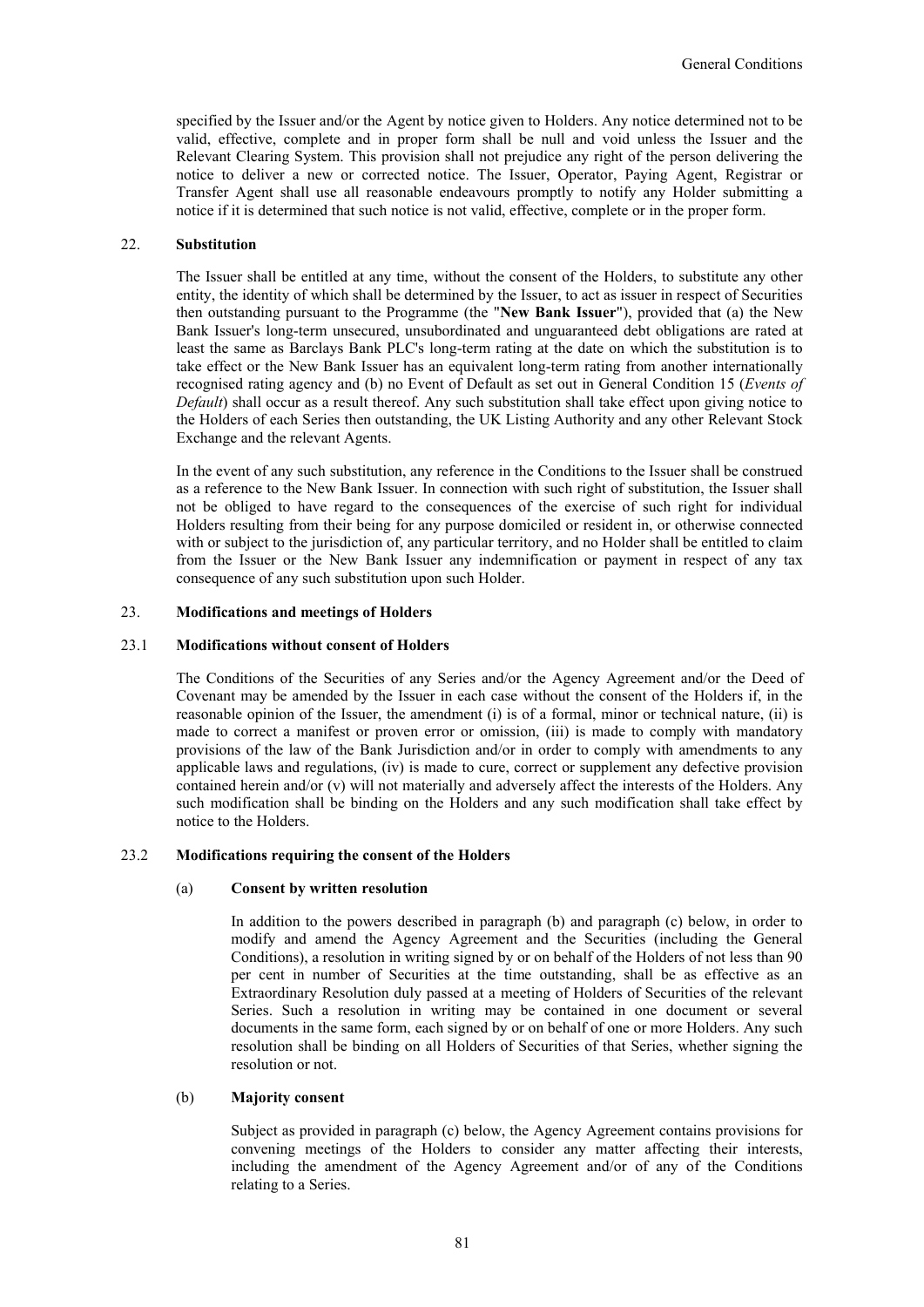Such a meeting may be convened by the Issuer or Holders holding not less than 10 per cent in aggregate number of the Securities at the time outstanding. At least 21 calendar days' notice (exclusive of the day on which the notice is given and of the day on which the meeting is to be held) specifying the date, time and place of the meeting shall be given to Holders.

Except for the purposes of passing an Extraordinary Resolution, two or more persons holding or representing a clear majority in number of the Securities held or represented shall be a quorum. Any such resolution duly passed shall be binding on all Holders of Securities of that Series, whether present or not.

#### (c) **Consent by Extraordinary Resolution**

An Extraordinary Resolution will need to be passed in respect of any of the following modifications:

- (i) to amend the dates of exercise or cancellation of any Securities;
- (ii) to reduce or cancel the number of, or any premium payable on exercise or cancellation of, the Securities;
- (iii) if a Minimum Tradable Amount is specified in the Final Terms, to reduce any such minimum;
- (iv) to vary any method of, or basis for, calculating any Settlement Amount (other than as provided for in the Conditions);
- (v) to vary the currency or currencies of payment or denomination of the Securities; or
- (vi) to modify the provisions concerning the quorum required at any meeting of Holders or the majority required to pass the Extraordinary Resolution.

The quorum required to pass an Extraordinary Resolution shall be two or more persons holding or representing not less than 75 per cent or at any adjourned meeting not less than 25 per cent in number of the Securities of the relevant Series for the time being outstanding. Any Extraordinary Resolution duly passed shall be binding on all the Holders of the relevant Series, regardless of whether they are present at the meeting, save for those Securities that have not been cancelled but in respect of which an Option Exercise Notice shall have been delivered as described in General Condition 5 (*Exercise and Cancellation of Securities*) prior to the date of the meeting (provided that such Securities will not confer the right to attend or vote at, or join in convening, or be counted in the quorum for, any meeting of the Holders).

The Holder of a Permanent Global Security shall (unless such Permanent Global Security represents only one Security) be treated as being two persons for the purposes of any quorum requirements of a meeting of Holders and, at any such meeting, the Holder of a Permanent Global Security shall be treated as having one vote in respect of each Security.

#### 24. **Further Issues**

The Issuer shall be at liberty from time to time, without the consent of the Holders, to create and issue further Securities so as to form a single Series with the Securities of any particular Series.

#### 25. **Purchases and cancellations**

The Issuer and any of its subsidiaries may at any time purchase Securities in the open market or otherwise at any price.

All Securities so purchased may be held, surrendered for cancellation, or reissued or resold, and Securities so reissued or resold shall for all purposes be deemed to form part of the original Series of Securities, all in accordance with applicable laws and regulations.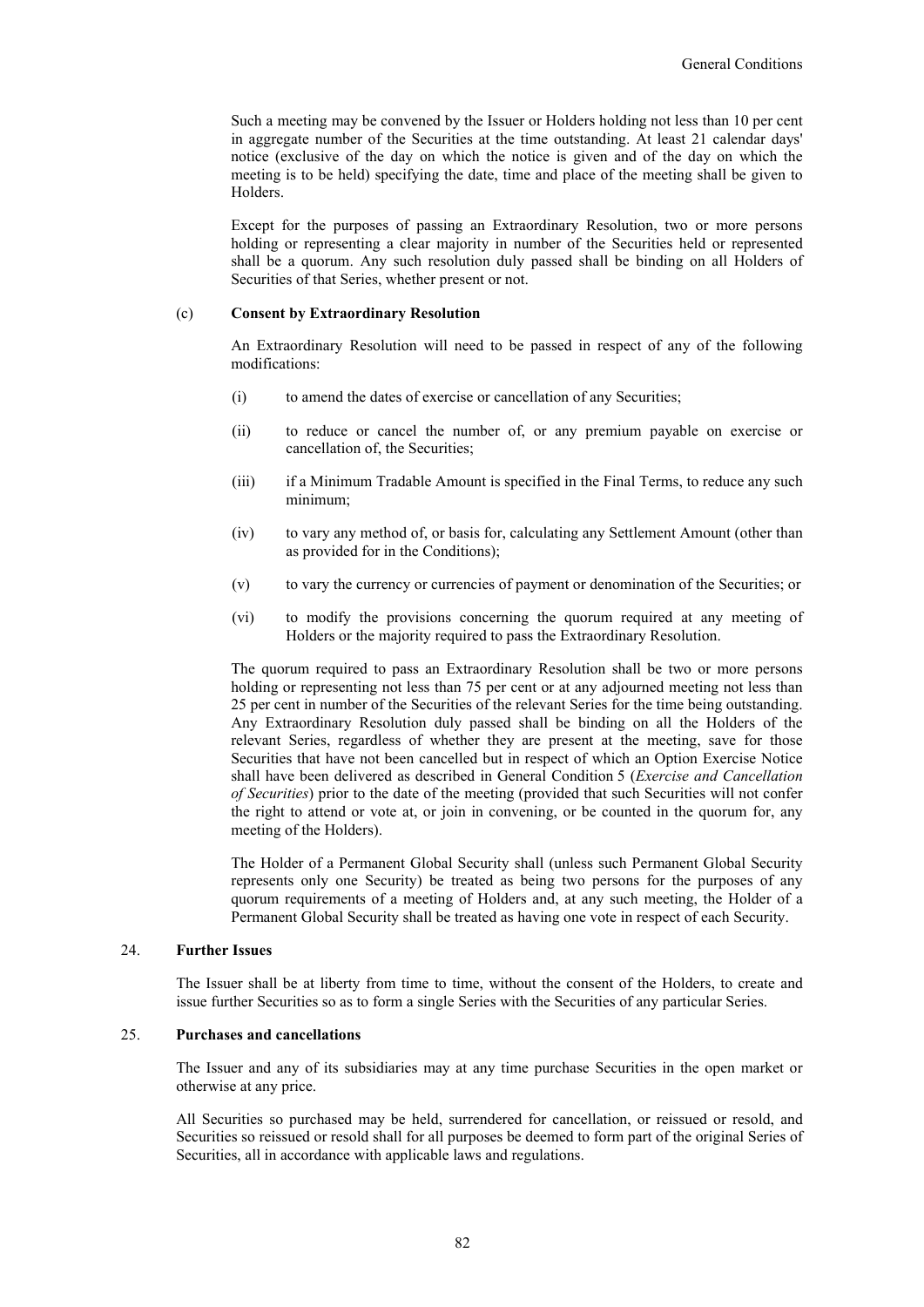## 26. **Governing law and jurisdiction**

#### 26.1 **Governing law**

- (a) The Securities and the Agency Agreement and any non-contractual obligations arising out of or in connection with them are governed by and shall be construed in accordance with English law.
- (b) Dutch law will govern the constitution form, title, transfer and payment provisions of the Dutch Securities as set out in General Conditions 1.1(b), 1.4(b), 1.5(b) and 4.4
- (c) French law will govern the form, exchange, title, transfer and payment provisions of the French Securities as set out in General Conditions 1.1(d), 1.2(c), 1.4(c), 1.5(c) and 4.5.

## 26.2 **Jurisdiction**

The courts of England are to have exclusive jurisdiction to settle any disputes that may arise out of or in connection with any Securities and accordingly any legal action or proceedings arising out of or in connection with them.

## 27. **Contracts (Rights of Third Parties) Act 1999**

In respect of any Securities which are governed by English law, no person shall have any right to enforce any term or condition of the Securities under the Contracts (Rights of Third Parties) Act 1999.

#### 28. **Severability**

Should any one or more of the provisions contained in the Conditions be or become invalid, the validity of the remaining provisions shall not be affected in any way.

#### 29. **Definitions and interpretation**

#### 29.1 **Definitions**

In the Conditions, unless the context otherwise requires, the following terms shall have the respective meanings set out below:

"**Accountholder**" has the meaning given to it in General Condition 1.4(a) (*Title to Securities (other than Dutch Securities and French Securities*)).

"**Account Bank**" means, in relation to a payment denominated in a particular currency, a bank in the principal financial centre for such currency as determined by the Determination Agent or, where the relevant payment is denominated in euro, in a city in which banks have access to the TARGET System.

"**Additional Business Centre**" means each centre specified in the Final Terms.

"**Additional Disruption Event**" means, with respect to a Series:

- (a) unless specified to be 'Not Applicable' in the Final Terms, each of a Change in Law, Currency Disruption Event, Hedging Disruption, Issuer Tax Event, and Extraordinary Market Disruption;
- (b) if the Securities are Share Linked Securities and in each case if specified as 'Applicable' in the Final Terms, each of an Increased Cost of Hedging, Affected Jurisdiction Hedging Disruption, Affected Jurisdiction Increased Cost of Hedging, Increased Cost of Stock Borrow, Loss of Stock Borrow, Foreign Ownership Event and Fund Disruption Event;
- (c) if the Securities are Index Linked Securities and if so designated by the Determination Agent in accordance with General Condition 10.1 (Index Adjustment Events), an Index Adjustment Event; and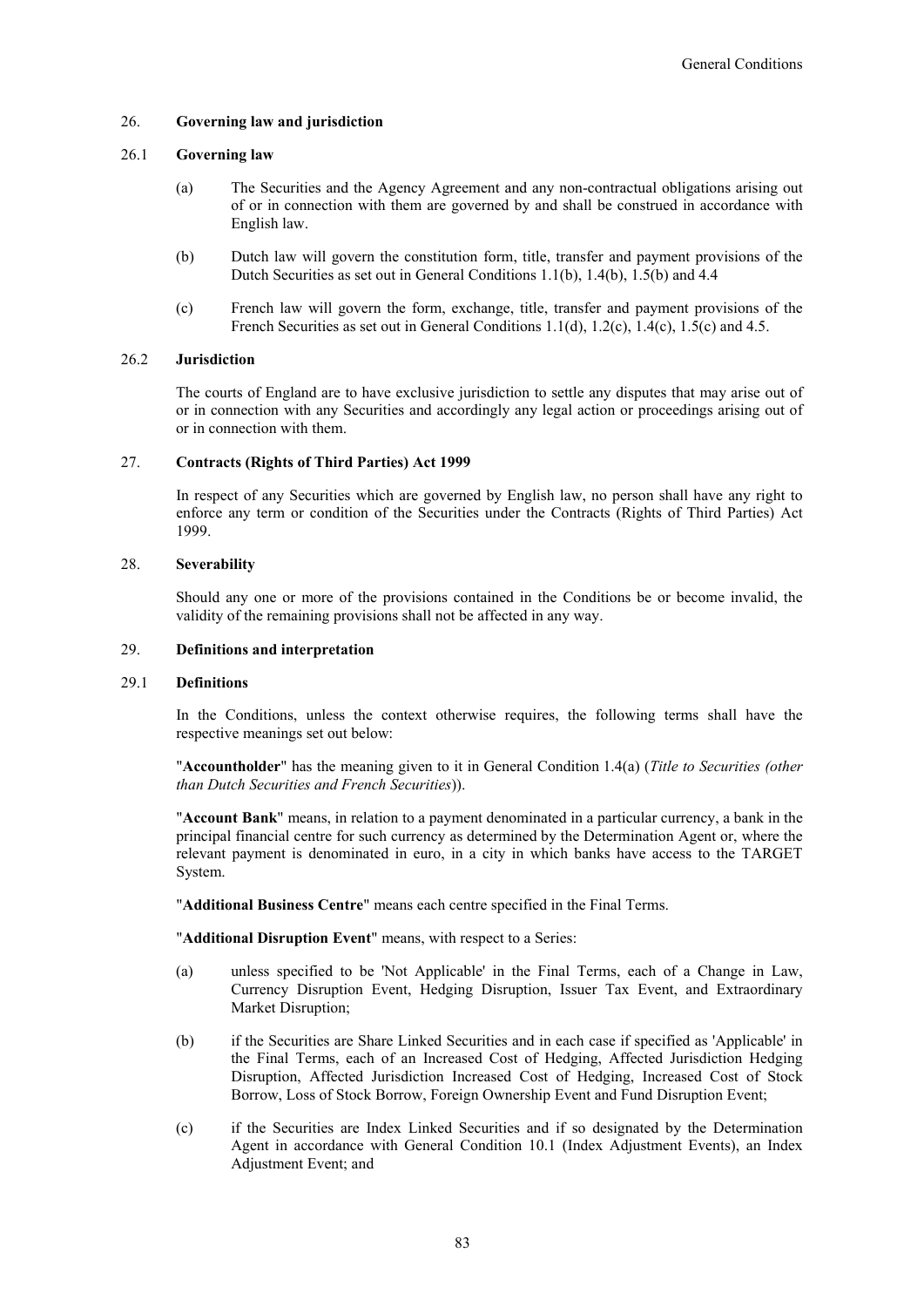(d) if the Securities are Share Linked Securities, each of a Merger Event, Nationalisation, Insolvency, Insolvency Filing, Delisting and Tender Offer.

"**Adjustment Event Amount**" has the meaning given to it in General Condition 8.1 (*Potential Adjustment Events*).

"**Adjustment Event Securities**" has the meaning given to it in General Condition 8.1 (*Potential Adjustment Events*).

"**Affected Jurisdiction**" means the jurisdiction of the Hedge Positions as specified in the Final Terms.

"**Affected Jurisdiction Hedging Disruption**" means that the Issuer and/or any of its Affiliates is unable, after using commercially reasonable efforts, to either (a) acquire, establish, re-establish, substitute, maintain, unwind or dispose of any transaction(s) or asset(s) it deems necessary to hedge the equity price risk (or any other relevant price risk including, but not limited to, the currency risk) of entering into and performing its obligations with respect to the Securities or (b) freely realise, recover, receive, repatriate, remit or transfer the proceeds of Hedge Positions or the Securities between accounts within the Affected Jurisdiction or from accounts within the Affected Jurisdiction to accounts outside of the Affected Jurisdiction.

"**Affected Jurisdiction Increased Cost of Hedging**" means that the Issuer and/or any of its Affiliates would incur a materially increased (as compared with circumstances existing on the Trade Date) amount of tax, duty, expense or fee (other than brokerage commissions) to (a) acquire, establish, re-establish, substitute, maintain, unwind or dispose of any transaction(s) or asset(s) it deems necessary to hedge the equity price risk (or any other relevant price risk including, but not limited to, the currency risk) of entering into and performing its obligations with respect to the Securities, or (b) realise, recover or remit the proceeds of Hedge Positions or the Securities between accounts within the Affected Jurisdiction or from accounts within the Affected Jurisdiction to accounts outside the Affected Jurisdiction.

"**Affiliate**" means, in relation to any entity (the "**First Entity**"), any entity controlled, directly or indirectly, by the First Entity, any entity that controls, directly or indirectly, the First Entity or any entity, directly or indirectly, under common control with the First Entity. For these purposes, "control" means ownership of a majority of the voting power of an entity.

"**Agency Agreement**" has the meaning given to it in section A: (INTRODUCTION) of the General Conditions.

"**Agents**" has the meaning given to it in section A: (INTRODUCTION) of the General Conditions.

"**Applicable Dividend Amount**" has the meaning given to it in General Condition 5 (*Exercise and Cancellation of Securities*).

"**Announcement Date**" means (a) in respect of a Merger Event or Nationalisation or Delisting, the date of the first public announcement of a firm intention, in the case of a Merger Event, to merge or to make an offer and, in the case of a Nationalisation, to nationalise (whether or not amended or on the terms originally announced) and, in the case of a Delisting, the date of the first public announcement by the Exchange that the relevant shares will cease to be listed, traded or publicly quoted that leads to the Merger Event or the Nationalisation or Delisting, as the case may be and (b) in respect of an Insolvency, the date of the first public announcement of the termination, dissolution or institution of a proceeding, presentation of a petition or passing of a resolution (or other analogous procedure in any jurisdiction) that leads to the Insolvency, in each case as determined by the Determination Agent.

"**Bank Jurisdiction**" means, at any time, the jurisdiction of incorporation of the Issuer or any New Bank Issuer substituted therefor in accordance with General Condition 22 (*Substitution*).

"**Bearer Securities**" has the meaning given to it in General Condition 1.1 (*Form of Securities (other than Dutch Securities, French Cleared Securities and French Securities)*).

"**Borrow Cost**" means in respect of a Share or a Component comprised in an Index, the cost to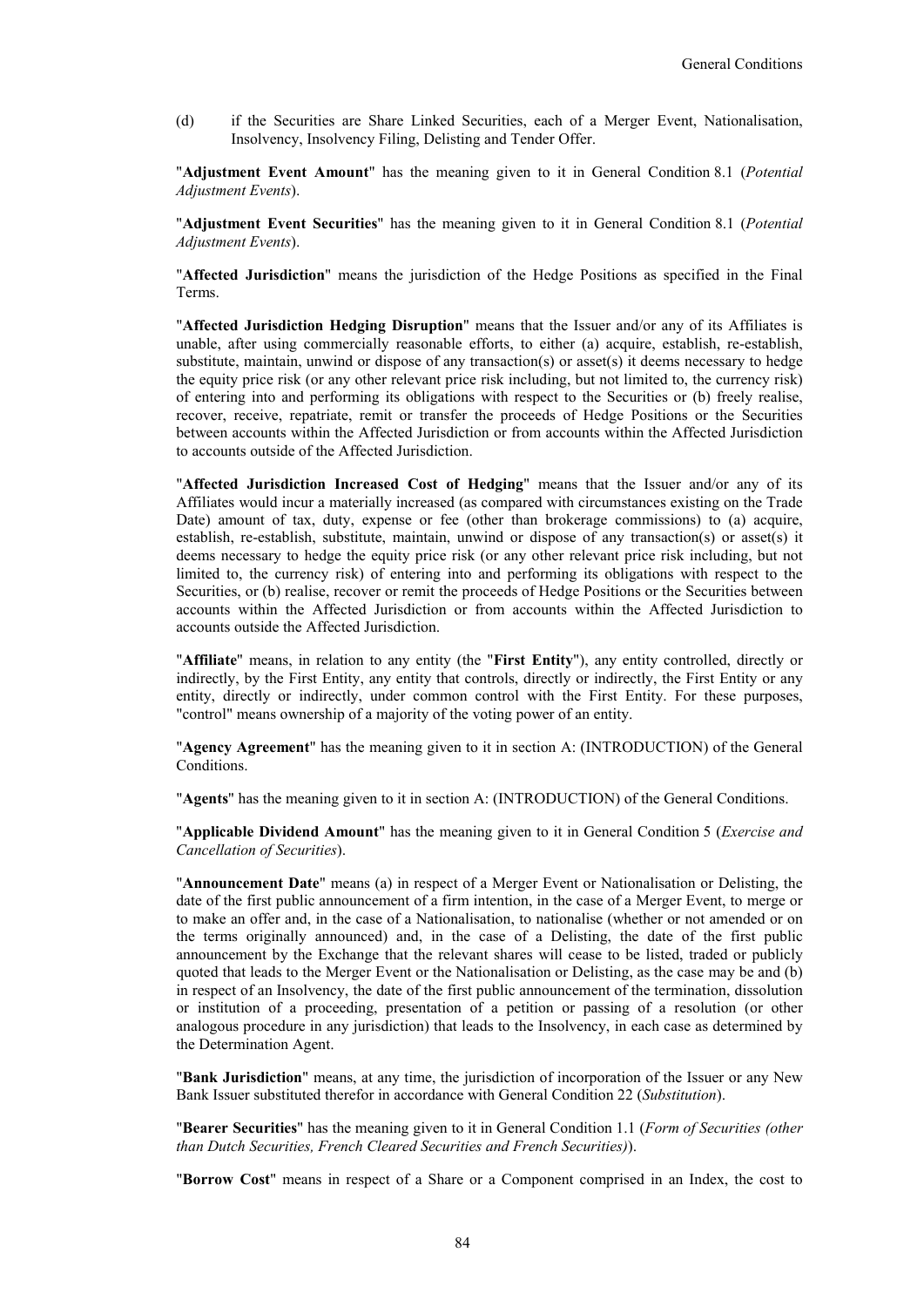borrow the relevant Share that would be incurred by a third-party market participant borrowing such Shares, as determined by the Determination Agent, on the relevant date of determination. Such costs shall include (a) the spread below the applicable floating rate of return that would be earned on collateral posted in connection with such borrowed Shares, net of any costs or fees, and (b) any stock loan borrow fee that would be payable for such Shares, expressed as fixed rate per annum.

"**Business Day**" means a day which is each of:

- (a) a day other than a Saturday or Sunday on which commercial banks and foreign exchange markets settle payments and are open for general business (including dealing in foreign exchange and foreign currency deposits) in London, (in respect of French Cleared Securities) Paris and any Additional Business Centre;
- (b) in respect of Cleared Securities, a Clearing System Business Day for the Relevant Clearing System;
- (c) in relation to any sum payable in a currency other than euro, a day on which commercial banks and foreign exchange markets settle payments and are open for general business (including dealing in foreign exchange and foreign currency deposits) in the principal financial centre of the country of the relevant currency (if other than London) and any Additional Business Centre; and
- (d) in relation to any sum payable in euro, a TARGET Business Day.

"**Business Day Convention**" means any of the conventions specified in General Condition 3.4 (*Business Day Convention*).

"**C Rules**" means the requirements under U.S. Treasury Regulation section 1.163-5(c)(2)(i)(C).

"**Calculation Period**" has the meaning given to it in General Condition 5 (*Exercise and Cancellation of Securities*).

"**CGN Form**" has the meaning given to it in General Condition 1.1(e) (*Initial Issue of Global Securities*).

"**Change in Law** " means that, on or after the Trade Date due to (a) the adoption or announcement of or any change in any applicable law, regulation, rule, order, ruling or procedure (including, without limitation, any tax law and any regulation, rule, order, ruling or procedure of any applicable regulatory authority, tax authority and/or any exchange), or (b) the promulgation of or any change in or public announcement of the formal or informal interpretation by any court, tribunal or regulatory authority with competent jurisdiction (including, without limitation, the Commodity Futures Trading Commission or any relevant exchange or trading facility) of any applicable law or regulation (including any action taken by a taxing authority), the Issuer determines that (i) it will, or there is a substantial likelihood that it will, become, or it has become illegal for the Issuer and/or any of its Affiliates to hold, acquire, deal in or dispose of the Hedge Positions relating to the Securities or contracts in securities, options, futures, derivatives or foreign exchange relating to such Securities in the manner contemplated by the relevant hedging party on the Trade Date, or (ii) the Issuer or any of its Affiliates will incur a materially increased cost in acquiring, establishing, re-establishing, substituting, maintaining, unwinding or disposing of any Hedge Position(s) relating to the Securities or contracts in securities, options, futures, derivatives or foreign exchange relating to such Securities.

"**Cleared Securities**" means any Securities that are Global Securities held by a Common Depositary, Common Safekeeper or custodian for, or registered in the name of a nominee of, a Relevant Clearing System (and each a "**Cleared Security**".

"**Clearing System Business Day**" means, in respect of a Relevant Clearing System, any day on which such Relevant Clearing System is open for the acceptance and execution of settlement instructions.

"**Clearstream**" means Clearstream Banking, société anonyme and any successor thereto.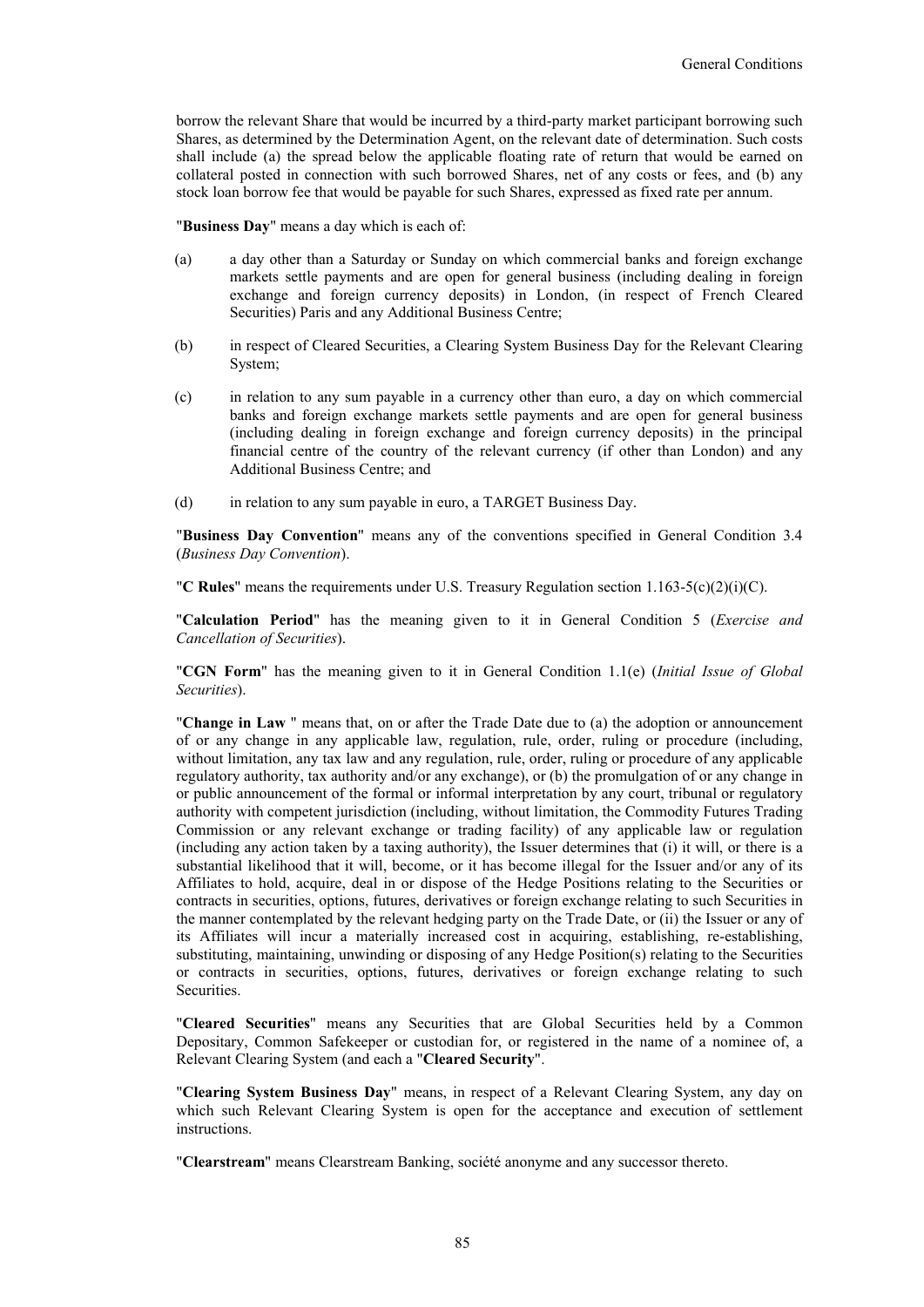"**Clearstream Rules**" means the Management Regulations of Clearstream and the Instructions to Participants of Clearstream, as may be from time to time amended, supplemented or modified.

"**Common Depositary**" means, in relation to a particular Series, whether listed on any Relevant Stock Exchange or elsewhere, such common depositary outside the United Kingdom and the United States (and the possessions of the United States) as shall be specified in the Final Terms with respect to such Series.

"**Common Safekeeper**" has the meaning given to it in General Condition 1.1(e) (*Initial Issue of Global Securities*).

"**Component**" means, in relation to an Index, any share, security or other component which comprises such Index.

"**Conditions**" has the meaning given to it in the opening italicised paragraph of the General Conditions.

"**Currency Disruption Event**" means, with respect to a Series, the occurrence or official declaration of an event impacting one or more currencies that the Issuer determines would materially disrupt or impair its ability to meet its obligations in the Settlement Currency or otherwise settle, clear, or hedge such Series.

"**Currency Replacement Event**" means the Settlement Currency ceases to exist and is replaced by a new currency in the relevant jurisdiction.

"**D Rules**" means the requirements under U.S. Treasury Regulation section 1.163-5(c)(2)(i)(D).

"**Deed of Covenant**" has the meaning given to it by section A: (INTRODUCTION) of the General Conditions.

"**Definitive Bearer Securities**" has the meaning given to it in General Condition 1.1(a) (*Form of Securities (other than Dutch Securities, French Cleared Securities and French Securities)*).

"**Definitive Registered Securities**" has the meaning given to it in General Condition 1.1(a) (*Form of Securities (other than Dutch Securities, French Cleared Securities and French Securities)*).

"**Definitive Securities**" has the meaning given to it in General Condition 1.1(a) (*Form of Securities (other than Dutch Securities, French Cleared Securities and French Securities)*).

"**Delisting**" means, in respect of any Shares, that the relevant Exchange announces that, pursuant to the rules of such Exchange, the Shares cease (or will cease) to be listed, traded or publicly quoted on the Exchange for any reason (other than a Merger Event or Tender Offer) and are not immediately relisted, retraded or requoted on an exchange or quotation system located in the same country as the Exchange (or, where the Exchange is within the European Union, in any member state of the European Union).

"**Determination Agent**" has the meaning given to it in section A: (INTRODUCTION) of the General Conditions.

"**Disrupted Day**" means:

- (a) except with respect to a Multi-exchange Index, any Scheduled Trading Day on which a relevant Exchange or Related Exchange fails to open for trading during its regular trading session or on which a Market Disruption Event has occurred; and
- (b) with respect to any Multi-exchange Index, any Scheduled Trading Day on which (i) the Index Sponsor fails to publish the level of the Index, (ii) the Related Exchange fails to open for trading during its regular trading session, or (iii) a Market Disruption Event has occurred.

"**Distribution Compliance Period**" means the period that ends 40 calendar days after the completion of the distribution of each Series, as certified by the relevant Manager (in the case of a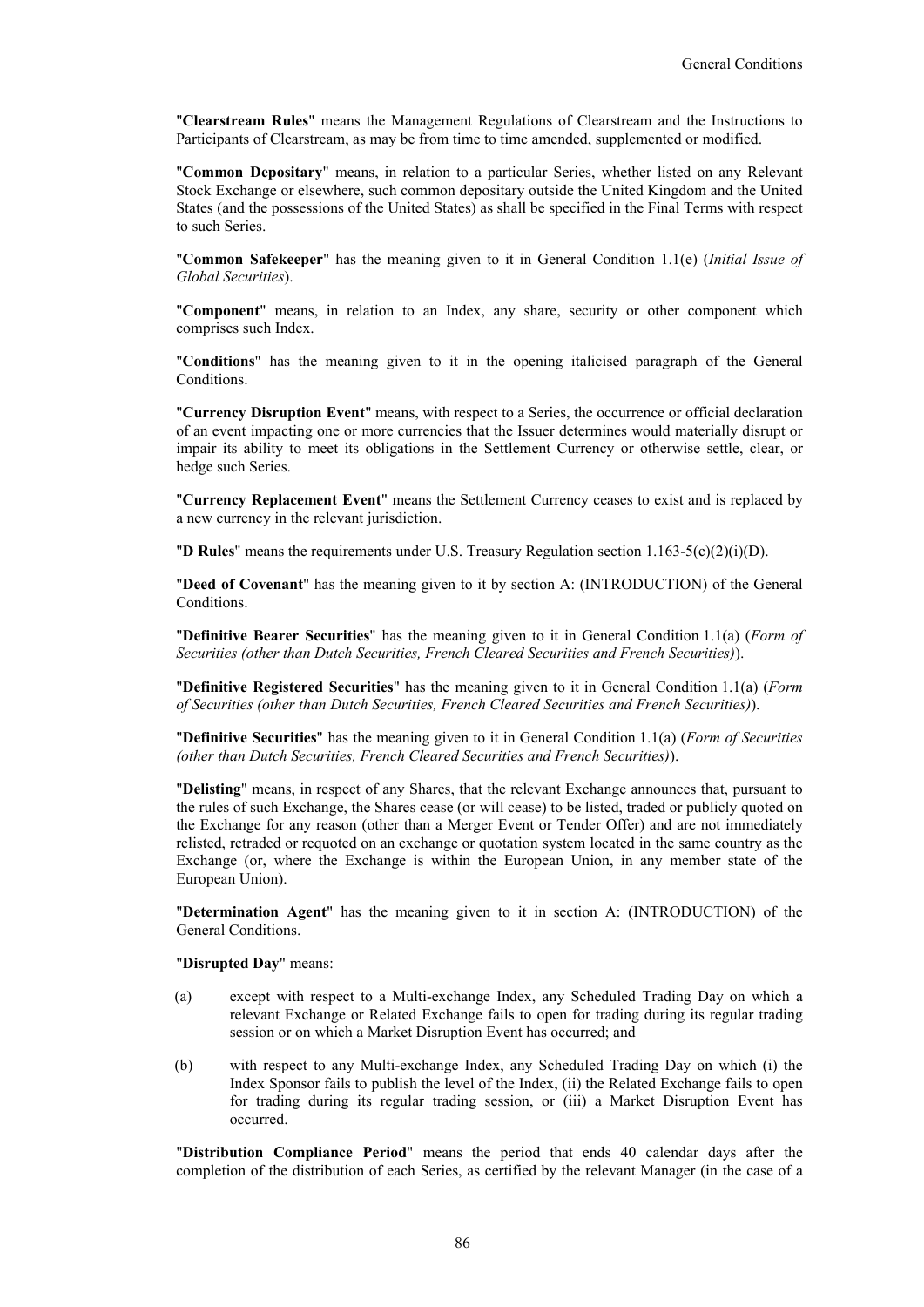non-syndicated issue) or the relevant lead Manager (in the case of a syndicated issue), who shall notify the Managers when all Managers participating in that syndicated issue have so certified in respect of the Securities purchased by or through it).

"**Dutch Securities**" means Securities issued in the form of Global Registered Securities which will be delivered to, registered in the name of, and cleared through the Dutch Central Securities Depository Euroclear Netherlands (as specified in the Final Terms), in accordance with all applicable Dutch laws, regulations and rules. Dutch Securities will not be issued in definitive form.

"**Early Cancellation Notice Period Number**" means, in respect of a Series of Certificates, 10, or such other number specified as such in the Final Terms (which shall not be less than 10).

"**Early Cash Settlement Date**" means the date specified as such in the notice given to Holders in accordance with General Condition 11 (*Early cancellation or adjustment following an Additional Disruption Event*).

"**Early Cash Settlement Amount**" means on any day and in relation to the relevant event leading to the early cancellation of the Securities, an amount in the Settlement Currency equal to the market value of a Security following the event triggering the early cancellation. Such amount shall be determined by the Determination Agent as soon as reasonably practicable following the event giving rise to the early cancellation of the Securities and by reference to such factors as the Determination Agent considers to be appropriate including, without limitation:

- (a) market prices or values for the Underlying Asset and other relevant economic variables (such as interest rates and, if applicable, exchange rates) at the relevant time;
- (b) internal pricing models; and
- (c) prices at which other market participants might bid for securities similar to the Securities,

provided that, where 'Unwind Costs' is specified to be 'Not Applicable' in the Final Terms, the Determination Agent shall not take into account deductions for any costs, charges, fees, accruals, losses, withholdings and expenses, which are or will be incurred by the Issuer or its Affiliates in connection with the unwinding of any Hedge Positions and/or related funding arrangements, when determining such market value.

For the purposes of General Condition 15 (*Events of Default*), in determining the Early Cash Settlement Amount, no account shall be taken of the financial condition of the Issuer which shall be presumed to be able to fully perform its obligations in respect of the Securities.

#### "**Early Closure"** means:

- (a) except with respect to a Multi-exchange Index, the closure on any Exchange Business Day of the relevant Exchange (or in the case of an Index Linked Security, any relevant Exchange(s) relating to Components that comprise 20 per cent or more of the level of the relevant Index) or any Related Exchange(s) prior to its Scheduled Closing Time, unless such earlier closing time is announced by such Exchange(s) or any Related Exchange(s) at least one hour prior to the earlier of (i) the actual closing time for the regular trading session on such Exchange(s) or Related Exchange(s) on such Exchange Business Day and (ii) the submission deadline for orders to be entered into the Exchange or Related Exchange system for execution at the Valuation Time on such Exchange Business Day; and
- (b) with respect to any Multi-exchange Index, the closure on any Exchange Business Day of the Exchange in respect of any Component or the Related Exchange prior to its Scheduled Closing Time, unless such earlier closing is announced by such Exchange or Related Exchange (as the case may be) at least one hour prior to the earlier of (i) the actual closing time for the regular trading session on such Exchange or Related Exchange (as the case may be) on such Exchange Business Day and (ii) the submission deadline for orders to be entered into such Exchange or Related Exchange system for execution at the relevant Valuation Time on such Exchange Business Day.
- "**ETF**" means a fund, pooled investment vehicle, collective investment scheme, partnership, trust or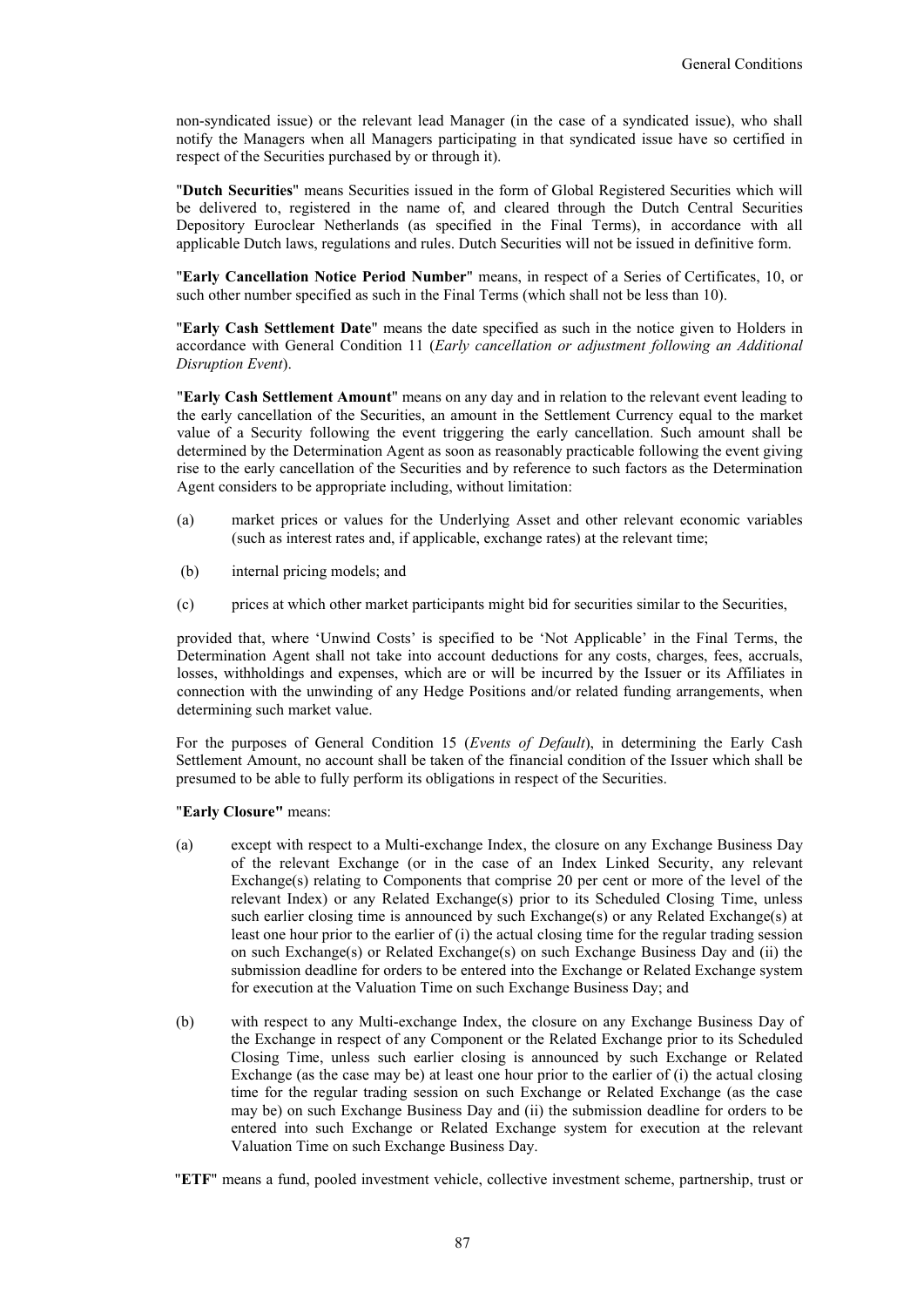other similar legal arrangement, which issues or creates shares that are listed and traded on an exchange

"**EUR**", "**euro**" and "**€**" each means the lawful single currency of the member states of the European Union that have adopted and continue to retain a common single currency through monetary union in accordance with European Union treaty law (as amended from time to time).

"**Euroclear**" means Euroclear Bank S.A./N.V, 1 Boulevard du Roi Albert II B-1210, Brussels, Belgium or any successor thereto.

"**Euroclear France**" means Euroclear France S.A., 115 rue Réaumur, F-75081 Paris-CEDEX 02, France or any successor or replacement thereto.

"**Euroclear Netherlands**" means Nederlands Centraal Instituut voor Giraal Effectenverkeer B.V., Herengracht 459-469, 1017 BS Amsterdam, the Netherlands or any successor or replacement thereto.

"**Euroclear Netherlands Rules**" means the terms and conditions governing the use of Euroclear Netherlands and the operating procedures of Euroclear Netherlands, as may be amended, supplemented or modified from time to time.

"**Euroclear Rules**" means the terms and conditions governing the use of Euroclear and the operating procedures of Euroclear, as may be amended, supplemented or modified from time to time.

"**Euronext Amsterdam**" means Euronext Amsterdam N.V., Beursplein 5, 1012 JW Amsterdam, the Netherlands.

"**Eurozone**" means the region comprising of member states of the European Union that have adopted the euro as the single currency in accordance with the Treaty establishing the European Community as amended by the Treaty on European Union.

"**Event of Default**" has the meaning given to it in General Condition 15 *(Events of Default)*.

"**Exchange**" means:

- (a) in respect of an Index relating to Index Linked Securities: (i) which is not a Multi-exchange Index, each exchange or quotation system specified as such for such Index in the Final Terms, any successor to such exchange or quotation system or any substitute exchange or quotation system to which trading in the Components underlying such Index has temporarily relocated, provided that the Determination Agent has determined that there is comparable liquidity relative to the Components underlying such Index on such temporary substitute exchange or quotation system as on the original Exchange; and (ii) which is a Multi-exchange Index, the principal stock exchange(s) on which any Component of such Index is principally traded, as determined by the Determination Agent; and
- (b) in respect of a Share relating to Share Linked Securities, each Exchange or quotation system specified as such for such Share in the Final Terms, any successor to such Exchange or quotation system or any substitute exchange or quotation system to which trading in the Share has temporarily relocated, provided that the Determination Agent has determined that there is comparable liquidity relative to such Share on such temporary substitute exchange or quotation system as on the original Exchange.

"**Exchange Business Day**" means:

- (a) except with respect to a Multi-exchange Index, any Scheduled Trading Day on which each Exchange is open for trading during its regular trading sessions, notwithstanding any such Exchange closing prior to its Scheduled Closing Time; and
- (b) with respect to a Multi-exchange Index, any Scheduled Trading Day on which: (i) the Index Sponsor publishes the level of the Index; and (ii) each Related Exchange is open for trading during its regular trading session, notwithstanding any Exchange or the Related Exchange closing prior to its Scheduled Closing Time.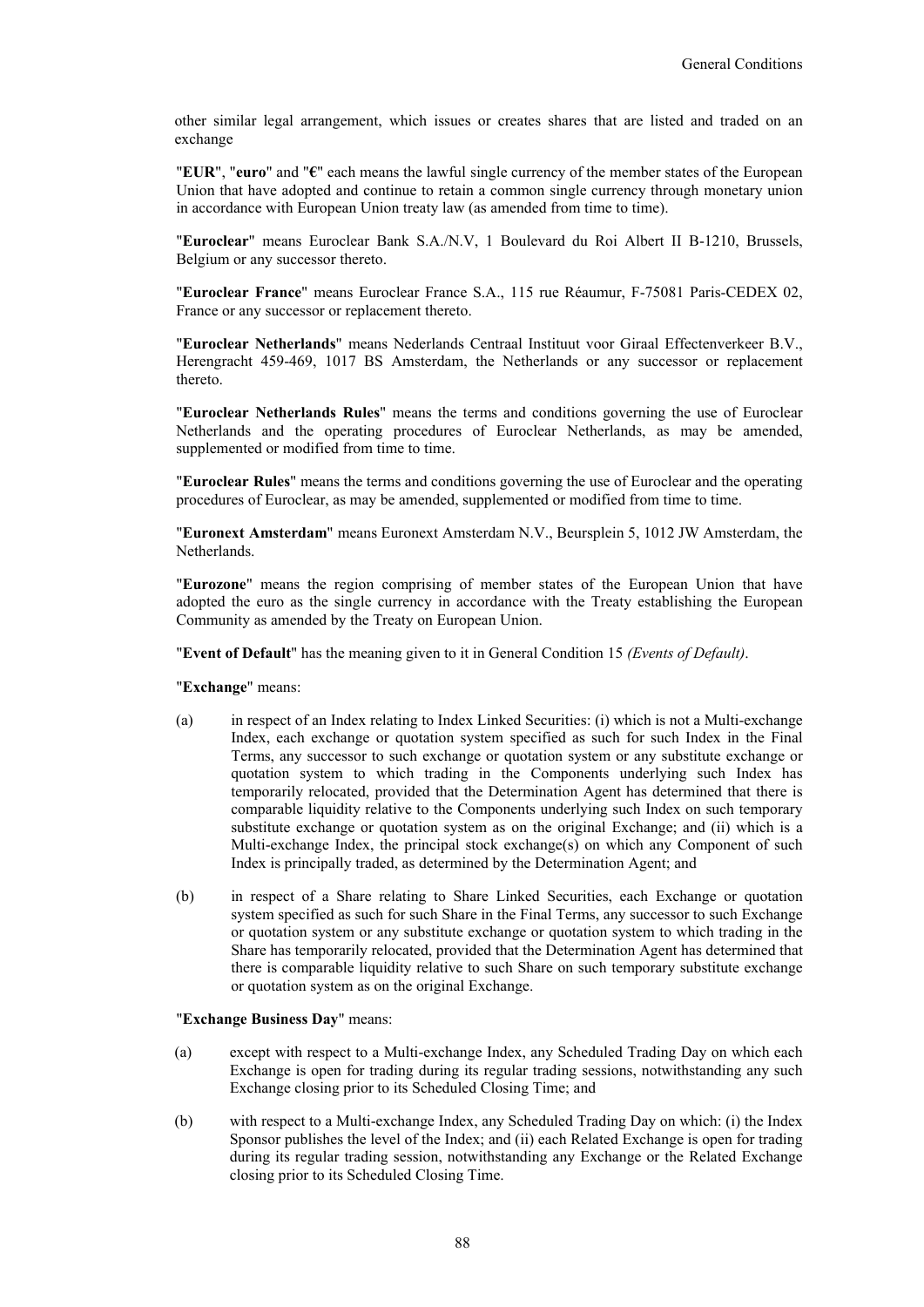"**Exchange Date**" means, in relation to a Temporary Global Security, the calendar day falling after the expiry of 40 calendar days after its issue date and, in relation to a Permanent Global Security, a calendar day falling not less than 60 calendar days after that on which the notice requiring exchange is given and on which banks are open for business in the city in which the specified office of the Issue and Paying Agent is located and (if applicable) in the city in which the Relevant Clearing System is located.

#### "**Exchange Disruption**" means:

- (a) except with respect to a Multi-exchange Index, any event (other than an Early Closure) that disrupts or impairs (as determined by the Determination Agent) the ability of market participants in general (i) to effect transactions in, or obtain market values for, the Shares on the Exchange (or, in the case of Index Linked Securities, on any relevant Exchange(s) relating to Components that comprise 20 per cent or more of the level of the relevant Index) or (ii) to effect transactions in, or obtain market values for, futures and options contracts relating to the Components of the relevant Index on any relevant Related Exchange; and
- (b) with respect to any Multi-exchange Index, any event (other than an Early Closure) that disrupts or impairs (as determined by the Determination Agent) the ability of market participants in general to effect transactions in, or obtain market values for: (i) any Component on the Exchange in respect of such Component; or (ii) futures or options contracts relating to the Index on the Related Exchange.

"**Exchange Event**" means in respect of (i) Cleared Securities, that the Issuer has been notified that any Relevant Clearing System has permanently ceased doing business and no successor clearing system is available, and (ii) Global Securities that are not Cleared Securities, that the Issuer has failed to make any payment of principal when due.

"**Extraordinary Event**" means each of a Merger Event, Tender Offer, Nationalisation, Insolvency Filing, Insolvency, Delisting, Fund Disruption Event or the Share is otherwise cancelled or an announcement has been made for it to be cancelled for whatever reason, as the case may be, (together the "**Extraordinary Events**").

"**Extraordinary Market Disruption**" means, on or after the Trade Date, an extraordinary event or circumstance, including any legal enactment (domestic or foreign), the intervention of a public authority (domestic or foreign), a natural disaster, an act of war, strike, blockade, boycott or lockout or any other similar event or circumstance which the Issuer determines has prevented it from performing its obligations, in whole or in part, under the Securities.

"**Extraordinary Resolution**" means a resolution relating to the relevant Securities and passed at a meeting duly convened and held in accordance with the Agency Agreement by a majority of at least 75 per cent of the votes.

"**Final Settlement Cut-off Date**" means the Specified Early Cash Settlement Date or Optional Cash Settlement Date, as applicable.

"**Final Terms**" means, with respect to a Series, the Final Terms specified as such for such **Securities** 

"**Foreign Ownership Event**" means that the Issuer and/or any of its Affiliates is unable, after using commercially reasonable efforts, to hold, acquire, establish, re-establish, substitute or maintain any Hedge Positions, due to any foreign ownership restriction imposed by the issuer of and/or counterparty to such Hedge Positions, or any court, tribunal or regulatory authority having competent jurisdiction with respect to the ability of the Issuer and/or any of its Affiliates to hold, acquire, maintain or own such Hedge Positions.

"**French Cleared Securities**" means Securities represented by Global Bearer Securities in CGN Form which are deposited with Euroclear France acting as central depository.

"**French Securities**" means Securities the form, exchange, title, transfer and payment provisions of which as set out in General Conditions 1.1(d), 1.2(c), 1.4(c), 1.5(c) and 4.5 are governed by French law.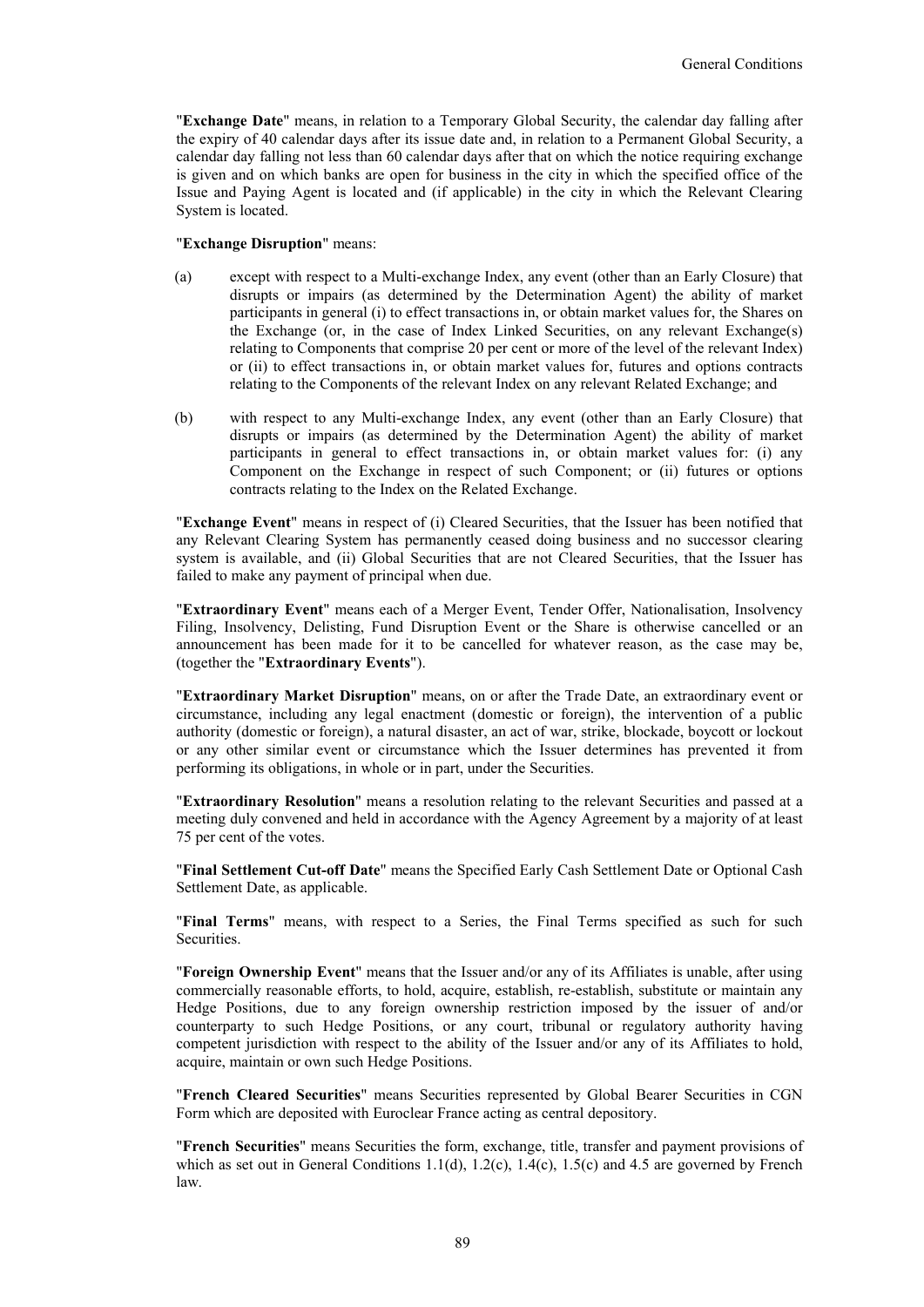"**FSMA**" means the Financial Services and Markets Act 2000, as amended from time to time.

"**Fund Disruption Event**" means, in respect of a Share of an ETF, any of the following:

- (a) the relevant Shares are reclassified or the Share Company is acquired by, or aggregated into, another fund, depositary bank, pooled investment vehicle, collective investment scheme, partnership, trust or other similar legal arrangement whose mandate, risk-profile and/or benchmarks are different from the mandate, risk-profile and/or benchmark of the Share Company as stated as at the Trade Date;
- (b) there is a material change in the Share Company, the constitutional documents of the Share Company or the mandate, risk profile, investment guidelines or objectives or dealing terms of the Share Company as stated as at the Trade Date (including without limitation any change in the type of assets in which the relevant Share Company invests or the level of embedded leverage);
- (c) there is a material breach of the constitutional documents of the Share Company or the investment, borrowing or stock lending restrictions of the Share Company;
- (d) the director, trustee and/or investment manager of the Share Company, in accordance with the provisions of the constitutional documents of the Share Company, requires the Issuer to redeem or transfer such Shares held by the Issuer or its Affiliates;
- (e) the currency denomination of the Shares is amended in accordance with the constitutional documents of the Share Company;
- (f) any change in the regulatory or tax treatment applicable to the Share Company or the Shares, as applicable, which could have a negative effect on the Issuer or its Affiliates if it were the holder of such Shares;
- (g) the activities of the Share Company, its directors, the trustee and/or the investment manager of the Share Company or any service provider of the Share Company becomes subject to (i) any investigation, review, proceeding or litigation for reasons of any alleged wrongdoing, breach of any rule or regulation or other similar reason, or (ii) any disciplinary action is taken in respect of such Share Company, its directors, trustee and/or investment manager of the Share Company or service providers (including without limitation the suspension or removal of any requisite approval or licence), in each case by any governmental, legal, administrative or regulatory authority;
- (h) a material change in national, international, financial, political or economic conditions or currency exchange rate or exchange controls;
- (i) a material change or prospective material change in the size, nature, management or frequency of trading of the Shares or any other characteristics of the Share Company;
- (j) the occurrence or existence of any event, circumstance or cause beyond the control of the Issuer that has had or would be expected to have a material adverse effect on (i) the Hedge Positions of the Issuer and/or its Affiliates or their ability to hedge their positions or (ii) the cost which the Issuer and/or its Affiliates incurs in hedging its position, in each case with respect to the Share Company;
- (k) a change in the operation, organisation or management of any Share Company (including without limitation any change to the services providers of the Share Company) which the Determination Agent considers to have a material effect on the Securities or on the Issuer (including the Issuer's hedging risk profile or ability to effectively hedge its liability under the Securities;
- (l) in relation to the events in paragraphs (a) to (f) above, there is an announcement by or on behalf of the Share Company or by the Exchange that such an event will occur; or
- (m) an illegality occurs or the relevant authorisation or licence is revoked in respect of the directors, the trustee and/or the investment manager of the Share Company and/or the Share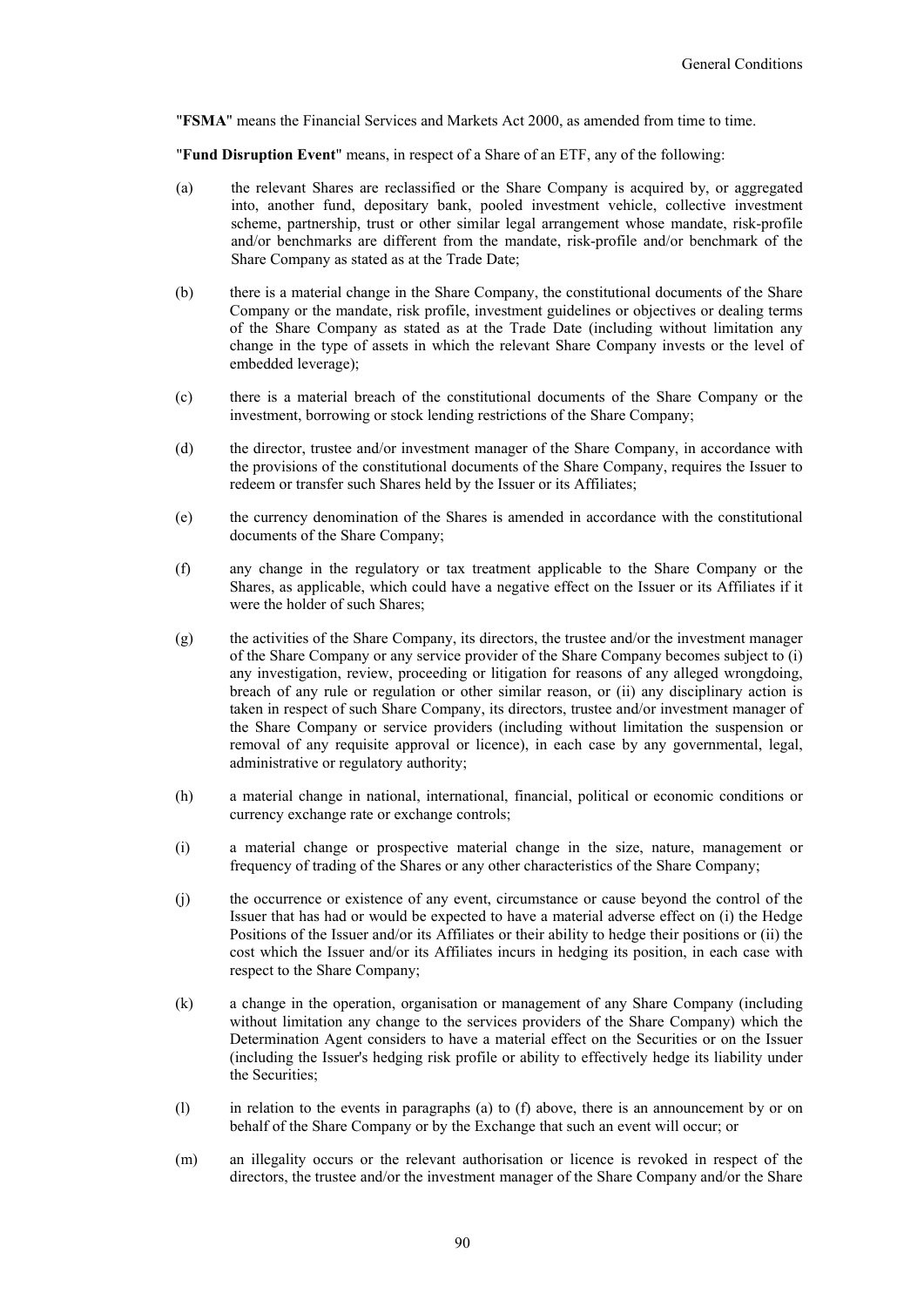Company.

"**Futures or Options Exchange**" means the relevant exchange in options or futures contracts on the relevant Share or the relevant Index, as the case may be, as determined by the Determination Agent.

"**FX Disruption Event**" means the occurrence of any of the following events, as determined by the Determination Agent:

- (a) *Currency Replacement Event*: A Currency Replacement Event;
- (b) *Dual Exchange Rate*: A relevant Exchange Rate splits into dual or multiple currency exchange rates;
- (c) *Illiquidity*: It is or becomes or is likely to become impossible or impracticable for the Issuer to obtain any Settlement Currency or obtain or use an Exchange Rate in an appropriate amount;
- (d) *Inconvertibility*: The occurrence of any event that makes it or is likely to make it impossible and/or impracticable for the Issuer to convert the Settlement Currency into another currency (or vice versa) through customary legal channels (including, without limitation, any event that has the direct or indirect effect of hindering, limiting or restricting convertibility by way of any delays, increased costs or discriminatory rates of exchange or any current or future restrictions on repatriation of one currency into another currency);
- (e) *Non-Transferability*: The occurrence of any event in or affecting any relevant jurisdiction that makes it or is likely to make it impossible and/or impracticable for the Issuer to deliver any Settlement Currency into a relevant account; and/or
- (f) *Price Source Disruption*: A Price Source Disruption.

"**GBP**", "**sterling**" and "**£**" each means pounds sterling the lawful currency of the United Kingdom.

"**Global Bearer Securities**" has the meaning given to it in General Condition 1.1(a) (*Form of Securities (other than Dutch Securities, French Cleared Securities and French Securities)*).

"**Global Registered Securities**" has the meaning given to it in General Condition 1.1(a) (*Form of Securities (other than Dutch Securities, French Cleared Securities and French Securities)*).

"**Global Securities**" has the meaning given to it in General Condition 1.1(a) (*Form of Securities (other than Dutch Securities, French Cleared Securities and French Securities)*).

"**Hedge Positions**" means any purchase, sale, entry into or maintenance of one or more (a) positions or contracts in securities, options, futures, derivatives or foreign exchange, (b) stock loan transactions or (c) other instruments or arrangements (howsoever described) by the Issuer or any of its Affiliates in order to hedge individually, or on a portfolio basis, the Issuer's obligations in respect of the Securities.

"**Hedging Disruption**" means that the Issuer and/or any of its Affiliates is unable, after using commercially reasonable efforts, to (a) acquire, establish, re-establish, substitute, maintain, unwind or dispose of any transaction(s) or asset(s) it deems necessary to hedge the price risk of issuing and performing its obligations with respect to the relevant Series, or (b) realise, recover or remit the proceeds of any such transaction(s) or asset(s).

"**Hedging Shares**" means the Number of Shares (in the case of Share Linked Securities) or Components comprised in any Index that the Issuer deems necessary to hedge the equity or other price risk of entering into and performing its obligations with respect to the Securities.

"**Holder**" has the meaning given to it in General Condition 1.4(a) (*Title to Securities (other than Dutch Securities and French Securities)*).

"**Holder Put Exercise Date**" has the meaning given to it in General Condition 5 (*Exercise and Cancellation of Securities*).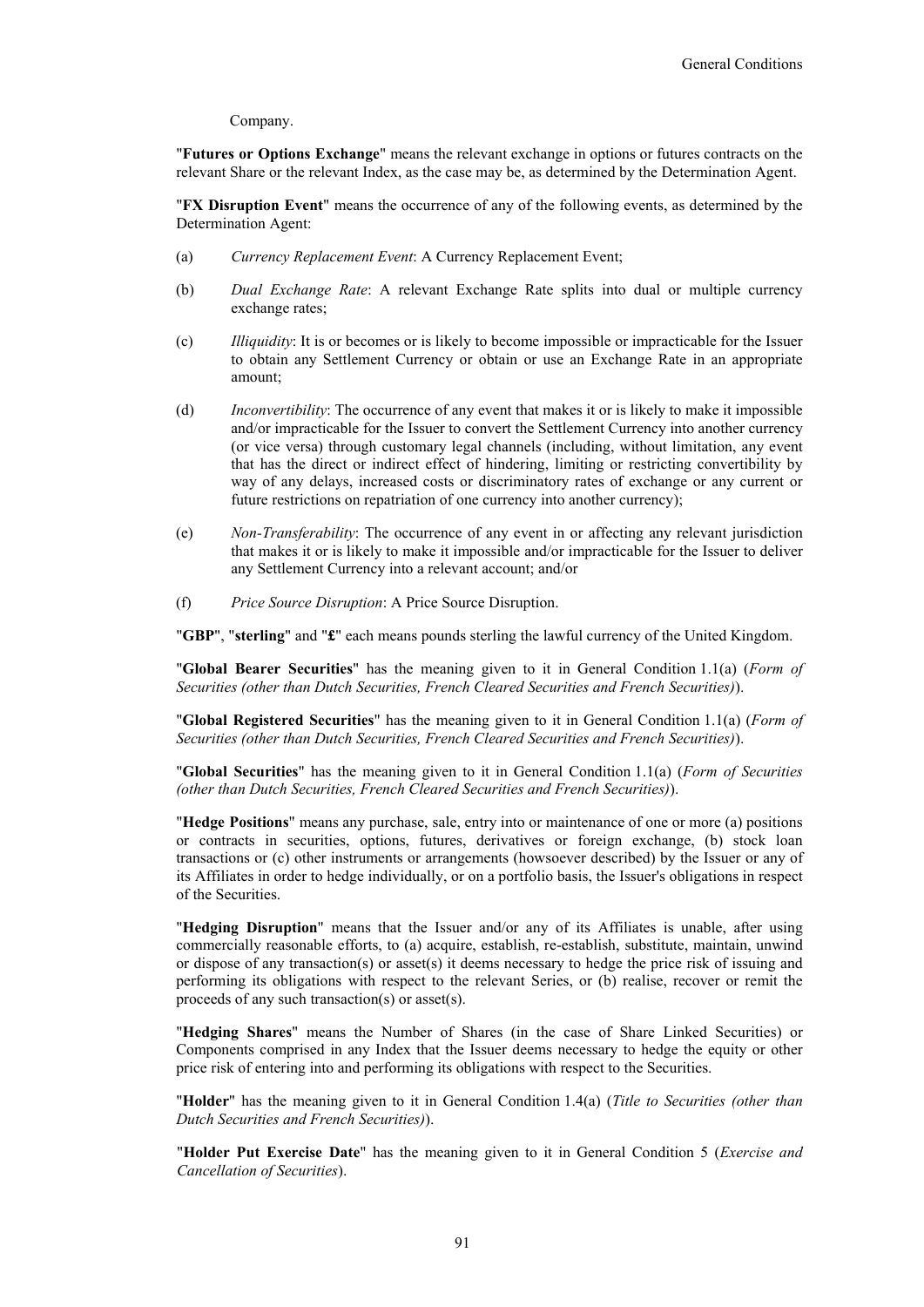"**Increased Cost of Hedging**" means that the Issuer and/or any of its Affiliates would incur a materially increased (as compared with circumstances existing on the Trade Date) amount of tax, duty, expense or fee (other than brokerage commissions) to (a) acquire, establish, re-establish, substitute, maintain, unwind or dispose of any transaction(s) or asset(s) it deems necessary to hedge the price risk of issuing and performing its obligations with respect to the relevant Series, or (b) realise, recover or remit the proceeds of any such transaction(s) or asset(s), provided that any such materially increased amount that is incurred solely due to the deterioration of the creditworthiness of the Issuer shall not be deemed an Increased Cost of Hedging.

"**Increased Cost of Stock Borrow**" means that the Borrow Cost to borrow any Share or any component comprised in an Index has increased above the Initial Stock Loan Rate.

"**Index**" means an index (which shall not be a proprietary index created by the Issuer or an associate of the Issuer) specified in the Final Terms

"**Index Linked Security**" means a Security, payments in respect of which will be contingent on and/or calculated by reference to an Index.

"**Index Sponsor**" means, in relation to an Index, the corporation or entity that is responsible for setting and reviewing the rules and procedures, and the methods of calculation and adjustments, if any, related to such Index.

"**Initial Price**" means the price or level of the Underlying Asset specified in the Final Terms.

"**Initial Stock Loan Rate**" means, in respect of a Share or a Component comprised in an Index, the initial stock loan rate specified in relation to such Share or Component in the Final Terms; or if none is specified in the Final Terms, the Borrow Cost on the Trade Date for such Share or Component.

"**Insolvency**" means, by reason of the voluntary or involuntary liquidation, bankruptcy, insolvency, dissolution, termination or winding-up of, or any analogous proceeding affecting, a Share Company, (a) all the Shares of that Share Company are required to be transferred to a trustee, liquidator or other similar official or (b) the holders of the Shares of that Share Company become legally prohibited from transferring them or (c) the Share Company is dissolved, terminated or ceases to exist, as the case may be.

"**Insolvency Filing**" means that a Share Company institutes or has instituted against it by a regulator, supervisor or any similar official with primary insolvency, rehabilitative or regulatory jurisdiction over it in the jurisdiction of its incorporation or organisation or the jurisdiction of its head or home office, or it consents to a proceeding seeking a judgment of insolvency or bankruptcy or any other relief under any bankruptcy or insolvency law or other similar law affecting creditors' rights, or a petition is presented for its winding-up or liquidation by it or such regulator, supervisor or similar official or it consents to such a petition, or it has a resolution passed or an announcement published for its dissolution or termination, or it has instituted against it a proceeding seeking a judgment of insolvency or bankruptcy or any other relief under any bankruptcy or insolvency law or other similar law affecting creditors' rights, or a petition is presented for its winding-up or liquidation by a creditor and such proceeding is not dismissed, discharged, stayed or restrained in each case within 15 days of the institution or presentation thereof.

"**Issue and Paying Agent**" has the meaning given to it in section A: (INTRODUCTION) of the General Conditions.

"**Issue Currency**" means the currency specified as such in the Final Terms.

"**Issue Date**" means the date specified in the Final Terms.

"**Issue Price**" means the price specified in the Final Terms, calculated on the basis of the Initial Price of the Underlying Asset.

"**Issuer**" means Barclays Bank PLC.

"**Issuer Tax Event**" has the meaning given to it in General Condition 17 (*Taxation*).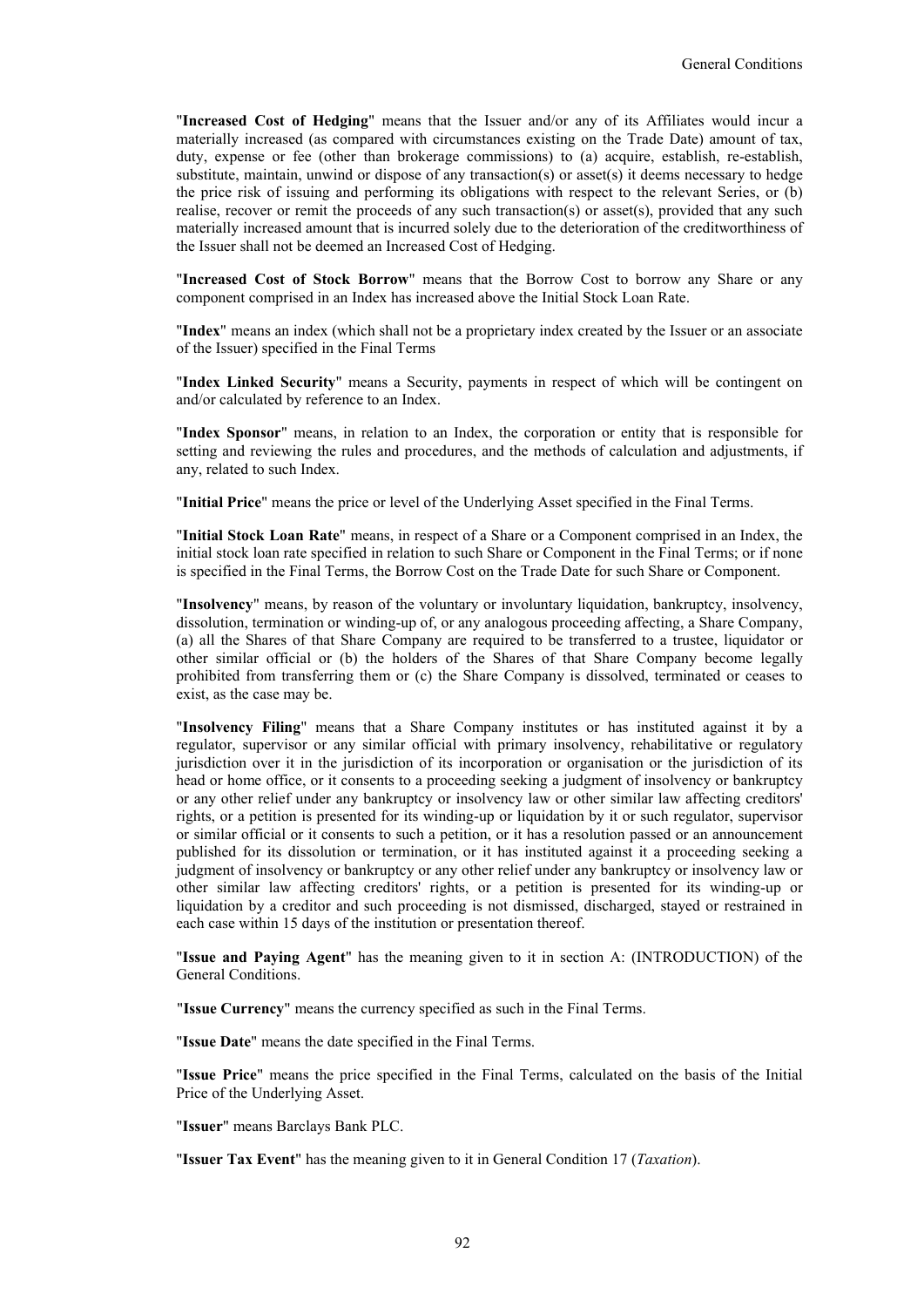"**Local Jurisdiction Taxes and Expenses**" means in respect of each Security, all present, future or contingent Taxes, together with interest, additions to Taxes or penalties, which are (or may be) or were (or may have been) withheld or payable or otherwise incurred under the laws, regulations or administrative practices of the jurisdiction of any Share or any Component comprised in an Index (the "**Local Jurisdiction**") or any other state (or political sub-division or authority thereof or therein) in respect of:

- (a) the issue, transfer, exercise, cancellation, unwind or enforcement of the Securities;
- (b) any payment (or delivery of Securities) to such Holder;
- (c) a person (not resident in the Local Jurisdiction) or any of its or its agent's Shares or any Component comprised in an Index or any rights, distributions or dividends appertaining to any such Share or any such (had such an investor (or agent) purchased, owned, held, realised, sold or otherwise disposed of Shares in such a number as the Determination Agent may determine to be appropriate as a hedge or related trading position in connection with the Securities); or
- (d) any of the Issuer's (or any Affiliates) other hedging arrangements in connection with the Securities.

#### "**London Stock Exchange**" means London Stock Exchange plc.

"**Loss of Stock Borrow**" means that the Issuer and/or any Affiliate is unable, after using commercially reasonable efforts, to borrow (or maintain a borrowing of) any Share or any Components comprised in an Index in an amount equal to the Hedging Shares at a Borrow Cost equal to or less than the Maximum Stock Loan Rate.

"**Manager**" means the Issuer or Barclays Capital Inc., or such other entity as specified in the Final Terms.

#### "**Market Disruption Event**" means:

- (a) except with respect to a Multi-exchange Index, the occurrence or existence of:
	- (i) a Trading Disruption, which the Determination Agent determines is material, at any time during the one-hour period that ends at the relevant Valuation Time;
	- (ii) an Exchange Disruption, which the Determination Agent determines is material, at any time during the one-hour period that ends at the relevant Valuation Time;
	- (iii) an Early Closure; or
	- (iv) any event, which the Determination Agent determines is material, which disrupts or impairs the ability of the Issuer or of any market participants to effect transactions in, or obtain market values for, futures, options or derivatives contracts relating to the Underlying Asset (including any proprietary index created by the Issuer or an associate of the Issuer);
- (b) with respect to a Multi-exchange Index, the occurrence or existence, in respect of any Component, of:
	- (i) a Trading Disruption in respect of such Component, which the Determination Agent determines is material, at any time during the one-hour period that ends at the relevant Valuation Time in respect of the Exchange on which such Component is principally traded;
	- (ii) an Exchange Disruption in respect of such Component, which the Determination Agent determines is material, at any time during the one-hour period that ends at the relevant Valuation Time in respect of the Exchange on which such Component is principally traded; or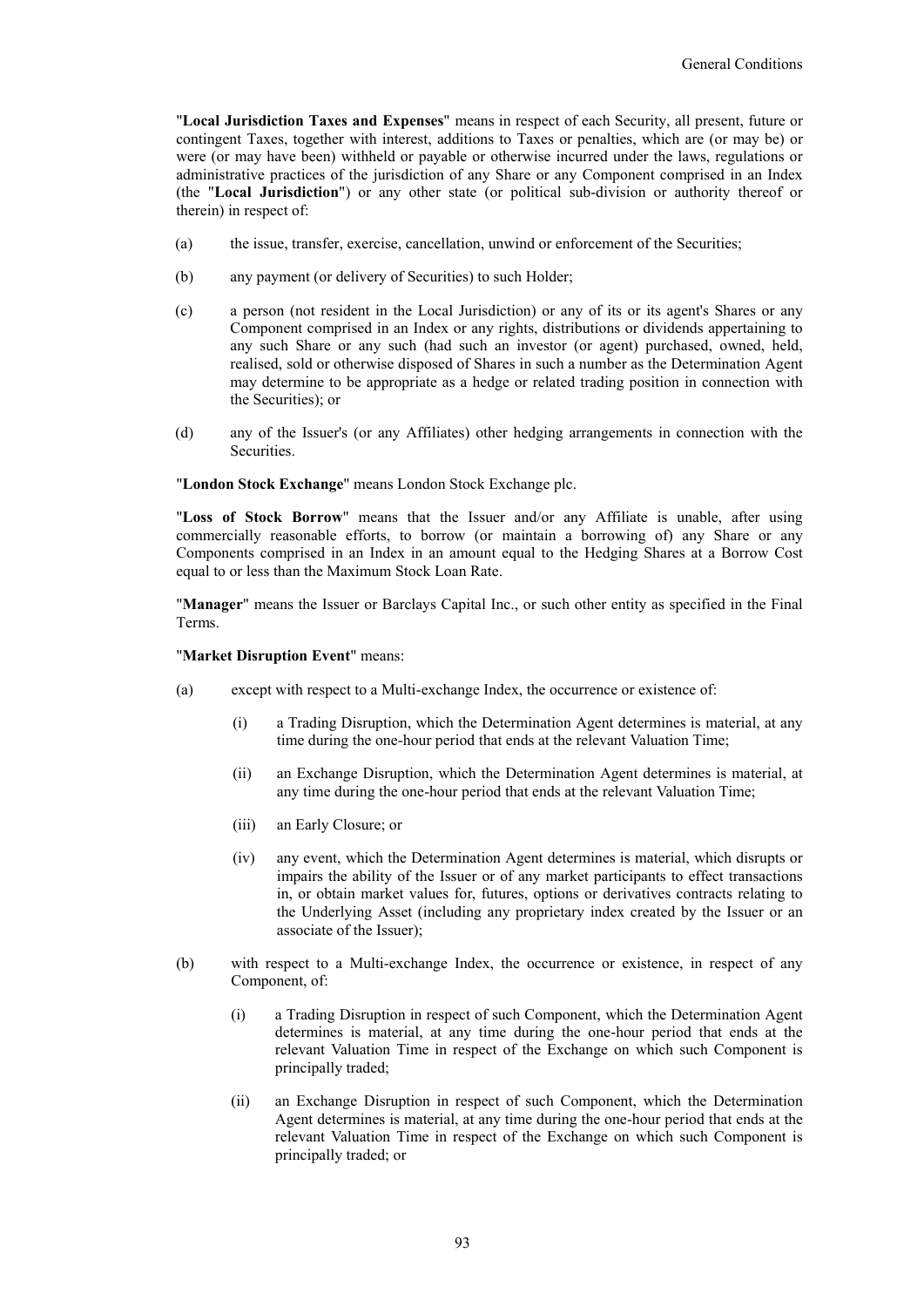- (iii) an Early Closure in respect of such Component;
- (c) in all cases, the occurrence or existence, in respect of futures or options contracts relating to the Index, of: (i) a Trading Disruption; (ii) an Exchange Disruption, which, in either case, the Determination Agent determines is material, at any time during the one-hour period that ends at the Valuation Time in respect of the Related Exchange; or (iii) an Early Closure, in each case in respect of such futures or options contracts.

In addition, for the purposes of determining whether a Market Disruption Event exists in respect of an Index which is not a Multi-exchange Index at any time, if a Market Disruption Event occurs in respect of a security included in such Index at any time, then the relevant percentage contribution of that security to the level of such Index shall be based on a comparison of  $(x)$  the portion of the level of such Index attributable to that security to (y) the overall level of such Index, in each case immediately before the Market Disruption Event occurred.

"**Maximum Stock Loan Rate**" means, in respect of a Share or a Component comprised in an Index, the rate specified in the Final Terms, or if none is specified in the Final Terms, the Initial Stock Loan Rate.

"**Merger Event**" means, in respect of any relevant Shares, any:

- (a) reclassification or change of such Shares that results in a transfer of or an irrevocable commitment to transfer 20 per cent or more of such Shares outstanding;
- (b) consolidation, amalgamation, merger or binding share exchange of the Share Company with or into another entity (other than a consolidation, amalgamation, merger or binding share exchange in which such Share Company is the continuing entity and which results in a reclassification or change of less than 20 per cent of the relevant Shares outstanding);
- (c) takeover offer, tender offer, exchange offer, solicitation, proposal or other event by any entity for such Shares that results in a transfer of or an irrevocable commitment to transfer 20 per cent or more of such Shares (other than such Shares owned or controlled by the offeror); or
- (d) consolidation, amalgamation, merger or binding share exchange of the Share Company or its subsidiaries with or into another entity in which the Share Company is the continuing entity and which does not result in a reclassification or change of all such Shares outstanding, but results in the outstanding Shares (other than Shares owned or controlled by such other entity) immediately prior to such event collectively representing less than 50 per cent of the outstanding Shares immediately following such event.

"**Minimum Tradable Amount**" means the amount specified in the Final Terms.

"**Multi-exchange Index**" means any Index specified as such in the Final Terms.

"**Nationalisation**" means, in respect of any relevant Shares, that all the Shares or all the assets or substantially all the assets of the relevant Share Company are nationalised, expropriated or are otherwise required to be transferred to any governmental agency, authority or entity.

"**New Bank Issuer**" has the meaning given to it in General Condition 22 (*Substitution*).

"**NGN Form**" has the meaning given to it in General Condition 1.1(e) (*Initial Issue of Global Securities*).

"**NSS**" has the meaning given to it in General Condition 1.1(e) (*Initial Issue of Global Securities*).

"**Number of Securities**" means the number specified in the Final Terms.

"**NYSE Euronext Amsterdam**" means the regulated market of Euronext Amsterdam, which is a regulated market for the purposes of the Markets in Financial Instruments Directive (Directive 2004/39/EC).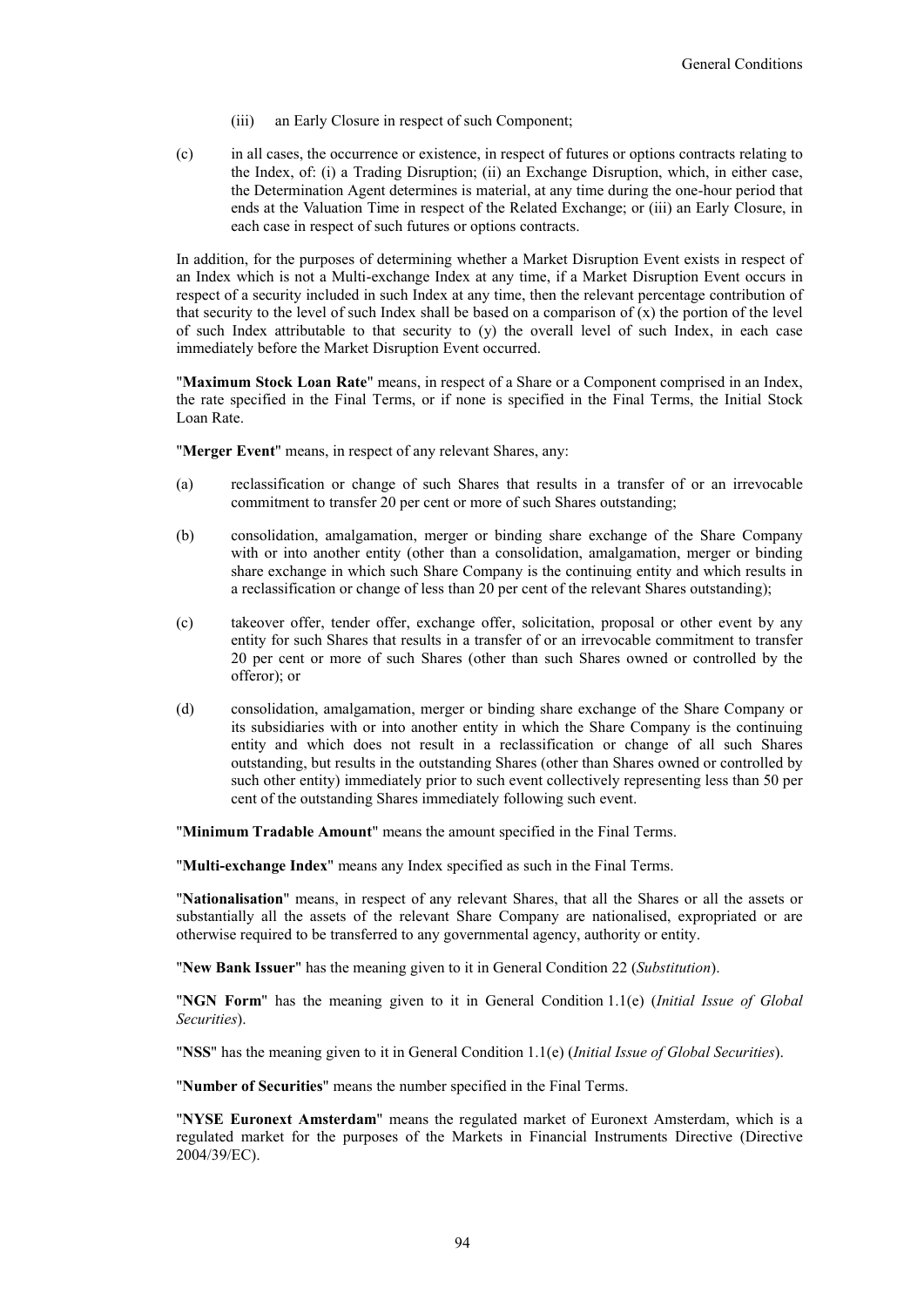"**Paying Agents**" has the meaning given to it in section A: (INTRODUCTION) of the General Conditions.

"**Payment Date**" means a day on which a payment is due in respect of the Securities.

"**Permanent Global Security**" has the meaning given to it in General Condition 1.2(a) (*Exchange of Global Securities (other than French Cleared Securities and French Securities*)).

"**Potential Adjustment Event**" means in respect of any relevant Shares, any of the following or a declaration by the relevant Share Company of the terms of any of the following:

- (a) a subdivision, consolidation or reclassification of the relevant Shares (other than a Merger Event) or a free distribution or dividend of any such Shares to existing holders of the relevant Shares by way of bonus, capitalisation or similar issue;
- (b) a distribution, issue or dividend to existing holders of the relevant Shares of (i) additional Shares, (ii) other share capital or securities granting the right to payment of dividends and/or the proceeds of dissolution, liquidation or termination of the Share Company equally or proportionately with such payments to holders of such Shares, (iii) share capital or other securities of another issuer acquired or owned (directly or indirectly) by the Share Company as a result of a spin-off or other similar transaction or (iv) any other type of securities, rights or Securities or other assets in any case for payment (cash or other consideration) at less than the prevailing market price as determined by the Determination Agent;
- (c) an amount per Share which the Determination Agent determines should be characterised as an extraordinary dividend;
- (d) a call by the Share Company in respect of the relevant Shares that are not fully paid;
- (e) a repurchase by the Share Company or any of its subsidiaries of relevant Shares whether out of profits or capital and whether the consideration for such repurchase is cash, securities or otherwise;
- (f) in respect of the Share Company, an event that results in any shareholder rights being distributed or becoming separated from shares of common stock or other shares of the capital stock of the Share Company pursuant to a shareholder rights plan or arrangement directed against hostile takeovers that provides, upon the occurrence of certain events, for a distribution of preferred stock, Securities, debt instruments or stock rights at a price below their market value, as determined by the Determination Agent, provided that any adjustment effected as a result of such an event shall be readjusted upon any redemption of such rights; or
- (g) any other event that may have a diluting or concentrative effect on the theoretical value of the relevant Shares.

"**Price Source Disruption**" means it becomes impossible or impracticable to obtain an Exchange Rate on or in respect of any Rate Calculation Date (or, if different, the day on which rates for that Rate Calculation Date would, in the ordinary course, be published or announced by the relevant pricing source(s)).

"**Programme**" means the Global Structured Securities Programme as defined in, established by and contemplated in the Agency Agreement, as the same may be from time to time amended, supplemented or modified.

"**Rate Calculation Date**" means each day on which the Exchange Rate is due to be determined under the terms of the Securities.

"**Record Date**" means, in relation to a payment under a Registered Security, the fifteenth calendar day (whether or not such fifteenth calendar day is a Business Day) before the relevant due date for such payment, except that, with respect to Cleared Securities that are represented by a Global Registered Security, it shall be the Clearing System Business Day immediately prior to the due date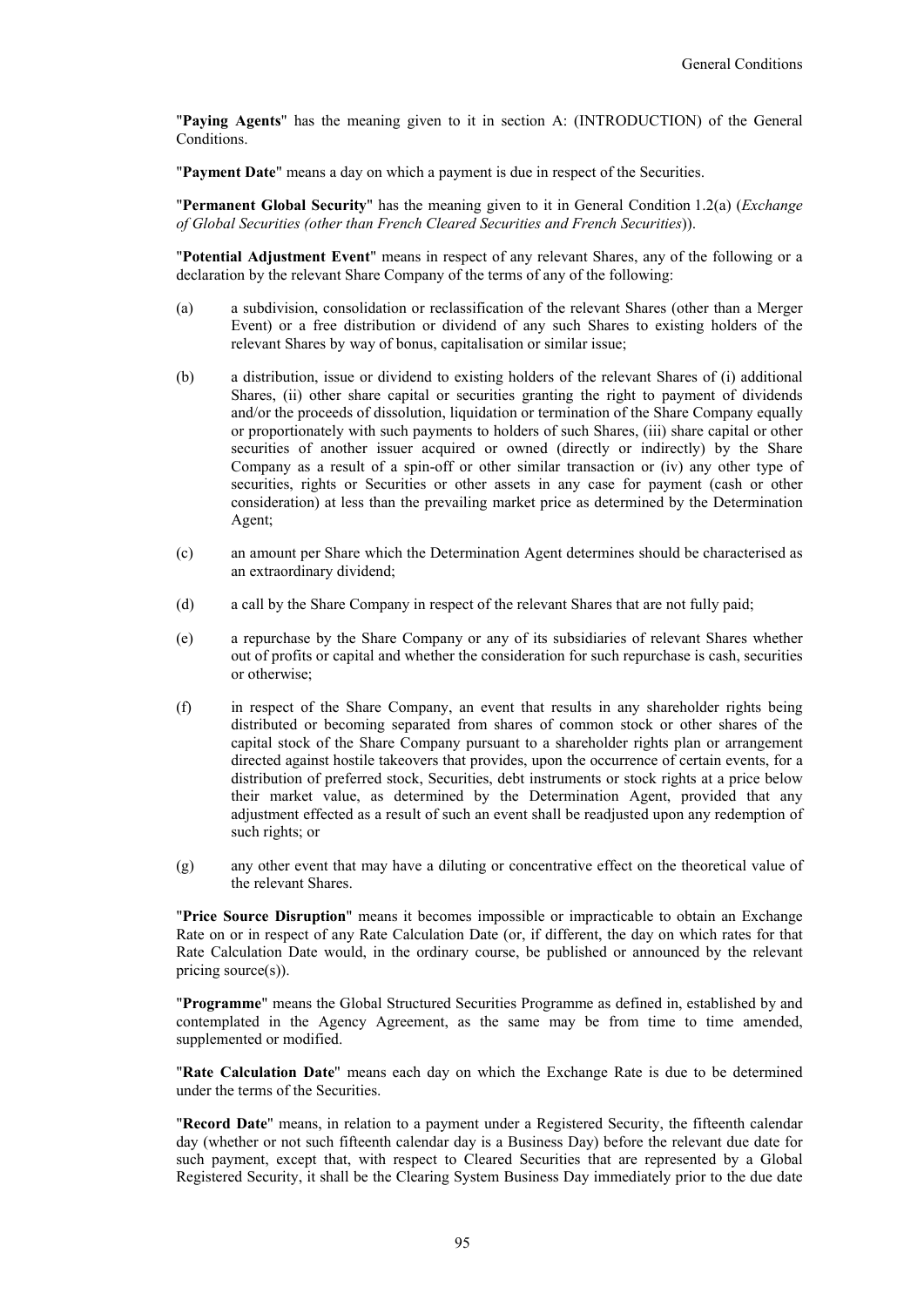for payment.

"**Register**" means, with respect to any Registered Securities, the register of holders of such Securities maintained by the applicable Registrar.

"**Registrar**" has the meaning given to it in section A: (INTRODUCTION) of the General Conditions.

"**Registration Agent**" means the party specified in the Final Terms.

"**Regulation S Global Security**" means a Regulation S Security in global form.

"**Related Exchange**" means, subject to the below, in respect of the Underlying Asset, each exchange or quotation system specified as such for such Underlying Asset in the Final Terms, any successor to such exchange or quotation system or any substitute exchange or quotation system to which trading in futures and options contracts relating to such Underlying Asset has temporarily relocated (provided that the Determination Agent has determined that there is comparable liquidity relative to the futures or options contracts relating to such Underlying Asset on such temporary substitute exchange or quotation system as on the original Related Exchange), provided, however, that, where 'All Exchanges' is specified as the Related Exchange in the Final Terms, "Related Exchange" shall mean each exchange or quotation system where trading has a material effect (as determined by the Determination Agent) on the overall market for futures or options contracts relating to such Underlying Asset.

"**Relevant Clearing System**" means, as appropriate, Euroclear, Clearstream, Euroclear Netherlands and/or Euroclear France, as the case may be, through which interests in Securities are to be held and/or through an account at which such Securities are to be cleared.

"**Relevant Date**" means, in respect of any Security, the date on which payment in respect of it first becomes due (or would have first become due if all conditions to settlement had been satisfied) or (if any amount of the money payable is improperly withheld or refused) the date on which payment in full of the amount outstanding is made or (if earlier) the date five calendar days after that on which notice is duly given to the Holders that, upon further presentation of the Security being made in accordance with these General Conditions, such payment will be made, provided that payment is in fact made upon such presentation.

"**Relevant Rules**" means the Clearstream Rules, the Euroclear Rules, the Euroclear Netherlands Rules, and/or the terms and conditions and any procedures governing the use of such other Relevant Clearing System, as updated from time to time.

"**Relevant Stock Exchange**" means, in respect of any Series, the stock exchange upon which such Securities are listed, being the principal stock exchange of France, Luxembourg or the Netherlands, as specified in the Final Terms.

"**Scheduled Closing Time**" means, in respect of any Exchange or Related Exchange and a Scheduled Trading Day, the scheduled weekday closing time of such Exchange or Related Exchange on such Scheduled Trading Day, without regard to after-hours or other trading outside regular trading session hours.

"**Scheduled Trading Day**" means, in respect of any Underlying Asset:

- (a) that is not a Multi-exchange Index, any day on which each Exchange and each Related Exchange in respect of such Underlying Asset are scheduled to open for trading for their respective regular trading sessions; or
- (b) that is a Multi-exchange Index, any day on which (i) the relevant Index Sponsor is scheduled to publish the level of the relevant Index and (ii) the Related Exchange in respect of such Underlying Asset is scheduled to be open for trading for its regular trading session.

"**Scheduled Valuation Date**" has the meaning given to it in General Condition 9 (*Consequences of Disrupted Days*).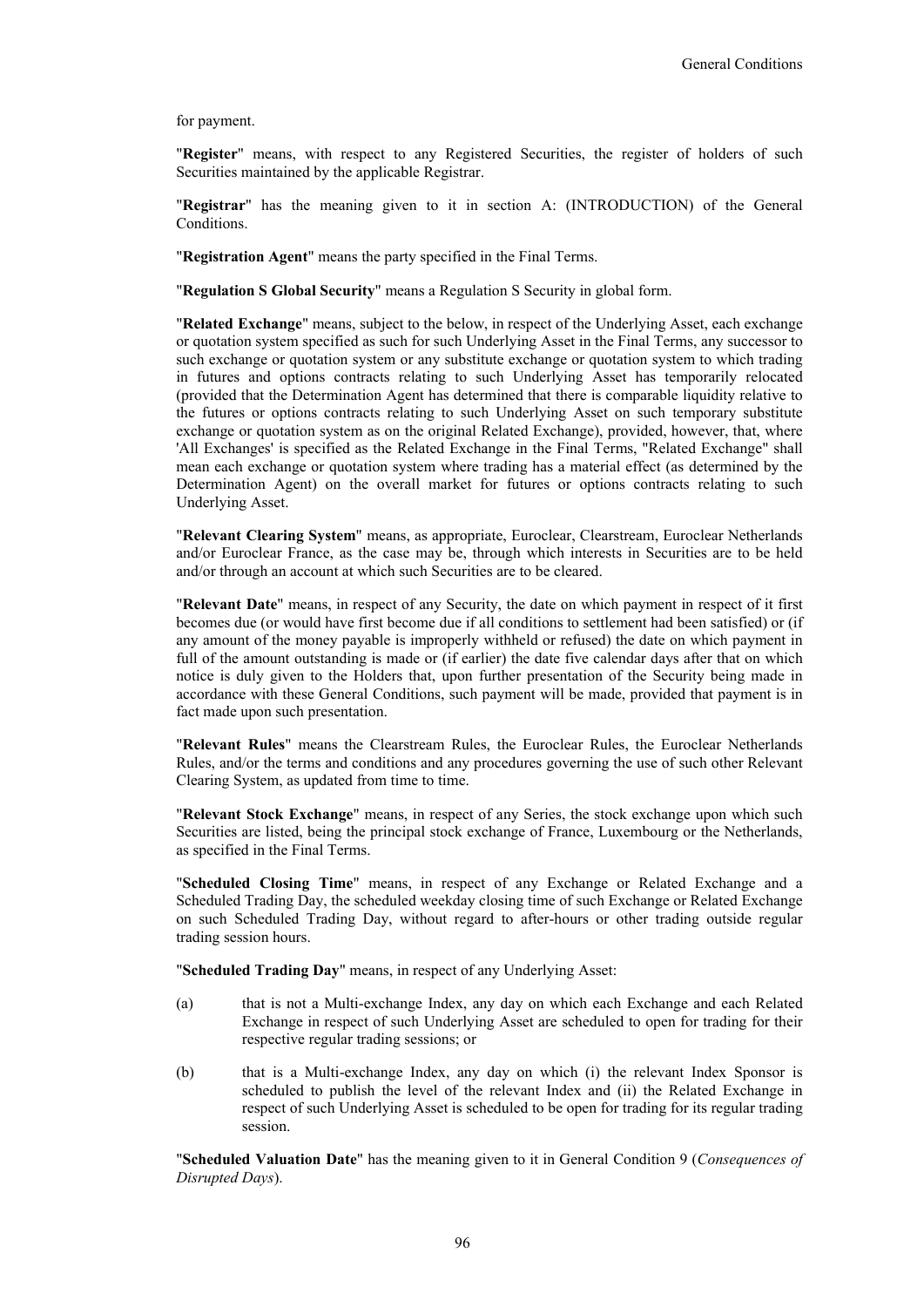"**Securities Act**" means the United States Securities Act of 1933, as amended.

"**Security**" or "**Securities**" means any Certificates which may from time to time be issued pursuant to the Programme in accordance with the terms of this Base Prospectus. Unless the context otherwise requires, any reference to "Security" shall be deemed to refer to a single Certificate.

"**Security Settlement Cut-off Date**" has the meaning given to it in General Condition 5.2 (*Exercise and Cancellation of Open-ended Turbo Securities*).

"**Series**" means the Securities of each original issue together with the Securities of any further issues expressed to be consolidated to form a single Series with the Securities of an original issue.

"**Settlement Amount**" means the Optional Cash Settlement Amount, the Early Cash Settlement Amount or the Specified Early Cash Settlement Amount, as applicable.

"**Settlement Currency**" means the currency specified in the Final Terms.

"**Settlement Expenses**" means, in respect of any Security or Securities, any costs, fees and expenses or other amounts (other than in relation to Taxes) payable by a Holder per Security on or in respect of or in connection with the cancellation, exercise or settlement of such Security or Securities as determined by the Determination Agent.

"**Settlement Number**" means, in respect of a Series, 180 unless otherwise specified in the Final Terms.

"**Share**" means, in relation to a Security, a share (including of an ETF), a unit, a depositary receipt, an interest or an equity unit to which such Security relates.

**Share Company**" means, in respect of a Share, the company, the depositary bank, the fund, the pooled investment vehicle, the collective investment scheme, the partnership, the trust or other legal arrangement that has issued or gave rise to the relevant Share.

"**Share Linked Security**" means a Security, payments in respect of which will be contingent on and/or calculated by reference to one or more Shares.

"**Specified Currency**" means the currency or currencies specified in the Final Terms.

"**Specified Jurisdiction**" means the jurisdiction specified in the Final Terms, provided that if the Specified Currency is specified to be euro in the Final Terms, Specified Jurisdiction is to mean any of the Eurozone countries.

"**Substitute Assets**" has the meaning given to it in General Condition 5.1(c) (*Exercise and Cancellation of Open-ended Mini Securities – Put Option*).

"**Successor**" means, in relation to any Agent or such other or further person as may from time to time be appointed by the Issuer in respect of Securities, the person identified as the successor to such Agent or other person by the Determination Agent (or, if the successor relates to the Determination Agent, the Issuer). Notice of any Successor identified shall be given to Holders as soon as reasonably practicable after such identification.

"**Successor Index**" has the meaning given to it in General Condition 7.2 (*Successor Index Sponsor or substitution of Index with substantially similar calculation*).

"**Successor Index Sponsor**" has the meaning given to it in General Condition 7.2 (*Successor Index Sponsor or substitution of Index with substantially similar calculation*).

"**TARGET Business Day**" means a day on which the TARGET System is operating.

"**TARGET System**" means the Trans-European Automated Real-time Gross Settlement Express Transfer payment system which utilises a single shared platform and which was launched on 19 November 2007 (**TARGET2**) (or, if such system ceases to be operative, such other system (if any) determined by the Determination Agent to be a suitable replacement).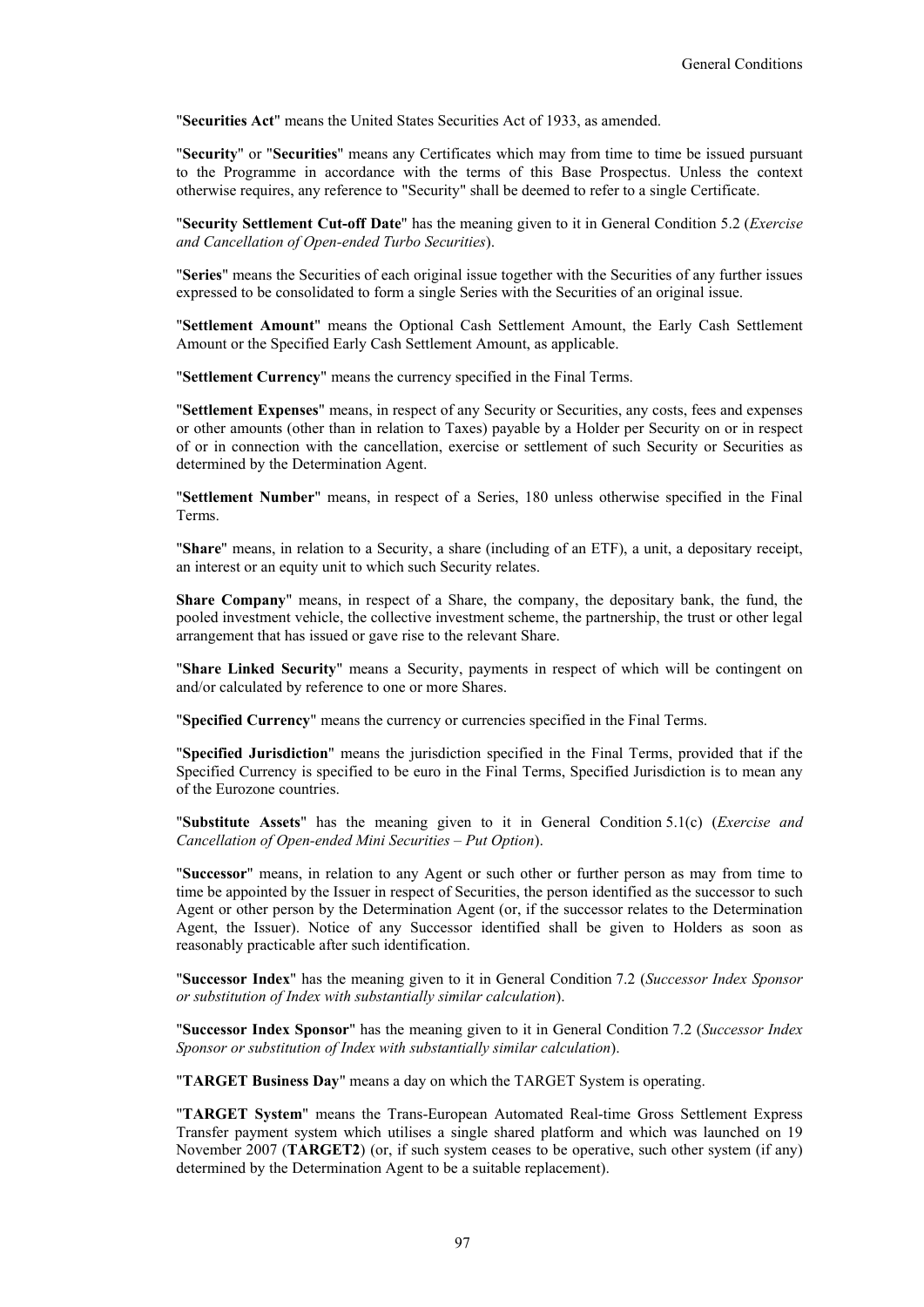"**Taxes**" means any tax, duty, impost, levy, charge or contribution in the nature of taxation or any withholding or deduction for or on account thereof, including (but not limited to) any applicable stock exchange tax, turnover tax, stamp duty, stamp duty reserve tax and/or other taxes, duties, assessments or governmental charges of whatever nature chargeable or payable and includes any interest and penalties in respect thereof.

"**TEFRA**" means the U.S. Tax Equity and Fiscal Responsibility Act of 1982.

"**Temporary Global Security**" has the meaning given to it in General Condition 1.2(a) (*Exchange of Global Securities (other than French Cleared Securities and French Securities*)).

"**Tender Offer**" means, in respect of a Share, a takeover offer, tender offer, exchange offer, solicitation, proposal or other event by any entity or person that results in such entity or person purchasing, or otherwise obtaining or having the right to obtain, by conversion or other means, greater than 10 per cent and less than 100 per cent of the outstanding shares of the Share Company as determined by the Determination Agent, based upon the making of filings with governmental or self-regulatory agencies or such other information as the Determination Agent deems relevant.

"**Tender Offer Date**" means, in respect of a Tender Offer, the date on which shares in the amount of the applicable percentage threshold are actually purchased or otherwise obtained (as determined by the Determination Agent).

"**Trade Date**" means the date specified in the Final Terms.

"**Trading Disruption**" means:

- (a) except with respect to a Multi-exchange Index, any suspension of, impairment of or limitation imposed on trading by the Exchange or Related Exchange or otherwise and whether by reason of movements in price exceeding limits permitted by the Exchange or Related Exchange or otherwise (i) relating to the Share on the Exchange or, in the case of an Index Linked Security, on any relevant Exchange(s) relating to any Component that comprise 20 per cent or more of the level of the relevant Index) or (ii) in futures or options contracts relating to the Share or the relevant Index on any relevant Related Exchange; and
- (b) with respect to any Multi-exchange Index, any suspension of, impairment of or limitation imposed on trading by the Exchange or Related Exchange or otherwise and whether by reason of movements in price exceeding limits permitted by the Exchange or Related Exchange or otherwise (i) relating to any Component on the Exchange in respect of such Component or (ii) in futures or options contracts relating to the Index (or any Component thereof) on the Related Exchange.

For the avoidance of doubt, the following events shall be deemed to be a suspension or limitation of trading for the purposes of a Trading Disruption, as determined by the Determination Agent: (i) a price change exceeding limits set by the relevant Exchange; (ii) an imbalance of orders; or (iii) a disparity in bid prices and ask prices.

"**Tranche**" has the meaning given to it in section A: (INTRODUCTION) of the General Conditions.

"**Transfer Agents**" has the meaning given to it in section A: (INTRODUCTION) of the General Conditions.

"**Underlying Asset**" means, in relation to a Series, the Index or Share specified in the Final Terms (provided that where the Final Terms specifies an Index, the Underlying Asset represents a notional investment in such Index with a notional investment size of one unit of Underlying Asset Currency per index point).

"**Underlying Asset Currency**" means the currency specified as such in the Final Terms.

"**USD**", "**US\$**", "**\$**" and "**U.S. Dollars**" each means United States dollars.

"**Wge**" means the Dutch Act on Giro Transfers of Securities (*Wet giraal effectenverkeer*), as amended from time to time.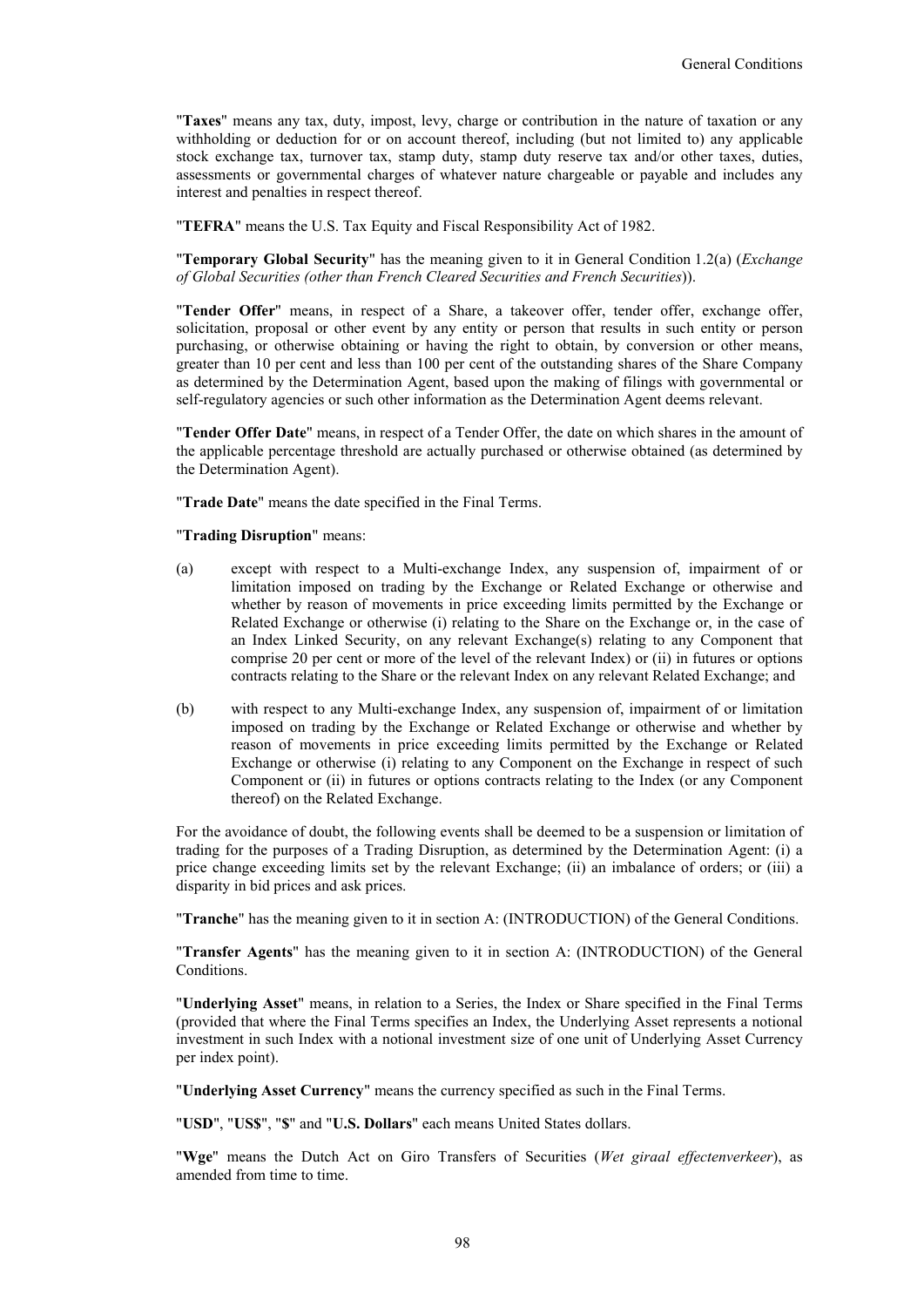#### 29.2 **Interpretation**

- (a) Capitalised terms used but not defined in these General Conditions will have the meanings given to them in the Final Terms, the absence of any such meaning indicating that such term is not applicable to the Securities of the relevant Series.
- (b) A reference to a "person" in the Conditions includes any person, firm, company, corporation, government, state or agency of a state or any association, trust or partnership (whether or not having separate legal personality) of two or more of the foregoing.
- (c) A reference in the Conditions to a provision of law is a reference to that provision as amended or re-enacted.
- (d) References in the Conditions to a company or entity shall be deemed to include a reference to any successor or replacement thereto.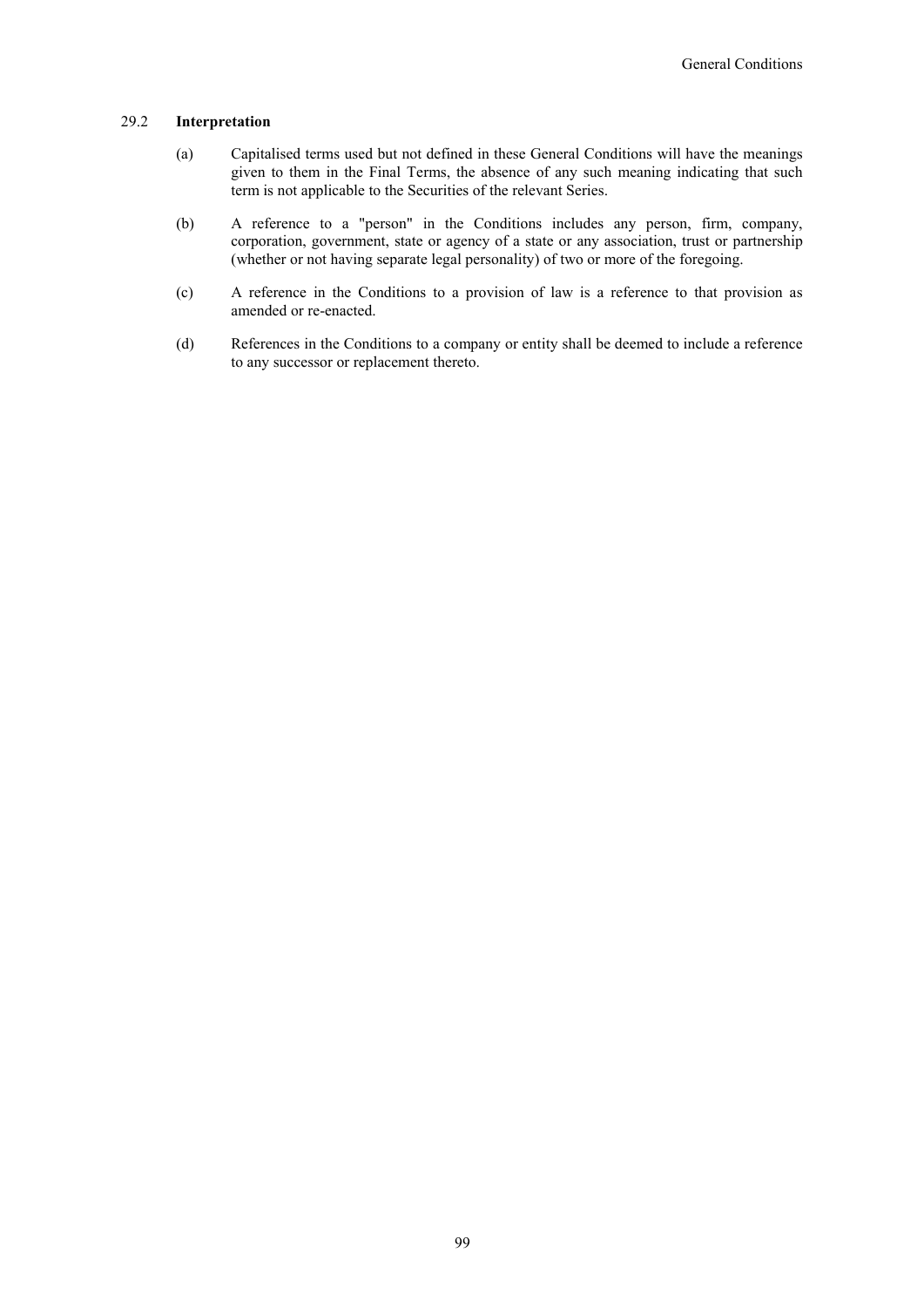## **PRO FORMA FINAL TERMS**

The Final Terms for each Series will include such of the following information as is applicable with respect to such Securities.



## **BARCLAYS BANK PLC**

#### (*Incorporated with limited liability in England and Wales*)

[Up to] [•] Securities pursuant to the Global Structured Securities Programme [(to be consolidated and to form a single series with the [*currency*][*amount*][*title*] Securities due [•], and issued on [•] pursuant to the Global Structured Securities Programme (the "**Tranche [•] Securities**") Issue Price: [•]

This document constitutes the final terms of the Securities (the "**Final Terms**") described herein for the purposes of Article 5.4 of the Prospectus Directive and is prepared in connection with the Global Structured Securities Programme established by Barclays Bank PLC (the "**Issuer**"). These Final Terms are supplemental to and should be read in conjunction with the GSSP Base Prospectus 11 dated 11 June 2014[, as supplemented on [•]], which constitutes a base prospectus (the "**Base Prospectus**") for the purpose of the Prospectus Directive. Full information on the Issuer and the offer of the Securities is only available on the basis of the combination of these Final Terms and the Base Prospectus. A summary of the individual issue of the Securities is annexed to these Final Terms. Words and expressions defined in the Base Prospectus and not defined in this document shall bear the same meanings when used herein.

The Base Prospectus is available for viewing at http://irreports.barclays.com/prospectuses-anddocumentation/structured-securities/prospectuses and this Final Terms document is available at http://www.barclays.com/prospectuses-and-documentation/structured-securities/final-terms and copies of each may be obtained during normal business hours at the registered office of the Issuer and the specified office of the Issue and Paying Agent for the time being in London.

**Barclays**

**Final Terms dated** [•]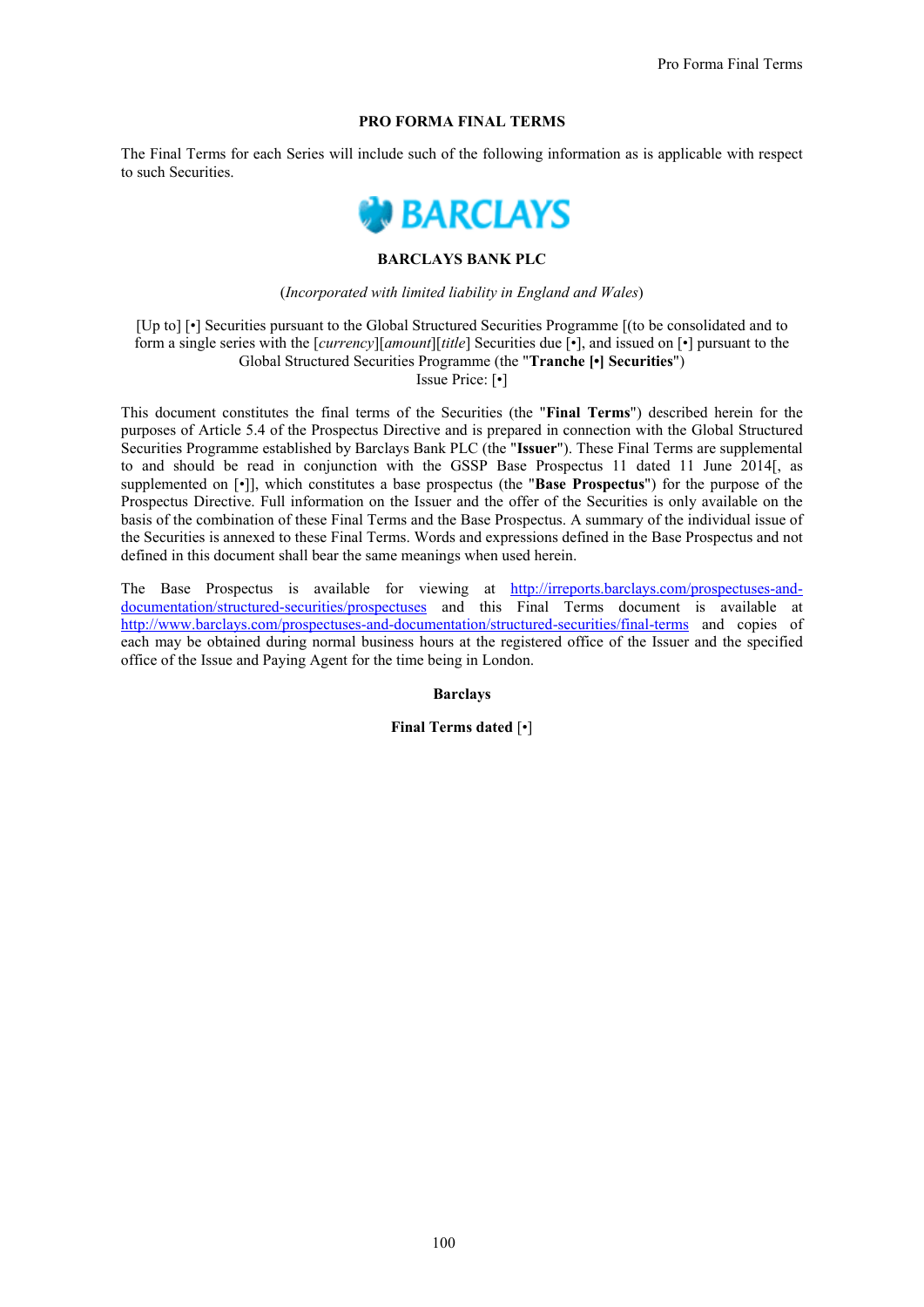# **PART A – CONTRACTUAL TERMS**

# *Provisions relating to the Securities*

| 1. | (a)                                                                                     | Series:                  | $[\cdot]$                                                                                                                                                                                                                                                                                                                                                                                                                                                                                             |
|----|-----------------------------------------------------------------------------------------|--------------------------|-------------------------------------------------------------------------------------------------------------------------------------------------------------------------------------------------------------------------------------------------------------------------------------------------------------------------------------------------------------------------------------------------------------------------------------------------------------------------------------------------------|
|    | [(b)]                                                                                   | Tranche:                 | $[\cdot]]$                                                                                                                                                                                                                                                                                                                                                                                                                                                                                            |
|    |                                                                                         |                          | [The Securities shall be consolidated and form a single series]<br>with the Tranche [ $\bullet$ ] Securities but shall not be fungible with<br>the Tranche [•] Securities until such time as the clearing<br>systems recognise the Securities to be fungible with the<br>Tranche [•] Securities.]                                                                                                                                                                                                     |
| 2. | Securities:                                                                             |                          |                                                                                                                                                                                                                                                                                                                                                                                                                                                                                                       |
|    | (a)                                                                                     | Number of Securities:    | $[[Up to] [\cdot]$<br>[Up to authorised number of Securities: [ $\cdot$ ]<br>Initial issuance number of Securities as at the Issue Date: [.]]                                                                                                                                                                                                                                                                                                                                                         |
|    |                                                                                         | (i)<br>Series:           | $[\cdot] % \centering \includegraphics[width=0.9\textwidth]{images/TrDiM-Architecture.png} % \caption{The first two different values of $d \sim \tfrac{1}{\sqrt{2}}$ and $d \sim \tfrac{1}{\sqrt{2}}$ and $d \sim \tfrac{1}{\sqrt{2}}$ for $d \sim \tfrac{1}{\sqrt{2}}$ and $d \sim \tfrac{1}{\sqrt{2}}$ for $d \sim \tfrac{1}{\sqrt{2}}$ for $d \sim \tfrac{1}{\sqrt{2}}$ for $d \sim \tfrac{1}{\sqrt{2}}$ for $d \sim \tfrac{1}{\sqrt{2}}$ for $d \sim \tfrac{1}{\sqrt{2}}$ for $d \sim \tfrac{1}{$ |
|    |                                                                                         | Tranche:<br>(ii)         | $[\cdot]$                                                                                                                                                                                                                                                                                                                                                                                                                                                                                             |
|    | (b)                                                                                     | Minimum Tradable Amount: | [•] [Not Applicable]                                                                                                                                                                                                                                                                                                                                                                                                                                                                                  |
| 3. |                                                                                         | Issue Price:             | [•] per Security                                                                                                                                                                                                                                                                                                                                                                                                                                                                                      |
|    |                                                                                         |                          | [The Issue Price includes a [commission element][fee] which<br>will be no more than [ $\cdot$ ]% of the Issue Price [per annum]]                                                                                                                                                                                                                                                                                                                                                                      |
| 4. |                                                                                         | Issue Date:              | $[\cdot] % \centering \includegraphics[width=0.9\textwidth]{images/TrDiM-Architecture.png} % \caption{The first two different values of $d \sim \tfrac{1}{\sqrt{2}}$ and $d \sim \tfrac{1}{\sqrt{2}}$ and $d \sim \tfrac{1}{\sqrt{2}}$ for $d \sim \tfrac{1}{\sqrt{2}}$ and $d \sim \tfrac{1}{\sqrt{2}}$ for $d \sim \tfrac{1}{\sqrt{2}}$ for $d \sim \tfrac{1}{\sqrt{2}}$ for $d \sim \tfrac{1}{\sqrt{2}}$ for $d \sim \tfrac{1}{\sqrt{2}}$ for $d \sim \tfrac{1}{\sqrt{2}}$ for $d \sim \tfrac{1}{$ |
| 5. |                                                                                         | Issue Currency:          | $[\cdot]$                                                                                                                                                                                                                                                                                                                                                                                                                                                                                             |
| 6. |                                                                                         | Settlement Currency:     | $[\cdot] % \centering \includegraphics[width=0.9\textwidth]{images/TrDiM-Architecture.png} % \caption{The first two different values of $d \sim \tfrac{1}{\sqrt{2}}$ and $d \sim \tfrac{1}{\sqrt{2}}$ and $d \sim \tfrac{1}{\sqrt{2}}$ for $d \sim \tfrac{1}{\sqrt{2}}$ and $d \sim \tfrac{1}{\sqrt{2}}$ for $d \sim \tfrac{1}{\sqrt{2}}$ for $d \sim \tfrac{1}{\sqrt{2}}$ for $d \sim \tfrac{1}{\sqrt{2}}$ for $d \sim \tfrac{1}{\sqrt{2}}$ for $d \sim \tfrac{1}{\sqrt{2}}$ for $d \sim \tfrac{1}{$ |
| 7. | Type of Security:<br>(General Condition 5 (Exercise and<br>Cancellation of Securities)) |                          | [Open-ended Mini Long (Local)]<br>[Open-ended Mini Long (Currency Translated)]<br>[Open-ended Mini Short (Local)]<br>[Open-ended Mini Short (Currency Translated)]<br>[Open-ended Mini Long (Quanto)]<br>[Open-ended Mini Short (Quanto)]<br>[Open-ended Turbo Long (Local)]<br>[Open-ended Turbo Long (Currency Translated)]                                                                                                                                                                         |
|    |                                                                                         |                          | [Open-ended Turbo Short (Local)]<br>[Open-ended Turbo Short (Currency Translated)]                                                                                                                                                                                                                                                                                                                                                                                                                    |
|    |                                                                                         |                          | [Open-ended Turbo Long (Quanto)]                                                                                                                                                                                                                                                                                                                                                                                                                                                                      |
|    |                                                                                         |                          | [Open-ended Turbo Short (Quanto)]                                                                                                                                                                                                                                                                                                                                                                                                                                                                     |
|    |                                                                                         |                          | [Open-ended Tracker with Management Fee Drain (Local)]                                                                                                                                                                                                                                                                                                                                                                                                                                                |
|    |                                                                                         |                          | [Open-ended Tracker with Management Fee Drain (Currency<br>Translated)]                                                                                                                                                                                                                                                                                                                                                                                                                               |
|    |                                                                                         |                          | [Open-ended Tracker without Management Fee Drain (Local)]                                                                                                                                                                                                                                                                                                                                                                                                                                             |
|    |                                                                                         |                          | [Open-ended Tracker without Management Fee Drain                                                                                                                                                                                                                                                                                                                                                                                                                                                      |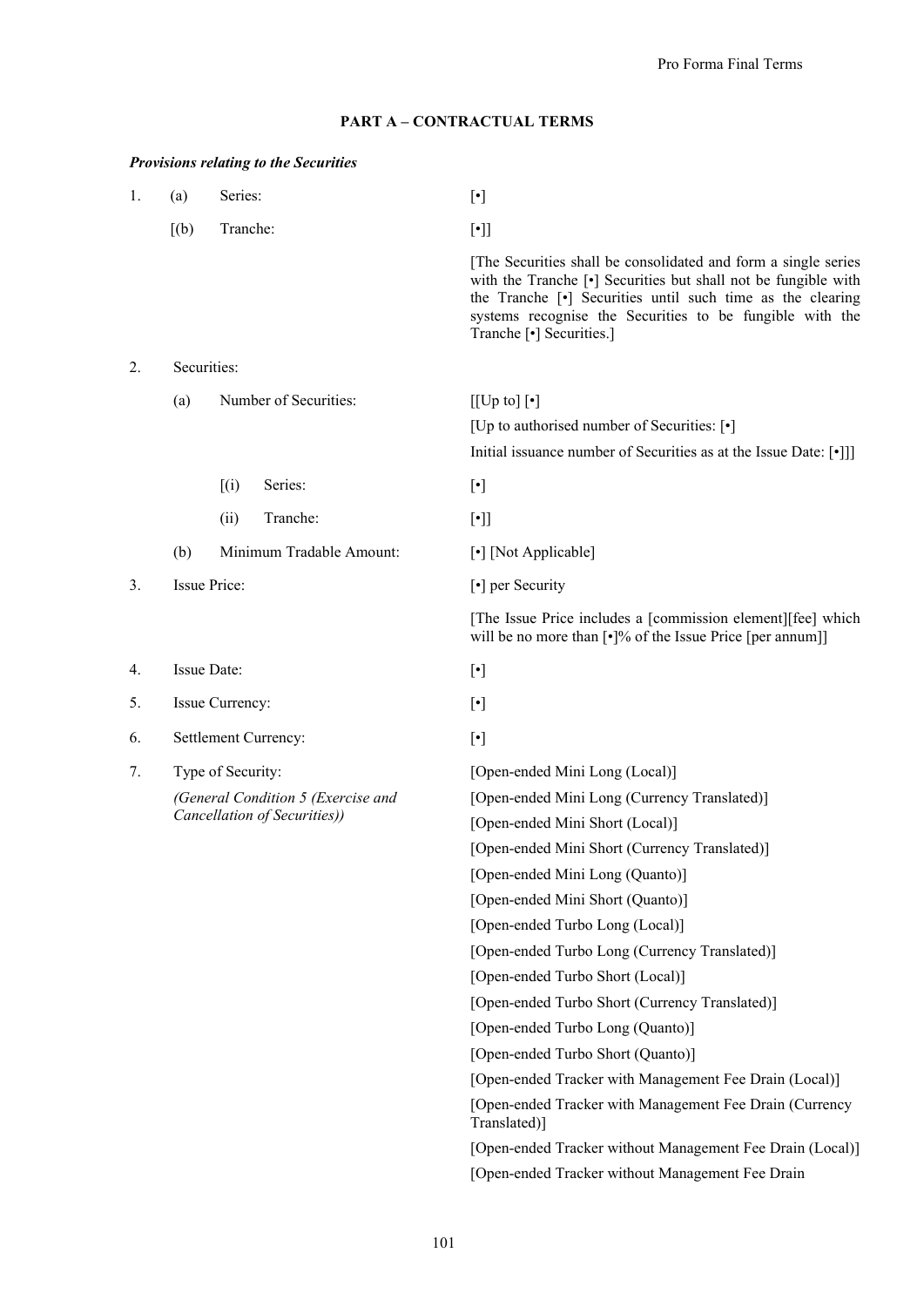| (Currency Translated)]               |
|--------------------------------------|
| [Open-ended Tracker (Ouanto) Type A] |
| [Open-ended Tracker (Quanto) Type B] |

# *Provisions relating to the Underlying Asset*

| 8. | (a) | Share: |                                                                      | [•] [Not Applicable]                                                                                  |
|----|-----|--------|----------------------------------------------------------------------|-------------------------------------------------------------------------------------------------------|
| [  |     | (i)    | <b>Initial Price</b>                                                 | [•] [Not Applicable]                                                                                  |
|    |     | (ii)   | Exchange[s]:                                                         | [•] [Not Applicable]                                                                                  |
|    |     | (iii)  | Related Exchange[s]:                                                 | [•] [All Exchanges] [Not Applicable]                                                                  |
|    |     | (iv)   | <b>Underlying Asset Currency:</b>                                    | [•] [Not Applicable]                                                                                  |
|    |     | (v)    | <b>Bloomberg Screen:</b>                                             | [•] [Not Applicable]                                                                                  |
|    |     | (vi)   | Reuters Screen Page:                                                 | [•] [Not Applicable]                                                                                  |
|    |     | (vii)  | Underlying Asset ISIN:                                               | [•] [Not Applicable]                                                                                  |
|    |     | (viii) | Substitution: (General<br>Condition 8.3 (Substitution of<br>Shares)) | [Substitution of Shares - Standard]<br>[Substitution of Shares – ETF underlying]<br>[Not Applicable]] |
|    | (b) | Index: |                                                                      | [•] [Not Applicable]                                                                                  |
| [  |     | (i)    | <b>Initial Price</b>                                                 | [•] [Not Applicable]                                                                                  |
|    |     | (ii)   | Exchange[s]:                                                         | [•] [Multi-exchange Index: [•]] [Not Applicable]                                                      |
|    |     | (iii)  | Related Exchange[s]:                                                 | [•] [All Exchanges] [Not Applicable]                                                                  |
|    |     | (iv)   | <b>Underlying Asset Currency:</b>                                    | [•] [Not Applicable]                                                                                  |
|    |     | (v)    | <b>Bloomberg Screen:</b>                                             | [•] [Not Applicable]                                                                                  |
|    |     | (vi)   | Reuters Screen Page:                                                 | [•] [Not Applicable]                                                                                  |
|    |     | (vii)  | Index Sponsor[s]:                                                    | [•] [Not Applicable]]                                                                                 |

# *Provisions relating to Open-ended Mini Securities*

*(General Condition 5.1 (Exercise and Cancellation of Open-ended Mini Securities))*

| 9. | <b>Provisions</b><br>Securities: | relating to Open-ended Mini [Applicable] [Not Applicable] |                                                                              |
|----|----------------------------------|-----------------------------------------------------------|------------------------------------------------------------------------------|
|    | (a)                              | <b>Reset Date:</b>                                        | [•]. The first Reset Date shall be [•] [the Issue Date] [Not]<br>Applicable] |
|    | (b)                              | Initial Current Margin:                                   | [•] [Not Applicable]                                                         |
|    | (c)                              | Maximum Current Margin:                                   | [•] [Not Applicable]                                                         |
|    | (d)                              | Initial Financing Level:                                  | [•] [Not Applicable]                                                         |
|    | (e)                              | Financing Level Currency:                                 | [•] [Not Applicable]                                                         |
|    | (f)                              | Initial Quanto Hedging Charge Level: [.] [Not Applicable] |                                                                              |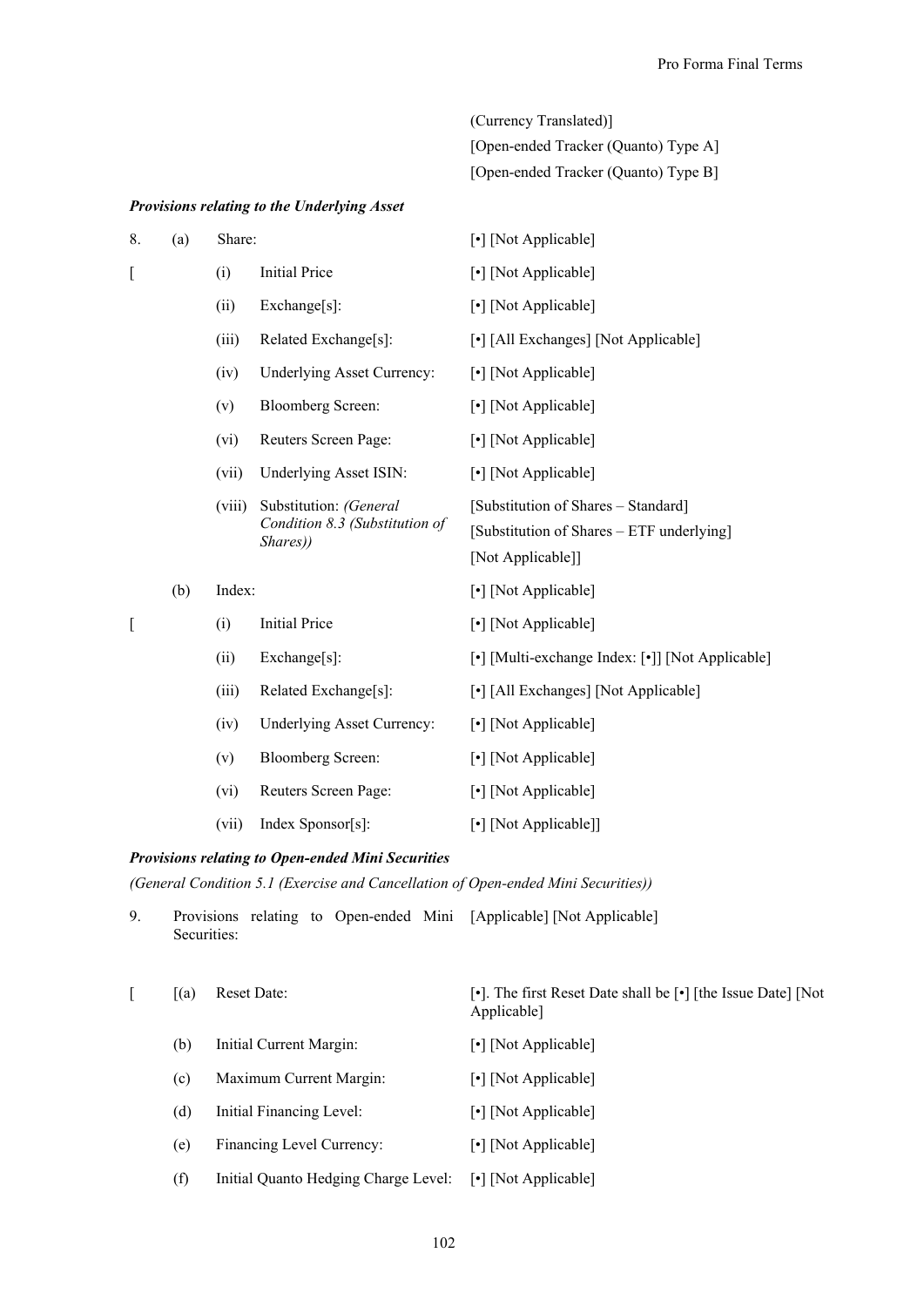| (g)                | Quanto Reset Date:                                | [•]. The first Quanto Reset Date shall be [•] [the Issue Date]<br>[Not Applicable]                                                                                                                                                                                                                                                                                                                                                                                                                    |
|--------------------|---------------------------------------------------|-------------------------------------------------------------------------------------------------------------------------------------------------------------------------------------------------------------------------------------------------------------------------------------------------------------------------------------------------------------------------------------------------------------------------------------------------------------------------------------------------------|
| (h)                | Dividends:                                        | [Applicable] [Not Applicable]                                                                                                                                                                                                                                                                                                                                                                                                                                                                         |
| (i)                | Dividend Participation:                           | [•] [Not Applicable]                                                                                                                                                                                                                                                                                                                                                                                                                                                                                  |
| (j)                | Settlement<br>Specified<br>Early Cash<br>Date:    | [•] [As defined in the Conditions] [Not Applicable]                                                                                                                                                                                                                                                                                                                                                                                                                                                   |
| (k)                | Stop Loss Observation Start Date:                 | [•] [Not Applicable]                                                                                                                                                                                                                                                                                                                                                                                                                                                                                  |
| (1)                | Initial Stop Loss Level:                          | [•] [Not Applicable]                                                                                                                                                                                                                                                                                                                                                                                                                                                                                  |
| (m)                | Stop Loss Rounding Convention:                    | [[Upwards] [Downwards] to the nearest Stop Loss Rounding<br>Amount] [Not Applicable]                                                                                                                                                                                                                                                                                                                                                                                                                  |
| (n)                | <b>Stop Loss Rounding Amount:</b>                 | [•] [Not Applicable]                                                                                                                                                                                                                                                                                                                                                                                                                                                                                  |
| $\left( 0 \right)$ | Initial<br>Premium<br>Stop<br>Loss<br>Percentage: | [•] [Not Applicable]                                                                                                                                                                                                                                                                                                                                                                                                                                                                                  |
| (p)                | Minimum<br>Premium<br>Loss<br>Stop<br>Percentage: | [•] [Not Applicable]                                                                                                                                                                                                                                                                                                                                                                                                                                                                                  |
| (q)                | Maximum<br>Premium<br>Loss<br>Stop<br>Percentage: | [•] [Not Applicable]                                                                                                                                                                                                                                                                                                                                                                                                                                                                                  |
| (r)                | Optional Cash Settlement Date:                    | [•] [As defined in the Conditions] [Not Applicable]                                                                                                                                                                                                                                                                                                                                                                                                                                                   |
| (s)                | Put Option Notice Month:                          | [•] [Not Applicable]                                                                                                                                                                                                                                                                                                                                                                                                                                                                                  |
| (t)                | Put Option Commencement Year:                     | [•] [Not Applicable]                                                                                                                                                                                                                                                                                                                                                                                                                                                                                  |
| (u)                | Valuation Time:                                   | $\lceil \cdot \rceil$ [As defined in the Conditions]                                                                                                                                                                                                                                                                                                                                                                                                                                                  |
| (v)                | Security Ratio:                                   | $[\cdot] % \centering \includegraphics[width=0.9\textwidth]{images/TrDiM-Architecture.png} % \caption{The first two different values of $d \sim \tfrac{1}{\sqrt{2}}$ and $d \sim \tfrac{1}{\sqrt{2}}$ and $d \sim \tfrac{1}{\sqrt{2}}$ for $d \sim \tfrac{1}{\sqrt{2}}$ and $d \sim \tfrac{1}{\sqrt{2}}$ for $d \sim \tfrac{1}{\sqrt{2}}$ for $d \sim \tfrac{1}{\sqrt{2}}$ for $d \sim \tfrac{1}{\sqrt{2}}$ for $d \sim \tfrac{1}{\sqrt{2}}$ for $d \sim \tfrac{1}{\sqrt{2}}$ for $d \sim \tfrac{1}{$ |
| (w)                | Settlement Number:                                | $\lceil \cdot \rceil$ [As defined in the Conditions]                                                                                                                                                                                                                                                                                                                                                                                                                                                  |

# *Provisions relating to Open-ended Turbo Securities*

*(General Condition 5.2 (Exercise and Cancellation of Open-ended Turbo Securities))*

| 10. | Provisions relating to Open-ended Turbo [Applicable] [Not Applicable]<br>Securities: |                                                  |                                                                                    |
|-----|--------------------------------------------------------------------------------------|--------------------------------------------------|------------------------------------------------------------------------------------|
|     | [(a)]                                                                                | <b>Reset Date:</b>                               | [•]. The first Reset Date shall be [•] [the Issue Date] [Not]<br>Applicable]       |
|     | (b)                                                                                  | Initial Current Margin:                          | [•] [Not Applicable]                                                               |
|     | (c)                                                                                  | Maximum Current Margin:                          | [•] [Not Applicable]                                                               |
|     | (d)                                                                                  | Initial Financing Level:                         | [•] [Not Applicable]                                                               |
|     | (e)                                                                                  | Financing Level Currency:                        | [•] [Not Applicable]                                                               |
|     | (f)                                                                                  | Hedging<br>Charge<br>Initial<br>Ouanto<br>Level: | [•] [Not Applicable]                                                               |
|     | (g)                                                                                  | Quanto Reset Date:                               | [•]. The first Quanto Reset Date shall be [•] [the Issue Date]<br>[Not Applicable] |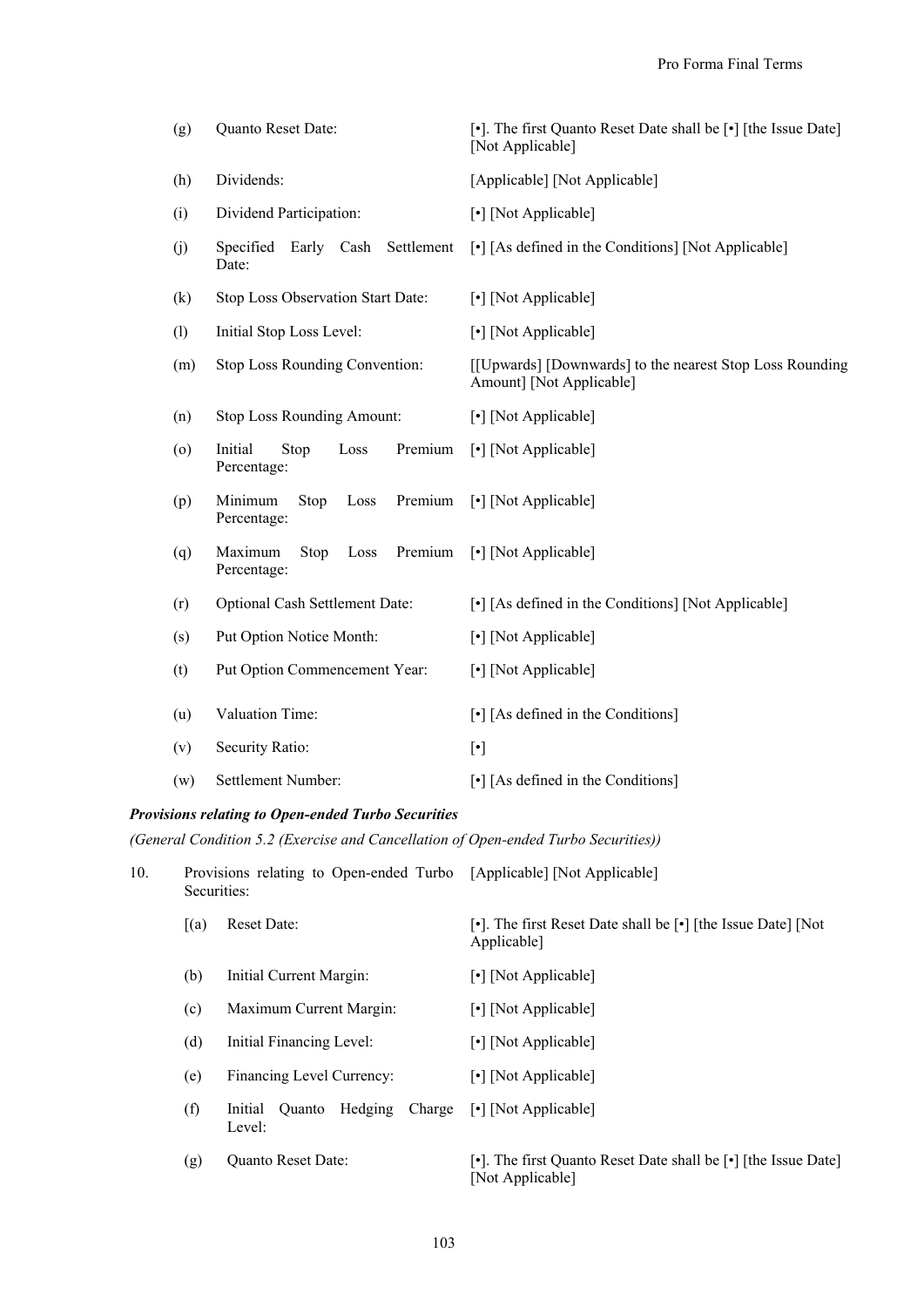| (h)                | Dividends:                               | [Applicable] [Not Applicable]                                                       |
|--------------------|------------------------------------------|-------------------------------------------------------------------------------------|
| (i)                | Dividend Participation:                  | [•] [Not Applicable]                                                                |
| (j)                | Specified Early Cash Settlement<br>Date: | [•] [As defined in the Conditions] [Not Applicable]                                 |
| (k)                | Amount:                                  | Specified Early Cash Settlement [•] [As defined in the Conditions] [Not Applicable] |
| (1)                | Knock-out Observation Start Date:        | [•] [As defined in the Conditions] [Not Applicable]                                 |
| (m)                | <b>Optional Cash Settlement Date:</b>    | [•] [As defined in the Conditions] [Not Applicable]                                 |
| (n)                | Put Option Notice Month:                 | [•] [Not Applicable]                                                                |
| $\left( 0 \right)$ | Put Option Commencement Year:            | [•] [Not Applicable]                                                                |
| (p)                | Valuation Date:                          | $\lceil \cdot \rceil$ [As defined in the Conditions]                                |
| (q)                | Valuation Time:                          | $\lceil \cdot \rceil$ [As defined in the Conditions]                                |
| (r)                | Security Ratio:                          | $[\cdot]$                                                                           |
| (s)                | Settlement Number:                       | $\lceil \cdot \rceil$ [As defined in the Conditions]                                |

# *Provisions relating to Open-ended Tracker Securities*

*(General Condition 5.3 (Exercise and Cancellation of Open-ended Tracker Securities))*

| 11. | Securities: | Provisions relating to Open-ended Tracker [Applicable] [Not Applicable] |                                                                                    |
|-----|-------------|-------------------------------------------------------------------------|------------------------------------------------------------------------------------|
|     | [(a)]       | Initial<br>Quanto<br>Level:                                             | Hedging Charge [•] [Not Applicable]                                                |
|     | (b)         | Initial<br>Quanto Management Fee [•] [Not Applicable]<br>Level:         |                                                                                    |
|     | (c)         | Maximum Quanto Management Fee<br>Level:                                 | [•] [Not Applicable]                                                               |
|     | (d)         | Quanto Reset Date:                                                      | [•]. The first Quanto Reset Date shall be [•] [the Issue Date]<br>[Not Applicable] |
|     | (e)         | Management Fee:                                                         | [•] [Not Applicable]                                                               |
|     | (f)         | Optional Cash Settlement Date:                                          | [•] [As defined in the Conditions] [Not Applicable]                                |
|     | (g)         | Put Option Notice Month:                                                | [•] [Not Applicable]                                                               |
|     | (h)         | Put Option Commencement Year:                                           | [•] [Not Applicable]                                                               |
|     | (i)         | Valuation Time:                                                         | $\lceil \cdot \rceil$ [As defined in the Conditions]                               |
|     | (j)         | Security Ratio:                                                         | $[\cdot]$                                                                          |
|     | (k)         | Settlement Number:                                                      | $\lceil \cdot \rceil$ [As defined in the Conditions]                               |

# *Provisions relating to disruption events and taxes and expenses (General Condition 7)*

12. Additional Disruption Events:

*(General Condition 11 (Early Cancellation or adjustment following Additional Disruption Event))*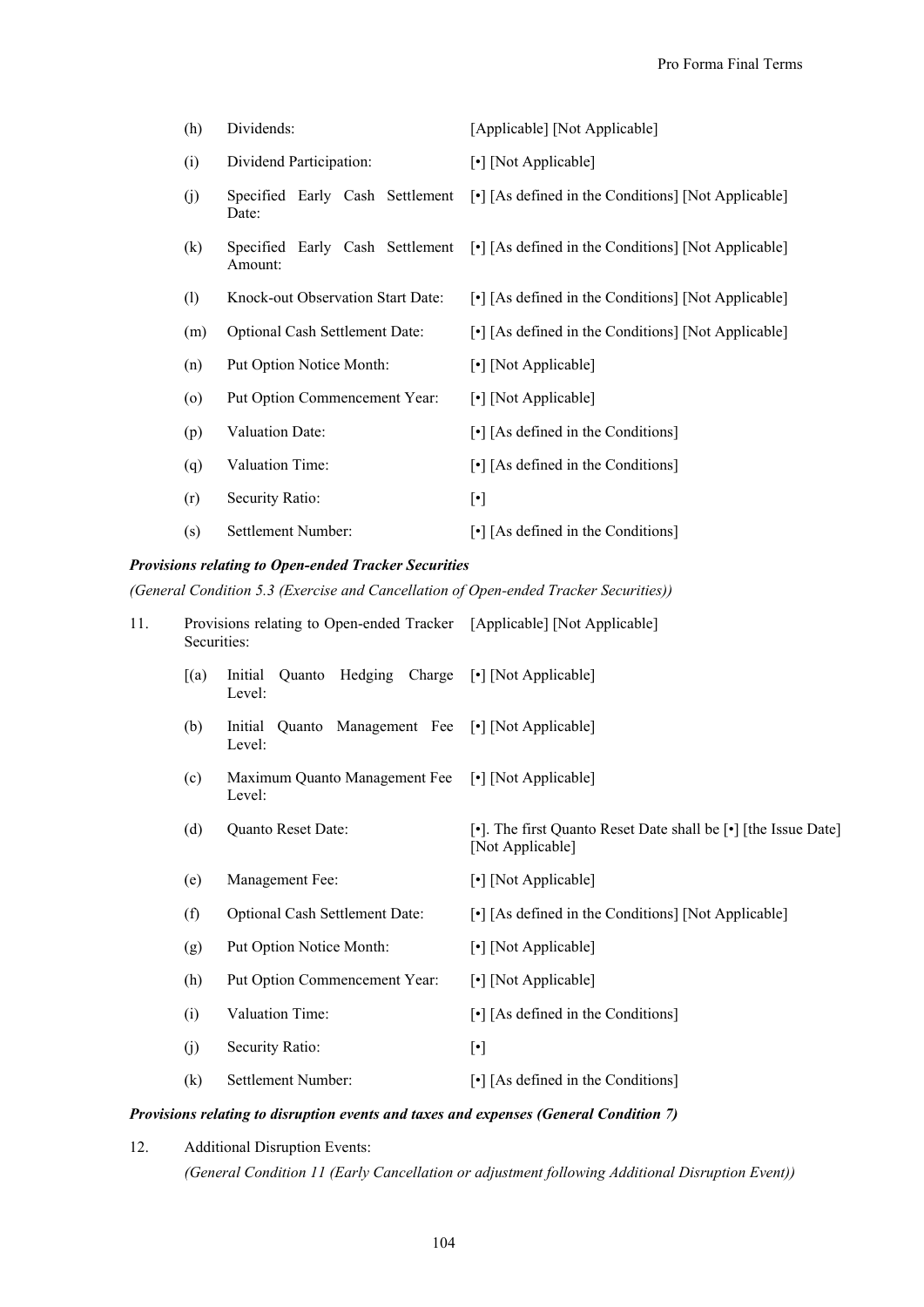|     | (a)     | Issuer Tax Event:                                                                                           | [Applicable] [Not Applicable]                                                                                                                                                                                                                          |
|-----|---------|-------------------------------------------------------------------------------------------------------------|--------------------------------------------------------------------------------------------------------------------------------------------------------------------------------------------------------------------------------------------------------|
|     | (b)     | Currency Disruption Event:                                                                                  | [Applicable] [Not Applicable]                                                                                                                                                                                                                          |
|     | (c)     | <b>Extraordinary Market Disruption:</b>                                                                     | [Applicable] [Not Applicable]                                                                                                                                                                                                                          |
|     | (d)     | Change in Law:                                                                                              | [Applicable] [Not Applicable]                                                                                                                                                                                                                          |
|     | (e)     | Hedging Disruption:                                                                                         | [Applicable] [Not Applicable]                                                                                                                                                                                                                          |
|     | (f)     | Increased Cost of Hedging:                                                                                  | [Applicable] [Not Applicable]                                                                                                                                                                                                                          |
|     | (g)     | Affected<br>Jurisdiction<br>Hedging<br>Disruption:                                                          | [Applicable] [Not Applicable]                                                                                                                                                                                                                          |
|     |         | Affected Jurisdiction:                                                                                      | [•] [Not Applicable]                                                                                                                                                                                                                                   |
|     | (h)     | Affected Jurisdiction Increased Cost<br>of Hedging:                                                         | [Applicable] [Not Applicable]                                                                                                                                                                                                                          |
|     |         | Affected Jurisdiction:                                                                                      | [•] [Not Applicable]                                                                                                                                                                                                                                   |
|     | (i)     | Increased Cost of Stock Borrow:                                                                             | [Applicable] [Not Applicable]                                                                                                                                                                                                                          |
|     |         | Initial Stock Loan Rate:                                                                                    | [•] [Not Applicable]                                                                                                                                                                                                                                   |
|     | (j)     | Loss of Stock Borrow:                                                                                       | [Applicable] [Not Applicable]                                                                                                                                                                                                                          |
|     |         | Maximum Stock Loan Rate:                                                                                    | [•] [Initial Stock Loan Rate ] [Not Applicable]                                                                                                                                                                                                        |
|     | (k)     | Fund Disruption Event:                                                                                      | [Applicable] [Not Applicable]                                                                                                                                                                                                                          |
|     | (1)     | Foreign Ownership Event:                                                                                    | [Applicable] [Not Applicable]                                                                                                                                                                                                                          |
| 13. | Event)) | FX Disruption Event:<br>(General Condition 12 (FX Disruption                                                | [Applicable] [Not Applicable]                                                                                                                                                                                                                          |
|     | (a)     | Specified Currency:                                                                                         | $[\cdot]$                                                                                                                                                                                                                                              |
|     | (b)     | Specified Jurisdiction:                                                                                     | $[\cdot] % \centering \includegraphics[width=0.9\textwidth]{images/TrDiM-Architecture.png} % \caption{The first two different values of $S$ with the same time. The first two different values of $S$ is the same time.} \label{TrDiM-Architecture} %$ |
| 14. |         | Local Jurisdiction Taxes and Expenses:<br>(General Condition 13 (Local Jurisdiction<br>Taxes and Expenses)) | [Applicable] [Not Applicable]                                                                                                                                                                                                                          |
| 15. |         | Early Cancellation Notice Period Number:                                                                    | [ $\bullet$ ] [As set out in General Condition 29.1 ( <i>Definitions</i> )]                                                                                                                                                                            |
| 16. |         | <b>Unwind Costs:</b>                                                                                        | [Applicable] [Not Applicable]                                                                                                                                                                                                                          |
| 17. |         | <b>Settlement Expenses</b>                                                                                  | [Applicable] [Not Applicable]                                                                                                                                                                                                                          |
|     |         | <b>Further information</b>                                                                                  |                                                                                                                                                                                                                                                        |
| 18. |         | Form of Securities:                                                                                         | [Bearer Securities] [Registered Securities] [Euroclear France<br>Securities] [•] [French Securities]                                                                                                                                                   |
|     |         |                                                                                                             | [Temporary Global Security[, exchangeable for a Permanent<br>Global Security]], [Permanent Global Security[, exchangeable<br>for a Definitive Bearer Security]]                                                                                        |
|     |         |                                                                                                             | [Global Registered Security, exchangeable for a Definitive                                                                                                                                                                                             |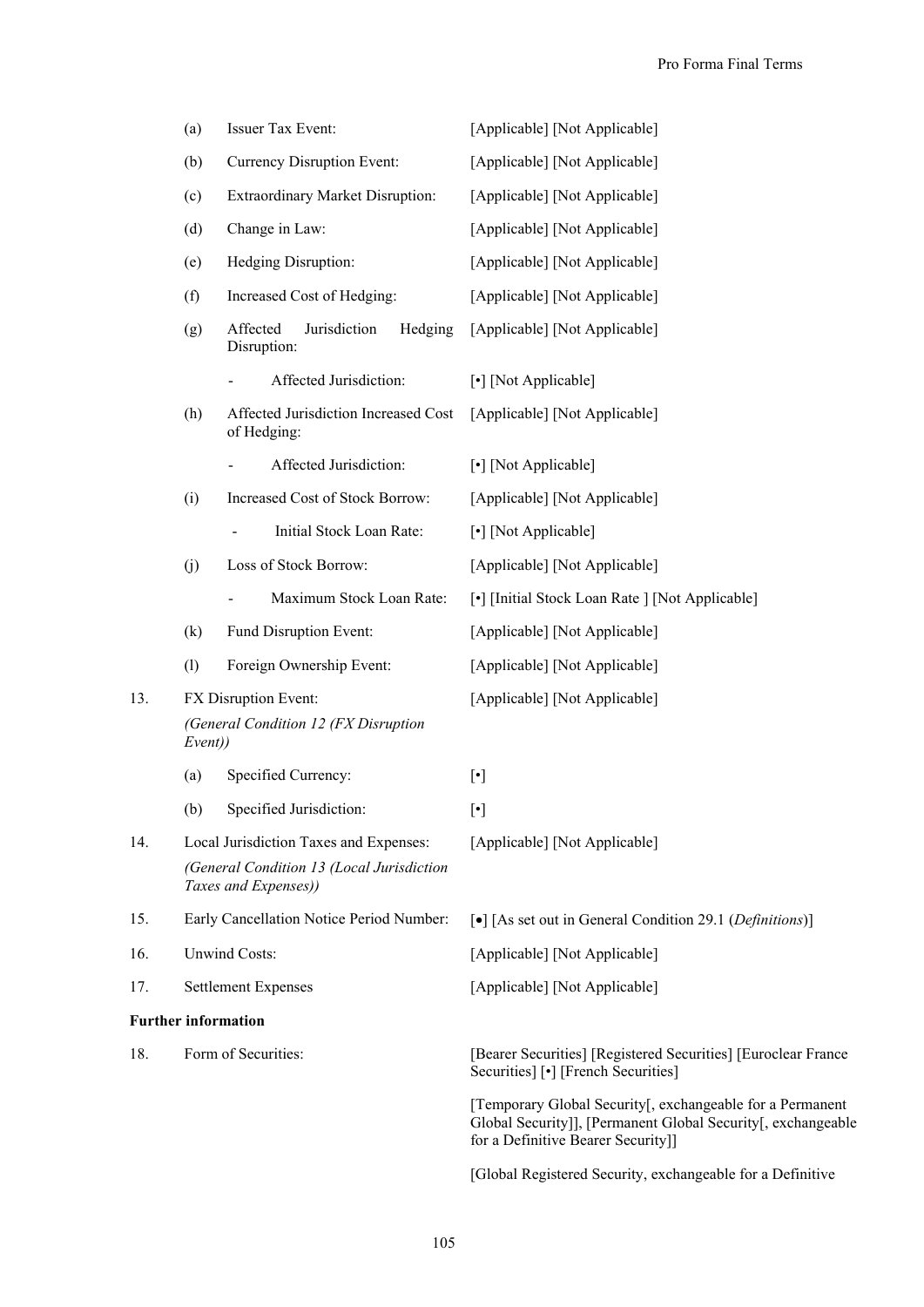|     |                                | Registered Security:                                   |
|-----|--------------------------------|--------------------------------------------------------|
|     |                                | [Definitive Registered Securities]                     |
|     |                                | [Global Bearer Securities]                             |
|     |                                | NGN Form: [Applicable] [Not Applicable]                |
|     |                                | Held under the NSS: [Applicable] [Not Applicable]      |
|     |                                | CGN Form: [Applicable] [Not Applicable]                |
| 19. | Trade Date:                    | $[\cdot]$                                              |
| 20. | Additional Business Centre(s): | [•] [Not Applicable]                                   |
| 21. | Business Day Convention:       | [Following] [Modified Following] [Nearest] [Preceding] |
| 22. | Determination Agent:           | [Barclays Bank PLC] [.]                                |
| 23. | Manager:                       | [Barclays Bank PLC] [Barclays Capital Inc.] [.]        |

# **[THIRD PARTY INFORMATION**

[ $[e]$  has been extracted from  $[e]$ ]. The Issuer confirms that such information has been accurately reproduced and that, so far as it is aware, and is able to ascertain from information published by  $[\bullet]$ , no facts have been omitted which would render the reproduced information inaccurate or misleading.]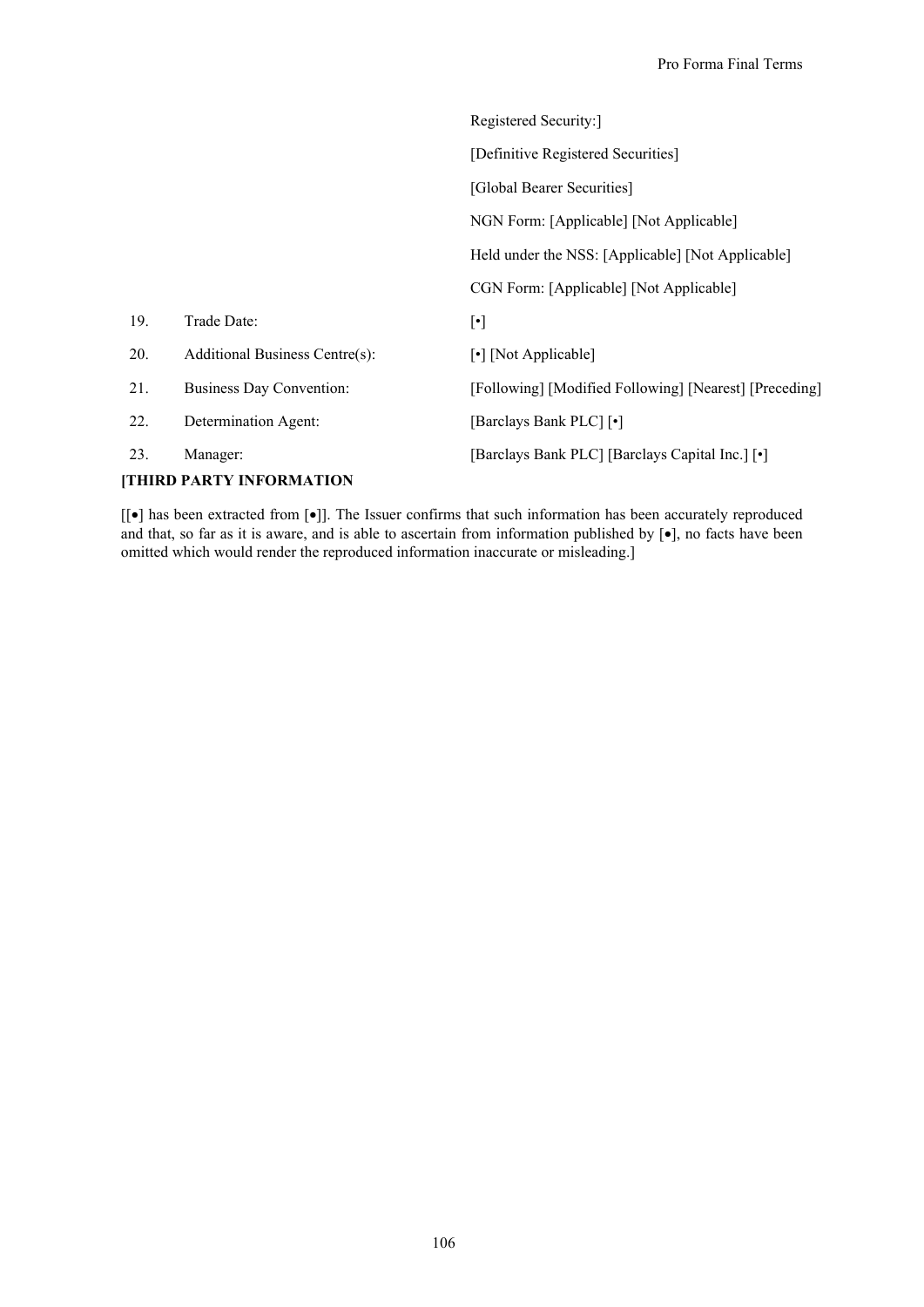## **PART B - OTHER INFORMATION**

## 1. **LISTING AND ADMISSION TO TRADING**

- (i) Listing and Admission to [Not Applicable] Trading: [Application [has been made/is expected to be made] by the Issuer (or on its behalf) for the Securities to be [listed on the Official List and] admitted to trading on the Regulated Market of the [Luxembourg Stock Exchange] [NYSE Euronext Paris] [NYSE Euronext Amsterdam] with effect from [•].[Not Applicable] [The Tranche [•] Securities were admitted to trading on [the Luxembourg Stock Exchange] [NYSE Euronext Paris] [NYSE Euronext Amsterdam] on or around [•]] [The Securities shall not be fungible with the Tranche [•] Securities until such time as the Securities are listed and admitted to trading as indicated above.] (ii) Estimate of total expenses related to admission to trading: [[•] [Not Applicable]]
- 2. **RATINGS**

Ratings: [The Securities have not been individually rated.]

Upon issuance, the Securities are expected to be rated:

[Standard & Poor's: [•]]

[Moody's: [•]]

[Fitch: [•]]

# 3. **INTERESTS OF NATURAL AND LEGAL PERSONS INVOLVED IN THE [ISSUE/OFFER]**

[Save for any fees payable to the Manager[s], so far as the Issuer is aware, no person involved in the offer of the Securities has an interest material to the [issue/offer].] [•]

#### 4. **REASONS FOR THE OFFER, ESTIMATED NET PROCEEDS AND TOTAL EXPENSES**

- (i) Reasons for the offer: [•] [General funding] [Not Applicable]
- (ii) Estimated net proceeds: [•] [Not Applicable]
- (iii) Estimated total expenses: [•] [Not Applicable]

## 5. **[PERFORMANCE OF UNDERLYING ASSET OR OTHER VARIABLE, AND OTHER INFORMATION CONCERNING THE UNDERLYING ASSET AND/OR OTHER UNDERLYING]**

The Issuer will use reasonable efforts to publish the [Current Financing Level] [Current Stop Loss Level] [Current Knock-Out Barrier] [Parity] on [•] [http://www.bmarkets.com] [•]

[[Bloomberg Screen] [Reuters Screen Page] [•]: "[•]"] [and] [www.[•]]

[Index Disclaimer: [FTSE<sup>®</sup> 100 Index] [EURO STOXX 50<sup>®</sup> Index] [S&P<sup>®</sup> 500 Index] [See the Annex hereto] [Not Applicable]]

#### 6. **OPERATIONAL INFORMATION**

(a) ISIN Code: [•]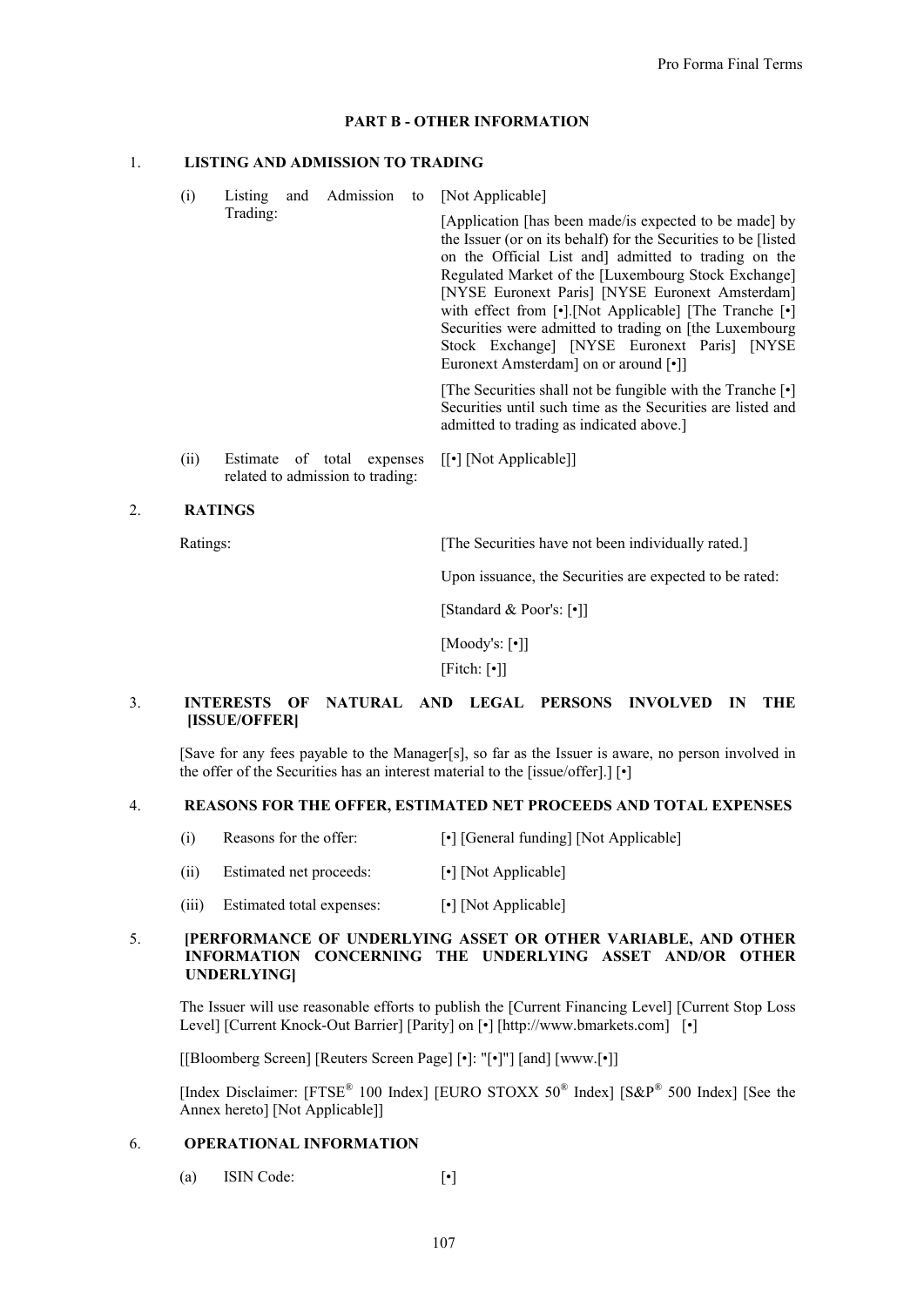- (b) [Temporary ISIN Code:] [•]
- (c) Common Code: [•]
- (d) [Temporary Common Code:] [•]
- (e) [Trading Symbol:] [•]
- (f) Name(s) and address(es) of any clearing system(s) other than Euroclear Bank S.A./N.V. and Clearstream Banking, société anonyme and the relevant identification number(s):

[Not Applicable] [Euroclear Netherlands. Herengracht 459-469, 1017 BS Amsterdam, the Netherlands] [Euroclear France S.A., 115 rue Réaumur, F-75081 Paris-CEDEX 02, France]

- (g) Common Depositary: [•]
- 

(h) Delivery: Delivery [against/free of] payment.

(i) Issue and Paying Agent: [The Bank of New York Mellon, London Branch of One Canada Place, London E14 5AL, United Kingdom] [Barclays Bank PLC of 1 Churchill Place, London E14 5HP, United Kingdom] [Citibank Inc. of 399 Park Avenue, New York, New York 10043, United States] [•]

- (j) Name and address of additional Paying Agent(s) (if any) [French Issue and Paying] [Dutch Issue and Paying Agent]: [•] [Not Applicable]
- (k) Registration Agent: [•]

# 7. **[DISTRIBUTION]**

-

Name and address of financial intermediary/ies authorised to use the Base Prospectus ("**Authorised Offeror(s)**"):

Offer period for which use of the Base Prospectus is authorised by the Authorised Offeror(s):

Other conditions for use of the Base Prospectus by the Authorised Offeror(s):

[•] [Each such financial intermediary whose name and address is published on the Issuer's website ([http://www.bmarkets.com])] [Not Applicable]

[•] [Not Applicable]

1. [The Authorised Offeror(s) must have entered into a duly executed written agreement with the Issuer governing the terms of distribution.]

2. [•] [Not Applicable]

## 8. **TERMS AND CONDITIONS OF THE OFFER‡‡**

| (i)   | Offer Price:                                 | [•] per cent of the Issue Price [Not Applicable] |
|-------|----------------------------------------------|--------------------------------------------------|
| (ii)  | Conditions to which the offer is<br>subject: | [•] [Not Applicable]                             |
| (iii) | Description of the application process:      | [•] [Not Applicable]                             |
| (iv)  | Details of the minimum and/or                | [•] [Not Applicable]                             |

<sup>&</sup>lt;sup>##</sup> This section will be not applicable in the case of an offer of Securities pursuant to Article 3(2) of the Prospectus Directive.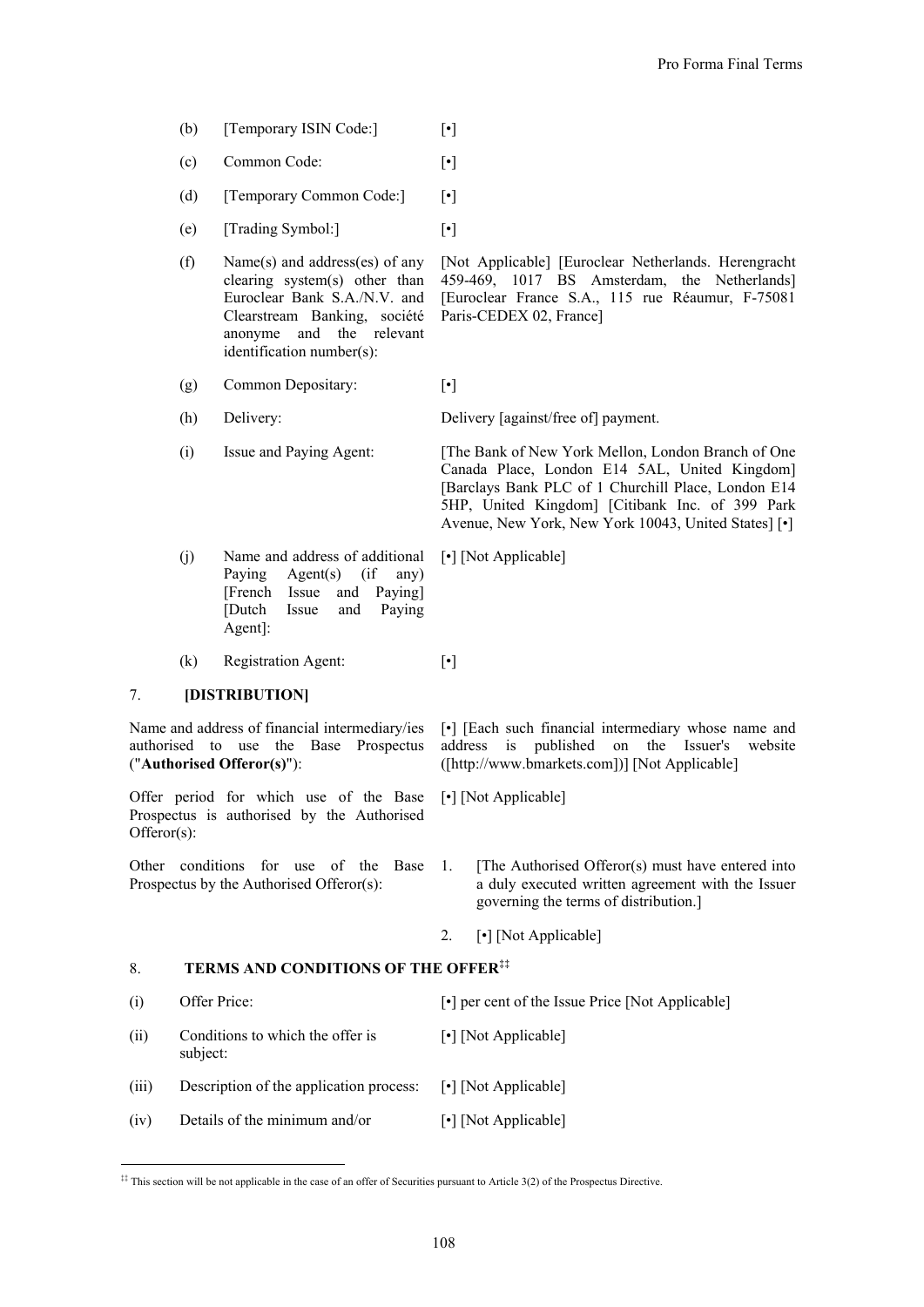maximum amount of application:

| (v)    | Description of possibility to reduce<br>subscriptions and manner for<br>refunding excess amount paid by<br>applicants:                                | [•] [Not Applicable] |
|--------|-------------------------------------------------------------------------------------------------------------------------------------------------------|----------------------|
| (vi)   | Details of method and time limits for<br>paying up and delivering the<br>Securities:                                                                  | [•] [Not Applicable] |
| (vii)  | Manner in and date on which results of<br>the offer are to be made public:                                                                            | [•] [Not Applicable] |
| (viii) | Procedure for exercise of any right of<br>pre-emption, negotiability of<br>subscription rights and treatment of<br>subscription rights not exercised: | [•] [Not Applicable] |
| (ix)   | Whether tranche(s) have been reserved<br>for certain countries:                                                                                       | [•] [Not Applicable] |
| (x)    | Process for notification to applicants of<br>the amount allotted and indication<br>whether dealing may begin before<br>notification is made:          | [•] [Not Applicable] |
| (xi)   | Amount of any expenses and taxes<br>specifically charged to the subscriber<br>or purchaser:                                                           | [•] [Not Applicable] |
| (xii)  | Name(s) and address(es), to the extent<br>known to the Issuer, of the placers in<br>the various countries where the offer<br>takes place:             | [•] [Not Applicable] |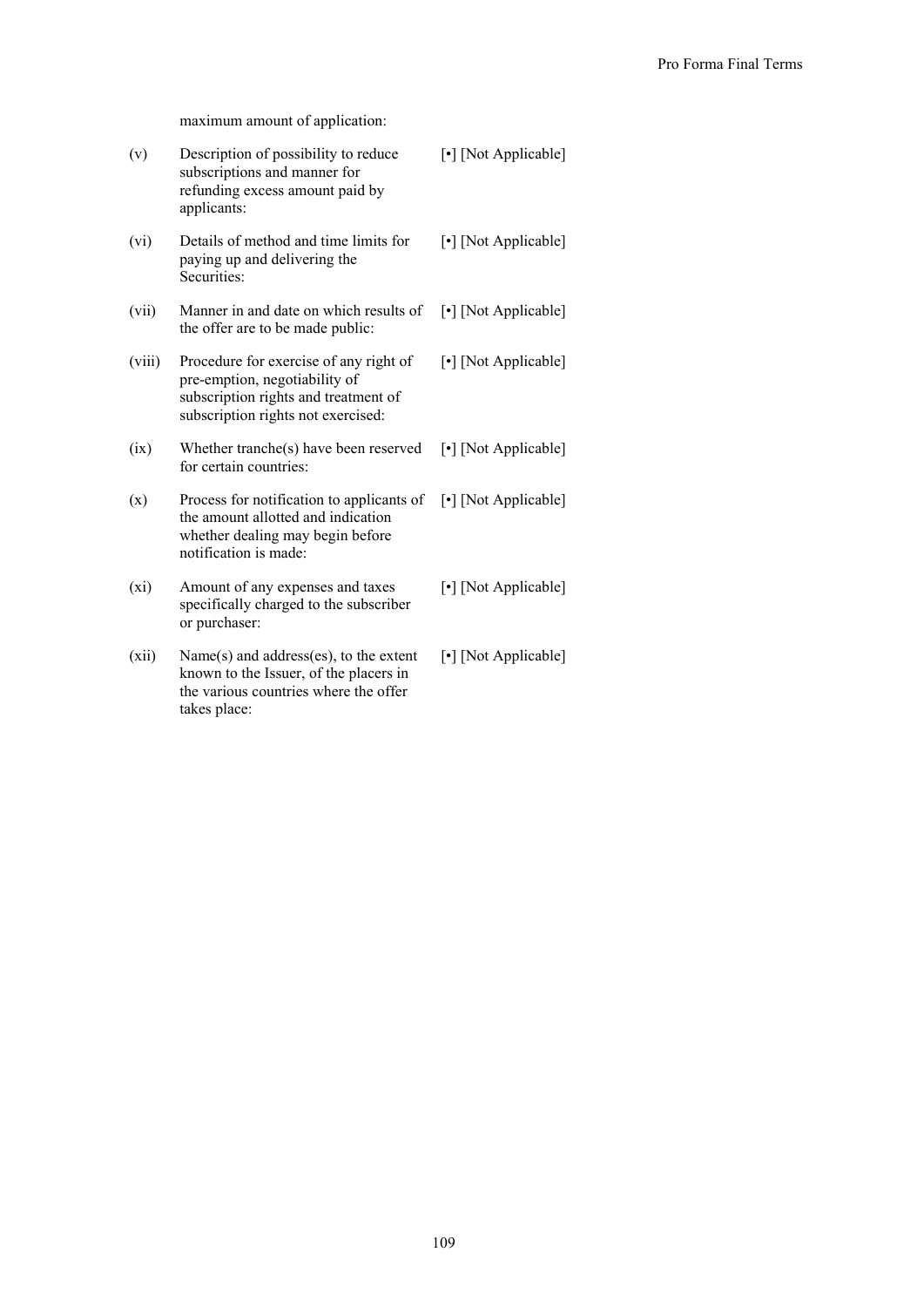# **[ANNEX – INDEX DISCLAIMER]**

110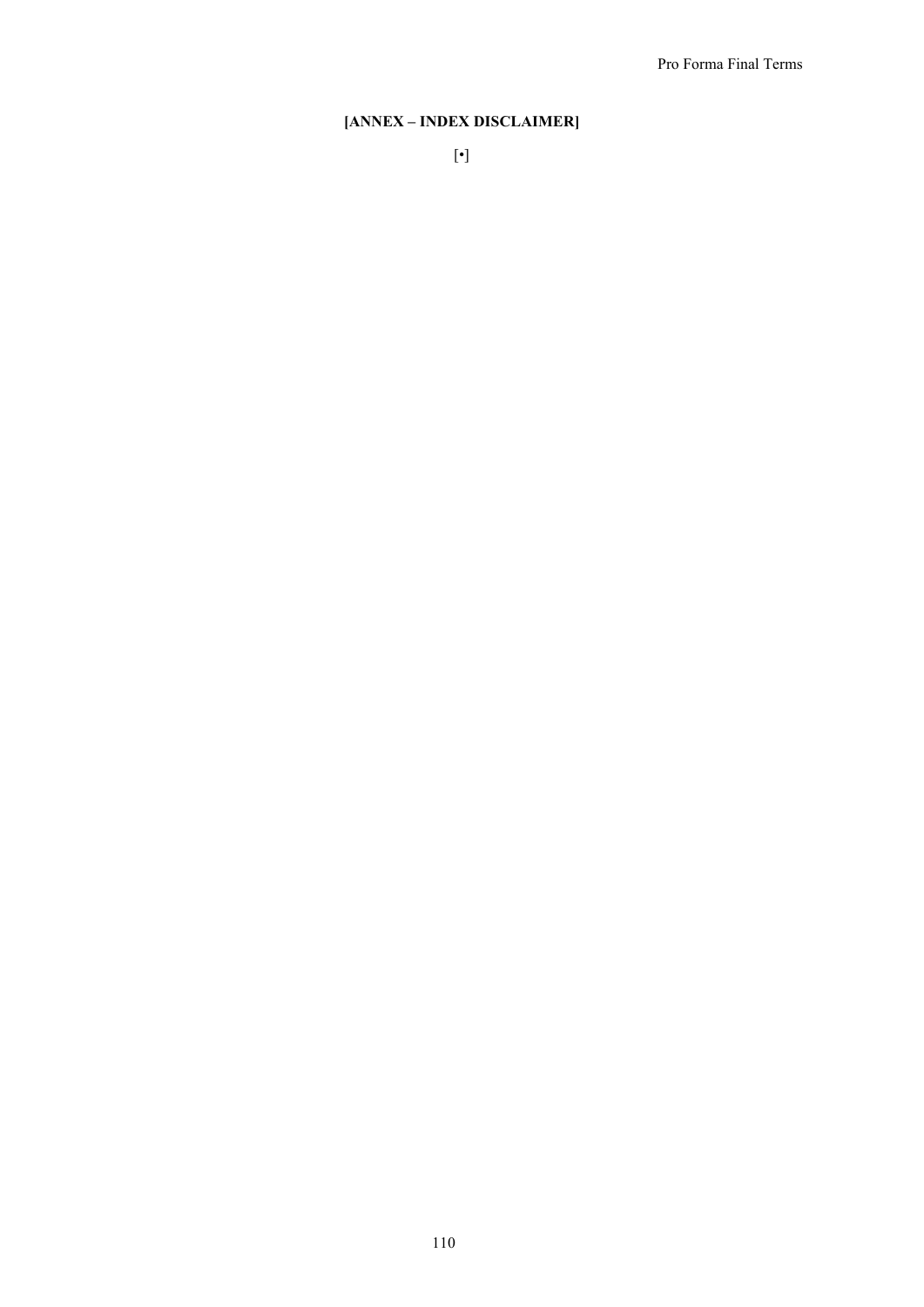# **ISSUE SPECIFIC SUMMARY**

[•]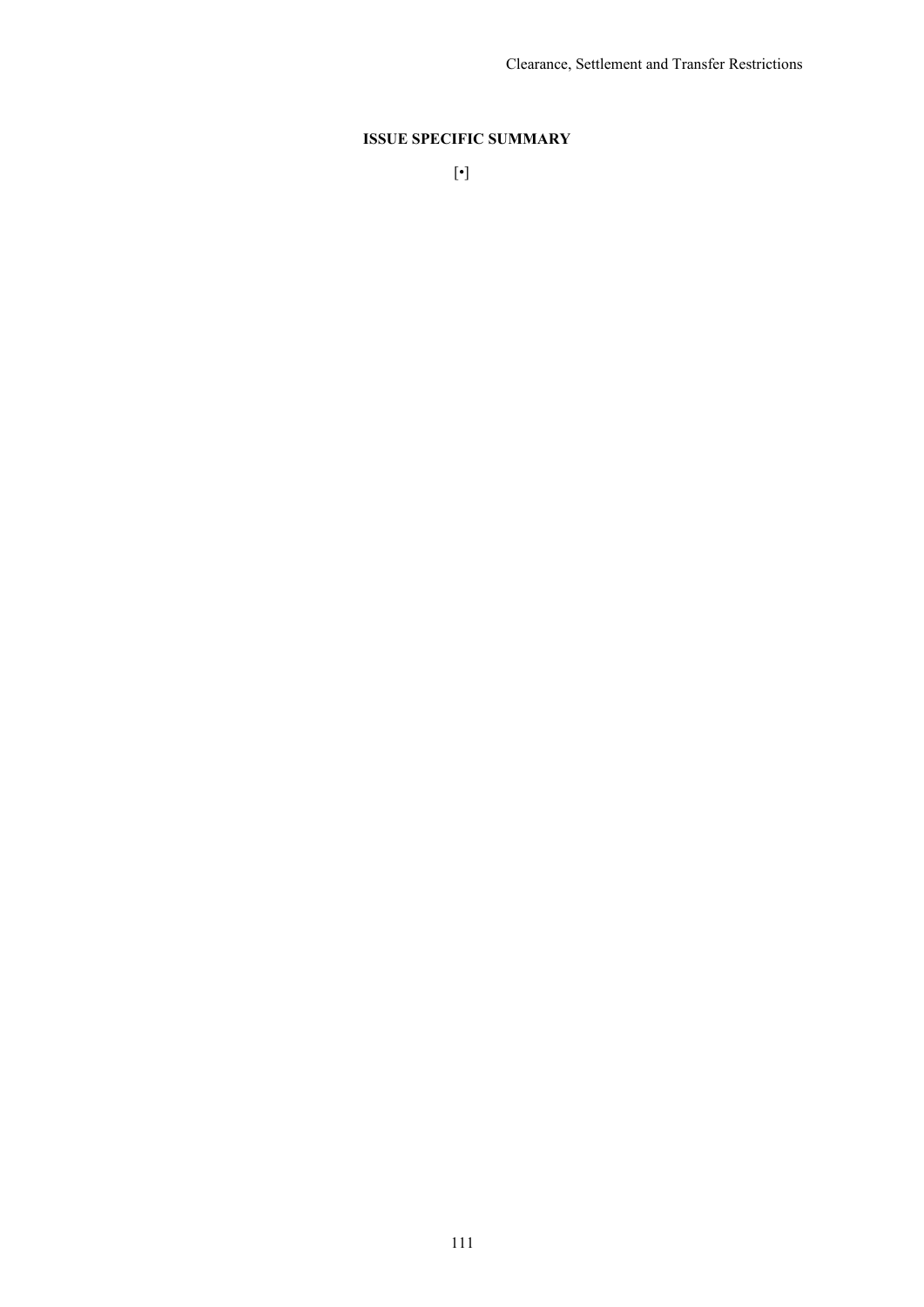## **CLEARANCE, SETTLEMENT AND TRANSFER RESTRICTIONS**

## **Book-entry Ownership**

## **Bearer Securities**

The Issuer may make applications to Euroclear and/or Clearstream for acceptance in their respective bookentry systems in respect of any Series of Bearer Securities. In respect of Bearer Securities, a Temporary Global Security and/or a Permanent Global Security in bearer form may be deposited with a common depositary for Euroclear and/or Clearstream or an alternative clearing system as agreed between the Issuer and the Managers. Transfers of interests in such Temporary Global Securities or Permanent Global Securities will be made in accordance with the normal Euromarket debt securities operating procedures of Euroclear and Clearstream or, if appropriate, the alternative clearing system.

## **Registered Securities**

The Issuer may make applications to Euroclear and/or Clearstream for acceptance in their respective bookentry systems in respect of the Securities to be represented by a Global Security. Each Global Security deposited with a common depositary for, and registered in the name of, a nominee of Euroclear and/or Clearstream will have an ISIN and a Common Code.

All Registered Securities will initially be in the form of Global Securities. Definitive Securities will only be available, in the case of Securities initially represented by a Global Security, in amounts or numbers specified in the Final Terms.

## **Transfers of Registered Securities**

Transfers of interests in Global Securities within Euroclear and Clearstream will be in accordance with the usual rules and operating procedures of the relevant clearing system.

Beneficial interests in a Global Security may only be held through Euroclear or Clearstream.

## **Definitive Securities**

Registration of title to Registered Securities in a name other than a common depositary or its nominee for Clearstream and Euroclear will be permitted only in the circumstances set out in General Condition 1 (*Form, title and transfer*). In such circumstances, the Issuer will cause sufficient individual Securities to be executed and delivered to the Registrar for completion, authentication and despatch to the relevant Holder(s). A person having an interest in a Global Security must provide the Registrar with a written order containing instructions and such other information as the Issuer and the Registrar may require to complete, execute and deliver such Definitive Securities.

## **Dutch Securities**

Dutch Securities will be in the form of Global Registered Securities which will be delivered to, registered in the name of, and settled through the Euroclear Netherlands. The rights of holders of (beneficial interests in) the Dutch Securities will be exercised in accordance with the Wge, as amended from time to time. Dutch Securities, including interests in a Global Registered Security, will be transferable only in accordance with the provisions of the Wge and the rules and procedures for the time being applicable to and/or issued by Euroclear Netherlands.

#### **French Securities**

French Securities are issued in dematerialised book-entry form. French Securities are issued, at the option of the Issuer, in either bearer form (*au porteur*), in which case they will be inscribed in the books of Euroclear France acting as central depositary, which shall credit the accounts of the Accountholders, or registered form (*au nominatif*) of the relevant Holder in administered registered form (*au nominatif administré*), in which case they will be inscribed in the accounts an Accountholder or fully registered form (*au nominatif pur*), in which case they will be inscribed in an account held by Euroclear France and in the books maintained by the Issuer or the registration agent acting on behalf of the Issuer (the Registration Agent). Title to French Securities in bearer form (au porteur) and in administered registered form (*au nominatif administré*) shall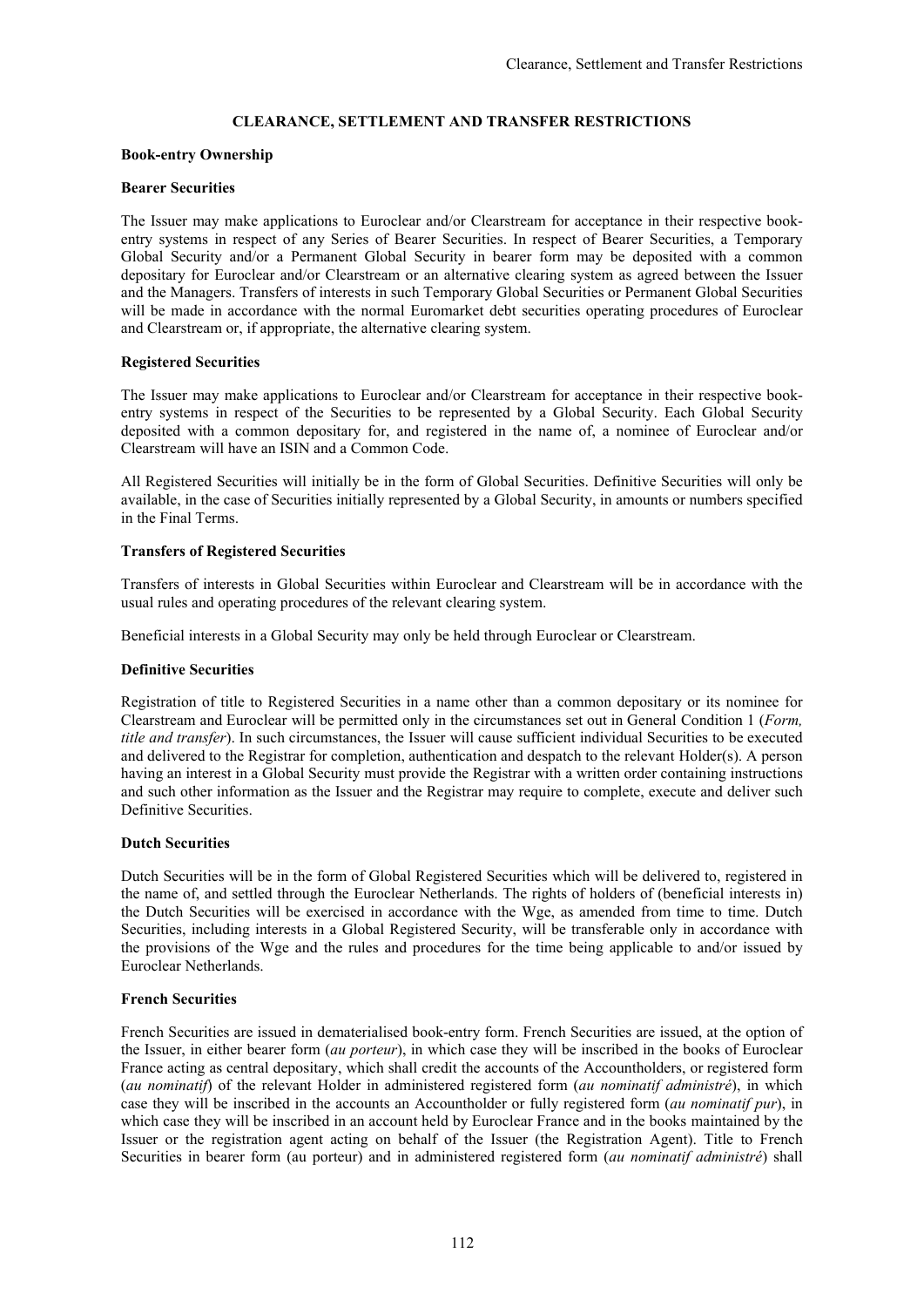pass upon, and transfer of such French Securities may only be effected through, registration of the transfer in the accounts of Accountholders.

Title to French Securities in fully registered form (*au nominatif pur*) shall pass upon, and transfer of such French Securities may only be effected through, registration of the transfer in the accounts of the Issuer or of the Registration Agent.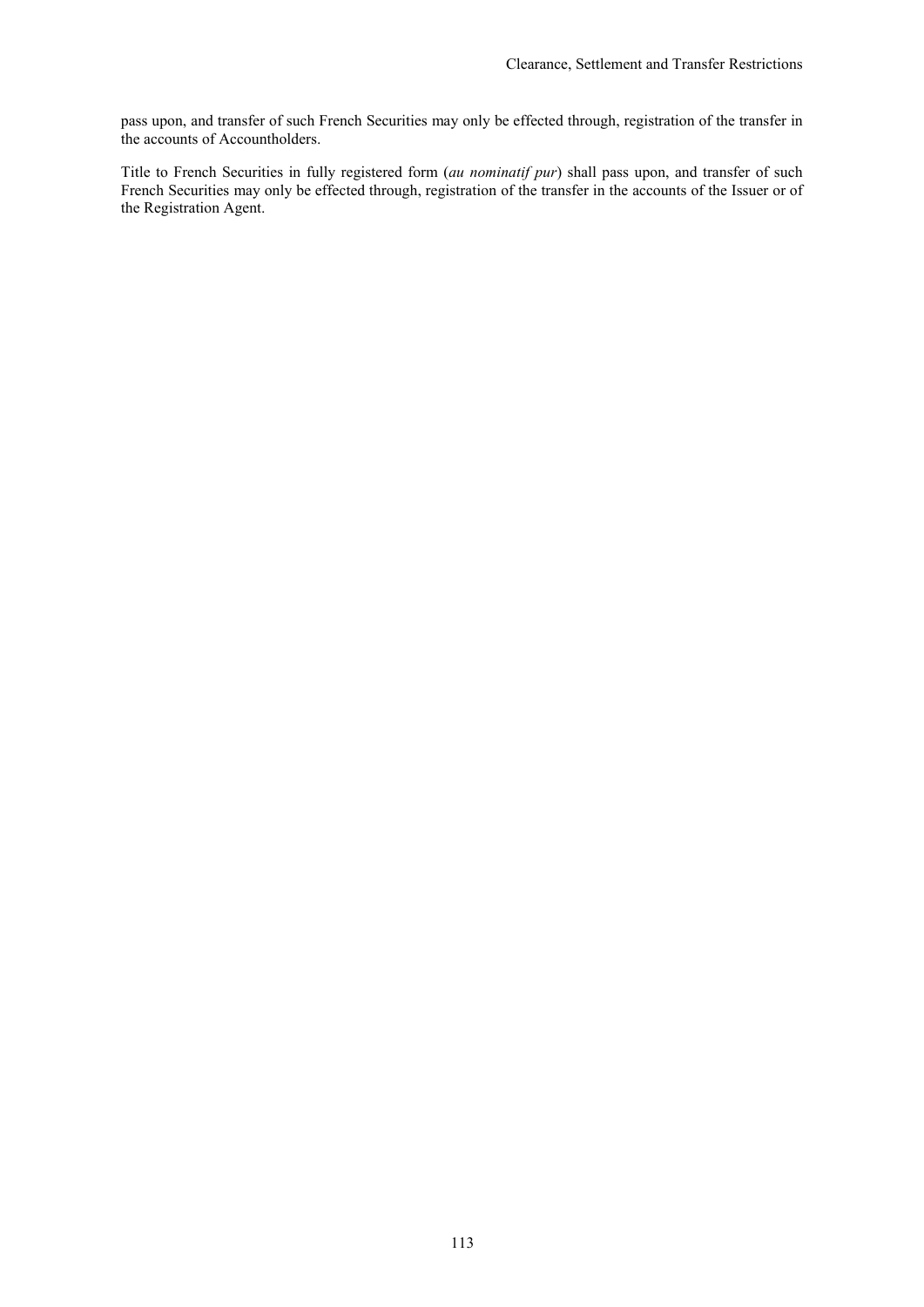## **TAXATION**

## 1. **General Taxation Information**

**The information provided below does not purport to be a complete overview of tax law and practice currently applicable to the Securities. Transactions involving Securities (including any purchase, transfer, exercise and/or cancellation), the accrual or receipt of any interest or premium payable on the Securities and the death of a holder of any Security may have tax consequences for investors which may depend, amongst other things, upon the tax residence and/or status of the investor. Investors are therefore advised to consult their own tax advisers as to the tax consequences of transactions involving Securities and the effect of any tax laws in any jurisdiction in which they may be tax resident or otherwise liable to tax. In particular, no representation is made as to the manner in which payments under the Securities would be characterised by any relevant taxing authority.**

The following overviews do not consider the tax treatment of payments in respect of any Underlying Asset. The taxation provisions applicable to such items may be different (and in some cases significantly different) from those described in the overview below.

Purchasers and/or sellers of Securities may be required to pay stamp taxes and other charges in addition to the issue price or purchase price (if different) of the Securities and in connection with the transfer or delivery of any Underlying Asset.

Investors are referred to General Condition 4.5 (*Taxes, Settlement Expenses and conditions to settlement*).

Terms defined in the sections below are defined for the purpose of the relevant section only.

As used below, the "**Savings Directive**" shall mean European Council Directive 2003/48/EC on the taxation of savings income.

## 2. **United Kingdom Taxation**

**The comments below are of a general nature based on current United Kingdom tax law and HM Revenue & Customs ("HMRC") published practice and are an overview of the understanding of the Issuer of current law and practice in the United Kingdom relating only to certain aspects of United Kingdom taxation. They are not intended to be exhaustive. They relate only to persons who are the beneficial owners of Securities and do not apply to certain classes of taxpayers (such as persons carrying on a trade of dealing in Securities, certain professional investors and persons connected with the Issuer) to whom special rules may apply.**

**Investors who may be subject to tax in a jurisdiction other than the United Kingdom or who may be unsure as to their tax position should seek their own professional advice.**

#### 2.1 **Withholding Tax**

The Securities will not bear interest under their terms but payment of a premium on exercise or cancellation could be treated as interest for UK tax purposes. In this section, the term interest means amounts treated as interest for UK tax purposes. HMRC have powers to obtain information, including in relation to interest or payments treated as interest and payments derived from securities. This may include details of the beneficial owners of the Securities (or persons for who the Securities are held), details of the persons to whom payments derived from the Securities are or may be paid and information in connection with transactions relating to the Securities. Information obtained by HMRC may be provided to tax authorities in other countries.

#### **(a) Payments of interest by the Issuer only**

The Issuer, provided that it continues to be a bank within the meaning of section 991 of the Income Tax Act 2007 (the "**Act**"), and provided that the interest on Securities is paid in the ordinary course of its business within the meaning of section 878 of the Act, will be entitled to make payments of interest without withholding or deduction for or on account of United Kingdom tax.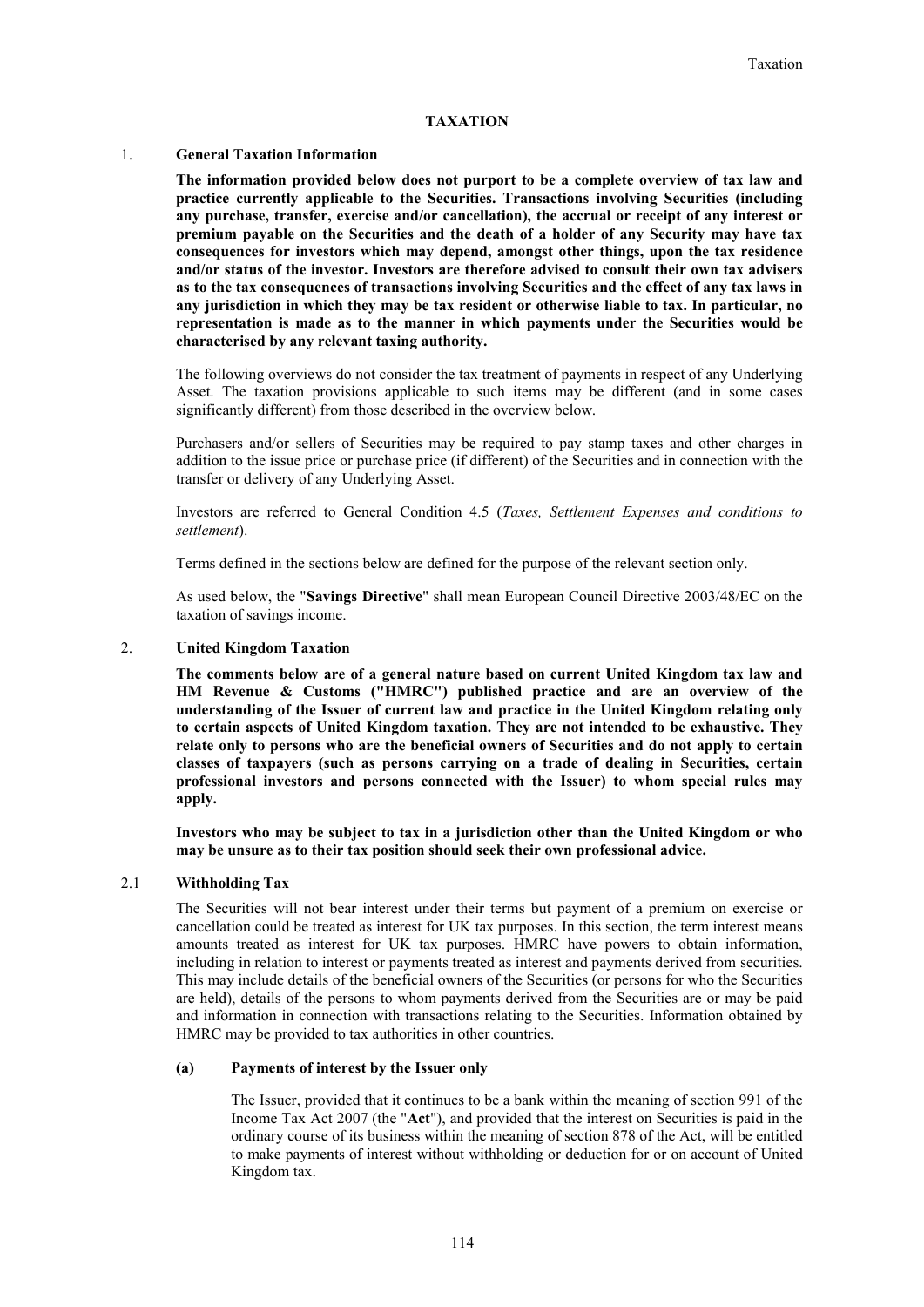## **(b) Payments of interest in respect of Securities which are listed on a recognised stock exchange**

Payments of interest under Securities may be made without withholding or deduction for or on account of United Kingdom tax, provided that such Securities carry a right to interest, and are and remain listed on a 'recognised stock exchange', as defined in section 1005 of the Act. The Luxembourg Stock Exchange is a recognised stock exchange. Securities will satisfy this requirement if they are admitted to trading on the relevant recognised stock exchange, and are (in the case of the Luxembourg) included in the Official List or (in a country outside Luxembourg where there is a recognised stock exchange) are officially listed in accordance with provisions corresponding to those generally applicable in EEA states.

Provided, therefore, that Securities are and remain so listed, interest on such Securities will be payable without withholding or deduction for or on account of United Kingdom tax whether or not the Issuer carries on a banking business in the United Kingdom and whether or not the interest is paid in the ordinary course of its business.

## **(c) Payments of interest to certain holders of Securities**

Interest on Securities may also be paid without withholding or deduction for or on account of United Kingdom tax where, at the time the payment is made, the Issuer reasonably believes that either:

- (i) the person beneficially entitled to the interest payable on such Securities is within the charge to United Kingdom corporation tax as regards the payment of such interest: or
- (ii) the payment is made to one of the classes of exempt bodies or persons set out in section 936 of the Act

provided that HMRC has not given a direction (in circumstances where it has reasonable grounds to believe that such payment of interest will not be an 'excepted payment' at the time the payment is made) that the interest should be paid under deduction of tax.

## **(d) Securities with a maturity of less than 365 days**

Interest on Securities having a maturity of less than one year from the date of issue and which are not issued under arrangements, the effect of which is to render such Securities part of a borrowing with a total term of a year or more, may also be paid without deduction for or on account of United Kingdom income tax.

#### **(e) Other withholdings**

In other cases, an amount may have to be withheld from payments of interest on Securities for or on account of United Kingdom income tax at the basic rate, subject to the availability of other exemptions or reliefs or to any direction to the contrary from HMRC in respect of such relief as may be available under an applicable double taxation treaty.

In addition, an amount for or on account of United Kingdom income tax at the basic rate may have to be withheld on payments on Securities where such payments do not constitute interest for United Kingdom tax purposes but instead constitute annual payments, subject to the availability of exemptions or reliefs or subject to any direction to the contrary from HMRC in respect of such relief as may be available under an applicable double taxation treaty.

#### 2.2 **Reporting Requirements**

HMRC have powers to obtain information, including in relation to interest or payments treated as interest and payments derived from securities. This may include details of the beneficial owners of the Securities (or persons for who the Securities are held), details of the persons to whom payments derived from the Securities are or may be paid and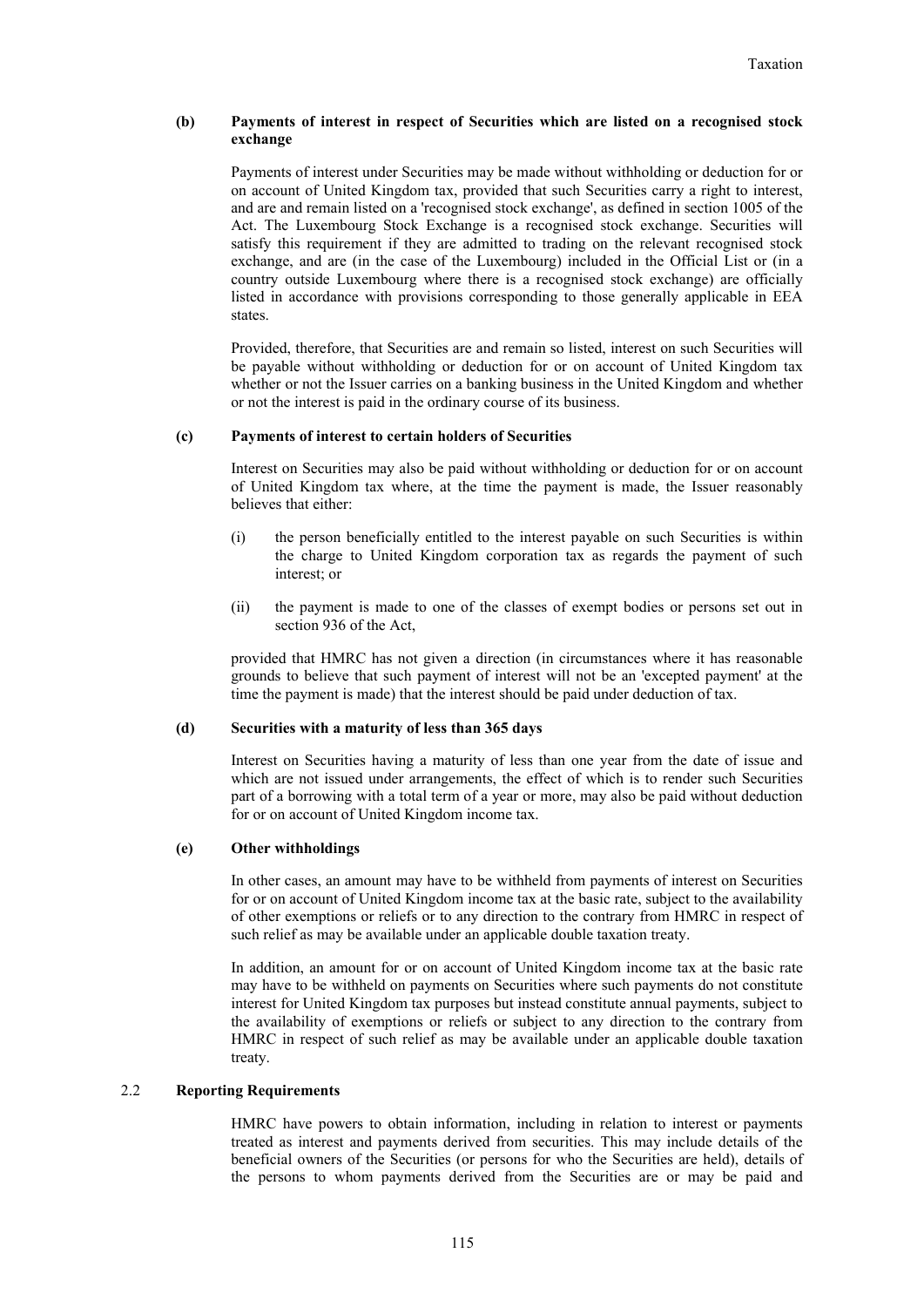information in connection with transactions relating to the Securities. Information obtained by HMRC may be provided to tax authorities in other countries. Investors are also directed to the disclosure below in respect of the Savings Directive.

## 2.3 **United Kingdom Stamp Duty and Stamp Duty Reserve Tax ("SDRT")**

Depending upon the terms and conditions of the relevant Securities, UK stamp duty or SDRT may be payable on the issue, subsequent transfer, exercise and/or cancellation of such Securities. Investors should take their own advice from an appropriately qualified professional adviser in this regard.

## 3. **European Union Taxation**

## **EU Directive on the Taxation of Savings Income**

Under the Savings Directive, each EU Member State is required to provide to the tax authorities of another Member State details of payments of interest or other similar income paid by a person within its jurisdiction to, or collected by such a person for, an individual resident in that other Member State; however, for a transitional period, Austria and Luxembourg will (unless they elect otherwise) instead apply a withholding system in relation to such payments, deducting tax at a rate of 35 per cent. The transitional period is to terminate at the end of the first full fiscal year following agreement by certain non-EU territories to the exchange of information relating to such payments. In April 2013, the Luxembourg government announced its intention to end its transitional period and move to automatic exchange of information under the Savings Directive with effect from 1 January 2015.

A number of non-EU countries, including Switzerland, and certain dependent or associated territories of certain Member States have adopted similar measures (either provision of information or transitional withholding) in relation to payments made by a person within its jurisdiction to, or collected by such a person for, an individual or certain other persons in a Member State. In addition, the Member States have entered into reciprocal provision of information or transitional withholding arrangements with certain of those dependent or associated territories in relation to payments made by a person in a Member State to, or collected by such a person for, an individual resident in one of those territories.

On 24 March 2014, the Council of the European Union adopted an EU Council Directive amending and broadening the scope of the requirements described above. In particular, the changes expand the range of payments covered by the Savings Directive to include certain additional types of income, and widen the range of recipients payments to whom are covered by the Savings Directive, to include certain other types of entity and legal arrangement. Member States are required to implement national legislation giving effect to these changes by 1 January 2016 (which national legislation must apply from 1 January 2017).

## 4. **Foreign account tax compliance withholding**

Under legislation known as the "**Foreign Account Tax Compliance Act**" or "**FATCA**", a 30 per cent. withholding tax will be imposed on certain payments to certain non-U.S. financial institutions that fail to comply with information reporting requirements or certification requirements in respect of their direct and indirect United States shareholders and/or United States accountholders. However, Securities issued as of the date of this Base Prospectus will generally be "grandfathered obligations" and exempt from FATCA withholding.

The United Kingdom has entered into an intergovernmental agreement with the United States to implement FATCA (the "**IGA**"). The IGA may require that information about the Securities and certain holders be reported to HMRC and, ultimately, the U.S. Internal Revenue Service. Intermediaries located in other jurisdictions may be subject to similar reporting requirements.

FATCA is complex and its application to the Issuer, the Securities and the investors remains subject to significant uncertainties. Investors should consult their own tax advisers to obtain a more detailed explanation of FATCA and to learn how this legislation might affect each investor in his or her particular circumstances.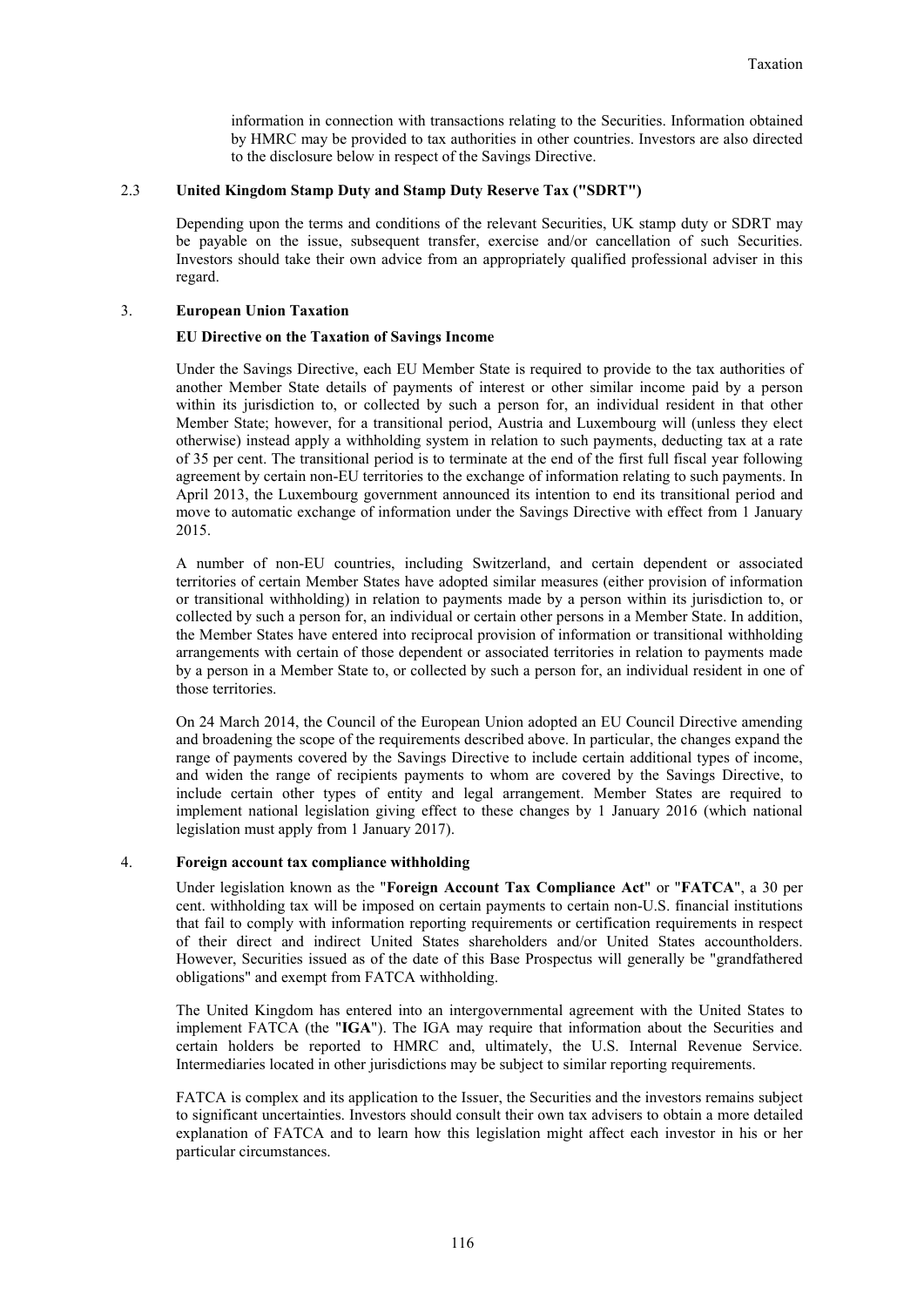## 5. **Dutch Taxation**

**The following overview of certain Dutch taxation matters is based on the laws and practice in force as of the date of this Base Prospectus and is subject to any changes in law and the interpretation and application thereof, which changes could be made with retroactive effect. The following overview does not purport to be a comprehensive description of all the tax considerations that may be relevant to a decision to acquire, hold or dispose of a Security, and does not purport to deal with the tax consequences applicable to all categories of investors, some of which may be subject to special rules.**

**Investors are advised to consult their professional advisers as to the tax consequences of purchase, ownership and disposition of the Securities.**

## 5.1 **Withholding Tax**

All payments made by the Issuer of interest and principal under the Securities can be made free of withholding or deduction of any taxes of whatever nature imposed, levied, withheld or assessed by the Netherlands or any political subdivision or taxing authority thereof or therein.

## 5.2 **Other Taxes**

The subscription, issue, placement, allotment, delivery or transfer of a Security will not be subject to registration tax, stamp duty or any other similar tax or duty payable in the Netherlands.

## 5.3 **Residence**

The holder of a Security will not be, or deemed to be, resident in the Netherlands for tax purposes and will not otherwise be subject to Dutch taxation, by reason only of acquiring, holding or disposing of a Security or the execution, performance, delivery and/or enforcement of a Security.

## 6. **French Taxation**

This overview is based on tax laws and taxation practice, as in effect and applied as at the date of this Base Prospectus, and is intended to provide general information only. Tax laws, taxation practices and their interpretation are subject to constant change, and such changes may sometimes have a retroactive effect and may change the conclusions set out in this overview.

#### 6.1 **Income Tax and Withholding Tax**

Investors in Securities who are French residents for tax purposes or who would hold such Securities through a permanent establishment or fixed base in France should be aware that transactions involving the Securities, including any purchase or disposal of, or other dealings in, the Securities, may have French tax consequences. The tax consequences regarding interest, premium on exercise or cancellation and capital gains in particular may depend, amongst other things, upon the status of the investor (i.e., legal entities or individuals). Investors in Securities should consult their own advisers about the tax implications of holding Securities and of any transactions involving Securities.

Pursuant to Article 125 A of the French tax code, subject to certain limited exceptions, interest and other income received by French resident holders of such Securities treated as debt instruments for French tax purposes, who are individuals and who do not hold their Securities in connection with a business they carry on, is subject to a 24 per cent advance income tax, which is deductible from such holders' personal income tax liability in respect of the year in which the payment has been made. Social contributions (CSG, CRDS and other related contributions) are also levied on top of this at an aggregate rate of 15.5 per cent on interest and other income paid to such holders.

## 6.2 **Implementation of the Savings Directive**

The Savings Directive was implemented into French law under Article 242 *ter* of the French tax code, which imposes on paying agents based in France an obligation to report to the French tax authorities certain information with respect to interest payments made to beneficial owners domiciled in another Member State, including, among other things, the identity and address of the beneficial owner and a detailed list of the different categories of interest paid to that beneficial owner.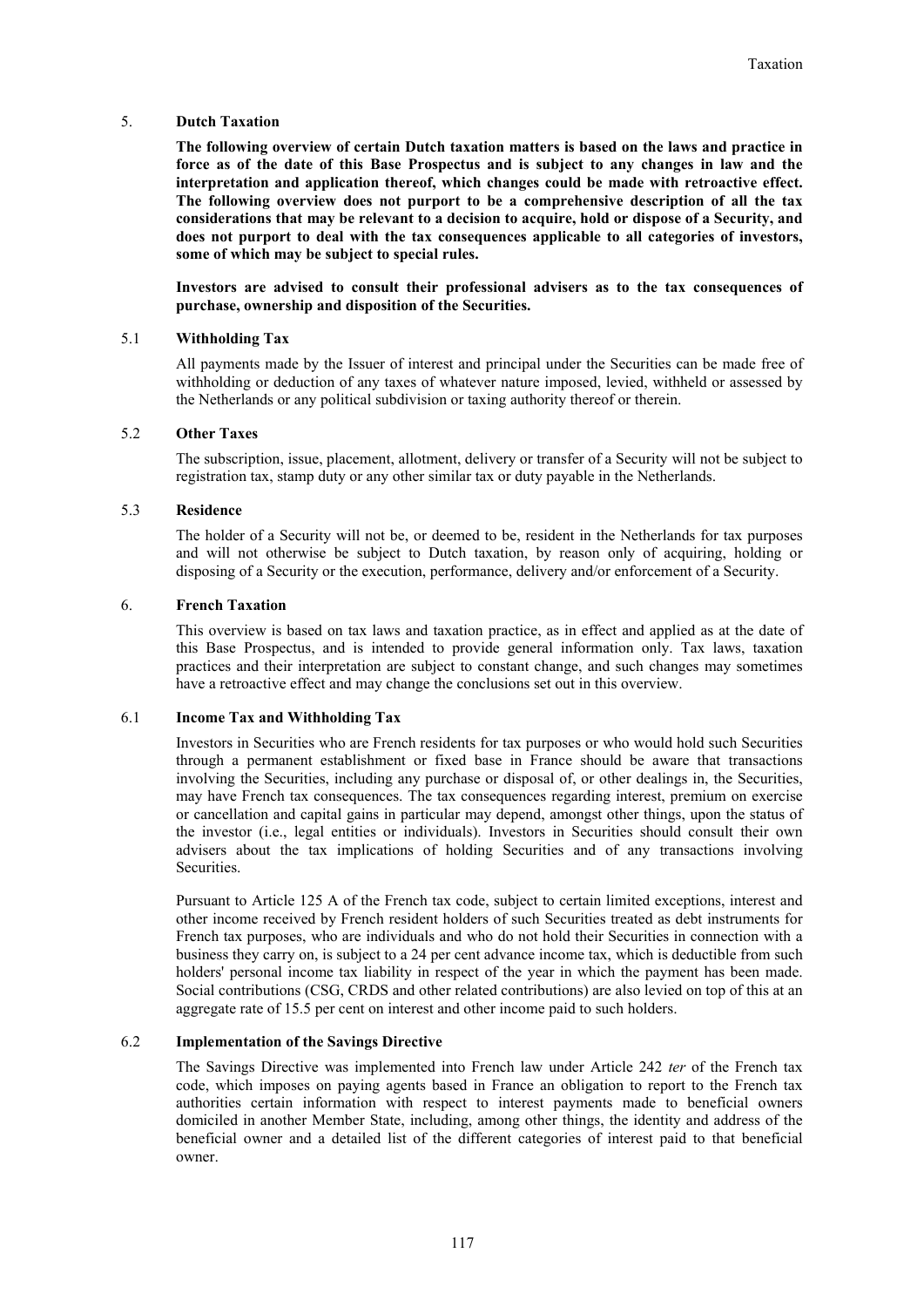## 7. **Luxembourg Taxation**

**The comments below are intended as a basic overview of certain tax consequences in relation to the purchase, ownership and disposal of the Securities under Luxembourg law. Persons who are in any doubt as to their tax position should consult a professional tax adviser.**

## 7.1 **Withholding tax and Self-Applied Tax**

Under Luxembourg tax law currently in effect and with the possible exception of interest paid to certain individual holders of Securities or so-called residual entities, there is no Luxembourg withholding tax on payments of interest (including accrued but unpaid interest). There is also no Luxembourg withholding tax, with the possible exception of payments made to certain individual holders of Securities or so-called residual entities, upon repayment of principal in case of reimbursement, exercise, cancellation, repurchase or exchange of the Securities.

## 7.2 **Luxembourg non-resident individuals**

Under the Luxembourg laws dated 21 June 2005 (the "**Laws**") implementing the Savings Directive and several agreements concluded between Luxembourg and certain dependent or associated territories of the EU, a Luxembourg based paying agent (within the meaning of the Laws) is required since 1 July 2005 to withhold tax on interest and other similar income (and defined as interest by the Laws) paid by it to (or under certain circumstances, to the benefit of) an individual or certain 'residual entities' resident or established in another Member State or in certain EU dependent or associated territories, unless the beneficiary of the interest payments elects for the exchange of information or, in case of an individual beneficiary, the tax certificate procedure. 'Residual entities' within the meaning of Article 4.2 of the Savings Directive are entities established in a Member State or in certain EU dependent or associated territories which are not legal persons (the Finnish and Swedish companies listed in Article 4.5 of the Savings Directive are not considered as legal persons for this purpose), whose profits are not taxed under the general arrangements for the business taxation, which are not and have not opted to be treated as UCITS recognised in accordance with the Council Directive 85/611/EEC, as replaced by the European Council Directive 2009/65/EC, or similar collective investment funds located in Jersey, Guernsey, the Isle of Man, the Turks and Caicos Islands, the Cayman Islands, Montserrat or the British Virgin Islands.

The current withholding tax rate is 35 per cent. The withholding tax system will only apply during a transitional period, the ending of which depends on the conclusion of certain agreements relating to information exchange with certain third countries.

Indeed on 18 March 2014, the Luxembourg government has submitted to the Luxembourg Parliament the bill No. 6668 extinguishing the withholding tax system as from 1 January 2015 and implementing the provision of information on interest payment (or similar income) under the Savings Directive for any payment made as from 1 January 2015.

The investors should also note that the European Council formally adopted a Council Directive amending the Savings Directive on 24 March 2014 (the "Amending Directive"). The Amending Directive broadens the scope of the requirements described above. It will in particular enlarge the scope of the Savings Directive to cover new types of savings income and products that generate interest or equivalent income and the scope of the tax authorities' requirements to be complied with. The Member States will have until 1 January 2016 to adopt the national legislation necessary to comply with the Amending Directive.

## 7.3 **Luxembourg resident individuals**

In accordance with the law of 23 December 2005, as amended (the "**Law**") on the introduction of a withholding tax on certain interest payments on savings income, interest payments made by Luxembourg paying agents (defined in the same way as in the Savings Directive) to Luxembourg individual residents or to certain residual entities that secure interest payments on behalf of such individuals (unless such entities have opted either to be treated as UCITS recognised in accordance with the European Council Directive 85/611/EEC, as replaced by the European Council Directive 2009/65/EC, or for the exchange of information regime) are subject to a 10 per cent withholding tax.

Pursuant to the Law, Luxembourg resident individuals, acting in the course of their private wealth, can opt to self-declare and pay a 10 per cent tax on interest payments made after 31 December 2007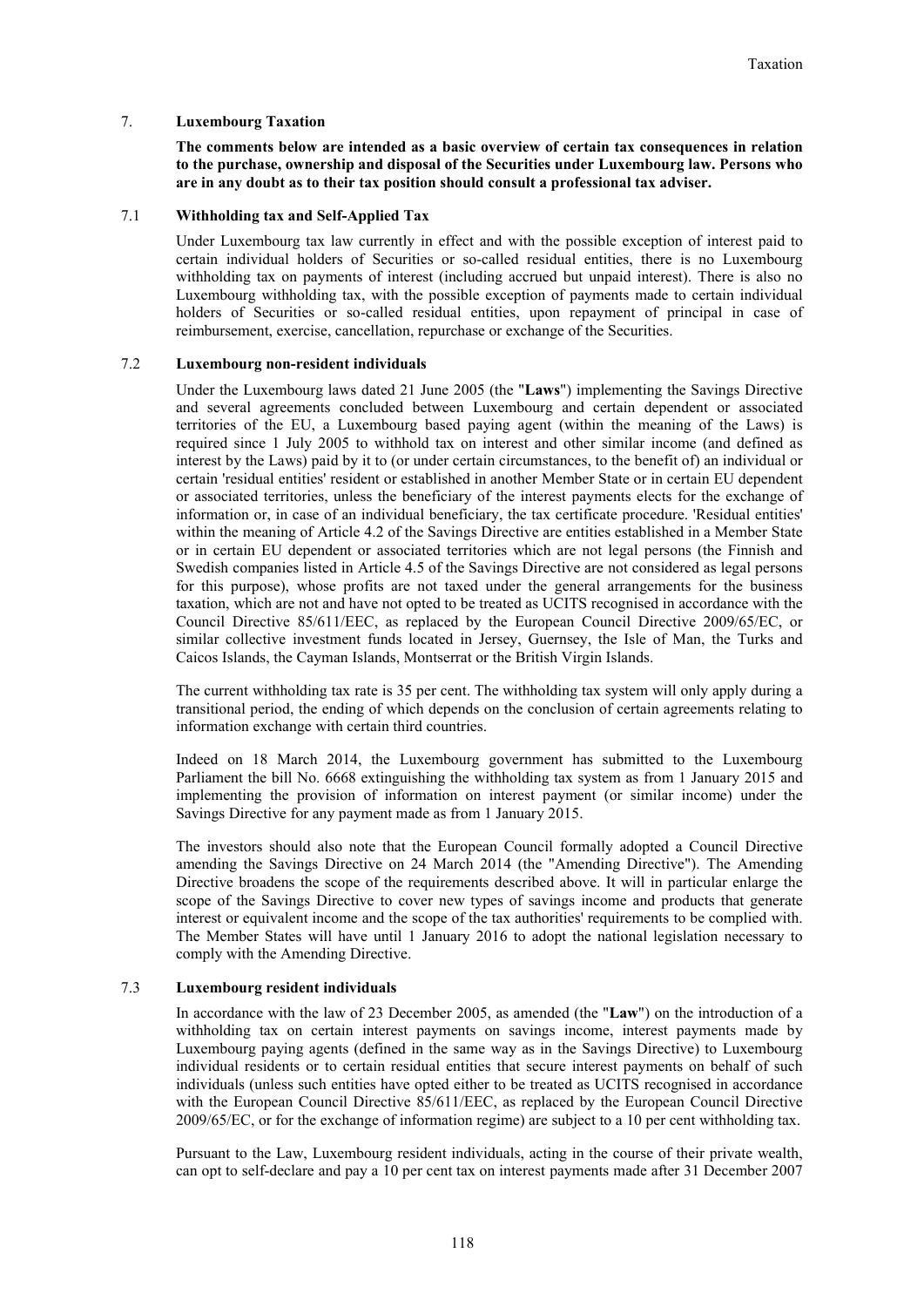by paying agents (defined in the same way as in the Savings Directive) located in an EU Member State other than Luxembourg, a Member State of the European Economic Area other than an EU Member State or in a State or territory which has concluded an international agreement directly related to the Savings Directive.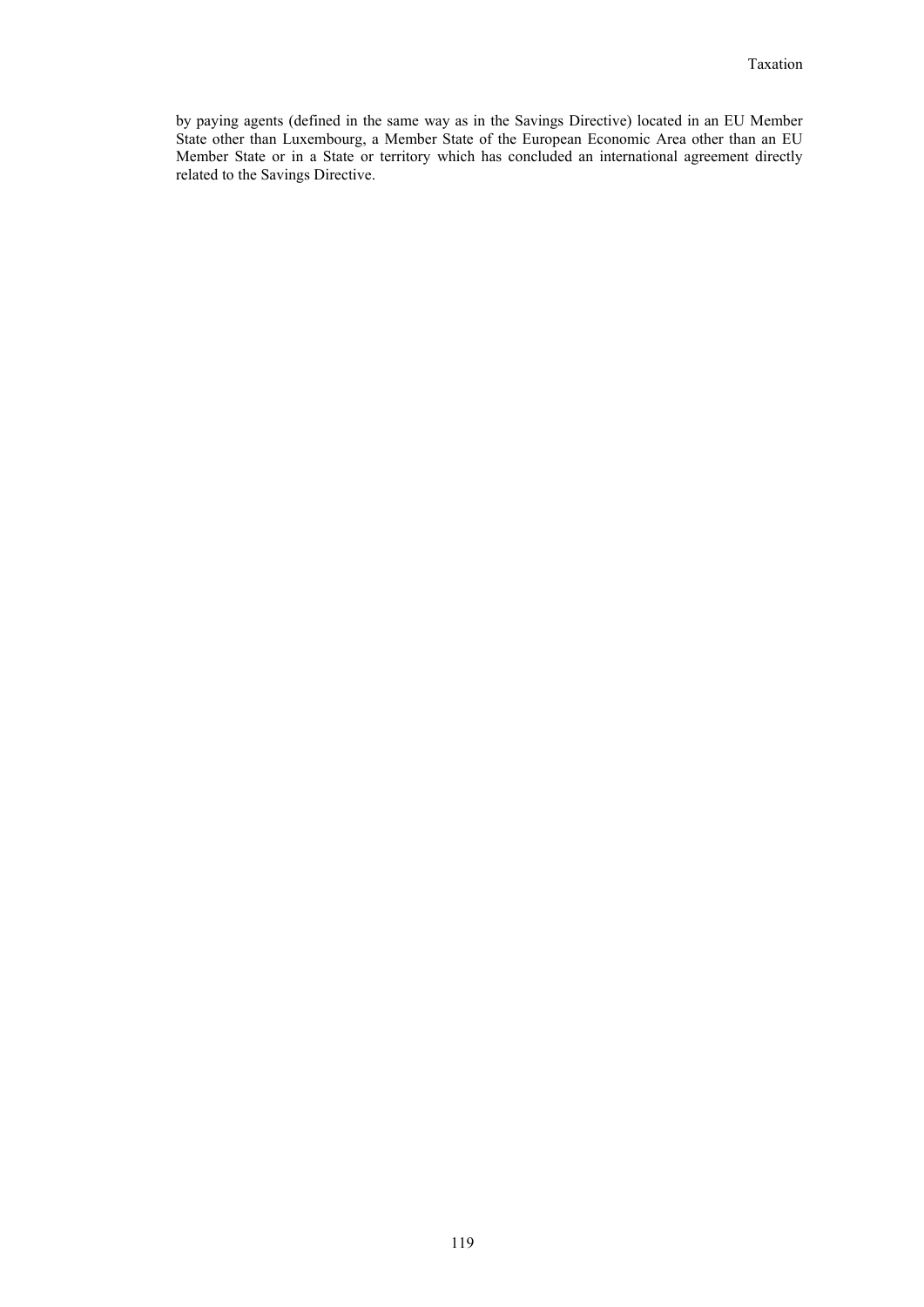## **PURCHASE AND SALE**

Pursuant to the Master Subscription Agreement dated 9 May 2014 (as amended, supplemented and/or restated from time to time, the "**Master Subscription Agreement**"), each Manager (being, at the date of this Base Prospectus, each of Barclays Bank PLC and Barclays Capital Inc. in their respective capacities as a Manager) has agreed with the Issuer the basis on which it may from time to time agree to purchase Securities. Any such agreement will extend to those matters stated under 'Summary' and 'Terms and Conditions of the Securities'. In the Master Subscription Agreement, the Issuer has agreed to reimburse the relevant Manager for certain of its expenses in connection with the Securities issued pursuant to the Programme.

No representation is made that any action has been or will be taken by the Issuer or the Managers in any jurisdiction that would permit a public offering of any of the Securities or possession or distribution of this Base Prospectus or any other offering material or any Final Terms in relation to any Securities in any country or jurisdiction where action for that purpose is required (other than actions by the Issuer to meet the requirements of the Prospectus Directive for offerings contemplated in this Base Prospectus and/or the Final Terms). No offers, sales, resales or deliveries of any Securities, or distribution of any offering material relating to any Securities, may be made in or from any jurisdiction and/or to any individual or entity except in circumstances which will result in compliance with any applicable laws and regulations and which will not impose any obligation on the Issuer and/or the Managers.

#### **Selling Restrictions**

## **European Economic Area**

In relation to each Member State of the European Economic Area which has implemented the Prospectus Directive (each a "**Relevant Member State**"), each Manager has represented and agreed, and each further Manager appointed pursuant to the Programme will be required to represent and agree, that with effect from and including the date on which the Prospectus Directive is implemented in that Relevant Member State (the "**Relevant Implementation Date**") it has not made and will not make an offer of Securities which are the subject of the offering contemplated by this Base Prospectus as completed by the Final Terms in relation thereto to the public in that Relevant Member State except that it may, with effect from and including the Relevant Implementation Date, make an offer of such Securities to the public in that Relevant Member State:

- (a) if the Issuer expressly specifies that an offer of those Securities may be made other than pursuant to Article 3(2) of the Prospectus Directive in that Relevant Member State (a "**Public Offer**"), following the date of publication of a prospectus in relation to such Securities which has been approved by the competent authority in that Relevant Member State or, where appropriate, approved in another Relevant Member State and notified to the competent authority in that Relevant Member State, provided that any such prospectus has subsequently been completed by the Final Terms contemplating such Public Offer, in accordance with the Prospectus Directive, in the period beginning and ending on the dates specified in such prospectus or Final Terms, as applicable and the Issuer has consented in writing to its use for the purpose of that Public Offer;
- (b) at any time to any legal entity which is a qualified investor as defined in the Prospectus Directive;
- (c) at any time to fewer than 100 or, if the Relevant Member State has implemented the relevant provisions of the 2010 PD Amending Directive, 150, natural or legal persons (other than qualified investors as defined in the Prospectus Directive), subject to obtaining the prior consent of the relevant Manager or Managers nominated by the Issuer for any such offer; or
- (d) at any time in any other circumstances falling within Article 3(2) of the Prospectus Directive,

provided that no such offer of Securities referred to in (b) to (d) above shall require the Issuer or any Manager to publish a prospectus pursuant to Article 3 of the Prospectus Directive, or supplement a prospectus pursuant to Article 16 of the Prospectus Directive.

For the purposes of this provision, the expression 'an offer of Securities to the public' in relation to any Securities in any Relevant Member State means the communication in any form and by any means of sufficient information on the terms of the offer and the Securities to be offered so as to enable an investor to decide to purchase or subscribe for the Securities, as the same may be varied in that Member State by any measure implementing the Prospectus Directive in that Member State. The expression "Prospectus Directive" means Directive 2003/71/EC (and amendments thereto, including the 2010 PD Amending Directive, to the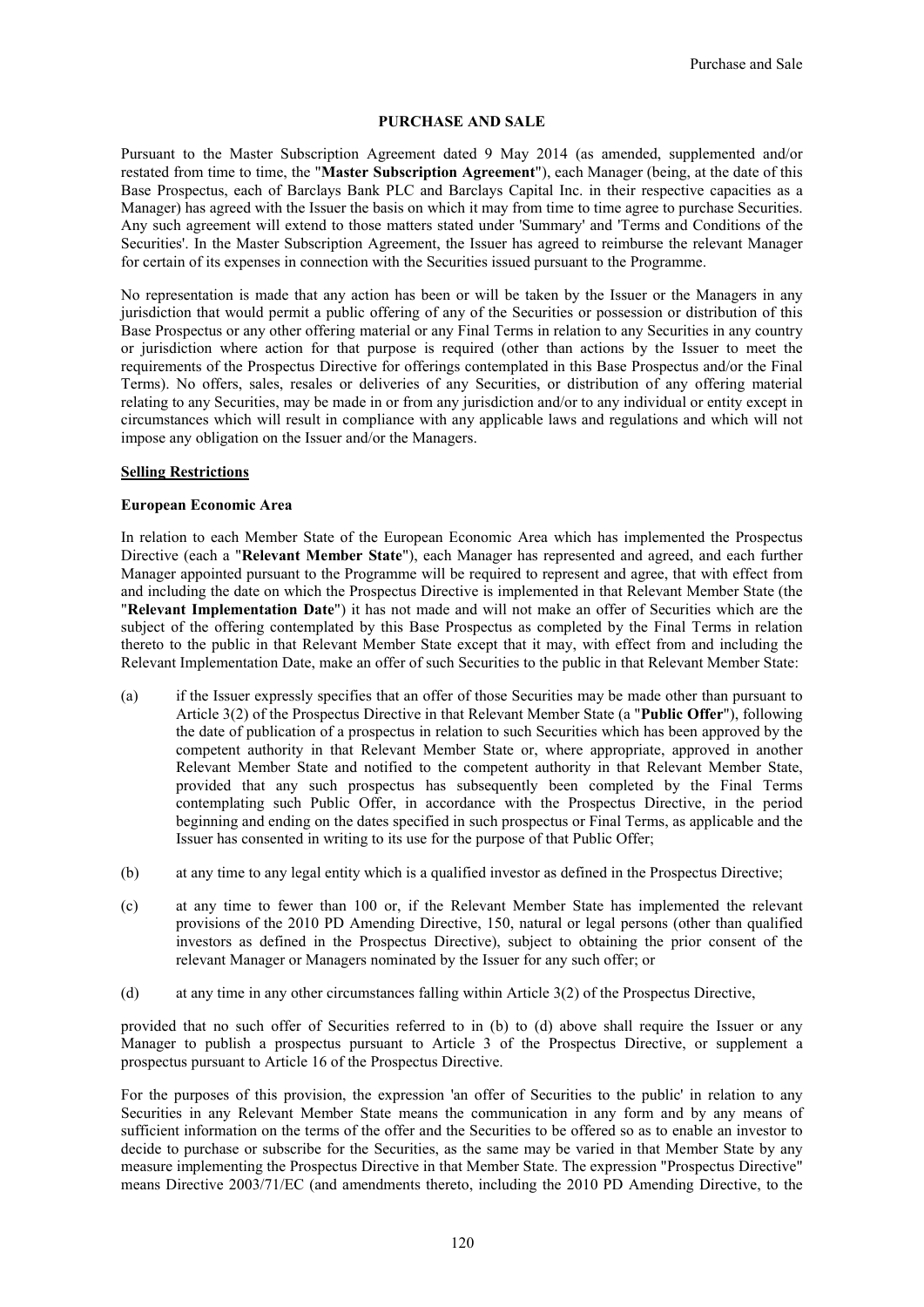extent implemented in the Relevant Member State), and includes any relevant implementing measure in the Relevant Member State and the expression '2010 PD Amending Directive' means Directive 2010/73/EU.

## **The Netherlands**

This Base Prospectus has not been approved by or filed with the Netherlands Authority for the Financial Markets (*Autoriteit Financiele Markten*). Accordingly, the Securities may not, directly or indirectly, be (or announced to be) offered, sold, resold, delivered or transferred as part of their initial distribution or at any time thereafter to, or to the order of, or for the account of, any person in the Netherlands other than in compliance with the Dutch Financial Supervision Act (*Wet op het financieel toezicht*) and the implementing regulations thereunder, as amended and supplemented from time to time.

## **United Kingdom**

Each Manager has represented and agreed, and each further Manager appointed pursuant to the Programme will be required to represent and agree, that:

- (a) it has only communicated or caused to be communicated and will only communicate or cause to be communicated an invitation or inducement to engage in investment activity (within the meaning of section 21 of the FSMA) received by it in connection with the issue or sale of any Securities in circumstances in which section 21(1) of the FSMA would not, if it was not an authorised person, apply to the Issuer; and
- (b) it has complied and will comply with all applicable provisions of the FSMA with respect to anything done by it in relation to any Securities in, from or otherwise involving the United Kingdom.

#### **United States of America**

## *U.S. Tax Selling Restrictions*

Securities issued in bearer form for U.S. tax purposes ("**Bearer Instruments**") may not be offered, sold or delivered within the United States or its possessions or to a United States person except as permitted under U.S. Treasury Regulation section 1.163–5(c)(2)(i)(D) (the '**D Rules**').

The Issuer and each Manager has represented and agreed (and each additional Manager named in a set of Final Terms will be required to represent and agree) that in addition to the relevant U.S. Securities Selling Restrictions set forth below:

- (a) except to the extent permitted under the D Rules, (x) it has not offered or sold, and during the restricted period it will not offer or sell, Bearer Instruments to a person who is within the United States or its possessions or to a United States person and (y) such Manager has not delivered and agrees that it will not deliver within the United States or its possessions definitive Bearer Instruments that will be sold during the restricted period;
- (b) it has and agrees that throughout the restricted period it will have in effect procedures reasonably designed to ensure that its employees or agents who are directly engaged in selling Bearer Instruments are aware that Bearer Instruments may not be offered or sold during the restricted period to a person who is within the United States or its possessions or to a United States person (except to the extent permitted under the D Rules);
- (c) if it is a United States person, it is acquiring the Bearer Instruments for purposes of resale in connection with their original issuance, and if it retains Bearer Instruments for its own account, it will do so in accordance with the requirements of the D Rules;
- (d) with respect to each affiliate or distributor that acquires Bearer Instruments from a Manager for the purpose of offering or selling such Bearer Instruments during the restricted period, the Manager either repeats and confirms the representations and agreements contained in sub clauses (a), (b) and (c) above on such affiliate's or distributor's behalf or agrees that it will obtain from such affiliate or distributor for the benefit of the Issuer and each Manager the representations and agreements contained in such sub clauses; and
- (e) it has not and agrees that it will not enter into any written contract (other than confirmation or other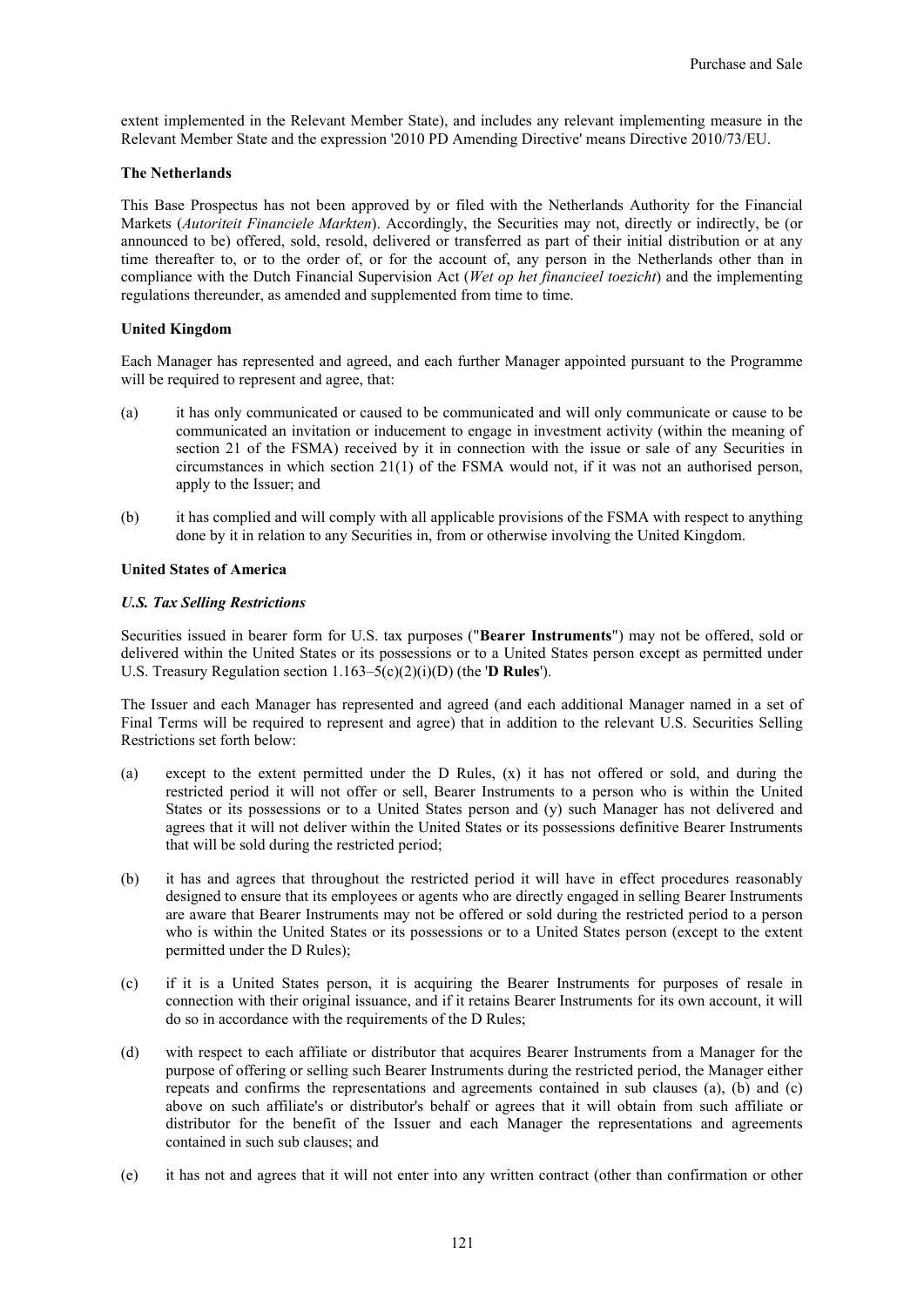notice of the transaction) pursuant to which any other party to the contract (other than one of its affiliates or another Manager) has offered or sold, or during the restricted period will offer or sell, any Bearer Instruments except where pursuant to the contract the relevant Manager has obtained or will obtain from that party, for the benefit of the Issuer and each Manager, the representations contained in, and that party's agreement to comply with, the provisions of sub clauses (a), (b), (c) and (d).

Terms used in this section (*U.S. Tax Selling Restrictions*) shall, unless the context otherwise requires, have the meanings given to them by the Internal Revenue Code and the U.S. Treasury Regulations thereunder, including the D Rules.

## *U.S. Securities Selling Restrictions*

The Securities, and in, certain cases, the Entitlements have not been and will not be registered under the Securities Act and may not be offered or sold within the United States or to, or for the account or benefit of, U.S. persons, except in certain transactions exempt from the registration requirements of the Securities Act. Terms used in this section (*U.S. Securities Selling Restrictions*) shall, unless the context otherwise requires, have the meanings given to them by Regulation S under the Securities Act.

Each Manager has agreed (and each further Manager named in the Final Terms will be required to agree) that it will not offer or sell Securities (i) as part of their distribution at any time or (ii) otherwise until 40 calendar days after the completion of the distribution of an identifiable tranche of which such Securities are part, as determined and certified to the Agent by such Manager (in the case of a non-syndicated issue) or the relevant lead Manager (in the case of a syndicated issue), within the United States or to, or for the account or benefit of, U.S. persons, and it will have sent to each Manager to which it sells Securities during the Distribution Compliance Period a confirmation or other notice setting out the restrictions on offers and sales of the Securities within the United States or to, or for the account or benefit of, U.S. persons. Terms used in the preceding sentence have the meanings given to them by Regulation S. Neither such Manager nor its affiliates, nor any persons acting on its or their behalf, have engaged or will engage in any directed selling efforts (as defined in Regulation S) with respect to the Securities, and such Manager, its affiliates and all persons acting on its or their behalf have complied and will comply with the offering restrictions requirement of Regulation S.

The Securities are being offered and sold outside the United States to non-U.S. persons in reliance on Regulation S.

This Base Prospectus has been prepared by the Issuer for use in connection with the offer and sale of Securities outside the United States and for the resale of the Registered Securities in the United States and for the listing of Securities on the Relevant Stock Exchange. The Issuer and the Managers reserve the right to reject any offer to purchase the Securities, in whole or in part, for any reason. This Base Prospectus does not constitute an offer to any person in the United States or to any U.S. person. Distribution of this Base Prospectus by any non-U.S. person outside the United States is unauthorised, and any disclosure without the prior written consent of the Issuer of any of its contents to any of such U.S. person or other person within the United States is prohibited.

#### *U.S. Retirement Plan Selling Restrictions*

The Securities may not be sold or transferred to, and each purchaser by its purchase of Securities shall be deemed to have represented and covenanted that it is not acquiring the Securities for or on behalf of, and will not transfer Securities to, any pension or welfare plan, as defined in section 3 of the Employee Retirement Income Security Act ("**ERISA**"), that is subject to Title I of ERISA or any plan or arrangement that is subject to section 4975 of the Internal Revenue Code, or an entity the assets of which are considered assets of such a plan, except that such purchase for or on behalf of a plan shall be permitted when, in the sole judgement of the relevant Manager, and to the extent:

- (a) such purchase is made by or on behalf of a bank collective investment fund maintained by the purchaser in which no plan (together with any other plans maintained by the same employer or employee organisation) has an interest in excess of 10 per cent of the total assets in such collective investment fund, and the other applicable conditions of Prohibited Transaction Class Exemption ("**PTCE**") 91–38 issued by the U.S. Department of Labor are satisfied;
- (b) such purchase is made by or on behalf of an insurance company pooled separate account maintained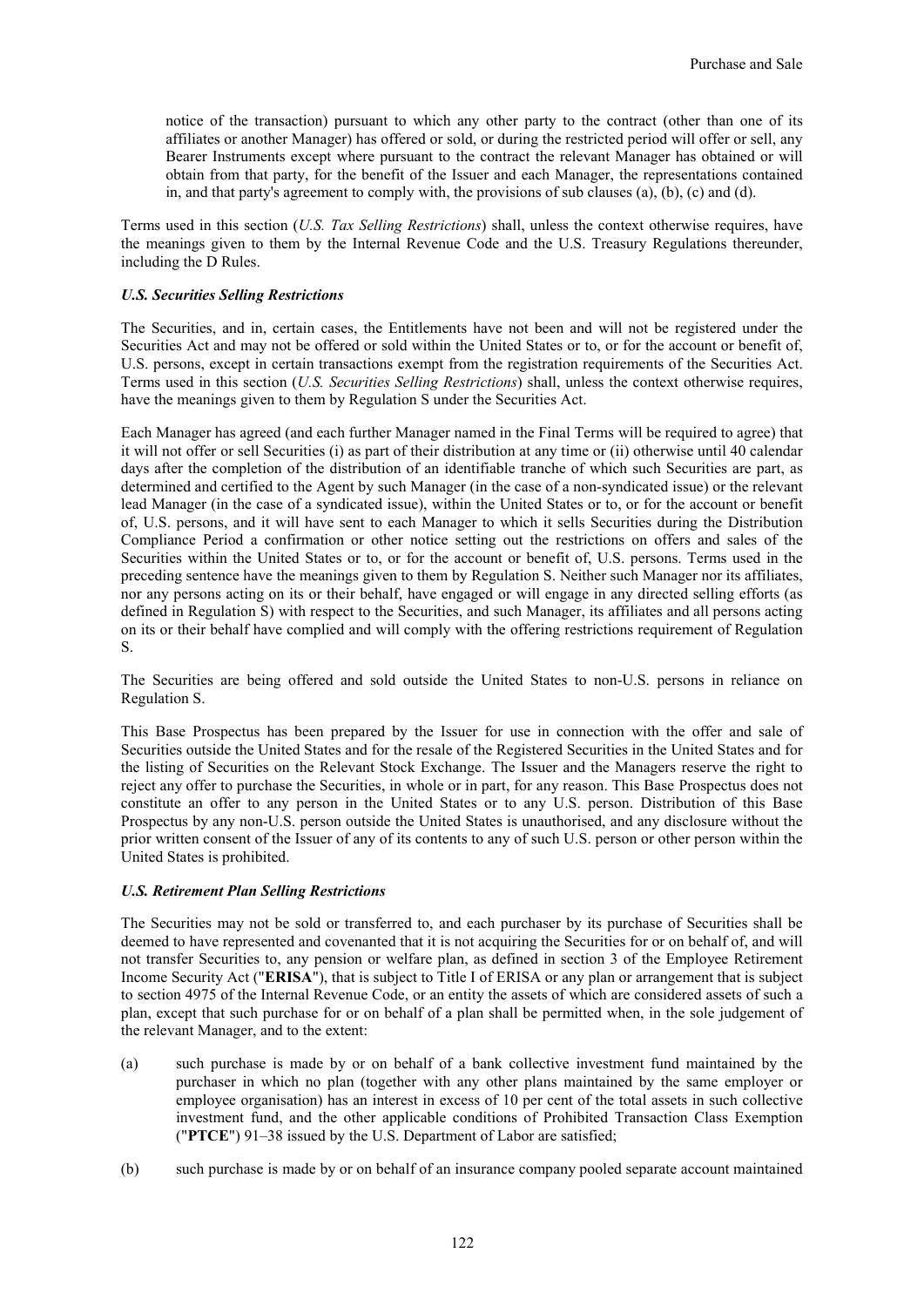by the purchaser in which, at any time while the Securities are outstanding, no plan (together with any other plans maintained by the same employer or employee organisation) has an interest in excess of 10 per cent of the total of all assets in such pooled separate account, and the other applicable conditions of PTCE 90–1 issued by the U.S. Department of Labor are satisfied;

- (c) such purchase is made on behalf of a plan by (i) an investment adviser registered under the U.S. Investment Advisers Act of 1940, as amended (the "**Investment Advisers Act**"), that had as at the last day of its most recent fiscal year total assets under its management and control in excess of \$ 85 million and had stockholders' or partners' equity in excess of \$ 1 million, as shown in its most recent balance sheet prepared in accordance with generally accepted accounting principles, or (ii) a bank as defined in section 202(a)(2) of the Investment Advisers Act with equity capital in excess of \$ 1 million as at the last day of its most recent fiscal year or (iii) an insurance company which is qualified under the laws of more than one state to manage, acquire or dispose of any assets of a pension or welfare plan, which insurance company had as at the last day of its most recent fiscal year, net worth in excess of \$ 1 million and which is subject to supervision and examination by a State authority having supervision over insurance companies and, in any case, such investment adviser, bank or insurance company is otherwise a qualified professional asset manager, as such term is used in PTCE 84–14 issued by the U.S. Department of Labor, and the assets of such plan when combined with the assets of other plans established or maintained by the same employer (or affiliate thereof) or employee organisation and managed by such investment adviser, bank or insurance company, do not represent more than 20 per cent of the total client assets managed by such investment adviser, bank or insurance company at the time of the transaction, and the other applicable conditions of such exemption are otherwise satisfied;
- (d) such plan is a governmental plan (as defined in section 3(3) of ERISA) which is not subject to the provisions of Title I of ERISA or section 4975 of the Internal Revenue Code;
- (e) such purchase is made by or on behalf of an insurance company using the assets of its general account, of which the reserves and liabilities for the general account contracts held by or on behalf of any plan, together with any other plans maintained by the same employer (or its affiliates) or employee organisation, do not exceed 10 per cent of the total reserves and liabilities of the insurance company general account (exclusive of separate account liabilities), plus surplus as set forth in the National Association of Insurance Commissioners Annual Statement filed with the state domicile of the insurer, in accordance with PTCE 95–60, and the other applicable conditions of such exemption are otherwise satisfied;
- (f) such purchase is made by an in-house asset manager within the meaning of Part IV(a) of PTCE  $96-$ 23, such manager has made or properly authorized the decision for such plan to purchase Securities, under circumstances such that PTCE 96–23 is applicable to the purchase and holding of Securities; or
- (g) such purchase will not otherwise give rise to a transaction described in section 406 of ERISA or section  $4975(c)(1)$  of the Internal Revenue Code for which a statutory or administrative exemption is unavailable.

## **General**

The selling restrictions may be modified by the agreement of the Issuer and the relevant Manager, including following a change in a relevant law, regulation or directive.

No action has been taken in any jurisdiction that would permit a public offering of any of the Securities, or possession or distribution of this Base Prospectus or any other offering material or any Final Terms, in any country or jurisdiction where action for that purpose is required.

Each Manager has agreed that it will comply with all relevant laws, regulations and directives, and obtain all relevant consents, approvals or permissions, in each jurisdiction in which it purchases, offers, sells or delivers Securities or has in its possession or distributes this Base Prospectus, any other offering material or any Final Terms, and neither the Issuer nor any Manager shall have responsibility therefor.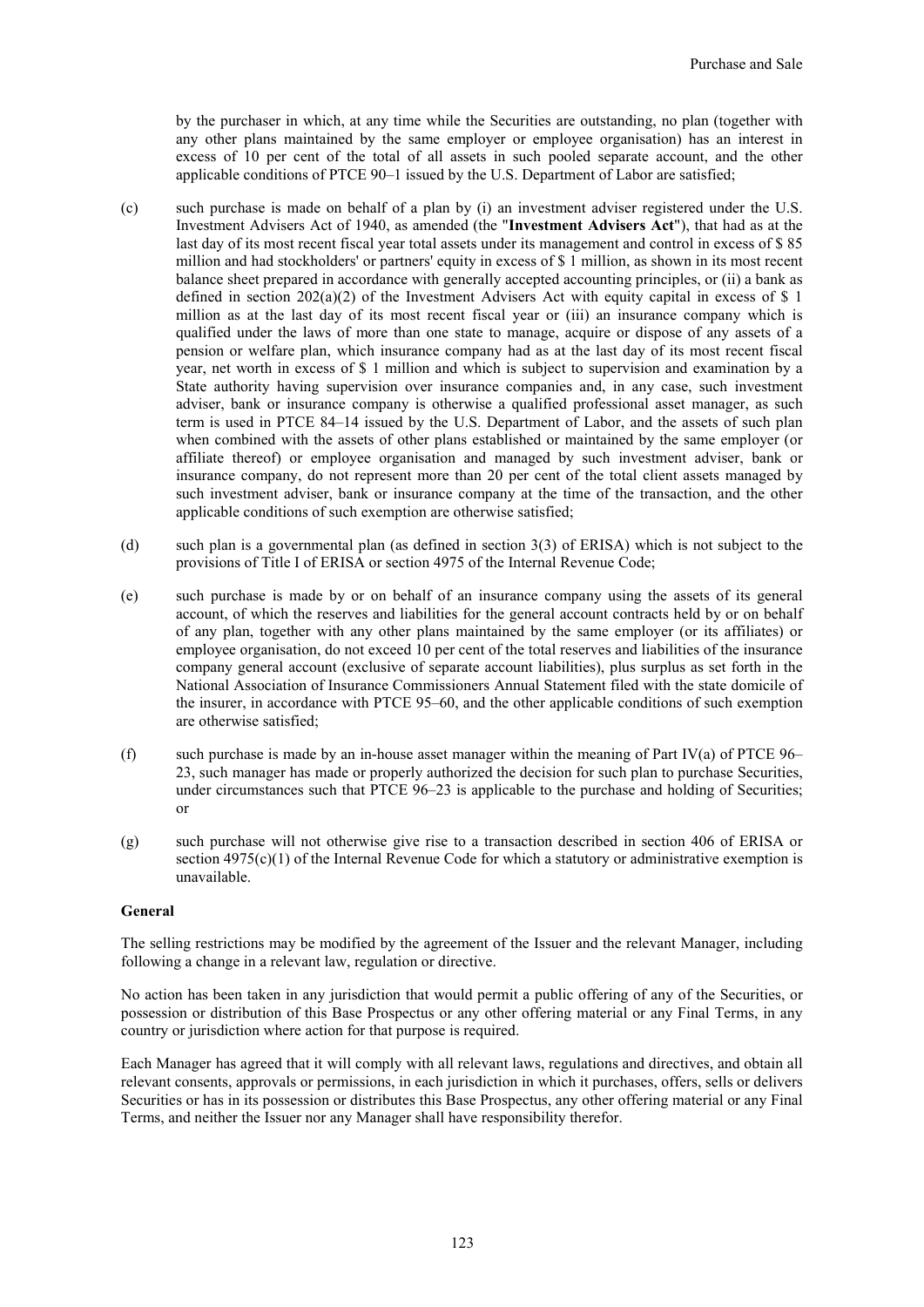## **IMPORTANT LEGAL INFORMATION**

## **Responsibility, Public Offers and Consent**

## *Responsibility*

The Issuer accepts responsibility for the information contained in this Base Prospectus and any Final Terms. To the best of the knowledge of the Issuer (having taken all reasonable care to ensure that such is the case), the information contained in this Base Prospectus and any Final Terms is in accordance with the facts and contains no omission likely to affect the import of such information.

## *Public Offers*

Certain tranches of Securities may, subject as provided below, be subsequently resold, placed or otherwise offered by financial intermediaries in circumstances where there is no exemption from the requirement to publish a prospectus under the Prospectus Directive. Any such resale, placement or offer is referred to in this Base Prospectus as a 'Public Offer'. . Any person making or intending to make a Public Offer of Securities must do so only with the consent of the Issuer and subject to and in accordance with the relevant conditions to such consent - see '*Consent to the use of this Base Prospectus*' below.

**Other than as set out immediately below, neither the Issuer nor any of the Managers has authorised (nor do they authorise or consent to the use of this Base Prospectus (or Final Terms) in connection with) the making of any Public Offer of Securities by any person in any circumstances. Any such unauthorised offers are not made on behalf of the Issuer or any of the Managers or Authorised Offerors (as defined below) and none of the Issuer or any of the Managers or Authorised Offerors has any responsibility or liability for the actions of any person making such offers. Any Public Offer made without the consent of the Issuer is unauthorised and none of the Issuer or any of the Managers or Authorised Offerors accepts any responsibility or liability for the actions of the persons making any such unauthorised offer. Any persons to whom an offer of any Securities is made should enquire whether a financial intermediary is an Authorised Offeror.**

## *Consent to the use of this Base Prospectus*

In connection with a Public Offer of Securities as described in the Final Terms, the Issuer consents to the use of this Base Prospectus (as supplemented from time to time) and Final Terms (and accepts responsibility for the information contained in this Base Prospectus (as supplemented from time to time) and Final Terms) or (in the case of (ii) *'General Consent'*) offers to grant its consent, by each of the following financial intermediaries, in each case subject to compliance by such financial intermediary with the Conditions to Consent (as described below) (each, an "**Authorised Offeror**"):

- (i) **Specific Consent**: each financial intermediary which either:
	- (a) is expressly named as an Initial Authorised Offeror in the Final Terms; or
	- (b) is expressly named as an Authorised Offeror on the Issuer's website (*http://www.bmarkets.com*) (in which case, its name and address will be published on the Issuer's website); and
- (ii) **General Consent**: If Part B of the Final Terms specifies 'General Consent' as applicable, each financial intermediary which both:
	- (a) is authorised to make such offers under Directive 2004/39/EC of the European Parliament and of the Council on markets in financial instruments, including under any applicable implementing measure in each relevant jurisdiction (as may be supplemented from time to time, "**MiFID**"); and
	- (b) accepts the offer by the Issuer by publishing on its website the following statement (with the information in square brackets duly completed with the relevant information) (the "**Acceptance Statement**"):

*"We, [specify name of financial intermediary], refer to the offer of [specify title of securities] (the "Securities") described in the Final Terms dated [specify date]*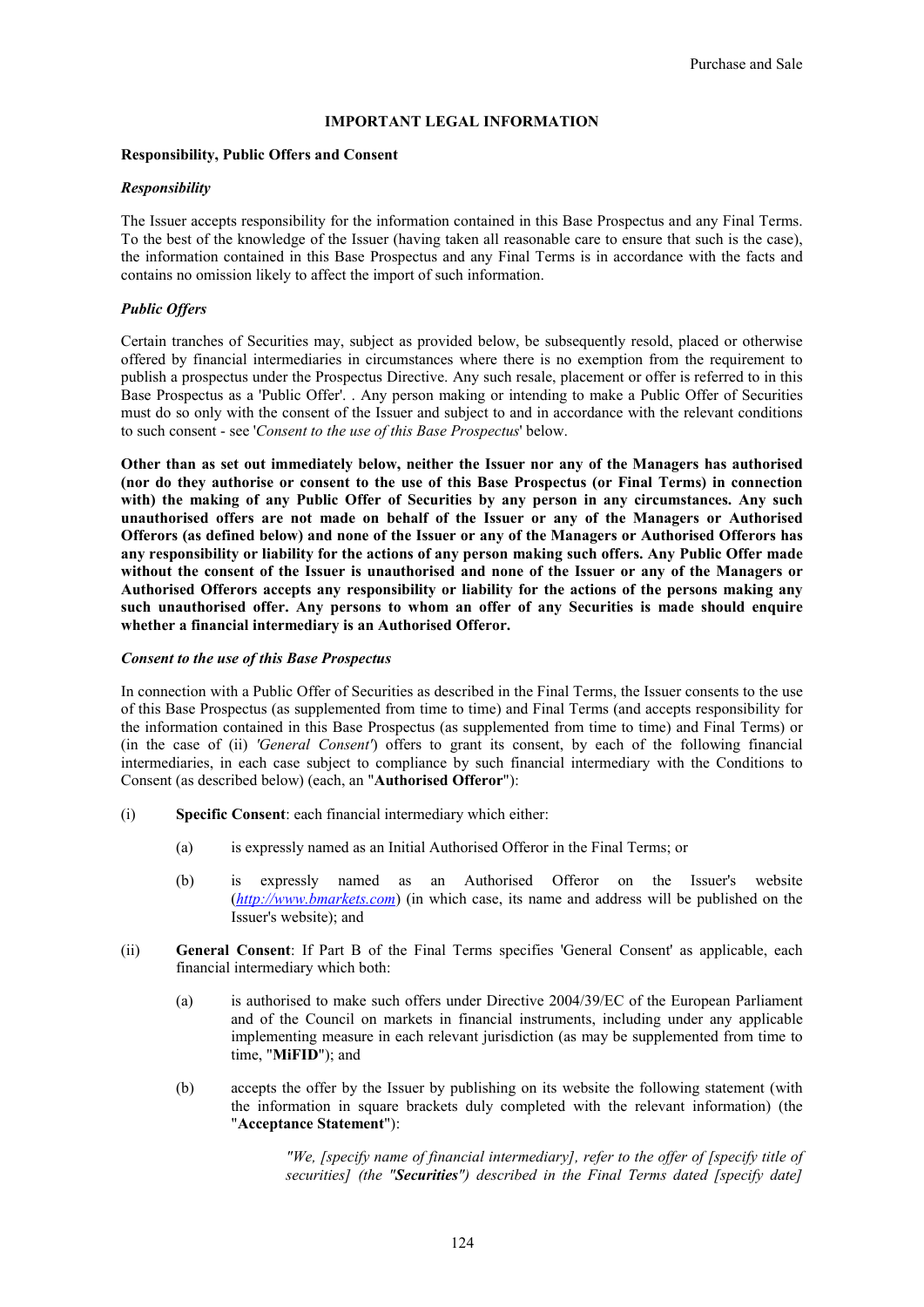*(the "Final Terms") published by Barclays Bank PLC (the "Issuer"). In consideration of the Issuer offering to grant its consent to our use of the Base Prospectus (as defined in the Final Terms) in connection with the Public Offer of the Securities in the Public Offer Jurisdiction(s) during the Offer Period and subject to and in accordance with the conditions set forth in the Final Terms and Base Prospectus, we accept the offer by the Issuer. We confirm that we are authorised under MiFID to make, and are using the Base Prospectus in connection*  with, the Public Offer accordingly. Terms used herein and otherwise not defined *shall have the same meaning as given to such terms in the Base Prospectus and Final Terms."*

The consent of the Issuer referred to in (i) and (ii) above is subject to compliance by the relevant financial intermediary with the following conditions (the "**Conditions to Consent**"):

- (a) **Public Offer Jurisdiction(s)**: the Public Offer is only made in France, Luxembourg, and/or the Netherlands, as specified in the Final Terms (the "**Public Offer Jurisdiction(s)**");
- (b) **Offer Period**: the Public Offer is only made during the offer period specified in the Final Terms (the "**Offer Period**"); and
- (c) **Other**: each of the other conditions (if any) provided in the Final Terms.

The consent referred to above relates to Offer Periods occurring within 12 months from the date of this Base Prospectus.

The Issuer may give consent to one or more additional Authorised Offerors in respect of a Public Offer after the date of the Final Terms, discontinue or change the Offer Period, and/or remove or add conditions to consent and, if it does so, such information will be published at *http://www.bmarkets.com*. Any new information with respect to Authorised Offerors unknown at the time of the approval of this Base Prospectus or the filing of the Final Terms will be published and can be found at *http://www.bmarkets.com*.

Neither the Issuer nor any Manager has any responsibility for any of the actions of any Authorised Offeror, including their compliance with applicable conduct of business rules or other local regulatory requirements or other securities law requirements in relation to an offer.

**Any offer or sale of Securities to an investor by an Authorised Offeror will be made in accordance with any terms and other arrangements in place between such Authorised Offeror and such investor including as to price, allocations and settlement arrangements. Where such information is not contained in the Base Prospectus or Final Terms, it will be the responsibility of the applicable financial intermediary at the time of such offer to provide the investor with that information and neither the Issuer, nor any Manager or other Authorised Offeror has any responsibility or liability for such information.**

**Any Authorised Offeror falling within (ii) (***General consent***) above using this Base Prospectus in connection with a Public Offer is required, for the duration of the relevant Offer Period, to publish on its website the Acceptance Statement.**

#### **Fungible issuances**

In the case of any issue of Securities which is to be consolidated and form a single Series with an existing Series the first tranche of which was issued on or after 13 June 2013 and prior to the date of this Base Prospectus, such Securities will be documented using the 2013 GSSP Base Prospectus 11 Pro Forma Final Terms (which is incorporated by reference into this Base Prospectus), save that the first two paragraphs under the title of the 2013 GSSP Base Prospectus 11 Pro Forma Final Terms shall be deleted and replaced with the following:

*"This document constitutes the final terms of the Securities (the "Final Terms") described herein for the purposes of Article 5.4 of the Prospectus Directive and is prepared in connection with the Global Structured Securities Programme established by Barclays Bank PLC (the "Issuer"). These Final Terms are supplemental to and should be read in conjunction with the GSSP Base Prospectus 11 dated 11 June 2014[, as supplemented on []], which constitutes a base prospectus (the "Base Prospectus" for the purposes of the Prospectus Directive), save in respect of the Terms and*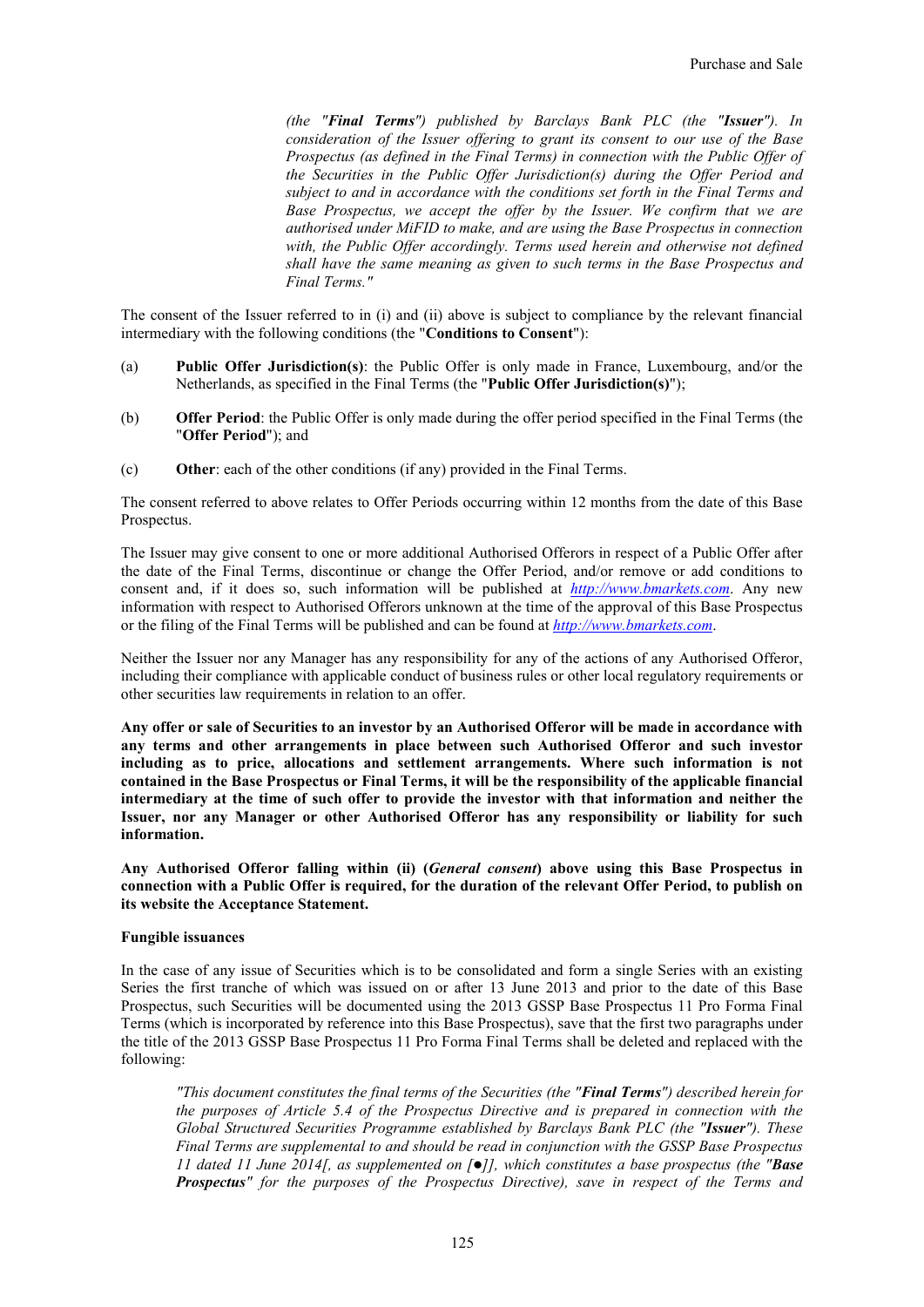*Conditions of the Securities which are extracted from the GSSP Base Prospectus 11 dated 13 June 2013 (the "2013 GSSP Base Prospectus 11") and which are incorporated by reference into the Base Prospectus. Full information on the Issuer and the offer of the Securities is only available on the basis of the combination of these Final Terms and the Base Prospectus, save in respect of the Terms and Conditions of the Securities. A summary of the individual issue of the Securities is annexed to these Final Terms.*

*The Base Prospectus, any supplements to the Base Prospectus and the 2013 GSSP Base Prospectus 11 are available for viewing at to http://irreports.barclays.com/prospectuses-anddocumentation/structured-securities/prospectuses and during normal business hours at the registered office of the Issuer and the specified office of the Issue and Paying Agent for the time being in London, and copies may be obtained from such office. Words and expressions defined in the 2013 GSSP Base Prospectus 11 and not defined in the Final Terms shall bear the same meanings when used herein."*

## **Hyper-links to websites**

For the avoidance of doubt, the content of any website to which a hyper-link is provided shall not form part of this Base Prospectus.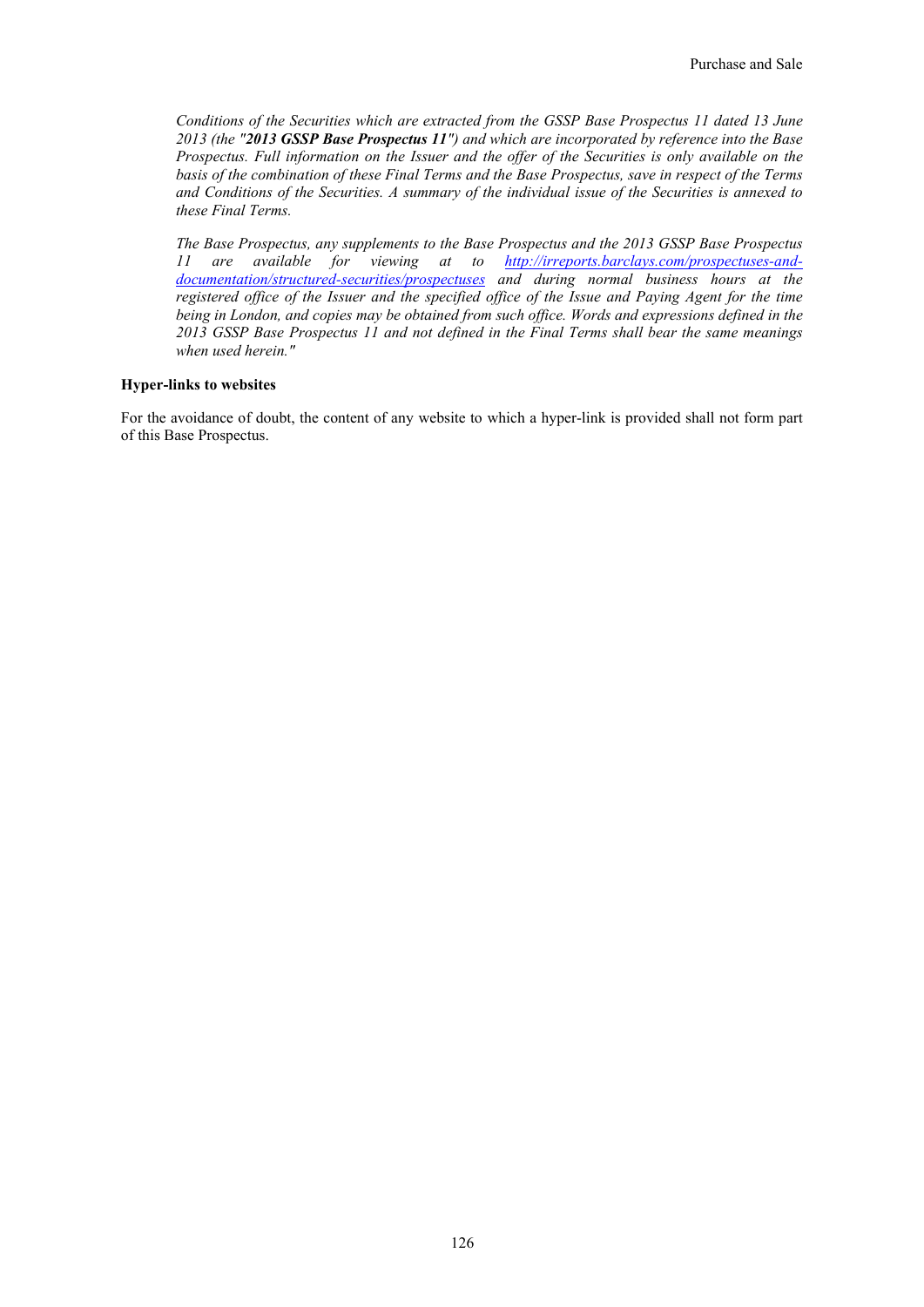## **GENERAL INFORMATION**

## **Authorisation and Consents**

The establishment of the Programme and the issue of Securities pursuant to the Programme have been duly authorised by resolutions of an authorised committee of the Board of Directors of the Issuer on 1 May 2014.

The Issuer has obtained all necessary consents, approvals and authorisations in connection with establishing and updating this Programme and will obtain all such consents, approvals and authorisations in connection with the issue and performance of each Security or Series issued pursuant to this Programme.

#### **Use of Proceeds**

The Issuer intends to apply the net proceeds from the sale of any Securities either for hedging purposes or for general corporate purposes unless otherwise specified in the Final Terms relating to a particular Security or Series. If, in respect of any particular issue of Securities, there is a particular identified use of proceeds, this will be stated in the Final Terms.

#### **Base Prospectus and Supplements**

This Base Prospectus may be used for a period of one year from its date in connection with a public offer of Securities in the EU, or for the listing and admission to trading of Series. A revised Base Prospectus will be prepared in connection with the listing of any Series issued after such period unless all consents necessary are obtained for an extension of such period.

If at any time the Issuer shall be required to prepare a supplement to this Base Prospectus (a "**Supplement**") pursuant to Article 13 of the Luxembourg Prospectus Law, or to give effect to the provisions of Article 16(1) of the Prospectus Directive, the Issuer will prepare and make available an appropriate amendment or supplement to this Base Prospectus or a further base prospectus which, in respect of any subsequent issue of Securities to be offered to the public or to be admitted to trading on the Regulated Market of the Luxembourg Stock Exchange, or of any other Relevant Stock Exchange, shall constitute a supplemental base prospectus as required by Article 13 of the Luxembourg Prospectus Law.

#### **Listing and admission to trading**

Applications may be made for the listing of Securities on the Official List of the Luxembourg Stock Exchange and for the admission to trading on the Regulated Market of the Luxembourg Stock Exchange (*Bourse de Luxembourg)*.

In addition, application may be made for a listing and admission to trading of Securities on the regulated market of NYSE Euronext Paris or NYSE Euronext Amsterdam, as specified in the Final Terms.

#### **Passporting**

A request has been made to the CSSF to passport this Base Prospectus to the following competent authorities:

- (i) Autorité des Marchés Financiers (AMF) (France); and
- (ii) Autoriteit Financiële Markten (AFM) (the Netherlands).

#### **Relevant Clearing Systems**

The Securities issued pursuant to the Programme may be accepted for clearance through the Euroclear, Clearstream, Euroclear Netherlands, Euroclear France any other Relevant Clearing System as set out in the Final Terms. The appropriate common code for each Series allocated by Euroclear, Clearstream will be set out in the Final Terms, together with the International Securities Identification Number (the "**ISIN**") for that Series. Transactions will be effected for settlement in accordance with the Relevant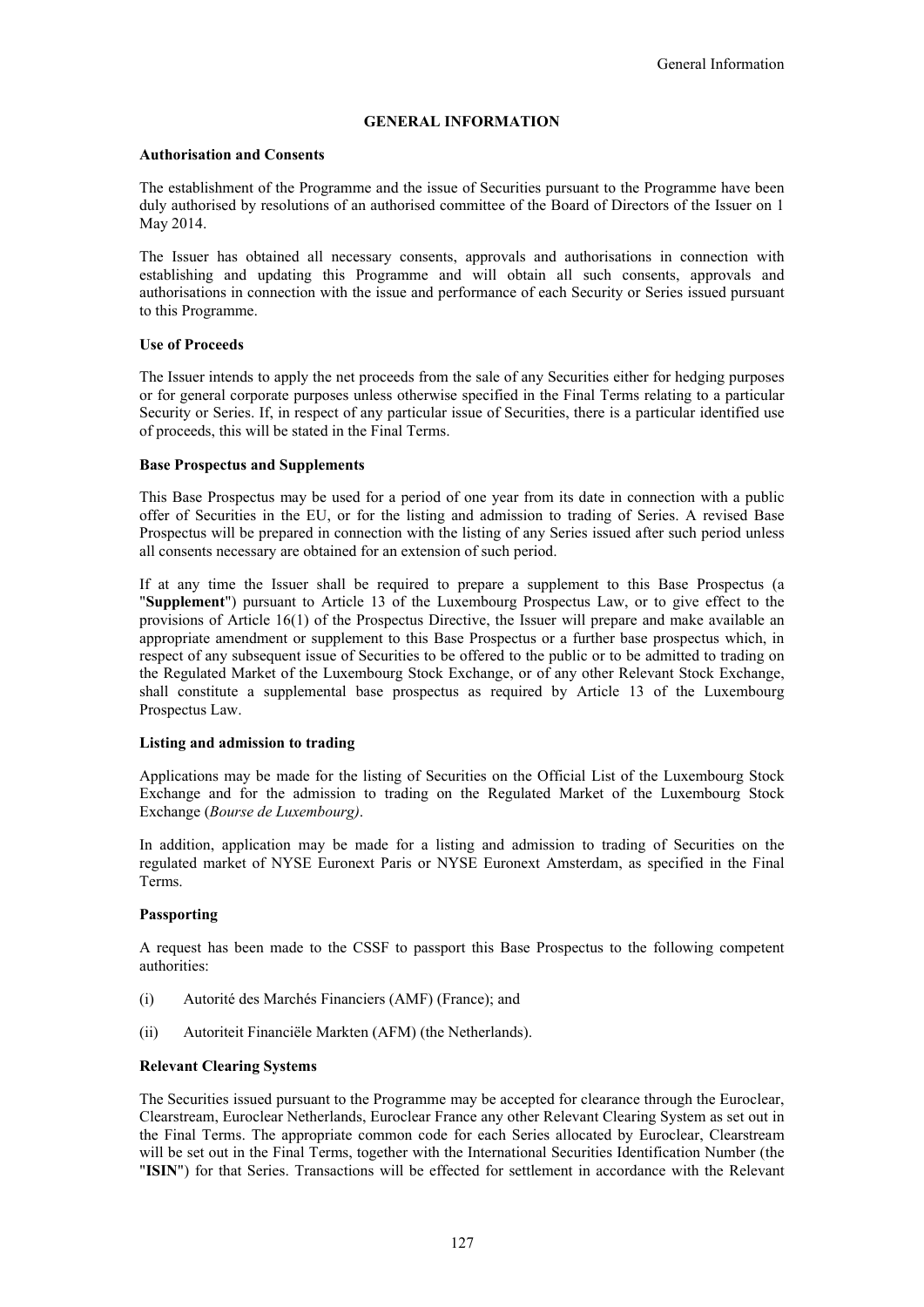Rules (as applicable).

The address of Euroclear is 1 Boulevard du Roi Albert II, B–1210 Brussels, Belgium and the address of Clearstream is 42 Avenue JF Kennedy, L–1855 Luxembourg. The address of Euroclear Netherlands is Herengracht 459-469, NL – 1017 BS Amersterdam. The address of Euroclear France is 115 rue Réaumur, F-75081 Paris-CEDEX 02, France. The address of any additional clearing system will be set out in the Final Terms.

## **Documents Available**

For as long as this Base Prospectus remains in effect or any Securities remain outstanding, copies of the following documents will, when available, be made available during usual business hours on a weekday (Saturdays, Sundays and public holidays excepted) for inspection and, in the case of (b), (c), (h) and (i) below, shall be available for collection free of charge at the registered office of the Issuer and at http://www.bmarkets.com, http://irreports.barclays.com/prospectuses-anddocumentation/structured-securities/prospectuses and http://www.barclays.com/barclays-investorrelations/results-and-reports/results.html (as applicable) or such successor website as may be specified in the Final Terms and at the specified office of the Issue and Paying Agent. The Final Terms in respect of any Series shall also be available at the specified office of the relevant Paying Agents or Transfer Agents:

- (i) the constitutional documents of the Issuer;
- (ii) the documents set out in the *'Information Incorporated by Reference*' section of this Base Prospectus;
- (iii) all future annual reports and semi-annual and quarterly financial statements of the Issuer;
- (iv) the Master Subscription Agreement;
- (v) the Agency Agreement;
- (vi) the Deed of Covenant;
- (vii) the current Base Prospectus in respect of the Programme and any future supplements thereto;
- (viii) any Final Terms issued in respect of Securities admitted to listing, trading and/or quotation by any listing authority, stock exchange, and/or quotation system since the most recent base prospectus was published; and
- (ix) any other future documents and/or announcements issued by the Issuer.

## **Post–issuance Information**

The Issuer does not intend to provide any post-issuance information in relation to any of the Securities or the performance of any Underlying Asset or any other underlying relating to Securities, except if required by any applicable laws and regulations.

#### **Price**

Securities will be issued by the Issuer at the Issue Price specified in the Final Terms. The Issue Price will be determined by the Issuer in consultation with the relevant Dealer at the time of the relevant offer and will depend, amongst other things, on prevailing market conditions at that time. The offer price of such Securities will be the Issue Price or such other price as may be agreed between an investor and the Issuer.

## **Temporary ISIN and Temporary Common Code**

Any Temporary ISIN or Temporary Common Code specified in the Final Terms will apply until such time as the Relevant Clearing System recognises the Securities of the relevant Tranche to be fungible with any other Tranches of the relevant Series.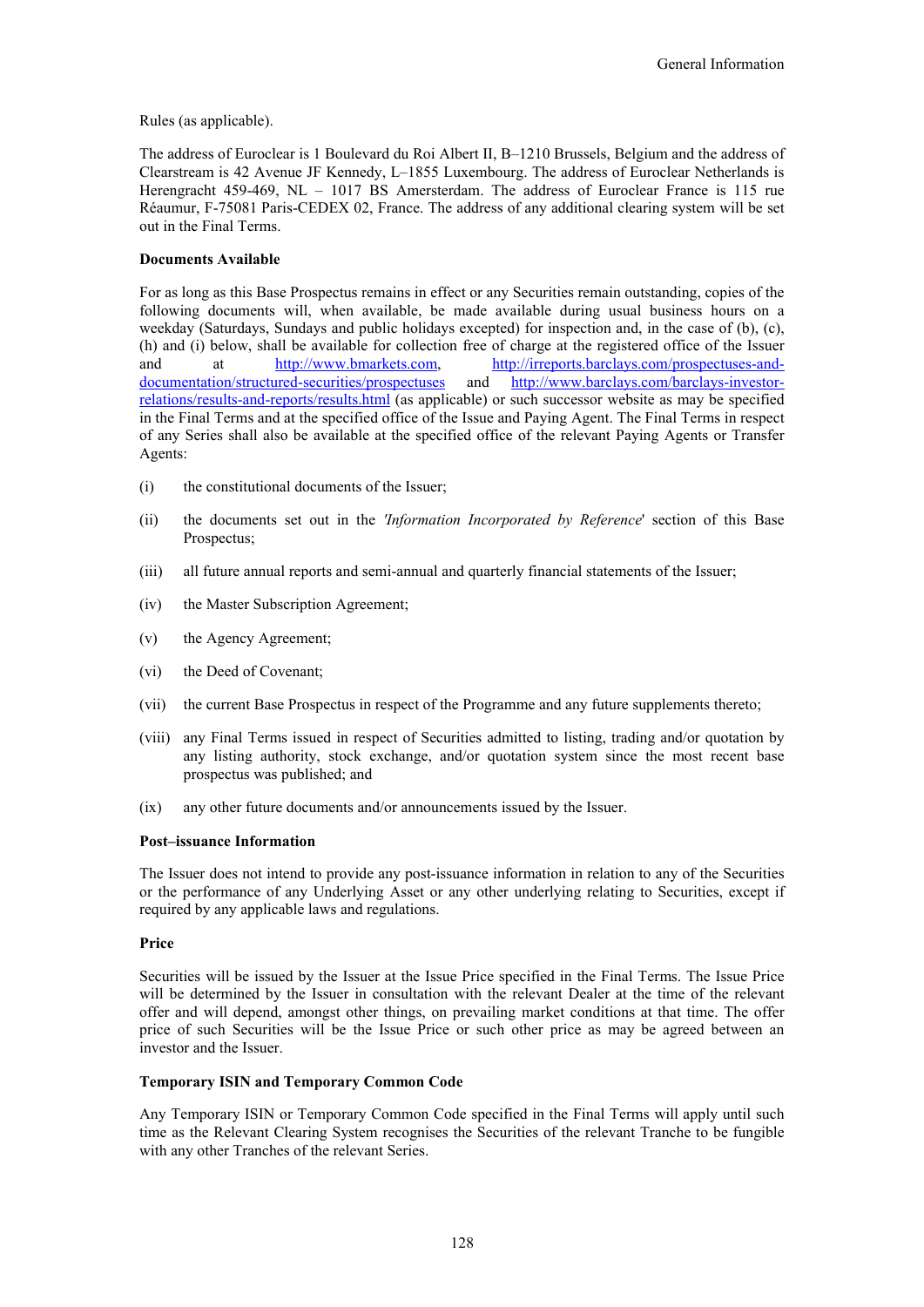## **Index Disclaimers**

The following Index Disclaimers apply to Securities in respect of which the Underlying Asset(s) are specified to include one or more of the FTSE<sup>®</sup> 100 Index; EURO STOXX 50<sup>®</sup> Index or S&P 500 Index. Where the Underlying Asset is any other equity index, the relevant index disclaimer will be set out in the applicable Final Terms.

## **FTSE**® **100 Index**

The Securities are not in any way sponsored, endorsed, sold or promoted by FTSE International Limited ("**FTSE**") or by the London Stock Exchange Plc (the "**Exchange**") or by The Financial Times Limited ("**FT**") and neither FTSE nor Exchange nor FT makes any warranty or representation whatsoever, expressly or impliedly, either as to the results to be obtained from the use of the  $FTSE^{\mathcal{D}}$ 100 Index (the "**Index**") and/or the figure at which the said Index stands at any particular time on any particular day or otherwise. The Index is compiled and calculated by FTSE. However, neither FTSE nor Exchange nor FT shall be liable (whether in negligence or otherwise) to any person for any error in the Index and neither FTSE or Exchange or FT shall be under any obligation to advise any person of any error therein.

'FTSE<sup>®</sup>', 'FT-SE<sup>®</sup>' and 'Footsie<sup>®</sup>' are trade marks of the London Stock Exchange Plc and The Financial Times Limited and are used by FTSE International Limited under licence. 'All-World', 'All-Share' and 'All-Small' are trade marks of FTSE International Limited.

## **EURO STOXX 50**® **Index**

STOXX and its licensors (the "**Licensors**") have no relationship to the Issuer, other than the licensing of the EURO STOXX 50<sup>®</sup> Index and the related trademarks for use in connection with the Securities.

## **STOXX and its Licensors do not:**

- sponsor, endorse, sell or promote the Securities;
- recommend that any person invest in the Securities or any other securities;
- have any responsibility or liability for or make any decisions about the timing, amount or pricing of Securities;
- have any responsibility or liability for the administration, management or marketing of the Securities; or
- consider the needs of the Securities or the owners of the Securities in determining, composing or calculating the EURO STOXX 50<sup>®</sup> Index or have any obligation to do so.

**STOXX and its Licensors will not have any liability in connection with the Securities. Specifically,**

- **STOXX and its Licensors do not make any warranty, express or implied and disclaim any and all warranty about:**
	- **the results to be obtained by the Securities, the owner of the Securities or any other person in connection with the use of the EURO STOXX 50**® **Index and the data included in the EURO STOXX 50**® **Index;**
	- **the accuracy or completeness of the EURO STOXX 50**® **Index and its data; or**
	- **the merchantability and the fitness for a particular purpose or use of the EURO STOXX 50**® **Index and its data.**
- **STOXX and its Licensors will have no liability for any errors, omissions or interruptions in the EURO STOXX 50**® **Index or its data.**

**Under no circumstances will STOXX or its Licensors be liable for any lost profits or indirect, punitive, special or consequential damages or losses, even if STOXX or its Licensors knows that they might occur.**

**The licensing agreement between the Issuer and STOXX is solely for their benefit and not for the benefit of the owners of the Securities or any other third parties.**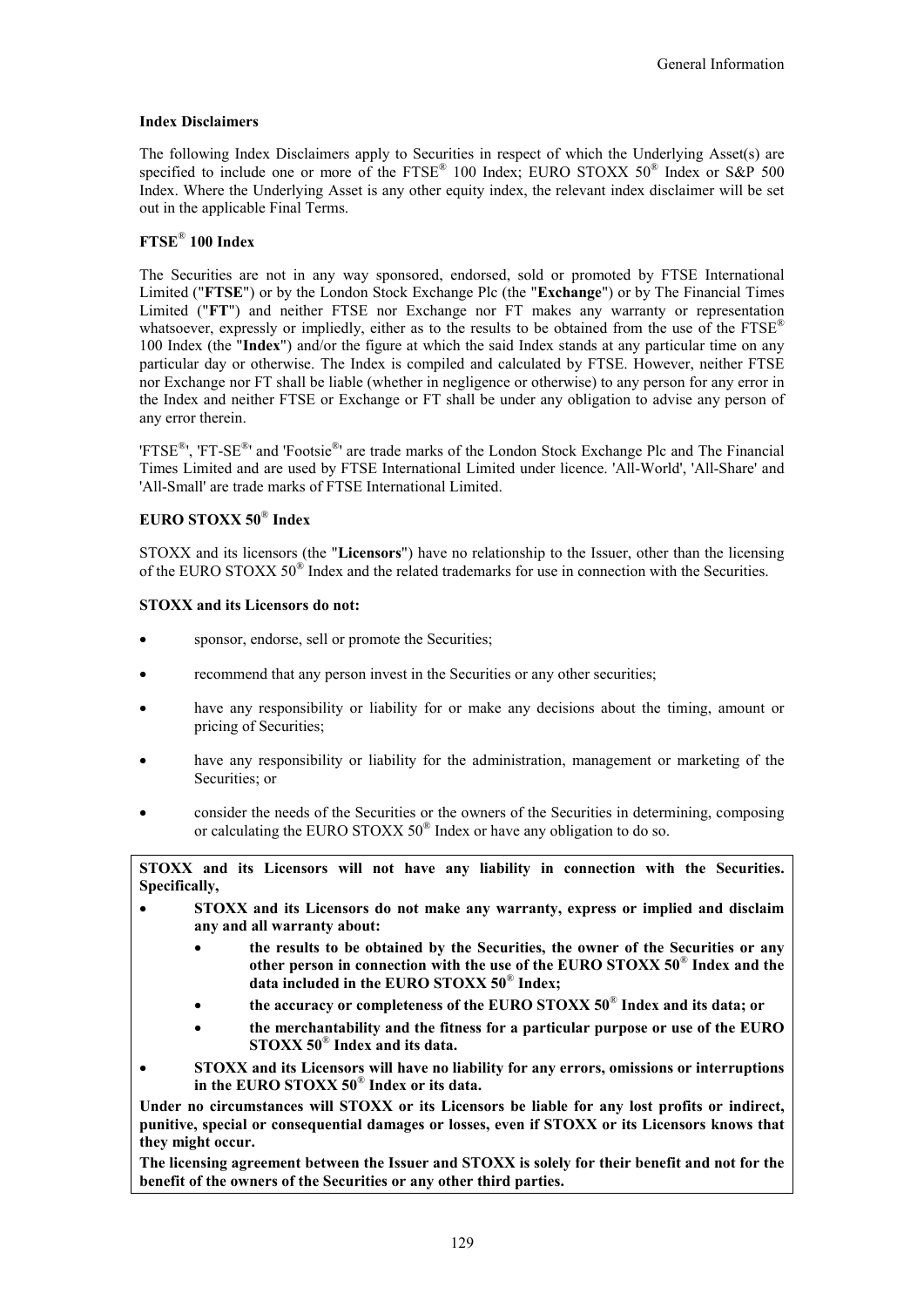## **S&P**® **500 Index**

The Securities are not sponsored, endorsed, sold or promoted by Standard & Poor's Financial Services LLC ("**S&P**"), its affiliates or its third party licensors. Neither S&P, its affiliates nor their third party licensors make any representation or warranty, express or implied, to the owners of the Securities or any member of the public regarding the advisability of investing in securities generally or in the Securities particularly or the ability of the S&P® 500 Index (the "**Index**") to track general stock market performance. S&P's and its third party licensor's only relationship to the Issuer is the licensing of certain trademarks, service marks and trade names of S&P and/or its third party licensors and for the providing of calculation and maintenance services related to the Index. Neither S&P, its affiliates nor their third party licensors is responsible for and has not participated in the determination of the prices and amount of the Securities or the timing of the issuance or sale of the Securities or in the determination or calculation of the equation by which the Securities are to be converted into cash. S&P has no obligation or liability in connection with the administration, marketing or trading of the Securities.

NEITHER S&P, ITS AFFILIATES NOR THEIR THIRD PARTY LICENSORS GUARANTEE THE ADEQUACY, ACCURACY, TIMELINESS OR COMPLETENESS OF THE INDEX OR ANY DATA INCLUDED THEREIN OR ANY COMMUNICATIONS, INCLUDING BUT NOT LIMITED TO, ORAL OR WRITTEN COMMUNICATIONS (INCLUDING ELECTRONIC COMMUNICATIONS) WITH RESPECT THERETO. S&P, ITS AFFILIATES AND THEIR THIRD PARTY LICENSORS SHALL NOT BE SUBJECT TO ANY DAMAGES OR LIABILITY FOR ANY ERRORS, OMISSIONS OR DELAYS THEREIN. S&P MAKES NO EXPRESS OR IMPLIED WARRANTIES, AND EXPRESSLY DISCLAIMS ALL WARRANTIES OF MERCHANTABILITY OR FITNESS FOR A PARTICULAR PURPOSE OR USE WITH RESPECT TO ITS TRADEMARKS, THE INDEX OR ANY DATA INCLUDED THEREIN. WITHOUT LIMITING ANY OF THE FOREGOING, IN NO EVENT WHATSOEVER SHALL S&P, ITS AFFILIATES OR THEIR THIRD PARTY LICENSORS BE LIABLE FOR ANY INDIRECT, SPECIAL, INCIDENTAL, PUNITIVE OR CONSEQUENTIAL DAMAGES, INCLUDING BUT NOT LIMITED TO, LOSS OF PROFITS, TRADING LOSSES, LOST TIME OR GOODWILL, EVEN IF THEY HAVE BEEN ADVISED OF THE POSSIBILITY OF SUCH DAMAGES, WHETHER IN CONTRACT, TORT, STRICT LIABILITY OR OTHERWISE.

Standard & Poor's<sup>®</sup> and S&P<sup>®</sup> are registered trademarks of Standard & Poor's Financial Services LLC and have been licensed for use by the Issuer.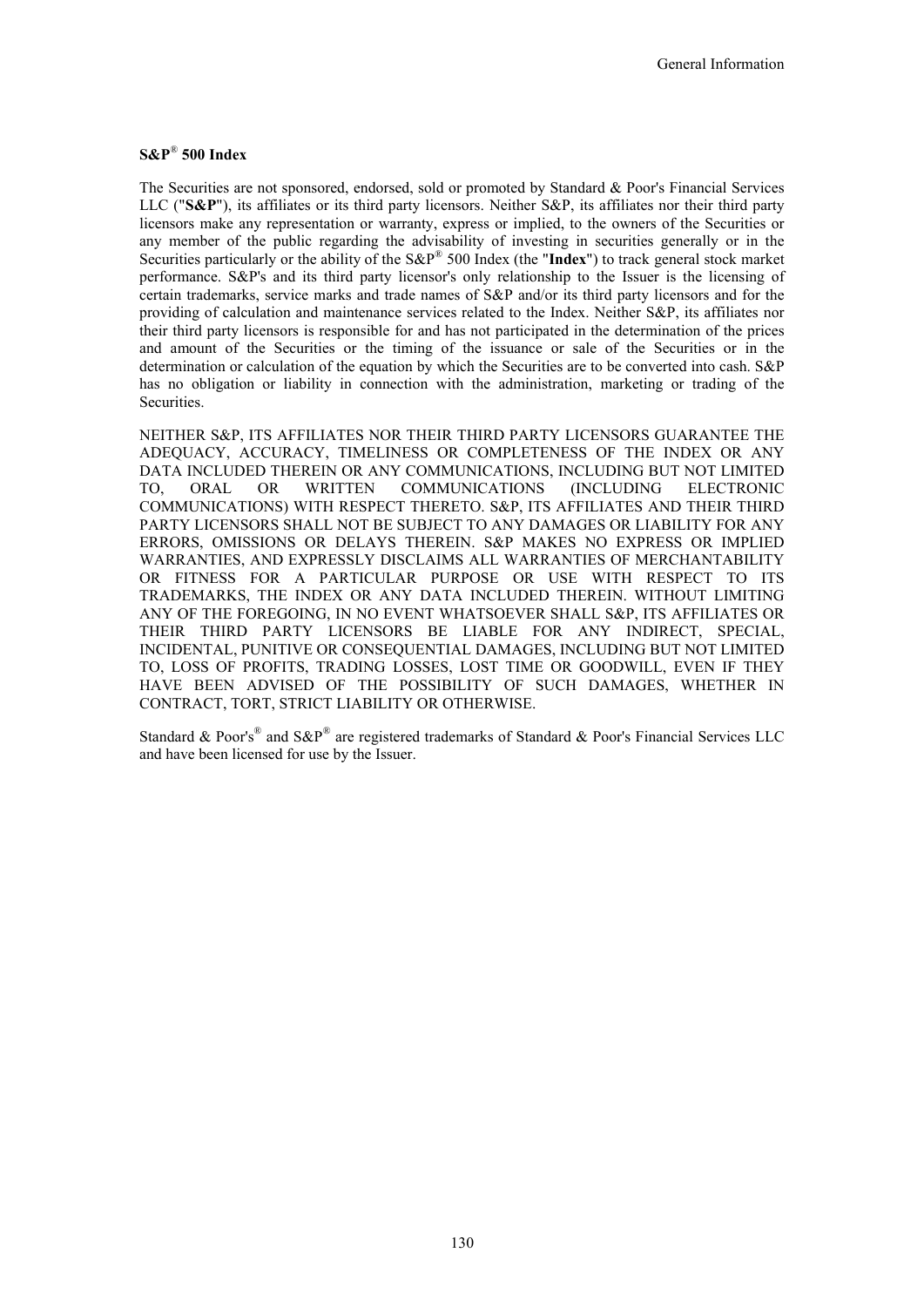## **INDEX**

| \$                                       |
|------------------------------------------|
| \$98                                     |
| £                                        |
| £ 91                                     |
| €                                        |
| $\epsilon$ 88                            |
| 2                                        |
| 2012 Issuer Annual Report43              |
| 2013 Issuer Annual Report43              |
| $\mathbf{A}$                             |
| Acceptance Statement124                  |
|                                          |
|                                          |
| Accrued Quanto Hedging Charge67          |
|                                          |
|                                          |
| Additional Business Centre 83, 84        |
|                                          |
|                                          |
|                                          |
| Adjustment Event Securities 73           |
|                                          |
|                                          |
|                                          |
| Affected Jurisdiction Hedging Disruption |
| Affected Jurisdiction Increased Cost of  |
|                                          |
|                                          |
|                                          |
|                                          |
|                                          |
|                                          |
|                                          |
| Agency Agreement47, 84                   |
|                                          |
|                                          |
| Applicable Dividend Amount56, 62, 84     |
|                                          |
|                                          |
|                                          |
|                                          |
|                                          |
| R                                        |
|                                          |
|                                          |
|                                          |
|                                          |
|                                          |
|                                          |
| $\overline{C}$                           |
|                                          |
|                                          |

| Clearing System Business Day  85         |  |  |
|------------------------------------------|--|--|
|                                          |  |  |
|                                          |  |  |
|                                          |  |  |
|                                          |  |  |
|                                          |  |  |
| Common Safekeeper 49, 86                 |  |  |
|                                          |  |  |
| Conditional Settlement Amount  71        |  |  |
|                                          |  |  |
| Conditions to Consent 125                |  |  |
|                                          |  |  |
|                                          |  |  |
|                                          |  |  |
| Currency Disruption Event 86             |  |  |
| Currency Replacement Event  86           |  |  |
| Current Financing Level  56, 63          |  |  |
|                                          |  |  |
|                                          |  |  |
|                                          |  |  |
|                                          |  |  |
| Current Stop Loss Premium 57             |  |  |
| D                                        |  |  |
| $d$ 57, 64, 68                           |  |  |
|                                          |  |  |
|                                          |  |  |
|                                          |  |  |
| Definitive Bearer Securities 47, 86      |  |  |
| Definitive Registered Securities  48, 86 |  |  |
| Definitive Securities  48, 86            |  |  |
|                                          |  |  |
|                                          |  |  |
|                                          |  |  |
|                                          |  |  |
| Distribution Compliance Period  86       |  |  |
|                                          |  |  |
| Dividend Participation  57, 64           |  |  |
|                                          |  |  |
| E                                        |  |  |
|                                          |  |  |
| Early Cancellation Notice Period Number  |  |  |
|                                          |  |  |
|                                          |  |  |
|                                          |  |  |
|                                          |  |  |
|                                          |  |  |
|                                          |  |  |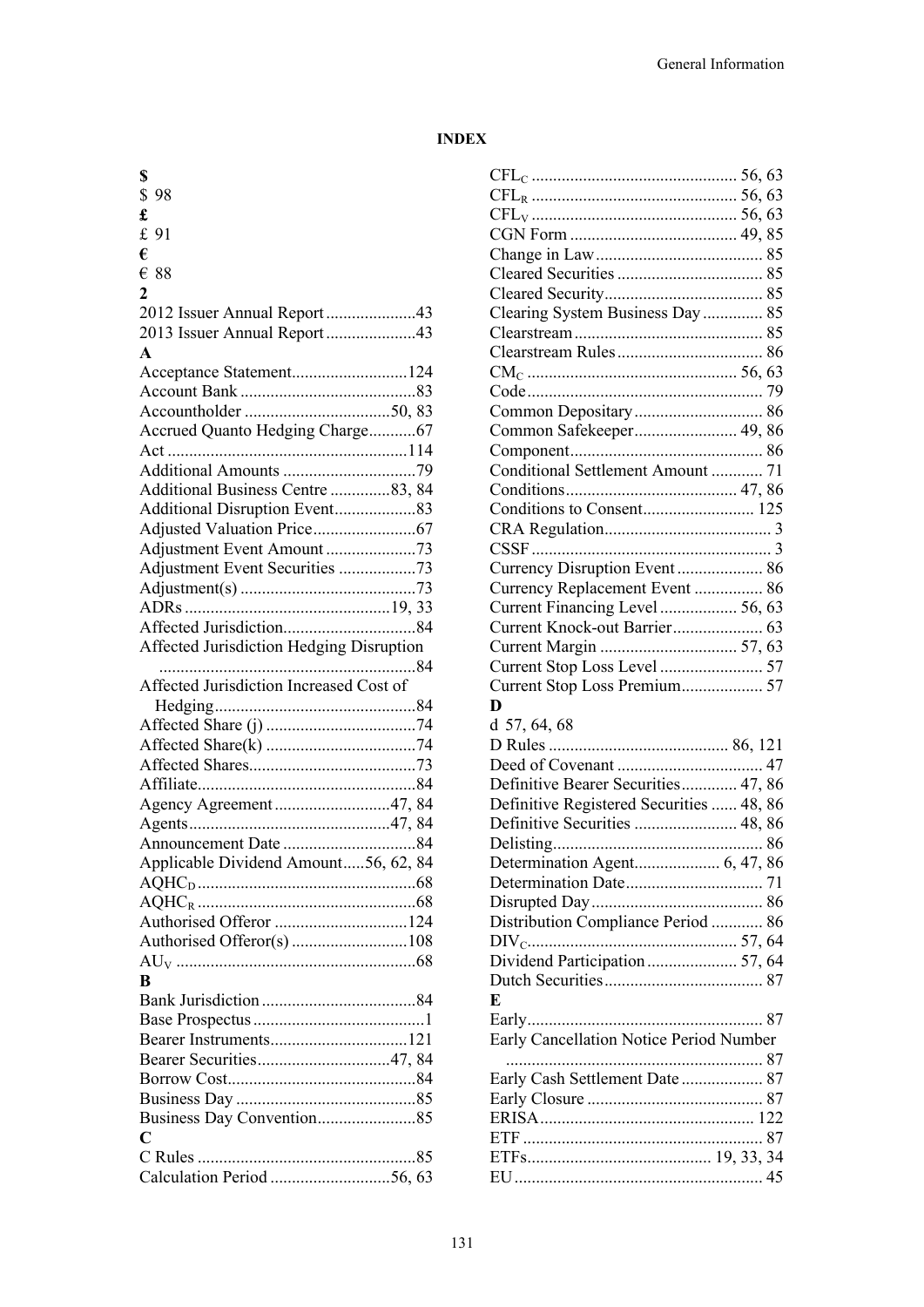| Euroclear Netherlands 48, 88           |  |
|----------------------------------------|--|
| Euroclear Netherlands Rules88          |  |
|                                        |  |
|                                        |  |
|                                        |  |
|                                        |  |
|                                        |  |
|                                        |  |
|                                        |  |
|                                        |  |
|                                        |  |
|                                        |  |
|                                        |  |
|                                        |  |
| Extraordinary Market Disruption 89     |  |
|                                        |  |
| F                                      |  |
|                                        |  |
|                                        |  |
| Final Settlement Cut-off Date89        |  |
|                                        |  |
|                                        |  |
| Financing Level Currency 58, 64        |  |
|                                        |  |
|                                        |  |
|                                        |  |
|                                        |  |
|                                        |  |
| Foreign Account Tax Compliance Act.116 |  |
|                                        |  |
|                                        |  |
|                                        |  |
|                                        |  |
|                                        |  |
|                                        |  |
|                                        |  |
|                                        |  |
|                                        |  |
|                                        |  |
|                                        |  |
| Futures or Options Exchange 91         |  |
|                                        |  |
| G                                      |  |
|                                        |  |
|                                        |  |
|                                        |  |
| Global Bearer Securities47, 91         |  |
| Global Registered Securities 48, 91    |  |
|                                        |  |
| GSSP Base Prospectus 111               |  |
| н                                      |  |
|                                        |  |
|                                        |  |

| Holder Put Exercise Date 58, 64, 91        |
|--------------------------------------------|
| T                                          |
|                                            |
|                                            |
|                                            |
| Increased Cost of Hedging 92               |
| Increased Cost of Stock Borrow  92         |
|                                            |
|                                            |
|                                            |
|                                            |
|                                            |
|                                            |
|                                            |
|                                            |
|                                            |
| Initial Financing Level 58, 64             |
|                                            |
| Initial Quanto Hedging Charge Level 58,    |
| 64, 68                                     |
| Initial Quanto Management Fee Level  68    |
|                                            |
|                                            |
| Initial Stop Loss Premium  58              |
| Initial Stop Loss Premium Percentage 58    |
|                                            |
|                                            |
|                                            |
| Interim Management Statement 43            |
| Investment Advisers Act 123                |
|                                            |
| Issue and Paying Agent 47, 92              |
|                                            |
|                                            |
|                                            |
|                                            |
| Issuer Call Exercise Date 55, 58, 64, 66,  |
| 67,68                                      |
|                                            |
| Issuer Call Notice 55, 62, 67              |
| Issuer Call Notice Date  58, 64, 65, 68    |
|                                            |
| K                                          |
| Knock-out Observation Start Date 65        |
| L                                          |
|                                            |
|                                            |
|                                            |
|                                            |
| Local Jurisdiction Taxes and Expenses . 93 |
|                                            |
|                                            |
|                                            |
| M                                          |
|                                            |
|                                            |
|                                            |
|                                            |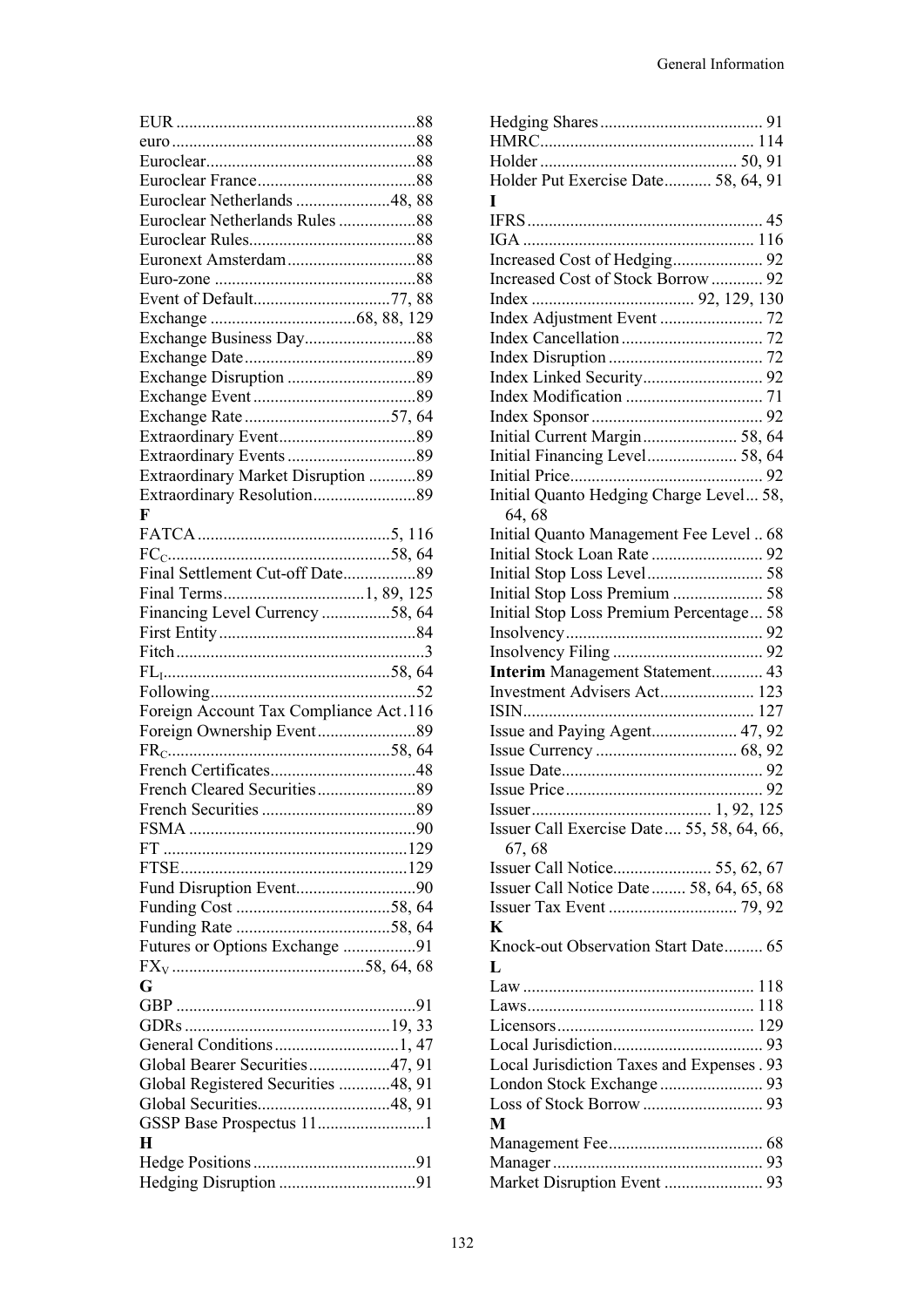| Master Subscription Agreement 120<br>Maximum Current Margin59, 65 |
|-------------------------------------------------------------------|
| Maximum Quanto Management Fee Level                               |
|                                                                   |
| Maximum Stock Loan Rate94                                         |
| Maximum Stop Loss Premium59                                       |
| Maximum Stop Loss Premium Percentage                              |
|                                                                   |
|                                                                   |
|                                                                   |
|                                                                   |
| Minimum Stop Loss Premium59                                       |
| Minimum Stop Loss Premium Percentage                              |
|                                                                   |
| Minimum Tradable Amount94                                         |
|                                                                   |
|                                                                   |
| Multi-exchange Index94                                            |
| N                                                                 |
|                                                                   |
|                                                                   |
|                                                                   |
|                                                                   |
|                                                                   |
|                                                                   |
| NYSE Euronext Amsterdam 94                                        |
| O                                                                 |
|                                                                   |
| Option Exercise Notice56, 62, 67                                  |
| Optional Cash Settlement Amount 59, 65,                           |
| 68, 97                                                            |
| Optional Cash Settlement Date59, 69                               |
| Optional Cash Settlement Date65                                   |
| P                                                                 |
|                                                                   |
|                                                                   |
| Permanent Global Security49, 95                                   |
| Potential Adjustment Event95                                      |
|                                                                   |
| Price Source Disruption95                                         |
|                                                                   |
|                                                                   |
|                                                                   |
|                                                                   |
| Public Offer Jurisdiction(s) 125                                  |
| Put Option Commencement Year59, 65,                               |
| 69                                                                |
| Put Option Notice Month 59, 65, 69                                |
| Put Option Notice Period59, 65, 69                                |
| Q                                                                 |
|                                                                   |
|                                                                   |
|                                                                   |

| Quanto Hedging Charge  59, 65, 69          |  |  |
|--------------------------------------------|--|--|
| Quanto Hedging Charge Level  60, 65, 69    |  |  |
| Quanto Management Fee Level 69             |  |  |
|                                            |  |  |
| R                                          |  |  |
|                                            |  |  |
|                                            |  |  |
|                                            |  |  |
|                                            |  |  |
|                                            |  |  |
|                                            |  |  |
|                                            |  |  |
| Registered Securities 47                   |  |  |
|                                            |  |  |
|                                            |  |  |
| Registration Agent 47, 96                  |  |  |
| Registration Document 1, 43                |  |  |
|                                            |  |  |
| Regulation S Global Security  96           |  |  |
|                                            |  |  |
|                                            |  |  |
|                                            |  |  |
| Relevant Implementation Date  120          |  |  |
| Relevant Member State 120                  |  |  |
|                                            |  |  |
| Relevant Stock Exchange  96                |  |  |
|                                            |  |  |
|                                            |  |  |
|                                            |  |  |
|                                            |  |  |
| S                                          |  |  |
|                                            |  |  |
|                                            |  |  |
|                                            |  |  |
|                                            |  |  |
|                                            |  |  |
| Scheduled Valuation Date  75, 96           |  |  |
|                                            |  |  |
| <b>SEC</b>                                 |  |  |
|                                            |  |  |
|                                            |  |  |
|                                            |  |  |
|                                            |  |  |
| Security Settlement Cut-off Date 71, 97    |  |  |
| Securityholder Put Exercise Date  68       |  |  |
|                                            |  |  |
|                                            |  |  |
|                                            |  |  |
|                                            |  |  |
|                                            |  |  |
|                                            |  |  |
|                                            |  |  |
|                                            |  |  |
|                                            |  |  |
|                                            |  |  |
|                                            |  |  |
| Specified Early Cancellation Event. 55, 62 |  |  |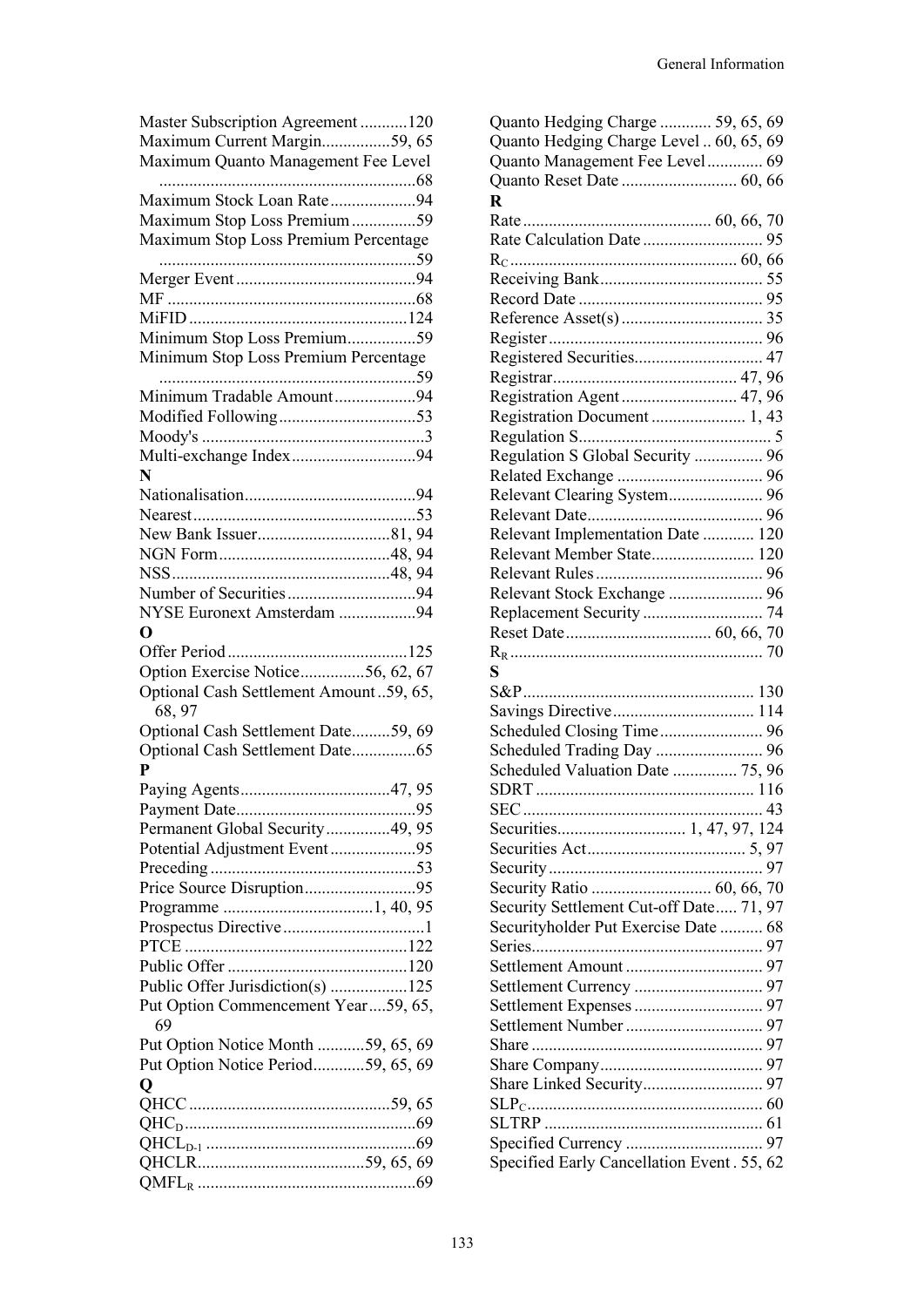| Specified Early Cash Settlement Amount    |  |
|-------------------------------------------|--|
|                                           |  |
| Specified Early Cash Settlement Date66    |  |
|                                           |  |
|                                           |  |
|                                           |  |
| Stop Loss Observation Start Date60        |  |
|                                           |  |
|                                           |  |
| Stop Loss Termination Event Date61        |  |
| Stop Loss Termination Reference Price .61 |  |
|                                           |  |
|                                           |  |
|                                           |  |
|                                           |  |
|                                           |  |
| Successor Index Sponsor72, 97             |  |
|                                           |  |
| т                                         |  |
| TARGET Business Day97                     |  |
|                                           |  |
|                                           |  |
|                                           |  |
|                                           |  |
|                                           |  |

| Temporary Global Security  49, 98 |  |
|-----------------------------------|--|
|                                   |  |
|                                   |  |
|                                   |  |
|                                   |  |
|                                   |  |
|                                   |  |
|                                   |  |
| U                                 |  |
|                                   |  |
|                                   |  |
|                                   |  |
|                                   |  |
|                                   |  |
|                                   |  |
|                                   |  |
|                                   |  |
|                                   |  |
|                                   |  |
| V                                 |  |
|                                   |  |
|                                   |  |
|                                   |  |
|                                   |  |
|                                   |  |